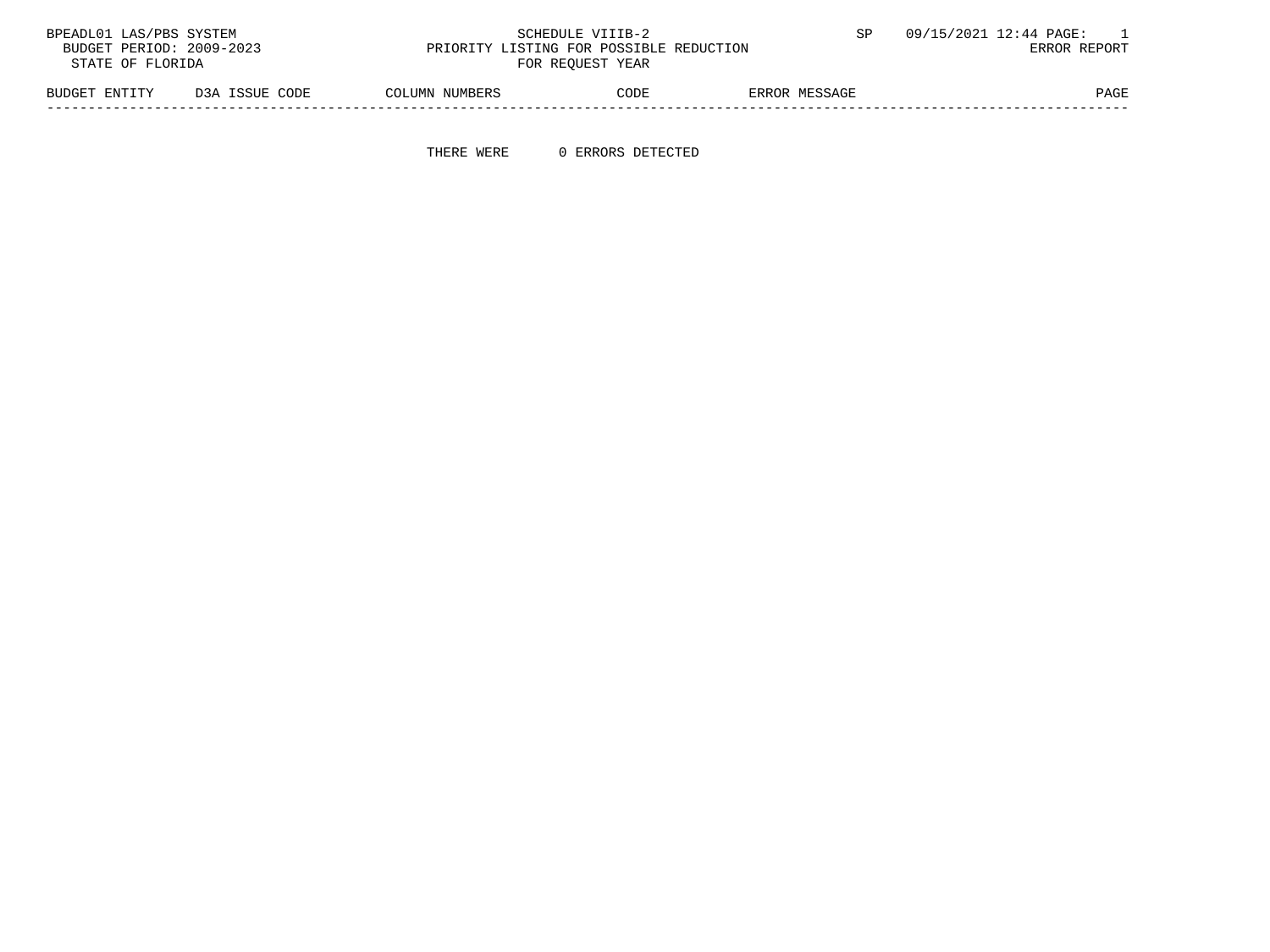## BPEADL01 LAS/PBS SYSTEM SALL SOME SCHEDULE VIIIB-2 SCHEDULE SP 09/15/2021 12:44 PAGE: 1 BUDGET PERIOD: 2009-2023 PRIORITY LISTING FOR POSSIBLE REDUCTION

|                                                                                                          |     | COL A10<br>SCH VIIIB-2<br>RED FY22-23 |                  |                                        |
|----------------------------------------------------------------------------------------------------------|-----|---------------------------------------|------------------|----------------------------------------|
|                                                                                                          | POS | AMOUNT<br>---------------             |                  | CODES                                  |
| FINANCIAL SERVICES<br>PRG: CHIEF FIN OFFICER/ADM<br>EXECUTIVE DIR/SUPPORT SVCS<br>GOV OPERATIONS/SUPPORT |     |                                       |                  | 43000000<br>43010000<br>43010100<br>16 |
| EXEC LEADERSHIP/SUPPRT SVC                                                                               |     |                                       |                  | 1602.00.00.00                          |
| PROGRAM REDUCTIONS                                                                                       |     |                                       |                  | 33V0000                                |
| REDUCE EXPENSES APPROPRIATION FROM<br>THE DIVISION OF ADMINISTRATION<br>EXPENSES                         |     |                                       |                  | 33V0150<br>040000                      |
| ADMINISTRATIVE TRUST FUND -STATE                                                                         |     | $75,000-$                             |                  | 2021 1                                 |
| AGENCY ISSUE NARRATIVE:                                                                                  |     |                                       |                  |                                        |
| SCH VIIIB-2 NARR 22-23 NARRATIVE:<br>PRIORITY #4                                                         |     |                                       | IT COMPONENT? NO |                                        |

 This issue proposes a reduction in Expenses category from within the Executive Direction and Support Services entity. This reduction would have a moderate impact on the ability to make certain expenditures, and may require the elimination of certain services altogether. Examples of expenditures made under this category include computers, supplies, and furniture.

 This issue reduces 75,000 in budget authority from the Expenses category in the Administrative Trust Fund within the Executive Direction and Support services budget entity. \*\*\*\*\*\*\*\*\*\*\*\*\*\*\*\*\*\*\*\*\*\*\*\*\*\*\*\*\*\*\*\*\*\*\*\*\*\*\*\*\*\*\*\*\*\*\*\*\*\*\*\*\*\*\*\*\*\*\*\*\*\*\*\*\*\*\*\*\*\*\*\*\*\*\*\*\*\*\*\*\*\*\*\*\*\*\*\*\*\*\*\*\*\*\*\*\*\*\*\*\*\*\*\*\*\*\*\*\*\*\*\*\*\*\*\*\*\*\*\*\*\*\*\*\*\*\*

| 010000<br>SALARIES AND BENEFITS<br>$2.00 -$<br>2021 1<br>$95,180-$<br>ADMINISTRATIVE TRUST FUND -STATE<br>:=============<br>33V0410<br>TOTAL: REDUCE POSITIONS FROM THE OFFICE<br>OF FINANCE AND BUDGET<br>TOTAL POSITIONS 2.00-<br>95,180-<br>TOTAL ISSUE | REDUCE POSITIONS FROM THE OFFICE<br>OF FINANCE AND BUDGET<br>SALARY RATE<br>SALARY RATE $55,811-$ | 33V0410<br>000000 |
|------------------------------------------------------------------------------------------------------------------------------------------------------------------------------------------------------------------------------------------------------------|---------------------------------------------------------------------------------------------------|-------------------|
|                                                                                                                                                                                                                                                            |                                                                                                   |                   |
|                                                                                                                                                                                                                                                            |                                                                                                   |                   |
|                                                                                                                                                                                                                                                            |                                                                                                   |                   |
|                                                                                                                                                                                                                                                            |                                                                                                   |                   |
|                                                                                                                                                                                                                                                            |                                                                                                   |                   |
| TOTAL SALARY RATE 55,811-                                                                                                                                                                                                                                  |                                                                                                   |                   |
|                                                                                                                                                                                                                                                            |                                                                                                   |                   |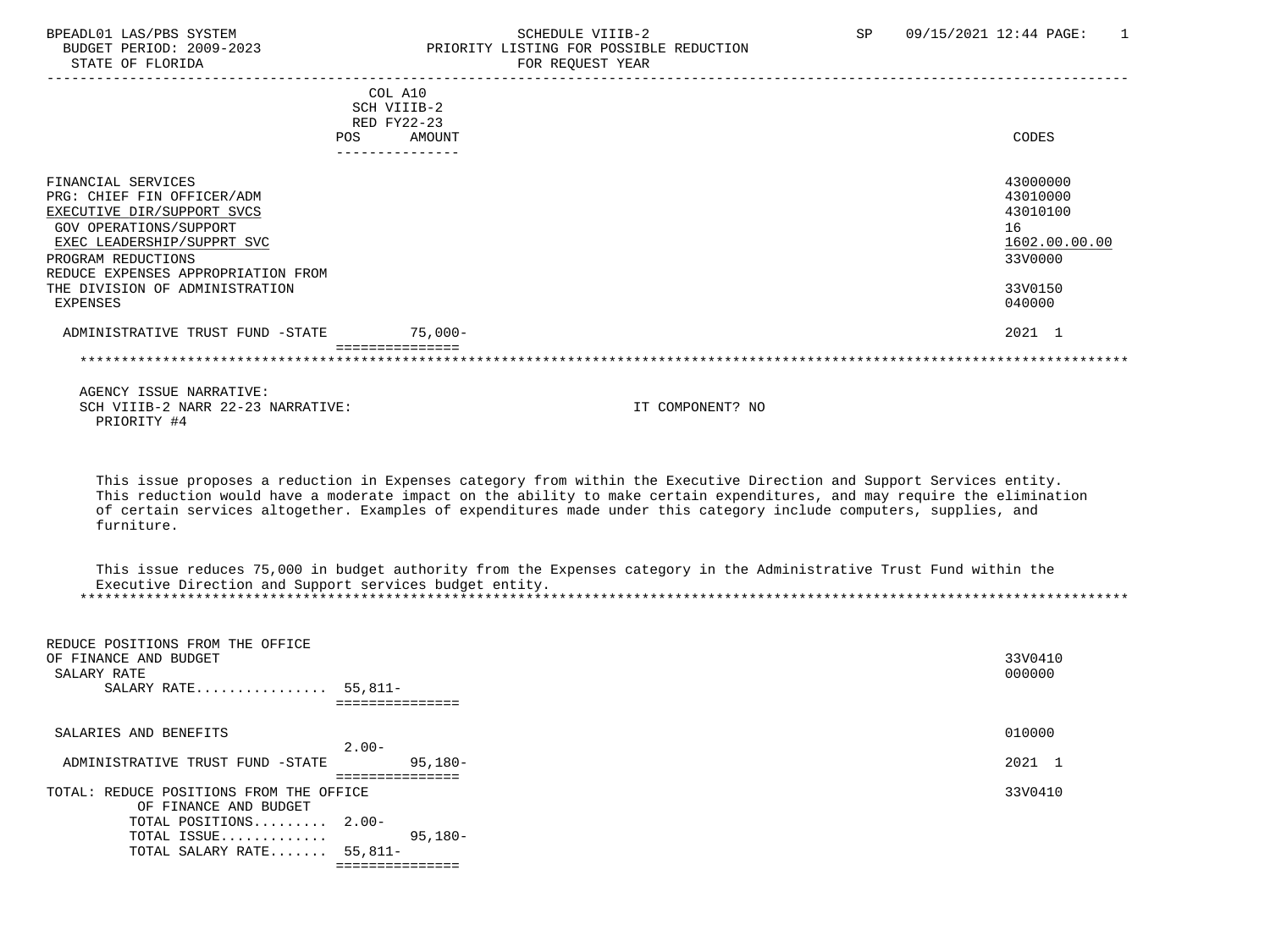### BPEADL01 LAS/PBS SYSTEM SCHEDULE VIIIB-2 SCHEDULE VIIIB-2 SP 09/15/2021 12:44 PAGE: 2<br>BUDGET PERIOD: 2009-2023 PRIORITY LISTING FOR POSSIBLE REDUCTION BUDGET PERIOD: 2009-2023 PRIORITY LISTING FOR POSSIBLE REDUCTION<br>STATE OF FLORIDA FOR REQUEST YEAR

| COL A10<br>SCH VIIIB-2<br>RED FY22-23<br>AMOUNT<br>POS.                                                                                | CODES                                                   |
|----------------------------------------------------------------------------------------------------------------------------------------|---------------------------------------------------------|
| FINANCIAL SERVICES<br>PRG: CHIEF FIN OFFICER/ADM<br>EXECUTIVE DIR/SUPPORT SVCS<br>GOV OPERATIONS/SUPPORT<br>EXEC LEADERSHIP/SUPPRT SVC | 43000000<br>43010000<br>43010100<br>16<br>1602.00.00.00 |
| PROGRAM REDUCTIONS<br>REDUCE POSITIONS FROM THE OFFICE<br>OF FINANCE AND BUDGET                                                        | 33V0000<br>33V0410                                      |
|                                                                                                                                        |                                                         |

 AGENCY ISSUE NARRATIVE: SCH VIIIB-2 NARR 22-23 NARRATIVE: IT COMPONENT? NO PRIORITY #23

 The Office of Finance and Budget within the Executive Direction and Support Services budget entity includes budget preparation and management, revenue management, reporting and reconciliation, and disbursements.

 This Office ensures all monies collected by the Department are properly identified and accurately posted, preparation of financial statements, payments of invoices, processing of salary and benefit payments and investment of available cash in trust funds. The reduction of two positions from the Office would negatively impact its ability to effectively meets its requirements and responsibilities.

 This issue reduces 2 FTE and 95,180 in Salaries and Benefits budget authority from the Administrative Trust Fund within the Executive Direction and Support Services budget entity. \*\*\*\*\*\*\*\*\*\*\*\*\*\*\*\*\*\*\*\*\*\*\*\*\*\*\*\*\*\*\*\*\*\*\*\*\*\*\*\*\*\*\*\*\*\*\*\*\*\*\*\*\*\*\*\*\*\*\*\*\*\*\*\*\*\*\*\*\*\*\*\*\*\*\*\*\*\*\*\*\*\*\*\*\*\*\*\*\*\*\*\*\*\*\*\*\*\*\*\*\*\*\*\*\*\*\*\*\*\*\*\*\*\*\*\*\*\*\*\*\*\*\*\*\*\*\*

POSITION DETAIL OF SALARIES AND BENEFITS:

|                                                                       | FTE     | BASE RATE | ADDITIVES | BENEFITS  | SUBTOTAL     | LAPSE<br>°≈ | LAPSED SALARIES<br>AND BENEFITS |
|-----------------------------------------------------------------------|---------|-----------|-----------|-----------|--------------|-------------|---------------------------------|
| A10 - SCH VIIIB-2 RED FY22-23                                         |         |           |           |           |              |             |                                 |
| CHANGES TO CURRENTLY AUTHORIZED POSITIONS<br>P101 PROPOSED CLASS CODE |         |           |           |           |              |             |                                 |
| C0001 001                                                             | $2.00-$ | $55.811-$ |           | $39,369-$ | 95,180- 0.00 |             | 95,180-                         |
|                                                                       |         |           |           |           |              |             |                                 |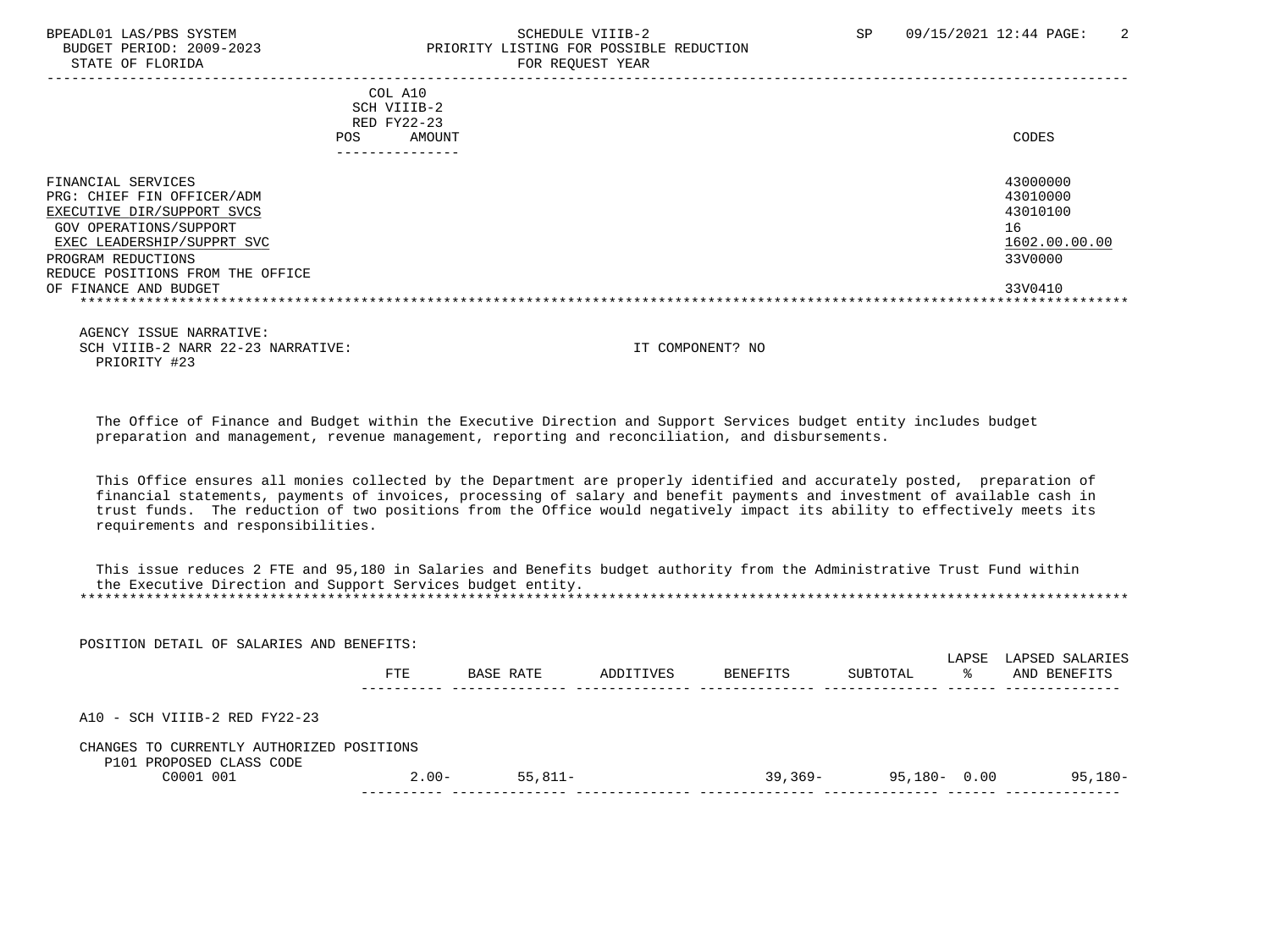### BPEADL01 LAS/PBS SYSTEM SALL SOLUTION SCHEDULE VIIIB-2 SP 09/15/2021 12:44 PAGE: 3<br>BUDGET PERIOD: 2009-2023 PRIORITY LISTING FOR POSSIBLE REDUCTION BUDGET PERIOD: 2009-2023 PRIORITY LISTING FOR POSSIBLE REDUCTION<br>FOR REQUEST YEAR FOR REQUEST YEAR

|                                                                                                                                                                                                                                  | COL A10<br>SCH VIIIB-2                       |           |           |           |                  |                     |                      |                                                                               |
|----------------------------------------------------------------------------------------------------------------------------------------------------------------------------------------------------------------------------------|----------------------------------------------|-----------|-----------|-----------|------------------|---------------------|----------------------|-------------------------------------------------------------------------------|
|                                                                                                                                                                                                                                  | RED FY22-23<br>POS AMOUNT<br>_______________ |           |           |           |                  |                     |                      | CODES                                                                         |
| FINANCIAL SERVICES<br>PRG: CHIEF FIN OFFICER/ADM<br>EXECUTIVE DIR/SUPPORT SVCS<br><b>GOV OPERATIONS/SUPPORT</b><br>EXEC LEADERSHIP/SUPPRT SVC<br>PROGRAM REDUCTIONS<br>REDUCE POSITIONS FROM THE OFFICE<br>OF FINANCE AND BUDGET |                                              |           |           |           |                  |                     |                      | 43000000<br>43010000<br>43010100<br>16<br>1602.00.00.00<br>33V0000<br>33V0410 |
| POSITION DETAIL OF SALARIES AND BENEFITS:                                                                                                                                                                                        |                                              |           |           |           |                  |                     |                      |                                                                               |
|                                                                                                                                                                                                                                  | FTE                                          |           | BASE RATE | ADDITIVES | BENEFITS         | SUBTOTAL            | $\sim$ $\sim$ $\sim$ | LAPSE LAPSED SALARIES<br>AND BENEFITS                                         |
| A10 - SCH VIIIB-2 RED FY22-23                                                                                                                                                                                                    |                                              |           |           |           |                  |                     |                      |                                                                               |
| CHANGES TO CURRENTLY AUTHORIZED POSITIONS                                                                                                                                                                                        |                                              |           |           |           |                  |                     |                      |                                                                               |
| TOTALS FOR ISSUE BY FUND<br>2021 ADMINISTRATIVE TRUST FUND                                                                                                                                                                       |                                              |           |           |           |                  |                     |                      | $95,180-$                                                                     |
|                                                                                                                                                                                                                                  |                                              | $2.00 -$  | $55,811-$ |           |                  | $39,369 - 95,180 -$ |                      | --------------<br>$95,180-$<br>==============                                 |
|                                                                                                                                                                                                                                  |                                              |           |           |           |                  |                     |                      |                                                                               |
| REDUCE CONTRACTED SERVICES<br>APPROPRIATION IN EXECUTIVE                                                                                                                                                                         |                                              |           |           |           |                  |                     |                      |                                                                               |
| DIRECTION AND SUPPORT SERVICES<br>SPECIAL CATEGORIES<br>CONTRACTED SERVICES                                                                                                                                                      |                                              |           |           |           |                  |                     |                      | 33V0750<br>100000<br>100777                                                   |
| ADMINISTRATIVE TRUST FUND -STATE                                                                                                                                                                                                 |                                              | $50,000-$ |           |           |                  |                     |                      | 2021 1                                                                        |
|                                                                                                                                                                                                                                  | ===============                              |           |           |           |                  |                     |                      |                                                                               |
| AGENCY ISSUE NARRATIVE:<br>SCH VIIIB-2 NARR 22-23 NARRATIVE:<br>PRIORITY #8                                                                                                                                                      |                                              |           |           |           | IT COMPONENT? NO |                     |                      |                                                                               |

 The Division of Administration includes the bureaus of Human Resource Management and General Services, as well as the office of Purchasing and Contractual Services. The Division provides administrative support to the Department of Financial Services, Office of Financial Regulation and Office of Insurance Regulation.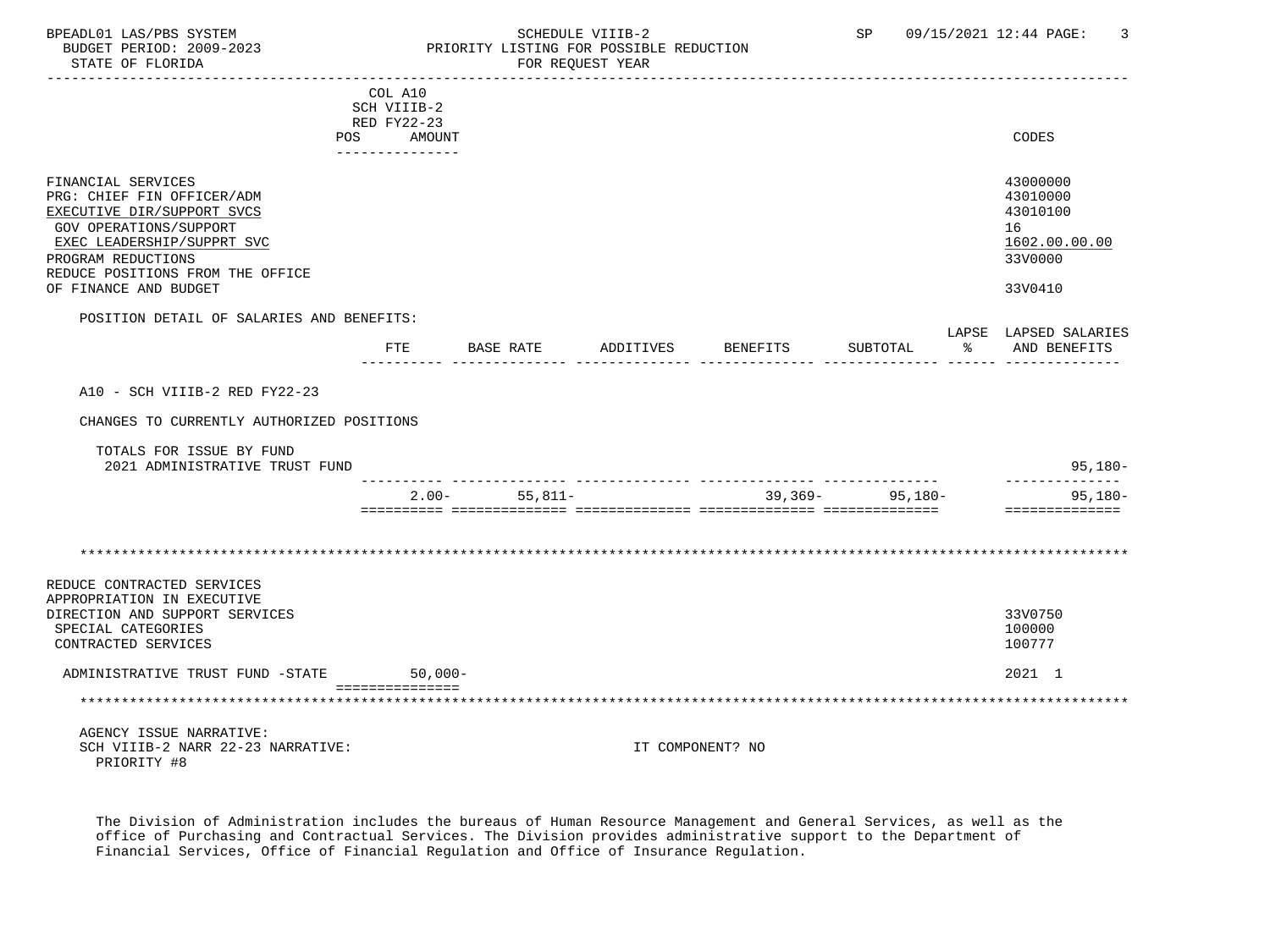STATE OF FLORIDA FOR REQUEST YEAR FOR REQUEST YEAR

## BPEADL01 LAS/PBS SYSTEM STRANGERS AND SCHEDULE VIIIB-2 SP 09/15/2021 12:44 PAGE: 4 BUDGET PERIOD: 2009-2023 PRIORITY LISTING FOR POSSIBLE REDUCTION

| COL A10<br>SCH VIIIB-2<br>RED FY22-23<br>AMOUNT<br><b>POS</b><br>------------                                                                                | CODES                                                              |
|--------------------------------------------------------------------------------------------------------------------------------------------------------------|--------------------------------------------------------------------|
| FINANCIAL SERVICES<br>PRG: CHIEF FIN OFFICER/ADM<br>EXECUTIVE DIR/SUPPORT SVCS<br>GOV OPERATIONS/SUPPORT<br>EXEC LEADERSHIP/SUPPRT SVC<br>PROGRAM REDUCTIONS | 43000000<br>43010000<br>43010100<br>16<br>1602.00.00.00<br>33V0000 |
| REDUCE CONTRACTED SERVICES<br>APPROPRIATION IN EXECUTIVE<br>DIRECTION AND SUPPORT SERVICES                                                                   | 33V0750                                                            |

 This issue proposes a reduction in Contracted Services from within the Division of Administration. The Division supports the mission of Department of Financial Services and the Financial Services Commission in a number of ways. This support includes human resource services, contract and purchasing services, and printing and mail services. Examples of expenditures made under this category include education verification services, security monitoring, shipping and mailing services, maintenance support for equipment, and recycling and shredding services. This reduction would have a moderate impact on the Division's ability to make certain expenditures, and may require the Division to eliminate certain services altogether.

 this issue reduces 50,000 in budget authority from the Contracted Services category in the Administrative Trust Fund within the Executive Direction and Support Services budget entity. \*\*\*\*\*\*\*\*\*\*\*\*\*\*\*\*\*\*\*\*\*\*\*\*\*\*\*\*\*\*\*\*\*\*\*\*\*\*\*\*\*\*\*\*\*\*\*\*\*\*\*\*\*\*\*\*\*\*\*\*\*\*\*\*\*\*\*\*\*\*\*\*\*\*\*\*\*\*\*\*\*\*\*\*\*\*\*\*\*\*\*\*\*\*\*\*\*\*\*\*\*\*\*\*\*\*\*\*\*\*\*\*\*\*\*\*\*\*\*\*\*\*\*\*\*\*\*

 REDUCE OTHER PERSONAL SERVICES (OPS) APPROPRIATION IN EXECUTIVE DIRECTION AND SUPPORT SERVICES 33V0760 OTHER PERSONAL SERVICES 030000 ADMINISTRATIVE TRUST FUND -STATE 50,000-<br>
2021 1 =============== \*\*\*\*\*\*\*\*\*\*\*\*\*\*\*\*\*\*\*\*\*\*\*\*\*\*\*\*\*\*\*\*\*\*\*\*\*\*\*\*\*\*\*\*\*\*\*\*\*\*\*\*\*\*\*\*\*\*\*\*\*\*\*\*\*\*\*\*\*\*\*\*\*\*\*\*\*\*\*\*\*\*\*\*\*\*\*\*\*\*\*\*\*\*\*\*\*\*\*\*\*\*\*\*\*\*\*\*\*\*\*\*\*\*\*\*\*\*\*\*\*\*\*\*\*\*\*

 AGENCY ISSUE NARRATIVE: SCH VIIIB-2 NARR 22-23 NARRATIVE: IT COMPONENT? NO PRIORITY #6

 The Department of Financial Services Division of Administration includes the bureaus of Human Resource Management and General Services, as well as the office of Purchasing and Contractual Services. The Division provides administrative support to the Department of Financial Services, Office of Financial Regulation and Office of Insurance Regulation.

 This issue proposes a reduction in Other Personal Services (OPS)from within the Division of Administration. This reduction would have a moderate impact on the Division's ability to hire temporary staff to accomplish short term projects. Key projects that the Division would be forced to delay include modernization of the fleet tracking process,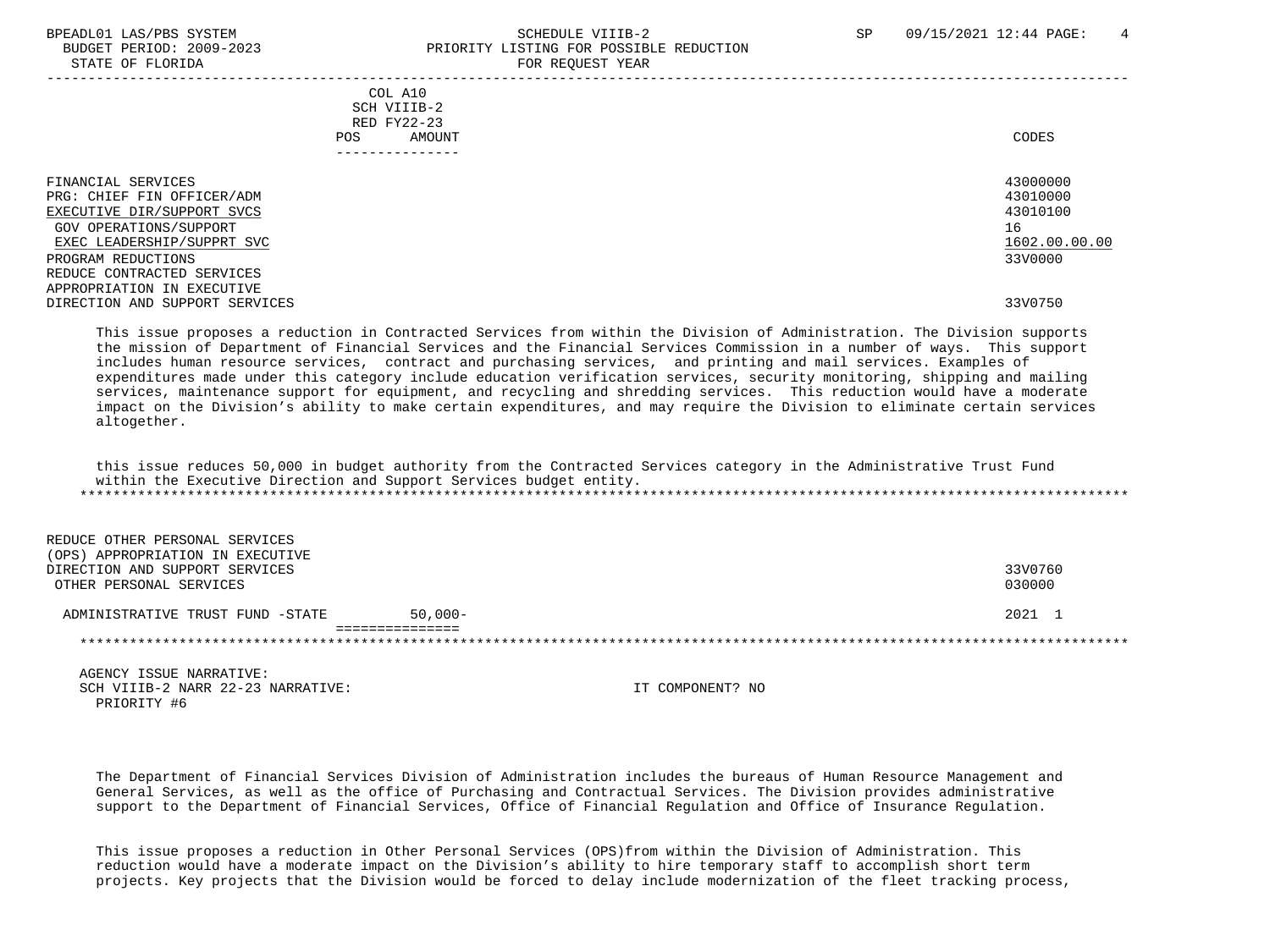#### BPEADL01 LAS/PBS SYSTEM SALL SOMEDULE VIIIB-2 SP 09/15/2021 12:44 PAGE: 5 BUDGET PERIOD: 2009-2023 PRIORITY LISTING FOR POSSIBLE REDUCTION STATE OF FLORIDA FOR REQUEST YEAR

| CODES                                                              |
|--------------------------------------------------------------------|
| 43000000<br>43010000<br>43010100<br>16<br>1602.00.00.00<br>33V0000 |
| 33V0760                                                            |
|                                                                    |

and eliminate the OPS receptionist position.

 This issue reduces 50,000 in budget authority from the OPS category in the Administrative Trust Fund within the Executive Direction and support Services budget entity. \*\*\*\*\*\*\*\*\*\*\*\*\*\*\*\*\*\*\*\*\*\*\*\*\*\*\*\*\*\*\*\*\*\*\*\*\*\*\*\*\*\*\*\*\*\*\*\*\*\*\*\*\*\*\*\*\*\*\*\*\*\*\*\*\*\*\*\*\*\*\*\*\*\*\*\*\*\*\*\*\*\*\*\*\*\*\*\*\*\*\*\*\*\*\*\*\*\*\*\*\*\*\*\*\*\*\*\*\*\*\*\*\*\*\*\*\*\*\*\*\*\*\*\*\*\*\*

| REDUCE ACQUISITION OF MOTOR       |            |                  |         |
|-----------------------------------|------------|------------------|---------|
| VEHICLES AUTHORITY                |            |                  | 33V0770 |
| SPECIAL CATEGORIES                |            |                  | 100000  |
| ACOUISITION/MOTOR VEHICLES        |            |                  | 100021  |
| ADMINISTRATIVE TRUST FUND -STATE  | $914.694-$ |                  | 2021 1  |
|                                   |            |                  |         |
|                                   |            |                  |         |
| AGENCY ISSUE NARRATIVE:           |            |                  |         |
| SCH VIIIB-2 NARR 22-23 NARRATIVE: |            | IT COMPONENT? NO |         |
| PRIORITY #43                      |            |                  |         |

 This issue proposes a reduction in Acquisition of Motor Vehicles from within the Division of Administration. This appropriation is used Department wide, to purchase new vehicles to replace vehicles that have reached the end of their useful life. This reduction would have a significant impact on the Department, as it would dramatically decrease the number of new vehicles the Department could purchase. Employees would have to continue to use/drive vehicles that have gone beyond their useful life, placing employees at greater risk of injury due to mechanical failure.

 This issue reduces 914,694 in budget authority in the Acquisition of Motor Vehicles category in the Administrative Trust Fund within the Executive Direction and Support Services budget entity. \*\*\*\*\*\*\*\*\*\*\*\*\*\*\*\*\*\*\*\*\*\*\*\*\*\*\*\*\*\*\*\*\*\*\*\*\*\*\*\*\*\*\*\*\*\*\*\*\*\*\*\*\*\*\*\*\*\*\*\*\*\*\*\*\*\*\*\*\*\*\*\*\*\*\*\*\*\*\*\*\*\*\*\*\*\*\*\*\*\*\*\*\*\*\*\*\*\*\*\*\*\*\*\*\*\*\*\*\*\*\*\*\*\*\*\*\*\*\*\*\*\*\*\*\*\*\*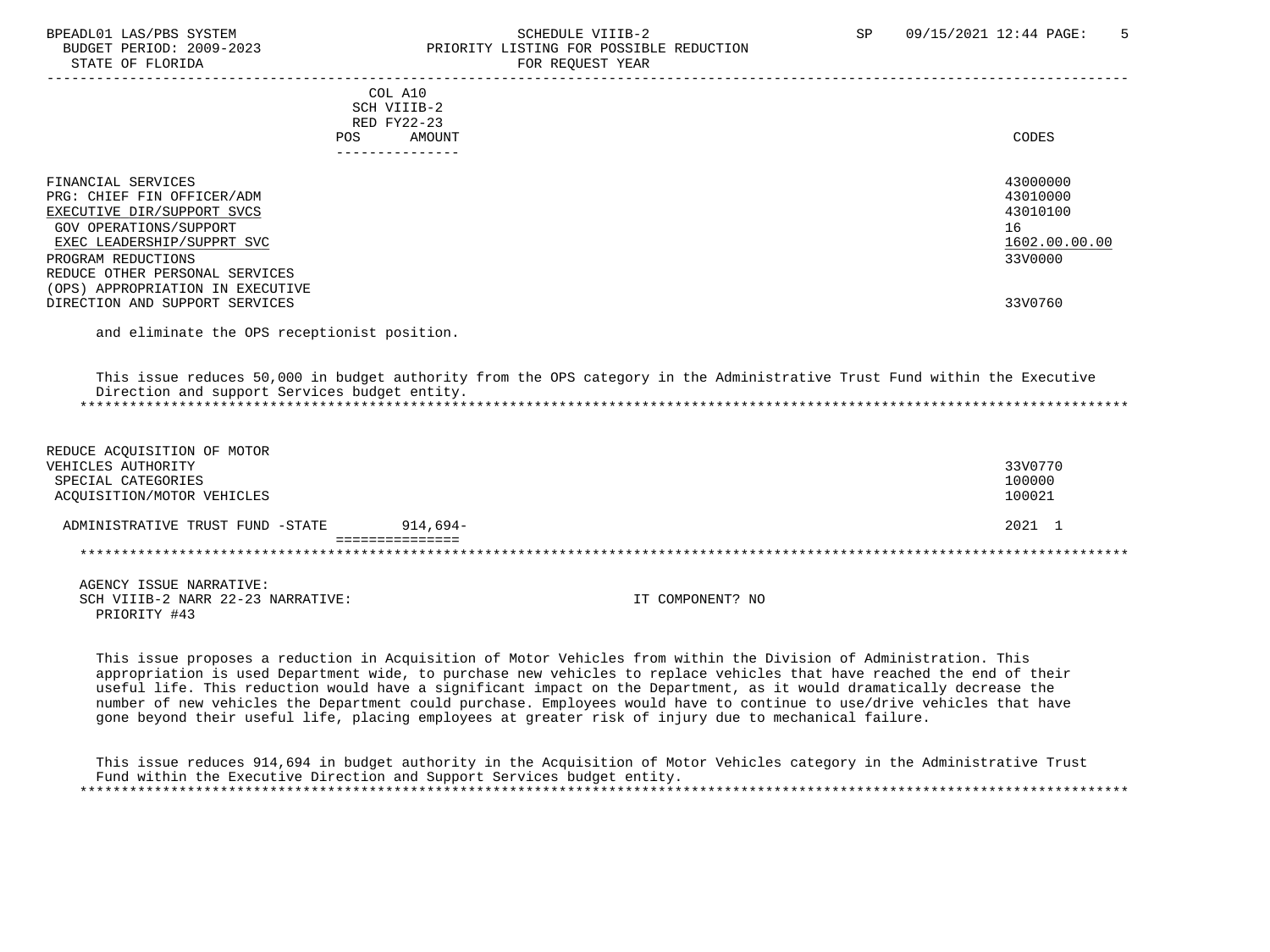### BPEADL01 LAS/PBS SYSTEM STRANGERS AND SCHEDULE VIIIB-2 SP 09/15/2021 12:44 PAGE: 6 BUDGET PERIOD: 2009-2023 PRIORITY LISTING FOR POSSIBLE REDUCTION

-----------------------------------------------------------------------------------------------------------------------------------

|                                                                                                                                                                                                                                                                                  | COL A10<br>SCH VIIIB-2<br>RED FY22-23<br>AMOUNT<br><b>POS</b><br>--------------- | CODES                                                                                   |
|----------------------------------------------------------------------------------------------------------------------------------------------------------------------------------------------------------------------------------------------------------------------------------|----------------------------------------------------------------------------------|-----------------------------------------------------------------------------------------|
| FINANCIAL SERVICES<br>PRG: CHIEF FIN OFFICER/ADM<br>EXECUTIVE DIR/SUPPORT SVCS<br><b>GOV OPERATIONS/SUPPORT</b><br>EXEC LEADERSHIP/SUPPRT SVC<br>PROGRAM REDUCTIONS<br>REDUCE POSITION(S) - BUREAU OF<br>GENERAL SERVICES - ADMINISTRATION<br>SALARY RATE<br>SALARY RATE 99,173- |                                                                                  | 43000000<br>43010000<br>43010100<br>16<br>1602.00.00.00<br>33V0000<br>33V2100<br>000000 |
| SALARIES AND BENEFITS                                                                                                                                                                                                                                                            | $4.00 -$                                                                         | 010000                                                                                  |
| ADMINISTRATIVE TRUST FUND -STATE                                                                                                                                                                                                                                                 | $175.611 -$                                                                      | 2021 1                                                                                  |
| TOTAL: REDUCE POSITION(S) - BUREAU OF<br>GENERAL SERVICES - ADMINISTRATION<br>TOTAL POSITIONS 4.00-<br>TOTAL ISSUE<br>TOTAL SALARY RATE 99,173-                                                                                                                                  | ===============<br>$175,611-$                                                    | 33V2100                                                                                 |

 AGENCY ISSUE NARRATIVE: SCH VIIIB-2 NARR 22-23 NARRATIVE: IT COMPONENT? NO

PRIORITY #12

 The Bureau of General Services serves all employees in the Department of Financial Services, Office of Financial Regulation and Office of Insurance Regulation. The bureau encompasses five core management sections including: Emergency Management/Safety Office, Property and Facilities Management, Mail and Printing Services, Records Management and Retention, and Reception and Parking Services. The Bureau of General Services is a diverse team of professionals dedicated to supporting the Department's mission by providing superior customer service and operational resources for all business areas.

 This issue proposes a reduction of four filled positions and associated budget from the Bureau of General Services, Receptionist/Parking Section, from within the Division of Administration. The purpose of the Receptionist team is to serve as a front desk receptionist at two of the department's buildings (Fletcher and Larson Buildings). The primary responsibilities of the receptionists are to greet visitors to either building, determine the purpose of the visit, contact the appropriate individual(s) from within the Fletcher or Larson Building, and ensure that all visitors are escorted by department personnel once inside the building. A secondary responsibility of the receptionists is to answer/route incoming phone calls into the department's main phone number.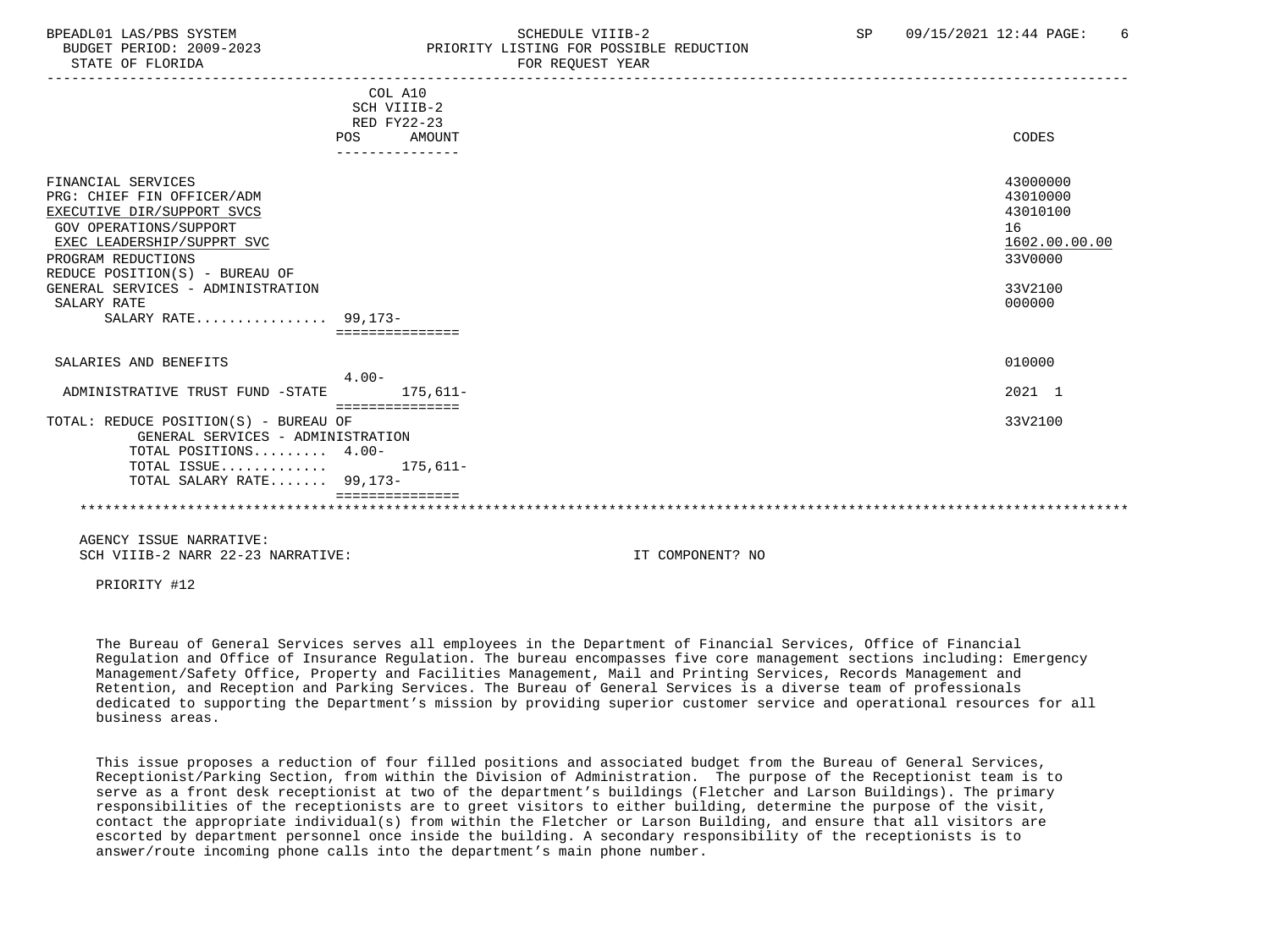#### BPEADL01 LAS/PBS SYSTEM SOHEDULE VIIIB-2 SCHEDULE VIIIB-2 SP 09/15/2021 12:44 PAGE: 7<br>BUDGET PERIOD: 2009-2023 SP PRIORITY LISTING FOR POSSIBLE REDUCTION PRIORITY LISTING FOR POSSIBLE REDUCTION STATE OF FLORIDA FOR REQUEST YEAR

| COL A10<br>SCH VIIIB-2<br>RED FY22-23<br>AMOUNT<br>POS.                                                  | CODES                                  |
|----------------------------------------------------------------------------------------------------------|----------------------------------------|
| FINANCIAL SERVICES<br>PRG: CHIEF FIN OFFICER/ADM<br>EXECUTIVE DIR/SUPPORT SVCS<br>GOV OPERATIONS/SUPPORT | 43000000<br>43010000<br>43010100<br>16 |
| EXEC LEADERSHIP/SUPPRT SVC                                                                               | 1602.00.00.00                          |
| PROGRAM REDUCTIONS                                                                                       | 33V0000                                |
| REDUCE POSITION(S) - BUREAU OF                                                                           |                                        |
| GENERAL SERVICES - ADMINISTRATION                                                                        | 33V2100                                |

 This reduction will have a moderate impact on the department. It will either require the department to contract out for these services, or eliminate the service entirely. Although not placed in the buildings as a security measure, these positions provide a monitoring function, with access to law enforcement, in the event of an emergency.

 If eliminated entirely, this reduction would impact the ability of the department to monitor both the Fletcher and Larson Buildings, exposing both to a greater security risk. If the department contracted for these services, it is unlikely that it could be accomplished for a cost less than the costs associated with the salary and benefits of the four positions being eliminated.

 This issue reduces 4 FTE and 175,611 in budget authority from the Salaries and Benefits category in the Administrative Trust Fund within the Executive Direction and Support Services budget entity. \*\*\*\*\*\*\*\*\*\*\*\*\*\*\*\*\*\*\*\*\*\*\*\*\*\*\*\*\*\*\*\*\*\*\*\*\*\*\*\*\*\*\*\*\*\*\*\*\*\*\*\*\*\*\*\*\*\*\*\*\*\*\*\*\*\*\*\*\*\*\*\*\*\*\*\*\*\*\*\*\*\*\*\*\*\*\*\*\*\*\*\*\*\*\*\*\*\*\*\*\*\*\*\*\*\*\*\*\*\*\*\*\*\*\*\*\*\*\*\*\*\*\*\*\*\*\*

| <b>FTE</b>                                | BASE RATE | ADDITIVES         | BENEFITS | SUBTOTAL | LAPSE<br>LAPSED SALARIES<br>ႜၟ<br>AND BENEFITS |
|-------------------------------------------|-----------|-------------------|----------|----------|------------------------------------------------|
|                                           |           |                   |          |          |                                                |
|                                           |           |                   |          |          |                                                |
| CHANGES TO CURRENTLY AUTHORIZED POSITIONS |           |                   |          |          |                                                |
| $4.00-$                                   | 99,173-   |                   |          |          | 175,611–                                       |
|                                           |           |                   |          |          |                                                |
|                                           |           |                   |          |          | $175,611-$                                     |
|                                           |           |                   |          |          | 175,611-                                       |
|                                           |           | $4.00 - 99,173 -$ |          |          | 76,438- 175,611- 0.00<br>76,438- 175,611-      |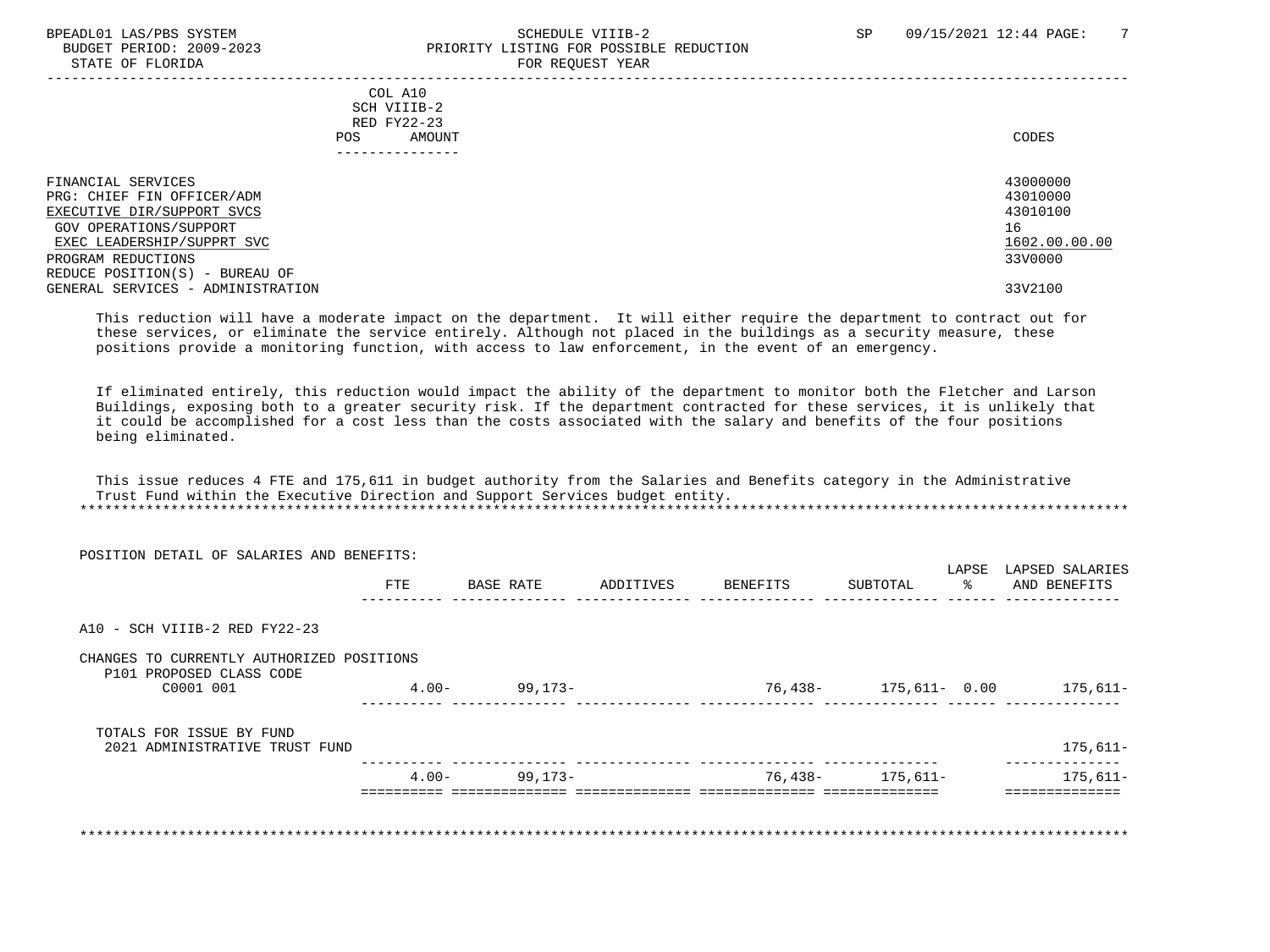### BPEADL01 LAS/PBS SYSTEM SALLE SOMEDULE VIIIB-2 SCHEDULE VIIIB-2 SP 09/15/2021 12:44 PAGE: 8<br>BUDGET PERIOD: 2009-2023 PRIORITY LISTING FOR POSSIBLE REDUCTION BUDGET PERIOD: 2009-2023 PRIORITY LISTING FOR POSSIBLE REDUCTION<br>STATE OF FLORIDA FOR REOUEST YEAR

|                                                                                                                                                                                | COL A10<br>SCH VIIIB-2<br>RED FY22-23<br>POS<br>AMOUNT | CODES                                                           |
|--------------------------------------------------------------------------------------------------------------------------------------------------------------------------------|--------------------------------------------------------|-----------------------------------------------------------------|
| FINANCIAL SERVICES<br>PRG: CHIEF FIN OFFICER/ADM<br>EXECUTIVE DIR/SUPPORT SVCS<br>GOV OPERATIONS/SUPPORT<br>EXEC LEADERSHIP/SUPPRT SVC                                         | ---------------                                        | 43000000<br>43010000<br>43010100<br>16<br>1602.00.00.00         |
| TOTAL: EXEC LEADERSHIP/SUPPRT SVC<br>BY FUND TYPE                                                                                                                              |                                                        | 1602.00.00.00                                                   |
| SALARY RATE 154,984-                                                                                                                                                           | $6.00 -$<br>===============                            | 2000                                                            |
| LEGAL SERVICES<br>GOV OPERATIONS/SUPPORT<br>EXEC LEADERSHIP/SUPPRT SVC<br>PROGRAM REDUCTIONS<br>REDUCE OFFICE OF THE GENERAL<br>COUNSEL<br>SALARY RATE<br>SALARY RATE 253,843- |                                                        | 43010200<br>16<br>1602.00.00.00<br>33V0000<br>33V6220<br>000000 |
|                                                                                                                                                                                | ===============                                        |                                                                 |
| SALARIES AND BENEFITS                                                                                                                                                          | $6.00 -$                                               | 010000                                                          |
| ADMINISTRATIVE TRUST FUND -STATE                                                                                                                                               | $392,592-$<br>===============                          | 2021 1                                                          |
| OTHER PERSONAL SERVICES                                                                                                                                                        |                                                        | 030000                                                          |
| ADMINISTRATIVE TRUST FUND -STATE 74,300-                                                                                                                                       | ===============                                        | 2021 1                                                          |
| EXPENSES                                                                                                                                                                       |                                                        | 040000                                                          |
| ADMINISTRATIVE TRUST FUND -STATE 440,110-                                                                                                                                      | ----------------                                       | 2021 1                                                          |
| TOTAL: REDUCE OFFICE OF THE GENERAL<br>COUNSEL<br>TOTAL POSITIONS 6.00-<br>TOTAL ISSUE<br>TOTAL SALARY RATE 253,843-                                                           | $907,002 -$                                            | 33V6220                                                         |
|                                                                                                                                                                                | ===============                                        |                                                                 |
| AGENCY ISSUE NARRATIVE:                                                                                                                                                        |                                                        |                                                                 |

SCH VIIIB-2 NARR 22-23 NARRATIVE: IT COMPONENT? NO Priority #24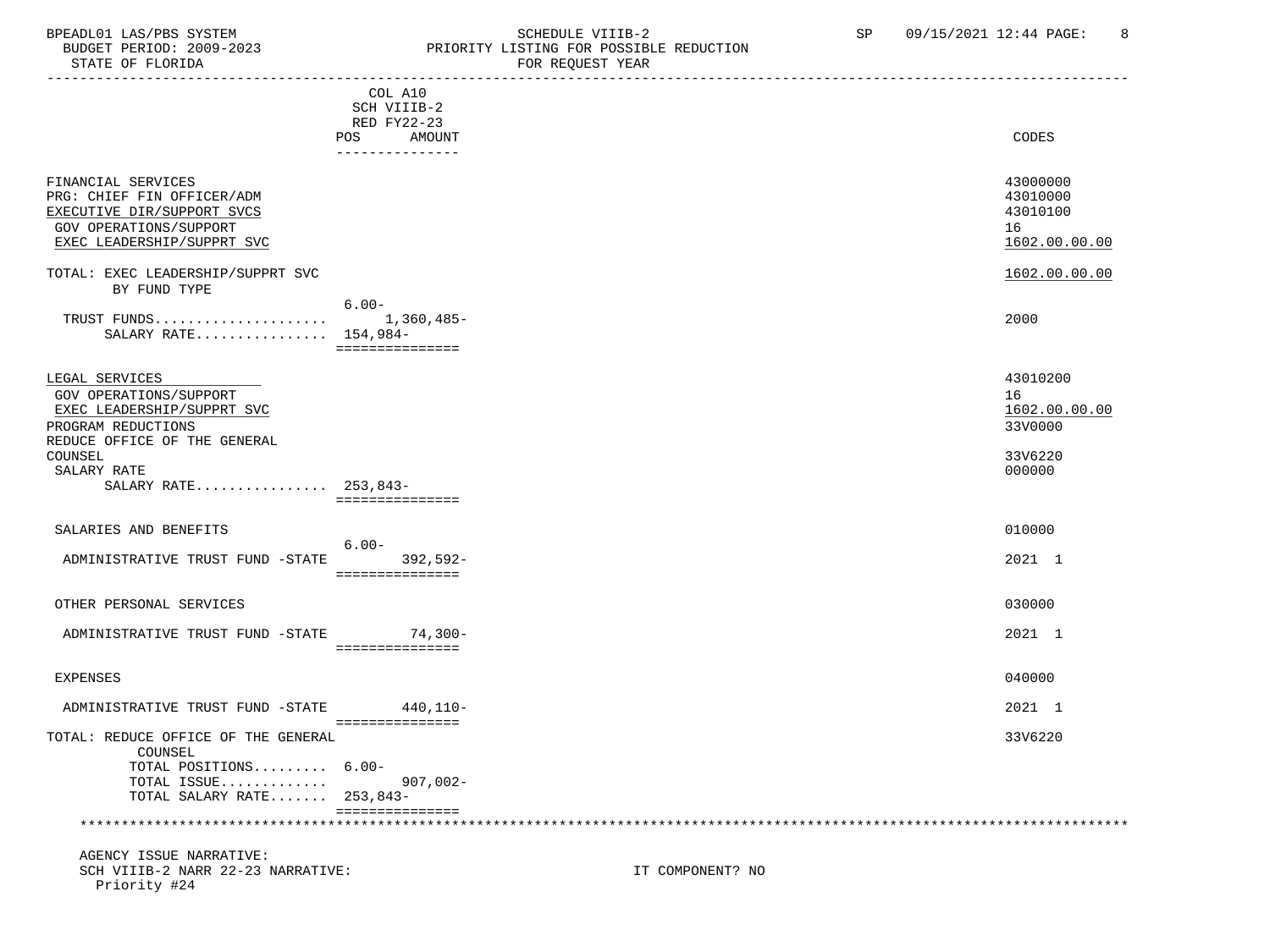#### BPEADL01 LAS/PBS SYSTEM SOHEDULE VIIIB-2 SCHEDULE VIIIB-2 SP 09/15/2021 12:44 PAGE: 9 PRIORITY LISTING FOR POSSIBLE REDUCTION STATE OF FLORIDA FOR REQUEST YEAR FOR REQUEST YEAR

| COL A10<br>SCH VIIIB-2<br>RED FY22-23<br>AMOUNT<br>POS.<br>-------------- | CODES         |
|---------------------------------------------------------------------------|---------------|
| FINANCIAL SERVICES                                                        | 43000000      |
| PRG: CHIEF FIN OFFICER/ADM                                                | 43010000      |
| LEGAL SERVICES                                                            | 43010200      |
| GOV OPERATIONS/SUPPORT                                                    | 16            |
| EXEC LEADERSHIP/SUPPRT SVC                                                | 1602.00.00.00 |
| PROGRAM REDUCTIONS                                                        | 33V0000       |
| REDUCE OFFICE OF THE GENERAL                                              |               |
| COUNSEL                                                                   | 33V6220       |
|                                                                           |               |

 This issue proposes a budget reduction of 907,002, including reductions of 74,300 of Other Personal Services, 440,110 (61%) of Expenses, and 6 FTE and 392,592 (5%) of Salaries and Benefits budget authority. The position reductions include an Executive Senior Attorney, an Attorney, two Staff Assistants, and two Senior Attorneys. This reduction would significantly impact the Division of Legal Services. \*\*\*\*\*\*\*\*\*\*\*\*\*\*\*\*\*\*\*\*\*\*\*\*\*\*\*\*\*\*\*\*\*\*\*\*\*\*\*\*\*\*\*\*\*\*\*\*\*\*\*\*\*\*\*\*\*\*\*\*\*\*\*\*\*\*\*\*\*\*\*\*\*\*\*\*\*\*\*\*\*\*\*\*\*\*\*\*\*\*\*\*\*\*\*\*\*\*\*\*\*\*\*\*\*\*\*\*\*\*\*\*\*\*\*\*\*\*\*\*\*\*\*\*\*\*\*

|                                           | POSITION DETAIL OF SALARIES AND BENEFITS: |                      |                    |                       | LAPSE | LAPSED SALARIES                  |
|-------------------------------------------|-------------------------------------------|----------------------|--------------------|-----------------------|-------|----------------------------------|
|                                           | FTE                                       | BASE RATE            | ADDITIVES BENEFITS | SUBTOTAL              | ႜႜႜ႙  | AND BENEFITS                     |
| A10 - SCH VIIIB-2 RED FY22-23             |                                           |                      |                    |                       |       |                                  |
| CHANGES TO CURRENTLY AUTHORIZED POSITIONS |                                           |                      |                    |                       |       |                                  |
| 0120 STAFF ASSISTANT<br>C0004 001         | $2 \, . \, 00 -$                          | $46,968-$            | 37,735-            | 84,703-0.00           |       | 84,703-                          |
| 7736 ATTORNEY                             |                                           |                      |                    |                       |       |                                  |
| C0003 001                                 | 1.00-                                     | $39,084-$            | 22,915-            | 61,999- 0.00          |       | 61,999-                          |
| 7738 SENIOR ATTORNEY<br>C0002 001         | $2.00 -$                                  | 103,256-             |                    | 50,473- 153,729- 0.00 |       | 153,729-                         |
| 7739 EXECUTIVE SENIOR ATTORNEY            |                                           |                      |                    |                       |       |                                  |
| C0001 001                                 |                                           | $1.00 - 64,535 -$    |                    |                       |       | $27,626 - 92,161 - 0.00$ 92,161- |
| TOTALS FOR ISSUE BY FUND                  |                                           |                      |                    |                       |       |                                  |
| 2021 ADMINISTRATIVE TRUST FUND            |                                           |                      |                    |                       |       | $392,592-$                       |
|                                           |                                           | $6.00 -$<br>253,843- |                    | 138,749- 392,592-     |       | $392,592-$                       |

\*\*\*\*\*\*\*\*\*\*\*\*\*\*\*\*\*\*\*\*\*\*\*\*\*\*\*\*\*\*\*\*\*\*\*\*\*\*\*\*\*\*\*\*\*\*\*\*\*\*\*\*\*\*\*\*\*\*\*\*\*\*\*\*\*\*\*\*\*\*\*\*\*\*\*\*\*\*\*\*\*\*\*\*\*\*\*\*\*\*\*\*\*\*\*\*\*\*\*\*\*\*\*\*\*\*\*\*\*\*\*\*\*\*\*\*\*\*\*\*\*\*\*\*\*\*\*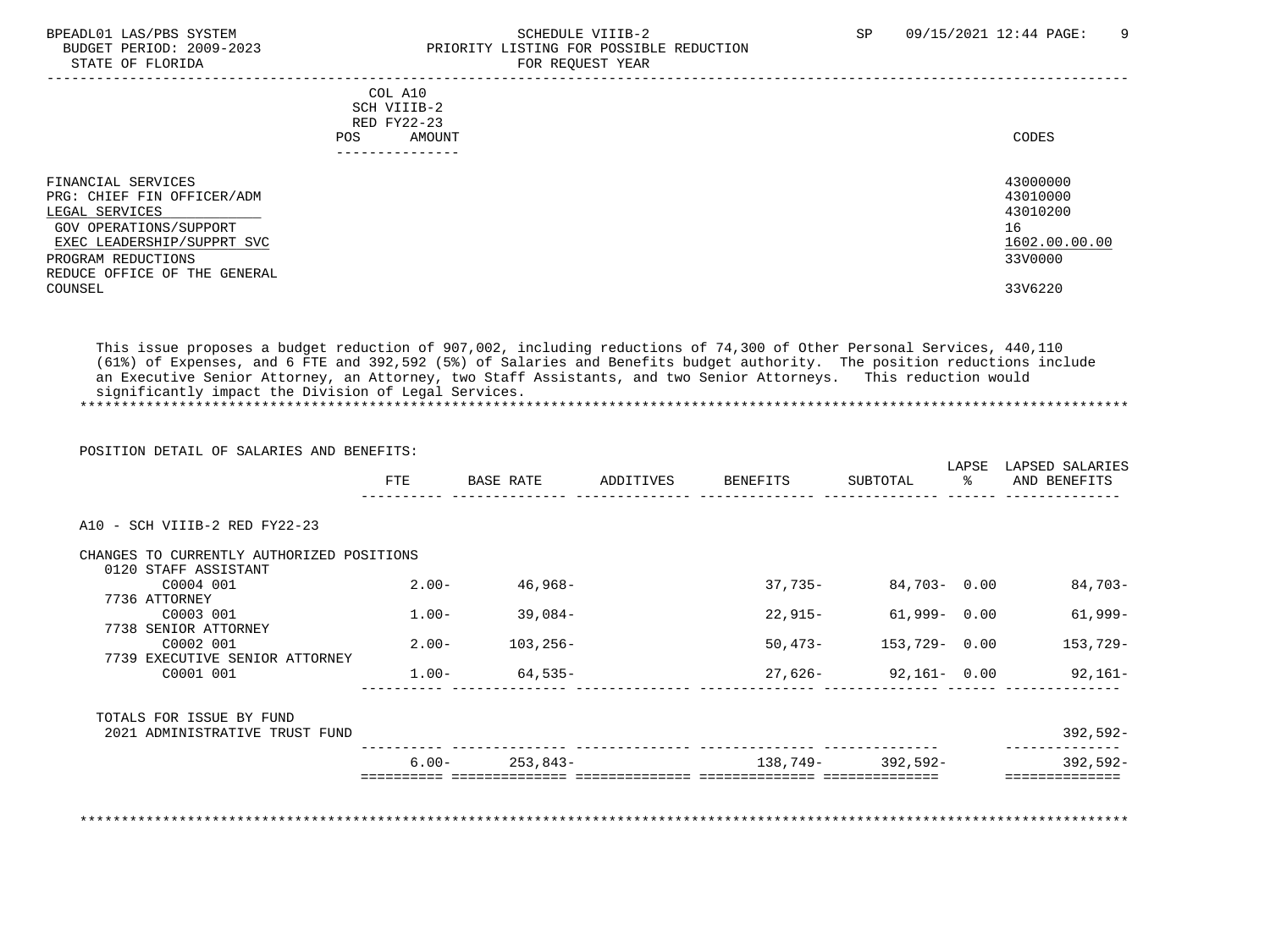### BPEADL01 LAS/PBS SYSTEM STREADULE SCHEDULE VIIIB-2 SP 09/15/2021 12:44 PAGE: 10 BUDGET PERIOD: 2009-2023<br>
STATE OF FLORIDA<br>
FOR REOUEST YEAR
FOR FRAME OF FLORIDA FOR REQUEST YEAR

|                                   |          | COL A10                       |                   |               |
|-----------------------------------|----------|-------------------------------|-------------------|---------------|
|                                   |          | SCH VIIIB-2                   |                   |               |
|                                   |          | RED FY22-23                   |                   |               |
|                                   | POS      | AMOUNT                        |                   | CODES         |
|                                   |          | . _ _ _ _ _ _ _ _ _ _ _ _ _ _ |                   |               |
| FINANCIAL SERVICES                |          |                               |                   | 43000000      |
| PRG: CHIEF FIN OFFICER/ADM        |          |                               |                   | 43010000      |
| LEGAL SERVICES                    |          |                               |                   | 43010200      |
| GOV OPERATIONS/SUPPORT            |          |                               |                   | 16            |
| EXEC LEADERSHIP/SUPPRT SVC        |          |                               |                   | 1602.00.00.00 |
|                                   |          |                               |                   |               |
| TOTAL: EXEC LEADERSHIP/SUPPRT SVC |          |                               |                   | 1602.00.00.00 |
| BY FUND TYPE                      |          |                               |                   |               |
|                                   | $6.00 -$ |                               |                   |               |
| TRUST FUNDS                       |          | 907,002-                      |                   | 2000          |
| SALARY RATE 253,843-              |          |                               |                   |               |
|                                   |          | ===============               |                   |               |
|                                   |          |                               |                   |               |
| INFORMATION TECHNOLOGY            |          |                               |                   | 43010300      |
| <b>GOV OPERATIONS/SUPPORT</b>     |          |                               |                   | 16            |
| INFORMATION TECHNOLOGY            |          |                               |                   | 1603.00.00.00 |
| PROGRAM REDUCTIONS                |          |                               |                   | 33V0000       |
| RENT REDUCTION                    |          |                               |                   | 33V0120       |
| <b>EXPENSES</b>                   |          |                               |                   | 040000        |
| ADMINISTRATIVE TRUST FUND -STATE  |          | 388,381-                      |                   | 2021 1        |
|                                   |          | ===============               |                   |               |
|                                   |          |                               |                   |               |
| AGENCY ISSUE NARRATIVE:           |          |                               |                   |               |
| SCH VIIIB-2 NARR 22-23 NARRATIVE: |          |                               | IT COMPONENT? YES |               |
| PRIORITY #15                      |          |                               |                   |               |

 Certain qualifying full time positions and other personnel services (OPS) positions may be eligible for teleworking, vacating approximately 34,900 square feet of office space. Authorizing an expanded/permissive telework policy will potentially reduce annual rent costs by 48 percent.

 This issue corresponds with the same issue code in budget entity 43010500, reducing rent budget authority by 168,000. \*\*\*\*\*\*\*\*\*\*\*\*\*\*\*\*\*\*\*\*\*\*\*\*\*\*\*\*\*\*\*\*\*\*\*\*\*\*\*\*\*\*\*\*\*\*\*\*\*\*\*\*\*\*\*\*\*\*\*\*\*\*\*\*\*\*\*\*\*\*\*\*\*\*\*\*\*\*\*\*\*\*\*\*\*\*\*\*\*\*\*\*\*\*\*\*\*\*\*\*\*\*\*\*\*\*\*\*\*\*\*\*\*\*\*\*\*\*\*\*\*\*\*\*\*\*\*

| REDUCE LOCAL GOVERNMENT ELECTRONIC |           |            |         |
|------------------------------------|-----------|------------|---------|
| REPORTING SYSTEM                   |           |            | 33V0330 |
| SPECIAL CATEGORIES                 |           |            | 100000  |
| CONTRACTED SERVICES                |           |            | 100777  |
| GENERAL REVENUE FUND               | $-$ STATE | $17.500 -$ | 1000    |
|                                    |           |            |         |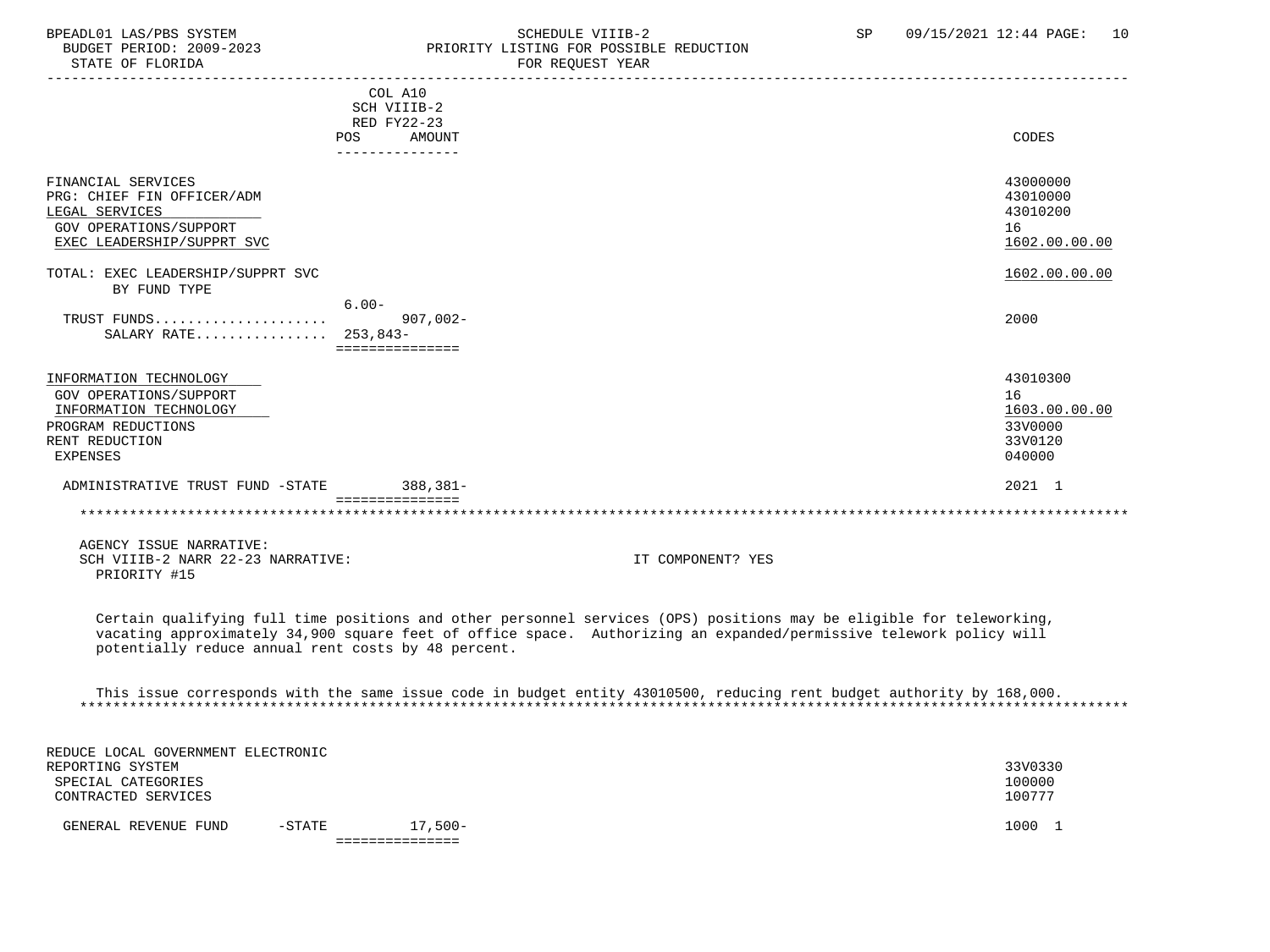#### BPEADL01 LAS/PBS SYSTEM STRING THE SCHEDULE VIIIB-2 SCHEDULE SCHEDULE SP 09/15/2021 12:44 PAGE: 11 PRIORITY LISTING FOR POSSIBLE REDUCTION STATE OF FLORIDA FOR REQUEST YEAR

| COL A10<br>SCH VIIIB-2<br>RED FY22-23<br>AMOUNT<br>POS.                                                                                                                                    | CODES                                                              |
|--------------------------------------------------------------------------------------------------------------------------------------------------------------------------------------------|--------------------------------------------------------------------|
| FINANCIAL SERVICES<br>PRG: CHIEF FIN OFFICER/ADM<br>INFORMATION TECHNOLOGY<br>GOV OPERATIONS/SUPPORT<br>INFORMATION TECHNOLOGY<br>PROGRAM REDUCTIONS<br>REDUCE LOCAL GOVERNMENT ELECTRONIC | 43000000<br>43010000<br>43010300<br>16<br>1603.00.00.00<br>33V0000 |
| REPORTING SYSTEM                                                                                                                                                                           | 33V0330                                                            |

 AGENCY ISSUE NARRATIVE: SCH VIIIB-2 NARR 22-23 NARRATIVE: IT COMPONENT? YES PRIORITY #45

 This issue reduces recurring funding for an application developer to support the Local Government Reporting System (LOGER) and to implement the eXtensible Business Reporting Language (XBRL) taxonomy in accordance with the Florida Open Financial Statement System (FOFFS). LOGER is being modified to incorporate the FOFFS XBRL taxonomy into the annual financial reports submitted by local government entities. This issue will reduce the funding for this developer by 14 percent.

 This reduction creates a resource constraint that may impact the department's ability to meet the requirements set forth in section 218.32, Florida Statutes, requiring local governments to report financial data using XBRL after September 2022. If this reduction is taken, the time to complete the initiative will increase, making a requested extension of the deadline of marked up XBRL financial statements more likely. \*\*\*\*\*\*\*\*\*\*\*\*\*\*\*\*\*\*\*\*\*\*\*\*\*\*\*\*\*\*\*\*\*\*\*\*\*\*\*\*\*\*\*\*\*\*\*\*\*\*\*\*\*\*\*\*\*\*\*\*\*\*\*\*\*\*\*\*\*\*\*\*\*\*\*\*\*\*\*\*\*\*\*\*\*\*\*\*\*\*\*\*\*\*\*\*\*\*\*\*\*\*\*\*\*\*\*\*\*\*\*\*\*\*\*\*\*\*\*\*\*\*\*\*\*\*\*

| REDUCTION OF INFORMATION TECHNOLOGY<br>STAFF<br>SALARY RATE<br>SALARY RATE 888,832-<br>=============               | 33V0820<br>000000 |
|--------------------------------------------------------------------------------------------------------------------|-------------------|
| SALARIES AND BENEFITS                                                                                              | 010000            |
| 1,053,000-<br>ADMINISTRATIVE TRUST FUND -STATE<br>===============                                                  | 2021 1            |
| SPECIAL CATEGORIES<br>CONTRACTED SERVICES                                                                          | 100000<br>100777  |
| $835,000-$<br>ADMINISTRATIVE TRUST FUND -STATE<br>=============                                                    | 2021 1            |
| TOTAL: REDUCTION OF INFORMATION TECHNOLOGY<br><b>STAFF</b><br>TOTAL ISSUE 1,888,000-<br>TOTAL SALARY RATE 888,832- | 33V0820           |
| ===============                                                                                                    |                   |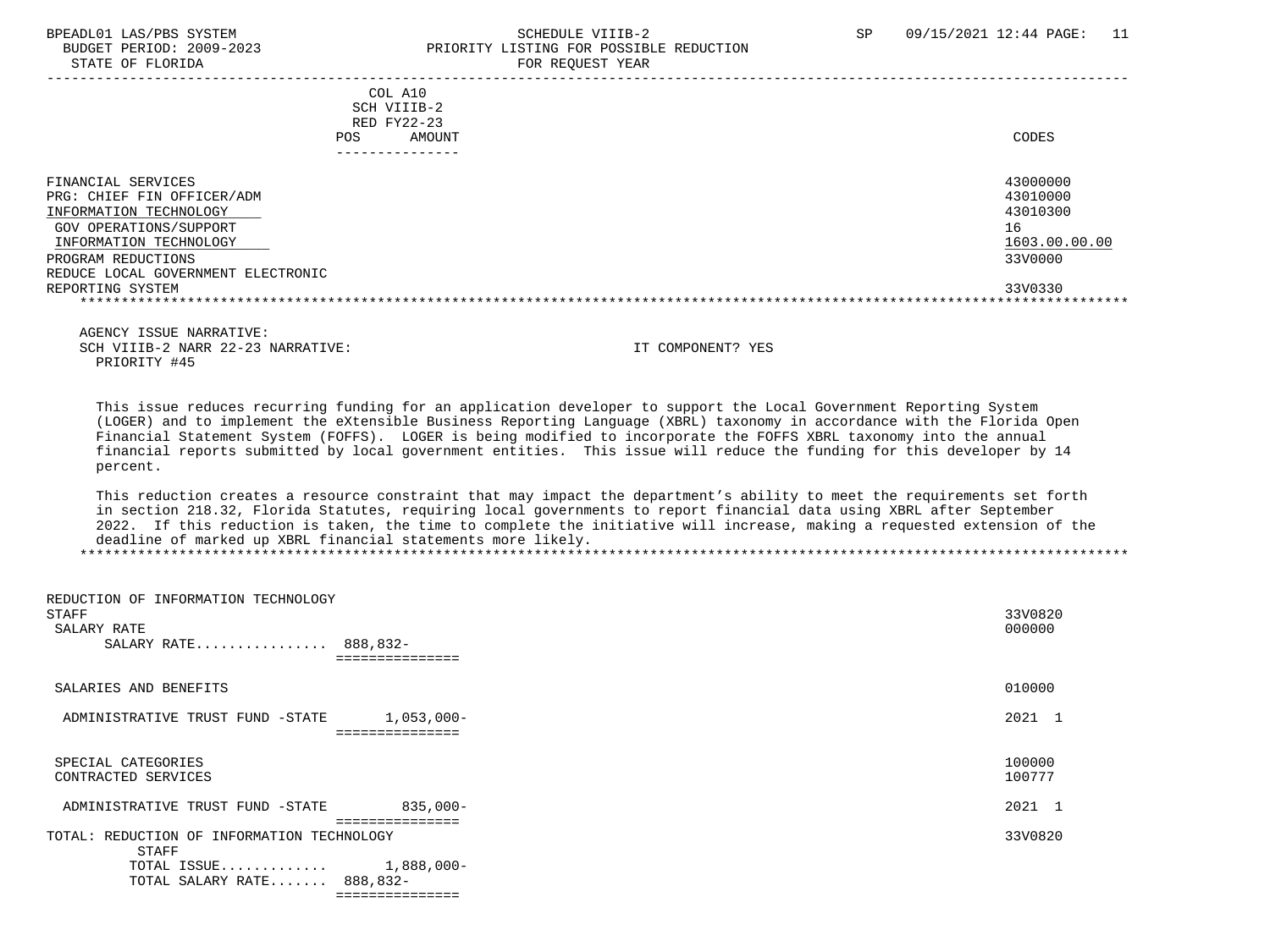### BPEADL01 LAS/PBS SYSTEM SALL SALL SCHEDULE VIIIB-2 SP 09/15/2021 12:44 PAGE: 12 BUDGET PERIOD: 2009-2023 PRIORITY LISTING FOR POSSIBLE REDUCTION

STATE OF FLORIDA FOR REQUEST YEAR ----------------------------------------------------------------------------------------------------------------------------------- COL A10 SCH VIIIB-2 RED FY22-23 POS AMOUNT CODES --------------- FINANCIAL SERVICES 43000000 PRG: CHIEF FIN OFFICER/ADM 43010000<br>TNFORMATION TECHNOLOGY 43010300 INFORMATION TECHNOLOGY GOV OPERATIONS/SUPPORT 16<br>
INFORMATION TECHNOLOGY 1603.00.00 POLOGY 1603.00.00 POLOGY 1603.00.00 POLOGY 1603.00.00 INFORMATION TECHNOLOGY 1603.00.00.00 \_\_\_\_\_\_\_\_\_\_\_\_\_\_\_\_\_\_\_\_\_\_\_\_\_\_ \_\_\_\_\_\_\_\_\_\_\_\_\_ PROGRAM REDUCTIONS REDUCTION OF INFORMATION TECHNOLOGY STAFF 33V0820 \*\*\*\*\*\*\*\*\*\*\*\*\*\*\*\*\*\*\*\*\*\*\*\*\*\*\*\*\*\*\*\*\*\*\*\*\*\*\*\*\*\*\*\*\*\*\*\*\*\*\*\*\*\*\*\*\*\*\*\*\*\*\*\*\*\*\*\*\*\*\*\*\*\*\*\*\*\*\*\*\*\*\*\*\*\*\*\*\*\*\*\*\*\*\*\*\*\*\*\*\*\*\*\*\*\*\*\*\*\*\*\*\*\*\*\*\*\*\*\*\*\*\*\*\*\*\* AGENCY ISSUE NARRATIVE: SCH VIIIB-2 NARR 22-23 NARRATIVE: IT COMPONENT? YES PRIORITY #22 This issue proposes a reduction in funding only for 13 full time equivalent (FTE) positions and a reduction in contracted services calculated at five consultants with an average annual cost of \$167,000 each. This reduction will have a substantial impact on Office of Information Technology's operations and require collaboration with customers to identify which information technology needs will go unmet. This issue corresponds with the same issue code in budget entity 43010500. \*\*\*\*\*\*\*\*\*\*\*\*\*\*\*\*\*\*\*\*\*\*\*\*\*\*\*\*\*\*\*\*\*\*\*\*\*\*\*\*\*\*\*\*\*\*\*\*\*\*\*\*\*\*\*\*\*\*\*\*\*\*\*\*\*\*\*\*\*\*\*\*\*\*\*\*\*\*\*\*\*\*\*\*\*\*\*\*\*\*\*\*\*\*\*\*\*\*\*\*\*\*\*\*\*\*\*\*\*\*\*\*\*\*\*\*\*\*\*\*\*\*\*\*\*\*\* POSITION DETAIL OF SALARIES AND BENEFITS: LAPSE LAPSED SALARIES<br>% AND BENEFITS FTE BASE RATE ADDITIVES BENEFITS SUBTOTAL ---------- -------------- -------------- -------------- -------------- ------ -------------- A10 - SCH VIIIB-2 RED FY22-23 CHANGES TO CURRENTLY AUTHORIZED POSITIONS RA01 RATE & SALARY ADJ - BENEFITS NO FTE C1001 001 0.00 888,832- 164,168- 1,053,000- 0.00 1,053,000- ---------- -------------- -------------- -------------- -------------- ------ -------------- TOTALS FOR ISSUE BY FUND 2021 ADMINISTRATIVE TRUST FUND 1,053,000- ---------- -------------- -------------- -------------- -------------- -------------- 0.00 888,832- 164,168- 1,053,000- 1,053,000- ========== ============== ============== ============== ============== ==============

\*\*\*\*\*\*\*\*\*\*\*\*\*\*\*\*\*\*\*\*\*\*\*\*\*\*\*\*\*\*\*\*\*\*\*\*\*\*\*\*\*\*\*\*\*\*\*\*\*\*\*\*\*\*\*\*\*\*\*\*\*\*\*\*\*\*\*\*\*\*\*\*\*\*\*\*\*\*\*\*\*\*\*\*\*\*\*\*\*\*\*\*\*\*\*\*\*\*\*\*\*\*\*\*\*\*\*\*\*\*\*\*\*\*\*\*\*\*\*\*\*\*\*\*\*\*\*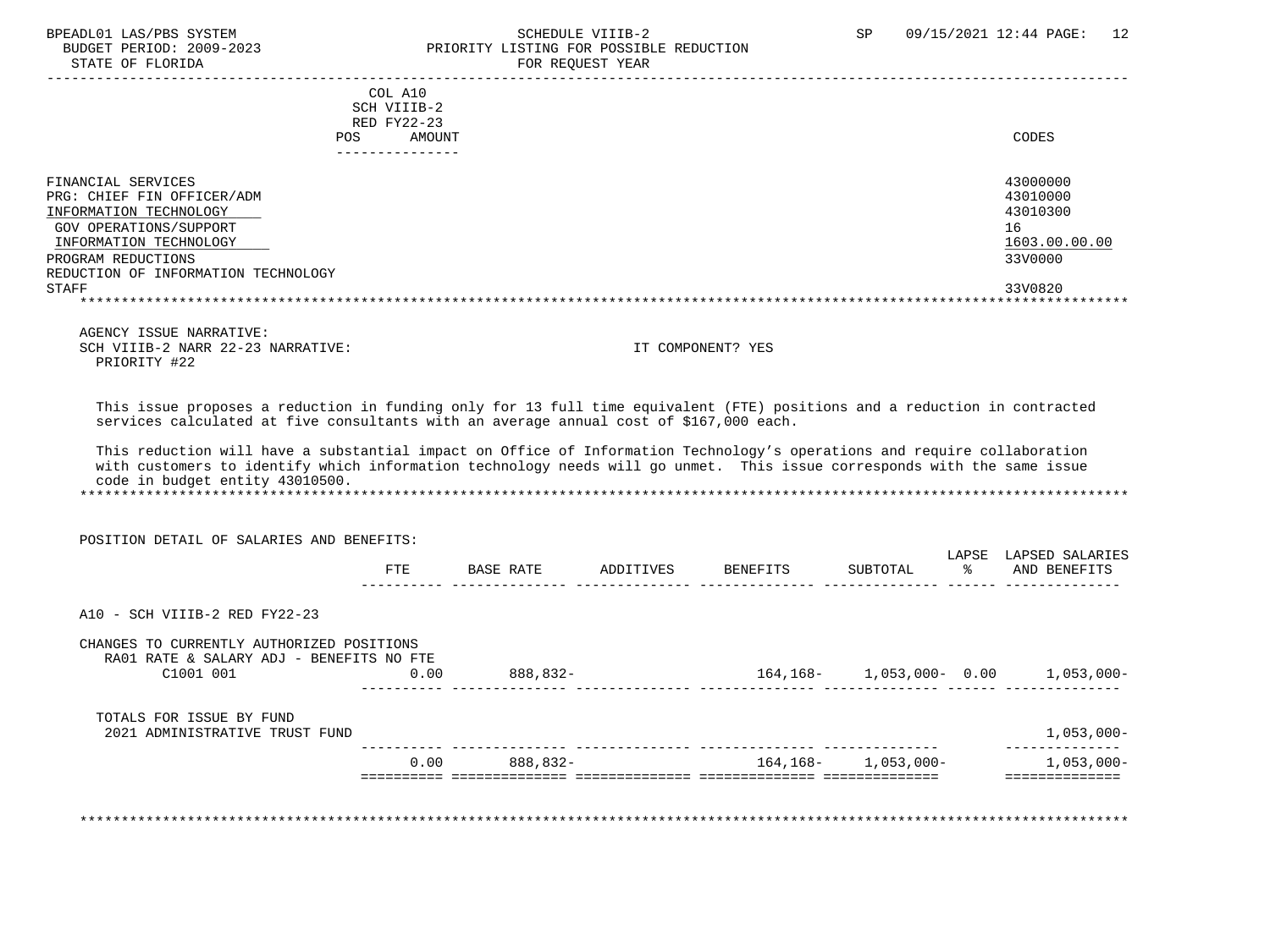### BPEADL01 LAS/PBS SYSTEM STREM SCHEDULE VIIIB-2 SCHEDULE VIIIB-2 SP 09/15/2021 12:44 PAGE: 13<br>BUDGET PERIOD: 2009-2023 PRIORITY LISTING FOR POSSIBLE REDUCTION BUDGET PERIOD: 2009-2023 PRIORITY LISTING FOR POSSIBLE REDUCTION<br>FOR REQUEST YEAR FOR REQUEST YEAR

| ----------------------                |     |                   |                  |               |
|---------------------------------------|-----|-------------------|------------------|---------------|
|                                       |     | COL A10           |                  |               |
|                                       |     | SCH VIIIB-2       |                  |               |
|                                       |     | RED FY22-23       |                  |               |
|                                       | POS | AMOUNT            |                  | CODES         |
|                                       |     | ---------------   |                  |               |
|                                       |     |                   |                  |               |
| FINANCIAL SERVICES                    |     |                   |                  | 43000000      |
| PRG: CHIEF FIN OFFICER/ADM            |     |                   |                  | 43010000      |
|                                       |     |                   |                  |               |
| INFORMATION TECHNOLOGY                |     |                   |                  | 43010300      |
| <b>GOV OPERATIONS/SUPPORT</b>         |     |                   |                  | 16            |
| INFORMATION TECHNOLOGY                |     |                   |                  | 1603.00.00.00 |
|                                       |     |                   |                  |               |
| TOTAL: INFORMATION TECHNOLOGY         |     |                   |                  | 1603.00.00.00 |
| BY FUND TYPE                          |     |                   |                  |               |
| GENERAL REVENUE FUND                  |     | 17,500-           |                  | 1000          |
| TRUST FUNDS                           |     | $2,276,381-$      |                  | 2000          |
|                                       |     | _______________   |                  |               |
| TOTAL PROG COMP 2,293,881-            |     |                   |                  |               |
| TOTAL SALARY RATE 888,832-            |     |                   |                  |               |
|                                       |     | ===============   |                  |               |
|                                       |     |                   |                  |               |
| CONSUMER ADVOCATE                     |     |                   |                  | 43010400      |
| GOV OPERATIONS/SUPPORT                |     |                   |                  | 16            |
|                                       |     |                   |                  |               |
| EXEC LEADERSHIP/SUPPRT SVC            |     |                   |                  | 1602.00.00.00 |
| PROGRAM REDUCTIONS                    |     |                   |                  | 33V0000       |
| REDUCTION IN CONSUMER ADVOCATE        |     |                   |                  |               |
| PROGRAM                               |     |                   |                  | 33V5000       |
| OTHER PERSONAL SERVICES               |     |                   |                  | 030000        |
|                                       |     |                   |                  |               |
| INSURANCE REG TF                      |     | -STATE 62,487-    |                  | 2393 1        |
|                                       |     | ________________  |                  |               |
|                                       |     |                   |                  |               |
| <b>EXPENSES</b>                       |     |                   |                  | 040000        |
|                                       |     |                   |                  |               |
| INSURANCE REG TF                      |     | $-STATE$ 13, 331- |                  | 2393 1        |
|                                       |     | ===============   |                  |               |
|                                       |     |                   |                  |               |
| SPECIAL CATEGORIES                    |     |                   |                  | 100000        |
| LEASE/PURCHASE/EQUIPMENT              |     |                   |                  | 105281        |
|                                       |     |                   |                  |               |
| INSURANCE REG TF                      |     | $-STATE$ 1,888-   |                  | 2393 1        |
|                                       |     | ===============   |                  |               |
| TOTAL: REDUCTION IN CONSUMER ADVOCATE |     |                   |                  | 33V5000       |
|                                       |     |                   |                  |               |
| PROGRAM                               |     |                   |                  |               |
| TOTAL ISSUE                           |     | 77,706-           |                  |               |
|                                       |     | ===============   |                  |               |
|                                       |     |                   |                  |               |
|                                       |     |                   |                  |               |
| AGENCY ISSUE NARRATIVE:               |     |                   |                  |               |
| SCH VIIIB-2 NARR 22-23 NARRATIVE:     |     |                   | IT COMPONENT? NO |               |
| Priority #13                          |     |                   |                  |               |

This issue reduces budget authority within the Office of the Insurance Consumer Advocate (OICA) in the following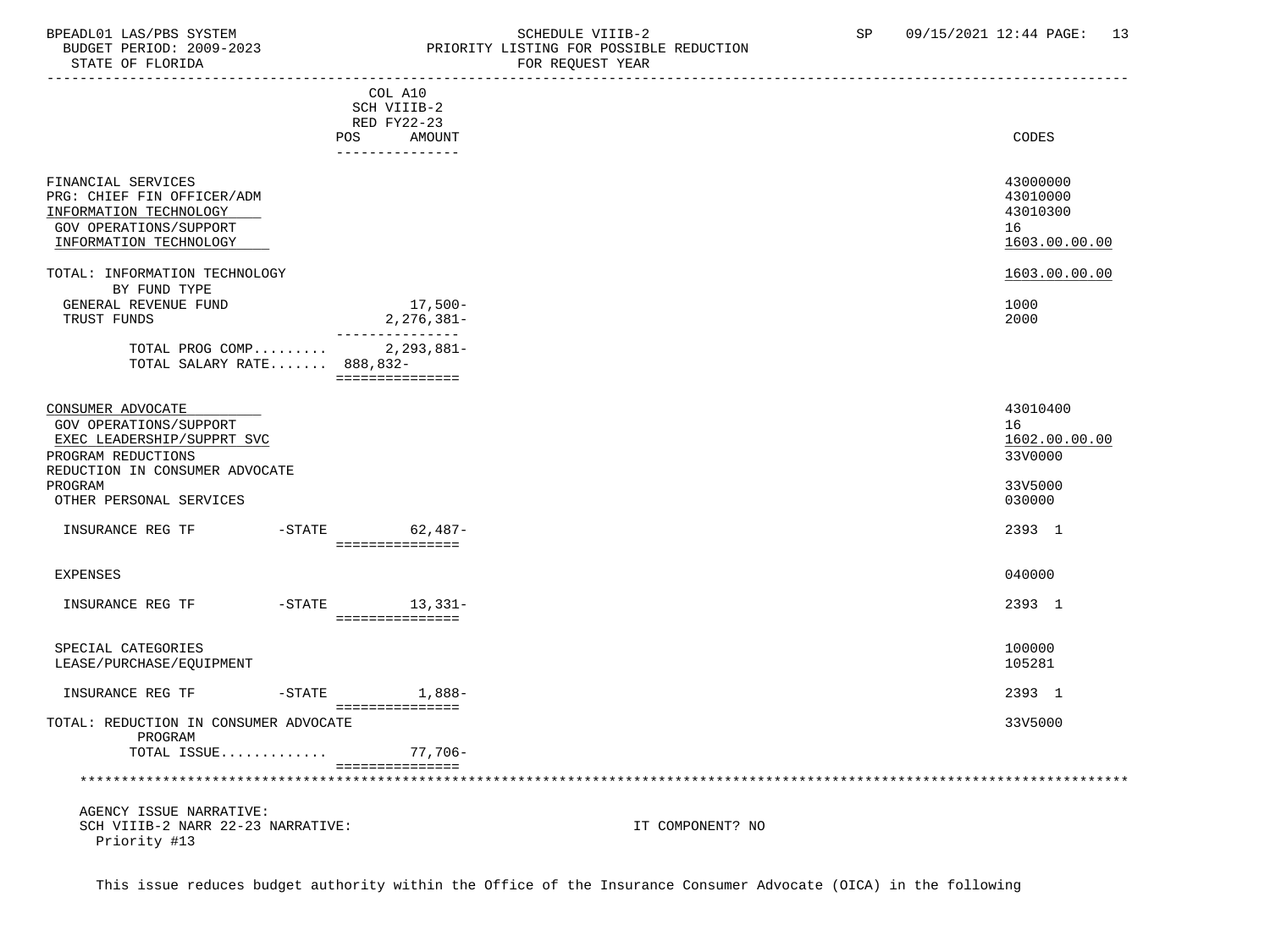### BPEADL01 LAS/PBS SYSTEM SALL SALL SOMEDULE VIIIB-2 SP 09/15/2021 12:44 PAGE: 14 BUDGET PERIOD: 2009-2023 PRIORITY LISTING FOR POSSIBLE REDUCTION STATE OF FLORIDA FOR STATE OF STATE OF STATE OF STATE OF STATE OF STATE OF STATE OF STATE OF STATE OF STATE OF STATE OF STATE OF STATE OF STATE OF STATE OF STATE OF STATE OF STATE OF STATE OF STATE OF STATE OF STATE OF STA

-----------------------------------------------------------------------------------------------------------------------------------

 COL A10 SCH VIIIB-2 RED FY22-23 POS AMOUNT CODES ---------------

| FINANCIAL SERVICES             | 43000000      |
|--------------------------------|---------------|
| PRG: CHIEF FIN OFFICER/ADM     | 43010000      |
| CONSUMER ADVOCATE              | 43010400      |
| GOV OPERATIONS/SUPPORT         | 16            |
| EXEC LEADERSHIP/SUPPRT SVC     | 1602.00.00.00 |
| PROGRAM REDUCTIONS             | 33V0000       |
| REDUCTION IN CONSUMER ADVOCATE |               |
| PROGRAM                        | 33V5000       |
|                                |               |

categories:

 OPS - 62,487: OPS employees provide assistance and support for the Consumer Advocate in reaching out to Florida consumers to hear their insurance concerns and discuss current insurance trends. Current funding level is 62,487.

 Expenses -13,331: This category is used for paying rent, office supplies, travel, consumer outreach events, public forums, participating in industry conferences and committees. Current funding level is 72,357; and rent comprises 54% of this category.

 Lease or Lease Purchase of Equipment - 1,888: This is a 100% reduction of this category. During FY 2015-16, the office purchased a copier/printer and no longer leases the copier equipment; however, this category is used to lease equipment for hosting public forums or working groups.

 Reductions of this level will impact day to day operations of the office. The OICA may be unable to pay rent, purchase office supplies, upgrade out dated equipment and furniture; meet with consumers, hold outreach events or public forums, participate in insurance related committees and conferences; all of which are vital to the OICA's mission to represent and protect the interests of Florida's consumers.

\*\*\*\*\*\*\*\*\*\*\*\*\*\*\*\*\*\*\*\*\*\*\*\*\*\*\*\*\*\*\*\*\*\*\*\*\*\*\*\*\*\*\*\*\*\*\*\*\*\*\*\*\*\*\*\*\*\*\*\*\*\*\*\*\*\*\*\*\*\*\*\*\*\*\*\*\*\*\*\*\*\*\*\*\*\*\*\*\*\*\*\*\*\*\*\*\*\*\*\*\*\*\*\*\*\*\*\*\*\*\*\*\*\*\*\*\*\*\*\*\*\*\*\*\*\*\*

| TOTAL: EXEC LEADERSHIP/SUPPRT SVC |         | 1602.00.00.00 |
|-----------------------------------|---------|---------------|
| BY FUND TYPE                      |         |               |
| TRUST FUNDS.                      | 77,706- | 2000          |
|                                   |         |               |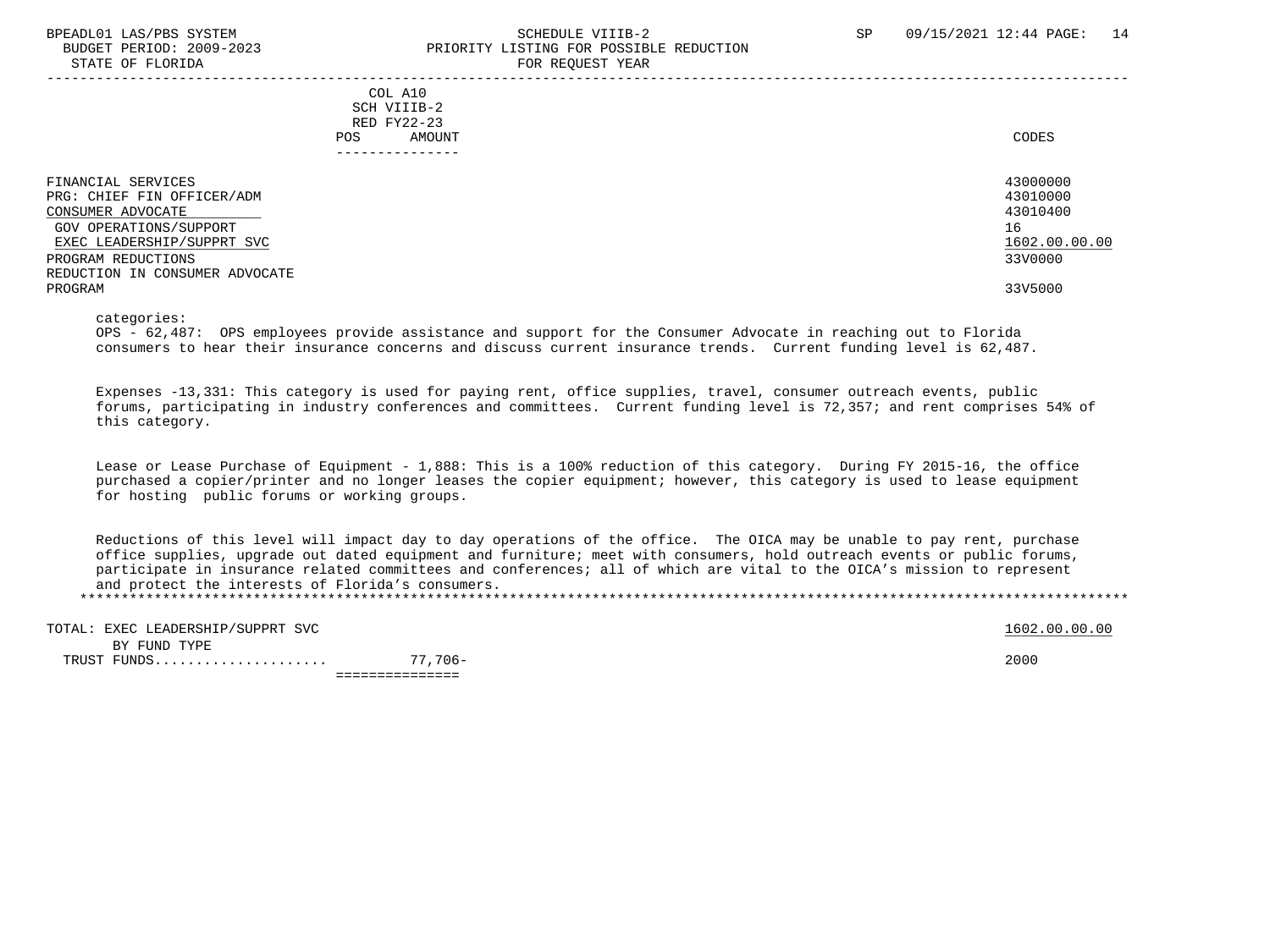### BPEADL01 LAS/PBS SYSTEM STREER STATES STATE SCHEDULE VIIIB-2 SP 09/15/2021 12:44 PAGE: 15<br>BUDGET PERIOD: 2009-2023 PRIORITY LISTING FOR POSSIBLE REDUCTION BUDGET PERIOD: 2009-2023 PRIORITY LISTING FOR POSSIBLE REDUCTION<br>STATE OF FLORIDA FOR REQUEST YEAR

| <b>POS</b>                                                                                                                                                                          | COL A10<br>SCH VIIIB-2<br>RED FY22-23<br>AMOUNT | CODES                                                                                   |
|-------------------------------------------------------------------------------------------------------------------------------------------------------------------------------------|-------------------------------------------------|-----------------------------------------------------------------------------------------|
| FINANCIAL SERVICES<br>PRG: CHIEF FIN OFFICER/ADM<br>INFO TECHNOLOGY - FLAIR<br>GOV OPERATIONS/SUPPORT<br>INFORMATION TECHNOLOGY<br>PROGRAM REDUCTIONS<br>RENT REDUCTION<br>EXPENSES |                                                 | 43000000<br>43010000<br>43010500<br>16<br>1603.00.00.00<br>33V0000<br>33V0120<br>040000 |
| ADMINISTRATIVE TRUST FUND -STATE                                                                                                                                                    | $168,000-$                                      | 2021 1                                                                                  |
|                                                                                                                                                                                     |                                                 |                                                                                         |

 AGENCY ISSUE NARRATIVE: SCH VIIIB-2 NARR 22-23 NARRATIVE: IT COMPONENT? YES PRIORITY #16

 Certain qualifying full time positions and other personnel services (OPS) positions may be eligible for teleworking, vacating approximately 34,900 square feet of office space. Authorizing an expanded/permissive telework policy will potentially reduce annual rent costs by 48 percent.

| This issue corresponds with the same issue code in budget entity 43010300, reducing rent budget authority by 388,381. |  |  |  |
|-----------------------------------------------------------------------------------------------------------------------|--|--|--|
|                                                                                                                       |  |  |  |

| 33V0820<br>STAFF                                                  |
|-------------------------------------------------------------------|
|                                                                   |
| 010000<br>SALARIES AND BENEFITS                                   |
|                                                                   |
| 1000 1<br>1,074,878-<br>$-\mathtt{STATE}$<br>GENERAL REVENUE FUND |
| 2021 1<br>149,620-<br>ADMINISTRATIVE TRUST FUND -STATE            |
| 1,224,498-<br>TOTAL APPRO                                         |
| ===============                                                   |
|                                                                   |
| 100000<br>SPECIAL CATEGORIES                                      |
| 100702<br>FLAIR OPERS & MAINTENANCE                               |
| 2021 1<br>167,000-<br>ADMINISTRATIVE TRUST FUND -STATE            |
|                                                                   |
| 33V0820<br>TOTAL: REDUCTION OF INFORMATION TECHNOLOGY             |
| STAFF                                                             |
| TOTAL ISSUE $1,391,498-$                                          |
| ===============                                                   |
|                                                                   |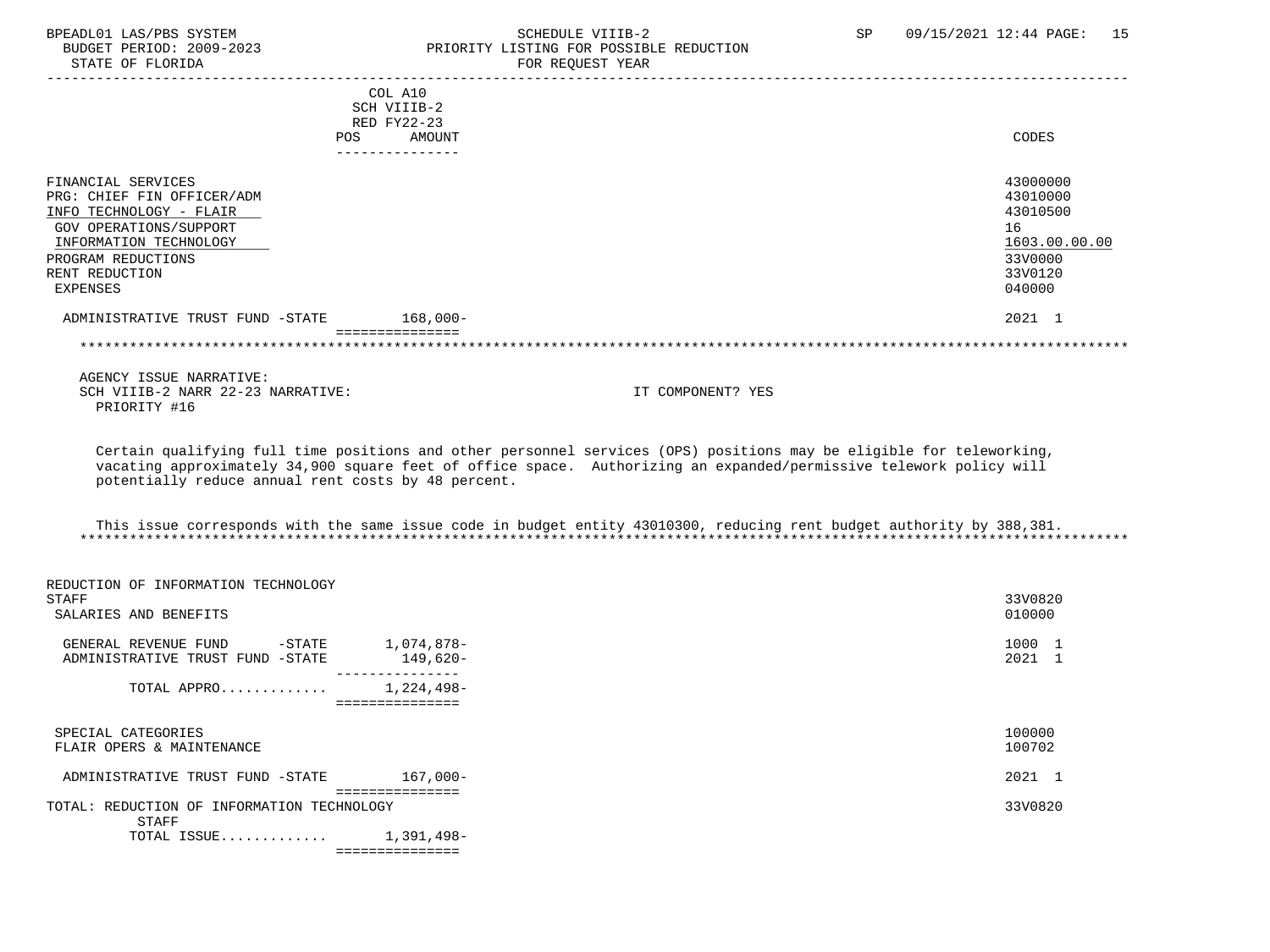### BPEADL01 LAS/PBS SYSTEM SALLE STREDULE VIIIB-2 SCHEDULE VIIIB-2 SP 09/15/2021 12:44 PAGE: 16 BUDGET PERIOD: 2009-2023 PRIORITY LISTING FOR POSSIBLE REDUCTION FOR REOUEST YEAR

|                                                                                                                                                                                                              | COL A10<br>SCH VIIIB-2<br>RED FY22-23<br>AMOUNT<br>POS<br>---------------                                                                                                                                                                                                                                                                                                        | CODES                                                                         |
|--------------------------------------------------------------------------------------------------------------------------------------------------------------------------------------------------------------|----------------------------------------------------------------------------------------------------------------------------------------------------------------------------------------------------------------------------------------------------------------------------------------------------------------------------------------------------------------------------------|-------------------------------------------------------------------------------|
| FINANCIAL SERVICES<br>PRG: CHIEF FIN OFFICER/ADM<br>INFO TECHNOLOGY - FLAIR<br>GOV OPERATIONS/SUPPORT<br>INFORMATION TECHNOLOGY<br>PROGRAM REDUCTIONS<br>REDUCTION OF INFORMATION TECHNOLOGY<br><b>STAFF</b> |                                                                                                                                                                                                                                                                                                                                                                                  | 43000000<br>43010000<br>43010500<br>16<br>1603.00.00.00<br>33V0000<br>33V0820 |
| AGENCY ISSUE NARRATIVE:<br>SCH VIIIB-2 NARR 22-23 NARRATIVE:<br>PRIORITY #48                                                                                                                                 | IT COMPONENT? YES                                                                                                                                                                                                                                                                                                                                                                |                                                                               |
| services for one consultant at \$167,000 each.<br>code in budget entity 43010300.                                                                                                                            | This issue proposes a reduction in funding only for 11 full time equivalent (FTE) positions and a reduction in contracted<br>This reduction will have a substantial impact on Office of Information Technology's operations and require collaboration<br>with customers to identify which information technology needs will go unmet. This issue corresponds with the same issue |                                                                               |

POSITION DETAIL OF SALARIES AND BENEFITS:

|             |                                                        |           |                | $\pi$ $\pi$<br>∕ວ≢<br>—— | ADQT |
|-------------|--------------------------------------------------------|-----------|----------------|--------------------------|------|
| omo<br>ىد . | 'T7F<br>$\sim$<br>$\overline{\phantom{a}}$<br>ب⊾ت ۷ ⊥ب | BEN<br>ᅚᇋ | ורחי אזזי<br>. |                          | A NT |
|             |                                                        |           |                |                          |      |

A10 - SCH VIIIB-2 RED FY22-23

| CHANGES TO CURRENTLY AUTHORIZED POSITIONS             |                               |               |
|-------------------------------------------------------|-------------------------------|---------------|
| OTHER SALARY AMOUNT<br>2021 ADMINISTRATIVE TRUST FUND |                               | 149,620-      |
| 1000 GENERAL REVENUE FUND                             |                               | 1,074,878–    |
|                                                       |                               | 1,224,498-    |
|                                                       |                               |               |
|                                                       |                               |               |
| TOTAL: INFORMATION TECHNOLOGY                         |                               | 1603.00.00.00 |
| BY FUND TYPE                                          |                               |               |
| GENERAL REVENUE FUND                                  | 1,074,878-                    | 1000          |
| TRUST FUNDS                                           | 484,620-                      | 2000          |
| TOTAL PROG COMP                                       | ---------------<br>1,559,498- |               |
|                                                       | ===============               |               |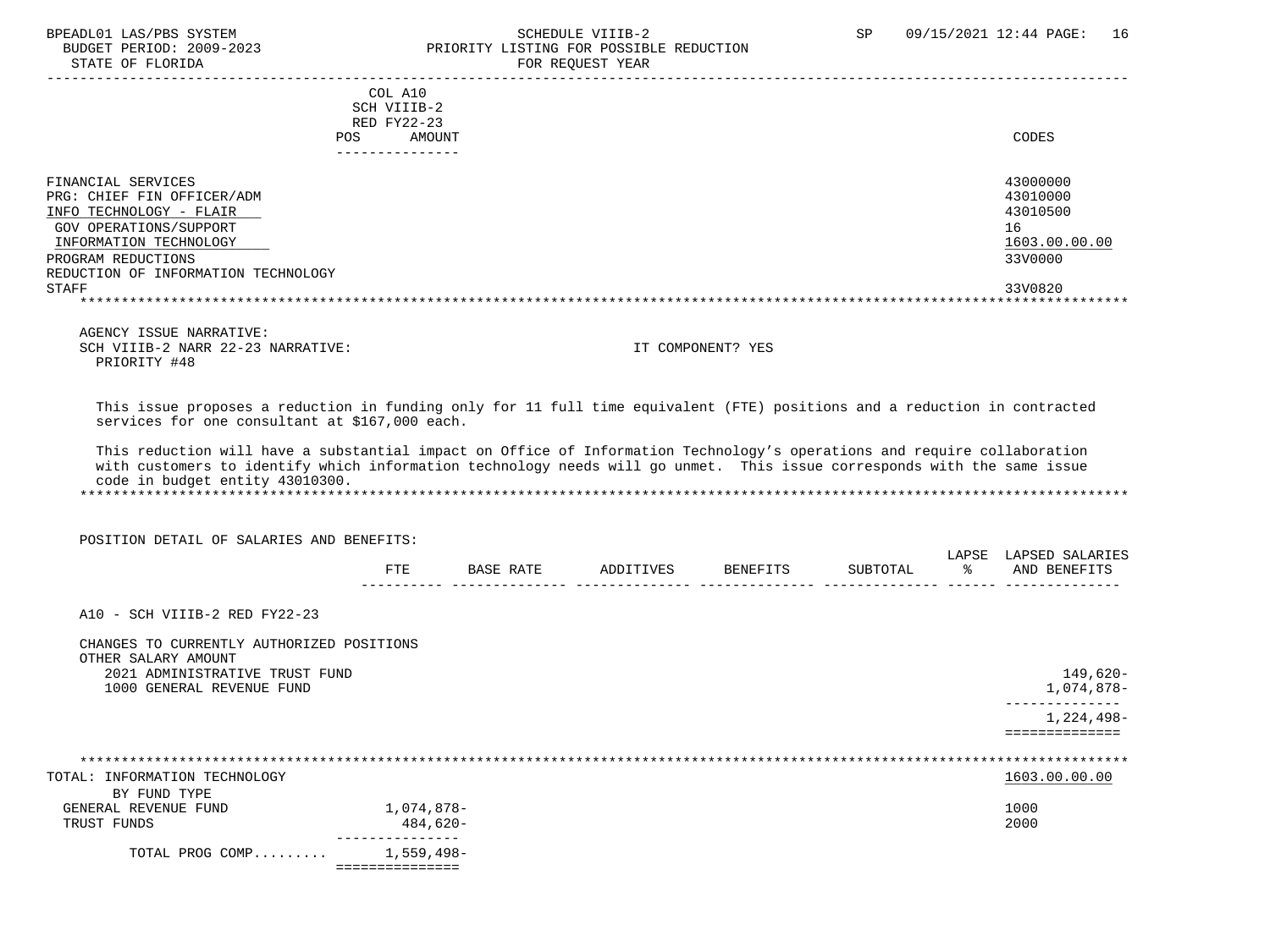### BPEADL01 LAS/PBS SYSTEM SALL SALL SOMEDULE VIIIB-2 SP 09/15/2021 12:44 PAGE: 17 BUDGET PERIOD: 2009-2023 PRIORITY LISTING FOR POSSIBLE REDUCTION

|                                                                                                                                                                                                                                         | COL A10<br>SCH VIIIB-2<br>RED FY22-23<br>AMOUNT<br>POS |                  | CODES                                                                                   |
|-----------------------------------------------------------------------------------------------------------------------------------------------------------------------------------------------------------------------------------------|--------------------------------------------------------|------------------|-----------------------------------------------------------------------------------------|
| FINANCIAL SERVICES<br>PROGRAM: TREASURY<br>DEPOSIT SECURITY<br>GOV OPERATIONS/SUPPORT<br>GOVERNMENTAL OPERATIONS<br>PROGRAM REDUCTIONS<br>ELIMINATE THE QUALIFIED PUBLIC<br>DEPOSITORIES PROGRAM<br>SALARY RATE<br>SALARY RATE 203.153- | ===============                                        |                  | 43000000<br>43100000<br>43100200<br>16<br>1601.00.00.00<br>33V0000<br>33V4100<br>000000 |
| SALARIES AND BENEFITS                                                                                                                                                                                                                   | $4.00 -$                                               |                  | 010000                                                                                  |
| TREASURY ADM/INVEST TF<br>$-$ STATE                                                                                                                                                                                                     | $298,795-$<br>===============                          |                  | 2725 1                                                                                  |
| <b>EXPENSES</b>                                                                                                                                                                                                                         |                                                        |                  | 040000                                                                                  |
| TREASURY ADM/INVEST TF -STATE                                                                                                                                                                                                           | $31.441-$<br>===============                           |                  | 2725 1                                                                                  |
| TOTAL: ELIMINATE THE QUALIFIED PUBLIC<br>DEPOSITORIES PROGRAM<br>TOTAL POSITIONS 4.00-<br>TOTAL ISSUE<br>TOTAL SALARY RATE 203,153-                                                                                                     | $330, 236 -$<br>===============                        |                  | 33V4100                                                                                 |
| AGENCY ISSUE NARRATIVE:<br>SCH VIIIB-2 NARR 22-23 NARRATIVE:<br>PRIORITY #25                                                                                                                                                            |                                                        | IT COMPONENT? NO |                                                                                         |

 LAW CHANGE REQUIRED: Chapter 280 would have to be rescinded or the authority transferred to the Office of Financial Regulation under their state banking authority.

 The elimination of Florida's Qualified Public Deposit Program would require legislative action to repeal Chapter 280, Florida Statutes, or to transfer the responsibility for administering this program to another agency. If the program were eliminated it would remove the protection from loss for Florida public deposits under Chapter 280, Florida Statutes. This would have a dramatic effect on Florida's public depositors which would be required to revert back to a process of protecting their bank deposits by directly negotiating collateral arrangements with each depository institution they use.

 The Qualified Public Deposit Program was established in 1981 at the request of the banking community in Florida to provide a standardized method of protecting public monies on deposit that exceeded the Federal Deposit Insurance Corporation limits that guaranteed depositors against loss in the case of a bank failure. Chapter 280 established the administrative responsibility for the Division of Treasury to administer the program and provide for a full time staff to approve participating depositories, establish collateralization levels required to protect the deposits and for the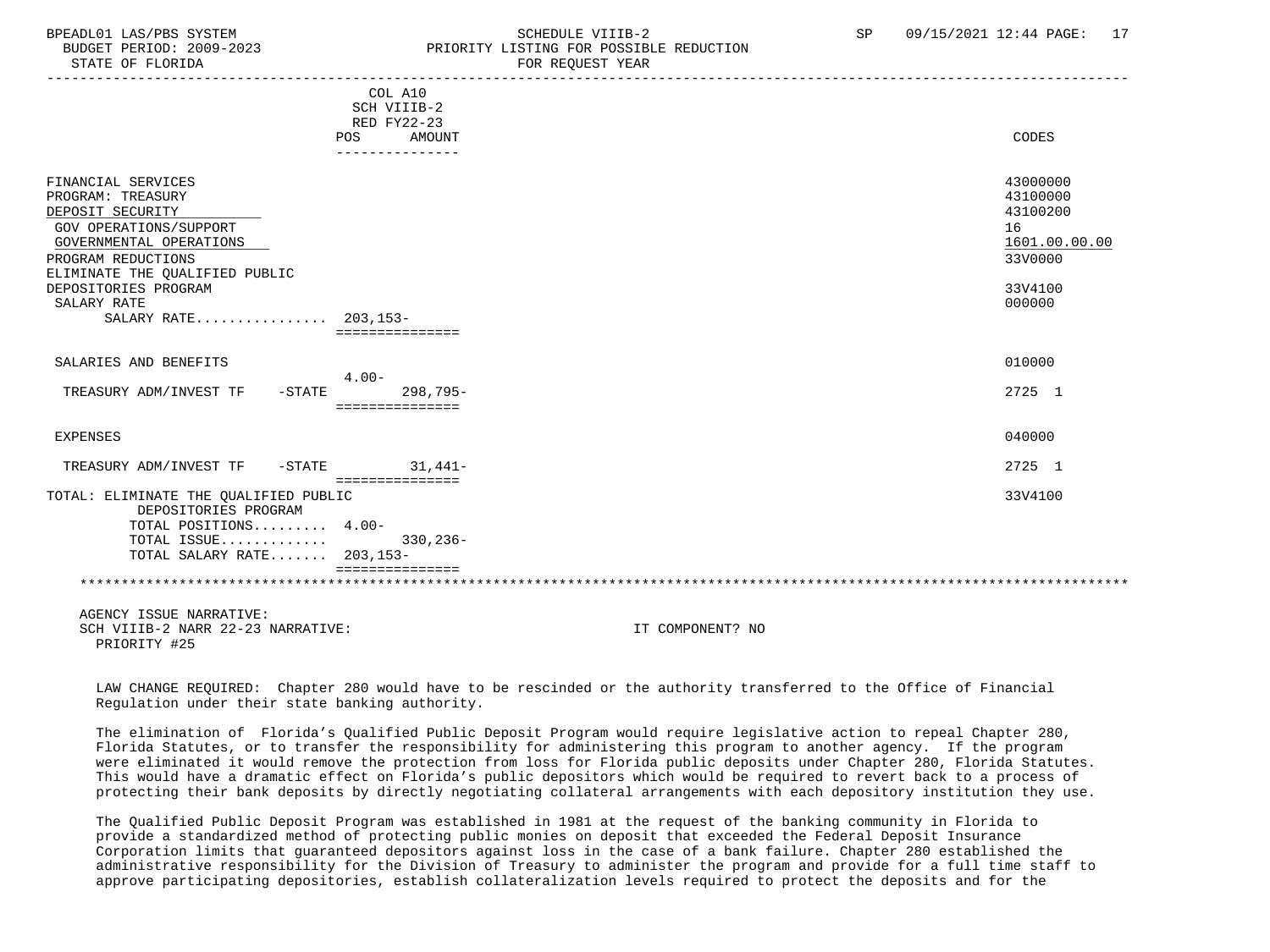#### BPEADL01 LAS/PBS SYSTEM SALL SALL SOMEDULE VIIIB-2 SP 09/15/2021 12:44 PAGE: 18 BUDGET PERIOD: 2009-2023 PRIORITY LISTING FOR POSSIBLE REDUCTION STATE OF FLORIDA FOR REQUEST YEAR

| COL A10                        |               |
|--------------------------------|---------------|
| SCH VIIIB-2                    |               |
| RED FY22-23                    |               |
|                                | CODES         |
| AMOUNT<br>POS.                 |               |
|                                |               |
|                                |               |
| FINANCIAL SERVICES             | 43000000      |
| PROGRAM: TREASURY              | 43100000      |
| DEPOSIT SECURITY               | 43100200      |
| GOV OPERATIONS/SUPPORT         | 16            |
| GOVERNMENTAL OPERATIONS        | 1601.00.00.00 |
| PROGRAM REDUCTIONS             | 33V0000       |
| ELIMINATE THE QUALIFIED PUBLIC |               |
| DEPOSITORIES PROGRAM           | 33V4100       |
|                                |               |

 review of the financial conditions in order to determine adequate pledge level for collateral requirements. There are currently four full time positions that administer the program that includes approving participation, review ranking changes, monitor deposit and pledge levels and act in accordance with both Chapter 280, Florida Statutes and Administrative Rule 69C-2. This reduction also includes 5,557 in recurring expenses for a bank rating service for the program.

 This budget reduction issue would result in significant disruption not only for the Division of Treasury but for hundreds of governmental units in Florida at the local, county and state level and potentially put billions of dollars in public funds at greater risk of loss due to the elimination of qualified public depositories and the public deposits program.

 This is 100% of the program resources and 15% of this budget entity's overall operating budget. \*\*\*\*\*\*\*\*\*\*\*\*\*\*\*\*\*\*\*\*\*\*\*\*\*\*\*\*\*\*\*\*\*\*\*\*\*\*\*\*\*\*\*\*\*\*\*\*\*\*\*\*\*\*\*\*\*\*\*\*\*\*\*\*\*\*\*\*\*\*\*\*\*\*\*\*\*\*\*\*\*\*\*\*\*\*\*\*\*\*\*\*\*\*\*\*\*\*\*\*\*\*\*\*\*\*\*\*\*\*\*\*\*\*\*\*\*\*\*\*\*\*\*\*\*\*\*

 POSITION DETAIL OF SALARIES AND BENEFITS: LAPSE LAPSED SALARIES FTE BASE RATE ADDITIVES BENEFITS SUBTOTAL % AND BENEFITS ---------- -------------- -------------- -------------- -------------- ------ -------------- A10 - SCH VIIIB-2 RED FY22-23 CHANGES TO CURRENTLY AUTHORIZED POSITIONS P101 PROPOSED CLASS CODE<br>C1001 001 C1001 001 4.00- 203,153- 95,642- 298,795- 0.00 298,795- ---------- -------------- -------------- -------------- -------------- ------ -------------- TOTALS FOR ISSUE BY FUND 2725 TREASURY ADM/INVEST TF 298,795- ---------- -------------- -------------- -------------- -------------- -------------- 4.00- 203,153- 95,642- 298,795- 298,795- ========== ============== ============== ============== ============== ============== \*\*\*\*\*\*\*\*\*\*\*\*\*\*\*\*\*\*\*\*\*\*\*\*\*\*\*\*\*\*\*\*\*\*\*\*\*\*\*\*\*\*\*\*\*\*\*\*\*\*\*\*\*\*\*\*\*\*\*\*\*\*\*\*\*\*\*\*\*\*\*\*\*\*\*\*\*\*\*\*\*\*\*\*\*\*\*\*\*\*\*\*\*\*\*\*\*\*\*\*\*\*\*\*\*\*\*\*\*\*\*\*\*\*\*\*\*\*\*\*\*\*\*\*\*\*\*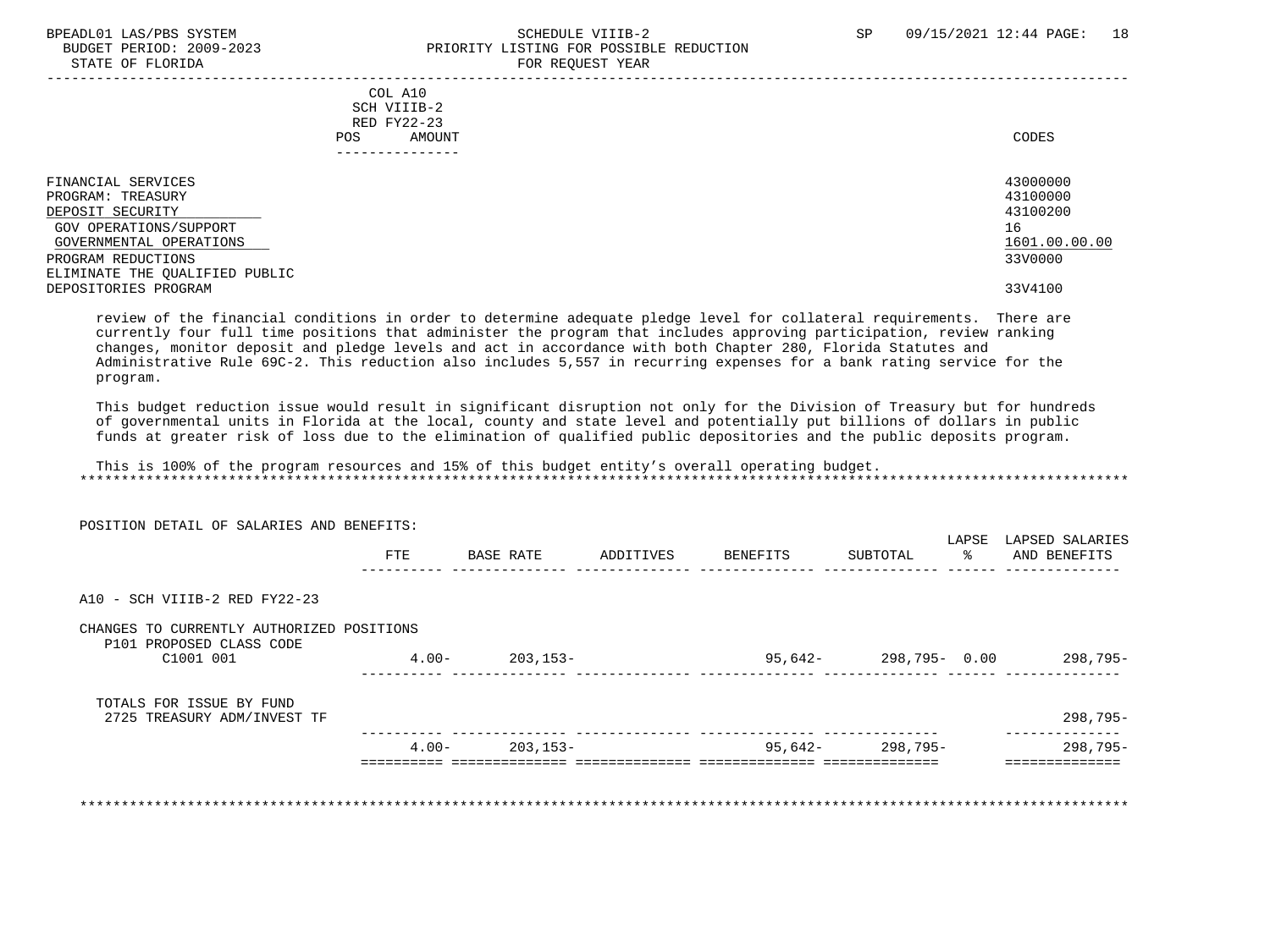### BPEADL01 LAS/PBS SYSTEM SALL SALL SCHEDULE VIIIB-2 SP 09/15/2021 12:44 PAGE: 19 BUDGET PERIOD: 2009-2023 PRIORITY LISTING FOR POSSIBLE REDUCTION

|                                     | COL A10     |               |               |
|-------------------------------------|-------------|---------------|---------------|
|                                     | SCH VIIIB-2 |               |               |
|                                     | RED FY22-23 |               |               |
|                                     | POS         | <b>AMOUNT</b> | CODES         |
|                                     |             |               |               |
|                                     |             |               |               |
| FINANCIAL SERVICES                  |             |               | 43000000      |
| PROGRAM: TREASURY                   |             |               | 43100000      |
| DEPOSIT SECURITY                    |             |               | 43100200      |
| GOV OPERATIONS/SUPPORT              |             |               | 16            |
| GOVERNMENTAL OPERATIONS             |             |               | 1601.00.00.00 |
|                                     |             |               |               |
| TOTAL: GOVERNMENTAL OPERATIONS      |             |               | 1601.00.00.00 |
| BY FUND TYPE                        |             |               |               |
|                                     | $4.00 -$    |               |               |
| TRUST FUNDS                         |             | $330,236-$    | 2000          |
| SALARY RATE 203,153-                |             |               |               |
|                                     |             |               |               |
|                                     |             |               |               |
| ST FUNDS MGT & INVESTMENT           |             |               | 43100300      |
| <b>GOV OPERATIONS/SUPPORT</b>       |             |               | 16            |
| GOVERNMENTAL OPERATIONS             |             |               | 1601.00.00.00 |
| PROGRAM REDUCTIONS                  |             |               | 33V0000       |
| ELIMINATE THE STATE TREASURY        |             |               |               |
| CONCENTRATION ACCOUNT CONTRACT      |             |               | 33V4180       |
| SPECIAL CATEGORIES                  |             |               | 100000        |
| CONTRACTED SERVICES                 |             |               | 100777        |
| TREASURY ADM/INVEST TF<br>$-$ STATE |             | $624,000-$    | 2725 1        |
|                                     |             |               |               |
|                                     |             |               |               |
|                                     |             |               |               |

 AGENCY ISSUE NARRATIVE: SCH VIIIB-2 NARR 22-23 NARRATIVE: IT COMPONENT? NO PRIORITY #21

 This issue eliminates the master receipts contract (concentration account - ETR201) used by all agencies. Agencies process all deposits through this contract which are then centralized in the Treasury. Treasury then has access to these funds for investments. Treasury is the owner of this contract and pays for these services used by the agencies. If this contract is eliminated, agencies would then be required to pay for these services themselves.

 The FY 21-22 budget for this contract is \$624,000. Elimination of this contract would push a considerable amount of costs and effort to all state agencies because they would lose discounted pricing for economies of scale. Additionally, if funds are deposited outside the State Treasury, investment earnings on the funds could be lost.

 This reduction issue would cause significant problems not only within the Division of Treasury, but to the state agencies as well. Eliminating this contract would significantly reduce the amount of investment income that Treasury currently earns and increase the costs to all state agencies for banking services.

 This is a 32% reduction in the contracted services category and 15% of this budget entity's overall operating budget. \*\*\*\*\*\*\*\*\*\*\*\*\*\*\*\*\*\*\*\*\*\*\*\*\*\*\*\*\*\*\*\*\*\*\*\*\*\*\*\*\*\*\*\*\*\*\*\*\*\*\*\*\*\*\*\*\*\*\*\*\*\*\*\*\*\*\*\*\*\*\*\*\*\*\*\*\*\*\*\*\*\*\*\*\*\*\*\*\*\*\*\*\*\*\*\*\*\*\*\*\*\*\*\*\*\*\*\*\*\*\*\*\*\*\*\*\*\*\*\*\*\*\*\*\*\*\*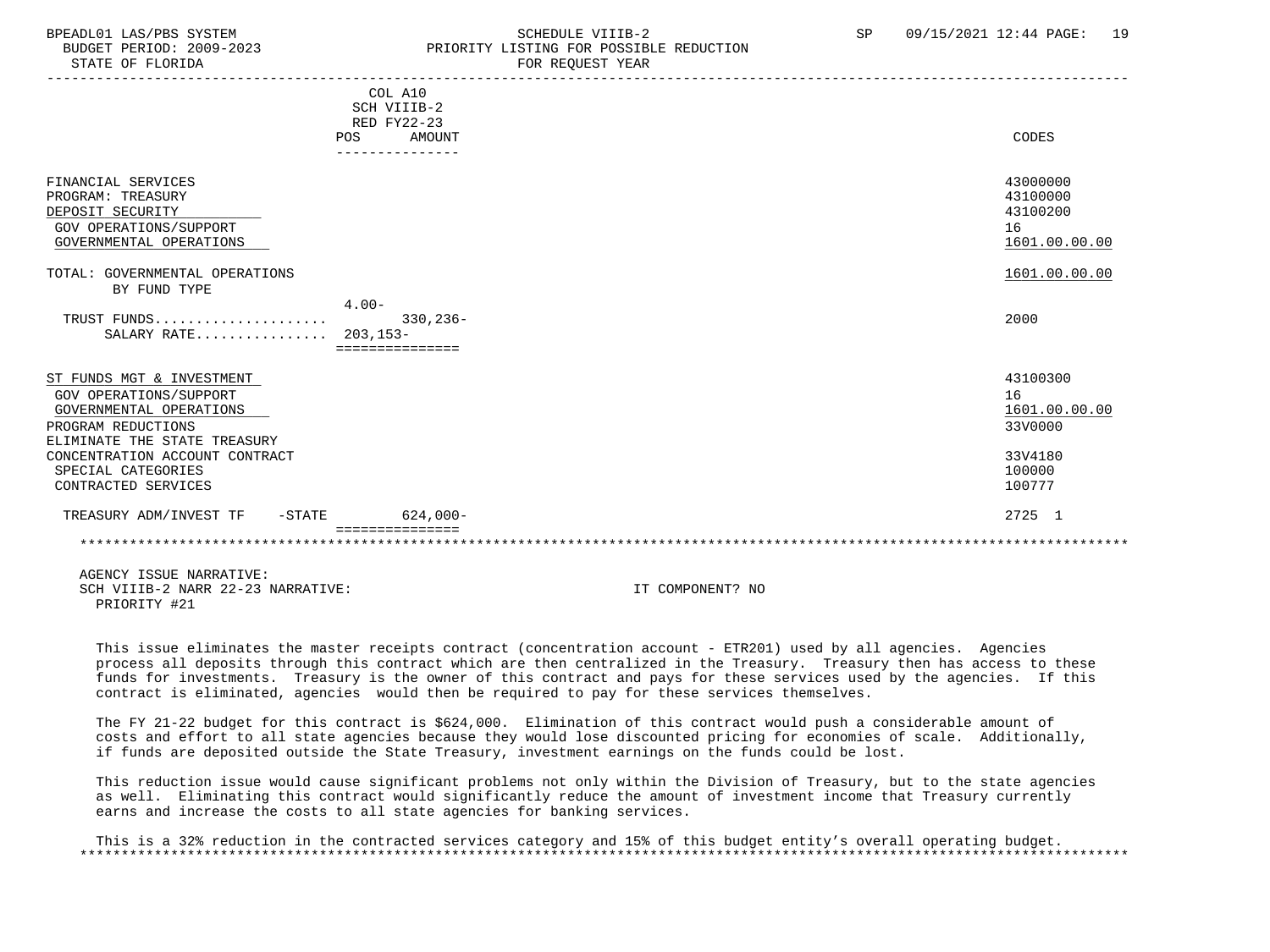#### BPEADL01 LAS/PBS SYSTEM SALL SALL SOMEDULE VIIIB-2 SP 09/15/2021 12:44 PAGE: 20 BUDGET PERIOD: 2009-2023 PRIORITY LISTING FOR POSSIBLE REDUCTION STATE OF FLORIDA **FOR REQUEST YEAR**

| <b>POS</b>                                                                                                                                                                       | COL A10<br>SCH VIIIB-2<br>RED FY22-23<br>AMOUNT | CODES                                                              |
|----------------------------------------------------------------------------------------------------------------------------------------------------------------------------------|-------------------------------------------------|--------------------------------------------------------------------|
|                                                                                                                                                                                  |                                                 |                                                                    |
| FINANCIAL SERVICES<br>PROGRAM: TREASURY<br>SUP RETIREMENT PLAN<br>GOV OPERATIONS/SUPPORT<br>GOVERNMENTAL OPERATIONS<br>PROGRAM REDUCTIONS<br>ELIMINATE THIRD PARTY ADMINISTRATOR |                                                 | 43000000<br>43100000<br>43100400<br>16<br>1601.00.00.00<br>33V0000 |
| CONTRACT                                                                                                                                                                         |                                                 | 33V4120                                                            |
| SPECIAL CATEGORIES                                                                                                                                                               |                                                 | 100000                                                             |
| DEFERRED COMP ADM SVCS                                                                                                                                                           |                                                 | 100868                                                             |
| TREASURY ADM/INVEST TF<br>$-$ STATE                                                                                                                                              | $408,000 -$                                     | 2725 1                                                             |
|                                                                                                                                                                                  |                                                 |                                                                    |

 AGENCY ISSUE NARRATIVE: SCH VIIIB-2 NARR 22-23 NARRATIVE: IT COMPONENT? NO PRIORITY #17

No Legislative Change.

 The Deferred Compensation Plan operates under 112.215, F.S. and is not funded by general revenue, but is instead funded by the contracted Investment Providers offering investment and education services to Participants. All assets are accumulated and held in the Deferred Compensation Trust Fund for the exclusive benefit of Participants and their beneficiaries. Due to protections of 26 U.S.C. 457(b)(6), assets of the program cannot be used for any other purposes under general revenue consideration.

 Eliminate the Third-Party Administrator contract that supports the central location of participant data exchange and storage necessary to operate the Deferred Compensation program as a multi-vendor plan. Removal of the Third-Party Administrator would require massive system modifications to the operational features as they relate to payroll processing and transaction processing/approvals. It would affect how participant's currently view and make changes to their account(s) online. This would also significantly impair the ability for the staff of the Bureau of Deferred Compensation to offer customer service directly to participants because the day to day account activity accumulated from all of the providers into one database would no longer exist.

 This reduction issue would cause significant problems external to the Division of Treasury, Bureau of Deferred Compensation. Specifically, it would alter the manner and efficiency for participating employees of the State, State University System, and participating employees of special districts, to modify or view account records and interact for customer service. It also would affect the processing of payroll contributions and require pay centers, including the Bureau of State Payrolls, to require significant system modification and reporting/settlement procedures resulting in increased expenditures for duplicative processes at the pay centers and also at the Investment Providers.

 This is a 53 percent reduction in the deferred compensation administrative services category and 23 percent of this budget entity's overall operating budget. \*\*\*\*\*\*\*\*\*\*\*\*\*\*\*\*\*\*\*\*\*\*\*\*\*\*\*\*\*\*\*\*\*\*\*\*\*\*\*\*\*\*\*\*\*\*\*\*\*\*\*\*\*\*\*\*\*\*\*\*\*\*\*\*\*\*\*\*\*\*\*\*\*\*\*\*\*\*\*\*\*\*\*\*\*\*\*\*\*\*\*\*\*\*\*\*\*\*\*\*\*\*\*\*\*\*\*\*\*\*\*\*\*\*\*\*\*\*\*\*\*\*\*\*\*\*\*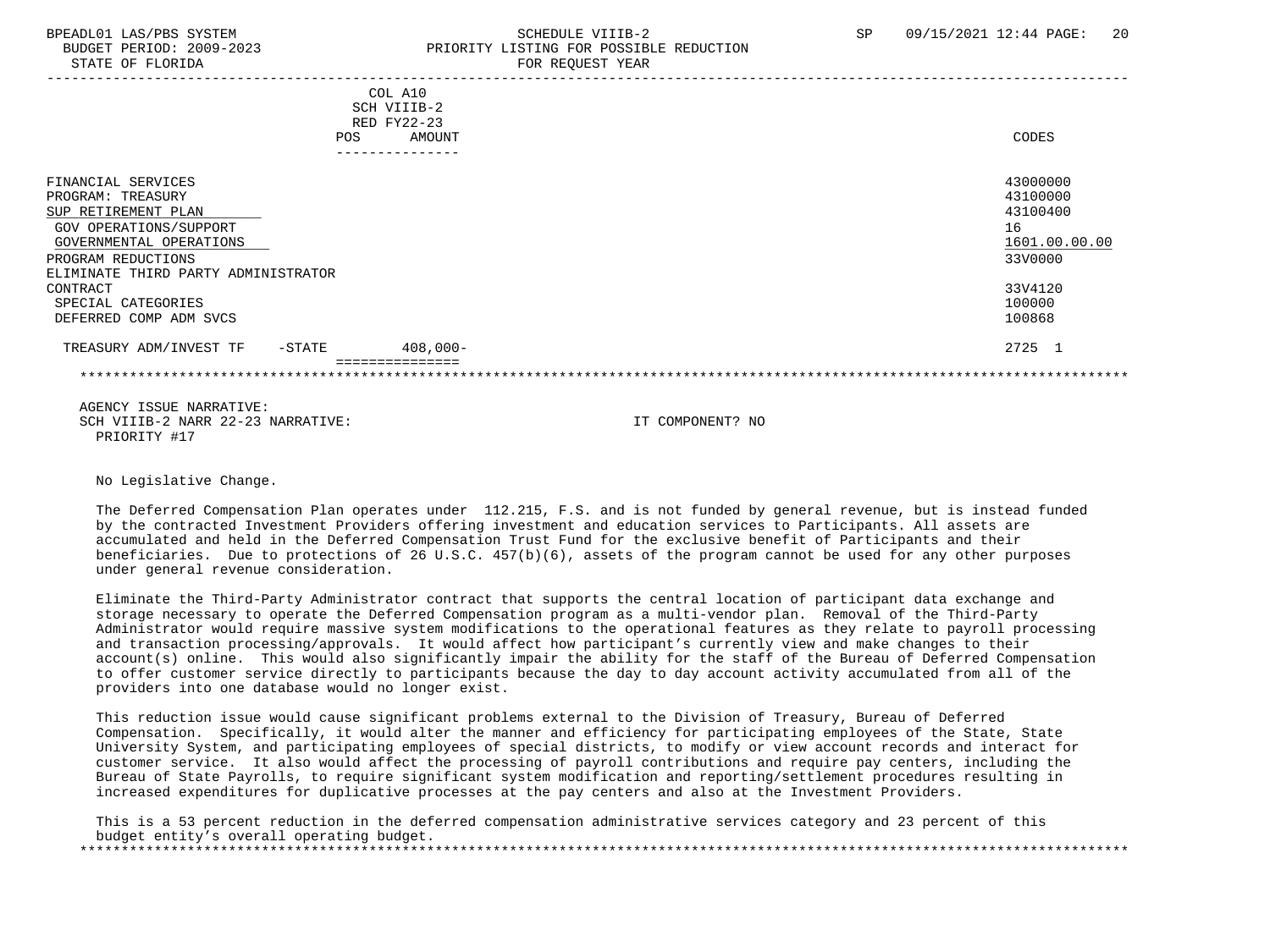STATE OF FLORIDA FOR STATE OF STATE OF STATE OF STATE OF STATE OF STATE OF STATE OF STATE OF STATE OF STATE OF STATE OF STATE OF STATE OF STATE OF STATE OF STATE OF STATE OF STATE OF STATE OF STATE OF STATE OF STATE OF STA

### BPEADL01 LAS/PBS SYSTEM SCHEDULE VIIIB-2 SCHEDULE VIIIB-2 SP 09/15/2021 12:44 PAGE: 21 PRIORITY LISTING FOR POSSIBLE REDUCTION

|                                                                                                                                                                                                                                                               | COL A10<br>SCH VIIIB-2<br>RED FY22-23            |                                                                                         |
|---------------------------------------------------------------------------------------------------------------------------------------------------------------------------------------------------------------------------------------------------------------|--------------------------------------------------|-----------------------------------------------------------------------------------------|
|                                                                                                                                                                                                                                                               | POS<br>AMOUNT                                    | CODES                                                                                   |
| FINANCIAL SERVICES<br>PGM: FIN ACCT/PUBLIC FUNDS<br>ST FINAN INFO/ST AGY ACCTG<br>GOV OPERATIONS/SUPPORT<br>GOVERNMENTAL OPERATIONS<br>PROGRAM REDUCTIONS<br>ELIMINATE ARTICLE V PROGRAM<br>POSITIONS AND REQUIREMENTS<br>SALARY RATE<br>SALARY RATE 375,063- | . _ _ _ _ _ _ _ _ _ _ _ _ _ _<br>=============== | 43000000<br>43200000<br>43200100<br>16<br>1601.00.00.00<br>33V0000<br>33V0100<br>000000 |
| SALARIES AND BENEFITS                                                                                                                                                                                                                                         |                                                  | 010000                                                                                  |
| ADMINISTRATIVE TRUST FUND -STATE                                                                                                                                                                                                                              | $5.00 -$<br>$375,063-$<br>===============        | 2021 1                                                                                  |
| <b>EXPENSES</b>                                                                                                                                                                                                                                               |                                                  | 040000                                                                                  |
| ADMINISTRATIVE TRUST FUND -STATE                                                                                                                                                                                                                              | 101,709-<br>===============                      | 2021 1                                                                                  |
| TOTAL: ELIMINATE ARTICLE V PROGRAM<br>POSITIONS AND REQUIREMENTS<br>TOTAL POSITIONS 5.00-<br>TOTAL ISSUE<br>TOTAL SALARY RATE 375,063-                                                                                                                        | $476,772-$                                       | 33V0100                                                                                 |
| AGENCY ISSUE NARRATIVE:                                                                                                                                                                                                                                       |                                                  |                                                                                         |

SCH VIIIR-2 NARR 22-23 NARRATIVE: IT COMPONENT? NO PRIORITY #20

 The Article V Program was implemented in 2005. During the 2013 Legislative Session, DFS's responsibilities were revised from auditing Clerks budgets, to auditing court related expenditures. In addition, the General Appropriations Act requires the Chief Financial Officer to provide quarterly status reports on audits performed to the Legislature. To date, audits have been completed on all 67 Clerks and most of the audit findings have been about not establishing methodologies and documentation standards as it relates to supporting allocated payroll costs between county and state funding sources.

 If the Article V team was eliminated, the review of the Clerk's expenditures could still be performed, on a as needed basis, under the Chief Financial Officer's existing authority in Chapter 17, Florida Statutes as it relates to State expenditures.

The program is funded by collection of \$1 on certain fees and deposited into the DFS Administrative Trust Fund.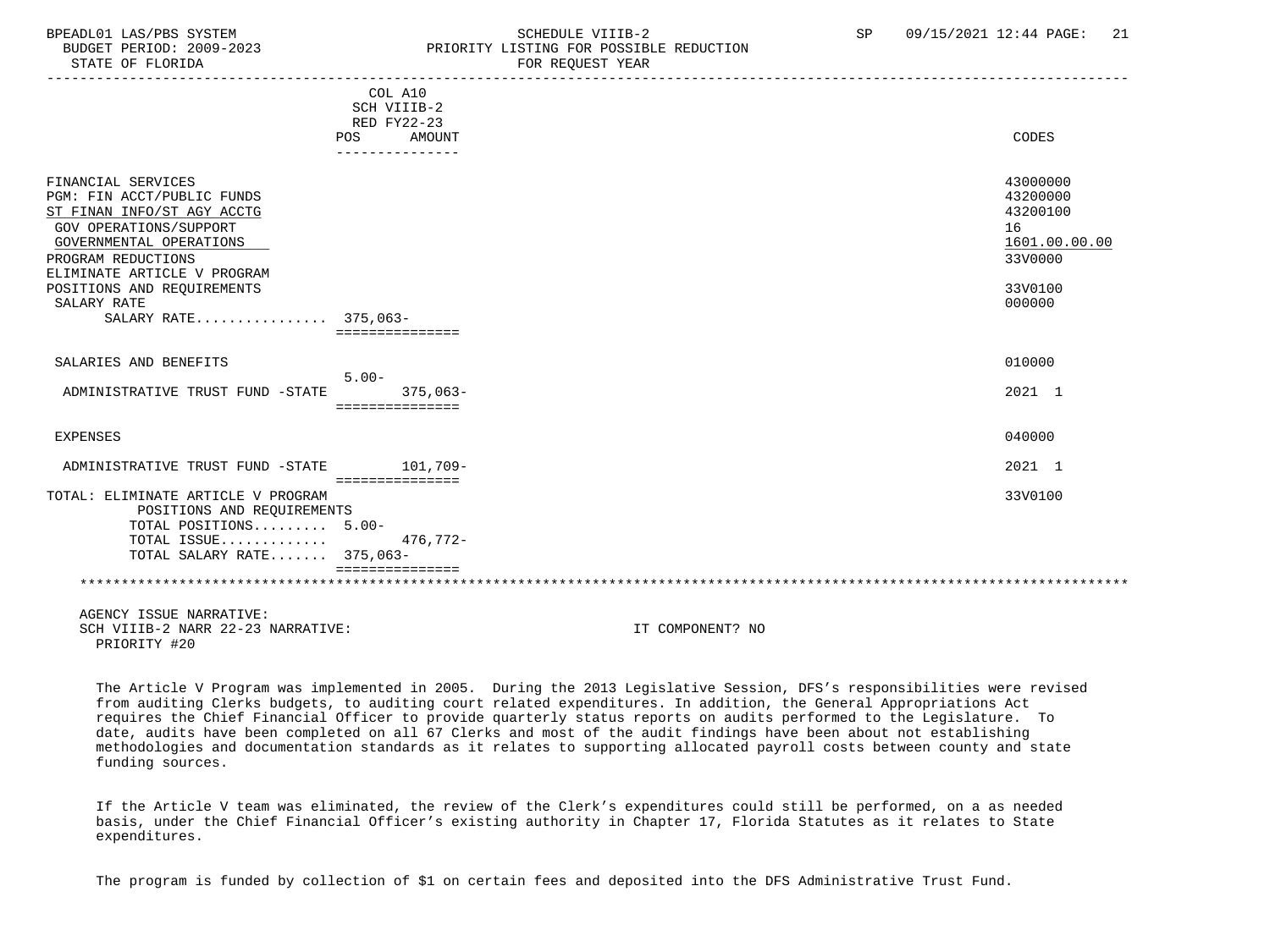#### BPEADL01 LAS/PBS SYSTEM SOHEDULE VIIIB-2 SCHEDULE VIIIB-2 SP 09/15/2021 12:44 PAGE: 22<br>BUDGET PERIOD: 2009-2023 PRIORITY LISTING FOR POSSIBLE REDUCTION PRIORITY LISTING FOR POSSIBLE REDUCTION STATE OF FLORIDA FOR REQUEST YEAR FOR REQUEST YEAR

| COL A10                     |               |
|-----------------------------|---------------|
| SCH VIIIB-2                 |               |
| RED FY22-23                 |               |
| AMOUNT<br>POS.              | CODES         |
|                             |               |
|                             |               |
|                             |               |
| FINANCIAL SERVICES          | 43000000      |
| PGM: FIN ACCT/PUBLIC FUNDS  | 43200000      |
| ST FINAN INFO/ST AGY ACCTG  | 43200100      |
| GOV OPERATIONS/SUPPORT      | 16            |
| GOVERNMENTAL OPERATIONS     | 1601.00.00.00 |
| PROGRAM REDUCTIONS          | 33V0000       |
| ELIMINATE ARTICLE V PROGRAM |               |
| POSITIONS AND REQUIREMENTS  | 33V0100       |
|                             |               |

 Currently, this annual revenue is approximately \$250,000 to \$300,000 a year. A residual fund balance of approximately \$2.2 million is used when expenditures exceed the revenue. The \$1 fee could be redirected to General Revenue.

 This issue eliminates 5 FTE and 375,063 from Salaries and Benefits and 101,709 from Expenses from the Administrative Trust Fund within the State Financial Information and State Agency Accounting budget entity. \*\*\*\*\*\*\*\*\*\*\*\*\*\*\*\*\*\*\*\*\*\*\*\*\*\*\*\*\*\*\*\*\*\*\*\*\*\*\*\*\*\*\*\*\*\*\*\*\*\*\*\*\*\*\*\*\*\*\*\*\*\*\*\*\*\*\*\*\*\*\*\*\*\*\*\*\*\*\*\*\*\*\*\*\*\*\*\*\*\*\*\*\*\*\*\*\*\*\*\*\*\*\*\*\*\*\*\*\*\*\*\*\*\*\*\*\*\*\*\*\*\*\*\*\*\*\*

| POSITION DETAIL OF SALARIES AND BENEFITS:  |            |           |                    |              |       |                                   |
|--------------------------------------------|------------|-----------|--------------------|--------------|-------|-----------------------------------|
|                                            | <b>FTE</b> | BASE RATE | ADDITIVES BENEFITS | SUBTOTAL     | LAPSE | LAPSED SALARIES<br>% AND BENEFITS |
|                                            |            |           |                    |              |       |                                   |
| A10 - SCH VIIIB-2 RED FY22-23              |            |           |                    |              |       |                                   |
| CHANGES TO CURRENTLY AUTHORIZED POSITIONS  |            |           |                    |              |       |                                   |
| P101 PROPOSED CLASS CODE<br>C0001 002      | $5.00 -$   |           |                    |              | 0.00  |                                   |
| RA00 RATE AND SALARY ADJ - NO FTE/BENEFITS |            |           |                    |              |       |                                   |
| C0001 001                                  | 0.00       | 375,063-  |                    | 375,063-0.00 |       | 375,063-                          |
| TOTALS FOR ISSUE BY FUND                   |            |           |                    |              |       |                                   |
| 2021 ADMINISTRATIVE TRUST FUND             |            |           |                    |              |       | $375,063-$                        |
|                                            | $5.00 -$   | 375,063-  |                    | $375,063-$   |       | $375,063-$                        |

\*\*\*\*\*\*\*\*\*\*\*\*\*\*\*\*\*\*\*\*\*\*\*\*\*\*\*\*\*\*\*\*\*\*\*\*\*\*\*\*\*\*\*\*\*\*\*\*\*\*\*\*\*\*\*\*\*\*\*\*\*\*\*\*\*\*\*\*\*\*\*\*\*\*\*\*\*\*\*\*\*\*\*\*\*\*\*\*\*\*\*\*\*\*\*\*\*\*\*\*\*\*\*\*\*\*\*\*\*\*\*\*\*\*\*\*\*\*\*\*\*\*\*\*\*\*\*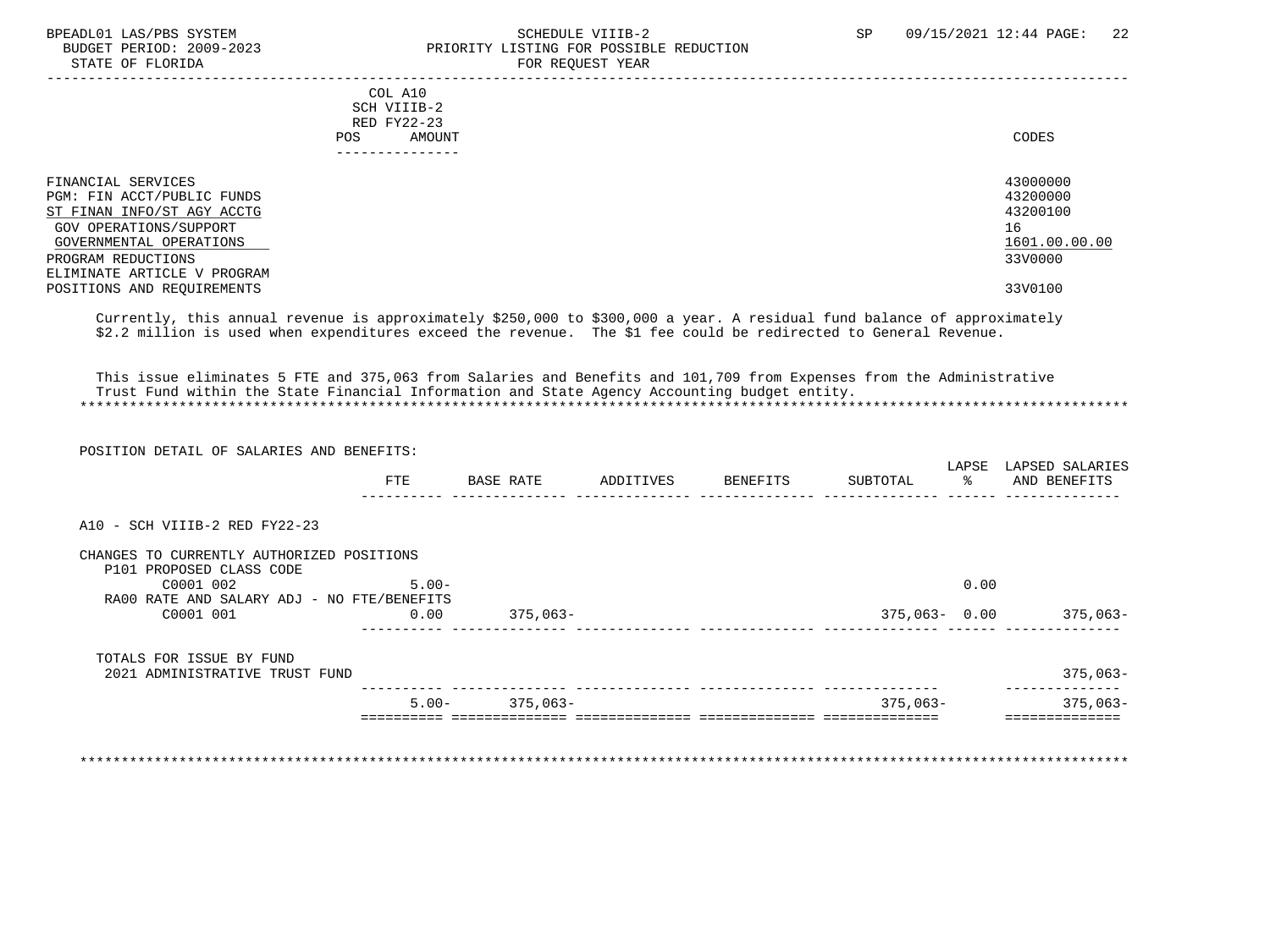### BPEADL01 LAS/PBS SYSTEM SALL SALL SCHEDULE VIIIB-2 SP 09/15/2021 12:44 PAGE: 23 BUDGET PERIOD: 2009-2023 PRIORITY LISTING FOR POSSIBLE REDUCTION

|                                                          | COL A10<br>SCH VIIIB-2<br><b>RED FY22-23</b> |               |
|----------------------------------------------------------|----------------------------------------------|---------------|
|                                                          | AMOUNT<br>POS                                | CODES         |
|                                                          |                                              |               |
| FINANCIAL SERVICES                                       |                                              | 43000000      |
| PGM: FIN ACCT/PUBLIC FUNDS                               |                                              | 43200000      |
| ST FINAN INFO/ST AGY ACCTG                               |                                              | 43200100      |
| <b>GOV OPERATIONS/SUPPORT</b>                            |                                              | 16            |
| GOVERNMENTAL OPERATIONS                                  |                                              | 1601.00.00.00 |
| PROGRAM REDUCTIONS                                       |                                              | 33V0000       |
| REDUCE POSITIONS WITHIN THE BUREAU                       |                                              |               |
| OF AUDITING                                              |                                              | 33V0810       |
| SALARY RATE                                              |                                              | 000000        |
| SALARY RATE 1,127,342-                                   |                                              |               |
|                                                          |                                              |               |
| SALARIES AND BENEFITS                                    |                                              | 010000        |
|                                                          | $19.00 -$                                    |               |
| $-$ STATE<br>GENERAL REVENUE FUND                        | 1,127,342-                                   | 1000 1        |
|                                                          | ===============                              |               |
| TOTAL: REDUCE POSITIONS WITHIN THE BUREAU<br>OF AUDITING |                                              | 33V0810       |
| TOTAL POSITIONS 19.00-                                   |                                              |               |
| TOTAL ISSUE 1,127,342-                                   |                                              |               |
| TOTAL SALARY RATE 1,127,342-                             |                                              |               |
|                                                          |                                              |               |
|                                                          |                                              |               |
|                                                          |                                              |               |

 AGENCY ISSUE NARRATIVE: SCH VIIIB-2 NARR 22-23 NARRATIVE: IT COMPONENT? NO PRIORITY #47

 This issue would eliminate 19 auditors in the Bureau of Auditing within the Division of Accounting and Auditing. Pursuant to section 17.03, F.S., the Chief Financial Officer (CFO) is responsible for settling the claims of the State. Over the years, as state budgets and expenditures have grown considerably, the Bureau of Auditing has remained fairly consistent in maintaining the number of positions to audit State expenditures. In order to keep up with increasing workloads, the Bureau has created audit plans each year which incorporate risk analyses, materiality, and sampling as a means of providing audit coverage. In addition, to curb systemic problems with poorly written contracts, certain auditors within the audit teams also audit state contracts along with payments because better written contracts result in fewer payment problems.

 During the fiscal year 20/21, the bureau audited 376,667 out of 3.5 million payments via sampling. This represents 10.7% of the total payment population; however, because the audit plan incorporates risk and materiality thresholds, the bureau audited \$85 billion out of the \$106 billion in annual expenditures. As a result, 79.5% of the dollars spent had audit coverage.

 Currently, there are 48 FTEs that provide payment and contract audit coverage. A reduction of the audit teams by 19 FTEs, or over 40%, would result in the reduction of the number of payments audited by somewhere around 114,000. In addition, since most small dollar payments (i.e. less than \$10,000) are being covered through sampling, almost all the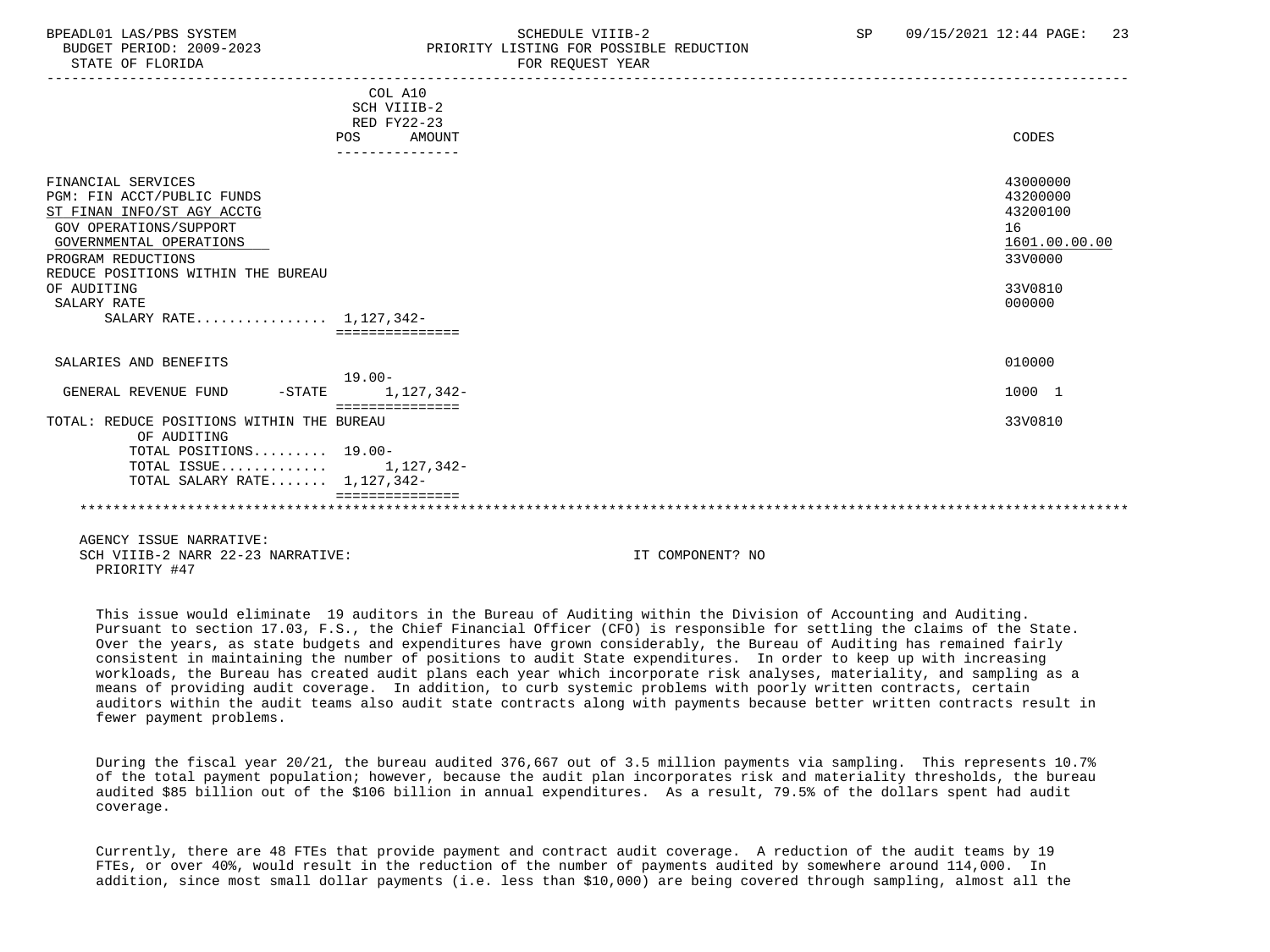STATE OF FLORIDA FOR STATE OF STATE OF STATE OF STATE OF STATE OF STATE OF STATE OF STATE OF STATE OF STATE OF STATE OF STATE OF STATE OF STATE OF STATE OF STATE OF STATE OF STATE OF STATE OF STATE OF STATE OF STATE OF STA

## BPEADL01 LAS/PBS SYSTEM SOHEDULE VIIIB-2 SCHEDULE VIIIB-2 SP 09/15/2021 12:44 PAGE: 24 PRIORITY LISTING FOR POSSIBLE REDUCTION

 ----------------------------------------------------------------------------------------------------------------------------------- COL A10 SCH VIIIB-2 RED FY22-23<br>POS AMOUNT POS AMOUNT CODES --------------- FINANCIAL SERVICES 43000000 PGM: FIN ACCT/PUBLIC FUNDS 43200000 PGM: 1999 43200000 43200000 43200000 43200000 43200000 43200100 43200100 43200100 ST FINAN INFO/ST AGY ACCTG GOV OPERATIONS/SUPPORT 16 GOVERNMENTAL OPERATIONS  $\frac{1601.00}{3300000}$ PROGRAM REDUCTIONS REDUCE POSITIONS WITHIN THE BUREAU<br>OF AUDITING OF AUDITING 33V0810

 corresponding reduction in payments audited would occur on much higher dollar payments. This would significantly impact whether the CFO has reasonable assurance as to whether payments are properly made and audited.

 This issue eliminates 19 FTE and 1,127,342 in Salaries and Benefits appropriations from General Revenue within the State Financial Information and State Agency Accounting. \*\*\*\*\*\*\*\*\*\*\*\*\*\*\*\*\*\*\*\*\*\*\*\*\*\*\*\*\*\*\*\*\*\*\*\*\*\*\*\*\*\*\*\*\*\*\*\*\*\*\*\*\*\*\*\*\*\*\*\*\*\*\*\*\*\*\*\*\*\*\*\*\*\*\*\*\*\*\*\*\*\*\*\*\*\*\*\*\*\*\*\*\*\*\*\*\*\*\*\*\*\*\*\*\*\*\*\*\*\*\*\*\*\*\*\*\*\*\*\*\*\*\*\*\*\*\*

| POSITION DETAIL OF SALARIES AND BENEFITS: |  |  |
|-------------------------------------------|--|--|

|                                                                                          | <b>FTE</b>             | BASE RATE             | ADDITIVES BENEFITS                | SUBTOTAL   | LAPSE<br>$\sim$ $\approx$ | LAPSED SALARIES<br>AND BENEFITS |
|------------------------------------------------------------------------------------------|------------------------|-----------------------|-----------------------------------|------------|---------------------------|---------------------------------|
| A10 - SCH VIIIB-2 RED FY22-23                                                            |                        |                       |                                   |            |                           |                                 |
| CHANGES TO CURRENTLY AUTHORIZED POSITIONS<br>P101 PROPOSED CLASS CODE                    |                        |                       |                                   |            |                           |                                 |
| C0002 002                                                                                | $19.00 -$              |                       |                                   |            | 0.00                      |                                 |
| RA00 RATE AND SALARY ADJ - NO FTE/BENEFITS<br>C0002 001                                  |                        | $0.00$ 1, 127, 342-   |                                   |            |                           | 1, 127, 342 - 0.00 1, 127, 342- |
| TOTALS FOR ISSUE BY FUND<br>1000 GENERAL REVENUE FUND                                    |                        |                       |                                   |            |                           | 1,127,342-                      |
|                                                                                          |                        | $19.00 - 1,127,342 -$ | _________________________________ | 1,127,342- |                           | 1,127,342-<br>=============     |
|                                                                                          |                        |                       |                                   |            |                           |                                 |
| TOTAL: GOVERNMENTAL OPERATIONS<br>BY FUND TYPE                                           |                        |                       |                                   |            |                           | 1601.00.00.00                   |
| GENERAL REVENUE FUND<br>TRUST FUNDS                                                      | 1,127,342-<br>476,772- |                       |                                   |            |                           | 1000<br>2000                    |
| TOTAL POSITIONS $24.00-$<br>TOTAL PROG COMP $1,604,114-$<br>TOTAL SALARY RATE 1,502,405- |                        |                       |                                   |            |                           |                                 |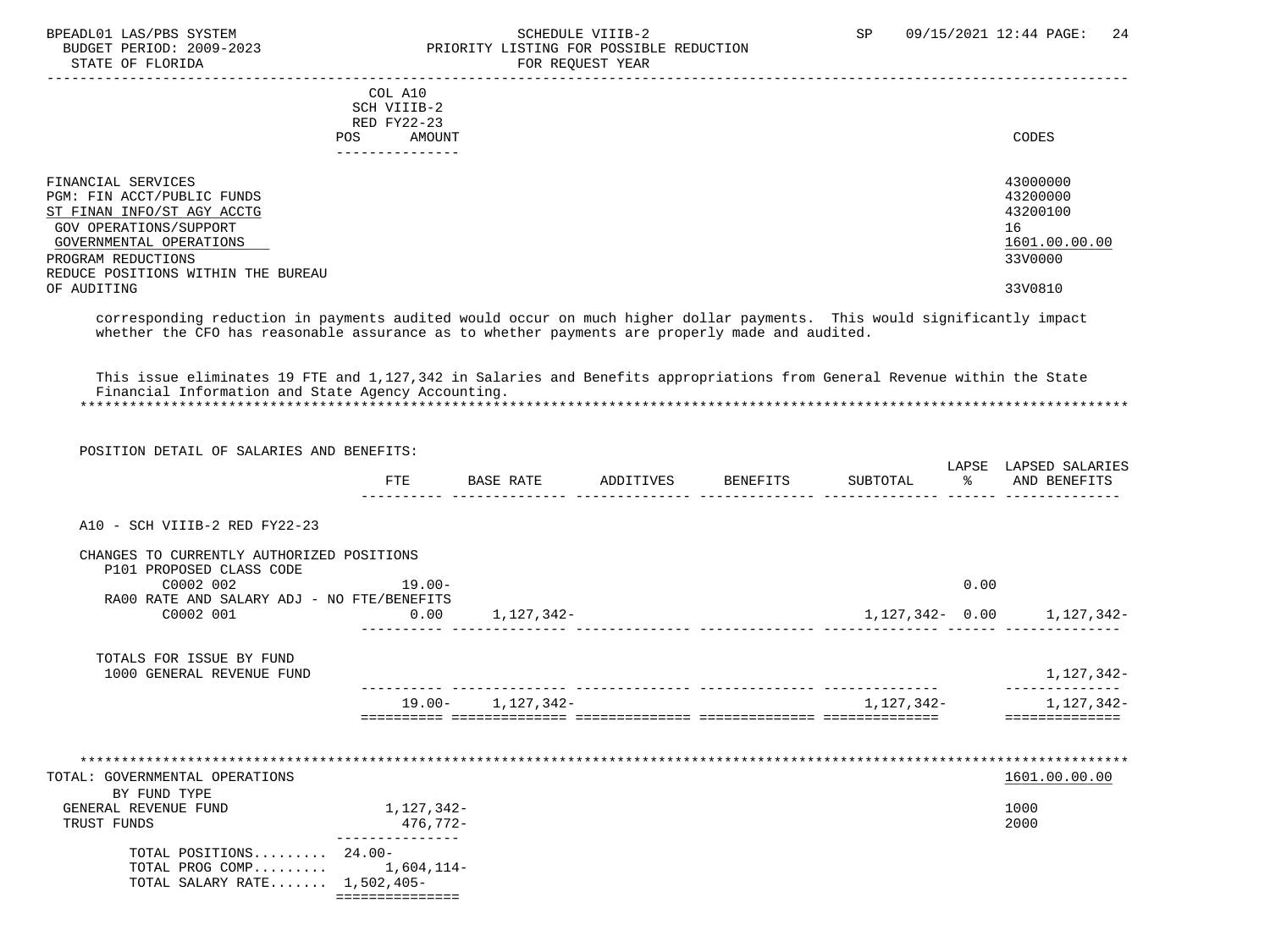### BPEADL01 LAS/PBS SYSTEM SALL SALL SCHEDULE VIIIB-2 SP 09/15/2021 12:44 PAGE: 25 BUDGET PERIOD: 2009-2023 PRIORITY LISTING FOR POSSIBLE REDUCTION

-----------------------------------------------------------------------------------------------------------------------------------

|                                                                                                                                                                                                                                                               | COL A10<br>SCH VIIIB-2<br>RED FY22-23<br>POS<br>AMOUNT<br>--------------- | CODES                                                                                   |
|---------------------------------------------------------------------------------------------------------------------------------------------------------------------------------------------------------------------------------------------------------------|---------------------------------------------------------------------------|-----------------------------------------------------------------------------------------|
| FINANCIAL SERVICES<br>PGM: FIN ACCT/PUBLIC FUNDS<br>RECOVERY & RETURN OF UP<br><b>GOV OPERATIONS/SUPPORT</b><br>GOVERNMENTAL OPERATIONS<br>PROGRAM REDUCTIONS<br>ELIMINATE UNCLAIMED PROPERTY FIELD<br>AUDIT POSITIONS<br>SALARY RATE<br>SALARY RATE 262,098- |                                                                           | 43000000<br>43200000<br>43200200<br>16<br>1601.00.00.00<br>33V0000<br>33V0490<br>000000 |
| SALARIES AND BENEFITS                                                                                                                                                                                                                                         |                                                                           | 010000                                                                                  |
| UNCLAIMED PROPERTY TF<br>$-$ STATE                                                                                                                                                                                                                            | $6.00 -$<br>$397,687-$                                                    | 2007 1                                                                                  |
| TOTAL: ELIMINATE UNCLAIMED PROPERTY FIELD<br>AUDIT POSITIONS<br>TOTAL POSITIONS 6.00-<br>TOTAL ISSUE<br>TOTAL SALARY RATE 262,098-                                                                                                                            | ================<br>$397,687-$                                            | 33V0490                                                                                 |
|                                                                                                                                                                                                                                                               |                                                                           |                                                                                         |

 AGENCY ISSUE NARRATIVE: SCH VIIIB-2 NARR 22-23 NARRATIVE: IT COMPONENT? NO PRIORITY #40

 The Division of Unclaimed Property would reduce the number of FTE's from 65 to 59 by eliminating the Division's field auditor positions. In FY2004/2005, The Division established a team responsible for conducting exams/audits on holder (businesses) of unclaimed property that are not complying with applicable laws. In addition to audits, the team also provides outreach/education to holders. The field audit team has completed as many as 300 audits in prior fiscal years. With COVID closures, the audit team completed 189 audits, resulting in more than \$7.2 million in reported unclaimed property. . Since implementation, these activities have generated more than \$86 million in additional Unclaimed Property receipts. Eliminating this team could potentially result in a reduction of unclaimed property funds remitted to the State by entities that are not reporting as they should be resulting in Florida residents and businesses not receiving funds for which they are rightfully entitled.

 This issue eliminates 6 FTE and 397,687 in Salaries and Benefits budget authority from the Unclaimed Property Trust Fund within the Recovery and Return of Unclaimed Property budget entity. \*\*\*\*\*\*\*\*\*\*\*\*\*\*\*\*\*\*\*\*\*\*\*\*\*\*\*\*\*\*\*\*\*\*\*\*\*\*\*\*\*\*\*\*\*\*\*\*\*\*\*\*\*\*\*\*\*\*\*\*\*\*\*\*\*\*\*\*\*\*\*\*\*\*\*\*\*\*\*\*\*\*\*\*\*\*\*\*\*\*\*\*\*\*\*\*\*\*\*\*\*\*\*\*\*\*\*\*\*\*\*\*\*\*\*\*\*\*\*\*\*\*\*\*\*\*\*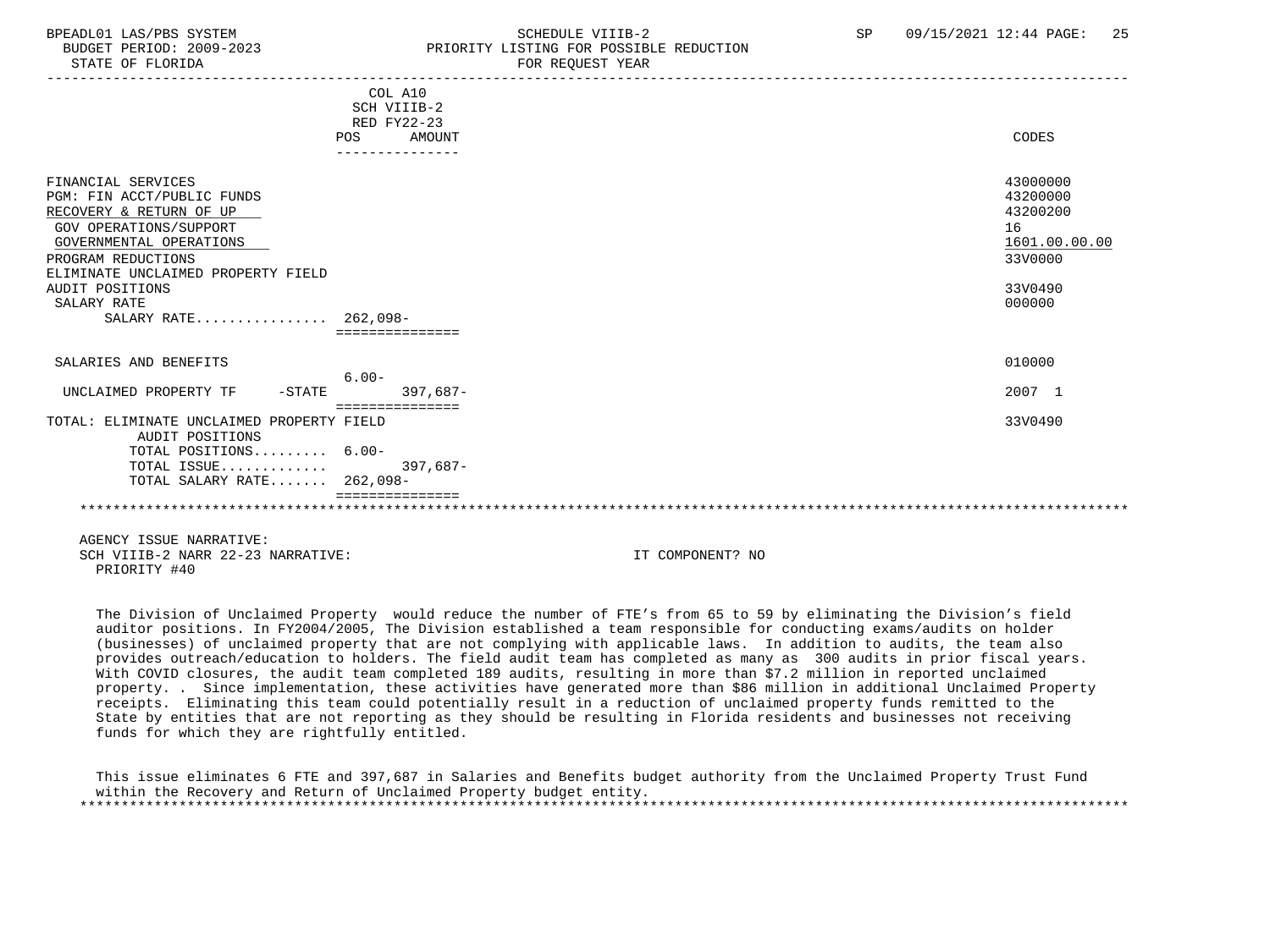# FOR REQUEST YEAR

|                                                                                                                                                                                                                 | COL A10<br>SCH VIIIB-2<br>RED FY22-23 |                    |                     |                                     |                   |    |                                                                               |
|-----------------------------------------------------------------------------------------------------------------------------------------------------------------------------------------------------------------|---------------------------------------|--------------------|---------------------|-------------------------------------|-------------------|----|-------------------------------------------------------------------------------|
|                                                                                                                                                                                                                 | POS AMOUNT<br>--------------          |                    |                     |                                     |                   |    | CODES                                                                         |
| FINANCIAL SERVICES<br>PGM: FIN ACCT/PUBLIC FUNDS<br>RECOVERY & RETURN OF UP<br>GOV OPERATIONS/SUPPORT<br>GOVERNMENTAL OPERATIONS<br>PROGRAM REDUCTIONS<br>ELIMINATE UNCLAIMED PROPERTY FIELD<br>AUDIT POSITIONS |                                       |                    |                     |                                     |                   |    | 43000000<br>43200000<br>43200200<br>16<br>1601.00.00.00<br>33V0000<br>33V0490 |
| POSITION DETAIL OF SALARIES AND BENEFITS:                                                                                                                                                                       | FTE                                   |                    | BASE RATE ADDITIVES | BENEFITS                            | SUBTOTAL          | ႜႂ | LAPSE LAPSED SALARIES<br>AND BENEFITS                                         |
|                                                                                                                                                                                                                 |                                       |                    |                     |                                     |                   |    |                                                                               |
| A10 - SCH VIIIB-2 RED FY22-23                                                                                                                                                                                   |                                       |                    |                     |                                     |                   |    |                                                                               |
| CHANGES TO CURRENTLY AUTHORIZED POSITIONS<br>P101 PROPOSED CLASS CODE                                                                                                                                           |                                       |                    |                     |                                     |                   |    |                                                                               |
| C0001 001                                                                                                                                                                                                       |                                       | $6.00 - 262,098 -$ |                     | $135,589 - 397,687 - 0.00$ 397,687- |                   |    |                                                                               |
| TOTALS FOR ISSUE BY FUND<br>2007 UNCLAIMED PROPERTY TF                                                                                                                                                          |                                       |                    |                     |                                     |                   |    | 397,687-                                                                      |
|                                                                                                                                                                                                                 |                                       | $6.00 - 262,098 -$ |                     |                                     | 135,589- 397,687- |    | --------------<br>$397,687-$<br>==============                                |
| REDUCE OTHER PERSONAL SERVICES<br>(OPS) IN THE DIVISION OF UNCLAIMED                                                                                                                                            |                                       |                    |                     |                                     |                   |    |                                                                               |
| PROPERTY<br>OTHER PERSONAL SERVICES                                                                                                                                                                             |                                       |                    |                     |                                     |                   |    | 33V0730<br>030000                                                             |
| UNCLAIMED PROPERTY TF                                                                                                                                                                                           | -STATE 166,288-                       |                    |                     |                                     |                   |    | 2007 1                                                                        |
|                                                                                                                                                                                                                 | ================                      |                    |                     |                                     |                   |    |                                                                               |
| AGENCY ISSUE NARRATIVE:<br>SCH VIIIB-2 NARR 22-23 NARRATIVE:<br>PRIORITY #26                                                                                                                                    |                                       |                    |                     | IT COMPONENT? NO                    |                   |    |                                                                               |

 The Division of Unclaimed Property utilizes multiple OPS employees within all three sections. Most of these positions work in the Accounts Payable section assisting with customer service calls, correspondence, and claims processing. Additional positions are employed in the Accounts Receivable section for document and holder report processing as well as with the Asset Management section assisting with returned checks, cash receipts, customer service calls, and vault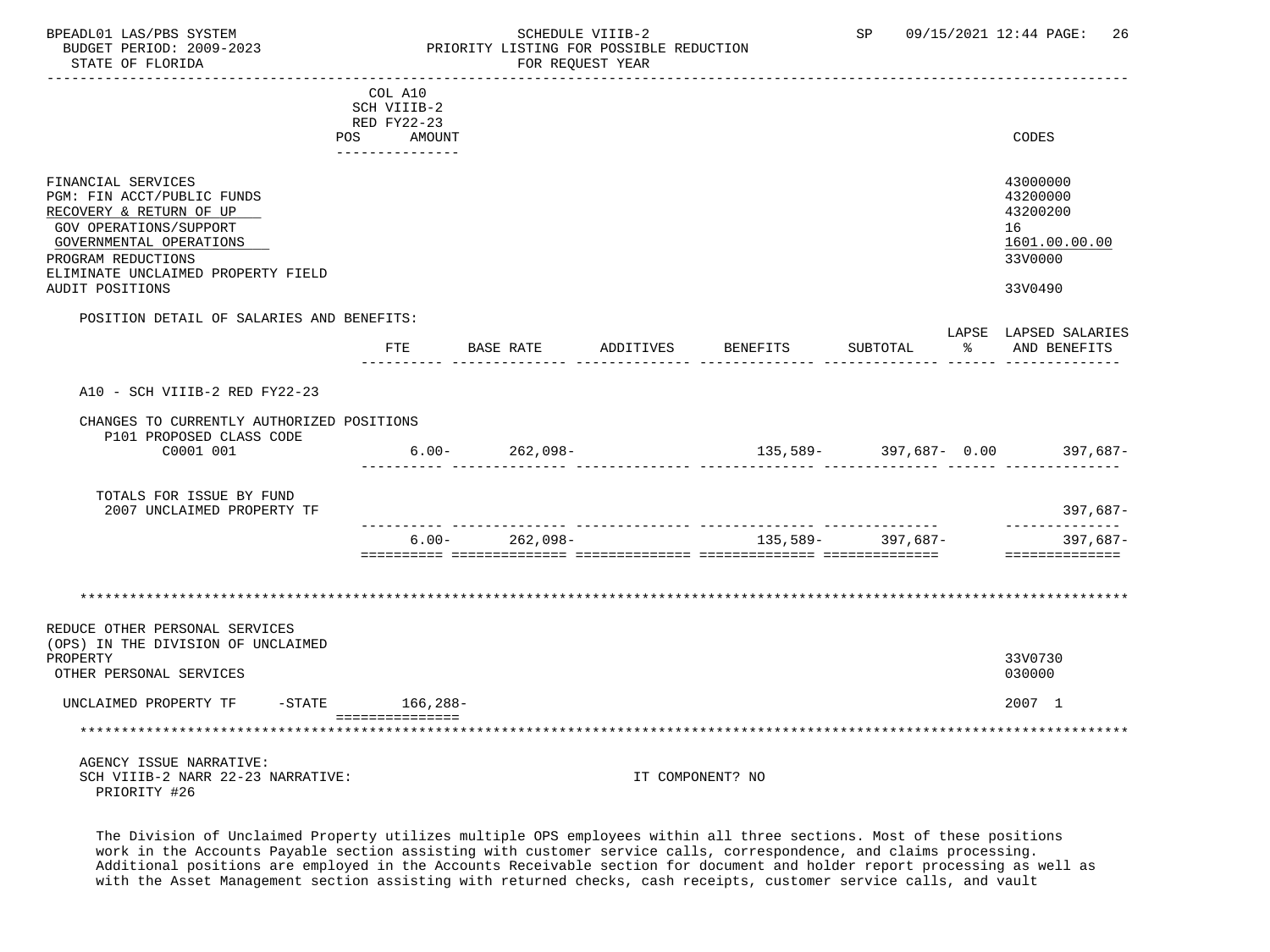#### BPEADL01 LAS/PBS SYSTEM SALL SALL SOMEDULE VIIIB-2 SP 09/15/2021 12:44 PAGE: 27 BUDGET PERIOD: 2009-2023 PRIORITY LISTING FOR POSSIBLE REDUCTION STATE OF FLORIDA **FOR REQUEST YEAR**

| COL A10<br>SCH VIIIB-2<br>RED FY22-23<br>POS.<br>AMOUNT                                                                                                                                                                                    | CODES                                                                         |
|--------------------------------------------------------------------------------------------------------------------------------------------------------------------------------------------------------------------------------------------|-------------------------------------------------------------------------------|
| FINANCIAL SERVICES<br>PGM: FIN ACCT/PUBLIC FUNDS<br>RECOVERY & RETURN OF UP<br>GOV OPERATIONS/SUPPORT<br>GOVERNMENTAL OPERATIONS<br>PROGRAM REDUCTIONS<br>REDUCE OTHER PERSONAL SERVICES<br>(OPS) IN THE DIVISION OF UNCLAIMED<br>PROPERTY | 43000000<br>43200000<br>43200200<br>16<br>1601.00.00.00<br>33V0000<br>33V0730 |
|                                                                                                                                                                                                                                            |                                                                               |

#### inventory processing.

 The Division has continued to administer and manage a 10% average annual growth in the numbers of claims received during each of the last five years, resulting in a record number of claims paid (and dollar amounts returned), each year, for the same time period. Claims have steadily become more complex in nature, significantly impacting the average claim processing time. The use of OPS resources has played a significant role in handling this growth along with the corresponding customer service calls. Additionally, OPS are critically important as they are predominantly used in our records room to prepare and image claim documentation into the Unclaimed Property Management System (UPMIS) which are needed in order for accounts payable staff to process and pay claims. In FY 2020/2021, OPS positions assisted with processing 818,000 claims, approximately 90,000 customer service calls, assisting claimants with over 4,600 returned warrants, and inventorying of 2,200 unclaimed safe deposit boxes. More than 5,000,000 million documents were processed by the records room last fiscal year. In addition, increasing the minimum hourly wage and for retention of OPS staff, has reduced the number of OPS staff that can be funded from the existing budget authority.

 Eliminating OPS would pose significant risks to the Division of being unable to accurately and promptly administer and meet statutory time-frame requirements, as well as being unable to meet performance expectations and customer service.

A reduction of (166,288) would equate to an estimated 4 OPS positions.

 This issue reduces 166,288 in OPS budget authority within the Unclaimed Property Trust Fund within the Recovery and Return of Unclaimed Property budget entity. \*\*\*\*\*\*\*\*\*\*\*\*\*\*\*\*\*\*\*\*\*\*\*\*\*\*\*\*\*\*\*\*\*\*\*\*\*\*\*\*\*\*\*\*\*\*\*\*\*\*\*\*\*\*\*\*\*\*\*\*\*\*\*\*\*\*\*\*\*\*\*\*\*\*\*\*\*\*\*\*\*\*\*\*\*\*\*\*\*\*\*\*\*\*\*\*\*\*\*\*\*\*\*\*\*\*\*\*\*\*\*\*\*\*\*\*\*\*\*\*\*\*\*\*\*\*\*

| TOTAL: GOVERNMENTAL OPERATIONS<br>BY FUND TYPE |          | 1601.00.00.00 |
|------------------------------------------------|----------|---------------|
| SALARY RATE 262,098-                           | $6.00 -$ | 2000          |
|                                                |          |               |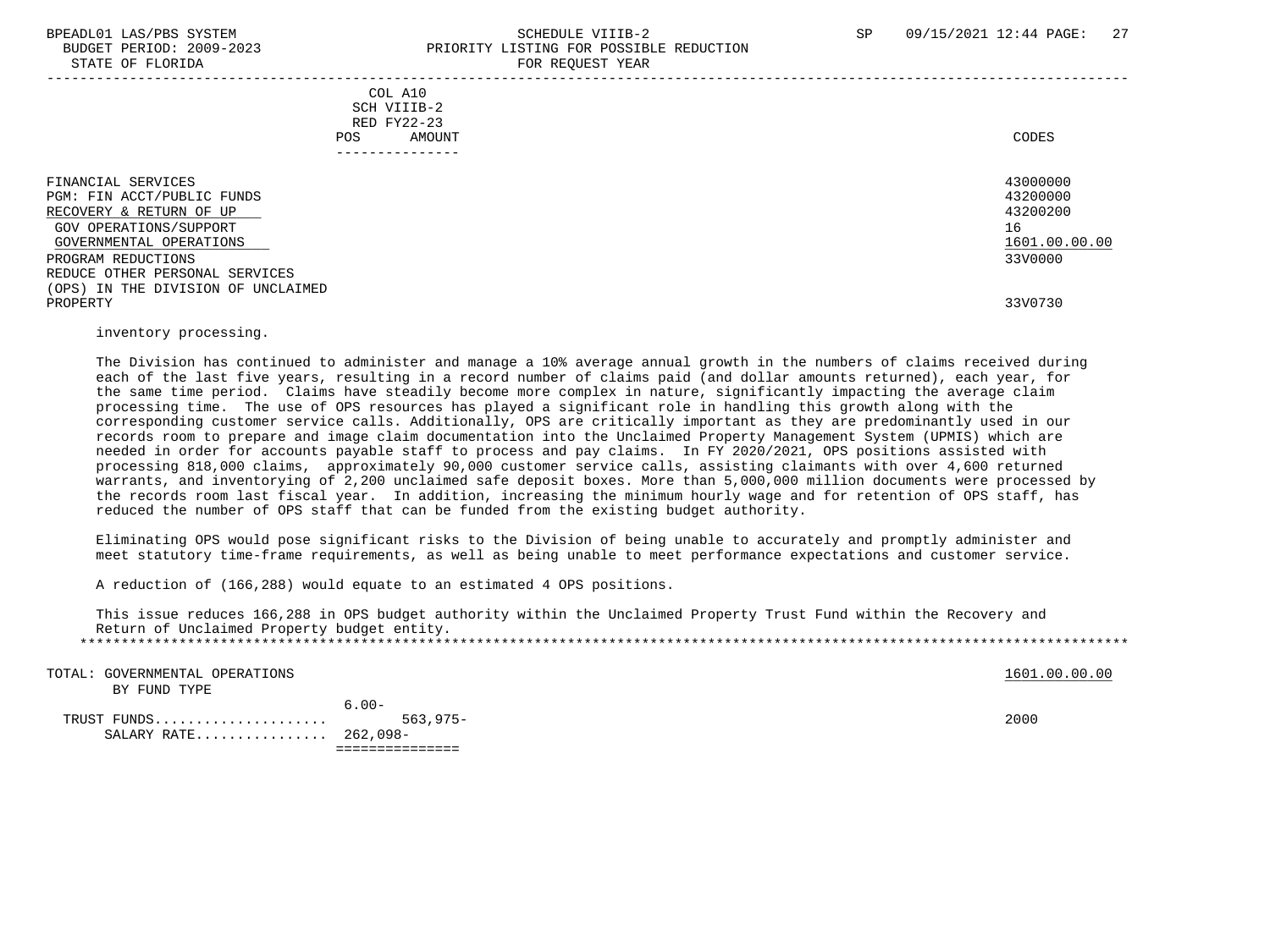### BPEADL01 LAS/PBS SYSTEM STRING THE SCHEDULE VIIIB-2 SCHEDULE VIIIB-2 SP 09/15/2021 12:44 PAGE: 28 PRIORITY LISTING FOR POSSIBLE REDUCTION

|                                                                                                                                                                         | POS      | COL A10<br>SCH VIIIB-2<br>RED FY22-23<br>AMOUNT |                   | CODES                                                              |
|-------------------------------------------------------------------------------------------------------------------------------------------------------------------------|----------|-------------------------------------------------|-------------------|--------------------------------------------------------------------|
| FINANCIAL SERVICES<br>PGM: FIN ACCT/PUBLIC FUNDS<br>FL PALM<br><b>GOV OPERATIONS/SUPPORT</b><br>INFORMATION TECHNOLOGY<br>PROGRAM REDUCTIONS                            |          |                                                 |                   | 43000000<br>43200000<br>43200300<br>16<br>1603.00.00.00<br>33V0000 |
| ELIMINATE POSITIONS IN THE PLANNING<br>ACCOUNTING, AND LEDGER MANAGEMENT<br>(PALM) PROJECT<br>SALARY RATE<br>SALARY RATE 622,911-                                       |          | ===============                                 |                   | 33V0440<br>000000                                                  |
| SALARIES AND BENEFITS                                                                                                                                                   |          | $5.00 -$                                        |                   | 010000                                                             |
| INSURANCE REG TF                                                                                                                                                        | $-STATE$ | $622.911-$<br>===============                   |                   | 2393 1                                                             |
| TOTAL: ELIMINATE POSITIONS IN THE PLANNING<br>ACCOUNTING, AND LEDGER MANAGEMENT<br>(PALM) PROJECT<br>TOTAL POSITIONS 5.00-<br>TOTAL ISSUE<br>TOTAL SALARY RATE 622,911- |          | 622,911-                                        |                   | 33V0440                                                            |
|                                                                                                                                                                         |          |                                                 |                   |                                                                    |
| AGENCY ISSUE NARRATIVE:<br>SCH VIIIB-2 NARR 22-23 NARRATIVE:<br>PRIORITY #41                                                                                            |          |                                                 | IT COMPONENT? YES |                                                                    |

 This issue would eliminate 5 positions and 622,911 in recurring budget authority appropriated to Florida Planning, Accounting and Ledger Management (PALM) budget entity in Fiscal Year 2021-2022. These positions are responsible for supporting the implementation of the new financial management solution that will replace FLAIR and CMS. Therefore, the reduction of these FTEs would negatively impact the Department's ability to perform negotiated Department responsibilities defined in the Florida PALM Software and System Integrator (SSI) contract (FP004) and could jeopardize future implementations of Florida PALM.

 This issue eliminates 5 FTE and 622,911 in Salaries and Benefits budget authority in the Insurance Regulatory Trust Fund within the Florida Planning Accounting and Ledger Management budget entity. \*\*\*\*\*\*\*\*\*\*\*\*\*\*\*\*\*\*\*\*\*\*\*\*\*\*\*\*\*\*\*\*\*\*\*\*\*\*\*\*\*\*\*\*\*\*\*\*\*\*\*\*\*\*\*\*\*\*\*\*\*\*\*\*\*\*\*\*\*\*\*\*\*\*\*\*\*\*\*\*\*\*\*\*\*\*\*\*\*\*\*\*\*\*\*\*\*\*\*\*\*\*\*\*\*\*\*\*\*\*\*\*\*\*\*\*\*\*\*\*\*\*\*\*\*\*\*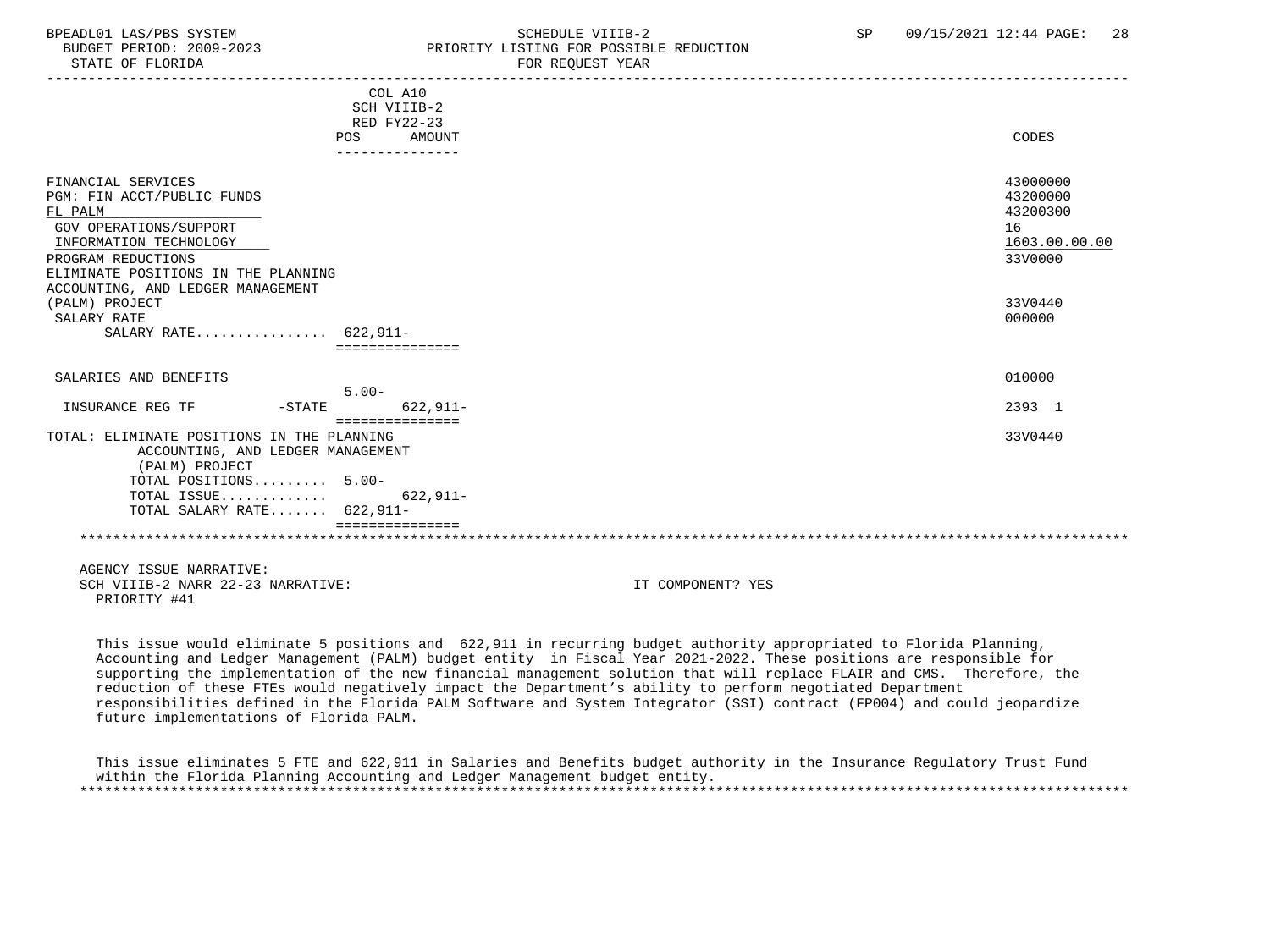### BPEADL01 LAS/PBS SYSTEM SALL SOME SCHEDULE VIIIB-2 SCHEDULE SP 09/15/2021 12:44 PAGE: 29 BUDGET PERIOD: 2009-2023 PRIORITY LISTING FOR POSSIBLE REDUCTION

|                                                                                                                                                                                                                   | COL A10<br>SCH VIIIB-2<br>RED FY22-23<br>POS AMOUNT<br>---------------- |                    |           |          |               |      | CODES                                                              |
|-------------------------------------------------------------------------------------------------------------------------------------------------------------------------------------------------------------------|-------------------------------------------------------------------------|--------------------|-----------|----------|---------------|------|--------------------------------------------------------------------|
| FINANCIAL SERVICES<br>PGM: FIN ACCT/PUBLIC FUNDS<br>FL PALM<br>GOV OPERATIONS/SUPPORT<br>INFORMATION TECHNOLOGY<br>PROGRAM REDUCTIONS<br>ELIMINATE POSITIONS IN THE PLANNING<br>ACCOUNTING, AND LEDGER MANAGEMENT |                                                                         |                    |           |          |               |      | 43000000<br>43200000<br>43200300<br>16<br>1603.00.00.00<br>33V0000 |
| (PALM) PROJECT                                                                                                                                                                                                    |                                                                         |                    |           |          |               |      | 33V0440                                                            |
| POSITION DETAIL OF SALARIES AND BENEFITS:                                                                                                                                                                         |                                                                         |                    |           |          |               |      |                                                                    |
|                                                                                                                                                                                                                   | FTE                                                                     | BASE RATE          | ADDITIVES | BENEFITS | SUBTOTAL      | ႜ    | LAPSE LAPSED SALARIES<br>AND BENEFITS                              |
| A10 - SCH VIIIB-2 RED FY22-23                                                                                                                                                                                     |                                                                         |                    |           |          |               |      |                                                                    |
| CHANGES TO CURRENTLY AUTHORIZED POSITIONS                                                                                                                                                                         |                                                                         |                    |           |          |               |      |                                                                    |
| P101 PROPOSED CLASS CODE<br>C0001 002                                                                                                                                                                             | $5.00 -$                                                                |                    |           |          |               | 0.00 |                                                                    |
| RA00 RATE AND SALARY ADJ - NO FTE/BENEFITS                                                                                                                                                                        |                                                                         |                    |           |          |               |      |                                                                    |
| C0001 001                                                                                                                                                                                                         | 0.00                                                                    | 622,911-           |           |          | 622,911- 0.00 |      | 622,911-                                                           |
| TOTALS FOR ISSUE BY FUND<br>2393 INSURANCE REG TF                                                                                                                                                                 |                                                                         |                    |           |          |               |      | 622,911-                                                           |
|                                                                                                                                                                                                                   |                                                                         | $5.00 - 622,911 -$ |           |          | $622, 911 -$  |      | --------------<br>$622, 911 -$                                     |
|                                                                                                                                                                                                                   |                                                                         |                    |           |          |               |      | ==============                                                     |
| TOTAL: INFORMATION TECHNOLOGY                                                                                                                                                                                     |                                                                         |                    |           |          |               |      | 1603.00.00.00                                                      |
| BY FUND TYPE                                                                                                                                                                                                      | $5.00 -$                                                                |                    |           |          |               |      |                                                                    |
| TRUST FUNDS<br>SALARY RATE $622,911-$                                                                                                                                                                             | $622, 911 -$<br>===============                                         |                    |           |          |               |      | 2000                                                               |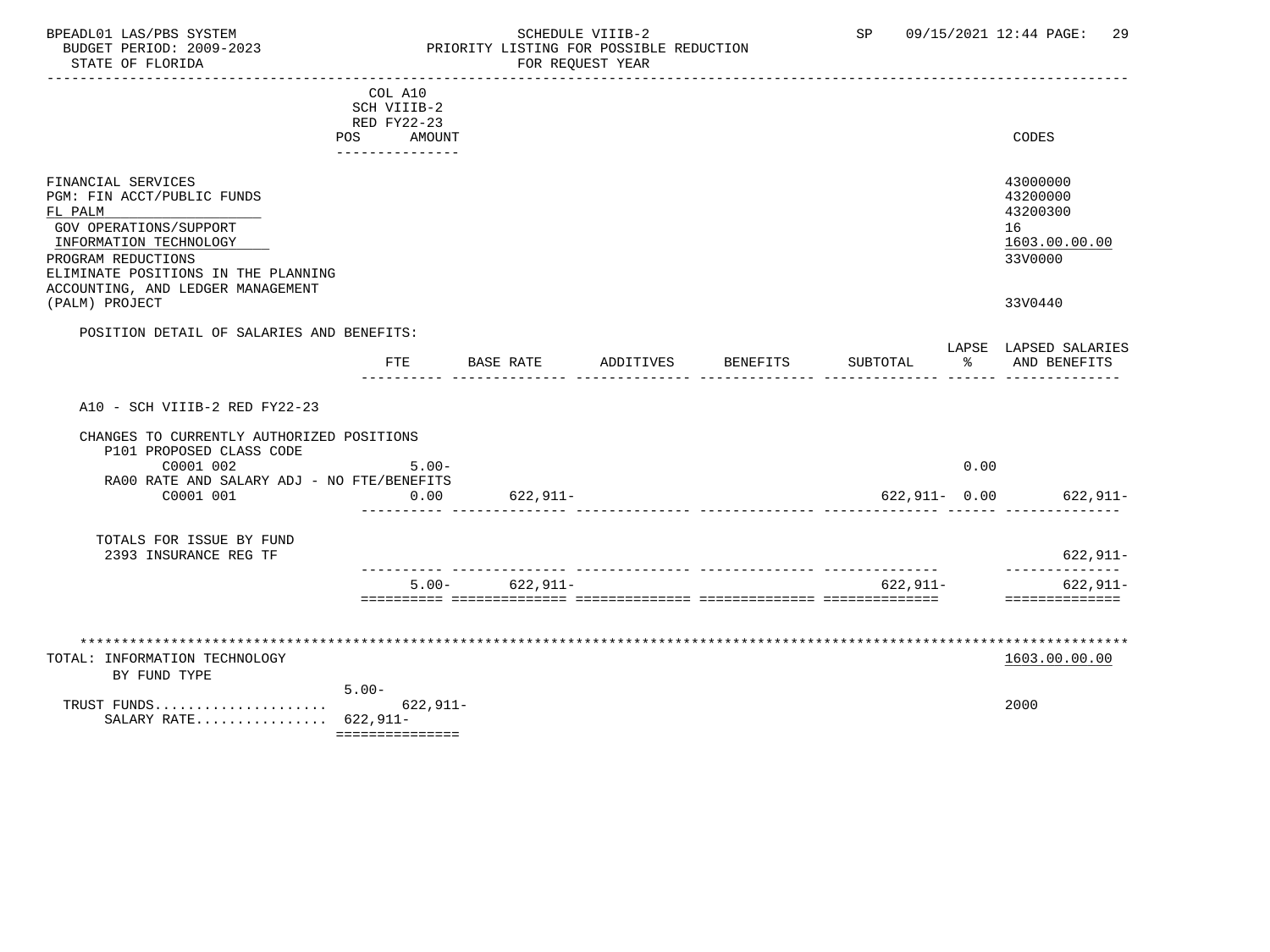| STATE OF FLORIDA                                                                                                                                                                                                |                                                                                  | FOR REQUEST YEAR |                                                                                         |
|-----------------------------------------------------------------------------------------------------------------------------------------------------------------------------------------------------------------|----------------------------------------------------------------------------------|------------------|-----------------------------------------------------------------------------------------|
|                                                                                                                                                                                                                 | COL A10<br>SCH VIIIB-2<br>RED FY22-23<br>POS<br><b>AMOUNT</b><br>--------------- |                  | CODES                                                                                   |
| FINANCIAL SERVICES<br>PROGRAM: FIRE MARSHAL<br>COMPLIANCE & ENFORCEMENT<br>PUBLIC PROTECTION<br>LAW ENFORCEMENT<br>PROGRAM REDUCTIONS<br>ELIMINATE BOILER SAFETY PROGRAM<br>SALARY RATE<br>SALARY RATE 244,237- |                                                                                  |                  | 43000000<br>43300000<br>43300200<br>12<br>1202.00.00.00<br>33V0000<br>33V0090<br>000000 |
| SALARIES AND BENEFITS                                                                                                                                                                                           |                                                                                  |                  | 010000                                                                                  |
| INSURANCE REG TF                                                                                                                                                                                                | $7.00 -$<br>$391.057 -$<br>$-STATE$                                              |                  | 2393 1                                                                                  |
| TOTAL: ELIMINATE BOILER SAFETY PROGRAM<br>TOTAL POSITIONS 7.00-<br>TOTAL ISSUE<br>TOTAL SALARY RATE 244,237-                                                                                                    | ===============<br>$391,057-$                                                    |                  | 33V0090                                                                                 |
| AGENCY ISSUE NARRATIVE:                                                                                                                                                                                         |                                                                                  |                  |                                                                                         |

PRIORITY LISTING FOR POSSIBLE REDUCTION

SCH VIIIB-2 NARR 22-23 NARRATIVE: IT COMPONENT? NO PRIORITY #37

 This issue eliminates the Boiler Safety Section, which includes six filled positions and one vacant position. The Boiler Safety Program conducts inspections of all uninsured boilers located in public assembly locations, issues annual certificates of competency to inspectors working for licensed boiler insurance companies, and processes and issues certificates of compliance for all boilers in the state of Florida located in places of public assembly. Boiler safety staff consists of the Chief Boiler Inspector, five deputy boiler inspectors, and two administrative support staff. The Boiler Safety Section provides a necessary and valuable service to the citizens of the state of Florida by ensuring the safety and compliance of boilers located throughout the state in places of public assembly. Eliminating this section will create a need for these services to be performed elsewhere. \*\*\*\*\*\*\*\*\*\*\*\*\*\*\*\*\*\*\*\*\*\*\*\*\*\*\*\*\*\*\*\*\*\*\*\*\*\*\*\*\*\*\*\*\*\*\*\*\*\*\*\*\*\*\*\*\*\*\*\*\*\*\*\*\*\*\*\*\*\*\*\*\*\*\*\*\*\*\*\*\*\*\*\*\*\*\*\*\*\*\*\*\*\*\*\*\*\*\*\*\*\*\*\*\*\*\*\*\*\*\*\*\*\*\*\*\*\*\*\*\*\*\*\*\*\*\*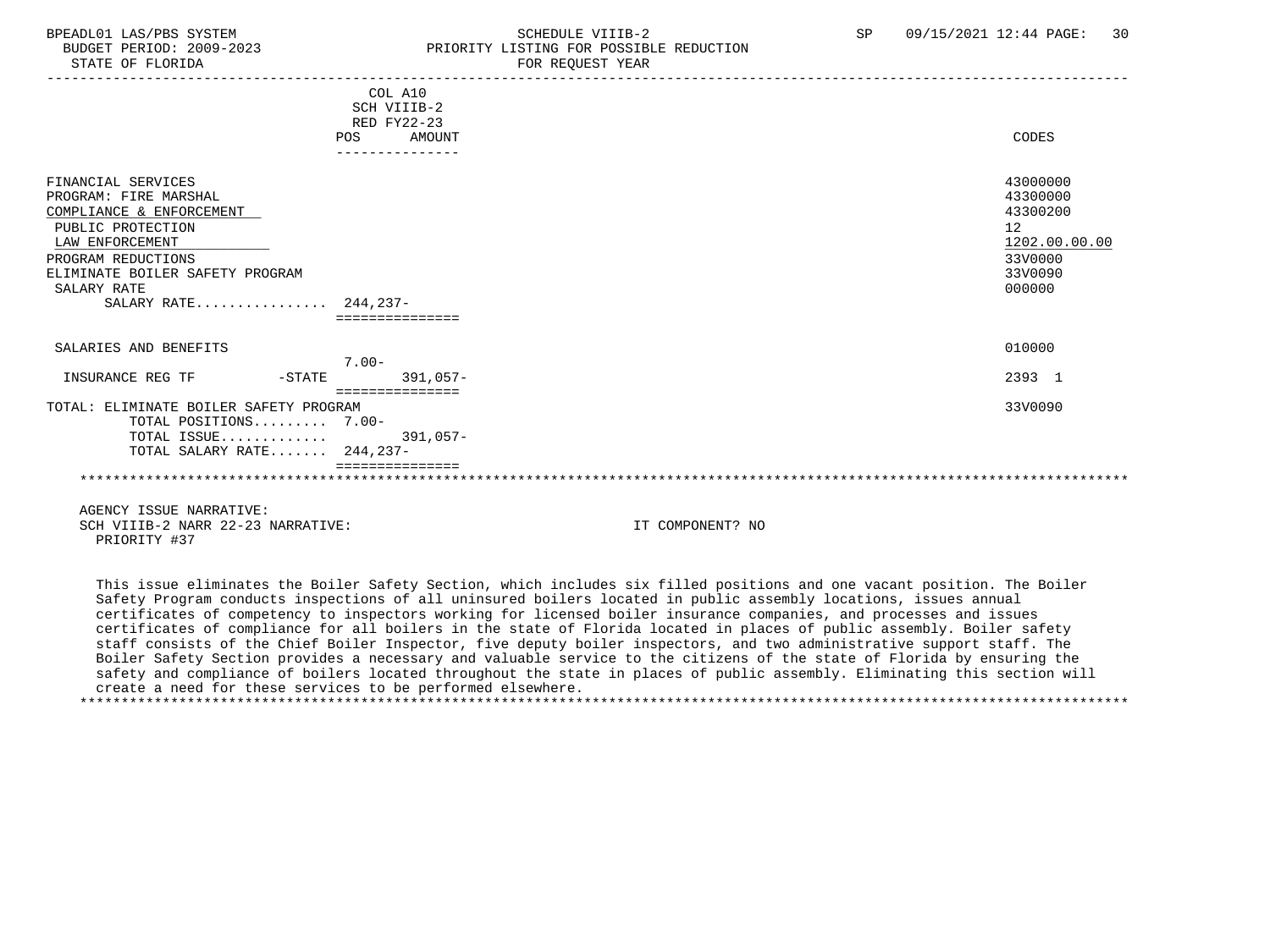BPEADL01 LAS/PBS SYSTEM STRING THE SCHEDULE VIIIB-2 SCHEDULE SCHEDULE SP 09/15/2021 12:44 PAGE: 31 PRIORITY LISTING FOR POSSIBLE REDUCTION<br>FOR REQUEST YEAR STATE OF FLORIDA

|                                                                       | COL A10          |          |           |                    |           |                                                                          |                   |    |                                 |
|-----------------------------------------------------------------------|------------------|----------|-----------|--------------------|-----------|--------------------------------------------------------------------------|-------------------|----|---------------------------------|
|                                                                       | SCH VIIIB-2      |          |           |                    |           |                                                                          |                   |    |                                 |
|                                                                       | RED FY22-23      |          |           |                    |           |                                                                          |                   |    |                                 |
|                                                                       | POS AMOUNT       |          |           |                    |           |                                                                          |                   |    | CODES                           |
|                                                                       | _______________  |          |           |                    |           |                                                                          |                   |    |                                 |
|                                                                       |                  |          |           |                    |           |                                                                          |                   |    |                                 |
| FINANCIAL SERVICES                                                    |                  |          |           |                    |           |                                                                          |                   |    | 43000000                        |
| PROGRAM: FIRE MARSHAL                                                 |                  |          |           |                    |           |                                                                          |                   |    | 43300000                        |
| COMPLIANCE & ENFORCEMENT                                              |                  |          |           |                    |           |                                                                          |                   |    | 43300200                        |
| PUBLIC PROTECTION                                                     |                  |          |           |                    |           |                                                                          |                   |    | 12                              |
| LAW ENFORCEMENT                                                       |                  |          |           |                    |           |                                                                          |                   |    | 1202.00.00.00                   |
| PROGRAM REDUCTIONS                                                    |                  |          |           |                    |           |                                                                          |                   |    | 33V0000                         |
| ELIMINATE BOILER SAFETY PROGRAM                                       |                  |          |           |                    |           |                                                                          |                   |    | 33V0090                         |
| POSITION DETAIL OF SALARIES AND BENEFITS:                             |                  |          |           |                    |           |                                                                          |                   |    |                                 |
|                                                                       |                  |          |           |                    |           |                                                                          |                   |    | LAPSE LAPSED SALARIES           |
|                                                                       | <b>FTE</b>       |          | BASE RATE |                    | ADDITIVES | <b>BENEFITS</b>                                                          | SUBTOTAL          | ిన | AND BENEFITS                    |
|                                                                       |                  |          |           |                    |           |                                                                          |                   |    |                                 |
| A10 - SCH VIIIB-2 RED FY22-23                                         |                  |          |           |                    |           |                                                                          |                   |    |                                 |
| CHANGES TO CURRENTLY AUTHORIZED POSITIONS<br>P101 PROPOSED CLASS CODE |                  |          |           |                    |           |                                                                          |                   |    |                                 |
| C1001 001                                                             |                  |          |           | $7.00 - 244,237 -$ |           |                                                                          |                   |    | 146,820- 391,057- 0.00 391,057- |
|                                                                       |                  |          |           |                    |           |                                                                          |                   |    |                                 |
| TOTALS FOR ISSUE BY FUND                                              |                  |          |           |                    |           |                                                                          |                   |    |                                 |
| 2393 INSURANCE REG TF                                                 |                  |          |           |                    |           |                                                                          |                   |    | $391,057-$                      |
|                                                                       |                  |          |           |                    |           |                                                                          |                   |    | --------------                  |
|                                                                       |                  | $7.00 -$ |           | 244,237-           |           |                                                                          | 146,820- 391,057- |    | $391,057-$                      |
|                                                                       |                  |          |           |                    |           | <u>sisisisis sisisisisisis sisisisisisis sisisisisisis sisisisisisis</u> |                   |    | ==============                  |
|                                                                       |                  |          |           |                    |           |                                                                          |                   |    |                                 |
| **************************************                                |                  |          |           |                    |           |                                                                          |                   |    |                                 |
|                                                                       |                  |          |           |                    |           |                                                                          |                   |    |                                 |
| REDUCE CONSTRUCTION MATERIALS                                         |                  |          |           |                    |           |                                                                          |                   |    |                                 |
| MINING ACTIVITIES                                                     |                  |          |           |                    |           |                                                                          |                   |    | 33V0140                         |
| SPECIAL CATEGORIES                                                    |                  |          |           |                    |           |                                                                          |                   |    | 100000                          |
| CONTRACTED SERVICES                                                   |                  |          |           |                    |           |                                                                          |                   |    | 100777                          |
| GENERAL REVENUE FUND                                                  | $-STATE$ 60,062- |          |           |                    |           |                                                                          |                   |    | 1000 1                          |
|                                                                       | ===============  |          |           |                    |           |                                                                          |                   |    |                                 |

 AGENCY ISSUE NARRATIVE: SCH VIIIB-2 NARR 22-23 NARRATIVE: IT COMPONENT? NO PRIORITY #46

 This issue reduces funding provided to the department in Chapter 2020-180, L.O.F. (HB 1047), relating to construction materials mining activities. Funds were appropriated to the Division of State Fire Marshal for the purpose of implementing the monitoring and reporting pilot program for the use of explosives in Miami-Dade County pursuant to s. 552.30(4), Florida Statutes. \*\*\*\*\*\*\*\*\*\*\*\*\*\*\*\*\*\*\*\*\*\*\*\*\*\*\*\*\*\*\*\*\*\*\*\*\*\*\*\*\*\*\*\*\*\*\*\*\*\*\*\*\*\*\*\*\*\*\*\*\*\*\*\*\*\*\*\*\*\*\*\*\*\*\*\*\*\*\*\*\*\*\*\*\*\*\*\*\*\*\*\*\*\*\*\*\*\*\*\*\*\*\*\*\*\*\*\*\*\*\*\*\*\*\*\*\*\*\*\*\*\*\*\*\*\*\*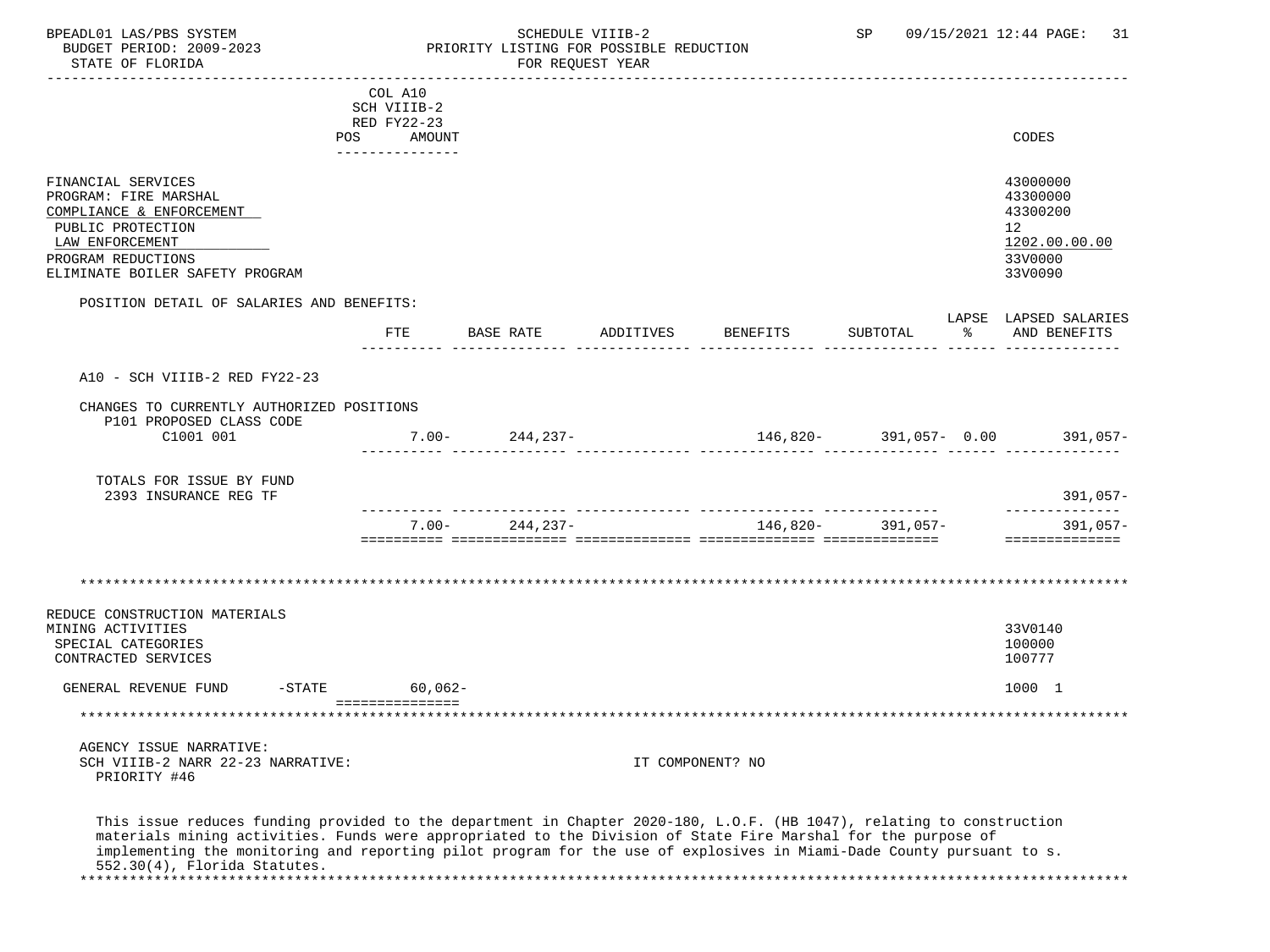STATE OF FLORIDA

### BPEADL01 LAS/PBS SYSTEM SOHEDULE VIIIB-2 SCHEDULE VIIIB-2 SP 09/15/2021 12:44 PAGE: 32 PRIORITY LISTING FOR POSSIBLE REDUCTION<br>FOR REQUEST YEAR

|                                                                                                                                | COL A10<br>SCH VIIIB-2<br>RED FY22-23<br>POS<br>AMOUNT<br>-------------- |                  | CODES                                                   |
|--------------------------------------------------------------------------------------------------------------------------------|--------------------------------------------------------------------------|------------------|---------------------------------------------------------|
| FINANCIAL SERVICES<br>PROGRAM: FIRE MARSHAL<br>COMPLIANCE & ENFORCEMENT<br>PUBLIC PROTECTION<br>LAW ENFORCEMENT                |                                                                          |                  | 43000000<br>43300000<br>43300200<br>12<br>1202.00.00.00 |
| TOTAL: LAW ENFORCEMENT                                                                                                         |                                                                          |                  | 1202.00.00.00                                           |
| BY FUND TYPE<br>GENERAL REVENUE FUND<br>TRUST FUNDS                                                                            | $60,062-$<br>$391,057-$                                                  |                  | 1000<br>2000                                            |
| TOTAL POSITIONS 7.00-<br>TOTAL PROG COMP<br>TOTAL SALARY RATE 244,237-                                                         | ---------------<br>451,119-<br>===============                           |                  |                                                         |
| PROF TRAINING & STANDARDS<br>PUBLIC PROTECTION<br>LAW ENFORCEMENT<br>PROGRAM REDUCTIONS<br>REDUCE FIREFIGHTER ASSISTANCE GRANT |                                                                          |                  | 43300400<br>12<br>1202.00.00.00<br>33V0000              |
| PROGRAM<br>SPECIAL CATEGORIES<br>G/A-FIREFIGHTER ASSIST                                                                        |                                                                          |                  | 33V0280<br>100000<br>100063                             |
| $-$ STATE<br>INSURANCE REG TF                                                                                                  | 548,102-<br>===============                                              |                  | 2393 1                                                  |
|                                                                                                                                |                                                                          |                  |                                                         |
| AGENCY ISSUE NARRATIVE:<br>SCH VIIIB-2 NARR 22-23 NARRATIVE:<br>PRIORITY #14                                                   |                                                                          | IT COMPONENT? NO |                                                         |

 In Fiscal Year 2020-21 the bureau was appropriated 1,000,000 in the Grants and Aids - Firefighter Assistance Grant Program category. This is a grant program that provides sets of Personal Protective Equipment (PPE) and Self-Contained Breathing Apparatuses (SCBA) to volunteer fire departments statewide. This reduction in grant funding will impact the ability to provide this equipment to volunteer fire departments throughout the state. This is a 56 percent reduction of the grant program in current year. \*\*\*\*\*\*\*\*\*\*\*\*\*\*\*\*\*\*\*\*\*\*\*\*\*\*\*\*\*\*\*\*\*\*\*\*\*\*\*\*\*\*\*\*\*\*\*\*\*\*\*\*\*\*\*\*\*\*\*\*\*\*\*\*\*\*\*\*\*\*\*\*\*\*\*\*\*\*\*\*\*\*\*\*\*\*\*\*\*\*\*\*\*\*\*\*\*\*\*\*\*\*\*\*\*\*\*\*\*\*\*\*\*\*\*\*\*\*\*\*\*\*\*\*\*\*\*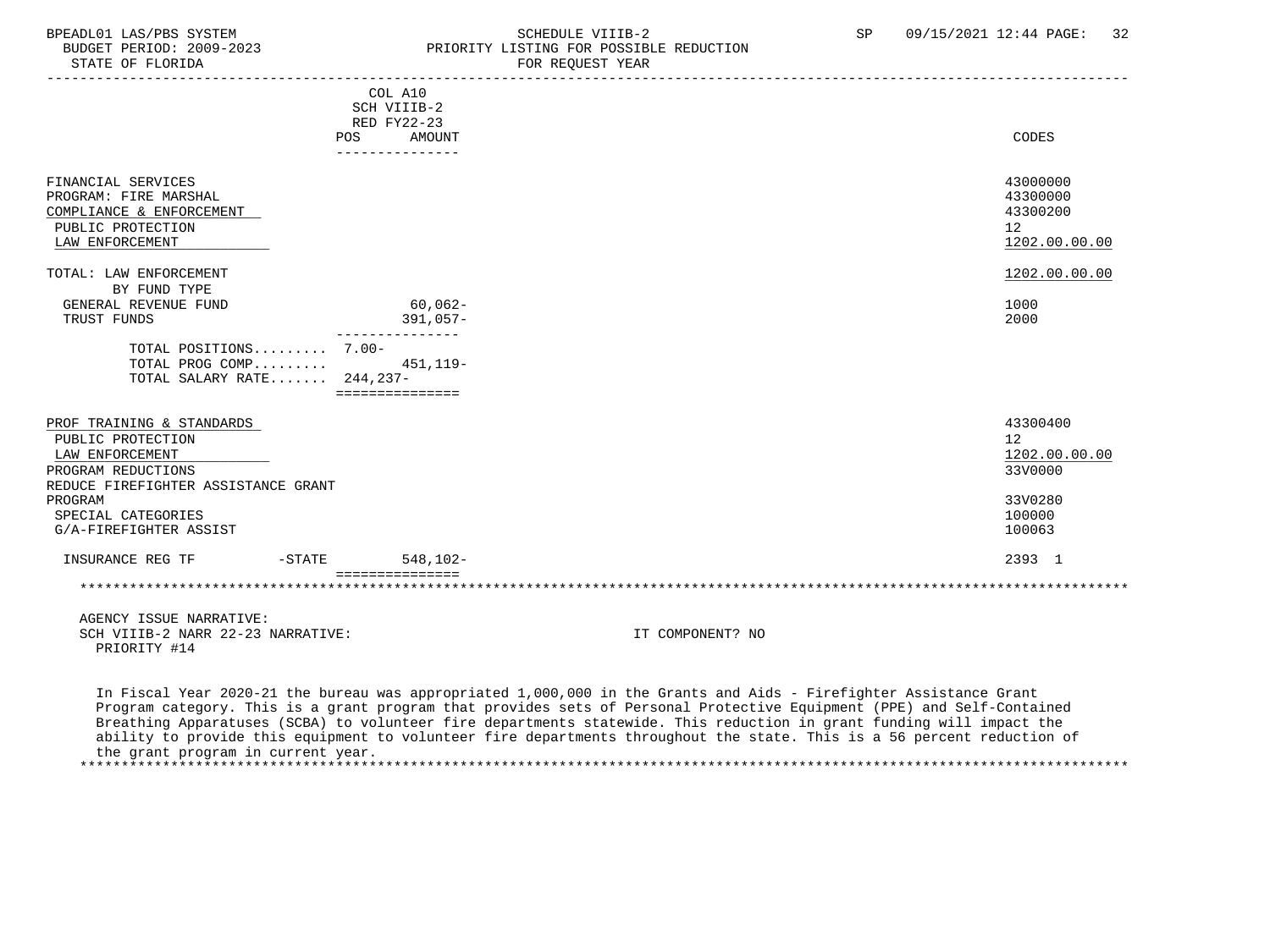### BPEADL01 LAS/PBS SYSTEM SCHEDULE VIIIB-2 SCHEDULE VIIIB-2 SP 09/15/2021 12:44 PAGE: 33 BUDGET PERIOD: 2009-2023<br>
STATE OF FLORIDA<br>
FOR REOUEST YEAR
FOR FRAME OF FLORIDA FOR REQUEST YEAR

|                                                                                                                                                                                                                                       | COL A10<br>SCH VIIIB-2                          |                                                                                         |
|---------------------------------------------------------------------------------------------------------------------------------------------------------------------------------------------------------------------------------------|-------------------------------------------------|-----------------------------------------------------------------------------------------|
|                                                                                                                                                                                                                                       | RED FY22-23<br>AMOUNT<br>POS<br>--------------- | <b>CODES</b>                                                                            |
| FINANCIAL SERVICES<br>PROGRAM: FIRE MARSHAL<br>FIRE MRSHL ADMN & SUP SRVS<br>PUBLIC PROTECTION<br>LAW ENFORCEMENT<br>PROGRAM REDUCTIONS<br>ELIMINATE FLORIDA FIRE INCIDENT<br>REPORTING SECTION<br>SALARY RATE<br>SALARY RATE 97,455- |                                                 | 43000000<br>43300000<br>43300500<br>12<br>1202.00.00.00<br>33V0000<br>33V0290<br>000000 |
| SALARIES AND BENEFITS                                                                                                                                                                                                                 |                                                 | 010000                                                                                  |
| INSURANCE REG TF<br>$-STATE$                                                                                                                                                                                                          | $3.00 -$<br>$159,045-$<br>----------------      | 2393 1                                                                                  |
| TOTAL: ELIMINATE FLORIDA FIRE INCIDENT<br>REPORTING SECTION<br>TOTAL POSITIONS 3.00-<br>TOTAL ISSUE<br>TOTAL SALARY RATE 97,455-                                                                                                      | 159,045-                                        | 33V0290                                                                                 |
|                                                                                                                                                                                                                                       |                                                 |                                                                                         |

 AGENCY ISSUE NARRATIVE: SCH VIIIB-2 NARR 22-23 NARRATIVE: IT COMPONENT? NO PRIORITY #30

 This issue eliminates two filled positions and one vacant position in the Florida Fire Incident Reporting Section (FFIRS). This section was created after 2005 legislation created the Fire and Emergency Incident information Reporting Program. This section maintains computerized records of fires and other fire department incidents and collect, input, correlate and format the Division's Annual Fire Report which is distributed nationwide. This issue will eliminate the FFIRS section, which may impact the divisions ability to continue the provisions of s. 633.136(1)(a), F.S. \*\*\*\*\*\*\*\*\*\*\*\*\*\*\*\*\*\*\*\*\*\*\*\*\*\*\*\*\*\*\*\*\*\*\*\*\*\*\*\*\*\*\*\*\*\*\*\*\*\*\*\*\*\*\*\*\*\*\*\*\*\*\*\*\*\*\*\*\*\*\*\*\*\*\*\*\*\*\*\*\*\*\*\*\*\*\*\*\*\*\*\*\*\*\*\*\*\*\*\*\*\*\*\*\*\*\*\*\*\*\*\*\*\*\*\*\*\*\*\*\*\*\*\*\*\*\*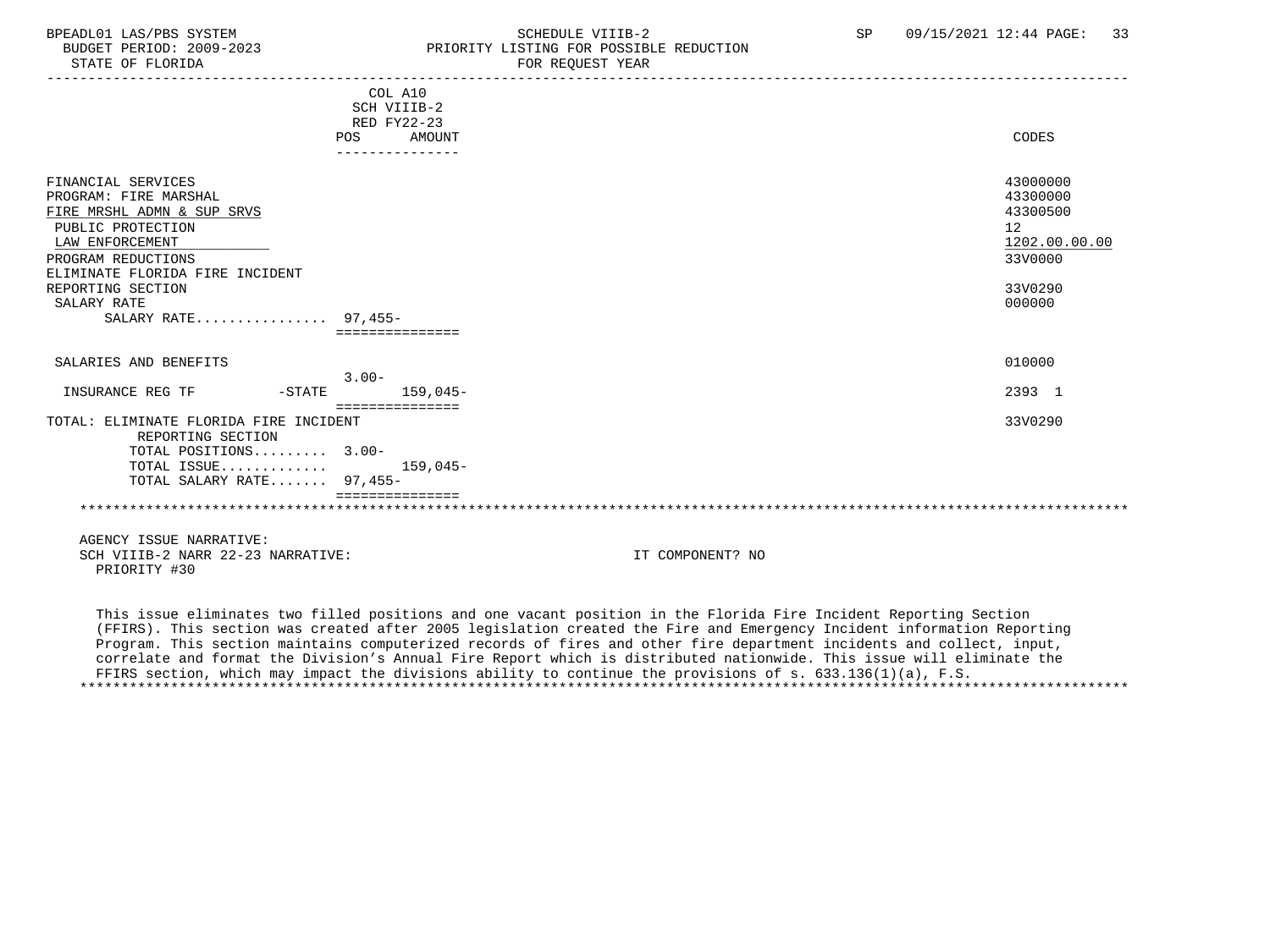BPEADL01 LAS/PBS SYSTEM STRING THE SCHEDULE VIIIB-2 SCHEDULE SCHEDULE SER SP 09/15/2021 12:44 PAGE: 34 PRIORITY LISTING FOR POSSIBLE REDUCTION STATE OF FLORIDA FOR STATE OF STATE OF STATE OF STATE OF STATE ASSESSMENT OF STATE OF STATE OF STATE OF STATE O ----------------------------------------------------------------------------------------------------------------------------------- COL A10 SCH VIIIB-2 RED FY22-23 POS AMOUNT CODES --------------- FINANCIAL SERVICES 43000000 PROGRAM: FIRE MARSHAL 43300000 (13300000)<br>FIRE MRSHL ADMN & SUP SRVS (13300500) FIRE MRSHL ADMN & SUP SRVS PUBLIC PROTECTION 12<br>LAW ENFORCEMENT 1202.00.00.00 PUBLIC PROTECTION  $\texttt{LAN ENFORCEMENT} \color{black} \textcolor{red}{1202.00.00.00}$  PROGRAM REDUCTIONS 33V0000 ELIMINATE FLORIDA FIRE INCIDENT REPORTING SECTION 33V0290 POSITION DETAIL OF SALARIES AND BENEFITS: LAPSE LAPSED SALARIES FTE BASE RATE ADDITIVES BENEFITS SUBTOTAL % AND BENEFITS ---------- -------------- -------------- -------------- -------------- ------ -------------- A10 - SCH VIIIB-2 RED FY22-23 CHANGES TO CURRENTLY AUTHORIZED POSITIONS P101 PROPOSED CLASS CODE C1001 001 3.00- 97,455- 61,590- 159,045- 0.00 159,045- ---------- -------------- -------------- -------------- -------------- ------ -------------- TOTALS FOR ISSUE BY FUND

 2393 INSURANCE REG TF 159,045- ---------- -------------- -------------- -------------- -------------- --------------  $3.00-97,455-$ ========== ============== ============== ============== ============== ==============

| TOTAL: LAW ENFORCEMENT |          | 1202.00.00.00 |
|------------------------|----------|---------------|
| BY FUND TYPE           |          |               |
|                        | $3.00 -$ |               |
|                        |          | 2000          |
| SALARY RATE 97,455-    |          |               |

===============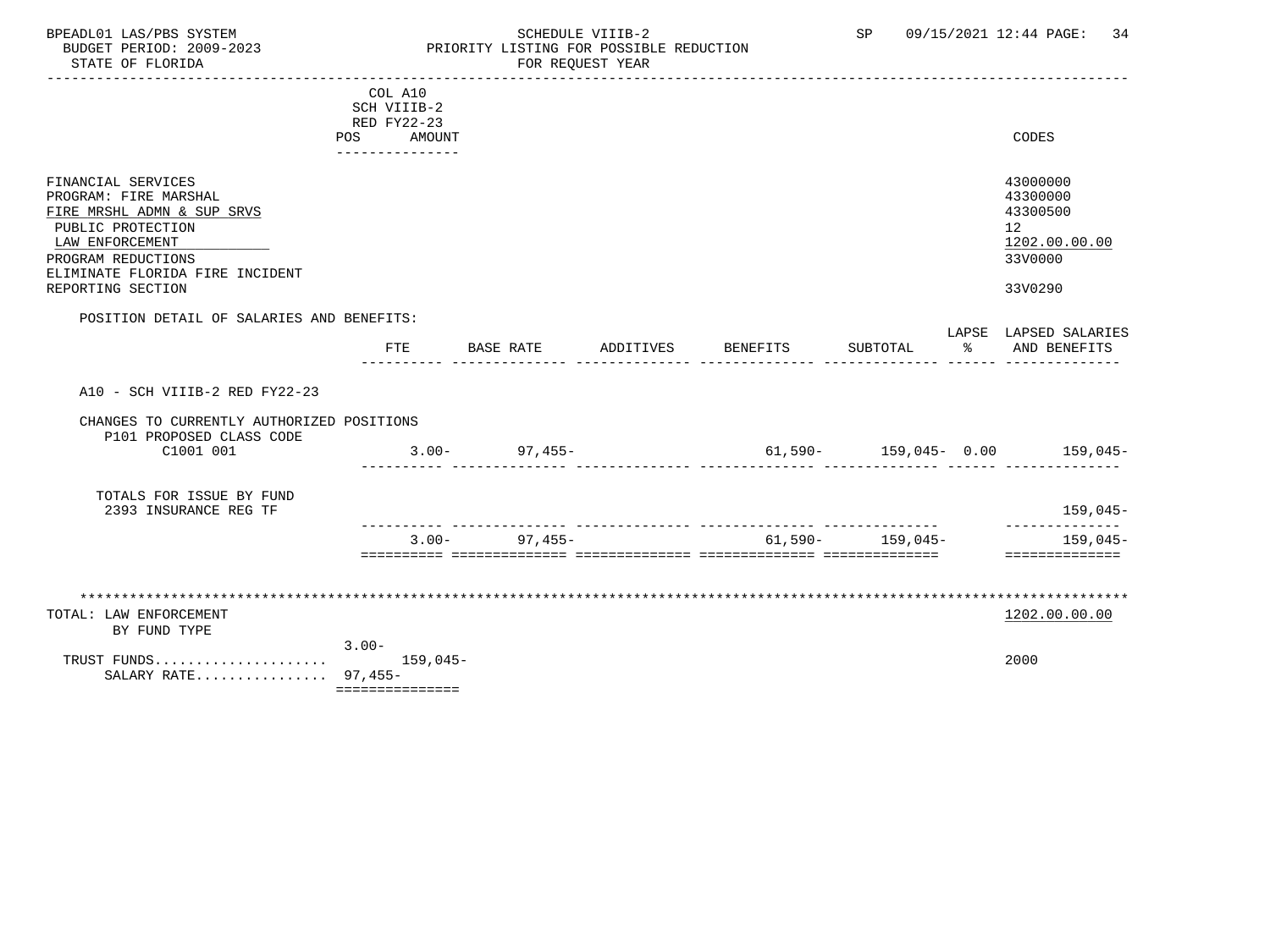### BPEADL01 LAS/PBS SYSTEM SCHEDULE VIIIB-2 SCHEDULE VIIIB-2 SP 09/15/2021 12:44 PAGE: 35 BUDGET PERIOD: 2009-2023 PRIORITY LISTING FOR POSSIBLE REDUCTION<br>STATE OF FLORIDA FOR REQUEST YEAR

|                                 | COL A10                                       |               |
|---------------------------------|-----------------------------------------------|---------------|
|                                 | SCH VIIIB-2                                   |               |
|                                 | RED FY22-23                                   |               |
|                                 | <b>AMOUNT</b><br><b>POS</b><br>-------------- | CODES         |
|                                 |                                               |               |
| FINANCIAL SERVICES              |                                               | 43000000      |
| PGM: ST PROP/CASUALTY CLMS      |                                               | 43400000      |
| ST SELF-INSURED CLAIMS ADJ      |                                               | 43400100      |
| GOV OPERATIONS/SUPPORT          |                                               | 16            |
| GOVERNMENTAL OPERATIONS         |                                               | 1601.00.00.00 |
| PROGRAM REDUCTIONS              |                                               | 33V0000       |
| REDUCE EXPENSES AUTHORITY FROM  |                                               |               |
| STATE SELF INSURED CLAIMS       |                                               |               |
| ADJUSTMENT BUDGET ENTITY        |                                               | 33V2420       |
| EXPENSES                        |                                               | 040000        |
| STATE RISK MGMT TF<br>$-$ STATE | $1,500,000 -$                                 | 2078 1        |
|                                 |                                               |               |
|                                 |                                               |               |

 AGENCY ISSUE NARRATIVE: SCH VIIIB-2 NARR 22-23 NARRATIVE: IT COMPONENT? NO PRIORITY #10

 The Division of Risk Management works to ensure that participating state of Florida agencies and universities receive assistance in managing risk and quality workers' compensation, liability, federal civil rights, automobile liability, and property insurance coverage by providing self- insurance, purchase of insurance, and claims administration. The Division also works directly with agencies to assist with program development and implementation of loss prevention industry best practices. The Division utilizes the authority in the Expenses category for multiple purposes including general expense items including, but not limited to, annual Division of Workers' Compensation assessments, rent, supplies, and property and out-of-state workers' compensation premiums.

 This issue reduces 1,500,000 in Expenses budget authority from the State Risk Management Trust Fund within the State Self-Insured Claims Adjustment budget entity. \*\*\*\*\*\*\*\*\*\*\*\*\*\*\*\*\*\*\*\*\*\*\*\*\*\*\*\*\*\*\*\*\*\*\*\*\*\*\*\*\*\*\*\*\*\*\*\*\*\*\*\*\*\*\*\*\*\*\*\*\*\*\*\*\*\*\*\*\*\*\*\*\*\*\*\*\*\*\*\*\*\*\*\*\*\*\*\*\*\*\*\*\*\*\*\*\*\*\*\*\*\*\*\*\*\*\*\*\*\*\*\*\*\*\*\*\*\*\*\*\*\*\*\*\*\*\*

| REDUCE PURCHASE OF EXCESS INSURANCE |           |              |         |
|-------------------------------------|-----------|--------------|---------|
| AUTHORITY STATE SELF INSURED CLAIMS |           |              |         |
| ADJUSTMENT BUDGET ENTITY            |           |              | 33V2430 |
| SPECIAL CATEGORIES                  |           |              | 100000  |
| EXCESS INSUR. & CLAIM SER           |           |              | 101221  |
| STATE RISK MGMT TF                  | $-$ STATE | $4.345.997-$ | 2078 1  |
|                                     |           |              |         |
|                                     |           |              |         |
|                                     |           |              |         |

 AGENCY ISSUE NARRATIVE: SCH VIIIB-2 NARR 22-23 NARRATIVE: IT COMPONENT? NO PRIORITY #27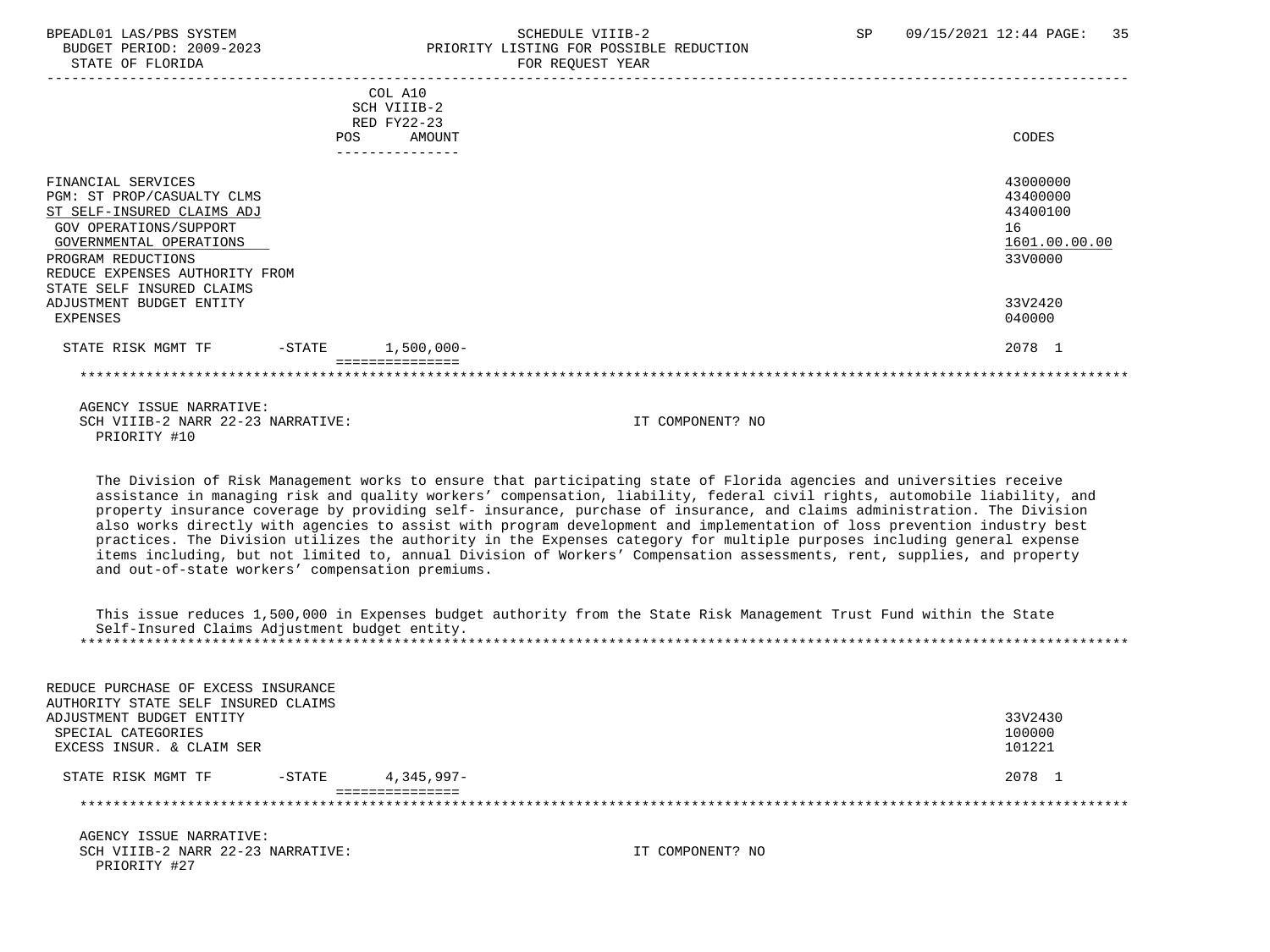PRIORITY #5

### BPEADL01 LAS/PBS SYSTEM STRANGERS SAND SCHEDULE VIIIB-2 SP 09/15/2021 12:44 PAGE: 36 BUDGET PERIOD: 2009-2023 PRIORITY LISTING FOR POSSIBLE REDUCTION STATE OF FLORIDA **FOR REQUEST YEAR**

| COL A10<br>SCH VIIIB-2<br>RED FY22-23<br>AMOUNT<br>POS<br>------------                                                                                                                                                                                              | CODES                                                                         |
|---------------------------------------------------------------------------------------------------------------------------------------------------------------------------------------------------------------------------------------------------------------------|-------------------------------------------------------------------------------|
| FINANCIAL SERVICES<br>PGM: ST PROP/CASUALTY CLMS<br>ST SELF-INSURED CLAIMS ADJ<br>GOV OPERATIONS/SUPPORT<br>GOVERNMENTAL OPERATIONS<br>PROGRAM REDUCTIONS<br>REDUCE PURCHASE OF EXCESS INSURANCE<br>AUTHORITY STATE SELF INSURED CLAIMS<br>ADJUSTMENT BUDGET ENTITY | 43000000<br>43400000<br>43400100<br>16<br>1601.00.00.00<br>33V0000<br>33V2430 |
|                                                                                                                                                                                                                                                                     |                                                                               |

 The Division of Risk Management purchases excess property insurance to help limit the State's loss exposure of over \$25.4 billion of state owned property. Current excess property insurance coverage was purchased in February 2021 at an annual cost of \$10,832,693. The excess insurance purchased provides \$57.5 million in coverage for named windstorms and flood, and up to \$225 million in coverage for all other named perils, excluding named windstorms and flood coverage, after the deductible provisions are met.

 A reduction would require a revisions to the provision in Section 216.222(2)(a and b), F.S. that allows funds to be transferred to the State Risk Management Trust Fund (SRMTF) to cover the current deductibles in place for excess property coverage, this section may need to be amended to remove or adjust the annual cap of \$38 million on such transfers to the SRMTF for uninsured losses to state property. If the statute is not amended, catastrophic loss payments may be delayed until sufficient funding is appropriated to pay those losses.

 If this reduction was taken, and the available budget authority was reduced to 6,000,000, purchasing the excess insurance for named wind and flood coverage may not be possible.

 This issue reduced 4,345,997 in Excess Insurance and Claims Service budget authority from the State Risk Management Trust Fund within the State Self-Insured Claims Adjustment budget entity. \*\*\*\*\*\*\*\*\*\*\*\*\*\*\*\*\*\*\*\*\*\*\*\*\*\*\*\*\*\*\*\*\*\*\*\*\*\*\*\*\*\*\*\*\*\*\*\*\*\*\*\*\*\*\*\*\*\*\*\*\*\*\*\*\*\*\*\*\*\*\*\*\*\*\*\*\*\*\*\*\*\*\*\*\*\*\*\*\*\*\*\*\*\*\*\*\*\*\*\*\*\*\*\*\*\*\*\*\*\*\*\*\*\*\*\*\*\*\*\*\*\*\*\*\*\*\*

| REDUCE CONTRACTED LEGAL SERVICES - |           |                 |                  |         |
|------------------------------------|-----------|-----------------|------------------|---------|
| OFFICE OF THE ATTORNEY GENERAL     |           |                 |                  | 33V2440 |
| SPECIAL CATEGORIES                 |           |                 |                  | 100000  |
| CONTRACT LEGAL - ATTY GEN          |           |                 |                  | 100904  |
| STATE RISK MGMT TF                 | $-$ STATE | $800,000 -$     |                  | 2078 1  |
|                                    |           | --------------- |                  |         |
|                                    |           |                 |                  |         |
| AGENCY ISSUE NARRATIVE:            |           |                 |                  |         |
| SCH VIIIB-2 NARR 22-23 NARRATIVE:  |           |                 | TT COMPONENT? NO |         |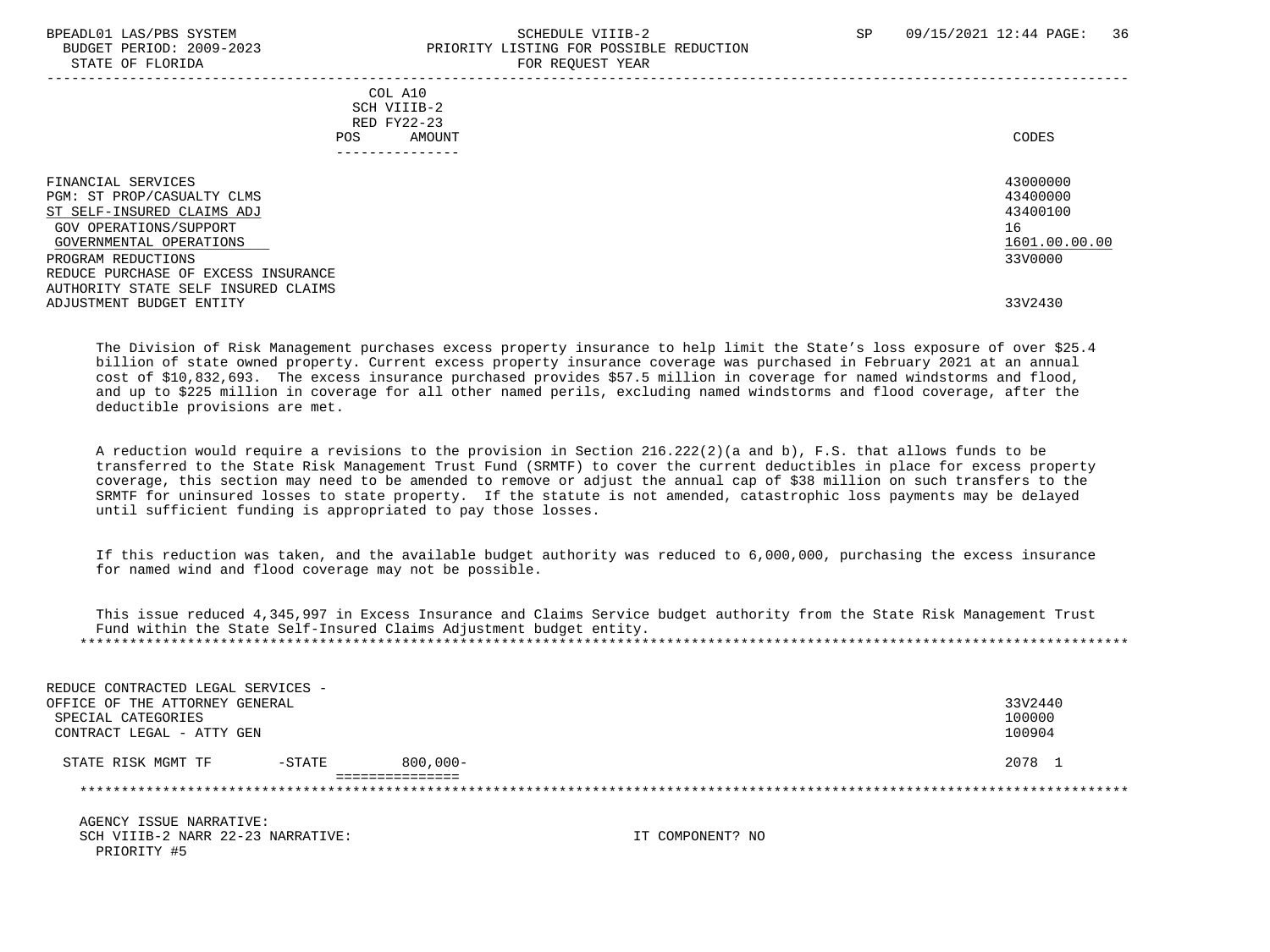### BPEADL01 LAS/PBS SYSTEM STRAND SCHEDULE VIIIB-2 SP 09/15/2021 12:44 PAGE: 37 BUDGET PERIOD: 2009-2023 PRIORITY LISTING FOR POSSIBLE REDUCTION STATE OF FLORIDA FOR STATE OF STATE OF STATE OF STATE OF STATE OF STATE OF STATE OF STATE OF STATE OF STATE OF STATE OF STATE OF STATE OF STATE OF STATE OF STATE OF STATE OF STATE OF STATE OF STATE OF STATE OF STATE OF STA

| CODES         |
|---------------|
|               |
| 43000000      |
| 43400000      |
| 43400100      |
| 16            |
| 1601.00.00.00 |
| 33V0000       |
|               |
| 33V2440       |
|               |

 The Division of Risk Management has the responsibility for investigating, evaluating, negotiating, defending, and making appropriate disposition of any covered action filed against state agencies, their employees, agents, or volunteers. Claims investigations are conducted by staff and/or in concert with contracted adjusting services. Defense of litigated claims is provided by the Attorney General's Office, contracted law firms, or state agency attorneys.

 The Attorney General's office handles the Federal Civil Rights (FCR) and the Workers' Compensation and Liability cases are handled by the private attorney's. A reduction in either legal service category could result in litigated cases not being timely addressed, defaults that result in large monetary judgements against state agencies, and other irreversible financial impacts to the State. Effective litigation is a critical component to controlling claims costs, either through reduced settlement amounts negotiated by defense attorneys, or winning cases in costs. Effective litigation can also result in reduced workers' compensation claims cost.

 The current budget authority in the Contracted Legal Services - Office of Attorney General category is 6,645,924. A 800,000 reduction would equate to an approximate 12% reduction in funds available for FCR claims defense.

 This issue reduces 800,000 in Contracted Legal Services - Office of the Attorney General budget authority in the State Risk Management Trust Fund within the State Self-Insured Claims Adjustment budget entity. \*\*\*\*\*\*\*\*\*\*\*\*\*\*\*\*\*\*\*\*\*\*\*\*\*\*\*\*\*\*\*\*\*\*\*\*\*\*\*\*\*\*\*\*\*\*\*\*\*\*\*\*\*\*\*\*\*\*\*\*\*\*\*\*\*\*\*\*\*\*\*\*\*\*\*\*\*\*\*\*\*\*\*\*\*\*\*\*\*\*\*\*\*\*\*\*\*\*\*\*\*\*\*\*\*\*\*\*\*\*\*\*\*\*\*\*\*\*\*\*\*\*\*\*\*\*\*

| REDUCE CONTRACTED LEGAL SERVICES<br>SPECIAL CATEGORIES<br>CONTRACTED LEGAL SERVICES |          |              | 33V2450<br>100000<br>100905 |
|-------------------------------------------------------------------------------------|----------|--------------|-----------------------------|
| STATE RISK MGMT TF                                                                  | $-STATE$ | $1,000,000-$ | 2078                        |
|                                                                                     |          |              |                             |

 AGENCY ISSUE NARRATIVE: SCH VIIIB-2 NARR 22-23 NARRATIVE: IT COMPONENT? NO PRIORITY #7

 The Division of Risk Management has the responsibility for investigating, evaluating, negotiating, defending, and making appropriate disposition of any covered action filed against state agencies, their employees, agents, or volunteers. Claims investigations are conducted by staff and/or in concert with contracted adjusting services. Defense of litigated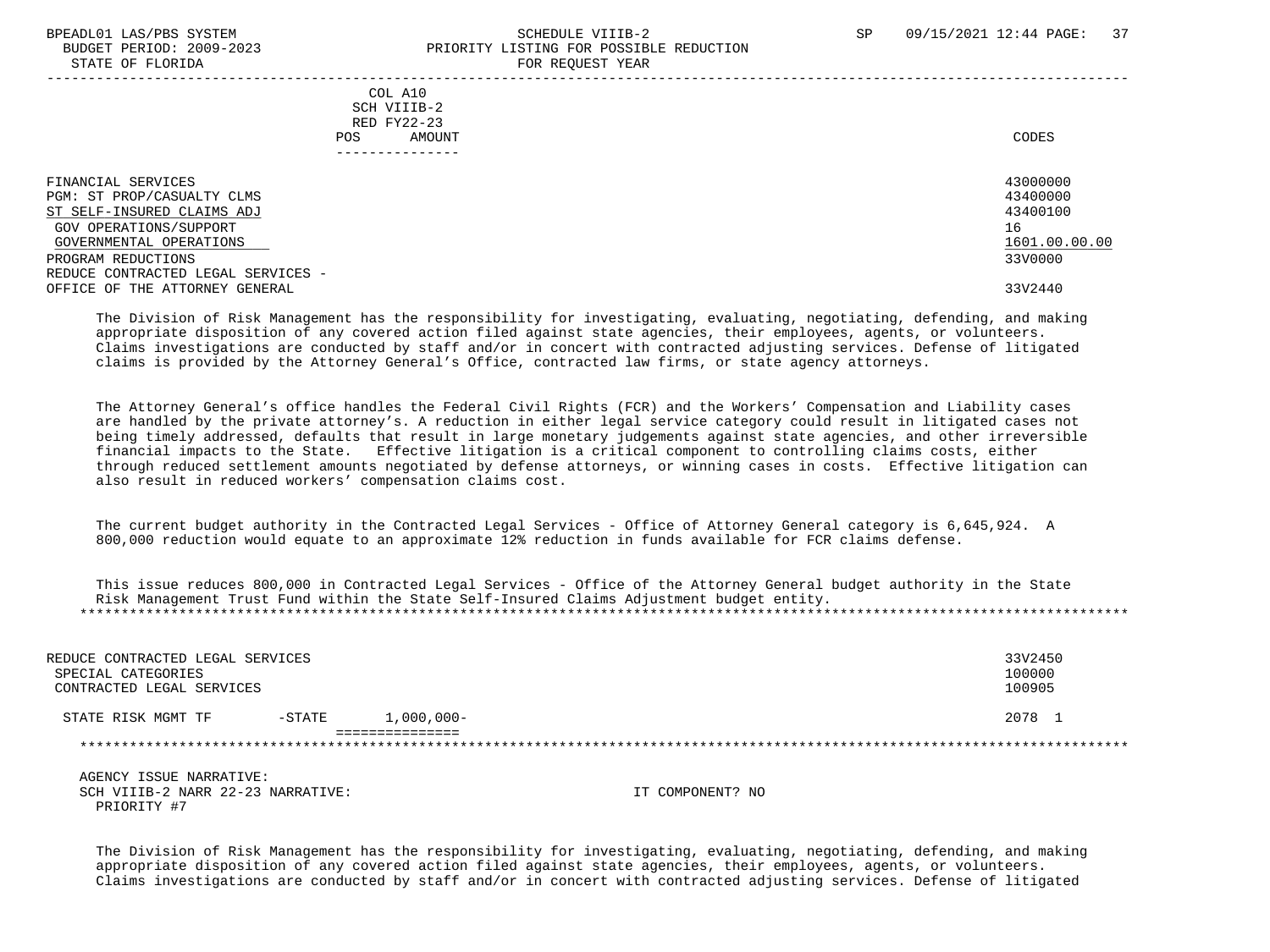### BPEADL01 LAS/PBS SYSTEM SALL SALL SOMEDULE VIIIB-2 SP 09/15/2021 12:44 PAGE: 38 BUDGET PERIOD: 2009-2023 PRIORITY LISTING FOR POSSIBLE REDUCTION STATE OF FLORIDA FOR STATE OF STATE OF STATE OF STATE OF STATE OF STATE OF STATE OF STATE OF STATE OF STATE OF STATE OF STATE OF STATE OF STATE OF STATE OF STATE OF STATE OF STATE OF STATE OF STATE OF STATE OF STATE OF STA

| COL A10<br>SCH VIIIB-2<br>RED FY22-23<br>POS.<br>AMOUNT<br>--------------                                                                                                                     | CODES                                                                         |
|-----------------------------------------------------------------------------------------------------------------------------------------------------------------------------------------------|-------------------------------------------------------------------------------|
| FINANCIAL SERVICES<br>PGM: ST PROP/CASUALTY CLMS<br>ST SELF-INSURED CLAIMS ADJ<br>GOV OPERATIONS/SUPPORT<br>GOVERNMENTAL OPERATIONS<br>PROGRAM REDUCTIONS<br>REDUCE CONTRACTED LEGAL SERVICES | 43000000<br>43400000<br>43400100<br>16<br>1601.00.00.00<br>33V0000<br>33V2450 |

claims is provided by the Attorney General's Office, contracted law firms, or state agency attorneys.

 The Attorney General's office handles the Federal Civil Rights (FCR) and the Workers' Compensation and Liability cases are handled by the private attorney's. A reduction in either legal service category could result in litigated cases not being timely addressed, defaults that result in large monetary judgements against state agencies, and other irreversible financial impacts to the State. Effective litigation is a critical component to controlling claims costs, either through reduced settlement amounts negotiated by defense attorneys, or winning cases in costs. Effective litigation can also result in reduced workers' compensation claims cost.

 The current budget authority in the Contracted Legal Services category is 21,976,020. A 1,000,000 reduction would equated to an approximate 5% reduction in funds available for Workers' Compensation and Liability claims defense.

 This issue reduces 1,000,000 in Contracted Legal Services budget authority from the State Risk Management Trust Fund within the State Self-Insured Claims Adjustment budget entity. \*\*\*\*\*\*\*\*\*\*\*\*\*\*\*\*\*\*\*\*\*\*\*\*\*\*\*\*\*\*\*\*\*\*\*\*\*\*\*\*\*\*\*\*\*\*\*\*\*\*\*\*\*\*\*\*\*\*\*\*\*\*\*\*\*\*\*\*\*\*\*\*\*\*\*\*\*\*\*\*\*\*\*\*\*\*\*\*\*\*\*\*\*\*\*\*\*\*\*\*\*\*\*\*\*\*\*\*\*\*\*\*\*\*\*\*\*\*\*\*\*\*\*\*\*\*\*

TOTAL: GOVERNMENTAL OPERATIONS 1601.00.00 CONSUMERTAL OPERATIONS BY FUND TYPE TRUST FUNDS..................... 7,645,997- 2000

===============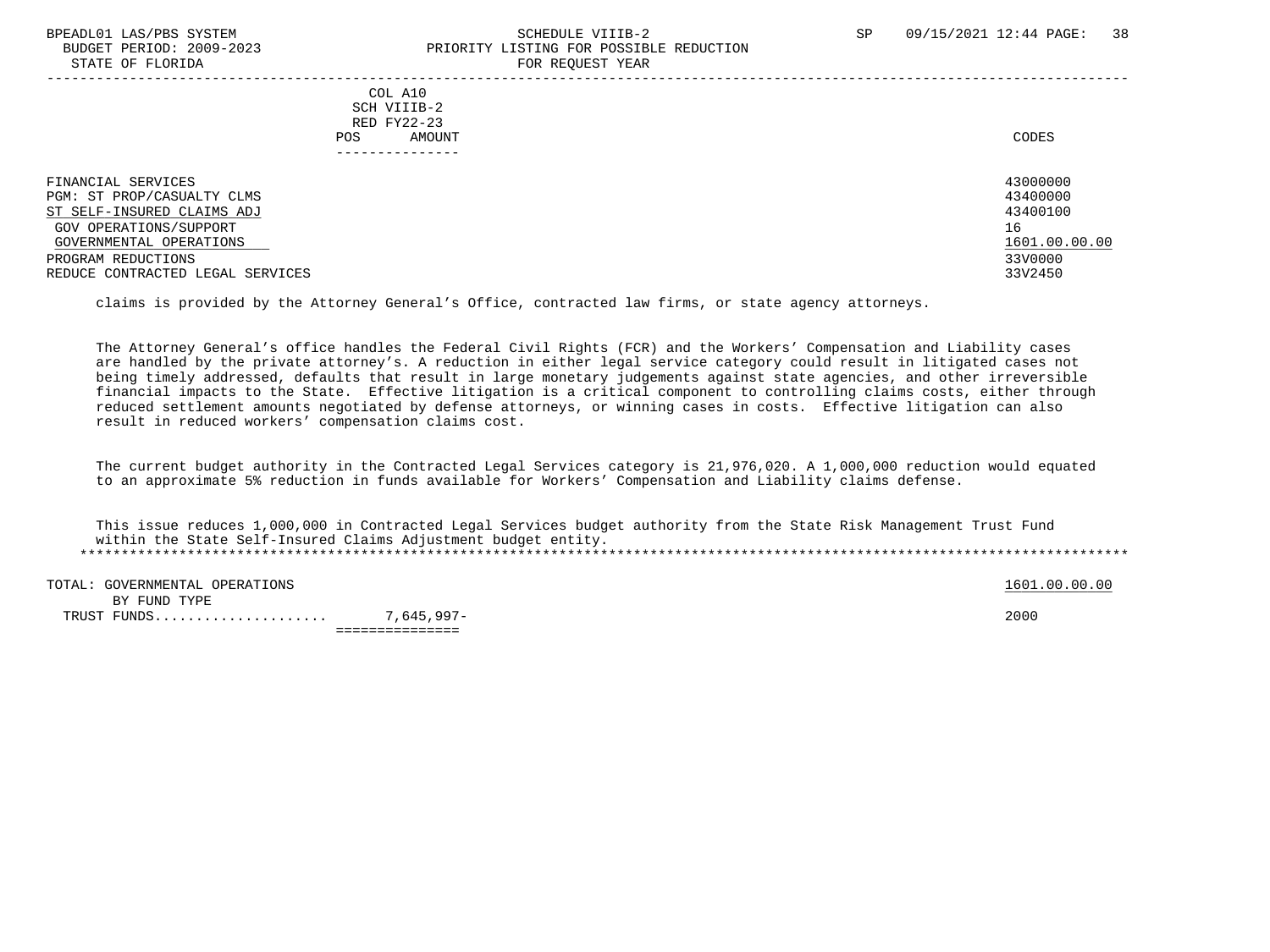STATE OF FLORIDA FOR STATE OF STATE OF STATE OF STATE OF STATE OF STATE OF STATE OF STATE OF STATE OF STATE OF STATE OF STATE OF STATE OF STATE OF STATE OF STATE OF STATE OF STATE OF STATE OF STATE OF STATE OF STATE OF STA

## BPEADL01 LAS/PBS SYSTEM SALL SALL SOMEDULE VIIIB-2 SP 09/15/2021 12:44 PAGE: 39 BUDGET PERIOD: 2009-2023 PRIORITY LISTING FOR POSSIBLE REDUCTION

|                                                                                                                                                       |           | COL A10<br>SCH VIIIB-2<br>RED FY22-23 |                                                                    |
|-------------------------------------------------------------------------------------------------------------------------------------------------------|-----------|---------------------------------------|--------------------------------------------------------------------|
|                                                                                                                                                       |           | <b>POS</b><br>AMOUNT                  | CODES                                                              |
|                                                                                                                                                       |           | ---------------                       |                                                                    |
| FINANCIAL SERVICES<br>PGM: LICNSNG/CNSMER PROTEC<br>INSURANCE CO REHAB/LIQDATN<br>PUBLIC PROTECTION<br>REGULATION AND LICENSING<br>PROGRAM REDUCTIONS |           |                                       | 43000000<br>43500000<br>43500100<br>12<br>1204.00.00.00<br>33V0000 |
| REDUCE REHABILITATION AND<br>LIOUIDATION PROGRAM                                                                                                      |           |                                       | 33V6010                                                            |
| SALARIES AND BENEFITS                                                                                                                                 |           |                                       | 010000                                                             |
| INSURANCE REG TF                                                                                                                                      | $-$ STATE | $50.000 -$                            | 2393 1                                                             |
|                                                                                                                                                       |           | ===============                       |                                                                    |
| SPECIAL CATEGORIES<br>CONTRACTED SERVICES                                                                                                             |           |                                       | 100000<br>100777                                                   |
| INSURANCE REG TF                                                                                                                                      | $-$ STATE | $39.053-$                             | 2393 1                                                             |
|                                                                                                                                                       |           | ===============                       |                                                                    |
| TOTAL: REDUCE REHABILITATION AND<br>LIOUIDATION PROGRAM                                                                                               |           |                                       | 33V6010                                                            |
| TOTAL ISSUE                                                                                                                                           |           | $89,053-$                             |                                                                    |
|                                                                                                                                                       |           |                                       |                                                                    |
|                                                                                                                                                       |           |                                       |                                                                    |

 AGENCY ISSUE NARRATIVE: SCH VIIIB-2 NARR 22-23 NARRATIVE: IT COMPONENT? NO Priority #19

 The Florida Department of Financial Services, Division of Rehabilitation and Liquidation is the court appointed "Receiver" and "Liquidator" for distressed insurance companies in the State of Florida. Over the last five years, the number of new receiverships have decreased and the number of estates closed has increased resulting in fewer companies in receivership to help offset administrative costs. In past years, the excess Salaries and Benefits appropriations have been transferred to Operating Capital Outlay, Expenses, and Contracted Services categories to offset the administrative costs for companies in receivership.

 In Fiscal Year 2020-2021 the Legislative approved the Department's request to permanently transfer 250,000 from Salaries and Benefits to the Expenses and Lease/Lease Purchase category to reduce the impact of administrative expenses on the estates in receivership. This reduction would reduce the flexibility the Division currently has to use state funds for administrative costs of receiverships and thus, reduce the amount of funds available to pay claimants.

 Salaries and Benefits (010000) was reduced \$50,000. Contracted services (100777) was reduced by \$56,622

 This reduction could potentially eliminate the Divisions ability to purchase any new technology needs. \*\*\*\*\*\*\*\*\*\*\*\*\*\*\*\*\*\*\*\*\*\*\*\*\*\*\*\*\*\*\*\*\*\*\*\*\*\*\*\*\*\*\*\*\*\*\*\*\*\*\*\*\*\*\*\*\*\*\*\*\*\*\*\*\*\*\*\*\*\*\*\*\*\*\*\*\*\*\*\*\*\*\*\*\*\*\*\*\*\*\*\*\*\*\*\*\*\*\*\*\*\*\*\*\*\*\*\*\*\*\*\*\*\*\*\*\*\*\*\*\*\*\*\*\*\*\*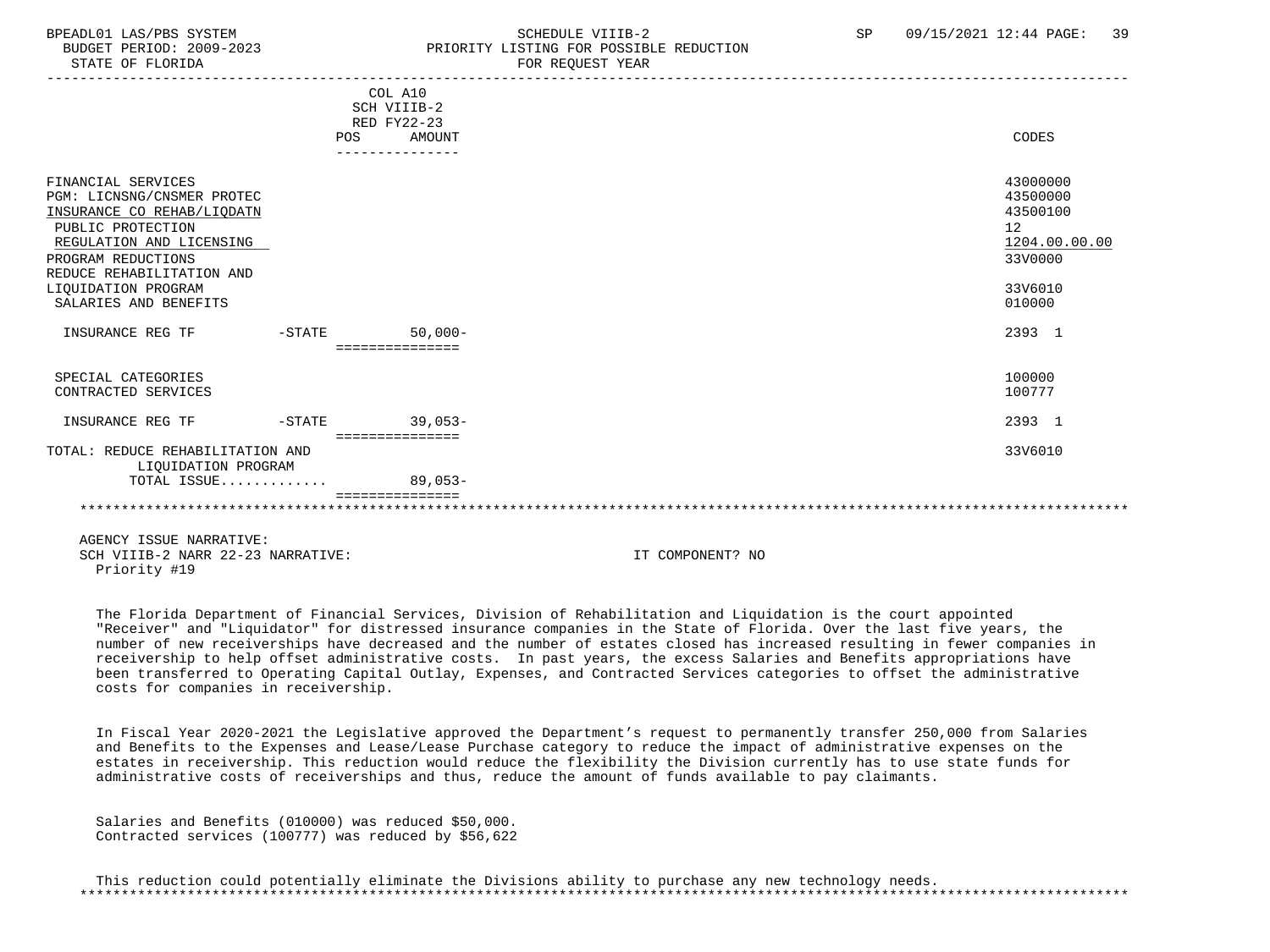### BPEADL01 LAS/PBS SYSTEM SALLE SOME SCHEDULE VIIIB-2 SCHEDULE SOME SP 09/15/2021 12:44 PAGE: 40 BUDGET PERIOD: 2009-2023 PRIORITY LISTING FOR POSSIBLE REDUCTION<br>FOR REQUEST YEAR FOR REQUEST YEAR

|                                                                                                                                                                                                           | COL A10            |               |           |          |          |    |                                                                                            |
|-----------------------------------------------------------------------------------------------------------------------------------------------------------------------------------------------------------|--------------------|---------------|-----------|----------|----------|----|--------------------------------------------------------------------------------------------|
|                                                                                                                                                                                                           | SCH VIIIB-2        |               |           |          |          |    |                                                                                            |
|                                                                                                                                                                                                           | RED FY22-23<br>POS | <b>AMOUNT</b> |           |          |          |    | CODES                                                                                      |
|                                                                                                                                                                                                           | ---------------    |               |           |          |          |    |                                                                                            |
| FINANCIAL SERVICES<br>PGM: LICNSNG/CNSMER PROTEC<br>INSURANCE CO REHAB/LIQDATN<br>PUBLIC PROTECTION<br>REGULATION AND LICENSING<br>PROGRAM REDUCTIONS<br>REDUCE REHABILITATION AND<br>LIQUIDATION PROGRAM |                    |               |           |          |          |    | 43000000<br>43500000<br>43500100<br>12 <sub>2</sub><br>1204.00.00.00<br>33V0000<br>33V6010 |
|                                                                                                                                                                                                           |                    |               |           |          |          |    |                                                                                            |
| POSITION DETAIL OF SALARIES AND BENEFITS:                                                                                                                                                                 |                    |               |           |          |          |    | LAPSE LAPSED SALARIES                                                                      |
|                                                                                                                                                                                                           | FTE                | BASE RATE     | ADDITIVES | BENEFITS | SUBTOTAL | ႜႜ | AND BENEFITS                                                                               |
|                                                                                                                                                                                                           |                    |               |           |          |          |    |                                                                                            |
| A10 - SCH VIIIB-2 RED FY22-23                                                                                                                                                                             |                    |               |           |          |          |    |                                                                                            |
| CHANGES TO CURRENTLY AUTHORIZED POSITIONS<br>OTHER SALARY AMOUNT                                                                                                                                          |                    |               |           |          |          |    |                                                                                            |
| 2393 INSURANCE REG TF                                                                                                                                                                                     |                    |               |           |          |          |    | $50,000-$                                                                                  |
|                                                                                                                                                                                                           |                    |               |           |          |          |    | ------------<br>$50,000-$                                                                  |
|                                                                                                                                                                                                           |                    |               |           |          |          |    | ==============                                                                             |
|                                                                                                                                                                                                           |                    |               |           |          |          |    |                                                                                            |
| TOTAL: REGULATION AND LICENSING                                                                                                                                                                           |                    |               |           |          |          |    | 1204.00.00.00                                                                              |
| BY FUND TYPE                                                                                                                                                                                              |                    |               |           |          |          |    |                                                                                            |
| TRUST FUNDS                                                                                                                                                                                               | ===============    | $89,053-$     |           |          |          |    | 2000                                                                                       |
|                                                                                                                                                                                                           |                    |               |           |          |          |    |                                                                                            |
| LICENSURE, SALES/APPT/OVST                                                                                                                                                                                |                    |               |           |          |          |    | 43500200<br>12 <sup>°</sup>                                                                |
| PUBLIC PROTECTION<br>REGULATION AND LICENSING                                                                                                                                                             |                    |               |           |          |          |    | 1204.00.00.00                                                                              |
| PROGRAM REDUCTIONS                                                                                                                                                                                        |                    |               |           |          |          |    | 33V0000                                                                                    |
| REDUCE POSITION(S) - LICENSING AND                                                                                                                                                                        |                    |               |           |          |          |    |                                                                                            |
| REGULATION OF BAIL BOND AGENTS AND<br><b>AGENCIES</b>                                                                                                                                                     |                    |               |           |          |          |    |                                                                                            |
| SALARY RATE                                                                                                                                                                                               |                    |               |           |          |          |    | 33V6120<br>000000                                                                          |
| SALARY RATE 246,741-                                                                                                                                                                                      |                    |               |           |          |          |    |                                                                                            |
|                                                                                                                                                                                                           | ===============    |               |           |          |          |    |                                                                                            |
| SALARIES AND BENEFITS                                                                                                                                                                                     |                    |               |           |          |          |    | 010000                                                                                     |
|                                                                                                                                                                                                           | $7.00 -$           |               |           |          |          |    |                                                                                            |
| INSURANCE REG TF<br>$-STATE$                                                                                                                                                                              | ===============    | 394,024-      |           |          |          |    | 2393 1                                                                                     |
|                                                                                                                                                                                                           |                    |               |           |          |          |    |                                                                                            |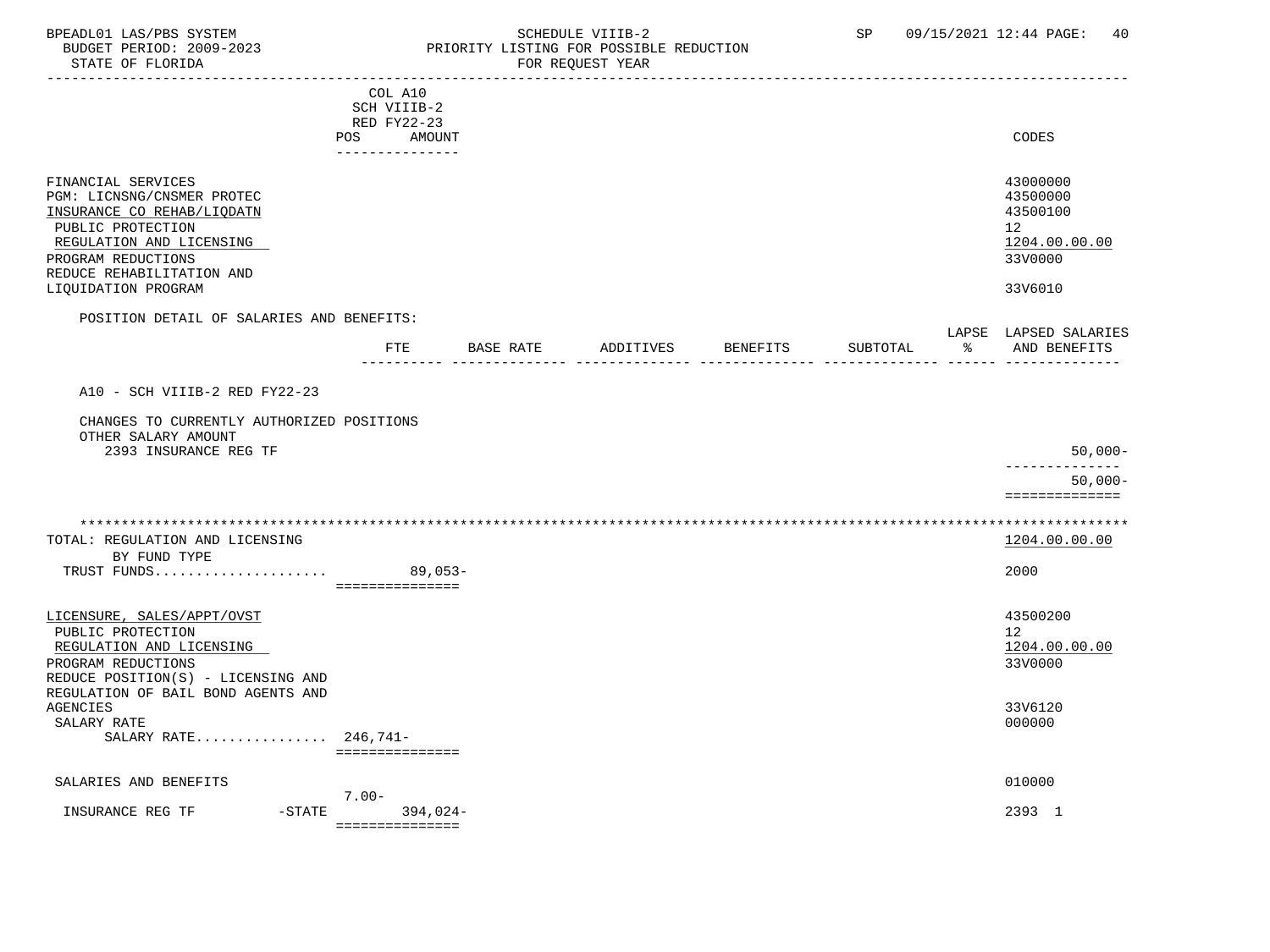## BPEADL01 LAS/PBS SYSTEM SALL SALL SOMEDULE VIIIB-2 SP 09/15/2021 12:44 PAGE: 41 BUDGET PERIOD: 2009-2023 PRIORITY LISTING FOR POSSIBLE REDUCTION

|                                                                                 | COL A10         |               |
|---------------------------------------------------------------------------------|-----------------|---------------|
|                                                                                 | SCH VIIIB-2     |               |
|                                                                                 | RED FY22-23     |               |
| POS                                                                             | AMOUNT          | CODES         |
|                                                                                 | --------------- |               |
| FINANCIAL SERVICES                                                              |                 | 43000000      |
| PGM: LICNSNG/CNSMER PROTEC                                                      |                 | 43500000      |
| LICENSURE, SALES/APPT/OVST                                                      |                 | 43500200      |
| PUBLIC PROTECTION                                                               |                 | 12            |
| REGULATION AND LICENSING                                                        |                 | 1204.00.00.00 |
| PROGRAM REDUCTIONS                                                              |                 | 33V0000       |
| REDUCE POSITION(S) - LICENSING AND                                              |                 |               |
| REGULATION OF BAIL BOND AGENTS AND                                              |                 |               |
| AGENCIES                                                                        |                 | 33V6120       |
| EXPENSES                                                                        |                 | 040000        |
|                                                                                 |                 |               |
| INSURANCE REG TF<br>$-STATE$                                                    | $44.590 -$      | 2393 1        |
|                                                                                 | =============== | 33V6120       |
| TOTAL: REDUCE POSITION(S) - LICENSING AND<br>REGULATION OF BAIL BOND AGENTS AND |                 |               |
| AGENCIES                                                                        |                 |               |
| TOTAL POSITIONS 7.00-                                                           |                 |               |
| TOTAL ISSUE $438,614-$                                                          |                 |               |
| TOTAL SALARY RATE 246,741-                                                      |                 |               |
|                                                                                 |                 |               |
|                                                                                 |                 |               |
|                                                                                 |                 |               |
|                                                                                 |                 |               |

 AGENCY ISSUE NARRATIVE: SCH VIIIB-2 NARR 22-23 NARRATIVE: IT COMPONENT? NO Priority #11

 LEGISLATIVE CHANGE REQUIRED: Sections 624.501, 624.523, 626.022, 626.311, 648.27, 648.279, 648.285, 648.30, 648.31, 648.34, 648.35, 648.355, 648.36, 648.38, 648.381, 648.382, 648.383, 648.384, 648.385, 648.386, 648.387, 648.388, 648.39, 648.40, 648.41, 648.42, 648.421, 648.44, 648.441, 648.442, 648.4425, 648.45, 648.46, 648.48, 648.49, 648.50, 648.51, 648.52, 648.525, 648.53, 648.55, 648.57, 648.571, 648.58, 903.14, 903.26, 903.27, and 903.36 F.S. will need to be repealed or amended.

 The elimination of regulation of Bail Bond agents and agencies will transfer the responsibility of oversight of the actions of these individuals to the surety companies they are contracted with, the local sheriff's offices who allow them to post bail, and to the clerks of court who handle the funds related to the bail bond process. Cutting these 7 positions from the Bureau of Agent and Agency Licensing and the Bureau of Agent and Agency Investigation will reduce salaries and benefits by \$394,024 and recurring expenses by \$44,590.

 The cut of this program area is estimated to reduce annual revenue from licensing and appointment fees by \$14,100, administrative fines by \$21,049 and administrative actions by 15. \*\*\*\*\*\*\*\*\*\*\*\*\*\*\*\*\*\*\*\*\*\*\*\*\*\*\*\*\*\*\*\*\*\*\*\*\*\*\*\*\*\*\*\*\*\*\*\*\*\*\*\*\*\*\*\*\*\*\*\*\*\*\*\*\*\*\*\*\*\*\*\*\*\*\*\*\*\*\*\*\*\*\*\*\*\*\*\*\*\*\*\*\*\*\*\*\*\*\*\*\*\*\*\*\*\*\*\*\*\*\*\*\*\*\*\*\*\*\*\*\*\*\*\*\*\*\*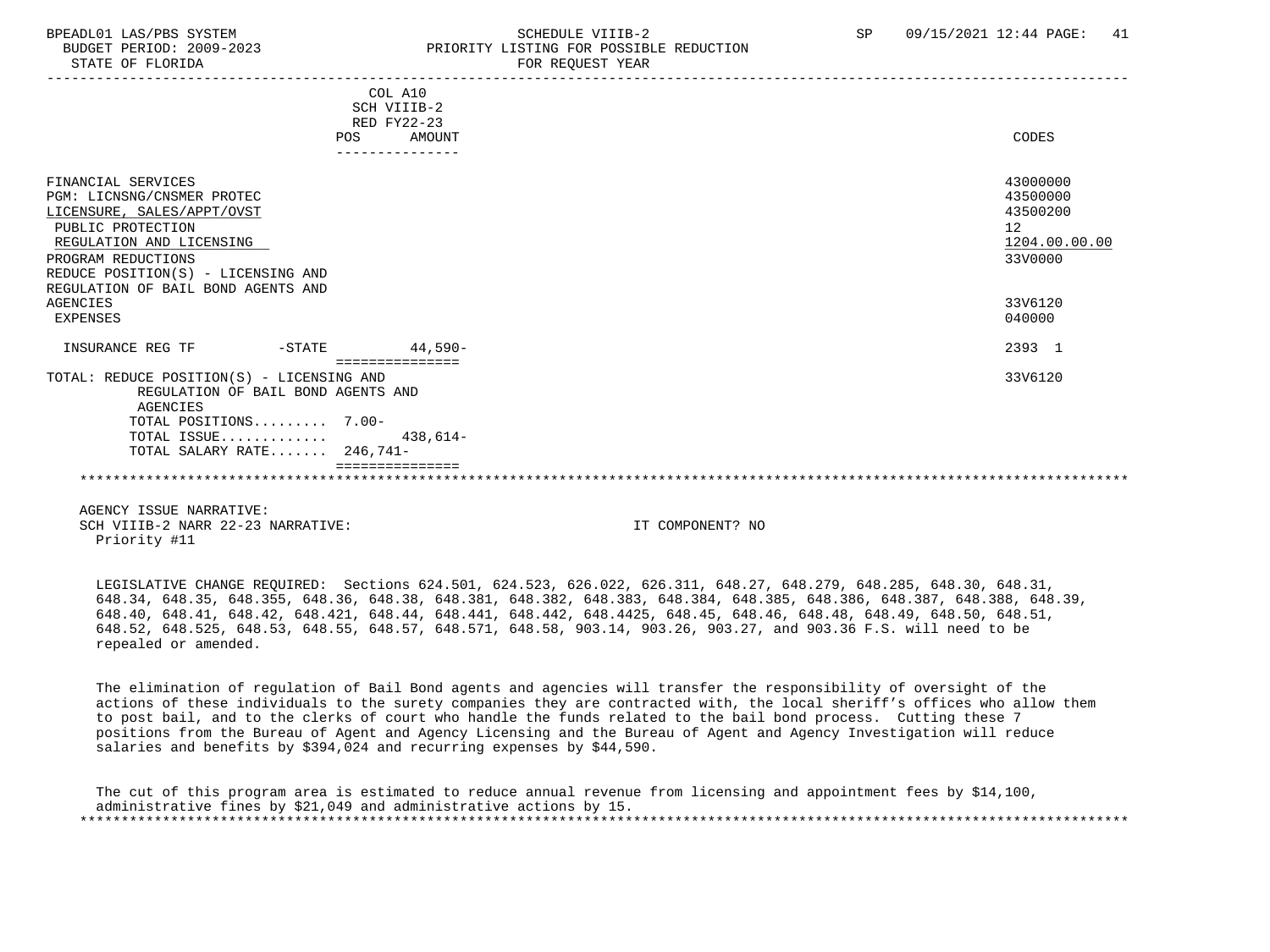### BPEADL01 LAS/PBS SYSTEM STRING THE SCHEDULE VIIIB-2 SP 09/15/2021 12:44 PAGE: 42 BUDGET PERIOD: 2009-2023 PRIORITY LISTING FOR POSSIBLE REDUCTION<br>FOR REQUEST YEAR FOR REQUEST YEAR

|                                                                  | COL A10           |                    |           |          |                            |                              |
|------------------------------------------------------------------|-------------------|--------------------|-----------|----------|----------------------------|------------------------------|
|                                                                  | SCH VIIIB-2       |                    |           |          |                            |                              |
|                                                                  | RED FY22-23       |                    |           |          |                            |                              |
| POS                                                              | AMOUNT            |                    |           |          |                            | CODES                        |
|                                                                  | _______________   |                    |           |          |                            |                              |
| FINANCIAL SERVICES                                               |                   |                    |           |          |                            | 43000000                     |
| PGM: LICNSNG/CNSMER PROTEC                                       |                   |                    |           |          |                            | 43500000                     |
| LICENSURE, SALES/APPT/OVST                                       |                   |                    |           |          |                            | 43500200                     |
| PUBLIC PROTECTION                                                |                   |                    |           |          |                            | 12 <sup>°</sup>              |
| REGULATION AND LICENSING                                         |                   |                    |           |          |                            | 1204.00.00.00                |
| PROGRAM REDUCTIONS                                               |                   |                    |           |          |                            | 33V0000                      |
| REDUCE POSITION(S) - LICENSING AND                               |                   |                    |           |          |                            |                              |
| REGULATION OF BAIL BOND AGENTS AND                               |                   |                    |           |          |                            |                              |
| <b>AGENCIES</b>                                                  |                   |                    |           |          |                            | 33V6120                      |
| POSITION DETAIL OF SALARIES AND BENEFITS:                        |                   |                    |           |          |                            |                              |
|                                                                  |                   |                    |           |          |                            | LAPSE LAPSED SALARIES        |
|                                                                  | FTE               | BASE RATE          | ADDITIVES | BENEFITS | SUBTOTAL                   | % AND BENEFITS               |
|                                                                  |                   |                    |           |          |                            |                              |
|                                                                  |                   |                    |           |          |                            |                              |
| A10 - SCH VIIIB-2 RED FY22-23                                    |                   |                    |           |          |                            |                              |
| CHANGES TO CURRENTLY AUTHORIZED POSITIONS                        |                   |                    |           |          |                            |                              |
| 0441 REGULATORY SPECIALIST II                                    |                   |                    |           |          |                            |                              |
| C0003 001                                                        | $1.00-$           | $27,927-$          |           |          | 19,688- 47,615- 0.00       | $47,615-$                    |
| 0445 REGULATORY PROGRAM SPECIALIST                               |                   |                    |           |          |                            |                              |
| C0001 001                                                        | $1.00-$           | $36,469-$          |           |          | $21,266 - 57,735 - 0.00$   | $57,735-$                    |
| 3524 INSURANCE EXAMINER II                                       |                   |                    |           |          |                            |                              |
| C0002 001                                                        |                   | $5.00 - 182,345 -$ |           |          | 288,674- 0.00              | $288,674-$                   |
|                                                                  |                   |                    |           |          | $106,329 - 288,674 - 0.00$ |                              |
|                                                                  |                   |                    |           |          |                            |                              |
| TOTALS FOR ISSUE BY FUND                                         |                   |                    |           |          |                            |                              |
| 2393 INSURANCE REG TF                                            |                   |                    |           |          |                            | 394,024-                     |
|                                                                  |                   |                    |           |          |                            | -----------                  |
|                                                                  | $7.00 -$          | 246,741-           |           |          | 147,283- 394,024-          | $394,024-$<br>============== |
|                                                                  |                   |                    |           |          |                            |                              |
|                                                                  |                   |                    |           |          |                            |                              |
|                                                                  |                   |                    |           |          |                            |                              |
|                                                                  |                   |                    |           |          |                            |                              |
| REDUCE POSITION(S) IN INSURANCE<br>AGENT PRE-LICENSING EDUCATION |                   |                    |           |          |                            |                              |
| SECTION<br>SALARY RATE                                           |                   |                    |           |          |                            | 33V6130<br>000000            |
| SALARY RATE 36,469-                                              |                   |                    |           |          |                            |                              |
|                                                                  | ===============   |                    |           |          |                            |                              |
|                                                                  |                   |                    |           |          |                            |                              |
| SALARIES AND BENEFITS                                            |                   |                    |           |          |                            | 010000                       |
|                                                                  | $1.00 -$          |                    |           |          |                            |                              |
| $-$ STATE<br>INSURANCE REG TF                                    | 57,692-           |                    |           |          |                            | 2393 1                       |
|                                                                  | ----------------- |                    |           |          |                            |                              |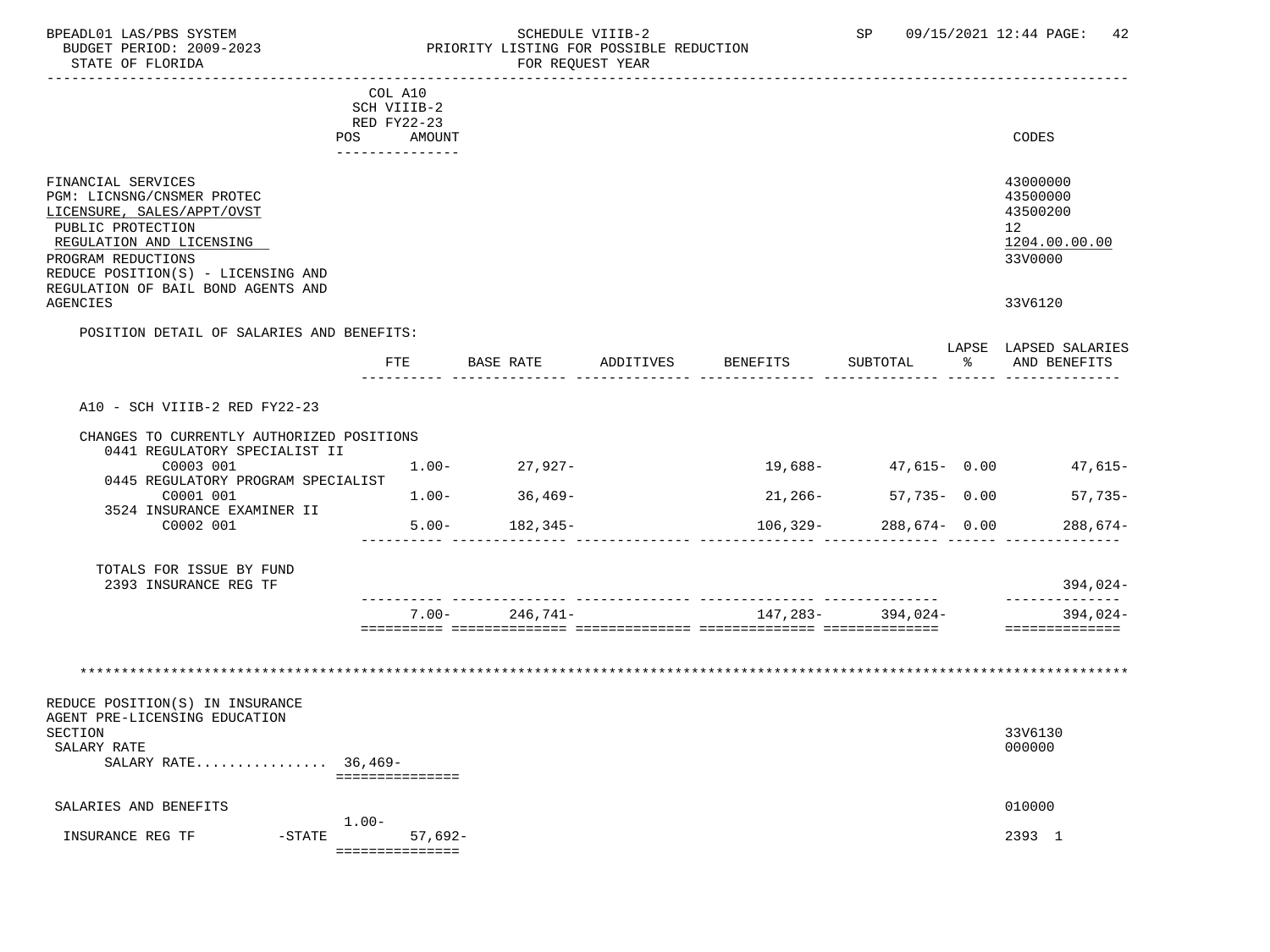## BPEADL01 LAS/PBS SYSTEM  $S$ CHEDULE VIIIB-2 SP 09/15/2021 12:44 PAGE: 43 BUDGET PERIOD: 2009-2023 PRIORITY LISTING FOR POSSIBLE REDUCTION

|                                                                                                                                                                                                                                      |                                                        | COL A10<br>SCH VIIIB-2<br>RED FY22-23 |                                                                               |
|--------------------------------------------------------------------------------------------------------------------------------------------------------------------------------------------------------------------------------------|--------------------------------------------------------|---------------------------------------|-------------------------------------------------------------------------------|
|                                                                                                                                                                                                                                      | POS                                                    | AMOUNT                                | CODES                                                                         |
|                                                                                                                                                                                                                                      |                                                        | ---------------                       |                                                                               |
| FINANCIAL SERVICES<br>PGM: LICNSNG/CNSMER PROTEC<br>LICENSURE, SALES/APPT/OVST<br>PUBLIC PROTECTION<br>REGULATION AND LICENSING<br>PROGRAM REDUCTIONS<br>REDUCE POSITION(S) IN INSURANCE<br>AGENT PRE-LICENSING EDUCATION<br>SECTION |                                                        |                                       | 43000000<br>43500000<br>43500200<br>12<br>1204.00.00.00<br>33V0000<br>33V6130 |
| EXPENSES                                                                                                                                                                                                                             |                                                        |                                       | 040000                                                                        |
| INSURANCE REG TF                                                                                                                                                                                                                     | $-STATE$                                               | $6.370 -$                             | 2393 1                                                                        |
| TOTAL: REDUCE POSITION(S) IN INSURANCE<br>SECTION                                                                                                                                                                                    | AGENT PRE-LICENSING EDUCATION<br>TOTAL POSITIONS 1.00- |                                       | 33V6130                                                                       |
|                                                                                                                                                                                                                                      | TOTAL ISSUE<br>TOTAL SALARY RATE 36,469-               | 64,062-                               |                                                                               |
|                                                                                                                                                                                                                                      |                                                        |                                       |                                                                               |
|                                                                                                                                                                                                                                      |                                                        |                                       |                                                                               |
|                                                                                                                                                                                                                                      |                                                        |                                       |                                                                               |

 AGENCY ISSUE NARRATIVE: SCH VIIIB-2 NARR 22-23 NARRATIVE: IT COMPONENT? NO Priority #1

 LEGISLATIVE CHANGE REQUIRED: Sections 626.171, 626.221, 626.231, 626.2817, 626.292, 626.681, 626.731, 626.7351, 626.785, 626.7851, 626.831, 626.8311, 626.8417, 626.865, 626.927, 648.385, and 648.386, F.S. will need to be repealed or amended.

Pre-licensing courses will no longer be required of applicants prior to taking the state examination.

 Elimination of Pre-licensing Education will allow licensees to qualify by passing the required state examination without first taking pre-licensing education courses. Passage of the examination is adequate to verify the applicants are qualified and competent to transact insurance. The FTE will no longer approve or disapprove courses applicants may wish to take prior to taking the state examination. This issue represents a reduction of 1 FTE, \$57,692 in salaries and benefits and recurring expenses by \$6,370.

 In FY 2020-2021, revenue generated by pre-licensing study manual fees and royalties was \$67,857. Manuals would continue to be sold, however, the numbers would likely decrease because there would no longer be a course provider requiring the use of the current manual. \*\*\*\*\*\*\*\*\*\*\*\*\*\*\*\*\*\*\*\*\*\*\*\*\*\*\*\*\*\*\*\*\*\*\*\*\*\*\*\*\*\*\*\*\*\*\*\*\*\*\*\*\*\*\*\*\*\*\*\*\*\*\*\*\*\*\*\*\*\*\*\*\*\*\*\*\*\*\*\*\*\*\*\*\*\*\*\*\*\*\*\*\*\*\*\*\*\*\*\*\*\*\*\*\*\*\*\*\*\*\*\*\*\*\*\*\*\*\*\*\*\*\*\*\*\*\*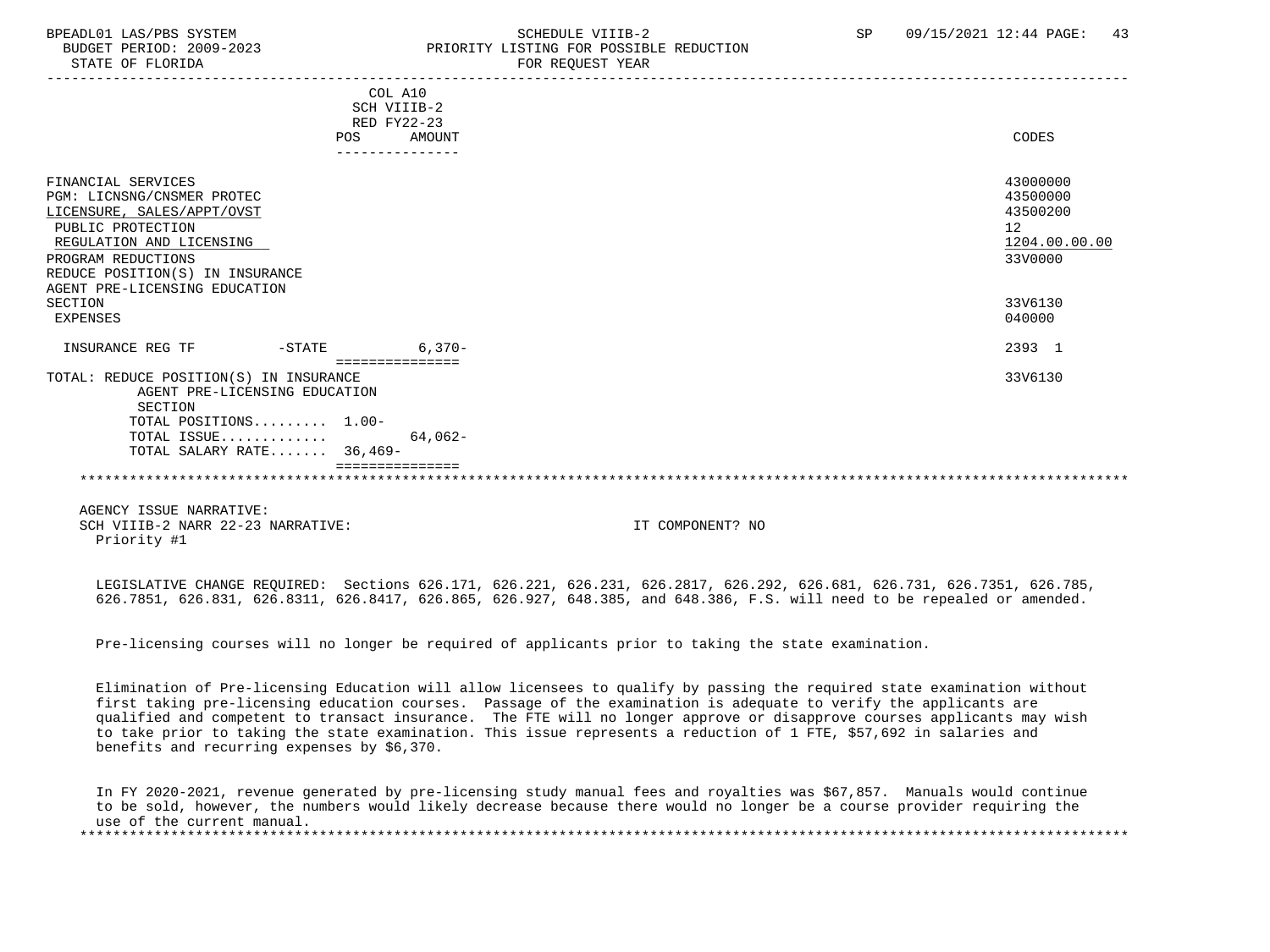## BPEADL01 LAS/PBS SYSTEM SALL SOME SOME SOME SOME SOME SOME SULLE VIIIB-2 SP 09/15/2021 12:44 PAGE: 44 BUDGET PERIOD: 2009-2023 PRIORITY LISTING FOR POSSIBLE REDUCTION

|                                                                                                                                                                                                                                      |         | COL A10<br>SCH VIIIB-2                   |                     |          |                                                     |                                                                               |
|--------------------------------------------------------------------------------------------------------------------------------------------------------------------------------------------------------------------------------------|---------|------------------------------------------|---------------------|----------|-----------------------------------------------------|-------------------------------------------------------------------------------|
|                                                                                                                                                                                                                                      | POS     | RED FY22-23<br>AMOUNT<br>_______________ |                     |          |                                                     | CODES                                                                         |
| FINANCIAL SERVICES<br>PGM: LICNSNG/CNSMER PROTEC<br>LICENSURE, SALES/APPT/OVST<br>PUBLIC PROTECTION<br>REGULATION AND LICENSING<br>PROGRAM REDUCTIONS<br>REDUCE POSITION(S) IN INSURANCE<br>AGENT PRE-LICENSING EDUCATION<br>SECTION |         |                                          |                     |          |                                                     | 43000000<br>43500000<br>43500200<br>12<br>1204.00.00.00<br>33V0000<br>33V6130 |
| POSITION DETAIL OF SALARIES AND BENEFITS:                                                                                                                                                                                            |         |                                          |                     |          |                                                     |                                                                               |
|                                                                                                                                                                                                                                      |         | FTE                                      | BASE RATE ADDITIVES | BENEFITS | SUBTOTAL                                            | LAPSE LAPSED SALARIES<br>AND BENEFITS                                         |
| A10 - SCH VIIIB-2 RED FY22-23                                                                                                                                                                                                        |         |                                          |                     |          |                                                     |                                                                               |
| CHANGES TO CURRENTLY AUTHORIZED POSITIONS<br>3524 INSURANCE EXAMINER II<br>C1000 002                                                                                                                                                 |         |                                          | $1.00 - 36,469 -$   |          | ______ __________                                   | $21,223$ - 57,692- 0.00 57,692-                                               |
| TOTALS FOR ISSUE BY FUND<br>2393 INSURANCE REG TF                                                                                                                                                                                    |         |                                          |                     |          |                                                     | $57,692-$                                                                     |
|                                                                                                                                                                                                                                      |         | $1.00 -$                                 | 36,469-             |          | _______________________________<br>$21,223-57,692-$ | -----------<br>$57,692-$                                                      |
|                                                                                                                                                                                                                                      |         |                                          |                     |          |                                                     | ==============                                                                |
| ELIMINATE INVESTIGATIONS LEGAL<br>PROCESSING UNIT<br>SALARY RATE<br>SALARY RATE 46,382-                                                                                                                                              |         | ===============                          |                     |          |                                                     | 33V6190<br>000000                                                             |
| SALARIES AND BENEFITS                                                                                                                                                                                                                |         |                                          |                     |          |                                                     | 010000                                                                        |
| INSURANCE REG TF                                                                                                                                                                                                                     | $1.00-$ | -STATE 70,605-<br>__________________     |                     |          |                                                     | 2393 1                                                                        |
| <b>EXPENSES</b>                                                                                                                                                                                                                      |         |                                          |                     |          |                                                     | 040000                                                                        |
| INSURANCE REG TF                                                                                                                                                                                                                     |         | $-STATE$ 6,370-<br>===============       |                     |          |                                                     | 2393 1                                                                        |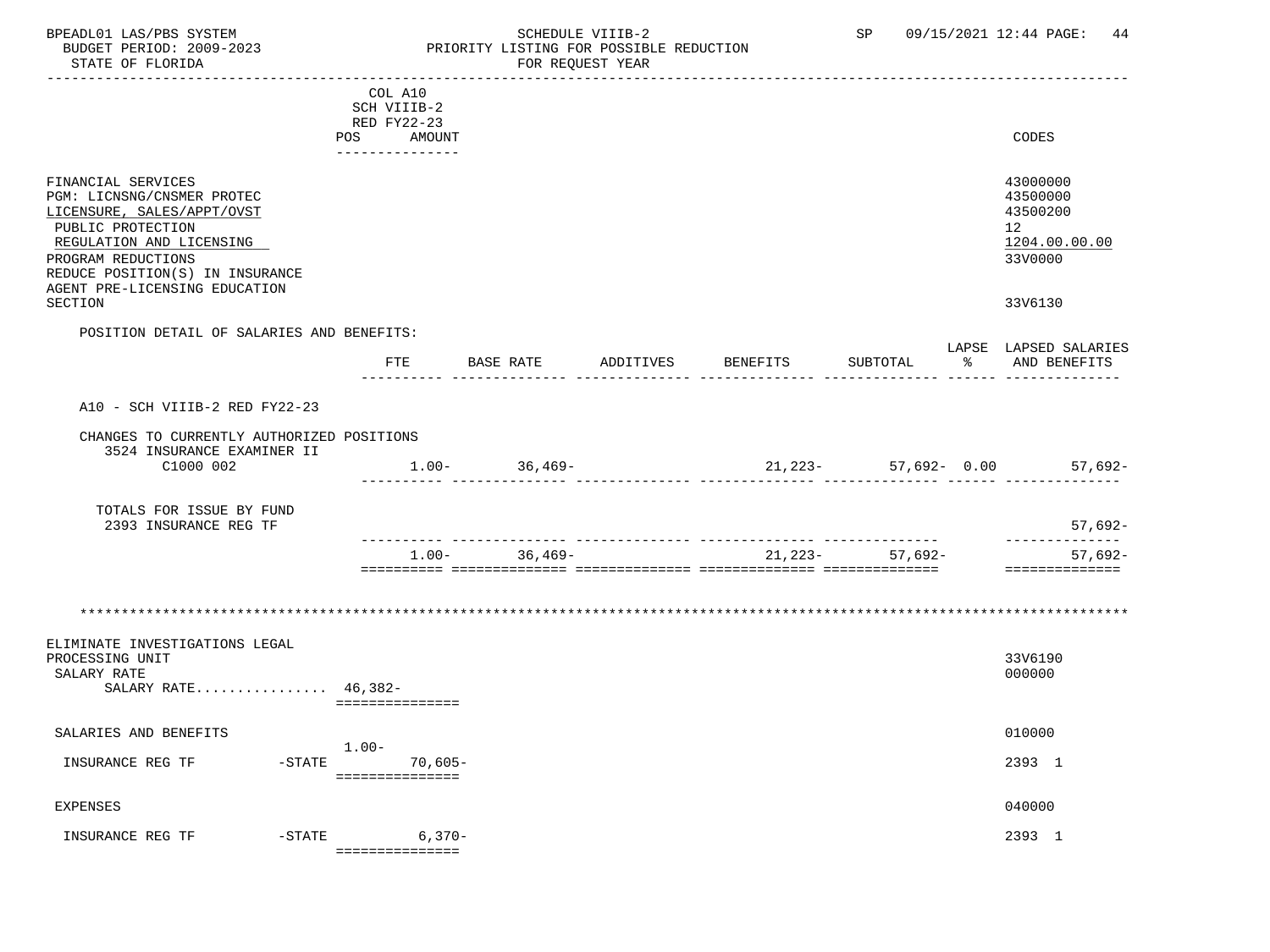| promot mw/rpp bibling<br>BUDGET PERIOD: 2009-2023<br>STATE OF FLORIDA | bullbull viid a<br>PRIORITY LISTING FOR POSSIBLE REDUCTION<br>FOR REQUEST YEAR | ັບ⊥ | $0.77$ $1.0021$ $1.27$ $1.1$ $1.101$ |
|-----------------------------------------------------------------------|--------------------------------------------------------------------------------|-----|--------------------------------------|
|                                                                       | COL A10<br>SCH VIIIB-2<br>RED FY22-23<br>AMOUNT<br>POS                         |     | CODES                                |
|                                                                       |                                                                                |     |                                      |

| FINANCIAL SERVICES                    | 43000000      |
|---------------------------------------|---------------|
| PGM: LICNSNG/CNSMER PROTEC            | 43500000      |
| LICENSURE, SALES/APPT/OVST            | 43500200      |
| PUBLIC PROTECTION                     | 12            |
| REGULATION AND LICENSING              | 1204.00.00.00 |
| PROGRAM REDUCTIONS                    | 33V0000       |
| ELIMINATE INVESTIGATIONS LEGAL        |               |
| PROCESSING UNIT                       | 33V6190       |
|                                       |               |
| TOTAL: ELIMINATE INVESTIGATIONS LEGAL | 33V6190       |
| PROCESSING UNIT                       |               |
| TOTAL POSITIONS 1.00-                 |               |
| TOTAL ISSUE<br>76,975-                |               |
| TOTAL SALARY RATE 46,382-             |               |
|                                       |               |
|                                       |               |
|                                       |               |
|                                       |               |

|  |             | AGENCY ISSUE NARRATIVE: |                                   |
|--|-------------|-------------------------|-----------------------------------|
|  |             |                         | SCH VIIIB-2 NARR 22-23 NARRATIVE: |
|  | Priority #2 |                         |                                   |

IT COMPONENT? NO

 Eliminate the manager for the review program for the Bureau of Investigations, Legal Processing Unit. The elimination of this Senior Management Analysts Supervisor responsibilities can be absorbed by the next level up manager and will not impact the efficiency of the unit.

 Cutting 1 FTE positions from the Bureau of Agent and Agency Investigations will result in reduction in salaries and benefits by \$70,605 and recurring expenses by \$6,370. \*\*\*\*\*\*\*\*\*\*\*\*\*\*\*\*\*\*\*\*\*\*\*\*\*\*\*\*\*\*\*\*\*\*\*\*\*\*\*\*\*\*\*\*\*\*\*\*\*\*\*\*\*\*\*\*\*\*\*\*\*\*\*\*\*\*\*\*\*\*\*\*\*\*\*\*\*\*\*\*\*\*\*\*\*\*\*\*\*\*\*\*\*\*\*\*\*\*\*\*\*\*\*\*\*\*\*\*\*\*\*\*\*\*\*\*\*\*\*\*\*\*\*\*\*\*\*

 POSITION DETAIL OF SALARIES AND BENEFITS: LAPSE LAPSED SALARIES FTE BASE RATE ADDITIVES BENEFITS SUBTOTAL % AND BENEFITS ---------- -------------- -------------- -------------- -------------- ------ -------------- A10 - SCH VIIIB-2 RED FY22-23 CHANGES TO CURRENTLY AUTHORIZED POSITIONS 2228 SENIOR MANAGEMENT ANALYST SUPV - SES C0001 001 1.00- 46,382- 24,223- 70,605- 0.00 70,605- ---------- -------------- -------------- -------------- -------------- ------ --------------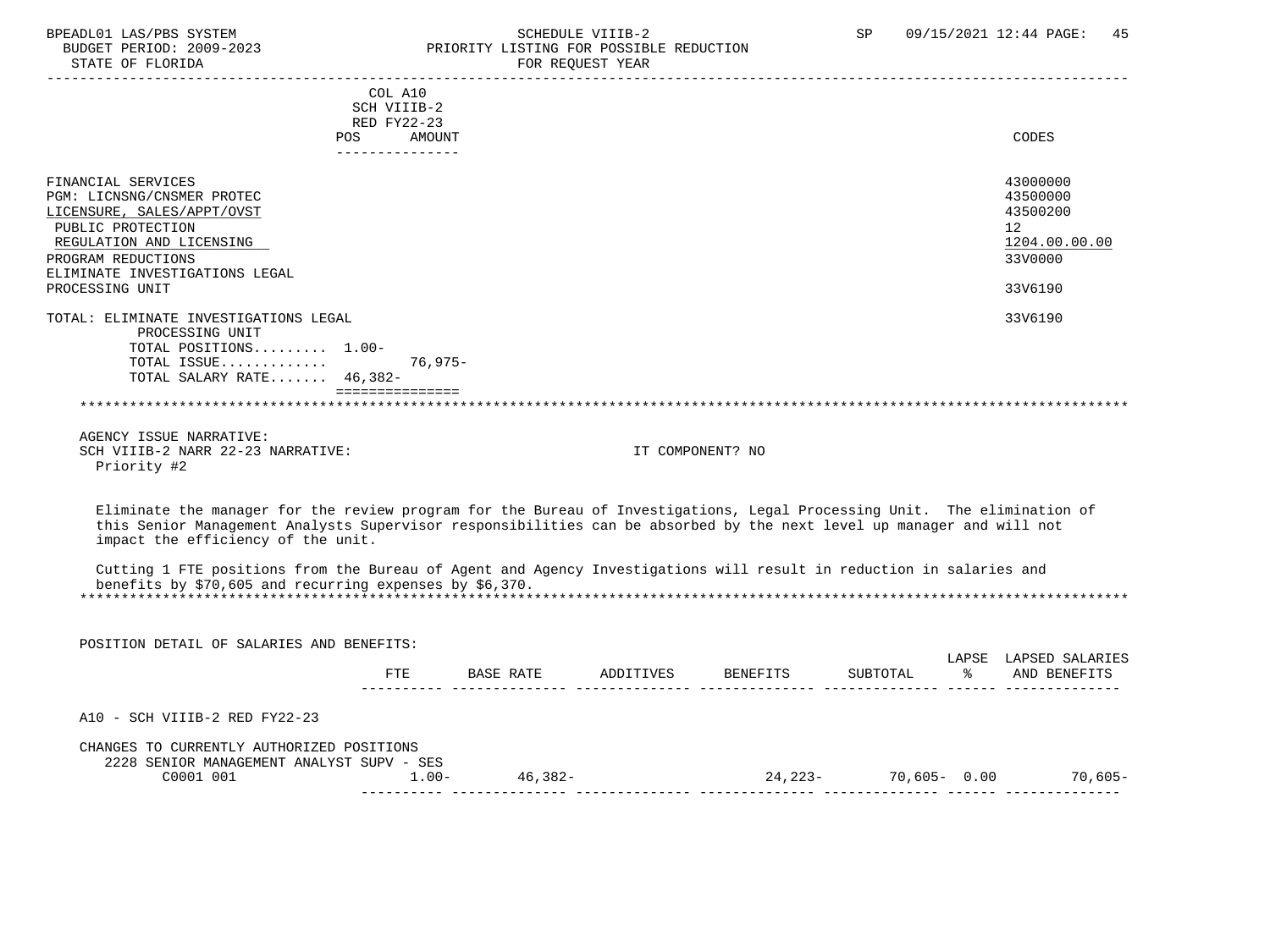### BPEADL01 LAS/PBS SYSTEM SALLE SOME SCHEDULE VIIIB-2 SCHEDULE SOME SP 09/15/2021 12:44 PAGE: 46 BUDGET PERIOD: 2009-2023 PRIORITY LISTING FOR POSSIBLE REDUCTION<br>STATE OF FLORIDA POR REQUEST YEAR FOR REQUEST YEAR

|                                                                                                                                                                                                            | COL A10<br>SCH VIIIB-2<br>RED FY22-23   |                   |           |          |                  |                                                                                            |
|------------------------------------------------------------------------------------------------------------------------------------------------------------------------------------------------------------|-----------------------------------------|-------------------|-----------|----------|------------------|--------------------------------------------------------------------------------------------|
|                                                                                                                                                                                                            | POS AMOUNT<br>_______________           |                   |           |          |                  | CODES                                                                                      |
| FINANCIAL SERVICES<br>PGM: LICNSNG/CNSMER PROTEC<br>LICENSURE, SALES/APPT/OVST<br>PUBLIC PROTECTION<br>REGULATION AND LICENSING<br>PROGRAM REDUCTIONS<br>ELIMINATE INVESTIGATIONS LEGAL<br>PROCESSING UNIT |                                         |                   |           |          |                  | 43000000<br>43500000<br>43500200<br>12 <sup>°</sup><br>1204.00.00.00<br>33V0000<br>33V6190 |
| POSITION DETAIL OF SALARIES AND BENEFITS:                                                                                                                                                                  |                                         |                   |           |          |                  | LAPSE LAPSED SALARIES                                                                      |
|                                                                                                                                                                                                            | FTE                                     | BASE RATE         | ADDITIVES | BENEFITS | SUBTOTAL         | % AND BENEFITS                                                                             |
| A10 - SCH VIIIB-2 RED FY22-23                                                                                                                                                                              |                                         |                   |           |          |                  |                                                                                            |
| CHANGES TO CURRENTLY AUTHORIZED POSITIONS                                                                                                                                                                  |                                         |                   |           |          |                  |                                                                                            |
| TOTALS FOR ISSUE BY FUND<br>2393 INSURANCE REG TF                                                                                                                                                          |                                         |                   |           |          |                  | $70,605-$                                                                                  |
|                                                                                                                                                                                                            |                                         | $1.00 - 46,382 -$ |           |          | $24,223-70,605-$ | ---------------<br>70,605-                                                                 |
|                                                                                                                                                                                                            |                                         |                   |           |          |                  | ==============                                                                             |
|                                                                                                                                                                                                            |                                         |                   |           |          |                  |                                                                                            |
| ELIMINATE INSURANCE INVESTIGATION<br>POSITIONS IN THE BUREAU OF<br>INVESTIGATIONS<br>SALARY RATE<br>SALARY RATE 255,273-                                                                                   | ===============                         |                   |           |          |                  | 33V6200<br>000000                                                                          |
| SALARIES AND BENEFITS                                                                                                                                                                                      | $7.00 -$                                |                   |           |          |                  | 010000                                                                                     |
| INSURANCE REG TF                                                                                                                                                                                           | $-STATE$<br>404,133-<br>=============== |                   |           |          |                  | 2393 1                                                                                     |
| EXPENSES                                                                                                                                                                                                   |                                         |                   |           |          |                  | 040000                                                                                     |
|                                                                                                                                                                                                            | $44.590 -$<br>===============           |                   |           |          |                  | 2393 1                                                                                     |
| TOTAL: ELIMINATE INSURANCE INVESTIGATION<br>POSITIONS IN THE BUREAU OF<br>INVESTIGATIONS<br>TOTAL POSITIONS 7.00-<br>TOTAL ISSUE<br>TOTAL SALARY RATE 255,273-                                             | 448,723-<br>===============             |                   |           |          |                  | 33V6200                                                                                    |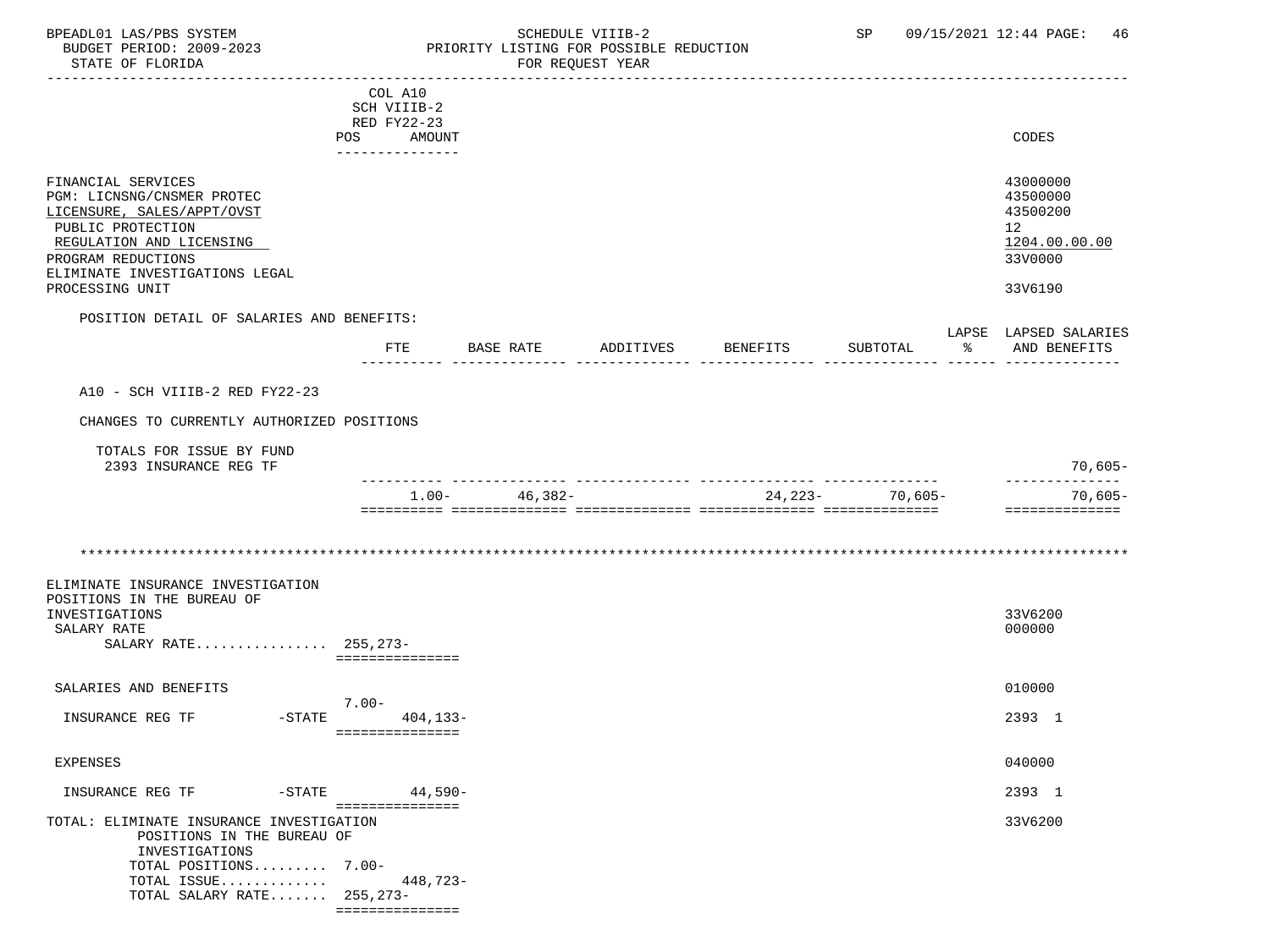### BPEADL01 LAS/PBS SYSTEM STRING THE SCHEDULE VIIIB-2 SCHEDULE SCHEDULE SP 09/15/2021 12:44 PAGE: 47 BUDGET PERIOD: 2009-2023<br>
STATE OF FLORIDA<br>
FOR REOUEST YEAR FOR REQUEST YEAR

|                                   | COL A10     |               |
|-----------------------------------|-------------|---------------|
|                                   | SCH VIIIB-2 |               |
|                                   | RED FY22-23 |               |
| POS.                              | AMOUNT      | CODES         |
|                                   |             |               |
| FINANCIAL SERVICES                |             | 43000000      |
|                                   |             |               |
| PGM: LICNSNG/CNSMER PROTEC        |             | 43500000      |
| LICENSURE, SALES/APPT/OVST        |             | 43500200      |
| PUBLIC PROTECTION                 |             | 12            |
| REGULATION AND LICENSING          |             | 1204.00.00.00 |
| PROGRAM REDUCTIONS                |             | 33V0000       |
| ELIMINATE INSURANCE INVESTIGATION |             |               |
| POSITIONS IN THE BUREAU OF        |             |               |
| INVESTIGATIONS                    |             | 33V6200       |
|                                   |             |               |
|                                   |             |               |

 AGENCY ISSUE NARRATIVE: SCH VIIIB-2 NARR 22-23 NARRATIVE: IT COMPONENT? NO Priority #3

 Since the division must investigate all complaints the department deems justified, the workload of investigative staff could be reduced. The number of completed investigative cases increased from 3,471 to 3,571 for FY 2020-21. The current staff of investigators and administrators are able to handle the workload.

 Cutting 7 Insurance Examiner II positions from the Bureau of Agent and Agency Investigation will reduce salaries and benefits by \$404,133 and recurring expenses by \$44,590.

 The cut of investigative positions is estimated to reduce annual revenue from administrative fines by \$52,217, annual administrative actions by 62, and recoveries on behalf of consumers by \$4,982. \*\*\*\*\*\*\*\*\*\*\*\*\*\*\*\*\*\*\*\*\*\*\*\*\*\*\*\*\*\*\*\*\*\*\*\*\*\*\*\*\*\*\*\*\*\*\*\*\*\*\*\*\*\*\*\*\*\*\*\*\*\*\*\*\*\*\*\*\*\*\*\*\*\*\*\*\*\*\*\*\*\*\*\*\*\*\*\*\*\*\*\*\*\*\*\*\*\*\*\*\*\*\*\*\*\*\*\*\*\*\*\*\*\*\*\*\*\*\*\*\*\*\*\*\*\*\*

| POSITION DETAIL OF SALARIES AND BENEFITS:                               |            |           |           |          |                           |                                 |
|-------------------------------------------------------------------------|------------|-----------|-----------|----------|---------------------------|---------------------------------|
|                                                                         | <b>FTE</b> | BASE RATE | ADDITIVES | BENEFITS | LAPSE<br>ော ေ<br>SUBTOTAL | LAPSED SALARIES<br>AND BENEFITS |
| A10 - SCH VIIIB-2 RED FY22-23                                           |            |           |           |          |                           |                                 |
| CHANGES TO CURRENTLY AUTHORIZED POSITIONS<br>3524 INSURANCE EXAMINER II |            |           |           |          |                           |                                 |
| C0001 001                                                               | $7.00 -$   | 255,273-  |           |          | 148,860- 404,133- 0.00    | 404,133-                        |
| TOTALS FOR ISSUE BY FUND<br>2393 INSURANCE REG TF                       |            |           |           |          |                           | $404, 133 -$                    |
|                                                                         | 7.00-      | 255,273-  |           | 148,860- | 404,133-                  | 404,133-                        |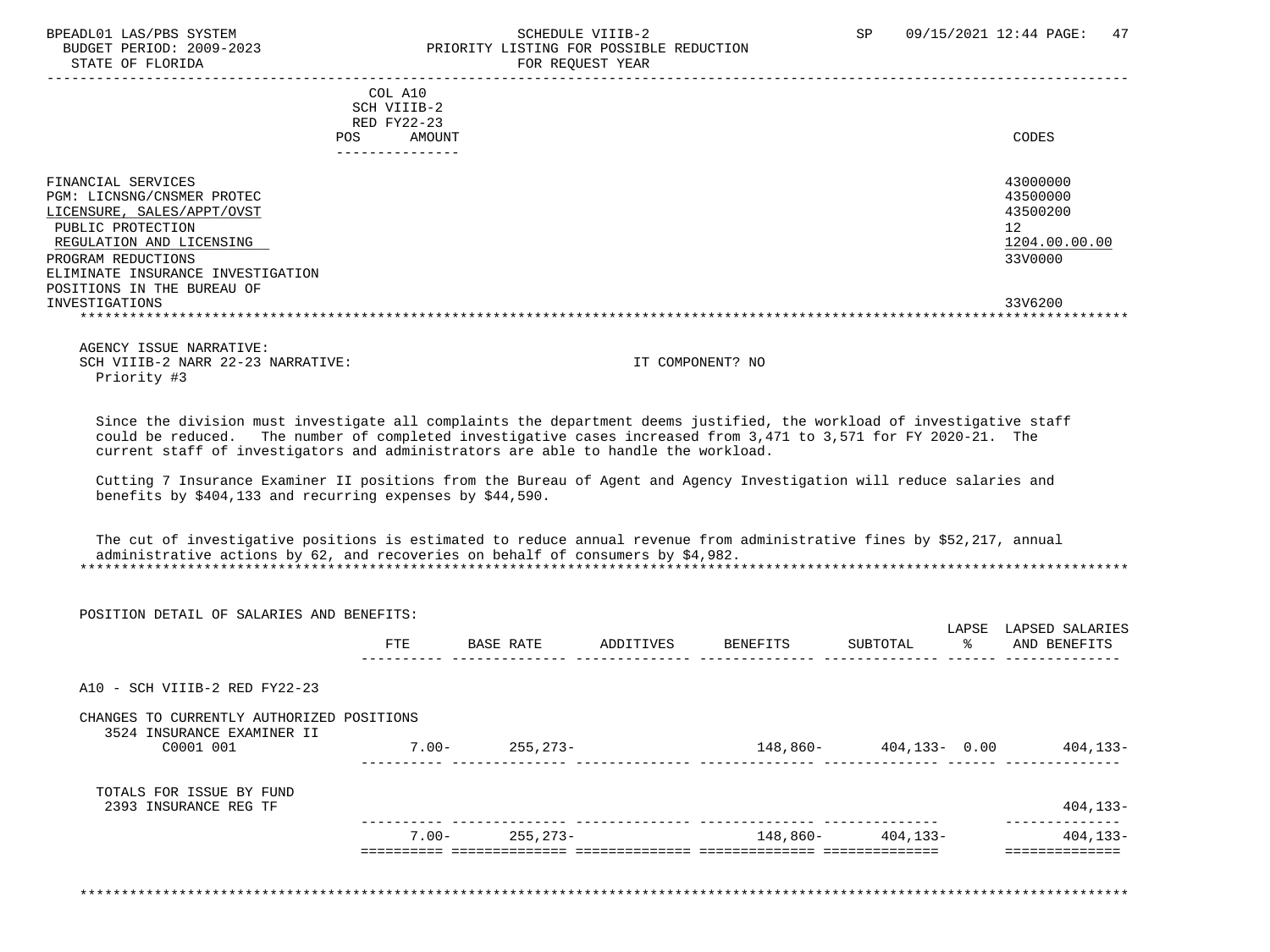### BPEADL01 LAS/PBS SYSTEM SOHEDULE VIIIB-2 SCHEDULE VIIIB-2 SP 09/15/2021 12:44 PAGE: 48 PRIORITY LISTING FOR POSSIBLE REDUCTION STATE OF FLORIDA FOR REQUEST YEAR FOR REQUEST YEAR

|                                                                                                                                                                    | COL A10<br>SCH VIIIB-2<br>RED FY22-23<br>AMOUNT<br>POS |                  | CODES                                                           |
|--------------------------------------------------------------------------------------------------------------------------------------------------------------------|--------------------------------------------------------|------------------|-----------------------------------------------------------------|
|                                                                                                                                                                    | ---------------                                        |                  |                                                                 |
| FINANCIAL SERVICES<br>PGM: LICNSNG/CNSMER PROTEC<br>LICENSURE, SALES/APPT/OVST<br>PUBLIC PROTECTION<br>REGULATION AND LICENSING                                    |                                                        |                  | 43000000<br>43500000<br>43500200<br>12<br>1204.00.00.00         |
| TOTAL: REGULATION AND LICENSING                                                                                                                                    |                                                        |                  | 1204.00.00.00                                                   |
| BY FUND TYPE                                                                                                                                                       |                                                        |                  |                                                                 |
| SALARY RATE 584,865-                                                                                                                                               | $16.00 -$<br>===============                           |                  | 2000                                                            |
| CONSUMER ASSISTANCE<br>PUBLIC PROTECTION<br>CONSUMER SAFETY/PROTECTION<br>PROGRAM REDUCTIONS<br>ELIMINATE REGIONAL MANAGERS<br>SALARY RATE<br>SALARY RATE 298,791- | ===============                                        |                  | 43500400<br>12<br>1205.00.00.00<br>33V0000<br>33V4010<br>000000 |
| SALARIES AND BENEFITS                                                                                                                                              | $8.00 -$                                               |                  | 010000                                                          |
| INSURANCE REG TF                                                                                                                                                   | -STATE 486,095-<br>===============                     |                  | 2393 1                                                          |
| <b>EXPENSES</b>                                                                                                                                                    |                                                        |                  | 040000                                                          |
| INSURANCE REG TF<br>$-STATE$                                                                                                                                       | $50,960 -$<br>===============                          |                  | 2393 1                                                          |
| TOTAL: ELIMINATE REGIONAL MANAGERS<br>TOTAL POSITIONS 8.00-<br>TOTAL ISSUE<br>TOTAL SALARY RATE 298,791-                                                           | $537,055-$<br>===============                          |                  | 33V4010                                                         |
|                                                                                                                                                                    |                                                        |                  |                                                                 |
| AGENCY ISSUE NARRATIVE:<br>SCH VIIIB-2 NARR 22-23 NARRATIVE:<br>Priority #18                                                                                       |                                                        | IT COMPONENT? NO |                                                                 |

 The Regional Managers are in Consumer Services positions, but are administratively organized under the CFO's Office and they are located in regional areas throughout the state. The Regional Managers represent the CFO and the Department in their designated regions and some of their primary duties include conducting advance work for the CFO prior to a visit to their region, promoting consumer education and outreach, establishing contacts and professional relationships with entities that align with the CFO's priorities and hosting and attending public events and forums that promote the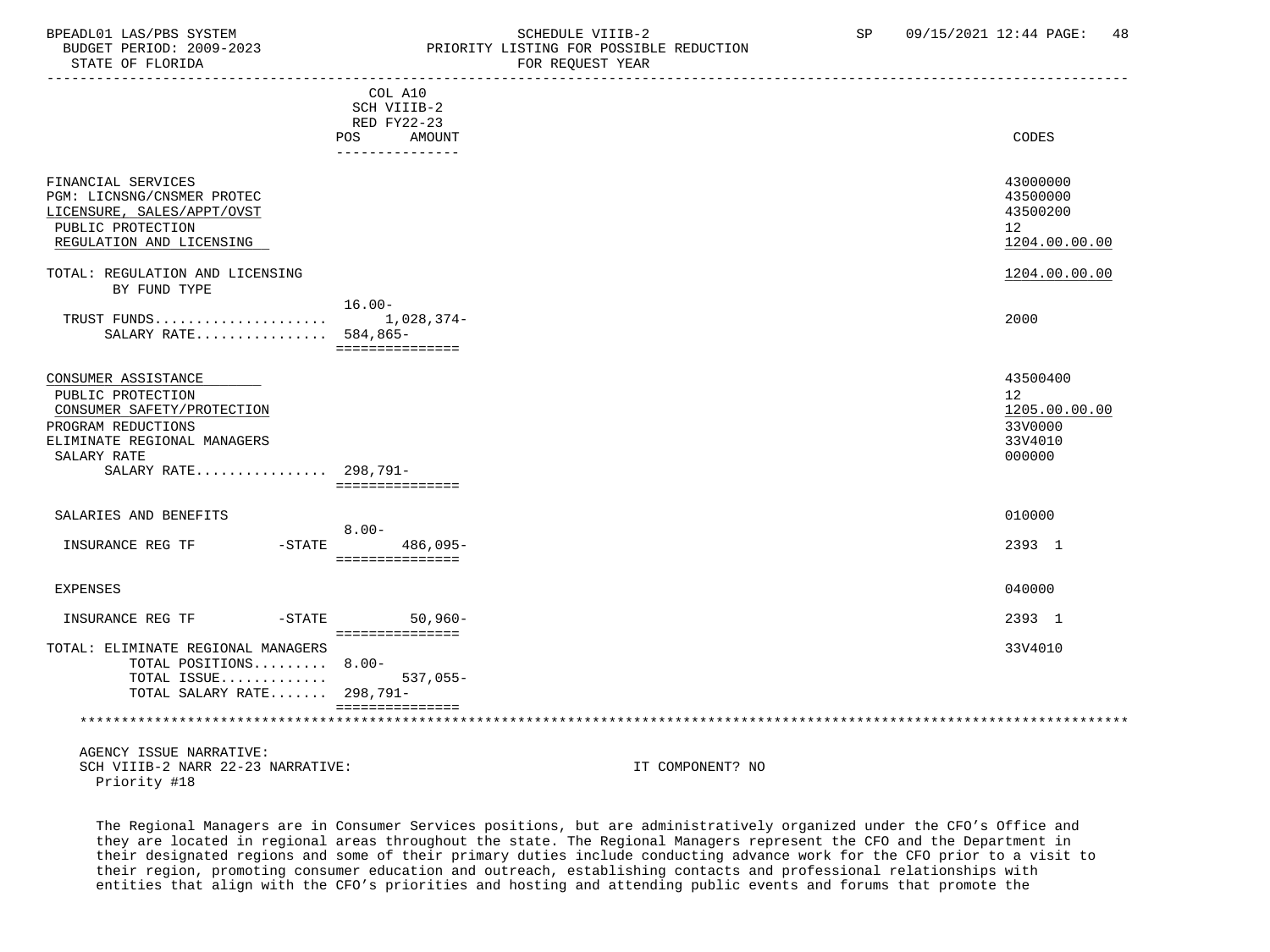### BPEADL01 LAS/PBS SYSTEM STRING THE SCHEDULE VIIIB-2 SCHEDULE SCHEDULE SP 09/15/2021 12:44 PAGE: 49 PRIORITY LISTING FOR POSSIBLE REDUCTION STATE OF FLORIDA FOR REQUEST YEAR

|                                                                                                                                                                                 | COL A10<br>SCH VIIIB-2<br>RED FY22-23<br>AMOUNT<br>POS<br>------------- | CODES                                                                         |
|---------------------------------------------------------------------------------------------------------------------------------------------------------------------------------|-------------------------------------------------------------------------|-------------------------------------------------------------------------------|
| FINANCIAL SERVICES<br>PGM: LICNSNG/CNSMER PROTEC<br>CONSUMER ASSISTANCE<br>PUBLIC PROTECTION<br>CONSUMER SAFETY/PROTECTION<br>PROGRAM REDUCTIONS<br>ELIMINATE REGIONAL MANAGERS |                                                                         | 43000000<br>43500000<br>43500400<br>12<br>1205.00.00.00<br>33V0000<br>33V4010 |

Department's programs and services.

 The elimination of the Regional Managers will have a significant impact on the CFO's Office and on the Division of Consumer Services. They are designated representatives of the CFO and the responsibilities they perform are critical to the CFO and they cannot be adequately performed by other FTE. The elimination of the Regional Managers will result in the reduction of 8 FTE, 7 employees and one supervisor. The total value associated with the reduction equals \$537,055

 There is no revenue impact associated with the proposed reduction. \*\*\*\*\*\*\*\*\*\*\*\*\*\*\*\*\*\*\*\*\*\*\*\*\*\*\*\*\*\*\*\*\*\*\*\*\*\*\*\*\*\*\*\*\*\*\*\*\*\*\*\*\*\*\*\*\*\*\*\*\*\*\*\*\*\*\*\*\*\*\*\*\*\*\*\*\*\*\*\*\*\*\*\*\*\*\*\*\*\*\*\*\*\*\*\*\*\*\*\*\*\*\*\*\*\*\*\*\*\*\*\*\*\*\*\*\*\*\*\*\*\*\*\*\*\*\*

|                                             |                                                           |                           |           |          | LAPSE                                     | LAPSED SALARIES<br>AND BENEFITS                             |
|---------------------------------------------|-----------------------------------------------------------|---------------------------|-----------|----------|-------------------------------------------|-------------------------------------------------------------|
|                                             |                                                           |                           |           |          |                                           |                                                             |
|                                             |                                                           |                           |           |          |                                           |                                                             |
| CHANGES TO CURRENTLY AUTHORIZED POSITIONS   |                                                           |                           |           |          |                                           |                                                             |
|                                             |                                                           |                           |           |          |                                           | $412,297-$                                                  |
| 2238 OPERATIONS & MGMT CONSULTANT MGR - SES |                                                           |                           |           |          |                                           |                                                             |
| $1.00-$                                     | $43,508-$                                                 |                           |           |          |                                           | $73,798-$                                                   |
|                                             |                                                           |                           |           |          |                                           |                                                             |
|                                             |                                                           |                           |           |          |                                           | $486,095-$                                                  |
| $8.00 -$                                    | 298,791-                                                  |                           |           |          |                                           | 486,095-                                                    |
|                                             | FTE<br>2224 SENIOR MANAGEMENT ANALYST I - SES<br>$7.00 -$ | BASE RATE<br>$255, 283 -$ | ADDITIVES | BENEFITS | SUBTOTAL<br>157,014-<br>187,304- 486,095- | $rac{1}{\sqrt{2}}$<br>412,297- 0.00<br>30,290- 73,798- 0.00 |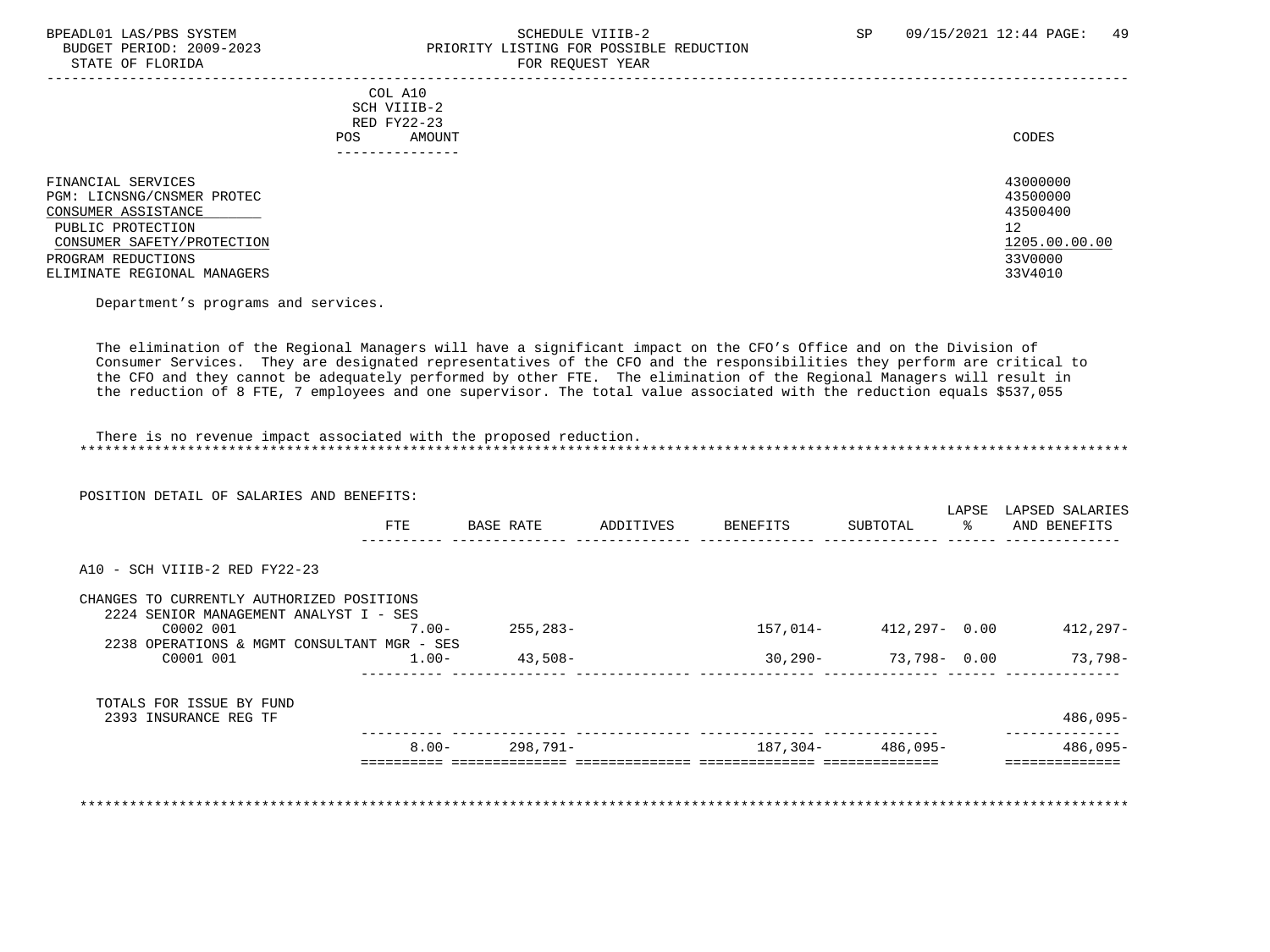## BPEADL01 LAS/PBS SYSTEM SALL SOLUTION SCHEDULE VIIIB-2 SP 09/15/2021 12:44 PAGE: 50 BUDGET PERIOD: 2009-2023 PRIORITY LISTING FOR POSSIBLE REDUCTION

-----------------------------------------------------------------------------------------------------------------------------------

|                                                                                                                                                                                                                                                      | COL A10<br>SCH VIIIB-2    |                  |                                                                                                      |
|------------------------------------------------------------------------------------------------------------------------------------------------------------------------------------------------------------------------------------------------------|---------------------------|------------------|------------------------------------------------------------------------------------------------------|
|                                                                                                                                                                                                                                                      | RED FY22-23<br><b>POS</b> | AMOUNT           | CODES                                                                                                |
|                                                                                                                                                                                                                                                      | ---------------           |                  |                                                                                                      |
| FINANCIAL SERVICES<br>PGM: LICNSNG/CNSMER PROTEC<br>CONSUMER ASSISTANCE<br>PUBLIC PROTECTION<br>CONSUMER SAFETY/PROTECTION<br>PROGRAM REDUCTIONS<br>REDUCTION OF ALTERNATIVE DISPUTE<br>RESOLUTION (ADR) UNIT<br>SALARY RATE<br>SALARY RATE 243.457- | ===============           |                  | 43000000<br>43500000<br>43500400<br>12 <sup>°</sup><br>1205.00.00.00<br>33V0000<br>33V4040<br>000000 |
| SALARIES AND BENEFITS                                                                                                                                                                                                                                | $7.00 -$                  |                  | 010000                                                                                               |
| INSURANCE REG TF<br>$-STATE$                                                                                                                                                                                                                         | ===============           | $397.858 -$      | 2393 1                                                                                               |
| <b>EXPENSES</b>                                                                                                                                                                                                                                      |                           |                  | 040000                                                                                               |
| INSURANCE REG TF<br>$-STATE$                                                                                                                                                                                                                         | ===============           | $44,590-$        | 2393 1                                                                                               |
| TOTAL: REDUCTION OF ALTERNATIVE DISPUTE<br>RESOLUTION (ADR) UNIT<br>TOTAL POSITIONS 7.00-                                                                                                                                                            |                           |                  | 33V4040                                                                                              |
| TOTAL ISSUE<br>TOTAL SALARY RATE 243,457-                                                                                                                                                                                                            |                           | 442,448-         |                                                                                                      |
|                                                                                                                                                                                                                                                      |                           |                  |                                                                                                      |
| AGENCY ISSUE NARRATIVE:<br>SCH VIIIB-2 NARR 22-23 NARRATIVE:                                                                                                                                                                                         |                           | IT COMPONENT? NO |                                                                                                      |

Priority #28

 The Alternative Dispute Resolution Unit answers calls received through the Division's Consumer Helpline and assists consumers who are requesting mediation to resolve a claim dispute with their insurance company without hiring an attorney or incurring litigation costs. The Unit is comprised of 7 FTE, 6 employees and 1 supervisor. The total value associated with the reduction equals \$442,448.

 The elimination of this unit will eliminate the Division's ability to provide programs offering alternative dispute resolution processes for Floridians who are seeking options to resolve claim disputes with their insurance company without litigation or hiring an attorney. The Alternative Dispute Resolution Unit manages 5 insurance mediation programs statewide: residential property, commercial residential property, automobile, sinkhole and disputes between providers and residents of continuing care retirement communities. During FY 2020-2021, this unit received and processed more than 12,5000 mediation requests. The unit's workload cannot be absorbed by other FTE within the Division. The elimination of this unit will significantly impact Florida insurance consumers as the associated statutory mediation programs will need to be eliminated because all staffing associated with the program will be eliminated.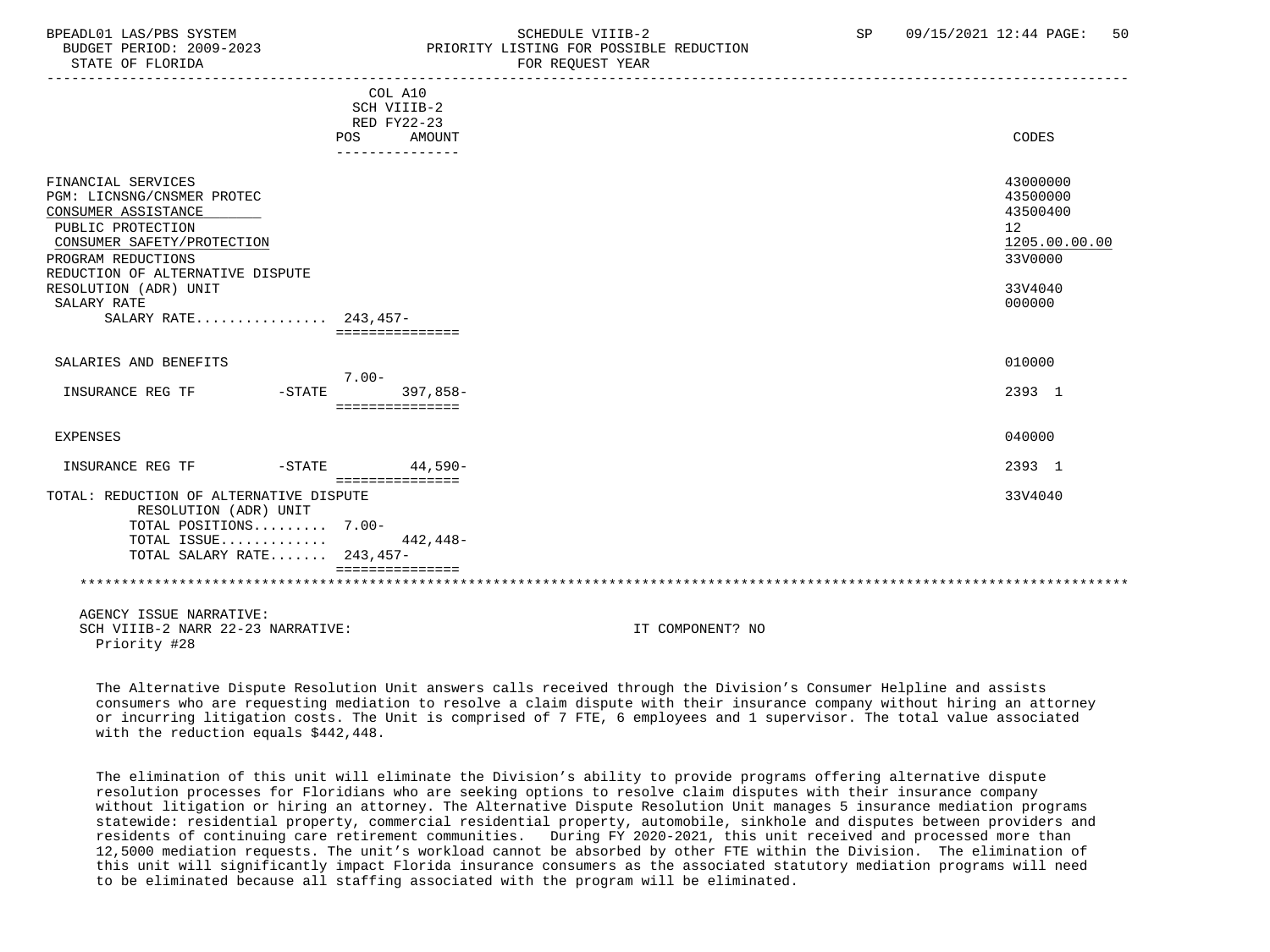### BPEADL01 LAS/PBS SYSTEM STREM SCHEDULE VIIIB-2 SCHEDULE VIIIB-2 SP 09/15/2021 12:44 PAGE: 51 BUDGET PERIOD: 2009-2023 PRIORITY LISTING FOR POSSIBLE REDUCTION<br>FOR REQUEST YEAR FOR REQUEST YEAR

| COL A10<br>SCH VIIIB-2<br>RED FY22-23<br>AMOUNT<br>POS.<br>-------------                                                                                                             | CODES                                                              |
|--------------------------------------------------------------------------------------------------------------------------------------------------------------------------------------|--------------------------------------------------------------------|
| FINANCIAL SERVICES<br>PGM: LICNSNG/CNSMER PROTEC<br>CONSUMER ASSISTANCE<br>PUBLIC PROTECTION<br>CONSUMER SAFETY/PROTECTION<br>PROGRAM REDUCTIONS<br>REDUCTION OF ALTERNATIVE DISPUTE | 43000000<br>43500000<br>43500400<br>12<br>1205.00.00.00<br>33V0000 |
| RESOLUTION (ADR) UNIT                                                                                                                                                                | 33V4040                                                            |

 The cut of this program area is estimated to reduce annual revenue from mediation fees by \$532,400. \*\*\*\*\*\*\*\*\*\*\*\*\*\*\*\*\*\*\*\*\*\*\*\*\*\*\*\*\*\*\*\*\*\*\*\*\*\*\*\*\*\*\*\*\*\*\*\*\*\*\*\*\*\*\*\*\*\*\*\*\*\*\*\*\*\*\*\*\*\*\*\*\*\*\*\*\*\*\*\*\*\*\*\*\*\*\*\*\*\*\*\*\*\*\*\*\*\*\*\*\*\*\*\*\*\*\*\*\*\*\*\*\*\*\*\*\*\*\*\*\*\*\*\*\*\*\*

| POSITION DETAIL OF SALARIES AND BENEFITS:   |                 |                  |                               |                   |                                         |
|---------------------------------------------|-----------------|------------------|-------------------------------|-------------------|-----------------------------------------|
|                                             | FTE             | <b>BASE RATE</b> | ADDITIVES BENEFITS            | SUBTOTAL          | LAPSE LAPSED SALARIES<br>% AND BENEFITS |
| A10 - SCH VIIIB-2 RED FY22-23               |                 |                  |                               |                   |                                         |
| CHANGES TO CURRENTLY AUTHORIZED POSITIONS   |                 |                  |                               |                   |                                         |
| 0442 REGULATORY CONSULTANT                  |                 |                  |                               |                   |                                         |
| C0001 001                                   | $5.00 -$        | $163,480-$       | 102,845-                      | $266,325 - 0.00$  | $266, 325 -$                            |
| 2224 GOVERNMENT ANALYST I                   |                 |                  |                               |                   |                                         |
| C0002 001                                   | $1.00 -$        | $36,469-$        | 21,266-                       | 57,735- 0.00      | $57,735-$                               |
| 2238 OPERATIONS & MGMT CONSULTANT MGR - SES |                 |                  |                               |                   |                                         |
| C0005 001                                   | $1.00 -$        | 43,508-          | 30,290-                       | 73,798-0.00       | 73,798-                                 |
| TOTALS FOR ISSUE BY FUND                    |                 |                  |                               |                   |                                         |
| 2393 INSURANCE REG TF                       |                 |                  |                               |                   | $397,858-$                              |
|                                             | $7.00 -$        | 243,457-         | ------------- --------------- | 154.401- 397.858- | $397.858 -$                             |
|                                             |                 |                  |                               |                   |                                         |
|                                             |                 |                  |                               |                   |                                         |
| TOTAL: CONSUMER SAFETY/PROTECTION           |                 |                  |                               |                   | 1205.00.00.00                           |
| BY FUND TYPE                                |                 |                  |                               |                   |                                         |
|                                             | $15.00 -$       |                  |                               |                   |                                         |
| TRUST FUNDS                                 | $979,503-$      |                  |                               |                   | 2000                                    |
| SALARY RATE 542,248-                        |                 |                  |                               |                   |                                         |
|                                             | =============== |                  |                               |                   |                                         |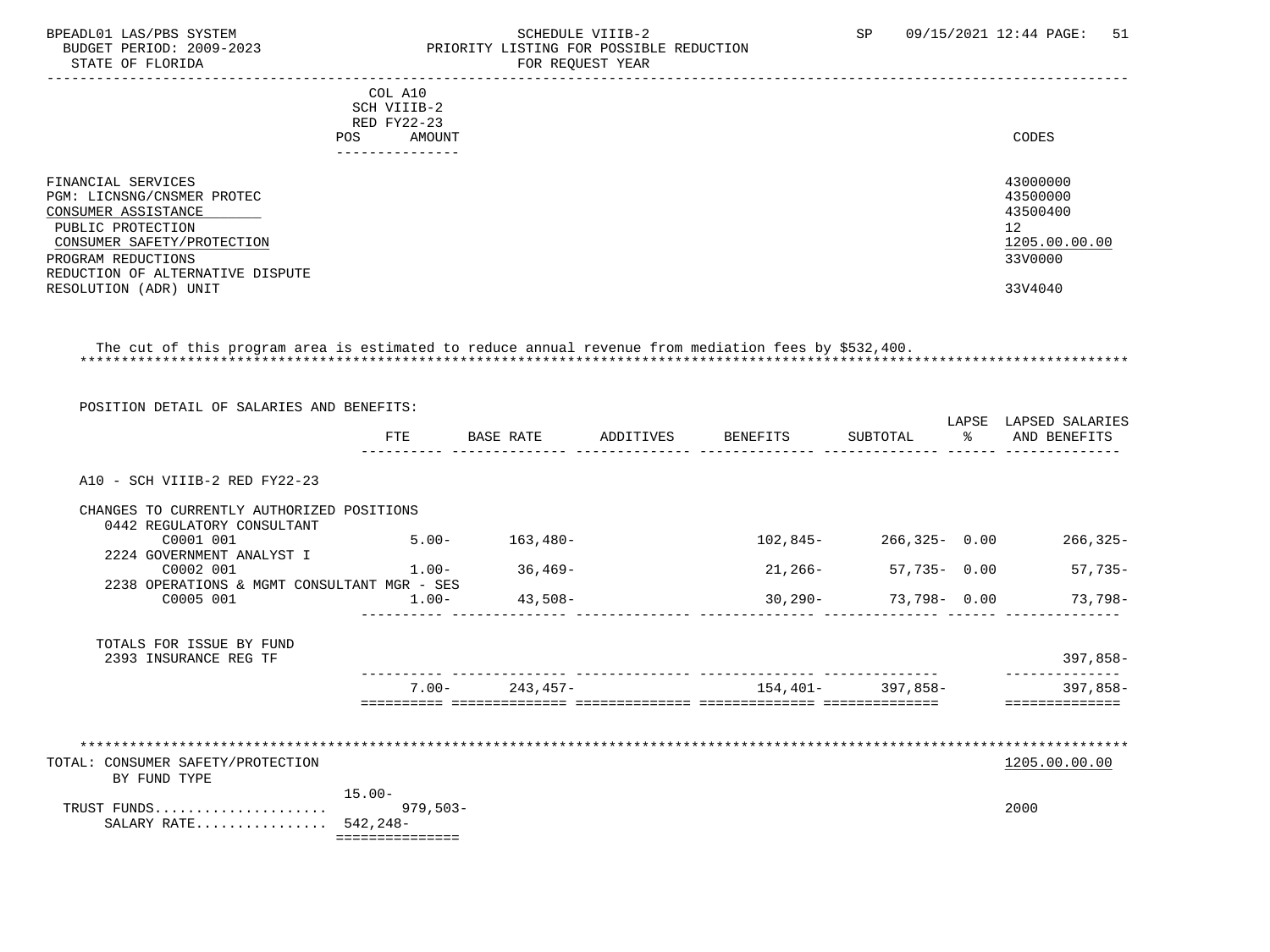## BPEADL01 LAS/PBS SYSTEM SOHEDULE VIIIB-2 SCHEDULE VIIIB-2 SP 09/15/2021 12:44 PAGE: 52 PRIORITY LISTING FOR POSSIBLE REDUCTION<br>FOR REQUEST YEAR

|                                                                                                                                                                                                                    |                                                                                         | LOV VEÑOEOI TEUV |                                                                                         |
|--------------------------------------------------------------------------------------------------------------------------------------------------------------------------------------------------------------------|-----------------------------------------------------------------------------------------|------------------|-----------------------------------------------------------------------------------------|
|                                                                                                                                                                                                                    | COL A10<br>SCH VIIIB-2<br>RED FY22-23<br><b>AMOUNT</b><br><b>POS</b><br>--------------- |                  | CODES                                                                                   |
| FINANCIAL SERVICES<br>PGM: LICNSNG/CNSMER PROTEC<br>FUNERAL/CEMETERY SERVICES<br>PUBLIC PROTECTION<br>REGULATION AND LICENSING<br>PROGRAM REDUCTIONS<br>ELIMINATE POSITIONS<br>SALARY RATE<br>SALARY RATE 133,398- | ===============                                                                         |                  | 43000000<br>43500000<br>43500500<br>12<br>1204.00.00.00<br>33V0000<br>33V4060<br>000000 |
| SALARIES AND BENEFITS                                                                                                                                                                                              |                                                                                         |                  | 010000                                                                                  |
| REGULATORY TRUST FUND                                                                                                                                                                                              | $3.00 -$<br>$-STATE$<br>$202,796-$<br>===============                                   |                  | 2573 1                                                                                  |
| OTHER PERSONAL SERVICES                                                                                                                                                                                            |                                                                                         |                  | 030000                                                                                  |
| REGULATORY TRUST FUND                                                                                                                                                                                              | -STATE 21,026-<br>===============                                                       |                  | 2573 1                                                                                  |
| <b>EXPENSES</b>                                                                                                                                                                                                    |                                                                                         |                  | 040000                                                                                  |
| REGULATORY TRUST FUND                                                                                                                                                                                              | $-STATE$ 25,480-<br>----------------                                                    |                  | 2573 1                                                                                  |
| TOTAL: ELIMINATE POSITIONS<br>TOTAL POSITIONS 3.00-<br>TOTAL ISSUE<br>TOTAL SALARY RATE 133,398-                                                                                                                   | $249, 302 -$                                                                            |                  | 33V4060                                                                                 |
|                                                                                                                                                                                                                    | ===============                                                                         |                  |                                                                                         |
| AGENCY ISSUE NARRATIVE:<br>SCH VIIIB-2 NARR 22-23 NARRATIVE:<br>Priority #33                                                                                                                                       |                                                                                         | IT COMPONENT? NO |                                                                                         |

 LAW CHANGE REQUIRED: Possible numerous legislative changes throughout chapter 497, Florida Statutes, and chapter 69K, F.A.C. Specific changes would be required for sections 497.103, 497.141 497.157, 497.165 497.167, 497.266 497.269, 497.365 497.379, 497.389, 497.450 497.466, 497.550 497.554, and 497.602 497.606, Florida Statutes. Related administrative rules contained in chapter 69K, F.A.C., would also require substantial changes.

 This issue eliminates three positions and one OPS staff, representing approximately 20% of the division's staff. S&B: \$202,796 and OPS: \$21,026, Recurring Expenses: 25,480

These positions are responsible for licensing of approximately 10,000 death care industry members, establishments, and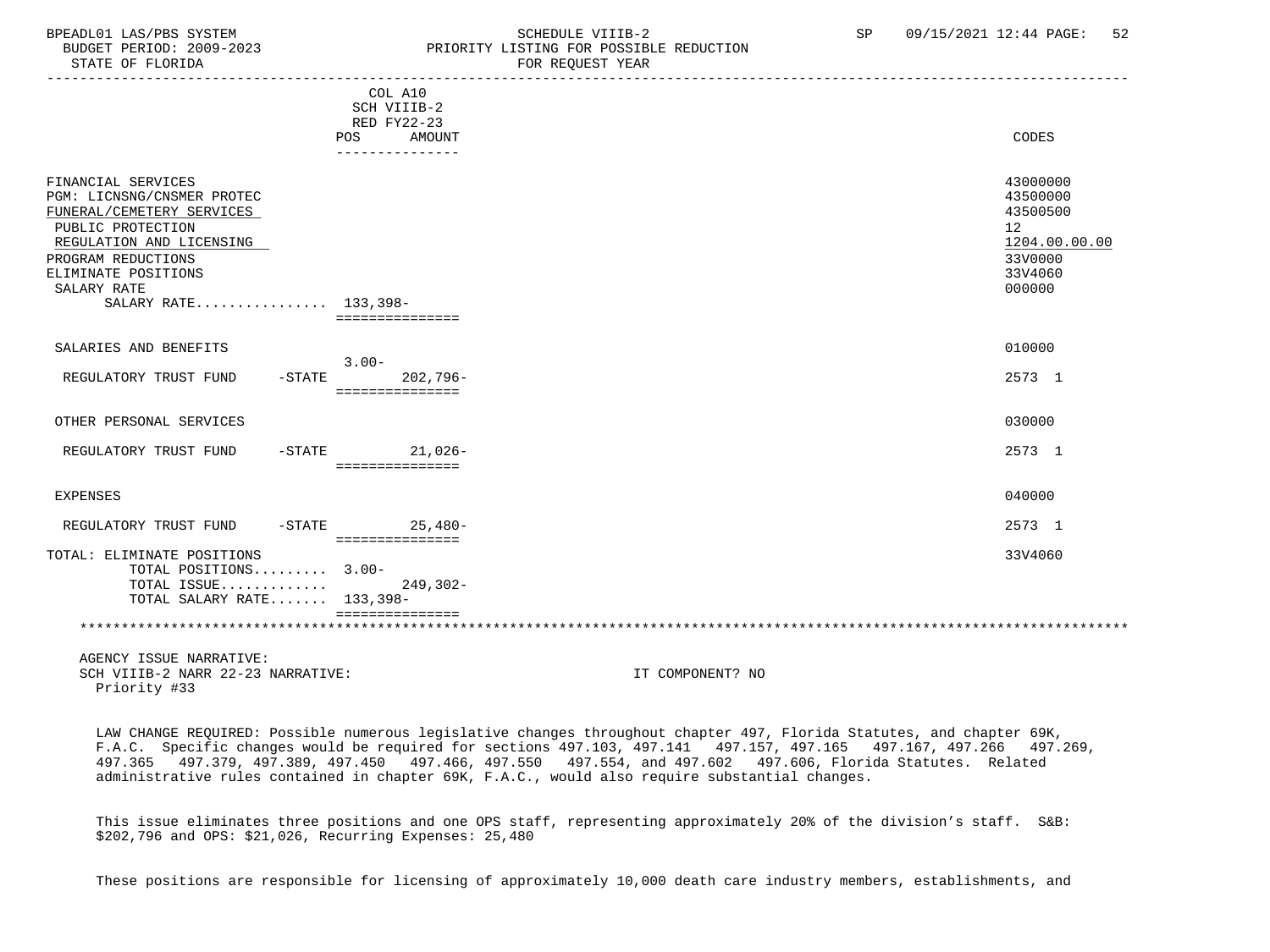### BPEADL01 LAS/PBS SYSTEM SOHEDULE VIIIB-2 SCHEDULE VIIIB-2 SP 09/15/2021 12:44 PAGE: 53 PRIORITY LISTING FOR POSSIBLE REDUCTION STATE OF FLORIDA FOR STATE OF STATE OF STATE OF STATE OF STATE ASSESSMENT OF STATE OF STATE OF STATE OF STATE O

| COL A10<br>SCH VIIIB-2<br>RED FY22-23<br>AMOUNT<br>POS.<br>------------                                                                                                     | CODES                                                                         |
|-----------------------------------------------------------------------------------------------------------------------------------------------------------------------------|-------------------------------------------------------------------------------|
| FINANCIAL SERVICES<br>PGM: LICNSNG/CNSMER PROTEC<br>FUNERAL/CEMETERY SERVICES<br>PUBLIC PROTECTION<br>REGULATION AND LICENSING<br>PROGRAM REDUCTIONS<br>ELIMINATE POSITIONS | 43000000<br>43500000<br>43500500<br>12<br>1204.00.00.00<br>33V0000<br>33V4060 |

 cemeteries; on-site field inspections and examinations of death care licensees throughout the state to determine if licensees are complying with statutory requirements; and investigations of licensees as a result of consumer complaints regarding the death care industry.

Even with travel and other restrictions imposed by the COVID-19 pandemic, in FY20-21, the Division conducted<br>approximately 1,989 inspections, examinations, and investigations of Florida's death care licensees. Elimination approximately 1,989 inspections, examinations, and investigations of Florida's death care licensees. these positions would effectively prohibit the appropriate monitoring and regulation of the death care industry. Significant statutory changes would be required to reduce regulatory requirements (such as those involving annual inspections, licensing timelines, investigations, and examinations). \*\*\*\*\*\*\*\*\*\*\*\*\*\*\*\*\*\*\*\*\*\*\*\*\*\*\*\*\*\*\*\*\*\*\*\*\*\*\*\*\*\*\*\*\*\*\*\*\*\*\*\*\*\*\*\*\*\*\*\*\*\*\*\*\*\*\*\*\*\*\*\*\*\*\*\*\*\*\*\*\*\*\*\*\*\*\*\*\*\*\*\*\*\*\*\*\*\*\*\*\*\*\*\*\*\*\*\*\*\*\*\*\*\*\*\*\*\*\*\*\*\*\*\*\*\*\*

| POSITION DETAIL OF SALARIES AND BENEFITS:  |          |           |           |          |                           | LAPSE | LAPSED SALARIES |
|--------------------------------------------|----------|-----------|-----------|----------|---------------------------|-------|-----------------|
|                                            | FTE      | BASE RATE | ADDITIVES | BENEFITS | SUBTOTAL                  | ႜၟ    | AND BENEFITS    |
| A10 - SCH VIIIB-2 RED FY22-23              |          |           |           |          |                           |       |                 |
| CHANGES TO CURRENTLY AUTHORIZED POSITIONS  |          |           |           |          |                           |       |                 |
| 1566 FINANCIAL SPECIALIST                  |          |           |           |          |                           |       |                 |
| C1000 002                                  | $2.00 -$ | 87,016-   |           |          | 45, 132 - 132, 148 - 0.00 |       | 132,148-        |
| 1575 FINANCIAL EXAMINER/ANALYST SUPV - SES |          |           |           |          |                           |       |                 |
| C1001 002                                  | $1.00-$  | $46,382-$ |           |          | $24,266 - 70,648 - 0.00$  |       | $70,648-$       |
| TOTALS FOR ISSUE BY FUND                   |          |           |           |          |                           |       |                 |
| 2573 REGULATORY TRUST FUND                 |          |           |           |          |                           |       | $202,796-$      |
|                                            | $3.00 -$ | 133,398-  |           |          | 69,398- 202,796-          |       | $202,796-$      |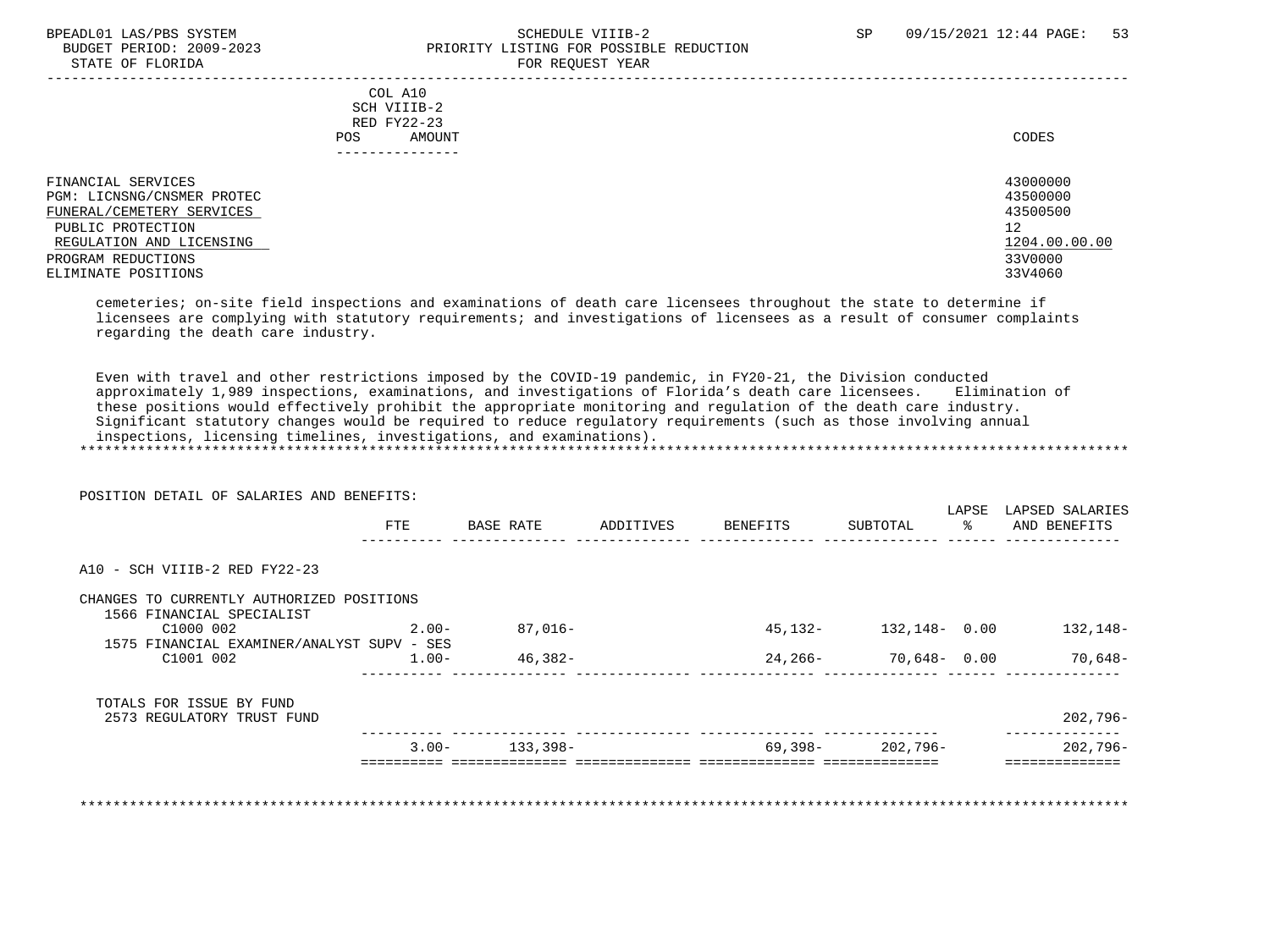#### BPEADL01 LAS/PBS SYSTEM STRING THE SCHEDULE VIIIB-2 SCHEDULE VIIIB-2 SP 09/15/2021 12:44 PAGE: 54 BUDGET PERIOD: 2009-2023 PRIORITY LISTING FOR POSSIBLE REDUCTION STATE OF FLORIDA FOR REQUEST YEAR

| DIAIL UP PUURIDA                                                                                                                            |                                                                                  | LOW WRAGGI IPHW |                                                                      |
|---------------------------------------------------------------------------------------------------------------------------------------------|----------------------------------------------------------------------------------|-----------------|----------------------------------------------------------------------|
|                                                                                                                                             | COL A10<br>SCH VIIIB-2<br>RED FY22-23<br>POS<br><b>AMOUNT</b><br>--------------- |                 | CODES                                                                |
| FINANCIAL SERVICES<br>PGM: LICNSNG/CNSMER PROTEC<br>FUNERAL/CEMETERY SERVICES<br>PUBLIC PROTECTION<br>REGULATION AND LICENSING              |                                                                                  |                 | 43000000<br>43500000<br>43500500<br>12 <sup>°</sup><br>1204.00.00.00 |
| TOTAL: REGULATION AND LICENSING                                                                                                             |                                                                                  |                 | 1204.00.00.00                                                        |
| BY FUND TYPE                                                                                                                                | $3.00 -$                                                                         |                 |                                                                      |
| TRUST FUNDS<br>SALARY RATE 133,398-                                                                                                         | $249,302-$<br>===============                                                    |                 | 2000                                                                 |
| PUBLIC ASSISTANCE FRAUD<br>PUBLIC PROTECTION<br>CONSUMER SAFETY/PROTECTION<br>PROGRAM REDUCTIONS<br>REDUCTION IN PUBLIC ASSISTANCE<br>FRAUD |                                                                                  |                 | 43500700<br>12<br>1205.00.00.00<br>33V0000<br>33V6000                |
| SALARY RATE                                                                                                                                 |                                                                                  |                 | 000000                                                               |
| SALARY RATE 248,660-                                                                                                                        | ===============                                                                  |                 |                                                                      |
| SALARIES AND BENEFITS                                                                                                                       |                                                                                  |                 | 010000                                                               |
| INSURANCE REG TF<br>$-$ STATE                                                                                                               | $7.00 -$<br>$396, 298 -$                                                         |                 | 2393 1                                                               |
| TOTAL: REDUCTION IN PUBLIC ASSISTANCE<br>FRAUD                                                                                              | ===============                                                                  |                 | 33V6000                                                              |
| TOTAL POSITIONS 7.00-                                                                                                                       |                                                                                  |                 |                                                                      |
| TOTAL ISSUE<br>TOTAL SALARY RATE 248,660-                                                                                                   | $396, 298 -$                                                                     |                 |                                                                      |
|                                                                                                                                             | ===============                                                                  |                 |                                                                      |

 AGENCY ISSUE NARRATIVE: SCH VIIIB-2 NARR 22-23 NARRATIVE: IT COMPONENT? NO PRIORITY #32

 The Division of Public Assistance Fraud investigates public assistance benefits paid in accordance with the provisions of Chapters 409, 411, and 414 Florida Statutes. Through these investigations, the Division identifies intentional acts resulting in fraudulent disbursement of public monies or other items or benefits only authorized to eligible recipients.

 This issue would reduce 7 positions from the Division. This results in the loss of one field administrative support position, two trained Financial Crime Investigators II, one senior Financial Crime Investigator, one district Chief of Investigation, one Investigation Manager, and one Senior Management Analyst Supervisor. All positions are currently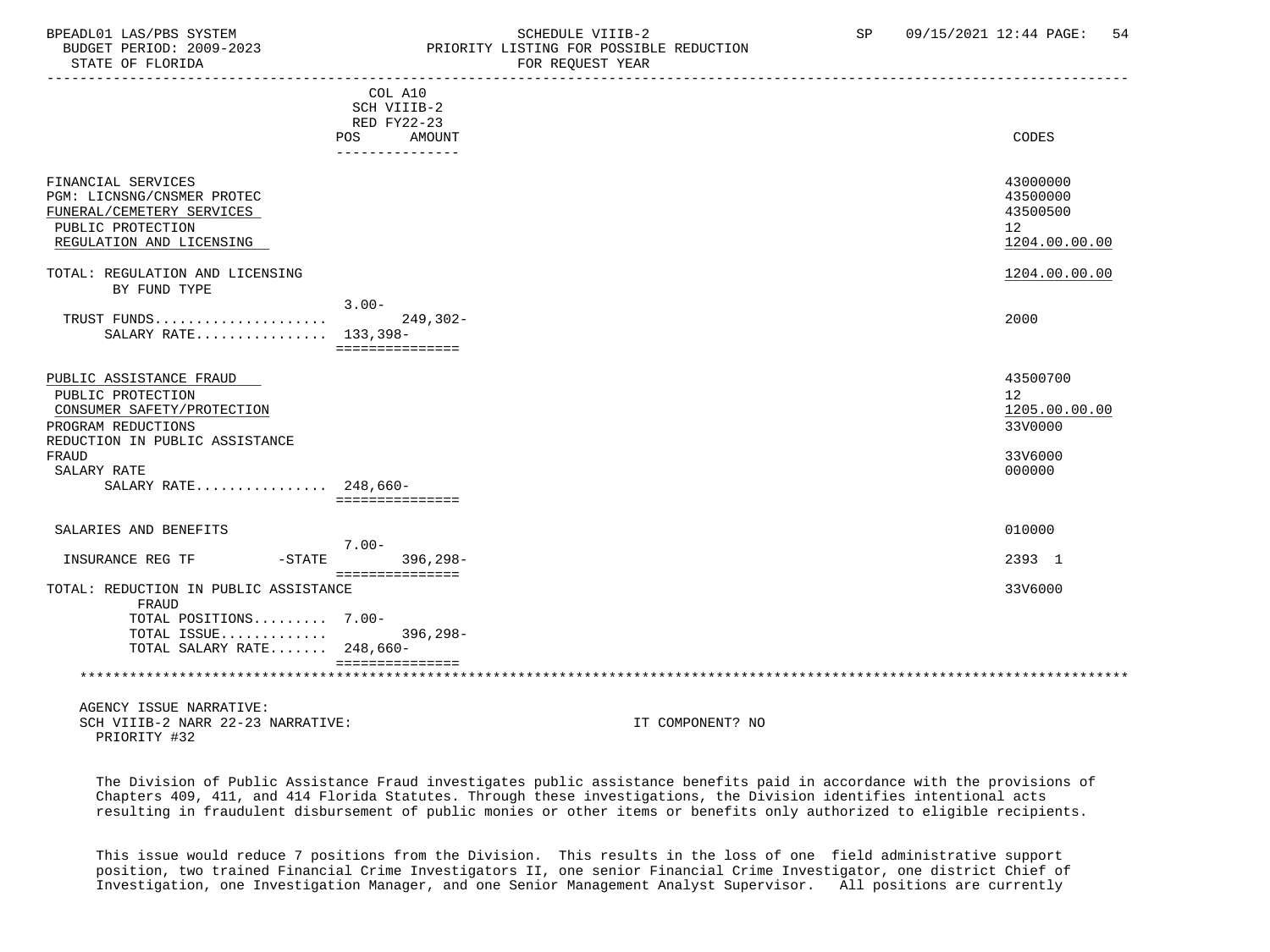### BPEADL01 LAS/PBS SYSTEM SALL SOLUTION SCHEDULE VIIIB-2 SP 09/15/2021 12:44 PAGE: 55 BUDGET PERIOD: 2009-2023 PRIORITY LISTING FOR POSSIBLE REDUCTION STATE OF FLORIDA FOR REQUEST YEAR

| COL A10<br>SCH VIIIB-2<br>RED FY22-23<br>AMOUNT<br>POS.<br>------------                                                        | CODES                                                   |
|--------------------------------------------------------------------------------------------------------------------------------|---------------------------------------------------------|
| FINANCIAL SERVICES<br>PGM: LICNSNG/CNSMER PROTEC<br>PUBLIC ASSISTANCE FRAUD<br>PUBLIC PROTECTION<br>CONSUMER SAFETY/PROTECTION | 43000000<br>43500000<br>43500700<br>12<br>1205.00.00.00 |
| PROGRAM REDUCTIONS<br>REDUCTION IN PUBLIC ASSISTANCE                                                                           | 33V0000                                                 |
| FRAUD                                                                                                                          | 33V6000                                                 |

 filled. This would reduce Orlando area to one squad. To offset this loss, the division will have to restructure from three divisions to two divisions and the district areas re-drawn. It will result in the Fort Myers office aligning under the South District and the Jacksonville and Tallahassee offices aligning under the Central District that would in turn be re-designated the North District. Travel costs will increase as more overnight travel by district chiefs will be required as district areas expand. Orlando will restructure from two squads to one squad with two FCI 2s being reassigned under the remaining Investigation Manager. Lastly, the loss of the SMAS in headquarters will result in reassigning to district chiefs the Statewide Investigation Unit supervision duties of FCI 3's who direct the efforts of 10 OPS FCI. This reduction of staff would come at a time when the public assistance rolls have swelled to levels not seen since the years of the Great Recession in 2009 - 2014.

 This issue would reduce 7 FTE and 396,298 in Salaries and Benefits budget authority from the Insurance Regulatory Trust Fund within the Public Assistance Fraud budget entity. \*\*\*\*\*\*\*\*\*\*\*\*\*\*\*\*\*\*\*\*\*\*\*\*\*\*\*\*\*\*\*\*\*\*\*\*\*\*\*\*\*\*\*\*\*\*\*\*\*\*\*\*\*\*\*\*\*\*\*\*\*\*\*\*\*\*\*\*\*\*\*\*\*\*\*\*\*\*\*\*\*\*\*\*\*\*\*\*\*\*\*\*\*\*\*\*\*\*\*\*\*\*\*\*\*\*\*\*\*\*\*\*\*\*\*\*\*\*\*\*\*\*\*\*\*\*\*

|                                                                                     |           |            | POSITION DETAIL OF SALARIES AND BENEFITS:                             |
|-------------------------------------------------------------------------------------|-----------|------------|-----------------------------------------------------------------------|
| LAPSE<br>LAPSED SALARIES<br>ွေ<br>AND BENEFITS<br>ADDITIVES<br>BENEFITS<br>SUBTOTAL | BASE RATE | <b>FTE</b> |                                                                       |
|                                                                                     |           |            | A10 - SCH VIIIB-2 RED FY22-23                                         |
|                                                                                     |           |            | CHANGES TO CURRENTLY AUTHORIZED POSITIONS<br>P101 PROPOSED CLASS CODE |
| 396,298–<br>147,638- 396,298- 0.00                                                  | 248,660-  | 7.00-      | C0001 001                                                             |
|                                                                                     |           |            | TOTALS FOR ISSUE BY FUND                                              |
| $396, 298 -$                                                                        |           |            | 2393 INSURANCE REG TF                                                 |
| 396,298-<br>147,638- 396,298-                                                       | 248,660-  | $7.00 -$   |                                                                       |
|                                                                                     |           |            |                                                                       |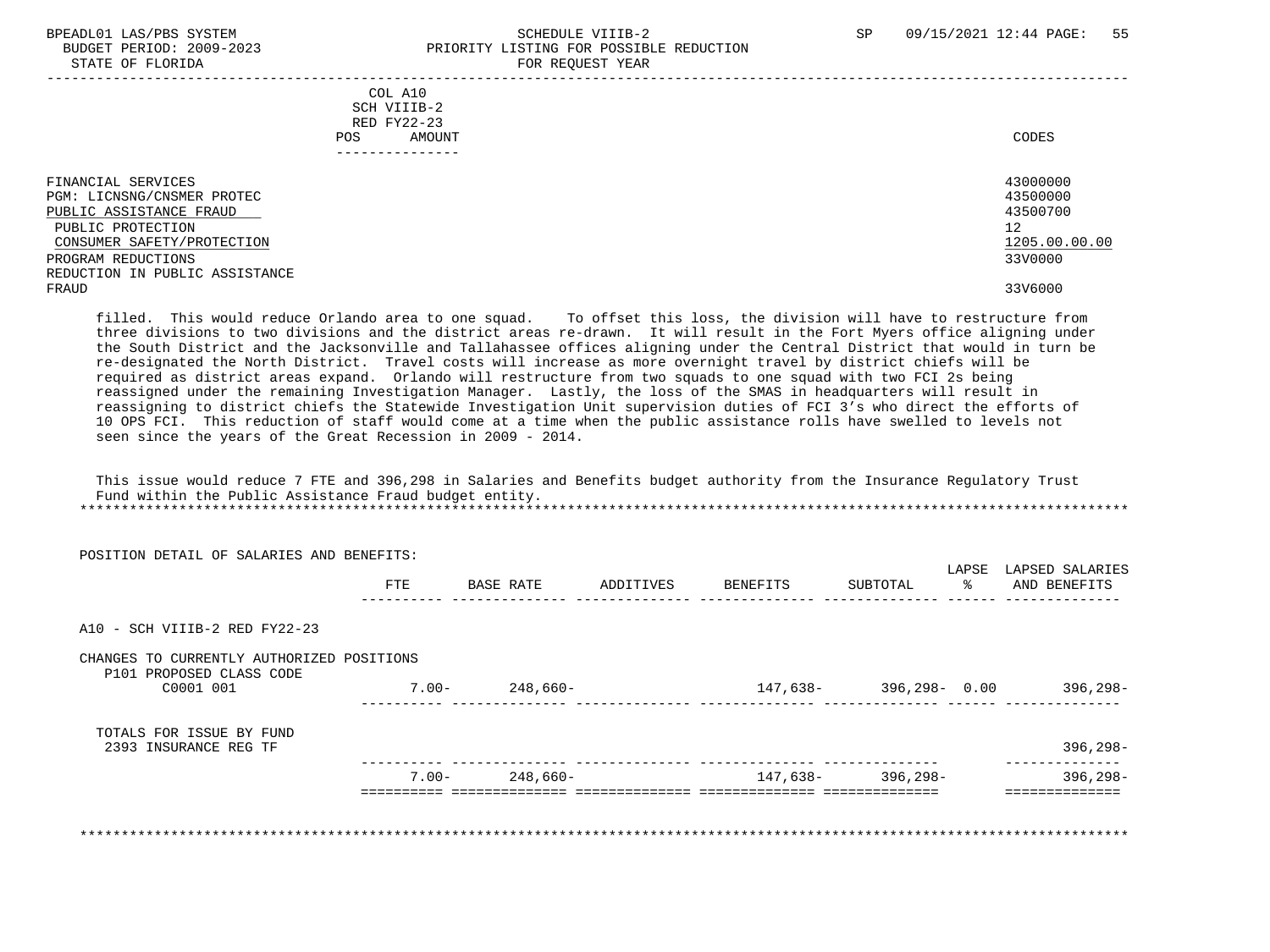# BPEADL01 LAS/PBS SYSTEM STRING THE SCHEDULE VIIIB-2 SCHEDULE SP 09/15/2021 12:44 PAGE: 56<br>BUDGET PERIOD: 2009-2023 SP PRIORITY LISTING FOR POSSIBLE REDUCTION

 BUDGET PERIOD: 2009-2023 PRIORITY LISTING FOR POSSIBLE REDUCTION FOR REQUEST YEAR

|                                                                           |                        | ron nagoaoi iann |               |
|---------------------------------------------------------------------------|------------------------|------------------|---------------|
|                                                                           | COL A10                |                  |               |
|                                                                           | SCH VIIIB-2            |                  |               |
|                                                                           | RED FY22-23            |                  |               |
|                                                                           | POS<br>AMOUNT          |                  | CODES         |
|                                                                           | ---------------        |                  |               |
| FINANCIAL SERVICES                                                        |                        |                  | 43000000      |
| PGM: LICNSNG/CNSMER PROTEC                                                |                        |                  | 43500000      |
| PUBLIC ASSISTANCE FRAUD                                                   |                        |                  | 43500700      |
| PUBLIC PROTECTION                                                         |                        |                  | 12            |
| CONSUMER SAFETY/PROTECTION                                                |                        |                  | 1205.00.00.00 |
|                                                                           |                        |                  |               |
| TOTAL: CONSUMER SAFETY/PROTECTION                                         |                        |                  | 1205.00.00.00 |
| BY FUND TYPE                                                              |                        |                  |               |
|                                                                           | $7.00 -$               |                  |               |
| TRUST FUNDS                                                               | 396,298-               |                  | 2000          |
| SALARY RATE $248,660-$                                                    |                        |                  |               |
|                                                                           | ===============        |                  |               |
| PGM: WORKERS' COMPENSATION                                                |                        |                  | 43600000      |
| WORKERS' COMPENSATION                                                     |                        |                  | 43600100      |
| ECONOMIC OPPORTUNITIES                                                    |                        |                  | 11            |
| WORKERS' COMPENSATION                                                     |                        |                  | 1102.02.00.00 |
| PROGRAM REDUCTIONS                                                        |                        |                  | 33V0000       |
| TRANSFER REEMPLOYMENT CLIENT                                              |                        |                  |               |
| SERVICES PROGRAM TO PRIVATE SECTOR                                        |                        |                  | 33V0180       |
| SALARY RATE<br>SALARY RATE 169,499-                                       |                        |                  | 000000        |
|                                                                           | ===============        |                  |               |
|                                                                           |                        |                  |               |
| SALARIES AND BENEFITS                                                     | $5.00 -$               |                  | 010000        |
| WORKERS' COMP ADMIN TF                                                    | $273,456-$<br>$-STATE$ |                  | 2795 1        |
|                                                                           | ===============        |                  |               |
|                                                                           |                        |                  |               |
| OTHER PERSONAL SERVICES                                                   |                        |                  | 030000        |
| WORKERS' COMP ADMIN TF                                                    | -STATE 193,302-        |                  | 2795 1        |
|                                                                           | ===============        |                  |               |
|                                                                           |                        |                  |               |
| SPECIAL CATEGORIES                                                        |                        |                  | 100000        |
| CONTRACTED SERVICES                                                       |                        |                  | 100777        |
| WORKERS' COMP ADMIN TF                                                    | $-STATE$ 10, 203-      |                  | 2795 1        |
|                                                                           |                        |                  |               |
|                                                                           |                        |                  |               |
| PURCHASED CLIENT SERVICES                                                 |                        |                  | 102933        |
| WORKERS' COMP ADMIN TF                                                    | -STATE 740,000-        |                  | 2795 1        |
|                                                                           | ===============        |                  |               |
| TOTAL: TRANSFER REEMPLOYMENT CLIENT<br>SERVICES PROGRAM TO PRIVATE SECTOR |                        |                  | 33V0180       |
| TOTAL POSITIONS 5.00-                                                     |                        |                  |               |
| TOTAL ISSUE                                                               | 1,216,961–             |                  |               |
| TOTAL SALARY RATE 169,499-                                                |                        |                  |               |

===============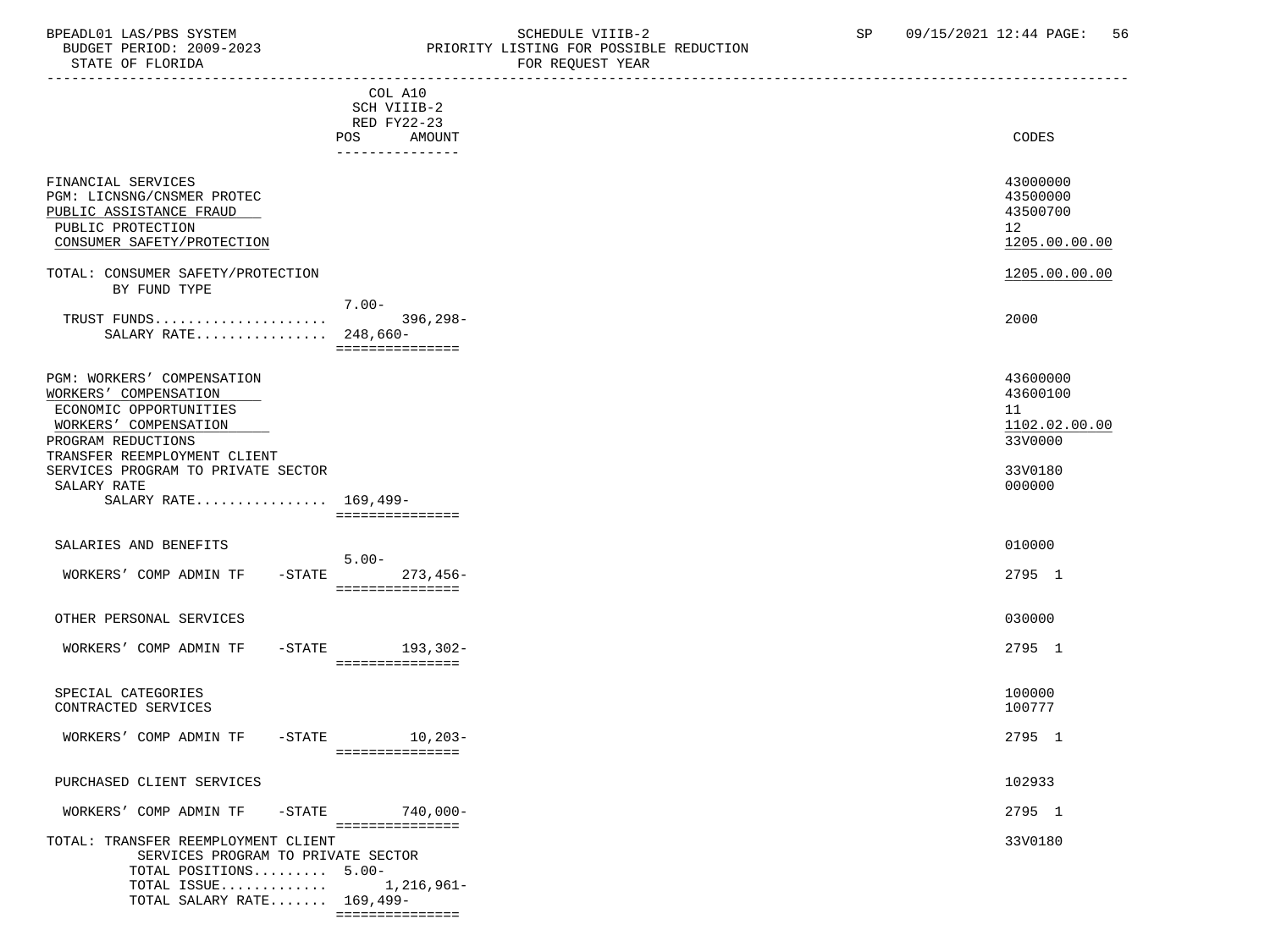### BPEADL01 LAS/PBS SYSTEM STREM SCHEDULE VIIIB-2 SCHEDULE VIIIB-2 SP 09/15/2021 12:44 PAGE: 57<br>BUDGET PERIOD: 2009-2023 SP PRIORITY LISTING FOR POSSIBLE REDUCTION PRIORITY LISTING FOR POSSIBLE REDUCTION STATE OF FLORIDA FOR REQUEST YEAR FOR REQUEST YEAR

|                                                                                                                                                                                                                                | COL A10<br>SCH VIIIB-2<br>RED FY22-23<br>AMOUNT<br>POS. | CODES                                                                         |
|--------------------------------------------------------------------------------------------------------------------------------------------------------------------------------------------------------------------------------|---------------------------------------------------------|-------------------------------------------------------------------------------|
| FINANCIAL SERVICES<br>COMPENSATION<br>PGM: WORKERS'<br>COMPENSATION<br>WORKERS'<br>ECONOMIC OPPORTUNITIES<br>WORKERS' COMPENSATION<br>PROGRAM REDUCTIONS<br>TRANSFER REEMPLOYMENT CLIENT<br>SERVICES PROGRAM TO PRIVATE SECTOR |                                                         | 43000000<br>43600000<br>43600100<br>11<br>1102.02.00.00<br>33V0000<br>33V0180 |

 AGENCY ISSUE NARRATIVE: SCH VIIIB-2 NARR 22-23 NARRATIVE: IT COMPONENT? NO PRIORITY #29

Legislative change would be required to ss. 440.491(5) and ss. 440.491(6), F.S., for the Reemployment/Client Services.

 Reemployment/Client Services was transferred to the Division of Workers' Compensation from the Department of Education effective July 1, 2012. This reduction would abolish the division's responsibility in providing reemployment services to injured workers in order for them to attain suitable and gainful employment. This issue eliminates five positions received with the Reemployment/Client Services program.

 This reduction represents approximately 9 percent of the Bureau's positions. \*\*\*\*\*\*\*\*\*\*\*\*\*\*\*\*\*\*\*\*\*\*\*\*\*\*\*\*\*\*\*\*\*\*\*\*\*\*\*\*\*\*\*\*\*\*\*\*\*\*\*\*\*\*\*\*\*\*\*\*\*\*\*\*\*\*\*\*\*\*\*\*\*\*\*\*\*\*\*\*\*\*\*\*\*\*\*\*\*\*\*\*\*\*\*\*\*\*\*\*\*\*\*\*\*\*\*\*\*\*\*\*\*\*\*\*\*\*\*\*\*\*\*\*\*\*\*

| POSITION DETAIL OF SALARIES AND BENEFITS:                             |          |           |           |          | LAPSE                            | LAPSED SALARIES |
|-----------------------------------------------------------------------|----------|-----------|-----------|----------|----------------------------------|-----------------|
|                                                                       | FTE      | BASE RATE | ADDITIVES | BENEFITS | $\frac{1}{\sqrt{2}}$<br>SUBTOTAL | AND BENEFITS    |
| A10 - SCH VIIIB-2 RED FY22-23                                         |          |           |           |          |                                  |                 |
| CHANGES TO CURRENTLY AUTHORIZED POSITIONS<br>P101 PROPOSED CLASS CODE |          |           |           |          |                                  |                 |
| C1001 001                                                             | $5.00 -$ | 169,499–  |           |          | 103,957-273,456-0.00             | 273,456-        |
| TOTALS FOR ISSUE BY FUND                                              |          |           |           |          |                                  |                 |
| 2795 WORKERS' COMP ADMIN TF                                           |          |           |           |          |                                  | $273,456-$      |
|                                                                       | $5.00 -$ | 169,499–  |           | 103,957- | 273,456-                         | 273,456-        |
|                                                                       |          |           |           |          |                                  |                 |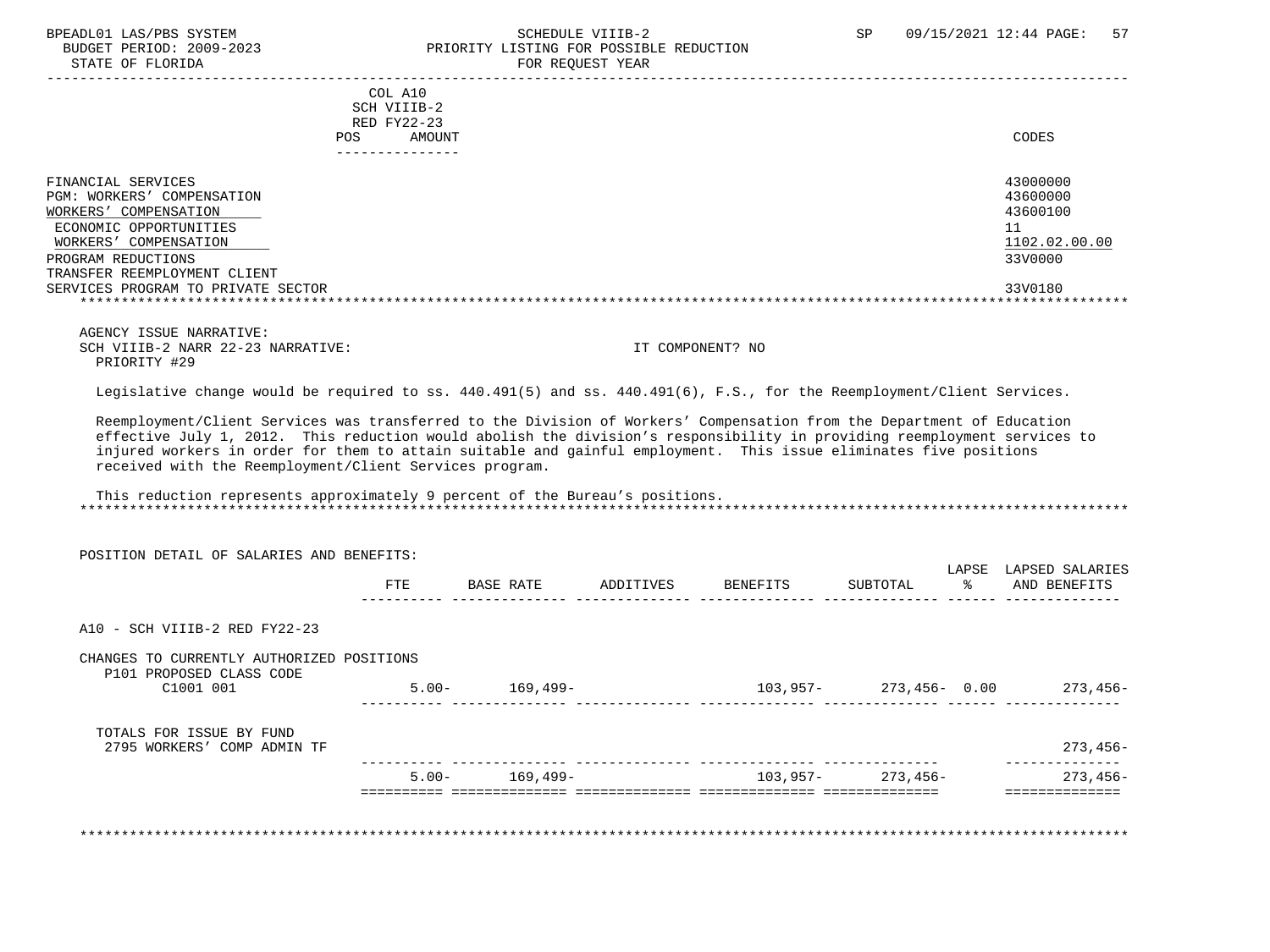## BPEADL01 LAS/PBS SYSTEM SALL SALL SOMEDULE VIIIB-2 SP 09/15/2021 12:44 PAGE: 58 BUDGET PERIOD: 2009-2023 PRIORITY LISTING FOR POSSIBLE REDUCTION

STATE OF FLORIDA **FOR REQUEST YEAR** -----------------------------------------------------------------------------------------------------------------------------------

|                                                 | COL A10<br>SCH VIIIB-2       |                      |
|-------------------------------------------------|------------------------------|----------------------|
|                                                 | RED FY22-23<br>POS<br>AMOUNT | CODES                |
|                                                 |                              |                      |
|                                                 |                              |                      |
| FINANCIAL SERVICES                              |                              | 43000000             |
| <b>PGM: WORKERS' COMPENSATION</b>               |                              | 43600000<br>43600100 |
| WORKERS' COMPENSATION<br>ECONOMIC OPPORTUNITIES |                              | 11                   |
| WORKERS' COMPENSATION                           |                              | 1102.02.00.00        |
| PROGRAM REDUCTIONS                              |                              | 33V0000              |
| REDUCTION IN THE BUREAU OF                      |                              |                      |
| FINANCIAL ACCOUNTABILITY                        |                              | 33V2260              |
| SALARY RATE                                     |                              | 000000               |
| SALARY RATE 136,074-                            |                              |                      |
|                                                 |                              |                      |
| SALARIES AND BENEFITS                           |                              | 010000               |
|                                                 | $4.00 -$                     |                      |
| WORKERS' COMP ADMIN TF<br>$-STATE$              | $219,327-$                   | 2795 1               |
| TOTAL: REDUCTION IN THE BUREAU OF               |                              | 33V2260              |
| FINANCIAL ACCOUNTABILITY                        |                              |                      |
| TOTAL POSITIONS 4.00-                           |                              |                      |
| TOTAL ISSUE                                     | $219,327-$                   |                      |
| TOTAL SALARY RATE 136,074-                      |                              |                      |
|                                                 |                              |                      |
|                                                 |                              |                      |

 AGENCY ISSUE NARRATIVE: SCH VIIIB-2 NARR 22-23 NARRATIVE: IT COMPONENT? NO PRIORITY #34

No Legislative Change

 This issue eliminates four full time position FTE) within the Bureau of Financial Accountability, funded from the Workers Compensation Administrative Trust Fund (WCATF).

 1 FTE -- One Workers' Compensation Specialist position within the Self-Insurance Unit. This represents the elimination of DWC's only premium auditor in the Self-Insurance Unit, which conducts premium audits for self-insurers and provides education for self-insurers for premium audit purposes. This eliminates the position that tracks data submission, enters loss and payroll data, calculates experience mods and manages FSIGA recommendations and works on forms submissions. The Division values education and accuracy to ensure self-insured employers are correctly reporting payrolls and classifications. The unit would have to leverage more on-line education programs and cross train other staff members. Eliminating this position will reduce premium accuracy for assessment calculation purposes which may negatively impact revenue due to, and calculated by, the Division. The Division may consider independent contractors for these services.

 1 FTE -- One Accountant III position within the Financial Accountability Section represents one of its eight staff members. The FAS Unit manages the collection of employer penalties totaling nearly 17 million dollars annually. When an employer fails to pay penalties after they have entered into a Penalty Payment Agreement, the Division must move forward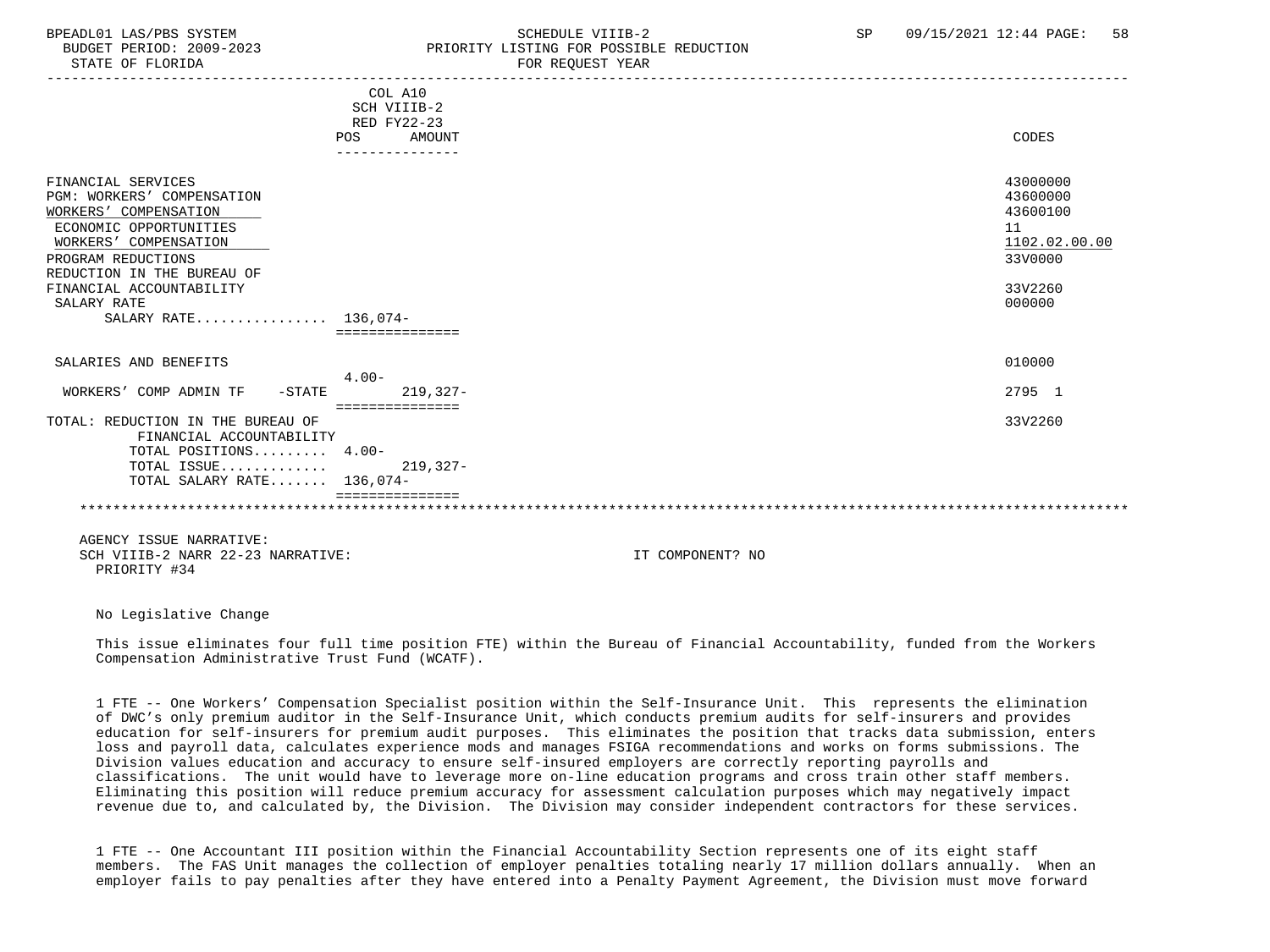### BPEADL01 LAS/PBS SYSTEM STRAND SCHEDULE VIIIB-2 SP 09/15/2021 12:44 PAGE: 59 BUDGET PERIOD: 2009-2023 PRIORITY LISTING FOR POSSIBLE REDUCTION STATE OF FLORIDA FOR REQUEST YEAR

 ----------------------------------------------------------------------------------------------------------------------------------- COL A10 SCH VIIIB-2 RED FY22-23 POS AMOUNT CODES --------------- FINANCIAL SERVICES 43000000 PGM: WORKERS' COMPENSATION 43600000 ECONOMIC OPPORTUNITIES 11  $\frac{\text{WORKERS}\text{'}}{\text{ROGRAM REDUCTIONS}} \qquad \qquad \frac{1102.02}{3300000} \qquad \qquad \frac{1102.02}{110000} \qquad \qquad \frac{11000}{11000} \qquad \qquad \frac{11000}{11000} \qquad \qquad \frac{11000}{11000} \qquad \qquad \frac{11000}{11000} \qquad \qquad \frac{11000}{11000} \qquad \qquad \frac{11000}{11000} \qquad \qquad \frac{11000}{11000} \q$ 

PROGRAM REDUCTIONS REDUCTION IN THE BUREAU OF FINANCIAL ACCOUNTABILITY 33V2260

WORKERS' COMPENSATION

 to reinstate the Stop Work Order, initiate collections proceedings and file liens against these employer's property. The Unit also has employees embedded in DFS' Revenue Processing Unit to assure that employer payments are accurately and timely processed. Eliminating this position will require reallocation of existing FTE's to ensure the department's fiduciary regulatory duties are maintained.

 1 FTE -- One Government Operations Consultant II within the Project Software and Data Analysis section. This position handles data analytics and assists bureaus with making changes to their processes and systems.

 1 FTE One Insurance Specialist III position within the Financial Unit that reconciles receipts for all of the division's cash receipt systems and processes.

 These reductions represent approximately 14% of the Bureau of Financial Accountability positions (not including the SDTF positions). \*\*\*\*\*\*\*\*\*\*\*\*\*\*\*\*\*\*\*\*\*\*\*\*\*\*\*\*\*\*\*\*\*\*\*\*\*\*\*\*\*\*\*\*\*\*\*\*\*\*\*\*\*\*\*\*\*\*\*\*\*\*\*\*\*\*\*\*\*\*\*\*\*\*\*\*\*\*\*\*\*\*\*\*\*\*\*\*\*\*\*\*\*\*\*\*\*\*\*\*\*\*\*\*\*\*\*\*\*\*\*\*\*\*\*\*\*\*\*\*\*\*\*\*\*\*\*

 POSITION DETAIL OF SALARIES AND BENEFITS: LAPSE LAPSED SALARIES<br>BASE RATE ADDITIVES BENEFITS SUBTOTAL AND BENEFITS FTE BASE RATE ADDITIVES BENEFITS SUBTOTAL % AND BENEFITS ---------- -------------- -------------- -------------- -------------- ------ --------------  $A10 - SCH VITIR-2 RED FY22-23$  CHANGES TO CURRENTLY AUTHORIZED POSITIONS P101 PROPOSED CLASS CODE C1001 001 4.00- 136,074- 83,253- 219,327- 0.00 219,327- ---------- -------------- -------------- -------------- -------------- ------ -------------- TOTALS FOR ISSUE BY FUND 2795 WORKERS' COMP ADMIN TF 219,327- ---------- -------------- -------------- -------------- -------------- -------------- 4.00- 136,074- 83,253- 219,327- 219,327- ========== ============== ============== ============== ============== ============== \*\*\*\*\*\*\*\*\*\*\*\*\*\*\*\*\*\*\*\*\*\*\*\*\*\*\*\*\*\*\*\*\*\*\*\*\*\*\*\*\*\*\*\*\*\*\*\*\*\*\*\*\*\*\*\*\*\*\*\*\*\*\*\*\*\*\*\*\*\*\*\*\*\*\*\*\*\*\*\*\*\*\*\*\*\*\*\*\*\*\*\*\*\*\*\*\*\*\*\*\*\*\*\*\*\*\*\*\*\*\*\*\*\*\*\*\*\*\*\*\*\*\*\*\*\*\*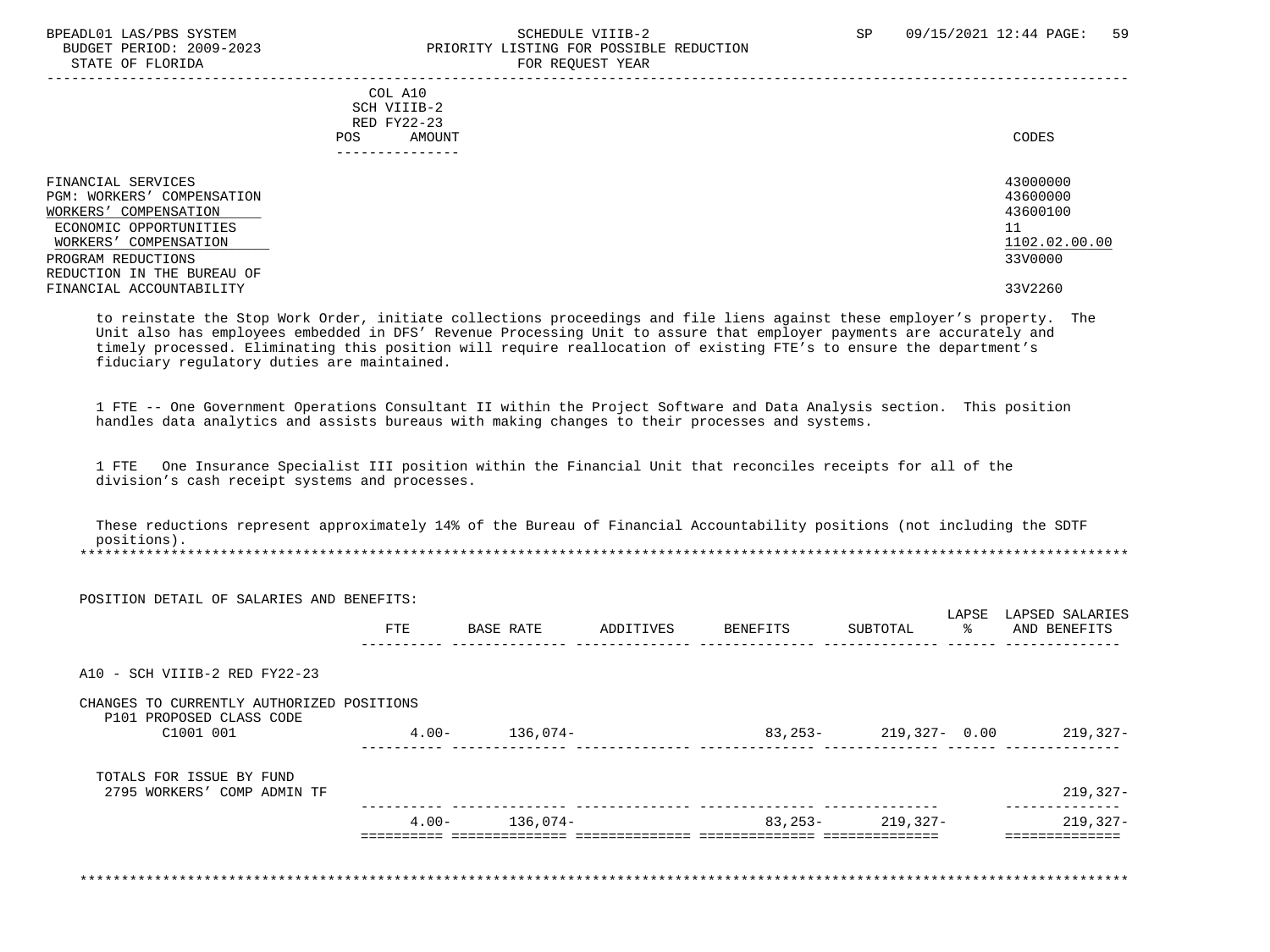## BPEADL01 LAS/PBS SYSTEM SALL SALL SOMEDULE VIIIB-2 SP 09/15/2021 12:44 PAGE: 60 BUDGET PERIOD: 2009-2023 PRIORITY LISTING FOR POSSIBLE REDUCTION

-----------------------------------------------------------------------------------------------------------------------------------

|                                                                                                                                                                                                                                                 | COL A10<br>SCH VIIIB-2<br>RED FY22-23<br>POS<br><b>AMOUNT</b><br>--------------- | CODES                                                                                   |
|-------------------------------------------------------------------------------------------------------------------------------------------------------------------------------------------------------------------------------------------------|----------------------------------------------------------------------------------|-----------------------------------------------------------------------------------------|
| FINANCIAL SERVICES<br>PGM: WORKERS' COMPENSATION<br>WORKERS' COMPENSATION<br>ECONOMIC OPPORTUNITIES<br>WORKERS' COMPENSATION<br>PROGRAM REDUCTIONS<br>REDUCTION IN THE BUREAU OF<br>MONITORING AND AUDIT<br>SALARY RATE<br>SALARY RATE 117,510- |                                                                                  | 43000000<br>43600000<br>43600100<br>11<br>1102.02.00.00<br>33V0000<br>33V2270<br>000000 |
| SALARIES AND BENEFITS                                                                                                                                                                                                                           |                                                                                  | 010000                                                                                  |
| WORKERS' COMP ADMIN TF<br>$-STATE$                                                                                                                                                                                                              | $4.00 -$<br>$197.335-$                                                           | 2795 1                                                                                  |
| TOTAL: REDUCTION IN THE BUREAU OF<br>MONITORING AND AUDIT                                                                                                                                                                                       |                                                                                  | 33V2270                                                                                 |
| TOTAL POSITIONS 4.00-<br>TOTAL ISSUE<br>TOTAL SALARY RATE 117,510-                                                                                                                                                                              | $197, 335 -$                                                                     |                                                                                         |
|                                                                                                                                                                                                                                                 |                                                                                  |                                                                                         |

 AGENCY ISSUE NARRATIVE: SCH VIIIB-2 NARR 22-23 NARRATIVE: IT COMPONENT? NO PRIORITY #38

No Legislative Change

 2 FTE - 1nsurance Specialist I (Med Services) - This section is responsible for establishing rules and policy, implementing the Three Member Panel's uniform schedules for maximum reimbursement allowances, resolving medical reimbursement disputes between providers and payers, and providing educational assistance and consultation on issues related to medical billing and reimbursements. Eliminating these positions would affect the Division's ability to timely resolve reimbursement disputes and provide educational and administrative support for our external customers.

 2 FTE - 2 Insurance Specialist III (CPS) - The Centralized Performance System (CPS) Section is responsible for providing insurer performance information and trends that enables the Division and claim administrators to monitor performance and respond to penalty assessments for untimely filing and payment. These reductions would limit the Division's ability to timely monitor insurer performance and respond to penalty assessments.

 These reductions represents approximately 7% of the Bureau of Monitoring and Audit positions. \*\*\*\*\*\*\*\*\*\*\*\*\*\*\*\*\*\*\*\*\*\*\*\*\*\*\*\*\*\*\*\*\*\*\*\*\*\*\*\*\*\*\*\*\*\*\*\*\*\*\*\*\*\*\*\*\*\*\*\*\*\*\*\*\*\*\*\*\*\*\*\*\*\*\*\*\*\*\*\*\*\*\*\*\*\*\*\*\*\*\*\*\*\*\*\*\*\*\*\*\*\*\*\*\*\*\*\*\*\*\*\*\*\*\*\*\*\*\*\*\*\*\*\*\*\*\*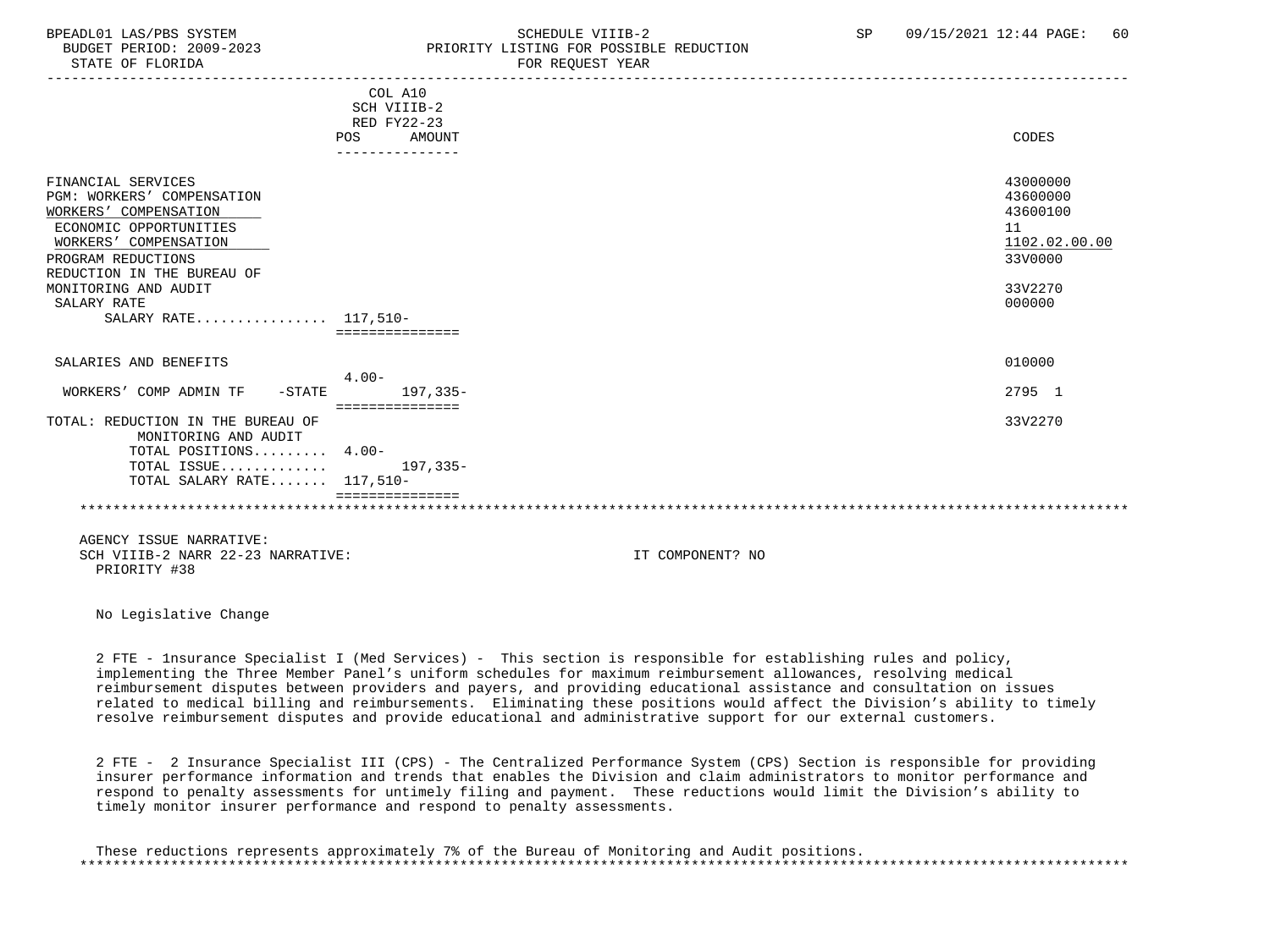## BPEADL01 LAS/PBS SYSTEM SALL SOME SCHEDULE VIIIB-2 SCHEDULE SP 09/15/2021 12:44 PAGE: 61 BUDGET PERIOD: 2009-2023 PRIORITY LISTING FOR POSSIBLE REDUCTION

|                                                                           | COL A10                                 |                    |           |          |                    |                                  |
|---------------------------------------------------------------------------|-----------------------------------------|--------------------|-----------|----------|--------------------|----------------------------------|
|                                                                           | SCH VIIIB-2                             |                    |           |          |                    |                                  |
|                                                                           | RED FY22-23                             |                    |           |          |                    |                                  |
|                                                                           | POS AMOUNT                              |                    |           |          |                    | CODES                            |
|                                                                           | ----------------                        |                    |           |          |                    |                                  |
| FINANCIAL SERVICES<br>PGM: WORKERS' COMPENSATION<br>WORKERS' COMPENSATION |                                         |                    |           |          |                    | 43000000<br>43600000<br>43600100 |
| ECONOMIC OPPORTUNITIES<br>WORKERS' COMPENSATION                           |                                         |                    |           |          |                    | 11<br>1102.02.00.00              |
| PROGRAM REDUCTIONS<br>REDUCTION IN THE BUREAU OF                          |                                         |                    |           |          |                    | 33V0000                          |
| MONITORING AND AUDIT                                                      |                                         |                    |           |          |                    | 33V2270                          |
| POSITION DETAIL OF SALARIES AND BENEFITS:                                 |                                         |                    |           |          |                    | LAPSE LAPSED SALARIES            |
|                                                                           | FTE                                     | BASE RATE          | ADDITIVES | BENEFITS | SUBTOTAL           | % AND BENEFITS                   |
| A10 - SCH VIIIB-2 RED FY22-23                                             |                                         |                    |           |          |                    |                                  |
|                                                                           |                                         |                    |           |          |                    |                                  |
| CHANGES TO CURRENTLY AUTHORIZED POSITIONS<br>P101 PROPOSED CLASS CODE     |                                         |                    |           |          |                    |                                  |
| C1001 001                                                                 |                                         | $4.00 - 117,510 -$ |           |          |                    |                                  |
| TOTALS FOR ISSUE BY FUND<br>2795 WORKERS' COMP ADMIN TF                   |                                         |                    |           |          |                    | 197,335-                         |
|                                                                           | $4.00 -$                                | 117,510-           |           |          | 79,825 - 197,335 - | --------------<br>197,335-       |
|                                                                           |                                         |                    |           |          |                    | ---------------                  |
|                                                                           |                                         |                    |           |          |                    |                                  |
| REDUCTION IN THE BUREAU OF<br>COMPLIANCE                                  |                                         |                    |           |          |                    | 33V2280                          |
| SALARY RATE<br>SALARY RATE 395,519-                                       |                                         |                    |           |          |                    | 000000                           |
|                                                                           | ===============                         |                    |           |          |                    |                                  |
| SALARIES AND BENEFITS                                                     | $12.00 -$                               |                    |           |          |                    | 010000                           |
| WORKERS' COMP ADMIN TF                                                    | $-STATE$<br>642,931-<br>=============== |                    |           |          |                    | 2795 1                           |
| TOTAL: REDUCTION IN THE BUREAU OF<br>COMPLIANCE                           |                                         |                    |           |          |                    | 33V2280                          |
| TOTAL POSITIONS 12.00-                                                    |                                         |                    |           |          |                    |                                  |
| TOTAL ISSUE $642,931-$<br>TOTAL SALARY RATE $395,519-$                    |                                         |                    |           |          |                    |                                  |
|                                                                           | ===============                         |                    |           |          |                    |                                  |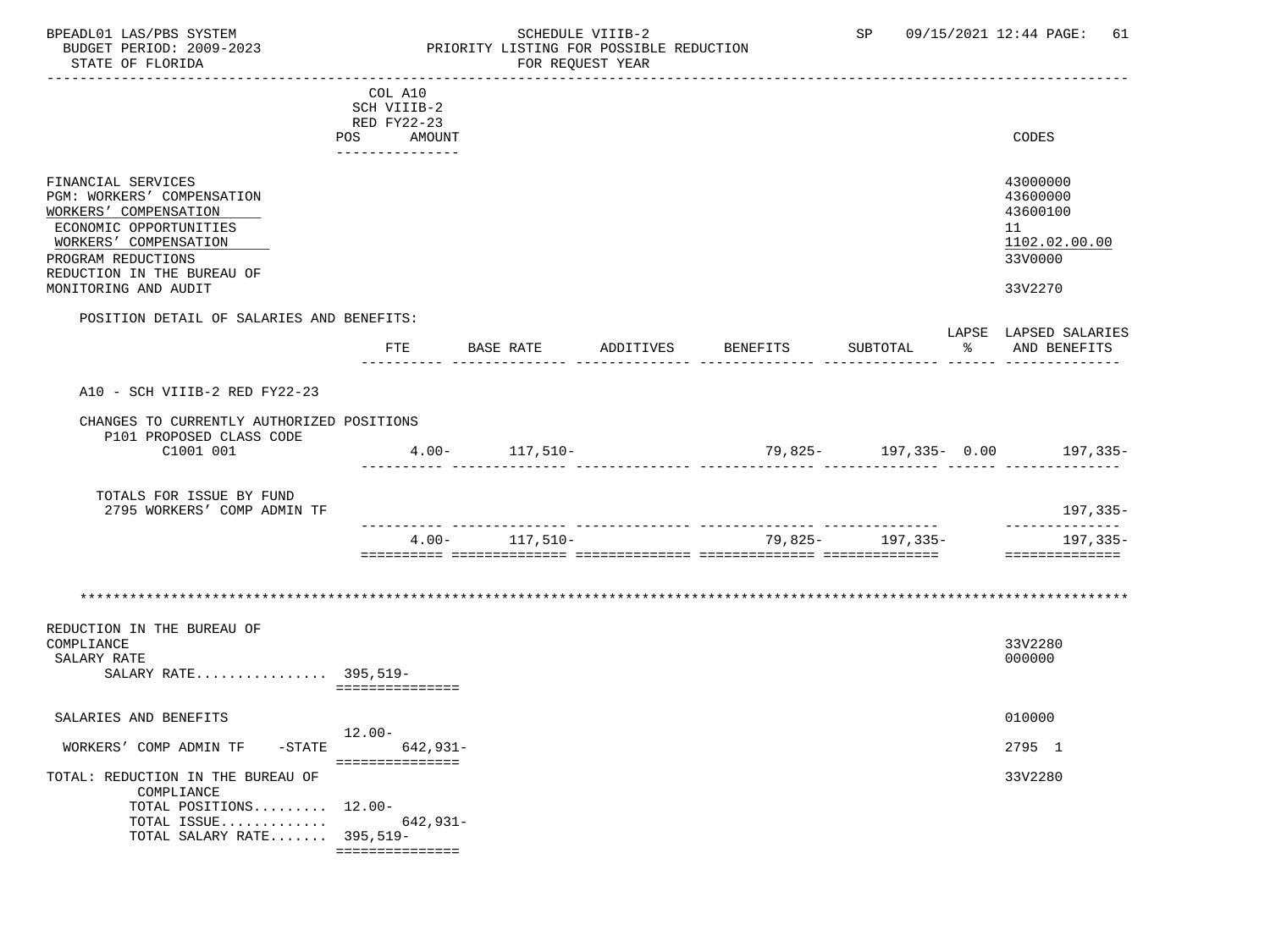### BPEADL01 LAS/PBS SYSTEM SALL SOMEDULE VIIIB-2 SCHEDULE VIIIB-2 SP 09/15/2021 12:44 PAGE: 62 BUDGET PERIOD: 2009-2023 PRIORITY LISTING FOR POSSIBLE REDUCTION STATE OF FLORIDA FOR REQUEST YEAR

| COL A10<br>SCH VIIIB-2<br>RED FY22-23<br><b>POS</b><br>AMOUNT                                                                                                                       | CODES                                                              |
|-------------------------------------------------------------------------------------------------------------------------------------------------------------------------------------|--------------------------------------------------------------------|
| FINANCIAL SERVICES<br>PGM: WORKERS' COMPENSATION<br>COMPENSATION<br>WORKERS'<br>ECONOMIC OPPORTUNITIES<br>WORKERS' COMPENSATION<br>PROGRAM REDUCTIONS<br>REDUCTION IN THE BUREAU OF | 43000000<br>43600000<br>43600100<br>11<br>1102.02.00.00<br>33V0000 |
| COMPLIANCE                                                                                                                                                                          | 33V2280                                                            |

 AGENCY ISSUE NARRATIVE: SCH VIIIB-2 NARR 22-23 NARRATIVE: IT COMPONENT? NO PRIORITY #39

### No Legislative Change

 The Bureau of Compliance is responsible for ensuring employers in Florida are in compliance with Florida's workers' compensation laws. Bureau personnel conduct on-site investigations and issue stop-work orders and penalties to non-compliant employers, pursuant to s. 440.107, F.S. In addition, certain personnel are responsible for reviewing, processing and issuing workers' compensation exemptions in a timely manner to qualified individuals, pursuant to S. 440.05, F.S. The Penalty Team is responsible for calculating penalties for non-compliance based on employer's business records.

This issue eliminates 12 full time positions within the Bureau of Compliance:

- 5 Regulatory Analyst III (Investigator) Investigations Team;
- 3 Insurance Specialist I Exemption Team;
- 3 Insurance III Penalty Team
- 1 Government Operations Consultant II Penalty Team

 Eliminating these positions will result in fewer employer investigations conducted and increased time to process penalties and exemptions. An overall significant reduction of revenue will occur due to less enforcement actions.

 These reductions represent approximately 9% of the Bureau of Compliance positions. \*\*\*\*\*\*\*\*\*\*\*\*\*\*\*\*\*\*\*\*\*\*\*\*\*\*\*\*\*\*\*\*\*\*\*\*\*\*\*\*\*\*\*\*\*\*\*\*\*\*\*\*\*\*\*\*\*\*\*\*\*\*\*\*\*\*\*\*\*\*\*\*\*\*\*\*\*\*\*\*\*\*\*\*\*\*\*\*\*\*\*\*\*\*\*\*\*\*\*\*\*\*\*\*\*\*\*\*\*\*\*\*\*\*\*\*\*\*\*\*\*\*\*\*\*\*\*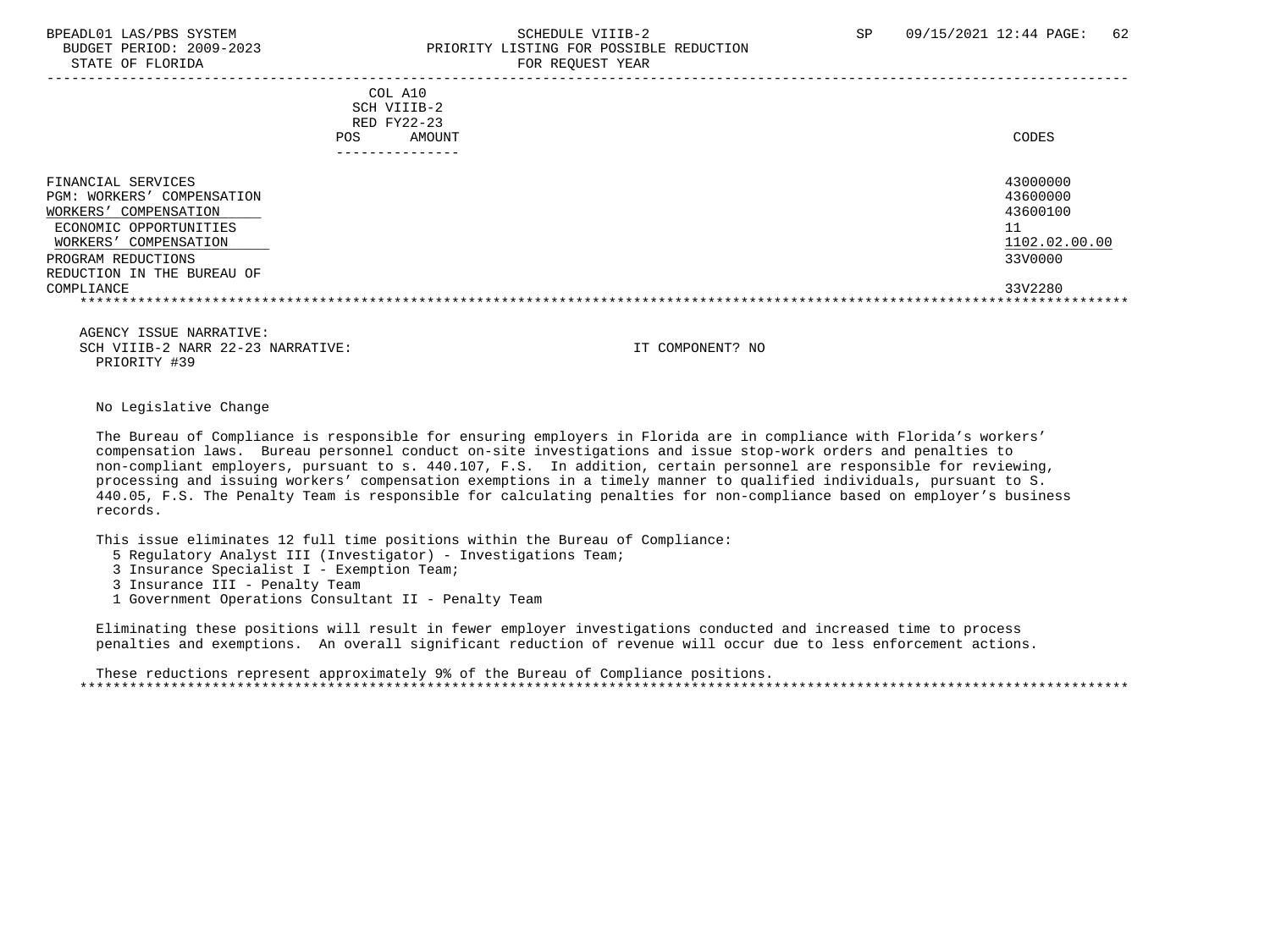BPEADL01 LAS/PBS SYSTEM SALL SALL SCHEDULE VIIIB-2 SP 09/15/2021 12:44 PAGE: 63 BUDGET PERIOD: 2009-2023 PRIORITY LISTING FOR POSSIBLE REDUCTION STATE OF FLORIDA FOR REQUEST YEAR ----------------------------------------------------------------------------------------------------------------------------------- COL A10 SCH VIIIB-2 RED FY22-23

 POS AMOUNT CODES --------------- FINANCIAL SERVICES 43000000 PGM: WORKERS' COMPENSATION 43600000<br>WORKERS' COMPENSATION 43600100 WORKERS' COMPENSATION ECONOMIC OPPORTUNITIES 11  $\frac{\text{WORKERS}\text{'}}{\text{ROGRAM REDUCTIONS}} \qquad \qquad \frac{1102.02}{3300000} \qquad \qquad \frac{1102.02}{110000} \qquad \qquad \frac{11000}{11000} \qquad \qquad \frac{11000}{11000} \qquad \qquad \frac{11000}{11000} \qquad \qquad \frac{11000}{11000} \qquad \qquad \frac{11000}{11000} \qquad \qquad \frac{11000}{11000} \qquad \qquad \frac{11000}{11000} \q$ PROGRAM REDUCTIONS REDUCTION IN THE BUREAU OF COMPLIANCE 33V2280 POSITION DETAIL OF SALARIES AND BENEFITS: LAPSE LAPSED SALARIES FTE BASE RATE ADDITIVES BENEFITS SUBTOTAL ---------- -------------- -------------- -------------- -------------- ------ -------------- A10 - SCH VIIIB-2 RED FY22-23 CHANGES TO CURRENTLY AUTHORIZED POSITIONS P101 PROPOSED CLASS CODE C1001 001 12.00- 395,519- 247,412- 642,931- 0.00 642,931- ---------- -------------- -------------- -------------- -------------- ------ -------------- TOTALS FOR ISSUE BY FUND 2795 WORKERS' COMP ADMIN TF 642,931- ---------- -------------- -------------- -------------- -------------- -------------- 12.00- 395,519- 247,412- 642,931- 642,931- ========== ============== ============== ============== ============== ============== \*\*\*\*\*\*\*\*\*\*\*\*\*\*\*\*\*\*\*\*\*\*\*\*\*\*\*\*\*\*\*\*\*\*\*\*\*\*\*\*\*\*\*\*\*\*\*\*\*\*\*\*\*\*\*\*\*\*\*\*\*\*\*\*\*\*\*\*\*\*\*\*\*\*\*\*\*\*\*\*\*\*\*\*\*\*\*\*\*\*\*\*\*\*\*\*\*\*\*\*\*\*\*\*\*\*\*\*\*\*\*\*\*\*\*\*\*\*\*\*\*\*\*\*\*\*\*

REDUCTION IN THE BUREAU OF EMPLOYEE ASSISTANCE ASSISTANCE 33V2310  $\texttt{SALARY RATE}$  . The contract of the contract of the contract of the contract of the contract of the contract of the contract of the contract of the contract of the contract of the contract of the contract of the contract o SALARY RATE................ 85,077- ===============

SALARIES AND BENEFITS 010000 3.00- WORKERS' COMP ADMIN TF -STATE 144,380-<br>
2795 1 =============== TOTAL: REDUCTION IN THE BUREAU OF EMPLOYEE 33V2310 ASSISTANCE TOTAL POSITIONS......... 3.00- TOTAL ISSUE............. 144,380- TOTAL SALARY RATE....... 85,077- ===============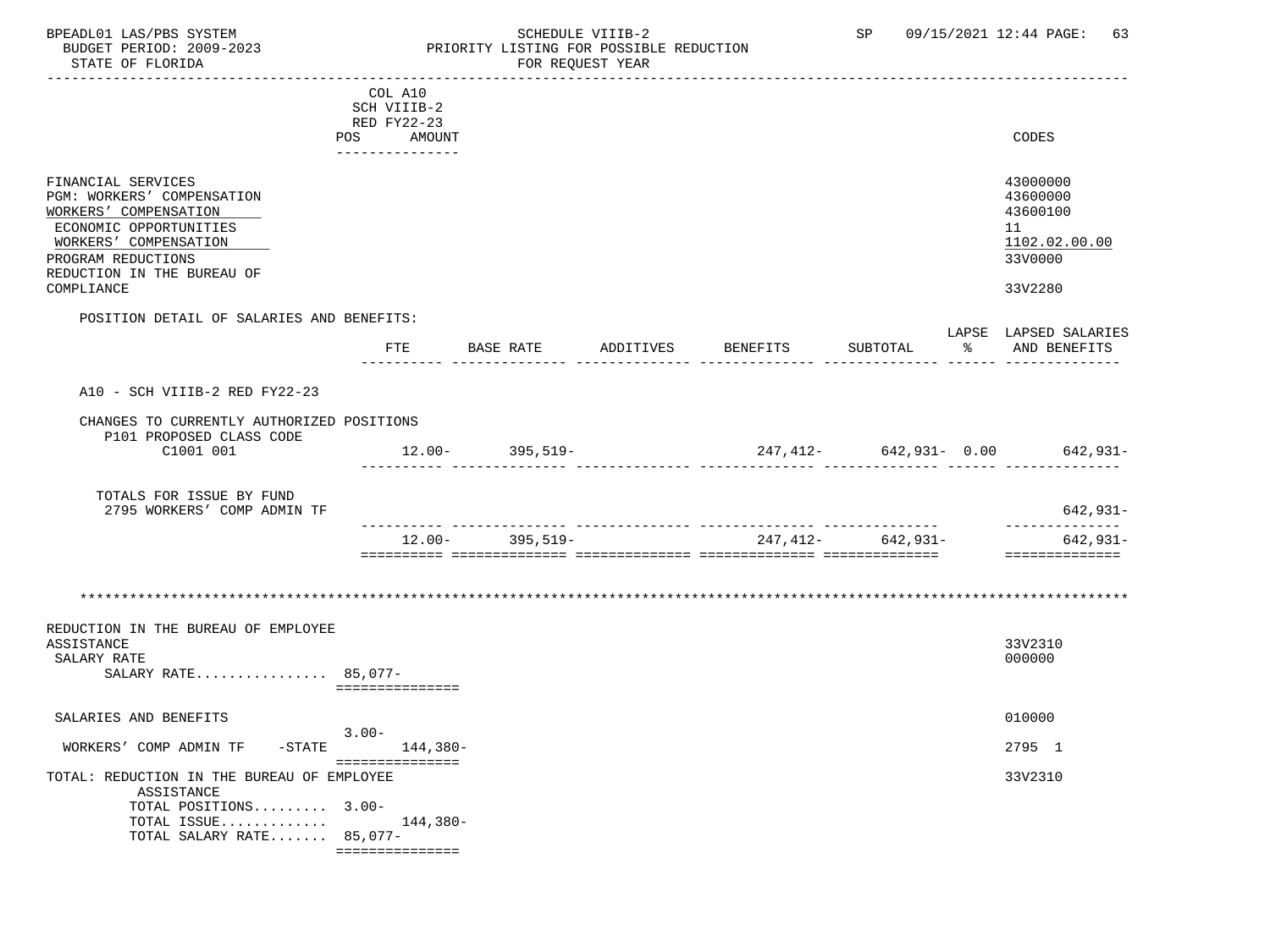STATE OF FLORIDA

## BPEADL01 LAS/PBS SYSTEM SOHEDULE VIIIB-2 SCHEDULE VIIIB-2 SP 09/15/2021 12:44 PAGE: 64 PRIORITY LISTING FOR POSSIBLE REDUCTION<br>FOR REQUEST YEAR

|                                                                                                                                                                                                            | COL A10<br>SCH VIIIB-2<br>RED FY22-23<br>AMOUNT<br><b>POS</b><br>------------ | CODES                                                                         |
|------------------------------------------------------------------------------------------------------------------------------------------------------------------------------------------------------------|-------------------------------------------------------------------------------|-------------------------------------------------------------------------------|
| FINANCIAL SERVICES<br>PGM: WORKERS' COMPENSATION<br>COMPENSATION<br>WORKERS'<br>ECONOMIC OPPORTUNITIES<br>WORKERS' COMPENSATION<br>PROGRAM REDUCTIONS<br>REDUCTION IN THE BUREAU OF EMPLOYEE<br>ASSISTANCE |                                                                               | 43000000<br>43600000<br>43600100<br>11<br>1102.02.00.00<br>33V0000<br>33V2310 |

 AGENCY ISSUE NARRATIVE: SCH VIIIB-2 NARR 22-23 NARRATIVE: IT COMPONENT? NO PRIORITY #36

### No Legislative Change

 This issue eliminates one Insurance Specialist III position on the Injured Worker Hotline Team. This position provides assistance to employers and to injured workers who have problems or questions regarding their workers' compensation claims. This position handles their daily workload thru telephone calls and emails. Remaining staff around the state will be required to absorb the additional workload created if these positions are eliminated.

 This issue also eliminates two Insurance Specialist I positions on the Records Management Team assisting with subpoenas and public records requests made by the general public. Eliminating these positions will result in delays in acknowledging and responding to subpoenas and public records requests, and will create additional delays in mail processing.

| These represents represent approximately 6% of the Bureau of Employee Assistance positions. |  |
|---------------------------------------------------------------------------------------------|--|
|                                                                                             |  |

POSITION DETAIL OF SALARIES AND BENEFITS:

|                                                                       | FTE      | BASE RATE | ADDITIVES | BENEFITS   | SUBTOTAL         | LAPSE<br>°≈ | LAPSED SALARIES<br>AND BENEFITS |
|-----------------------------------------------------------------------|----------|-----------|-----------|------------|------------------|-------------|---------------------------------|
| A10 - SCH VIIIB-2 RED FY22-23                                         |          |           |           |            |                  |             |                                 |
| CHANGES TO CURRENTLY AUTHORIZED POSITIONS<br>P101 PROPOSED CLASS CODE |          |           |           |            |                  |             |                                 |
| C1001 001                                                             | $3.00 -$ | 85,077-   |           | $59.303 -$ | $144,380 - 0.00$ |             | 144,380-                        |
|                                                                       |          |           |           |            |                  |             |                                 |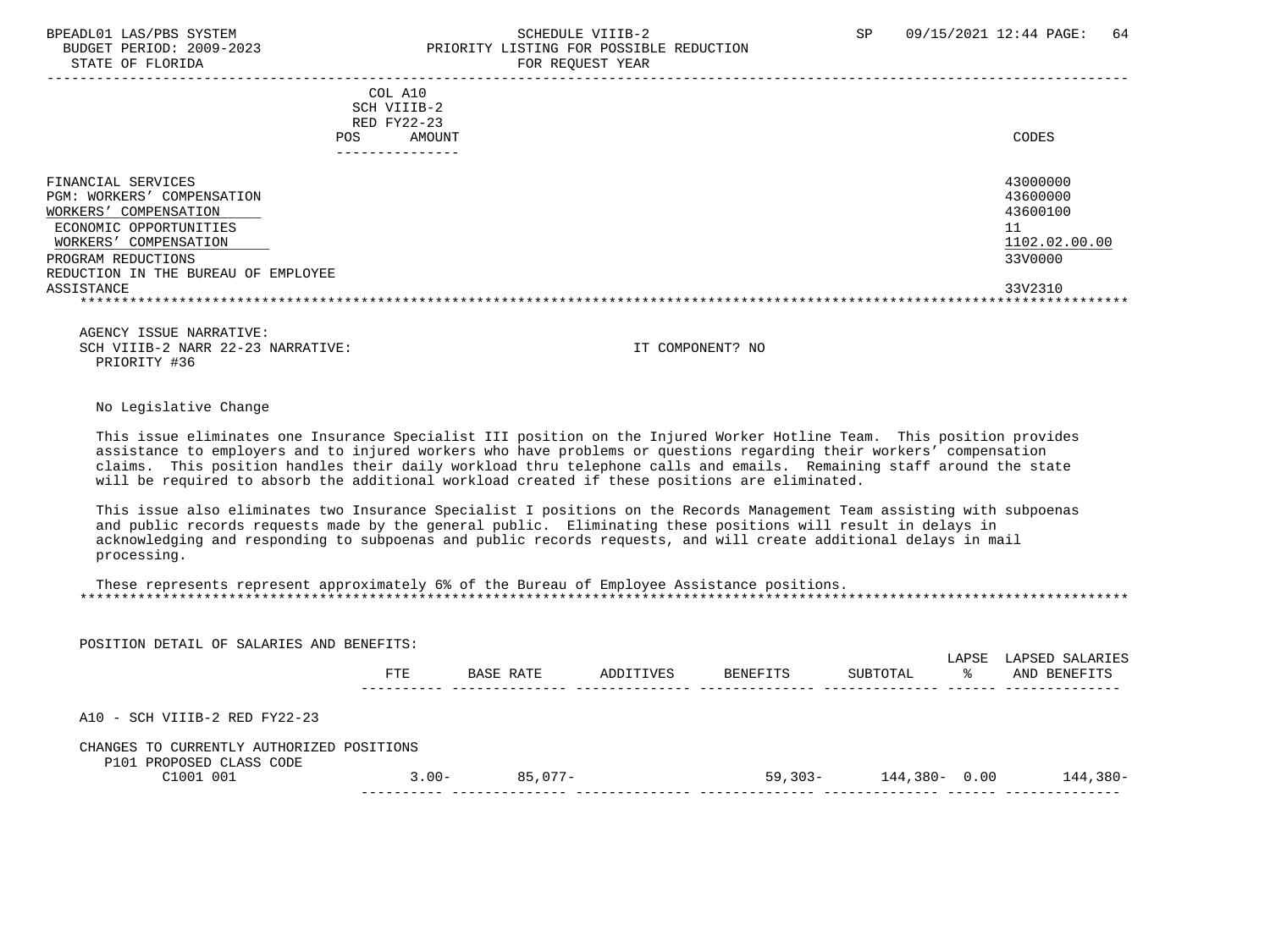### BPEADL01 LAS/PBS SYSTEM STRING THE SCHEDULE VIIIB-2 SP 09/15/2021 12:44 PAGE: 65<br>BUDGET PERIOD: 2009-2023 PRIORITY LISTING FOR POSSIBLE REDUCTION BUDGET PERIOD: 2009-2023 PRIORITY LISTING FOR POSSIBLE REDUCTION<br>STATE OF FLORIDA POR REQUEST YEAR FOR REQUEST YEAR

|                                                                                                                                                                                                         | COL A10<br>SCH VIIIB-2<br>RED FY22-23<br>POS AMOUNT |           |           |                 |          |    | CODES                                                                         |
|---------------------------------------------------------------------------------------------------------------------------------------------------------------------------------------------------------|-----------------------------------------------------|-----------|-----------|-----------------|----------|----|-------------------------------------------------------------------------------|
|                                                                                                                                                                                                         | --------------                                      |           |           |                 |          |    |                                                                               |
| FINANCIAL SERVICES<br>PGM: WORKERS' COMPENSATION<br>WORKERS' COMPENSATION<br>ECONOMIC OPPORTUNITIES<br>WORKERS' COMPENSATION<br>PROGRAM REDUCTIONS<br>REDUCTION IN THE BUREAU OF EMPLOYEE<br>ASSISTANCE |                                                     |           |           |                 |          |    | 43000000<br>43600000<br>43600100<br>11<br>1102.02.00.00<br>33V0000<br>33V2310 |
| POSITION DETAIL OF SALARIES AND BENEFITS:                                                                                                                                                               |                                                     |           |           |                 |          |    |                                                                               |
|                                                                                                                                                                                                         | <b>FTE</b>                                          | BASE RATE | ADDITIVES | <b>BENEFITS</b> | SUBTOTAL | ႜႂ | LAPSE LAPSED SALARIES<br>AND BENEFITS                                         |
| A10 - SCH VIIIB-2 RED FY22-23                                                                                                                                                                           |                                                     |           |           |                 |          |    |                                                                               |
| CHANGES TO CURRENTLY AUTHORIZED POSITIONS                                                                                                                                                               |                                                     |           |           |                 |          |    |                                                                               |
| TOTALS FOR ISSUE BY FUND<br>2795 WORKERS' COMP ADMIN TF                                                                                                                                                 |                                                     |           |           |                 |          |    | 144,380-                                                                      |
|                                                                                                                                                                                                         | $3.00 -$                                            | 85,077-   |           | $59,303-$       | 144,380- |    | --------------<br>144,380-<br>==============                                  |
|                                                                                                                                                                                                         |                                                     |           |           |                 |          |    |                                                                               |
| REDUCTION IN THE SPECIAL DISABILITY<br>TRUST FUND<br>SALARY RATE<br>SALARY RATE 94,934-                                                                                                                 | ===============                                     |           |           |                 |          |    | 33V2320<br>000000                                                             |
| SALARIES AND BENEFITS                                                                                                                                                                                   |                                                     |           |           |                 |          |    | 010000                                                                        |
| WORKERS'COMP SPEC DISAB TF-STATE                                                                                                                                                                        | $3.00 -$<br>156,059-<br>===============             |           |           |                 |          |    | 2798 1                                                                        |
| OTHER PERSONAL SERVICES                                                                                                                                                                                 |                                                     |           |           |                 |          |    | 030000                                                                        |
| WORKERS'COMP SPEC DISAB TF-STATE                                                                                                                                                                        | $17,550-$<br>- ===============                      |           |           |                 |          |    | 2798 1                                                                        |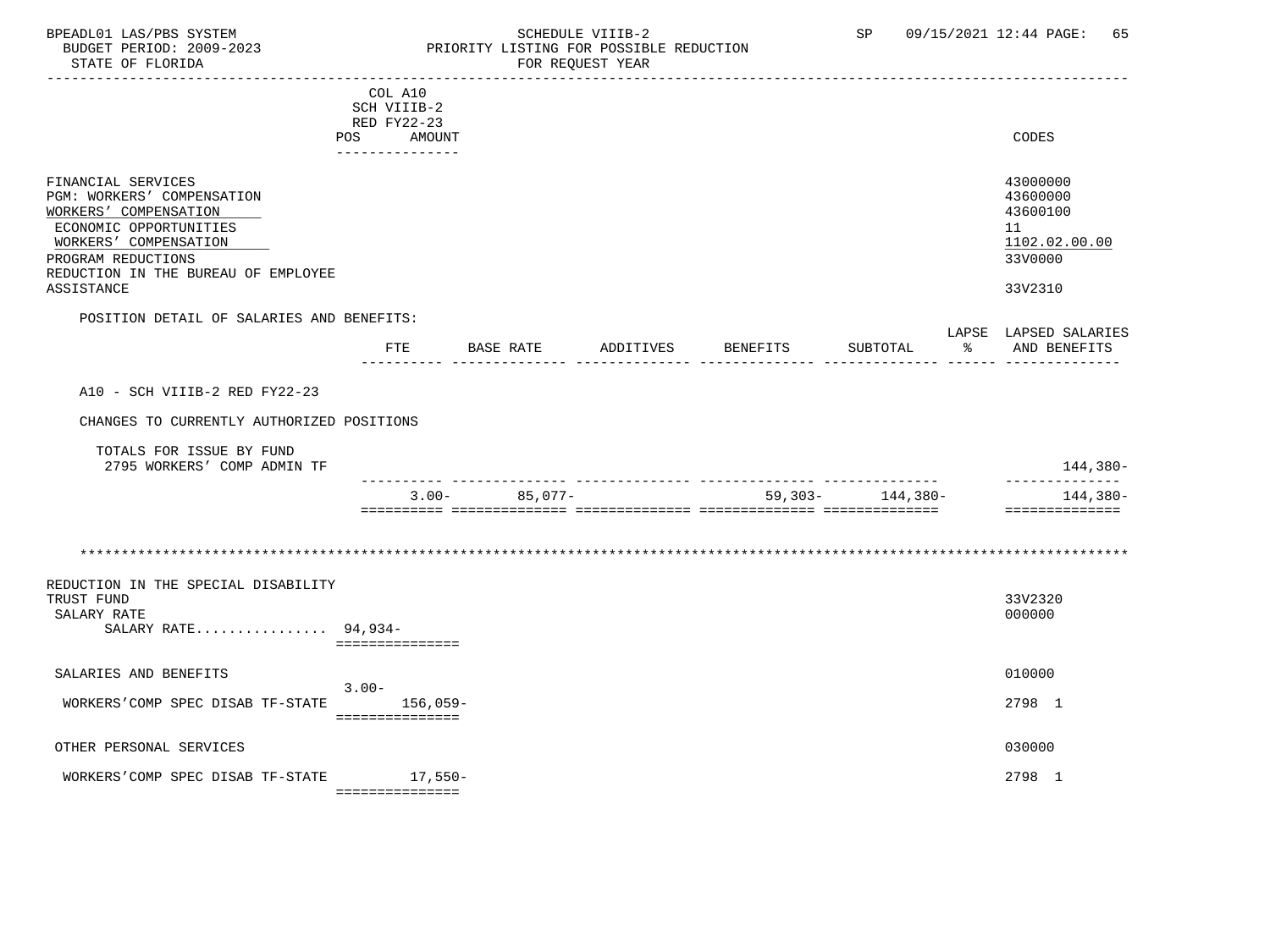## BPEADL01 LAS/PBS SYSTEM STRING THE SCHEDULE VIIIB-2 SCHEDULE SERVICTION SP 09/15/2021 12:44 PAGE: 66 PRIORITY LISTING FOR POSSIBLE REDUCTION

| STATE OF FLORIDA                                                                                                                                                                          |                                                               | FOR REQUEST YEAR<br>----------------------------------                                                                                                                                                                                                                                                                                                                                                                                                                                                                                                                                                     |                                                                    |
|-------------------------------------------------------------------------------------------------------------------------------------------------------------------------------------------|---------------------------------------------------------------|------------------------------------------------------------------------------------------------------------------------------------------------------------------------------------------------------------------------------------------------------------------------------------------------------------------------------------------------------------------------------------------------------------------------------------------------------------------------------------------------------------------------------------------------------------------------------------------------------------|--------------------------------------------------------------------|
|                                                                                                                                                                                           | COL A10<br>SCH VIIIB-2<br>RED FY22-23<br><b>AMOUNT</b><br>POS |                                                                                                                                                                                                                                                                                                                                                                                                                                                                                                                                                                                                            | CODES                                                              |
|                                                                                                                                                                                           | ---------------                                               |                                                                                                                                                                                                                                                                                                                                                                                                                                                                                                                                                                                                            |                                                                    |
| FINANCIAL SERVICES<br>PGM: WORKERS' COMPENSATION<br>WORKERS' COMPENSATION<br>ECONOMIC OPPORTUNITIES<br>WORKERS' COMPENSATION<br>PROGRAM REDUCTIONS<br>REDUCTION IN THE SPECIAL DISABILITY |                                                               |                                                                                                                                                                                                                                                                                                                                                                                                                                                                                                                                                                                                            | 43000000<br>43600000<br>43600100<br>11<br>1102.02.00.00<br>33V0000 |
| TRUST FUND<br>SPECIAL CATEGORIES<br>CONTRACTED SERVICES                                                                                                                                   |                                                               |                                                                                                                                                                                                                                                                                                                                                                                                                                                                                                                                                                                                            | 33V2320<br>100000<br>100777                                        |
| WORKERS'COMP SPEC DISAB TF-STATE 15,000-                                                                                                                                                  |                                                               |                                                                                                                                                                                                                                                                                                                                                                                                                                                                                                                                                                                                            | 2798 1                                                             |
| TOTAL: REDUCTION IN THE SPECIAL DISABILITY<br>TRUST FUND<br>TOTAL POSITIONS 3.00-<br>TOTAL ISSUE<br>TOTAL SALARY RATE 94,934-                                                             | ================<br>$188,609-$<br>===============             |                                                                                                                                                                                                                                                                                                                                                                                                                                                                                                                                                                                                            | 33V2320                                                            |
|                                                                                                                                                                                           |                                                               |                                                                                                                                                                                                                                                                                                                                                                                                                                                                                                                                                                                                            |                                                                    |
| AGENCY ISSUE NARRATIVE:<br>SCH VIIIB-2 NARR 22-23 NARRATIVE:<br>PRIORITY #31                                                                                                              |                                                               | IT COMPONENT? NO                                                                                                                                                                                                                                                                                                                                                                                                                                                                                                                                                                                           |                                                                    |
| No Legislative Change                                                                                                                                                                     |                                                               |                                                                                                                                                                                                                                                                                                                                                                                                                                                                                                                                                                                                            |                                                                    |
|                                                                                                                                                                                           |                                                               | This issue eliminates three (3) full time FTE along with OPS funding within the Special Disability Trust Fund (SDTF), of<br>the Bureau of Financial Accountability. Reduces contract services in SDTF if FTE eliminated                                                                                                                                                                                                                                                                                                                                                                                    |                                                                    |
| 1 - FTE - Insurance Specialist I<br>2 - FTE - Workers' Compensation Specialist<br>OPS Funds - \$17,550<br>Contract Services - \$15,000                                                    |                                                               |                                                                                                                                                                                                                                                                                                                                                                                                                                                                                                                                                                                                            |                                                                    |
| payments.                                                                                                                                                                                 |                                                               | In accordance with F.S. 440.49, the above positions audit second injury reimbursement requests from carriers; processes<br>and reconciles the SDTF payments to carriers totaling 38 million dollars annually; and handles the imaging and<br>destruction of historic SDTF claim files. The Division has begun to see a decline in SDTF reimbursement requests;<br>however, the proposed reductions will result in carriers experiencing long delays in the processing of their<br>reimbursement requests, a significant increase in audit review time and extended delays in processing SDTF reimbursement |                                                                    |

 These reductions represent approximately 27% of the Special Disability Trust Fund section within the Bureau of Financial Accountability. \*\*\*\*\*\*\*\*\*\*\*\*\*\*\*\*\*\*\*\*\*\*\*\*\*\*\*\*\*\*\*\*\*\*\*\*\*\*\*\*\*\*\*\*\*\*\*\*\*\*\*\*\*\*\*\*\*\*\*\*\*\*\*\*\*\*\*\*\*\*\*\*\*\*\*\*\*\*\*\*\*\*\*\*\*\*\*\*\*\*\*\*\*\*\*\*\*\*\*\*\*\*\*\*\*\*\*\*\*\*\*\*\*\*\*\*\*\*\*\*\*\*\*\*\*\*\*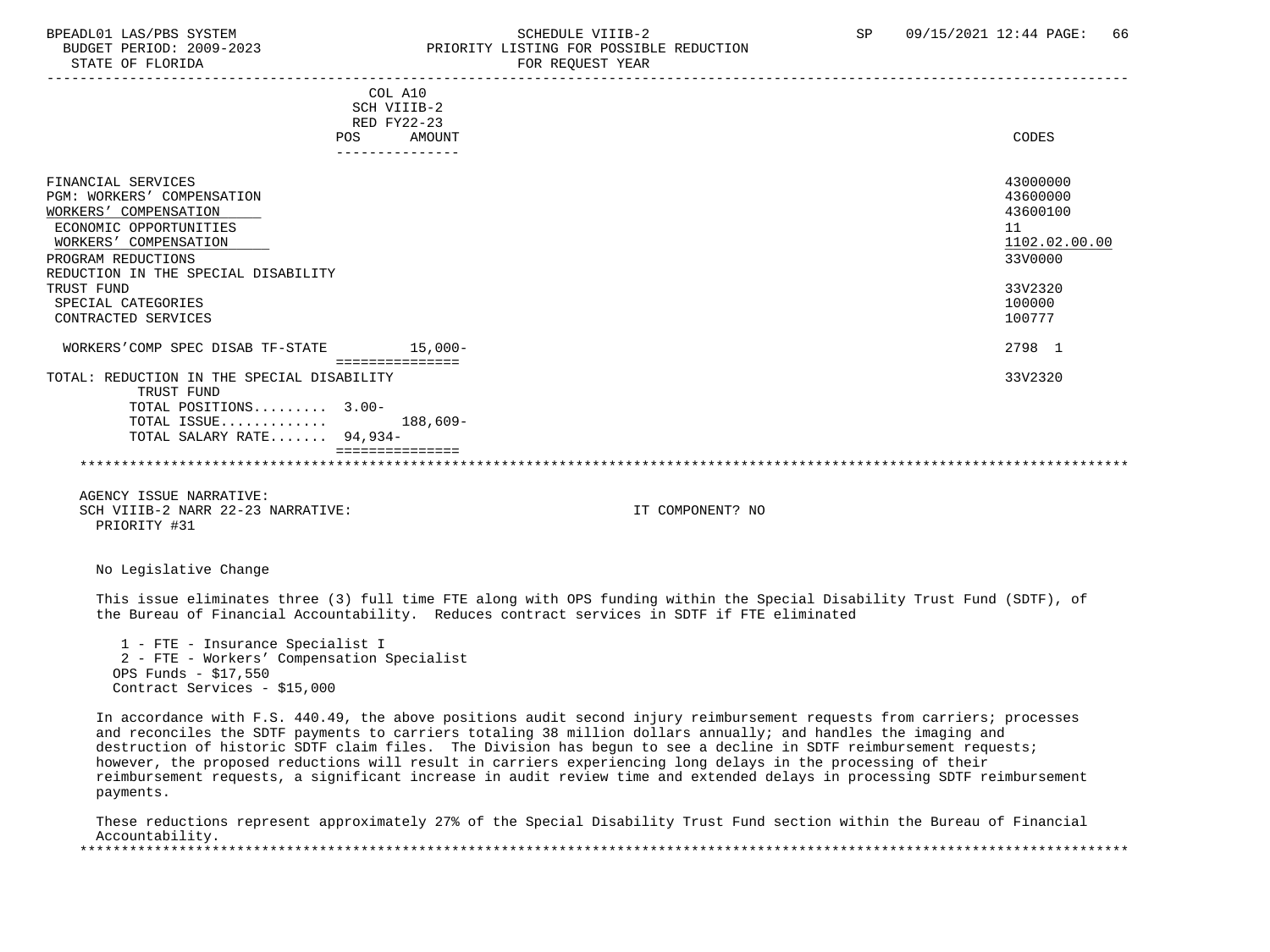|                                                                                                                                                                                           | COL A10<br>SCH VIIIB-2<br>RED FY22-23 |                   |           |                                       |                        |               |                                                                    |
|-------------------------------------------------------------------------------------------------------------------------------------------------------------------------------------------|---------------------------------------|-------------------|-----------|---------------------------------------|------------------------|---------------|--------------------------------------------------------------------|
|                                                                                                                                                                                           | POS AMOUNT                            |                   |           |                                       |                        |               | CODES                                                              |
| FINANCIAL SERVICES<br>PGM: WORKERS' COMPENSATION<br>WORKERS' COMPENSATION<br>ECONOMIC OPPORTUNITIES<br>WORKERS' COMPENSATION<br>PROGRAM REDUCTIONS<br>REDUCTION IN THE SPECIAL DISABILITY |                                       |                   |           |                                       |                        |               | 43000000<br>43600000<br>43600100<br>11<br>1102.02.00.00<br>33V0000 |
| TRUST FUND                                                                                                                                                                                |                                       |                   |           |                                       |                        |               | 33V2320                                                            |
| POSITION DETAIL OF SALARIES AND BENEFITS:                                                                                                                                                 | <b>FTE</b>                            | BASE RATE         | ADDITIVES | BENEFITS                              | SUBTOTAL               | $\sim$ $\sim$ | LAPSE LAPSED SALARIES<br>AND BENEFITS                              |
| A10 - SCH VIIIB-2 RED FY22-23                                                                                                                                                             |                                       |                   |           |                                       |                        |               |                                                                    |
| CHANGES TO CURRENTLY AUTHORIZED POSITIONS<br>P101 PROPOSED CLASS CODE<br>C1001 001                                                                                                        |                                       | $3.00 - 94,934 -$ |           |                                       |                        |               | $61, 125 - 156, 059 - 0.00$ 156,059-                               |
| TOTALS FOR ISSUE BY FUND<br>2798 WORKERS'COMP SPEC DISAB TF                                                                                                                               |                                       |                   |           |                                       |                        |               | 156,059-                                                           |
|                                                                                                                                                                                           |                                       | $3.00 - 94,934 -$ |           | _____________________________________ | $61, 125 - 156, 059 -$ |               | --------------<br>156,059–<br>==============                       |
|                                                                                                                                                                                           |                                       |                   |           |                                       |                        |               |                                                                    |
| REDUCE STAFF AUGMENTATION CONTRACT<br>SPECIAL CATEGORIES<br>CONTRACTED SERVICES                                                                                                           |                                       |                   |           |                                       |                        |               | 33V2330<br>100000<br>100777                                        |
| WORKERS' COMP ADMIN TF -STATE 160,876-                                                                                                                                                    |                                       |                   |           |                                       |                        |               | 2795 1                                                             |
|                                                                                                                                                                                           | ===============                       |                   |           |                                       |                        |               |                                                                    |
| AGENCY ISSUE NARRATIVE:<br>SCH VIIIB-2 NARR 22-23 NARRATIVE:<br>PRIORITY #9                                                                                                               |                                       |                   |           | IT COMPONENT? NO                      |                        |               |                                                                    |
| This issue will reduce contracted services by eliminating expenditures relating to staff augmentation vendors currently                                                                   |                                       |                   |           |                                       |                        |               |                                                                    |

 This issue will reduce contracted services by eliminating expenditures relating to staff augmentation vendors currently used within DWC. This vendor serves as an applications development analyst and provides .net services in upgrading current legacy systems. The services provided by this staff aug vendor could be absorbed by other staff aug vendors or by internal OIT staff, which may create a delay in the overall enhancements of the older programs. \*\*\*\*\*\*\*\*\*\*\*\*\*\*\*\*\*\*\*\*\*\*\*\*\*\*\*\*\*\*\*\*\*\*\*\*\*\*\*\*\*\*\*\*\*\*\*\*\*\*\*\*\*\*\*\*\*\*\*\*\*\*\*\*\*\*\*\*\*\*\*\*\*\*\*\*\*\*\*\*\*\*\*\*\*\*\*\*\*\*\*\*\*\*\*\*\*\*\*\*\*\*\*\*\*\*\*\*\*\*\*\*\*\*\*\*\*\*\*\*\*\*\*\*\*\*\*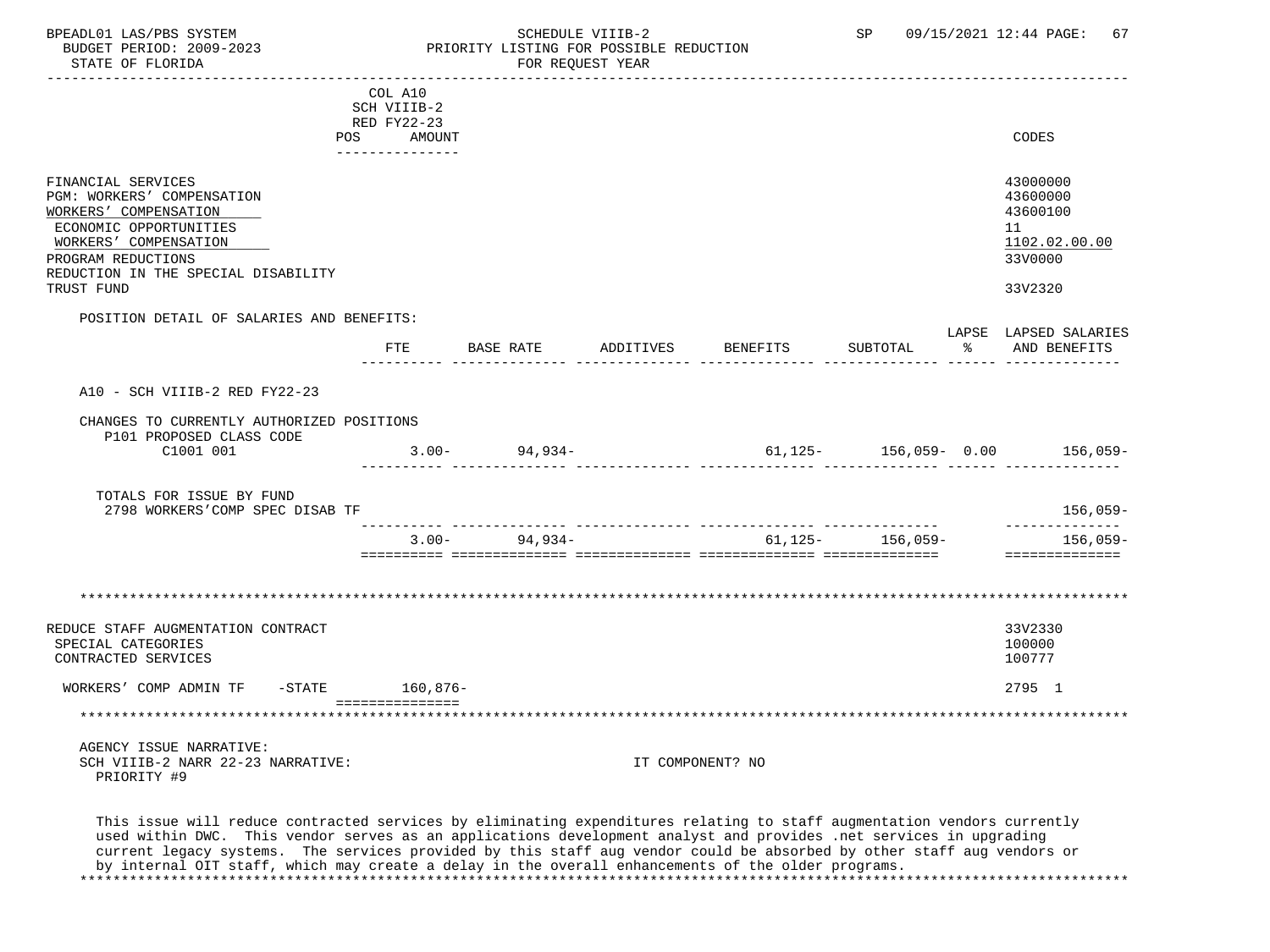| BPEADL01 LAS/PBS SYSTEM<br>BUDGET PERIOD: 2009-2023<br>STATE OF FLORIDA                                                                                                                                               |                                                               | SCHEDULE VIIIB-2<br>PRIORITY LISTING FOR POSSIBLE REDUCTION<br>FOR REQUEST YEAR | SP | 09/15/2021 12:44 PAGE:                                                      | 68 |
|-----------------------------------------------------------------------------------------------------------------------------------------------------------------------------------------------------------------------|---------------------------------------------------------------|---------------------------------------------------------------------------------|----|-----------------------------------------------------------------------------|----|
|                                                                                                                                                                                                                       | COL A10<br>SCH VIIIB-2<br>RED FY22-23<br><b>POS</b><br>AMOUNT |                                                                                 |    | CODES                                                                       |    |
| FINANCIAL SERVICES<br><b>PGM: WORKERS' COMPENSATION</b><br>WORKERS' COMPENSATION<br>ECONOMIC OPPORTUNITIES<br>WORKERS' COMPENSATION                                                                                   |                                                               |                                                                                 |    | 43000000<br>43600000<br>43600100<br>11<br>1102.02.00.00                     |    |
| TOTAL: WORKERS' COMPENSATION<br>BY FUND TYPE                                                                                                                                                                          |                                                               |                                                                                 |    | 1102.02.00.00                                                               |    |
| TRUST FUNDS<br>SALARY RATE 998, 613-                                                                                                                                                                                  | $31.00 -$<br>2,770,419-<br>===============                    |                                                                                 |    | 2000                                                                        |    |
| PGM: INVEST/FORENSIC SVCS<br>INSURANCE FRAUD<br>PUBLIC PROTECTION<br>CONSUMER SAFETY/PROTECTION<br>PROGRAM REDUCTIONS<br>REDUCE OPERATIONS IN THE BUREAU OF<br>INSURANCE FRAUD<br>SALARY RATE<br>SALARY RATE 356,926- |                                                               |                                                                                 |    | 43700000<br>43700300<br>12<br>1205.00.00.00<br>33V0000<br>33V7160<br>000000 |    |

===============

===============

TOTAL SALARY RATE....... 356,926-

| SALARIES AND BENEFITS                                        |                       |                              |  |
|--------------------------------------------------------------|-----------------------|------------------------------|--|
|                                                              | $8.00 -$              |                              |  |
| INSURANCE REG TF                                             | $-$ STATE             | $588,671-$<br>============== |  |
|                                                              |                       |                              |  |
| EXPENSES                                                     |                       |                              |  |
| INSURANCE REG TF                                             | $-$ STATE             | $98,000-$                    |  |
|                                                              |                       | ==============               |  |
|                                                              |                       |                              |  |
| SPECIAL CATEGORIES                                           |                       |                              |  |
| SALARY INCENTIVE PAYMENTS                                    |                       |                              |  |
| INSURANCE REG TF                                             | $-$ STATE             | 17,280-                      |  |
|                                                              |                       | ============                 |  |
| TR/DMS/HR SVCS/STW CONTRCT                                   |                       |                              |  |
|                                                              |                       |                              |  |
| INSURANCE REG TF                                             | $-$ STATE             | $4,303-$                     |  |
|                                                              |                       | ============                 |  |
| TOTAL: REDUCE OPERATIONS IN THE BUREAU OF<br>INSURANCE FRAUD |                       |                              |  |
|                                                              | TOTAL POSITIONS 8.00- |                              |  |
| TOTAL ISSUE                                                  |                       | $708, 254-$                  |  |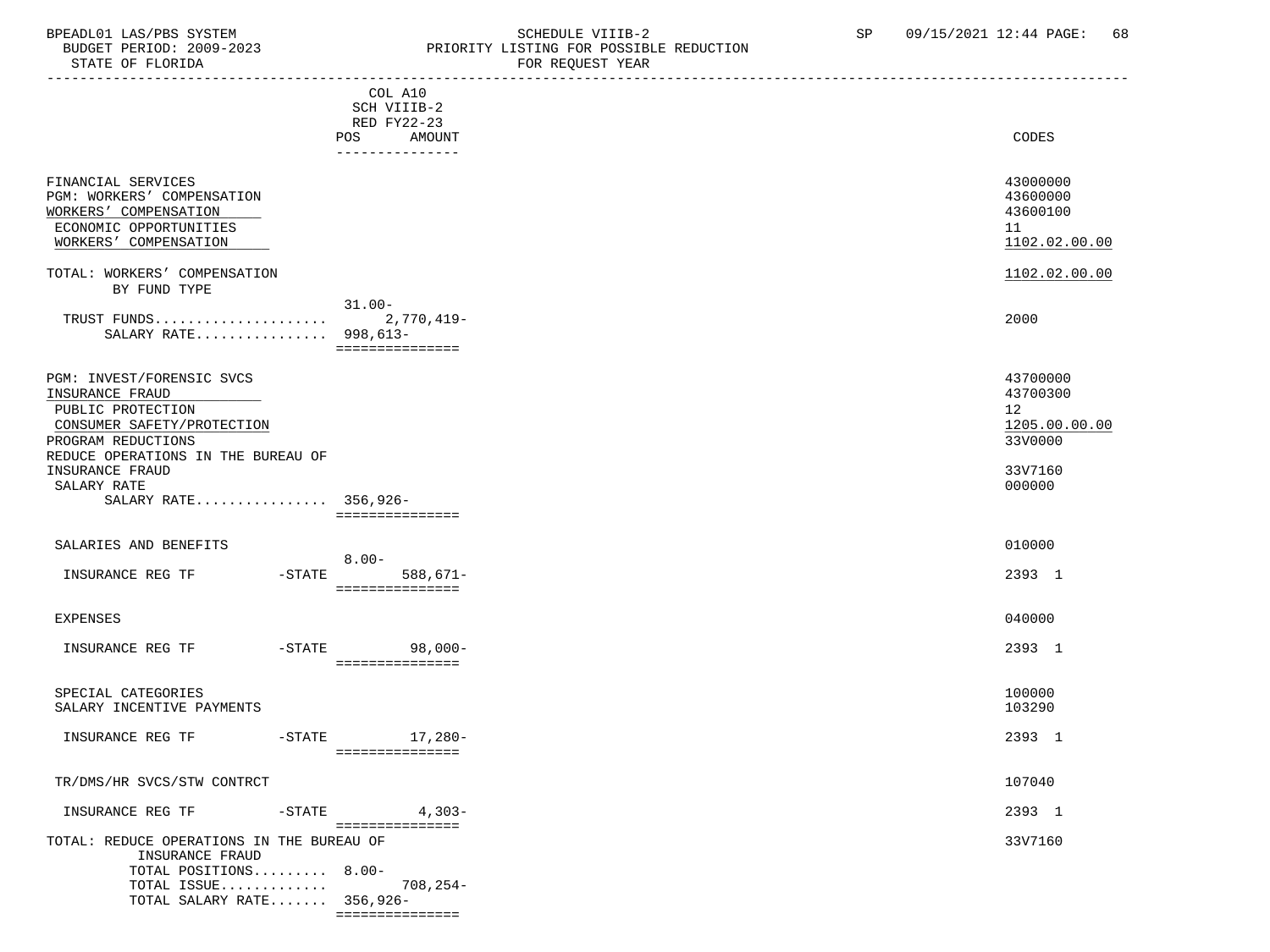### BPEADL01 LAS/PBS SYSTEM SALLE SOMEDULE VIIIB-2 SCHEDULE VIIIB-2 SP 09/15/2021 12:44 PAGE: 69<br>BUDGET PERIOD: 2009-2023 PRIORITY LISTING FOR POSSIBLE REDUCTION BUDGET PERIOD: 2009-2023 PRIORITY LISTING FOR POSSIBLE REDUCTION FOR REQUEST YEAR

| SCH VIIIB-2                                     |                    |                           |                                                                         |                       |                                                                                                                                                                                                                                                                                                                                                            |
|-------------------------------------------------|--------------------|---------------------------|-------------------------------------------------------------------------|-----------------------|------------------------------------------------------------------------------------------------------------------------------------------------------------------------------------------------------------------------------------------------------------------------------------------------------------------------------------------------------------|
| RED FY22-23                                     |                    |                           |                                                                         |                       |                                                                                                                                                                                                                                                                                                                                                            |
| POS.                                            |                    |                           |                                                                         |                       | CODES                                                                                                                                                                                                                                                                                                                                                      |
|                                                 |                    |                           |                                                                         |                       |                                                                                                                                                                                                                                                                                                                                                            |
|                                                 |                    |                           |                                                                         |                       | 43000000                                                                                                                                                                                                                                                                                                                                                   |
|                                                 |                    |                           |                                                                         |                       | 43700000                                                                                                                                                                                                                                                                                                                                                   |
|                                                 |                    |                           |                                                                         |                       | 43700300                                                                                                                                                                                                                                                                                                                                                   |
|                                                 |                    |                           |                                                                         |                       | 12 <sup>°</sup>                                                                                                                                                                                                                                                                                                                                            |
|                                                 |                    |                           |                                                                         |                       | 1205.00.00.00                                                                                                                                                                                                                                                                                                                                              |
|                                                 |                    |                           |                                                                         |                       | 33V0000                                                                                                                                                                                                                                                                                                                                                    |
|                                                 |                    |                           |                                                                         |                       | 33V7160                                                                                                                                                                                                                                                                                                                                                    |
|                                                 |                    |                           |                                                                         |                       |                                                                                                                                                                                                                                                                                                                                                            |
|                                                 |                    |                           |                                                                         |                       |                                                                                                                                                                                                                                                                                                                                                            |
|                                                 |                    |                           |                                                                         |                       |                                                                                                                                                                                                                                                                                                                                                            |
|                                                 |                    |                           |                                                                         |                       |                                                                                                                                                                                                                                                                                                                                                            |
|                                                 |                    |                           |                                                                         |                       |                                                                                                                                                                                                                                                                                                                                                            |
|                                                 |                    |                           |                                                                         |                       |                                                                                                                                                                                                                                                                                                                                                            |
|                                                 |                    |                           |                                                                         |                       |                                                                                                                                                                                                                                                                                                                                                            |
| POSITION DETAIL OF SALARIES AND BENEFITS:       |                    |                           |                                                                         |                       | LAPSE LAPSED SALARIES                                                                                                                                                                                                                                                                                                                                      |
| FTE                                             | BASE RATE          | ADDITIVES                 | BENEFITS                                                                | SUBTOTAL              | % AND BENEFITS                                                                                                                                                                                                                                                                                                                                             |
|                                                 |                    |                           |                                                                         |                       |                                                                                                                                                                                                                                                                                                                                                            |
| CHANGES TO CURRENTLY AUTHORIZED POSITIONS       |                    |                           |                                                                         |                       |                                                                                                                                                                                                                                                                                                                                                            |
| 8433 CRIME INTELLIGENCE ANALYST I<br>$1.00 -$   | 27,926-            |                           | 19,688-                                                                 | 47,614- 0.00          | 47,614-                                                                                                                                                                                                                                                                                                                                                    |
| 8522 LAW ENFORCEMENT LIEUTENANT<br>$1.00 -$     | $61,000-$          |                           | 34,990-                                                                 | 95,990- 0.00          | $95,990 -$                                                                                                                                                                                                                                                                                                                                                 |
| 8540 LAW ENFORCEMENT INVESTIGATOR I<br>$4.00 -$ | $176,000-$         |                           | 117,150-                                                                | $293,150 - 0.00$      | $293, 150 -$                                                                                                                                                                                                                                                                                                                                               |
| 8541 LAW ENFORCEMENT INVESTIGATOR II            |                    |                           |                                                                         |                       |                                                                                                                                                                                                                                                                                                                                                            |
| $2.00 -$                                        | 92,000-            |                           | -concentration concentration concentration concentration concentration. | 59,917- 151,917- 0.00 | 151,917–                                                                                                                                                                                                                                                                                                                                                   |
|                                                 |                    |                           |                                                                         |                       |                                                                                                                                                                                                                                                                                                                                                            |
|                                                 |                    |                           |                                                                         |                       | $588,671-$                                                                                                                                                                                                                                                                                                                                                 |
|                                                 | $8.00 - 356,926 -$ |                           |                                                                         | 231,745- 588,671-     | _______________<br>$588,671-$                                                                                                                                                                                                                                                                                                                              |
|                                                 | COL A10            | AMOUNT<br>--------------- |                                                                         | IT COMPONENT? NO      | The removal of the newly created homeowner and property squads would eliminate the legislative focus on investigating and<br>prosecuting homeowners and property related fraud. This issue would reduce an entire squad and an additional law<br>enforcement investigator for a reduction of 8 positions out of the 13 new positions provided in FY 21-22. |

\*\*\*\*\*\*\*\*\*\*\*\*\*\*\*\*\*\*\*\*\*\*\*\*\*\*\*\*\*\*\*\*\*\*\*\*\*\*\*\*\*\*\*\*\*\*\*\*\*\*\*\*\*\*\*\*\*\*\*\*\*\*\*\*\*\*\*\*\*\*\*\*\*\*\*\*\*\*\*\*\*\*\*\*\*\*\*\*\*\*\*\*\*\*\*\*\*\*\*\*\*\*\*\*\*\*\*\*\*\*\*\*\*\*\*\*\*\*\*\*\*\*\*\*\*\*\*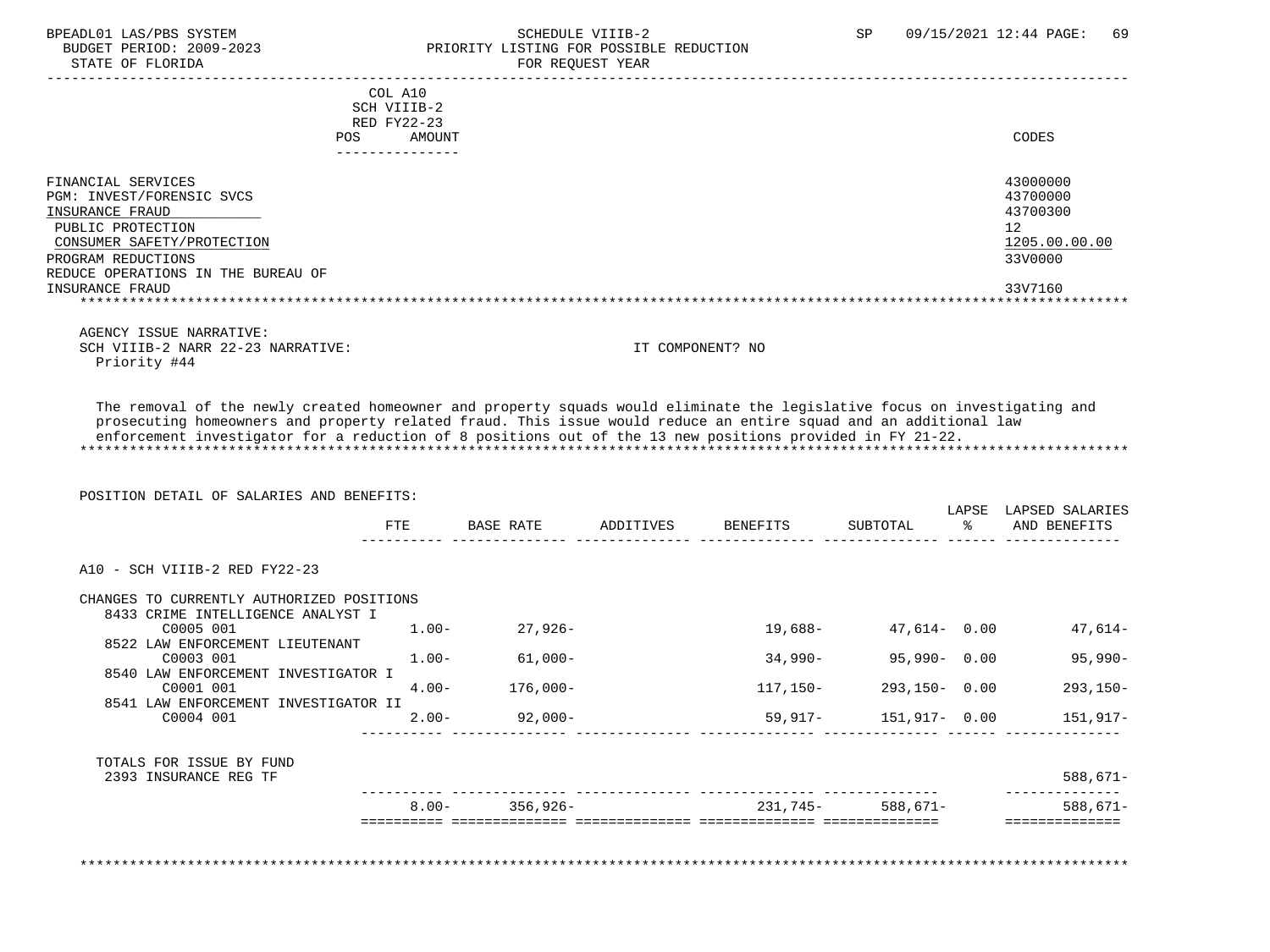## BPEADL01 LAS/PBS SYSTEM SALL SOME SCHEDULE VIIIB-2 SCHEDULE SP 09/15/2021 12:44 PAGE: 70

 BUDGET PERIOD: 2009-2023 PRIORITY LISTING FOR POSSIBLE REDUCTION STATE OF FLORIDA **FOR REQUEST YEAR** -----------------------------------------------------------------------------------------------------------------------------------

|                                                                                                                                                                                  |           | COL A10<br>SCH VIIIB-2<br>RED FY22-23<br>AMOUNT<br>POS<br>--------------- |                  | CODES                                                              |
|----------------------------------------------------------------------------------------------------------------------------------------------------------------------------------|-----------|---------------------------------------------------------------------------|------------------|--------------------------------------------------------------------|
| FINANCIAL SERVICES<br>PGM: INVEST/FORENSIC SVCS<br>INSURANCE FRAUD<br>PUBLIC PROTECTION<br>CONSUMER SAFETY/PROTECTION<br>PROGRAM REDUCTIONS<br>ELIMINATE WORKER'S COMPENENSATION |           |                                                                           |                  | 43000000<br>43700000<br>43700300<br>12<br>1205.00.00.00<br>33V0000 |
| PROGRAM IN THE BUREAU OF<br>INSURANCE FRAUD<br>SALARY RATE<br>SALARY RATE 1,202,432-                                                                                             |           | ===============                                                           |                  | 33V7170<br>000000                                                  |
| SALARIES AND BENEFITS                                                                                                                                                            |           |                                                                           |                  | 010000                                                             |
| INSURANCE REG TF                                                                                                                                                                 | $-$ STATE | $30.00 -$<br>$2,033,544-$<br>===============                              |                  | 2393 1                                                             |
| <b>EXPENSES</b>                                                                                                                                                                  |           |                                                                           |                  | 040000                                                             |
| INSURANCE REG TF                                                                                                                                                                 |           | -STATE 212,040-<br>===============                                        |                  | 2393 1                                                             |
| SPECIAL CATEGORIES<br>OPERATION/MOTOR VEHICLES                                                                                                                                   |           |                                                                           |                  | 100000<br>102289                                                   |
| INSURANCE REG TF                                                                                                                                                                 | $-$ STATE | $28,000-$<br>===============                                              |                  | 2393 1                                                             |
| SALARY INCENTIVE PAYMENTS                                                                                                                                                        |           |                                                                           |                  | 103290                                                             |
| INSURANCE REG TF                                                                                                                                                                 | $-$ STATE | 21,840-                                                                   |                  | 2393 1                                                             |
| TOTAL: ELIMINATE WORKER'S COMPENENSATION<br>PROGRAM IN THE BUREAU OF<br>INSURANCE FRAUD<br>TOTAL POSITIONS 30.00-<br>TOTAL ISSUE<br>TOTAL SALARY RATE 1,202,432-                 |           | ===============<br>2,295,424-<br>===============                          |                  | 33V7170                                                            |
|                                                                                                                                                                                  |           |                                                                           |                  |                                                                    |
| AGENCY ISSUE NARRATIVE:<br>SCH VIIIB-2 NARR 22-23 NARRATIVE:<br>Priority #42                                                                                                     |           |                                                                           | IT COMPONENT? NO |                                                                    |

This issue proposes to eliminate the Bureau of Workers' Compensation Fraud, including all of its personnel (30 FTE), from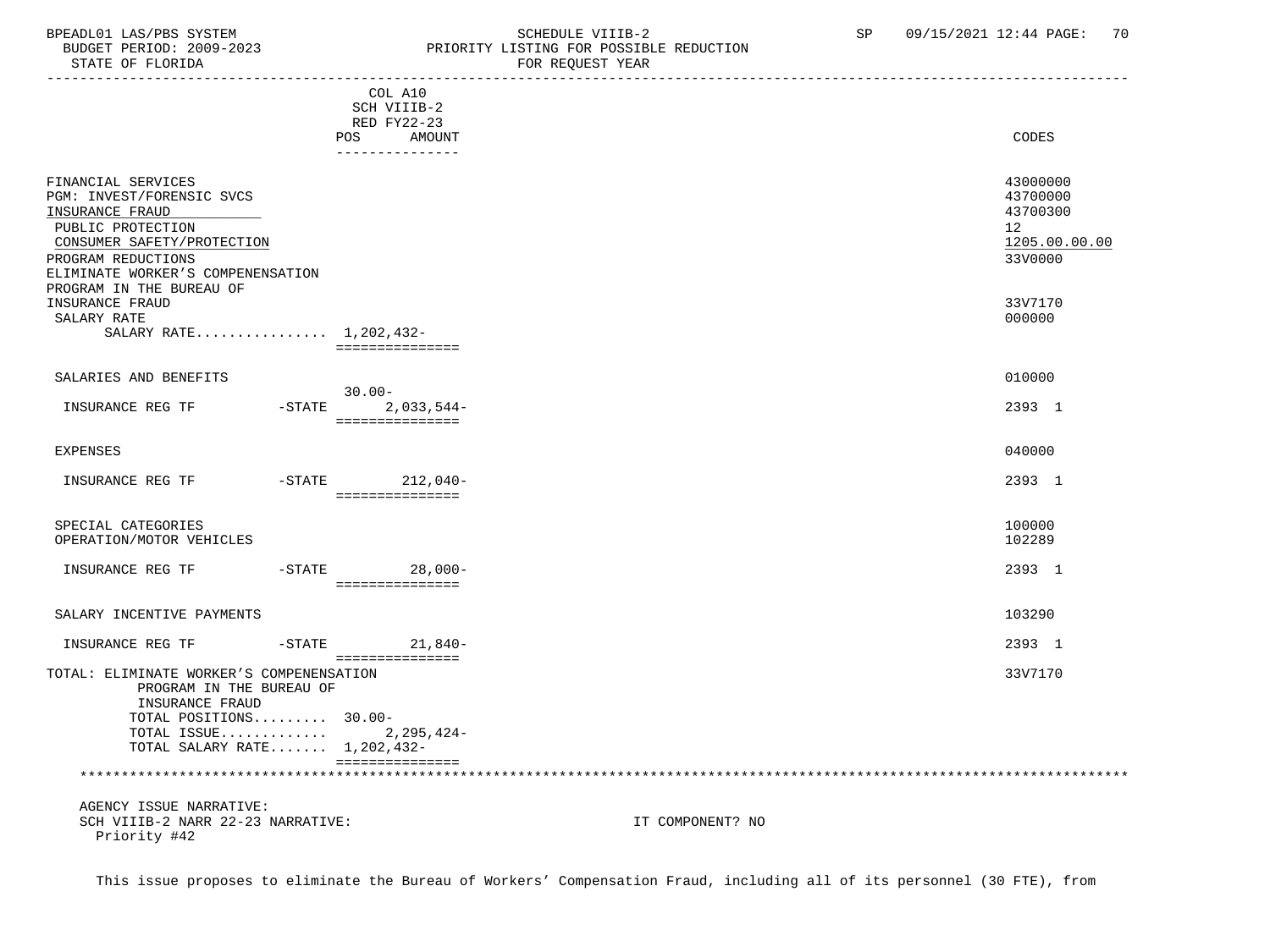STATE OF FLORIDA FOR STATE OF STATE OF STATE OF STATE OF STATE OF STATE OF STATE OF STATE OF STATE OF STATE OF STATE OF STATE OF STATE OF STATE OF STATE OF STATE OF STATE OF STATE OF STATE OF STATE OF STATE OF STATE OF STA

## BPEADL01 LAS/PBS SYSTEM SALL SALL SOMEDULE VIIIB-2 SP 09/15/2021 12:44 PAGE: 71 BUDGET PERIOD: 2009-2023 PRIORITY LISTING FOR POSSIBLE REDUCTION

| POS.                                                                                                                                                                                                                            | COL A10<br>SCH VIIIB-2<br>RED FY22-23<br>AMOUNT<br>---------------- | CODES                                                                         |
|---------------------------------------------------------------------------------------------------------------------------------------------------------------------------------------------------------------------------------|---------------------------------------------------------------------|-------------------------------------------------------------------------------|
| FINANCIAL SERVICES<br>PGM: INVEST/FORENSIC SVCS<br>INSURANCE FRAUD<br>PUBLIC PROTECTION<br>CONSUMER SAFETY/PROTECTION<br>PROGRAM REDUCTIONS<br>ELIMINATE WORKER'S COMPENENSATION<br>PROGRAM IN THE BUREAU OF<br>INSURANCE FRAUD |                                                                     | 43000000<br>43700000<br>43700300<br>12<br>1205.00.00.00<br>33V0000<br>33V7170 |

 the Bureau of Insurance Fraud. This includes reductions of 2,033,544 of Salaries and Benefits. These positions include a Crime Intelligence Analyst, four Law Enforcement Lieutenants, 22 Law Enforcement Investigators, a Chief, a Law Enforcement Captain, and a Government Analyst. Insurance Fraud provides law enforcement investigations and protection for the public and the insurance industry. This reduction would significantly impact the bureau. \*\*\*\*\*\*\*\*\*\*\*\*\*\*\*\*\*\*\*\*\*\*\*\*\*\*\*\*\*\*\*\*\*\*\*\*\*\*\*\*\*\*\*\*\*\*\*\*\*\*\*\*\*\*\*\*\*\*\*\*\*\*\*\*\*\*\*\*\*\*\*\*\*\*\*\*\*\*\*\*\*\*\*\*\*\*\*\*\*\*\*\*\*\*\*\*\*\*\*\*\*\*\*\*\*\*\*\*\*\*\*\*\*\*\*\*\*\*\*\*\*\*\*\*\*\*\*

 POSITION DETAIL OF SALARIES AND BENEFITS: LAPSE LAPSED SALARIES FTE BASE RATE ADDITIVES BENEFITS SUBTOTAL % AND BENEFITS  $-$  A10 - SCH VIIIB-2 RED FY22-23 CHANGES TO CURRENTLY AUTHORIZED POSITIONS 2224 GOVERNMENT ANALYST I C7007 001 1.00- 36,469- 21,266- 57,735- 0.00 57,735- 8436 CRIME INTELLIGENCE ANALYST II C7006 001 1.00- 32,698- 20,569- 53,267- 0.00 53,267- 8522 LAW ENFORCEMENT LIEUTENANT C7002 001 4.00- 177,956- 117,807- 295,763- 0.00 295,763- 8540 LAW ENFORCEMENT INVESTIGATOR I<br>C7003 001 C7003 001 1.00- 34,201- 26,001- 60,202- 0.00 60,202- 8541 LAW ENFORCEMENT INVESTIGATOR II C7001 001 21.00- 830,760- 583,767- 1,414,527- 0.00 1,414,527- 7957 CHIEF OF WORKERS' COMPENSATION FRAUD<br>-00.1 1.00 C7005 001 1.00- 45,174- 30,851- 76,025- 0.00 76,025- 8632 LAW ENFORCEMENT CAPTAIN C7004 001 1.00- 45,174- 30,851- 76,025- 0.00 76,025- ---------- -------------- -------------- -------------- -------------- ------ -------------- TOTALS FOR ISSUE BY FUND 2393 INSURANCE REG TF 2,033,544- ---------- -------------- -------------- -------------- -------------- -------------- 30.00- 1,202,432- 831,112- 2,033,544- 2,033,544- ========== ============== ============== ============== ============== ==============

\*\*\*\*\*\*\*\*\*\*\*\*\*\*\*\*\*\*\*\*\*\*\*\*\*\*\*\*\*\*\*\*\*\*\*\*\*\*\*\*\*\*\*\*\*\*\*\*\*\*\*\*\*\*\*\*\*\*\*\*\*\*\*\*\*\*\*\*\*\*\*\*\*\*\*\*\*\*\*\*\*\*\*\*\*\*\*\*\*\*\*\*\*\*\*\*\*\*\*\*\*\*\*\*\*\*\*\*\*\*\*\*\*\*\*\*\*\*\*\*\*\*\*\*\*\*\*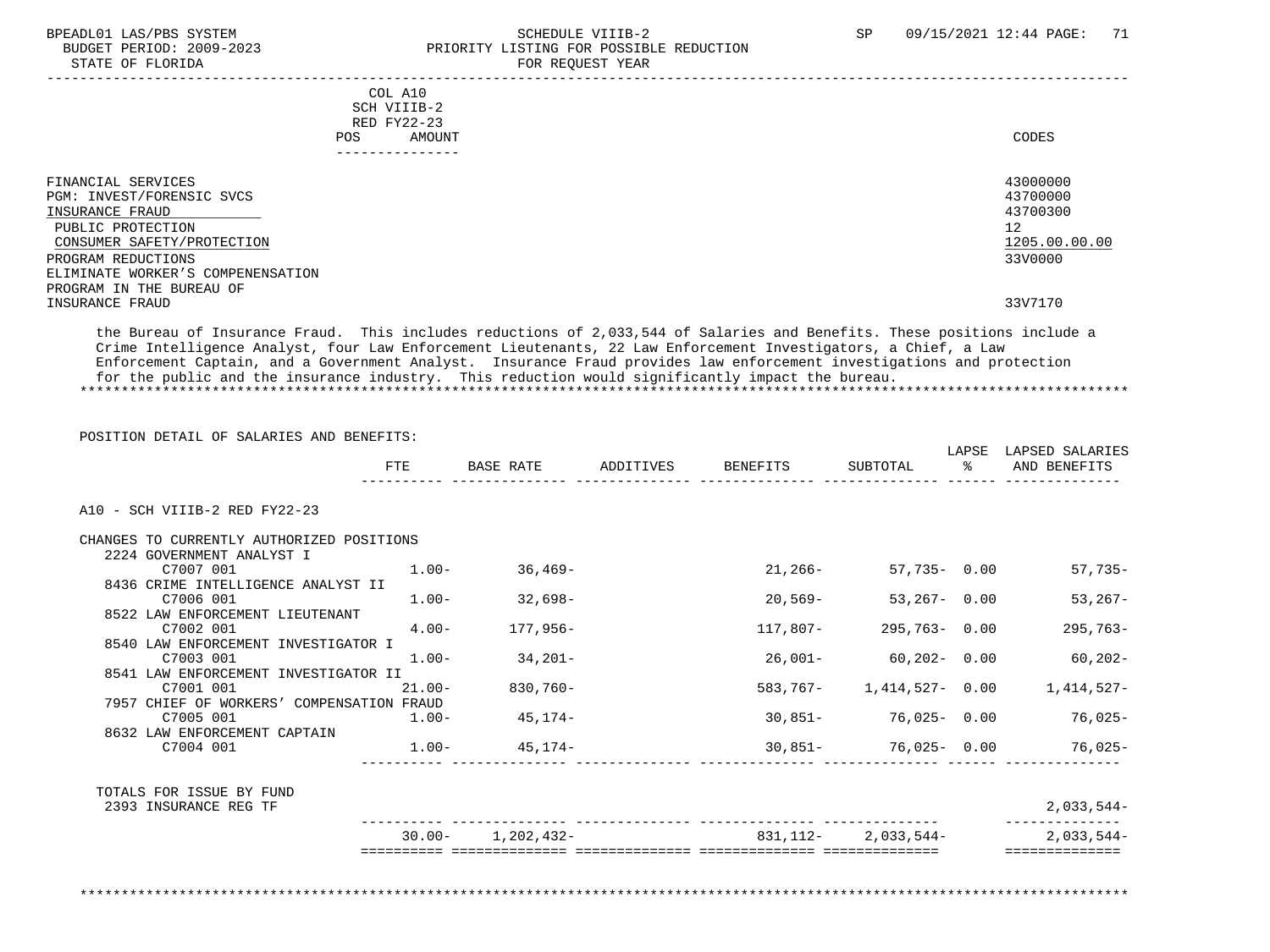#### BPEADL01 LAS/PBS SYSTEM STRING THE SCHEDULE VIIIB-2 SP 09/15/2021 12:44 PAGE: 72<br>BUDGET PERIOD: 2009-2023 PRIORITY LISTING FOR POSSIBLE REDUCTION BUDGET PERIOD: 2009-2023<br>STATE OF FLORIDA STATE OF FLORIDA FOR REQUEST YEAR

| PIAIE OF FLOKIDA                                                                                                                                        |                                                                           | FOR REQUEST YEAR                                                |
|---------------------------------------------------------------------------------------------------------------------------------------------------------|---------------------------------------------------------------------------|-----------------------------------------------------------------|
|                                                                                                                                                         | COL A10<br>SCH VIIIB-2<br>RED FY22-23<br>AMOUNT<br>POS<br>--------------- | CODES                                                           |
| FINANCIAL SERVICES<br>PGM: INVEST/FORENSIC SVCS<br>INSURANCE FRAUD<br>PUBLIC PROTECTION<br>CONSUMER SAFETY/PROTECTION                                   |                                                                           | 43000000<br>43700000<br>43700300<br>12<br>1205.00.00.00         |
| TOTAL: CONSUMER SAFETY/PROTECTION                                                                                                                       |                                                                           | 1205.00.00.00                                                   |
| BY FUND TYPE<br>SALARY RATE 1,559,358-                                                                                                                  | $38.00 -$<br>===============                                              | 2000                                                            |
| FISCAL INTEGRITY<br>PUBLIC PROTECTION<br>CONSUMER SAFETY/PROTECTION<br>PROGRAM REDUCTIONS<br>ELIMINATE THE OFFICE OF FISCAL<br>INTEGRITY<br>SALARY RATE |                                                                           | 43700400<br>12<br>1205.00.00.00<br>33V0000<br>33V3380<br>000000 |
| SALARY RATE 397,158-                                                                                                                                    | ===============                                                           |                                                                 |
| SALARIES AND BENEFITS<br>INSURANCE REG TF                                                                                                               | $7.00 -$<br>$-$ STATE<br>633,272-                                         | 010000<br>2393 1                                                |
| EXPENSES                                                                                                                                                | ===============                                                           | 040000                                                          |
| INSURANCE REG TF                                                                                                                                        | -STATE 35,700-<br>===============                                         | 2393 1                                                          |
| SPECIAL CATEGORIES<br>CONTRACTED SERVICES                                                                                                               |                                                                           | 100000<br>100777                                                |
| $-$ STATE<br>INSURANCE REG TF                                                                                                                           | $7,300-$<br>===============                                               | 2393 1                                                          |
| OPERATION/MOTOR VEHICLES                                                                                                                                |                                                                           | 102289                                                          |
| INSURANCE REG TF<br>$-$ STATE                                                                                                                           | $3,100-$<br>===============                                               | 2393 1                                                          |
| SALARY INCENTIVE PAYMENTS                                                                                                                               |                                                                           | 103290                                                          |
| INSURANCE REG TF<br>$-STATE$                                                                                                                            | $3,120-$                                                                  | 2393 1                                                          |

===============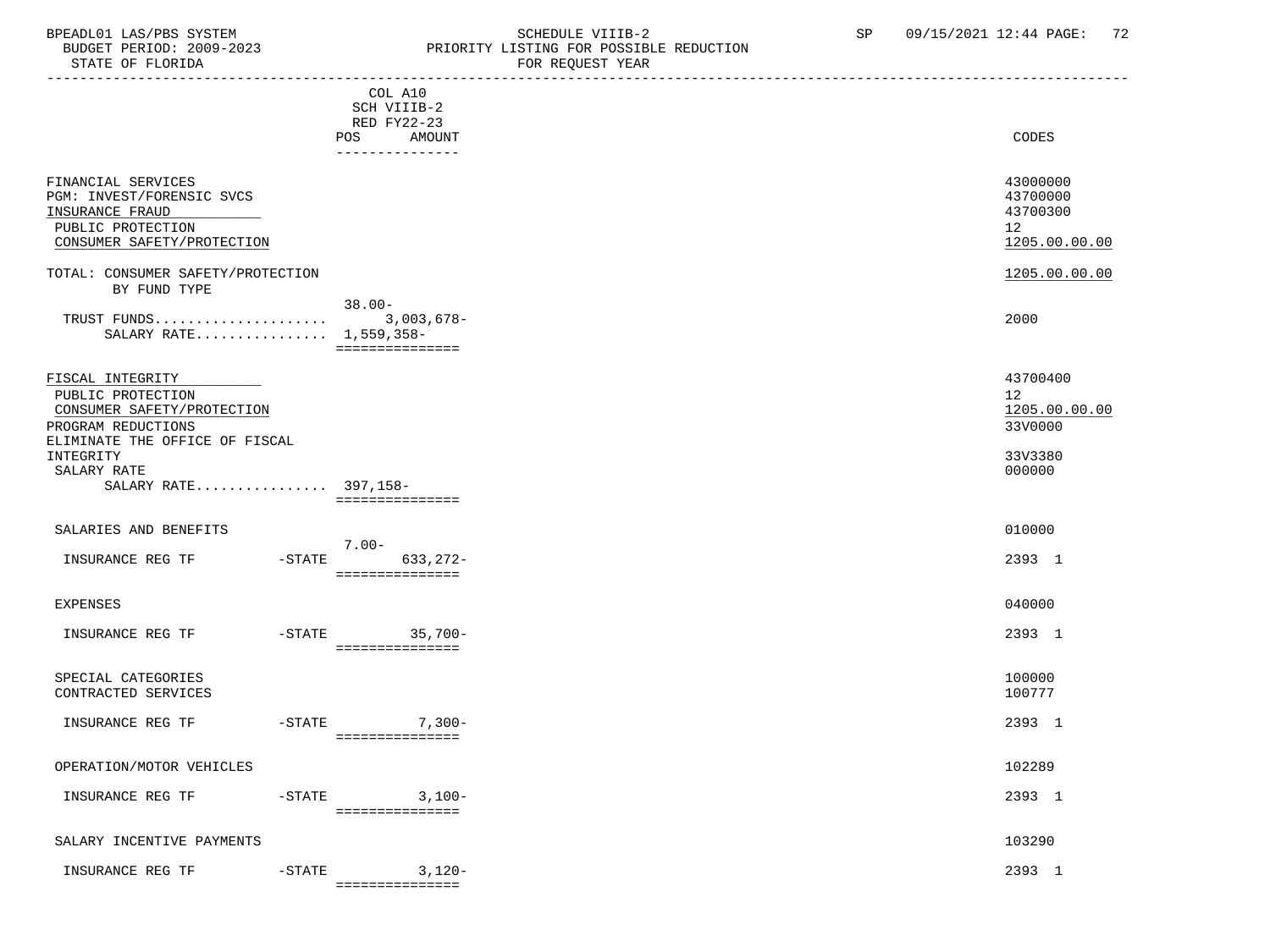#### BPEADL01 LAS/PBS SYSTEM STRING THE SCHEDULE VIIIB-2 SP 09/15/2021 12:44 PAGE: 73<br>BUDGET PERIOD: 2009-2023 PRIORITY LISTING FOR POSSIBLE REDUCTION ALLIAN BUDGET PERIOD: 2009–2023<br>SUDGET PERIOD: 2009–2023 PRIORITY LISTING FOR POSSIBLE REDUCTION<br>STATE OF FLORIDA STATE OF FLORIDA FOR REQUEST YEAR

| PIALE OF FLOKIDA                                                                                                                                                                                                                                                                                                                                                                                                                                                                                                                                                                                                                                                                                                                                        |                                                                        | FOR REQUEST IEAR                                                                                                                                                                                                                                    |                                     |          |                                                                               |
|---------------------------------------------------------------------------------------------------------------------------------------------------------------------------------------------------------------------------------------------------------------------------------------------------------------------------------------------------------------------------------------------------------------------------------------------------------------------------------------------------------------------------------------------------------------------------------------------------------------------------------------------------------------------------------------------------------------------------------------------------------|------------------------------------------------------------------------|-----------------------------------------------------------------------------------------------------------------------------------------------------------------------------------------------------------------------------------------------------|-------------------------------------|----------|-------------------------------------------------------------------------------|
|                                                                                                                                                                                                                                                                                                                                                                                                                                                                                                                                                                                                                                                                                                                                                         | COL A10<br>SCH VIIIB-2<br>RED FY22-23<br>POS AMOUNT<br>--------------- |                                                                                                                                                                                                                                                     |                                     |          | CODES                                                                         |
| FINANCIAL SERVICES<br>PGM: INVEST/FORENSIC SVCS<br>FISCAL INTEGRITY<br>PUBLIC PROTECTION<br>CONSUMER SAFETY/PROTECTION<br>PROGRAM REDUCTIONS<br>ELIMINATE THE OFFICE OF FISCAL<br>INTEGRITY                                                                                                                                                                                                                                                                                                                                                                                                                                                                                                                                                             |                                                                        |                                                                                                                                                                                                                                                     |                                     |          | 43000000<br>43700000<br>43700400<br>12<br>1205.00.00.00<br>33V0000<br>33V3380 |
| TOTAL: ELIMINATE THE OFFICE OF FISCAL<br>INTEGRITY                                                                                                                                                                                                                                                                                                                                                                                                                                                                                                                                                                                                                                                                                                      |                                                                        |                                                                                                                                                                                                                                                     |                                     |          | 33V3380                                                                       |
| TOTAL POSITIONS 7.00-<br>TOTAL ISSUE 682,492-<br>TOTAL SALARY RATE 397,158-                                                                                                                                                                                                                                                                                                                                                                                                                                                                                                                                                                                                                                                                             | _____________________                                                  |                                                                                                                                                                                                                                                     |                                     |          |                                                                               |
| AGENCY ISSUE NARRATIVE:<br>SCH VIIIB-2 NARR 22-23 NARRATIVE:<br>Priority #35                                                                                                                                                                                                                                                                                                                                                                                                                                                                                                                                                                                                                                                                            |                                                                        |                                                                                                                                                                                                                                                     | IT COMPONENT? NO                    |          |                                                                               |
| This issue proposes to eliminate the Office of Fiscal Integrity, including the seven positions included in this budget<br>entity. This is a budget reduction of 682,492, eliminating all five appropriation categories, included 633,272 of<br>Salaries and Benefits, 35,700 of Expenses, 7,300 of Contracted Services, 3,100 of Operation of Motor Vehicles, and 3,120<br>of Criminal Justice Incentive Payments budget authority. The position reductions include a Lieutenant, two Law<br>Enforcement Investigator II's, two Professional Accountant Specialists, two Government Analysts, a Senior Management<br>Analyst Supervisor-SES, and a Financial Investigator. This reduction would significantly impact the Office of Fiscal<br>Integrity. |                                                                        |                                                                                                                                                                                                                                                     |                                     |          |                                                                               |
| POSITION DETAIL OF SALARIES AND BENEFITS:                                                                                                                                                                                                                                                                                                                                                                                                                                                                                                                                                                                                                                                                                                               |                                                                        |                                                                                                                                                                                                                                                     |                                     |          |                                                                               |
|                                                                                                                                                                                                                                                                                                                                                                                                                                                                                                                                                                                                                                                                                                                                                         |                                                                        | FTE BASE RATE ADDITIVES BENEFITS                                                                                                                                                                                                                    |                                     | SUBTOTAL | LAPSE LAPSED SALARIES<br>% AND BENEFITS                                       |
| A10 - SCH VIIIB-2 RED FY22-23                                                                                                                                                                                                                                                                                                                                                                                                                                                                                                                                                                                                                                                                                                                           |                                                                        |                                                                                                                                                                                                                                                     |                                     |          |                                                                               |
| CHANGES TO CURRENTLY AUTHORIZED POSITIONS<br>P101 PROPOSED CLASS CODE                                                                                                                                                                                                                                                                                                                                                                                                                                                                                                                                                                                                                                                                                   |                                                                        |                                                                                                                                                                                                                                                     |                                     |          |                                                                               |
| C1007 001                                                                                                                                                                                                                                                                                                                                                                                                                                                                                                                                                                                                                                                                                                                                               |                                                                        | $7.00 - 397,158 -$<br>, coordinated as a construction of the coordinate of the coordinate of the set of the set of the set of the set of the set of the set of the set of the set of the set of the set of the set of the set of the set of the set | $175,065 - 572,223 - 0.00$ 572,223- |          |                                                                               |
|                                                                                                                                                                                                                                                                                                                                                                                                                                                                                                                                                                                                                                                                                                                                                         |                                                                        |                                                                                                                                                                                                                                                     |                                     |          |                                                                               |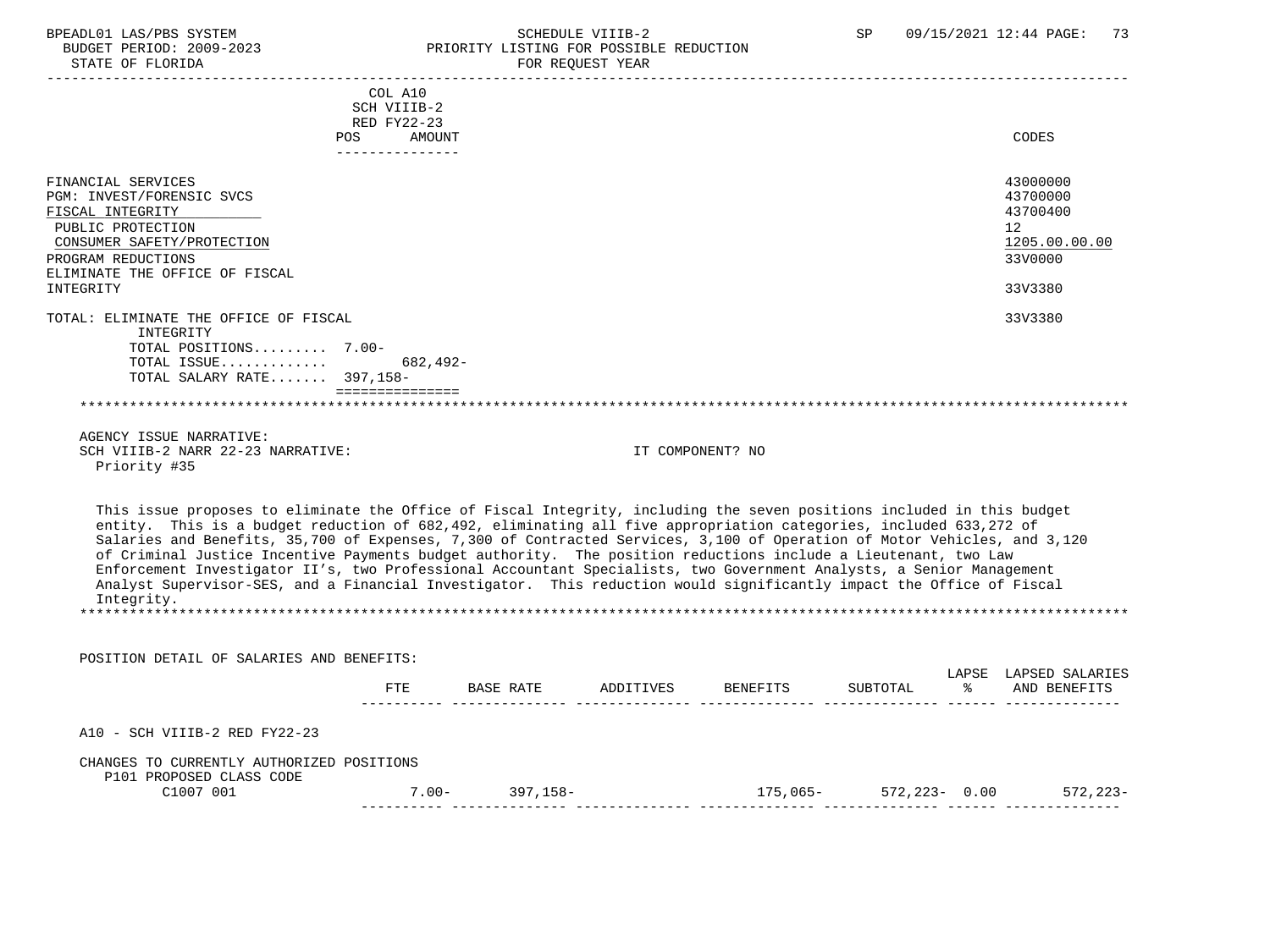### BPEADL01 LAS/PBS SYSTEM SALL SOME SCHEDULE VIIIB-2 SCHEDULE SP 09/15/2021 12:44 PAGE: 74 BUDGET PERIOD: 2009-2023 PRIORITY LISTING FOR POSSIBLE REDUCTION

| COL A10<br>SCH VIIIB-2<br>RED FY22-23<br>CODES<br>POS AMOUNT<br>43000000<br>FINANCIAL SERVICES<br>PGM: INVEST/FORENSIC SVCS<br>43700000 |              |
|-----------------------------------------------------------------------------------------------------------------------------------------|--------------|
|                                                                                                                                         |              |
|                                                                                                                                         |              |
|                                                                                                                                         |              |
|                                                                                                                                         |              |
|                                                                                                                                         |              |
|                                                                                                                                         |              |
|                                                                                                                                         |              |
| FISCAL INTEGRITY<br>43700400                                                                                                            |              |
| PUBLIC PROTECTION<br>12 <sup>°</sup>                                                                                                    |              |
| 1205.00.00.00<br>CONSUMER SAFETY/PROTECTION                                                                                             |              |
| 33V0000<br>PROGRAM REDUCTIONS                                                                                                           |              |
| ELIMINATE THE OFFICE OF FISCAL                                                                                                          |              |
| INTEGRITY<br>33V3380                                                                                                                    |              |
| POSITION DETAIL OF SALARIES AND BENEFITS:                                                                                               |              |
| LAPSE LAPSED SALARIES                                                                                                                   |              |
| ႜၟ<br>FTE<br>BASE RATE<br>ADDITIVES<br>BENEFITS<br>SUBTOTAL<br>AND BENEFITS                                                             |              |
|                                                                                                                                         |              |
| A10 - SCH VIIIB-2 RED FY22-23                                                                                                           |              |
|                                                                                                                                         |              |
| CHANGES TO CURRENTLY AUTHORIZED POSITIONS                                                                                               |              |
| TOTALS FOR ISSUE BY FUND                                                                                                                |              |
| 2393 INSURANCE REG TF                                                                                                                   | $572, 223 -$ |
|                                                                                                                                         |              |
| $7.00 - 397.158 -$<br>$175,065 - 572,223 -$                                                                                             | $572, 223 -$ |
| ==============                                                                                                                          |              |
|                                                                                                                                         |              |
| OTHER SALARY AMOUNT<br>2393 INSURANCE REG TF                                                                                            | $61,049-$    |
|                                                                                                                                         |              |
|                                                                                                                                         | 633, 272-    |
| ==============                                                                                                                          |              |
|                                                                                                                                         |              |
|                                                                                                                                         |              |
| 1205.00.00.00<br>TOTAL: CONSUMER SAFETY/PROTECTION                                                                                      |              |
| BY FUND TYPE<br>$7.00 -$                                                                                                                |              |
| 682,492-<br>2000<br>TRUST FUNDS                                                                                                         |              |
| SALARY RATE 397,158-                                                                                                                    |              |
| ===============                                                                                                                         |              |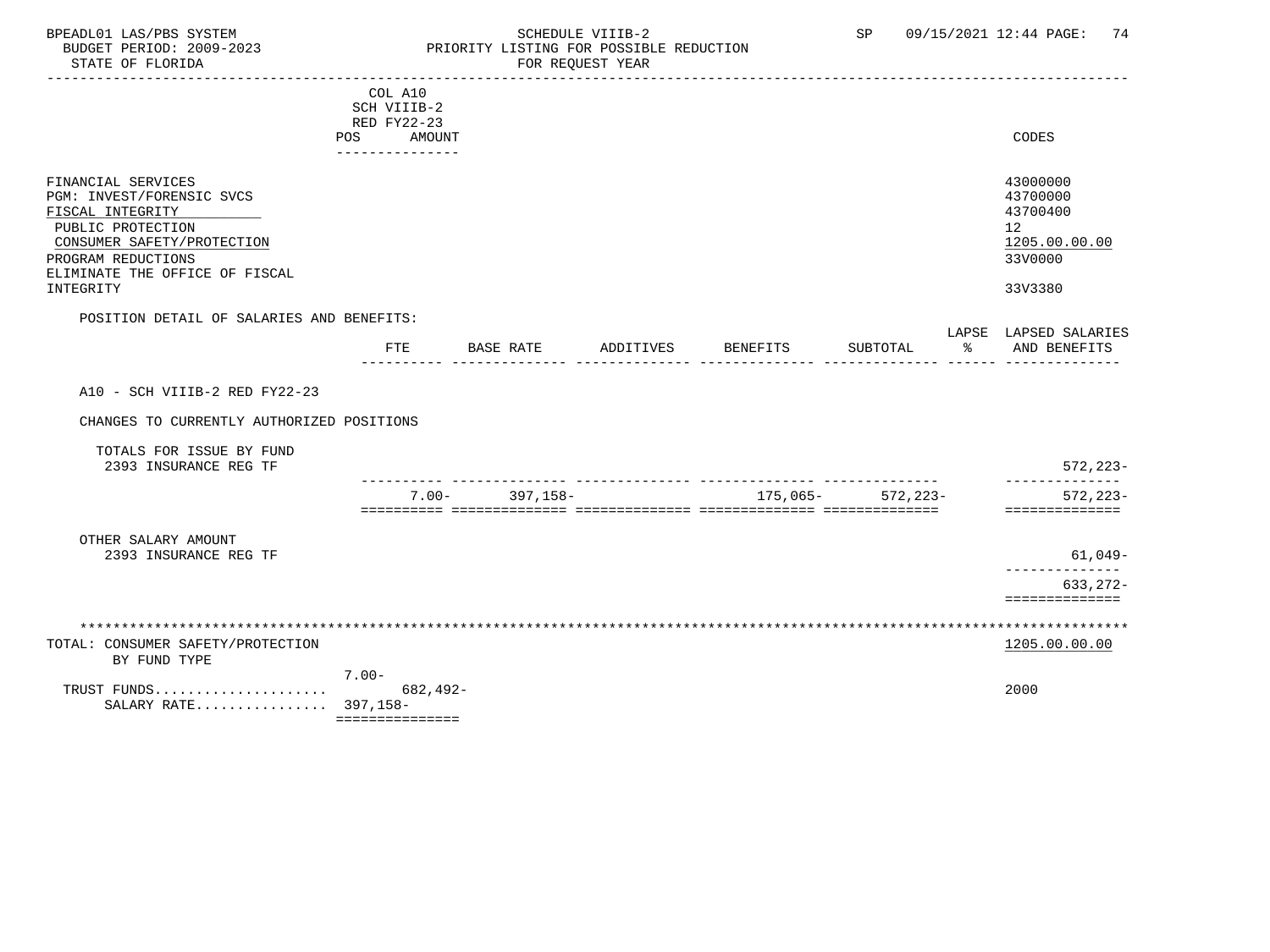# BPEADL01 LAS/PBS SYSTEM SALL SALL SOMEDULE VIIIB-2 SP 09/15/2021 12:44 PAGE: 75 BUDGET PERIOD: 2009-2023 PRIORITY LISTING FOR POSSIBLE REDUCTION

|                                 | COL A10<br>SCH VIIIB-2<br>RED FY22-23 |               |
|---------------------------------|---------------------------------------|---------------|
| <b>POS</b>                      | AMOUNT                                | CODES         |
|                                 | -------------                         |               |
| FINANCIAL SERVICES              |                                       | 43000000      |
| <b>PGM: FINANCIAL SVCS COMM</b> |                                       | 43900000      |
| OFFICE OF INSURANCE REG         |                                       | 43900100      |
| COMP & ENFORCE- INSURANCE       |                                       | 43900110      |
| PUBLIC PROTECTION               |                                       | 12            |
| REGULATION AND LICENSING        |                                       | 1204.00.00.00 |
| PROGRAM REDUCTIONS              |                                       | 33V0000       |
| REDUCTION IN THE FLORIDA PUBLIC |                                       |               |
| HURRICANE LOSS PROJECTION MODEL |                                       | 33V0040       |
| SPECIAL CATEGORIES              |                                       | 100000        |
| FL PUBLIC HURR LOSS MODEL       |                                       | 100515        |
| INSURANCE REG TF<br>$-$ STATE   | 484,844-                              | 2393 1        |
|                                 |                                       |               |

 AGENCY ISSUE NARRATIVE: SCH VIIIB-2 NARR 22-23 NARRATIVE: IT COMPONENT? NO PRIORITY #106

Budget Entity: Office of Insurance Regulation - Compliance & Enforcement

Issue Title: Florida Public Hurricane Loss Projection Model (Public Model) - Maintenance and Support

 Reference to Long-Range Program Plan: Goal 2: Protect the public from illegal, unethical insurance products and practices.

Issue Description:

 The Public Model, housed at Florida International University (FIU), was created in 2001 to be the first public, transparent model of its kind in the United States. It is the work product of the state university system including large contributions of resources from FIU, the University of Florida, and the Florida State University.

 The Office runs most residential rate filings through the Public Model. Every assumption and method of the Public Model is open to public inspection. This gives greater transparency to the rate review process. Private models are proprietary and therefore the calculations and methodologies they use are trade secret or what the industry calls, inside a "black box."

 The Legislature pursued the creation of a Public Model in order to bring the rate making process into the sunshine and create consumer confidence by making the process transparent. Without the Public Model, the sole objective basis for rate determinations would be the insurer's own selected private model. The Public Model gives the Office the ability to determine the propriety of the reinsurance factors independent of the model used in rate filings in many instances. Without it, rate filings may need to be litigated, insurance companies may not be able to get needed rate increases and policyholders may not receive deserved rate reductions. Additionally, Section 627.351(6(n), Florida Statutes as enacted in 2009 requires that the Public Model serve as the minimum benchmark for determining the windstorm portion of the rates for Citizens Property Insurance Corporation.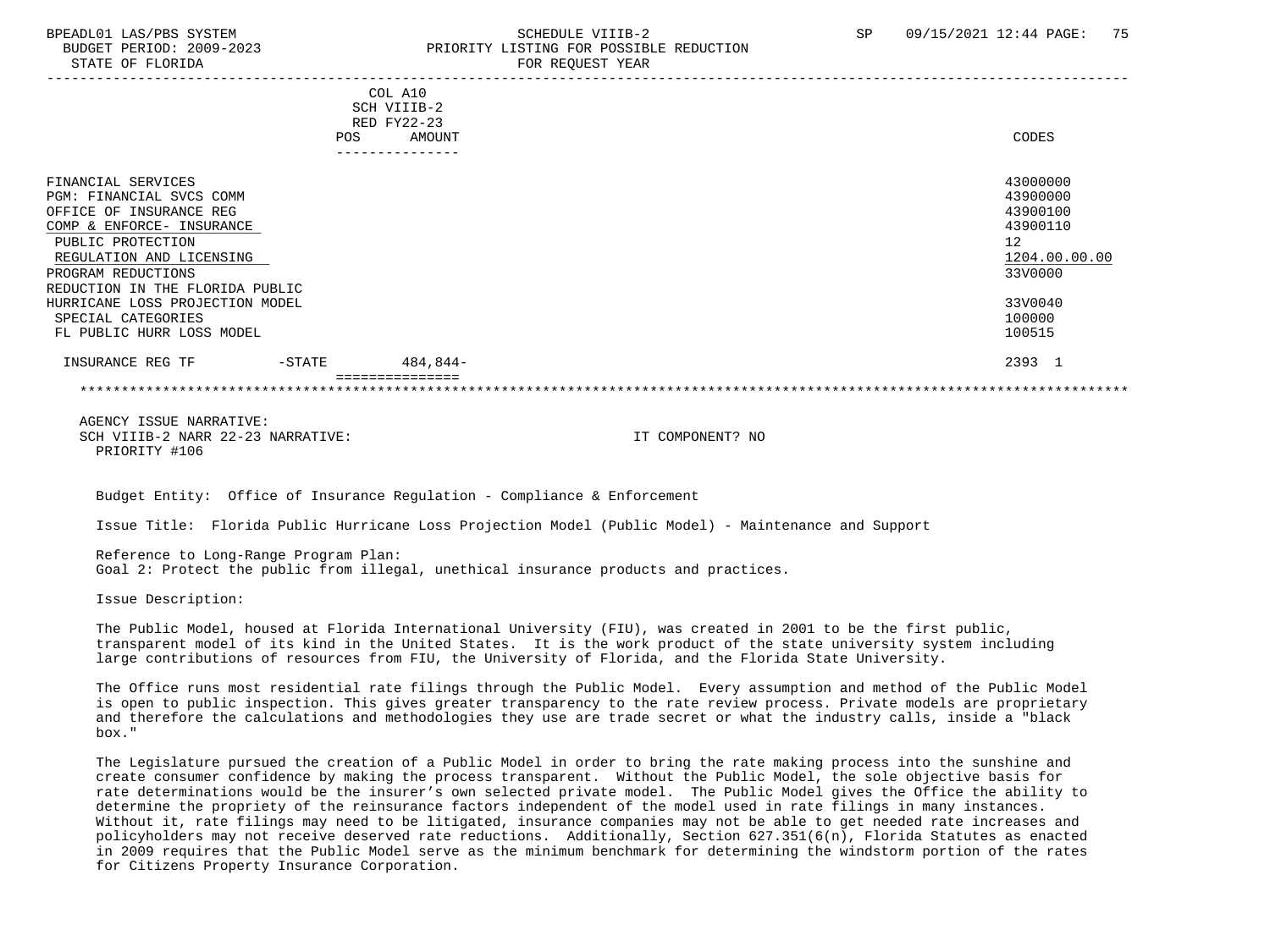#### BPEADL01 LAS/PBS SYSTEM SALL SALL SOMEDULE VIIIB-2 SP 09/15/2021 12:44 PAGE: 76 BUDGET PERIOD: 2009-2023 PRIORITY LISTING FOR POSSIBLE REDUCTION STATE OF FLORIDA FOR REQUEST YEAR

| COL A10<br>SCH VIIIB-2<br>RED FY22-23<br>AMOUNT<br>POS.                                                                                                                                                          | CODES                                                                          |
|------------------------------------------------------------------------------------------------------------------------------------------------------------------------------------------------------------------|--------------------------------------------------------------------------------|
| FINANCIAL SERVICES<br>PGM: FINANCIAL SVCS COMM<br>OFFICE OF INSURANCE REG<br>COMP & ENFORCE- INSURANCE<br>PUBLIC PROTECTION<br>REGULATION AND LICENSING<br>PROGRAM REDUCTIONS<br>REDUCTION IN THE FLORIDA PUBLIC | 43000000<br>43900000<br>43900100<br>43900110<br>12<br>1204.00.00.00<br>33V0000 |
| HURRICANE LOSS PROJECTION MODEL                                                                                                                                                                                  | 33V0040                                                                        |

 FIU is under contract with the Office to continue to develop, maintain and support the Public Model and to provide model related services to the Office, including, but not limited to: running insurance policy file data through the Model, generating annual average loss cost estimates, and providing output reports to the Office.

 The Florida Legislature provides the Office with \$969,689 in recurring funds for the Fiscal Year 2021-2022 in order to pay for rate filing runs and to support and maintain the Public Hurricane and Flood Model. Maintenance and support services may include, but is not limited to: the retention of graduate students working on the Public Model; payment of invoices for necessary subcontractors concerning the Public Model; computer science center services related to the Public Model; conducting routine upgrade of the Public Model to incorporate new input data (for example, new meteorological data, and new data on insured losses); and the continued license of necessary software to operate and maintain the Public Hurricane and Flood Model.

 A reduction in this contract would have a significant impact. It would be severe and would only provide output for approximately 25 or more model runs. All work on upgrading and revising the model to meet future FCHLPM standards will be impacted and service to OIR will be curtailed as will any detailed analysis of output. The ability to maintain the hardware and software infrastructure will also diminish significantly. In all likelihood the project will not be viable. In addition, for ratemaking, the public model is required by law to be certified by the Commission on Hurricane Loss Projection Methodology which mandates periodic changes in the existing model in order to meet its standards. \*\*\*\*\*\*\*\*\*\*\*\*\*\*\*\*\*\*\*\*\*\*\*\*\*\*\*\*\*\*\*\*\*\*\*\*\*\*\*\*\*\*\*\*\*\*\*\*\*\*\*\*\*\*\*\*\*\*\*\*\*\*\*\*\*\*\*\*\*\*\*\*\*\*\*\*\*\*\*\*\*\*\*\*\*\*\*\*\*\*\*\*\*\*\*\*\*\*\*\*\*\*\*\*\*\*\*\*\*\*\*\*\*\*\*\*\*\*\*\*\*\*\*\*\*\*\*

| REDUCE EXPENSES - COMPLIANCE AND<br>ENFORCEMENT<br>EXPENSES                   |           |                                                                          |                  | 33V0230<br>040000 |
|-------------------------------------------------------------------------------|-----------|--------------------------------------------------------------------------|------------------|-------------------|
| INSURANCE REG TF                                                              | $-$ STATE | $583, 108 -$                                                             |                  | 2393 1            |
|                                                                               |           | =============                                                            |                  |                   |
| AGENCY ISSUE NARRATIVE:<br>SCH VIIIB-2 NARR 22-23 NARRATIVE:<br>PRIORITY #111 |           |                                                                          | IT COMPONENT? NO |                   |
|                                                                               |           | Budget Entity: Office of Insurance Regulation - Compliance & Enforcement |                  |                   |

Issue Title: Reduction in Expenses - Compliance and Enforcement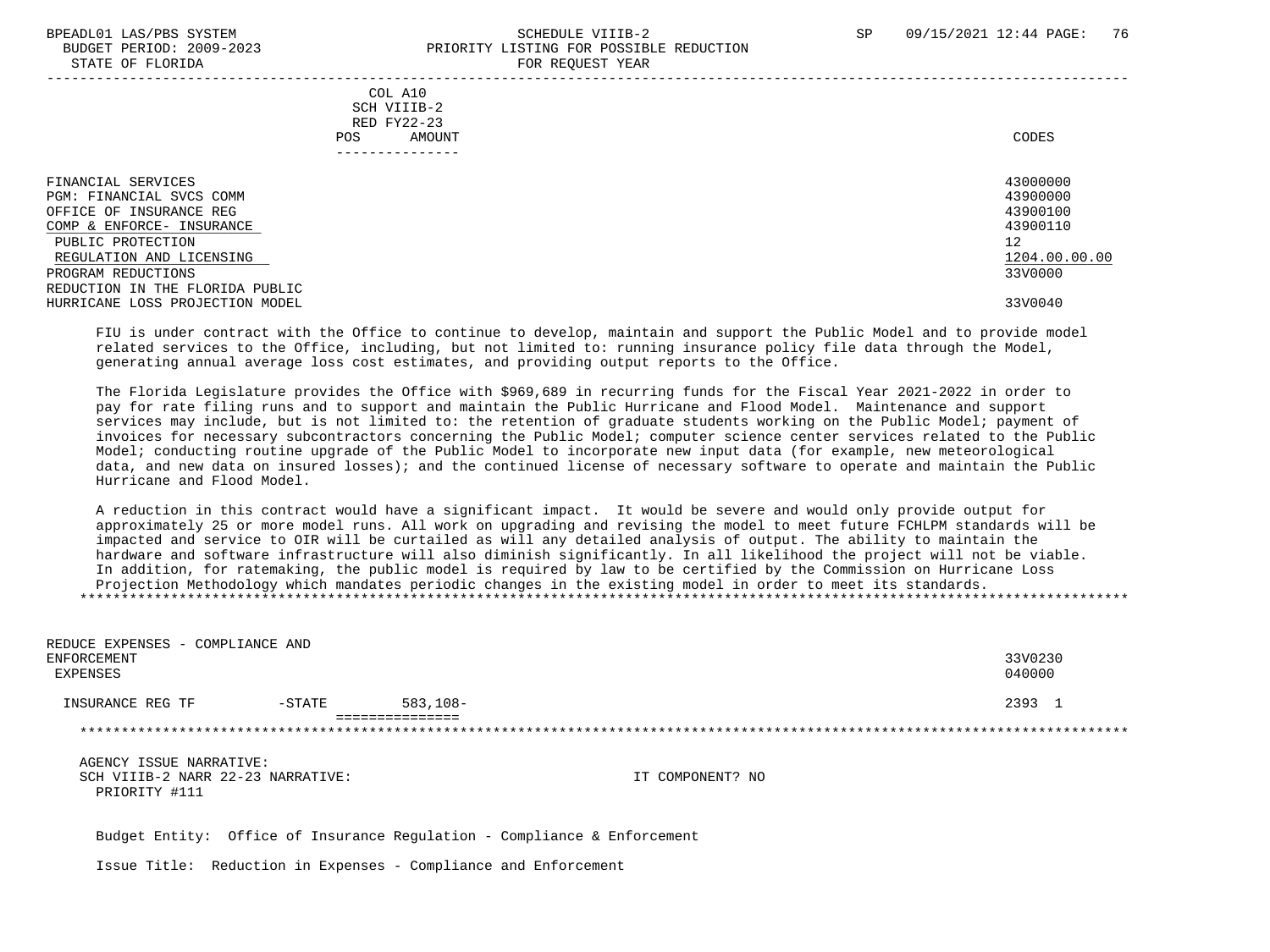STATE OF FLORIDA

# BPEADL01 LAS/PBS SYSTEM SALL STREET STREET STREET STREET STREET STREET SP 09/15/2021 12:44 PAGE: 77 BUDGET PERIOD: 2009-2023<br>
PRIORITY LISTING FOR POSSIBLE REDUCTION

| DIAIB OF FEORIDA                                                                                                                                                                                                  |                                                                            | ron negoeoi tean |                                                                                |
|-------------------------------------------------------------------------------------------------------------------------------------------------------------------------------------------------------------------|----------------------------------------------------------------------------|------------------|--------------------------------------------------------------------------------|
|                                                                                                                                                                                                                   | COL A10<br>SCH VIIIB-2<br>RED FY22-23<br>AMOUNT<br>POS.<br>--------------- |                  | CODES                                                                          |
| FINANCIAL SERVICES<br>PGM: FINANCIAL SVCS COMM<br>OFFICE OF INSURANCE REG<br>COMP & ENFORCE- INSURANCE<br>PUBLIC PROTECTION<br>REGULATION AND LICENSING<br>PROGRAM REDUCTIONS<br>REDUCE EXPENSES - COMPLIANCE AND |                                                                            |                  | 43000000<br>43900000<br>43900100<br>43900110<br>12<br>1204.00.00.00<br>33V0000 |
| ENFORCEMENT                                                                                                                                                                                                       |                                                                            |                  | 33V0230                                                                        |

 Reference to Long-Range Program Plan: Goal 2: Protect the public from illegal, unethical insurance products and practices.

 Issue Description: The Office of Insurance Regulation (Office) is responsible for monitoring the financial condition of all regulated entities through the use of internal financial analysis and on-site examinations. The Office is also responsible for the admissions process for new entities as well as those proposing to expand into additional lines of business. The Office has responsibility for enforcing the provisions of Chapters 20, 112, 120, 440, 624, 625, 626, 627, 628, 629, 630, 630, 631, 632, 634, 635, 636, and 641, 642, 648, 651 and 817, F.S., and applicable rules, as they relate to the review of policy contracts and associated rates.

 Filings are reviewed to determine compliance with applicable actuarial standards, statutory provisions, and administrative rules. Additionally, the Office conducts market investigations and analyzes market trends for the fair treatment of policyholders. Examinations and investigations are conducted as required to address consumer issues and marketplace trends.

 The Office utilizes the Expenses appropriation for to operate the Office and meet the Office's regulatory and statutory requirements. Currently, the Office receives \$2.4 million in Expenses appropriation. Expenditures for this category include, but are not limited to, are office rent to DMS (almost \$1.1 million), computer equipment, training, travel, office supplies, and other important needs. These are important to the Office so that it may fulfill our statutory requirements.

 A significant portion of the Office's appropriated expense funding is used for examiner travel to property, casualty, life and health insurance companies to examine books and records to regulate solvency. It is important to note that the travel expenses are paid with the Office's appropriated expense funds and then the insurance company being examined pays back the cost of the examination into the Insurance Regulatory Trust Fund. The Office does not have an appropriation to reimburse these funds back into its operating budget.

 The Office's appropriated expense budget has been reduced by over \$700,000 since 2007. In an effort to comply with mission-critical travel laws and to manage these reductions, the Office has reduced travel expense utilization. A further reduction to the Office's appropriated expense allotment will result in Office staff receiving less job-specific training and may impede operations by restricting expenditures relating to postage, office supplies, records storage, equipment and pertinent legal and insurance subscriptions. A reduction would significantly impede the fulfillment of the Office's essential regulatory and statutory requirements. \*\*\*\*\*\*\*\*\*\*\*\*\*\*\*\*\*\*\*\*\*\*\*\*\*\*\*\*\*\*\*\*\*\*\*\*\*\*\*\*\*\*\*\*\*\*\*\*\*\*\*\*\*\*\*\*\*\*\*\*\*\*\*\*\*\*\*\*\*\*\*\*\*\*\*\*\*\*\*\*\*\*\*\*\*\*\*\*\*\*\*\*\*\*\*\*\*\*\*\*\*\*\*\*\*\*\*\*\*\*\*\*\*\*\*\*\*\*\*\*\*\*\*\*\*\*\*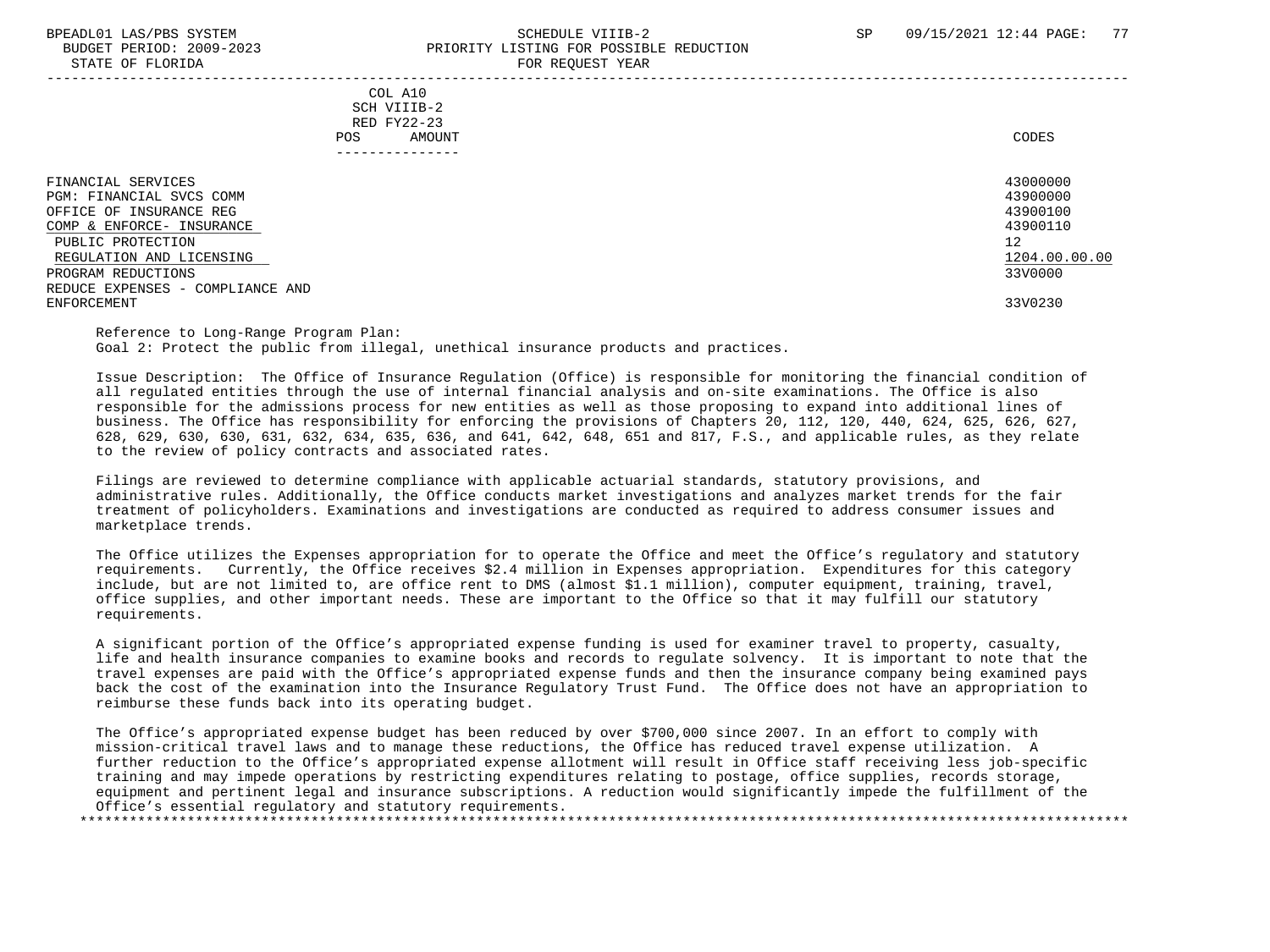#### BPEADL01 LAS/PBS SYSTEM SALL SALL SOMEDULE VIIIB-2 SP 09/15/2021 12:44 PAGE: 78 BUDGET PERIOD: 2009-2023 PRIORITY LISTING FOR POSSIBLE REDUCTION STATE OF FLORIDA **FOR REQUEST YEAR**

 ----------------------------------------------------------------------------------------------------------------------------------- COL A10 SCH VIIIB-2 RED FY22-23 POS AMOUNT CODES --------------- FINANCIAL SERVICES 43000000 PGM: FINANCIAL SVCS COMM 43900000 OFFICE OF INSURANCE REG 43900100<br>COMP & ENFORCE INSURANCE 43900110  $\frac{\text{COMP}}{\text{PIIRLIC PROTECTION}}$  439 PUBLIC PROTECTION 12 REGULATION AND LICENSING PROGRAM REDUCTIONS 33V0000 REDUCE VACANT POSITIONS - OFFICE OF INSURANCE REGULATION 33V0430<br>SALARY RATE 000000  $\texttt{SALARY RATE}$  . The contract of the contract of the contract of the contract of the contract of the contract of the contract of the contract of the contract of the contract of the contract of the contract of the contract o SALARY RATE................ 122,457- =============== SALARIES AND BENEFITS ON A SERVICE SERVICE SERVICE SERVICE SERVICE SERVICE SERVICE SERVICE SERVICE SERVICE SERVICE S 4.00- INSURANCE REG TF -STATE 203,195- 2393 1 =============== TOTAL: REDUCE VACANT POSITIONS - OFFICE 33V0430 OF INSURANCE REGULATION TOTAL POSITIONS......... 4.00- TOTAL ISSUE............. 203,195- TOTAL SALARY RATE....... 122,457- =============== \*\*\*\*\*\*\*\*\*\*\*\*\*\*\*\*\*\*\*\*\*\*\*\*\*\*\*\*\*\*\*\*\*\*\*\*\*\*\*\*\*\*\*\*\*\*\*\*\*\*\*\*\*\*\*\*\*\*\*\*\*\*\*\*\*\*\*\*\*\*\*\*\*\*\*\*\*\*\*\*\*\*\*\*\*\*\*\*\*\*\*\*\*\*\*\*\*\*\*\*\*\*\*\*\*\*\*\*\*\*\*\*\*\*\*\*\*\*\*\*\*\*\*\*\*\*\* AGENCY ISSUE NARRATIVE: SCH VIIIB-2 NARR 22-23 NARRATIVE: IT COMPONENT? NO PRIORITY #109 Budget Entity: Office of Insurance Regulations - Compliance and Enforcement Issue Title: Reduction of Vacant Positions - Compliance and Enforcement Reference to Long-Range Program Plan: Goal 2: Protect the public from illegal, unethical insurance products and practices. Issue Description: The Office of Insurance Regulation (Office) is responsible for monitoring the financial condition of all regulated entities through the use of internal financial analysis and on-site examinations. The Office is also responsible for the admissions process for new entities as well as those proposing to expand into additional lines of business. The Office has responsibility for enforcing the provisions of Chapters 20, 112, 120, 440, 624, 625, 626, 627, 628, 629, 630, 630, 631, 632, 634, 635, 636, and 641, 642, 648, 651 and 817, F.S., and applicable rules, as they relate to the review of policy contracts and associated rates. Filings are reviewed to determine compliance with applicable actuarial standards, statutory provisions, and administrative rules. Additionally, the Office conducts market

 investigations and analyzes market trends for the fair treatment of policyholders. Examinations and investigations are conducted as required to address consumer issues and marketplace trends.

For Fiscal Year 2021-22, the Office has 279 FTE and is comprised of two budget entities: Compliance & Enforcement and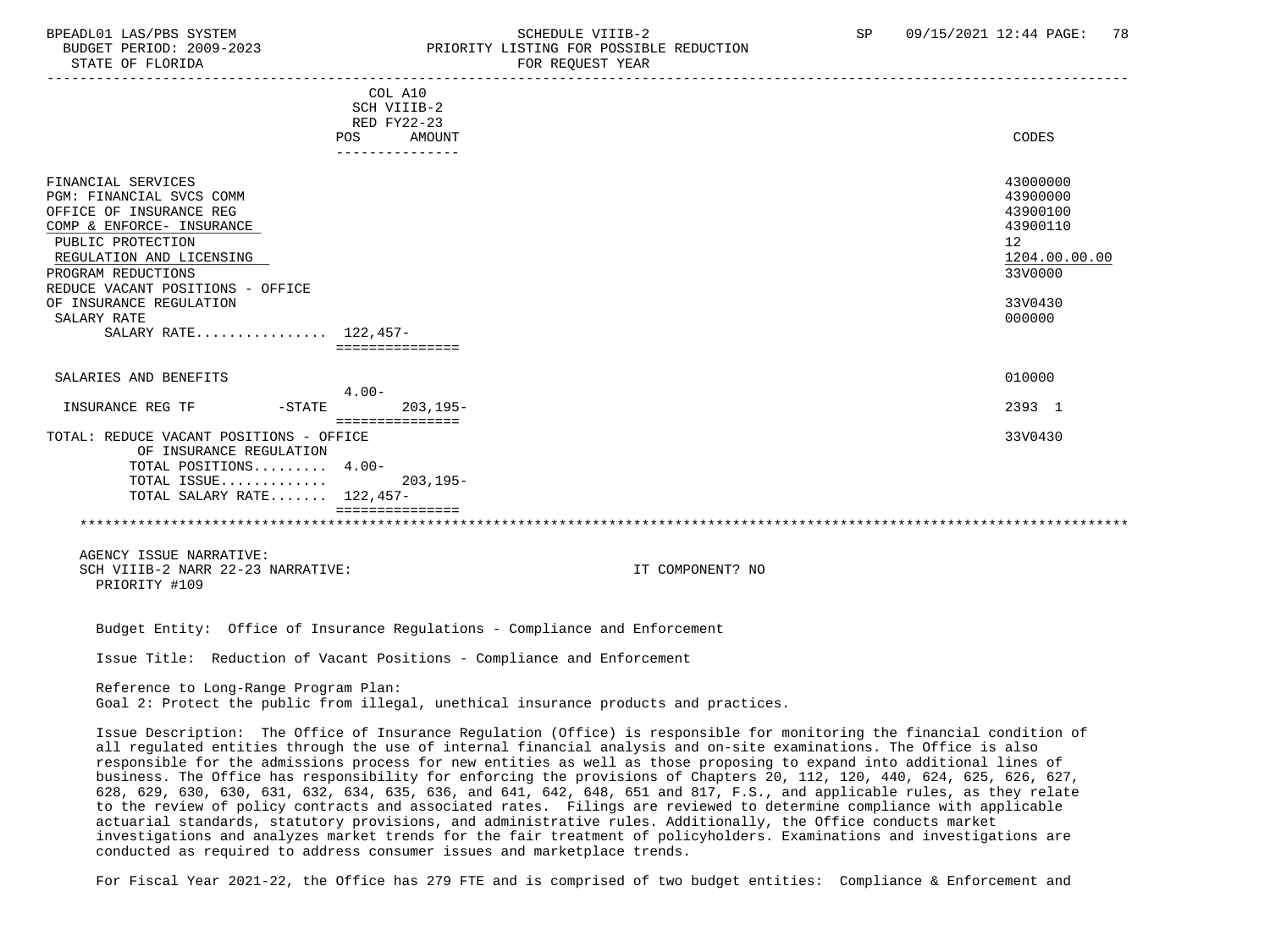#### BPEADL01 LAS/PBS SYSTEM STRAND SCHEDULE VIIIB-2 SP 09/15/2021 12:44 PAGE: 79 BUDGET PERIOD: 2009-2023 PRIORITY LISTING FOR POSSIBLE REDUCTION STATE OF FLORIDA **FOR REQUEST YEAR**

| COL A10<br>SCH VIIIB-2<br>RED FY22-23<br>AMOUNT<br>POS.<br>------------                                                                                                                                           | CODES                                                                          |
|-------------------------------------------------------------------------------------------------------------------------------------------------------------------------------------------------------------------|--------------------------------------------------------------------------------|
| FINANCIAL SERVICES<br>PGM: FINANCIAL SVCS COMM<br>OFFICE OF INSURANCE REG<br>COMP & ENFORCE- INSURANCE<br>PUBLIC PROTECTION<br>REGULATION AND LICENSING<br>PROGRAM REDUCTIONS<br>REDUCE VACANT POSITIONS - OFFICE | 43000000<br>43900000<br>43900100<br>43900110<br>12<br>1204.00.00.00<br>33V0000 |
| OF INSURANCE REGULATION                                                                                                                                                                                           | 33V0430                                                                        |

 Executive Direction. The Office is a small agency and has already been reduced from a high number of 315 positions in Fiscal Year 2007-08 to the current 279 positions. Any further FTE reduction will significantly impede the Office's ability to perform statutorily required functions and will decrease service to the insurance industry by slowing insurance company application reviews thereby slowing products to consumers, job creation from new products and new insurance entity licensure.

 The Office makes diligent and concerted efforts to fill vacant positions quickly. Since 2007, Office personnel resources have been reduced by 32 FTE with no substantive reduction in regulatory responsibility. The Office now has regulatory responsibility for over 4,700 insurance entities which is a substantial increase since the Office's creation in 2003. Losing additional positions would have a significant impact on the core mission of the Office. If a reduction is required, for the implementation of this issue, the Office will identify the positions in the Compliance and Enforcement budget entity. Mission critical positions would be maintained. The reductions would be based on vacant positions along with the consideration of the tenure and performance of current employees, and the functions of the positions. \*\*\*\*\*\*\*\*\*\*\*\*\*\*\*\*\*\*\*\*\*\*\*\*\*\*\*\*\*\*\*\*\*\*\*\*\*\*\*\*\*\*\*\*\*\*\*\*\*\*\*\*\*\*\*\*\*\*\*\*\*\*\*\*\*\*\*\*\*\*\*\*\*\*\*\*\*\*\*\*\*\*\*\*\*\*\*\*\*\*\*\*\*\*\*\*\*\*\*\*\*\*\*\*\*\*\*\*\*\*\*\*\*\*\*\*\*\*\*\*\*\*\*\*\*\*\*

| POSITION DETAIL OF SALARIES AND BENEFITS: |                |           |           |          |                       |             |                                 |
|-------------------------------------------|----------------|-----------|-----------|----------|-----------------------|-------------|---------------------------------|
|                                           | <b>FTE</b>     | BASE RATE | ADDITIVES | BENEFITS | SUBTOTAL              | LAPSE<br>ႜႂ | LAPSED SALARIES<br>AND BENEFITS |
|                                           |                |           |           |          |                       |             |                                 |
| A10 - SCH VIIIB-2 RED FY22-23             |                |           |           |          |                       |             |                                 |
| NEW POSITIONS<br>P101 PROPOSED CLASS CODE |                |           |           |          |                       |             |                                 |
| P0005 001                                 | $4 \cdot 00 -$ | 122,457-  |           |          | 80,738- 203,195- 0.00 |             | 203,195-                        |
| TOTALS FOR ISSUE BY FUND                  |                |           |           |          |                       |             |                                 |
| 2393 INSURANCE REG TF                     |                |           |           |          |                       |             | $203, 195 -$                    |
|                                           | $4.00-$        | 122,457-  |           |          | 80,738- 203,195-      |             | $203, 195 -$                    |

POSITION DETAIL OF SALARIES AND BENEFITS: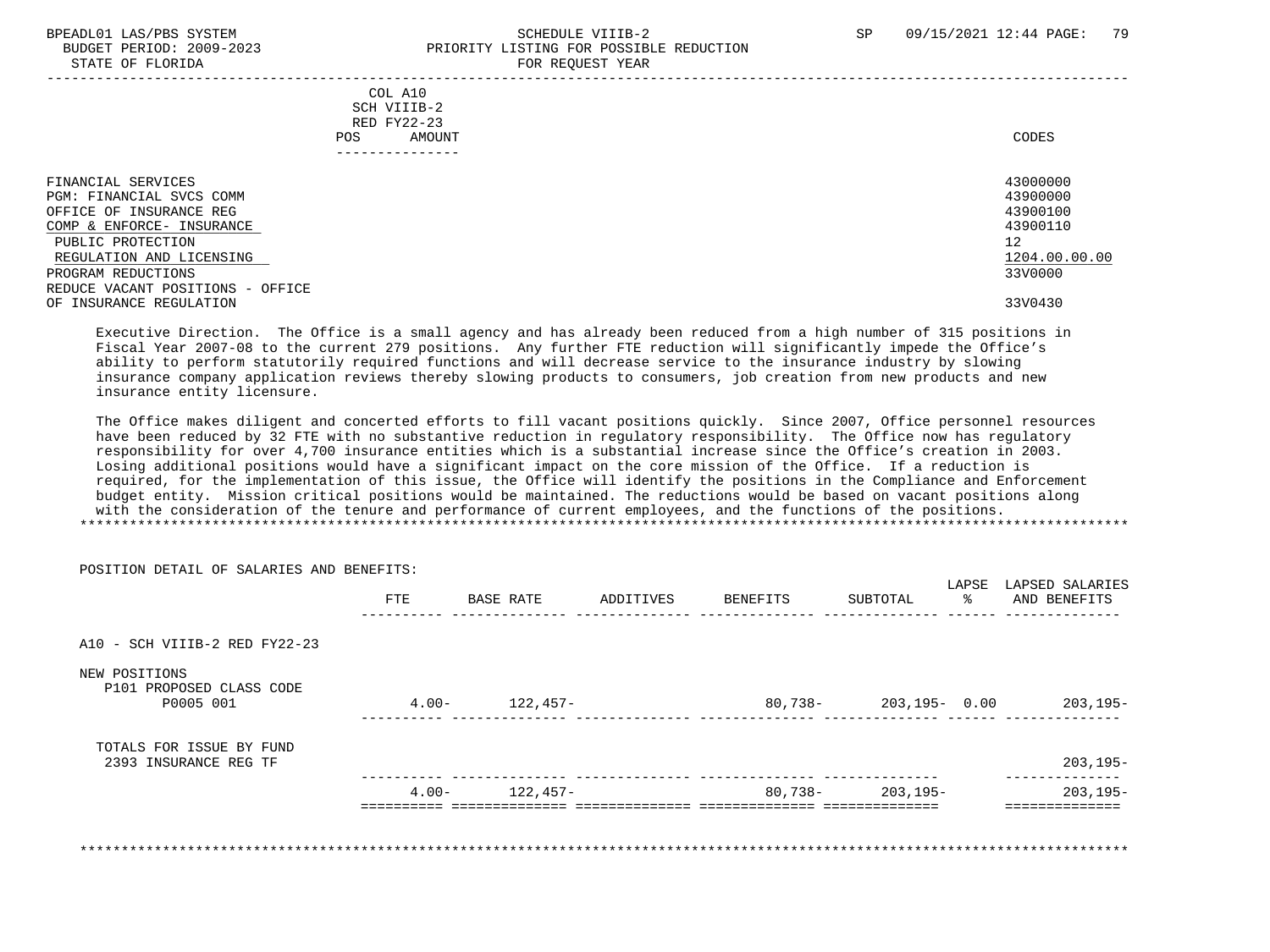## BPEADL01 LAS/PBS SYSTEM SOLUTION SCHEDULE VIIIB-2 SP 09/15/2021 12:44 PAGE: 80 BUDGET PERIOD: 2009-2023 PRIORITY LISTING FOR POSSIBLE REDUCTION

| COL A10<br>SCH VIIIB-2<br>RED FY22-23<br>AMOUNT | CODES                                                                          |
|-------------------------------------------------|--------------------------------------------------------------------------------|
|                                                 |                                                                                |
|                                                 | 43000000<br>43900000<br>43900100<br>43900110<br>12<br>1204.00.00.00<br>33V0000 |
|                                                 | 33V0720                                                                        |
|                                                 | 030000                                                                         |
| 34,944-                                         | 2393 1                                                                         |
|                                                 |                                                                                |
|                                                 |                                                                                |

 AGENCY ISSUE NARRATIVE: SCH VIIIB-2 NARR 22-23 NARRATIVE: IT COMPONENT? NO PRIORITY #101

Budget Entity: Office of Insurance Regulation - Compliance and Enforcement

Issue Title: Eliminate Scanning Unit

 Reference to Long-Range Program Plan: Goal 2: Protect the public from illegal, unethical insurance products and practices.

 Issue Description: The Office of Insurance Regulation (Office) is responsible for monitoring the financial condition of all regulated entities through the use of internal financial analysis and on-site examinations. The Office is also responsible for the admissions process for new entities as well as those proposing to expand into additional lines of business. The Office has responsibility for enforcing the provisions of Chapters 20, 112, 120, 440, 624, 625, 626, 627, 628, 629, 630, 630, 631, 632, 634, 635, 636, and 641, 642, 648, 651 and 817, F.S., and applicable rules, as they relate to the review of policy contracts and associated rates.

 The Office created the scanning unit three years ago to start scanning and cataloging many different types of Office documents such as Charter Files, Title Insurance documents, Financial examination reports, and Financial statements. The scanning unit utilizes the Other Personal Services (OPS) category to hire temporary staff. This reduction would eliminate 2 full-time OPS employees and would reduce the OPS budget category by \$34,944. While this reduction would have a minimal impact, it would add additional duties to each business unit. They would then be responsible for scanning their own documents.

\*\*\*\*\*\*\*\*\*\*\*\*\*\*\*\*\*\*\*\*\*\*\*\*\*\*\*\*\*\*\*\*\*\*\*\*\*\*\*\*\*\*\*\*\*\*\*\*\*\*\*\*\*\*\*\*\*\*\*\*\*\*\*\*\*\*\*\*\*\*\*\*\*\*\*\*\*\*\*\*\*\*\*\*\*\*\*\*\*\*\*\*\*\*\*\*\*\*\*\*\*\*\*\*\*\*\*\*\*\*\*\*\*\*\*\*\*\*\*\*\*\*\*\*\*\*\*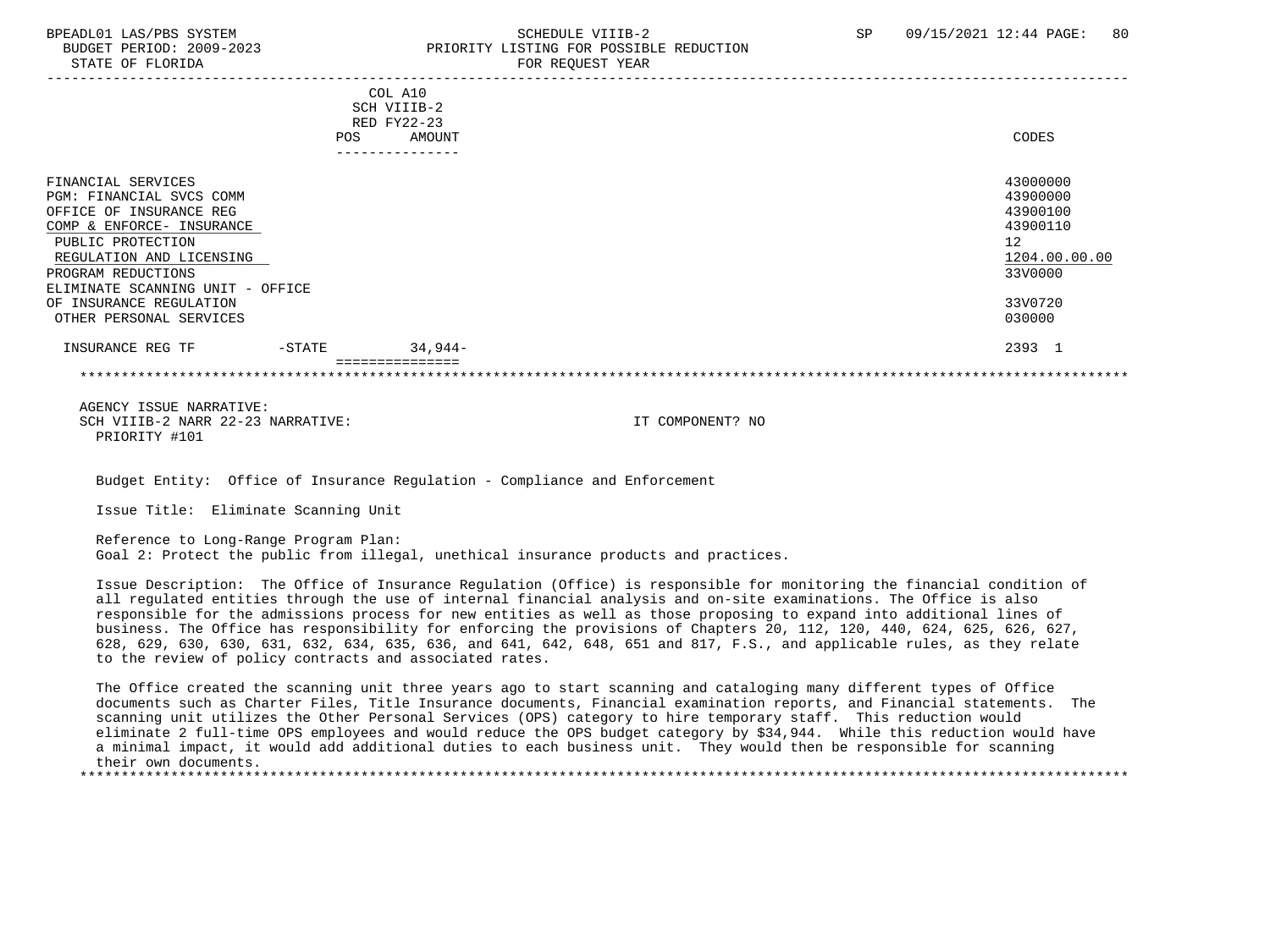# BPEADL01 LAS/PBS SYSTEM SALL SALL SOMEDULE VIIIB-2 SP 09/15/2021 12:44 PAGE: 81 BUDGET PERIOD: 2009-2023 PRIORITY LISTING FOR POSSIBLE REDUCTION

|                            |            | COL A10<br>SCH VIIIB-2 |               |
|----------------------------|------------|------------------------|---------------|
|                            |            | RED FY22-23            |               |
|                            | <b>POS</b> | AMOUNT                 | CODES         |
|                            |            |                        |               |
|                            |            |                        |               |
| FINANCIAL SERVICES         |            |                        | 43000000      |
| PGM: FINANCIAL SVCS COMM   |            |                        | 43900000      |
| OFFICE OF INSURANCE REG    |            |                        | 43900100      |
| COMP & ENFORCE- INSURANCE  |            |                        | 43900110      |
| PUBLIC PROTECTION          |            |                        | 12            |
| REGULATION AND LICENSING   |            |                        | 1204.00.00.00 |
| PROGRAM REDUCTIONS         |            |                        | 33V0000       |
| REDUCE CONTRACTED SERVICES |            |                        | 33V1300       |
| SPECIAL CATEGORIES         |            |                        | 100000        |
| CONTRACTED SERVICES        |            |                        | 100777        |
| INSURANCE REG TF           | $-$ STATE  | $422,004-$             | 2393 1        |
|                            |            |                        |               |

 AGENCY ISSUE NARRATIVE: SCH VIIIB-2 NARR 22-23 NARRATIVE: IT COMPONENT? NO PRIORITY #110

Budget Entity: Office of Insurance Regulation - Compliance and Enforcement

Issue Title: Reduction in Contracted Services

 Reference to Long-Range Program Plan: Goal 2: Protect the public from illegal, unethical insurance products and practices.

 Issue Description: The Office of Insurance Regulation (Office) is responsible for monitoring the financial condition of all regulated entities through the use of internal financial analysis and on-site examinations. The Office is also responsible for the admissions process for new entities as well as those proposing to expand into additional lines of business. The Office has responsibility for enforcing the provisions of Chapters 20, 112, 120, 440, 624, 625, 626, 627, 628, 629, 630, 630, 631, 632, 634, 635, 636, and 641, 642, 648, 651 and 817, F.S., and applicable rules, as they relate to the review of policy contracts and associated rates.

 Filings are reviewed to determine compliance with applicable actuarial standards, statutory provisions, and administrative rules. Additionally, the office conducts market investigations and analyzes market trends for the fair treatment of policyholders. Examinations and investigations are conducted as required to address consumer issues and marketplace trends.

 Contracted Services allows the Office to enable mandated data collection for insurers and agencies, and to make additional needed changes to keep up with volume and newer technology used by regulated entities and other regulators. The Office Contracted Services also provides funding for staff augmentation to maintain and support existing technology applications which is increasingly difficult because of aging infrastructure. The Office is still continuing the process of upgrading some aging infrastructure including its electronic data management system to process rate filings.

 Therefore, cutting contracted services will significantly impede the development of new tools that would keep the Office up-to-date and provide quality customer service. These services also include other professional and technical functions needed to provide a quality level of service to policymakers, the insurance industry and to the insurance-buying public.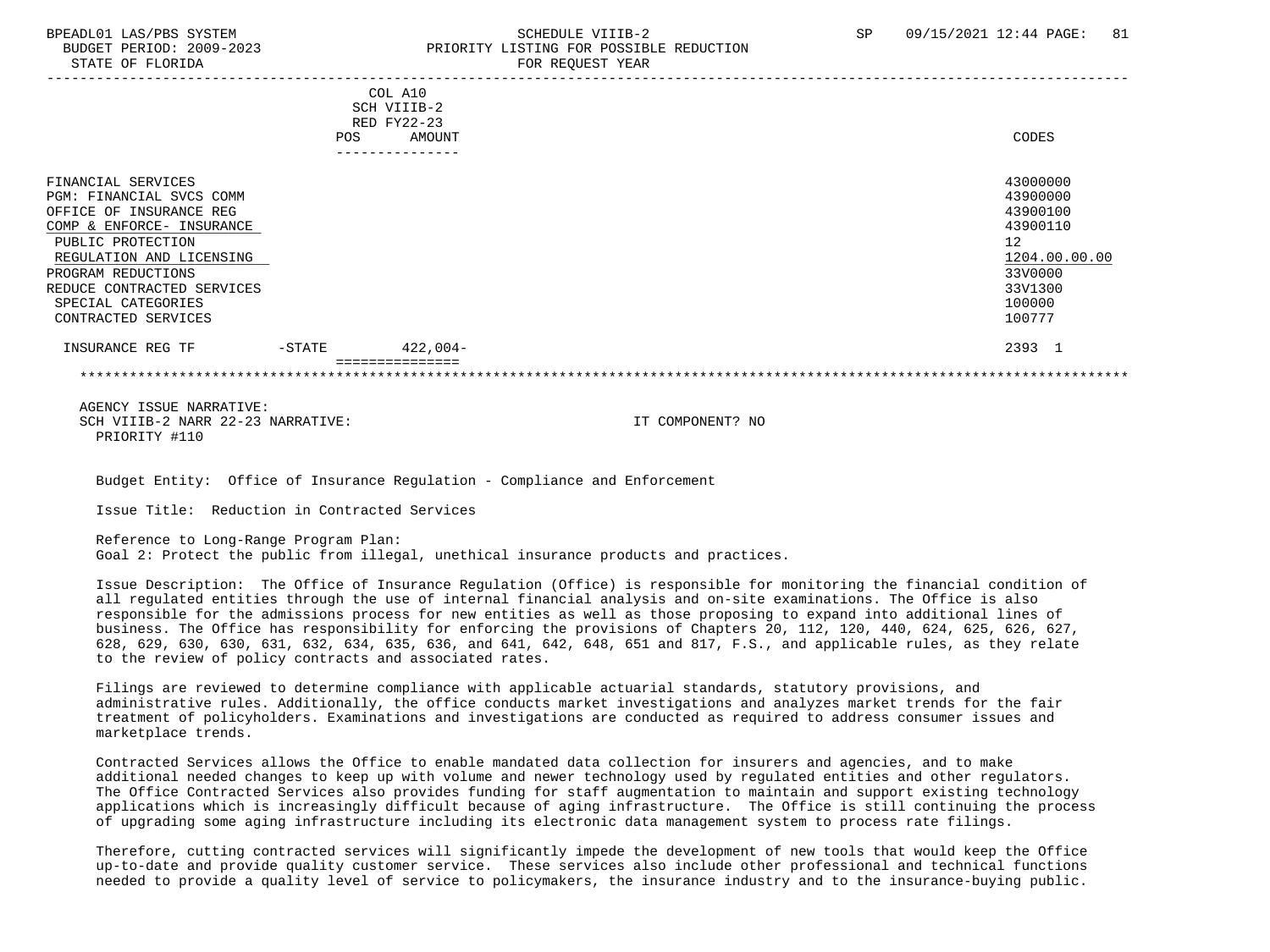#### BPEADL01 LAS/PBS SYSTEM SALL SALL SOMEDULE VIIIB-2 SP 09/15/2021 12:44 PAGE: 82 BUDGET PERIOD: 2009-2023 PRIORITY LISTING FOR POSSIBLE REDUCTION STATE OF FLORIDA **FOR REQUEST YEAR**

|                                                                                                                                                                                                             | COL A10<br>SCH VIIIB-2<br>RED FY22-23<br>AMOUNT<br>POS. | CODES                                                                                     |
|-------------------------------------------------------------------------------------------------------------------------------------------------------------------------------------------------------------|---------------------------------------------------------|-------------------------------------------------------------------------------------------|
| FINANCIAL SERVICES<br>PGM: FINANCIAL SVCS COMM<br>OFFICE OF INSURANCE REG<br>COMP & ENFORCE- INSURANCE<br>PUBLIC PROTECTION<br>REGULATION AND LICENSING<br>PROGRAM REDUCTIONS<br>REDUCE CONTRACTED SERVICES |                                                         | 43000000<br>43900000<br>43900100<br>43900110<br>12<br>1204.00.00.00<br>33V0000<br>33V1300 |

 Reduction of the contracted services budget and resulting delay in projects would be significant and negatively impact speed-to-market of insurance products to consumers and slow job creation that results when insurers introduce new programs. Additionally, the Office, as in the past, will continue to need contracted services funding to engage economists, actuaries and other consultants to perform statutorily-required complex reporting on the insurance industry in addition to actuarial audits and studies to provide market analysis on specific issues to policymakers and the Governor and Cabinet. \*\*\*\*\*\*\*\*\*\*\*\*\*\*\*\*\*\*\*\*\*\*\*\*\*\*\*\*\*\*\*\*\*\*\*\*\*\*\*\*\*\*\*\*\*\*\*\*\*\*\*\*\*\*\*\*\*\*\*\*\*\*\*\*\*\*\*\*\*\*\*\*\*\*\*\*\*\*\*\*\*\*\*\*\*\*\*\*\*\*\*\*\*\*\*\*\*\*\*\*\*\*\*\*\*\*\*\*\*\*\*\*\*\*\*\*\*\*\*\*\*\*\*\*\*\*\*

| REDUCE OTHER PERSONAL SERVICES<br>FUNDING<br>OTHER PERSONAL SERVICES |           |          |        |  |
|----------------------------------------------------------------------|-----------|----------|--------|--|
| INSURANCE REG TF                                                     | $-$ STATE | 107.277- | 2393 1 |  |
|                                                                      |           |          |        |  |

 AGENCY ISSUE NARRATIVE: SCH VIIIB-2 NARR 22-23 NARRATIVE: IT COMPONENT? NO PRIORITY #108

Budget Entity: Office of Insurance Regulation - Compliance and Enforcement

Issue Title: Reduction in Other Personal Services (OPS)

 Reference to Long-Range Program Plan: Goal 2: Protect the public from illegal, unethical insurance products and practices.

 Issue Description: The Office of Insurance Regulation (Office) is responsible for monitoring the financial condition of all regulated entities through the use of internal financial analysis and on-site examinations. The Office is also responsible for the admissions process for new entities as well as those proposing to expand into additional lines of business. The Office has responsibility for enforcing the provisions of Chapters 20, 112, 120, 440, 624, 625, 626, 627, 628, 629, 630, 630, 631, 632, 634, 635, 636, and 641, 642, 648, 651 and 817, F.S., and applicable rules, as they relate to the review of policy contracts and associated rates.

 Filings are reviewed to determine compliance with applicable actuarial standards, statutory provisions, and administrative rules. Additionally, the Office conducts market investigations and analyzes market trends for the fair treatment of policyholders. Examinations and investigations are conducted as required to address consumer issues and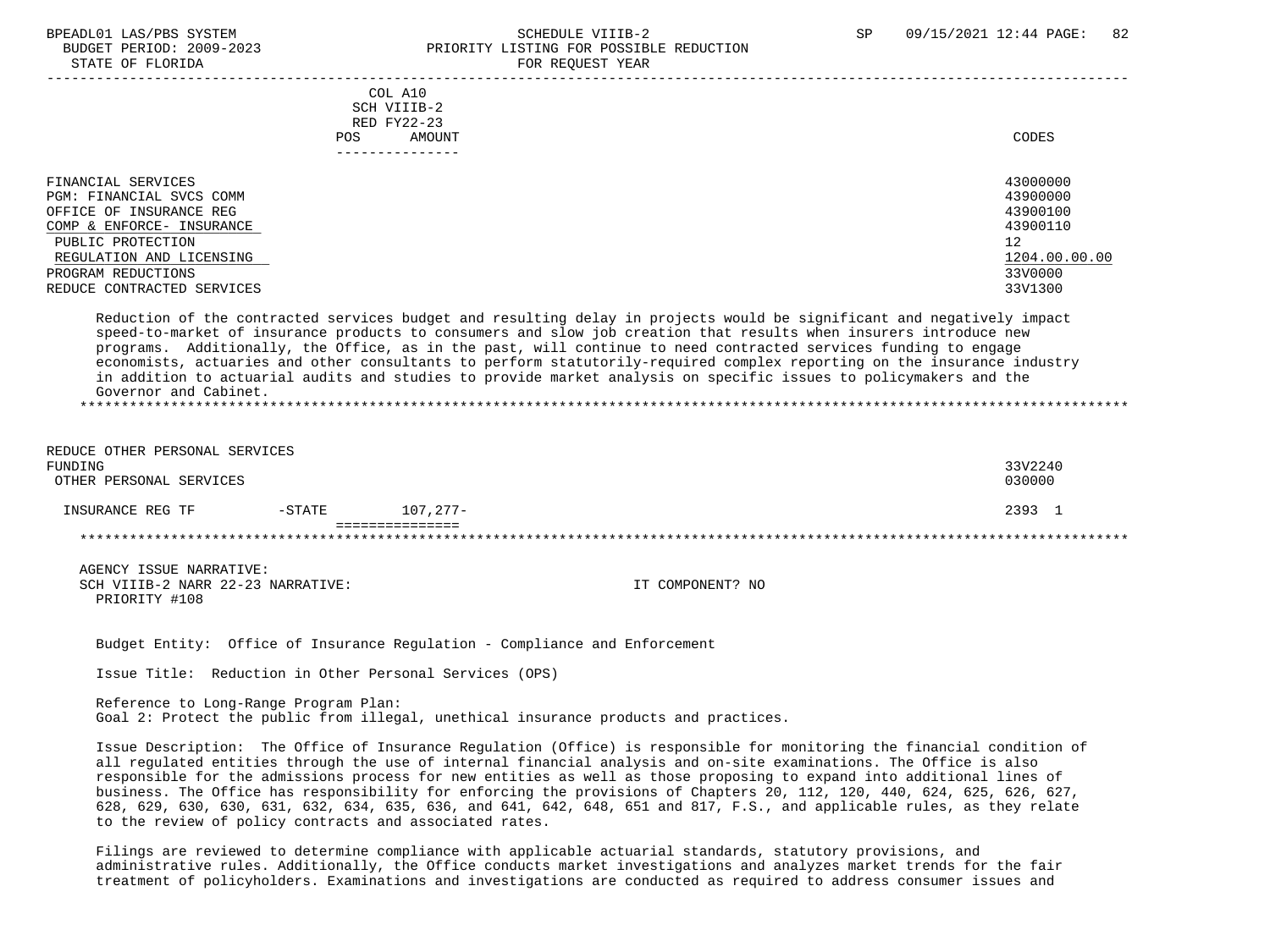#### BPEADL01 LAS/PBS SYSTEM SALL SALL SOMEDULE VIIIB-2 SP 09/15/2021 12:44 PAGE: 83 BUDGET PERIOD: 2009-2023 PRIORITY LISTING FOR POSSIBLE REDUCTION STATE OF FLORIDA FOR STATE OF  $\sim$  FOR REQUEST YEAR

| COL A10<br>SCH VIIIB-2<br>RED FY22-23<br>AMOUNT<br>POS.                                                                                                                                                         | CODES                                                                          |
|-----------------------------------------------------------------------------------------------------------------------------------------------------------------------------------------------------------------|--------------------------------------------------------------------------------|
| -------------                                                                                                                                                                                                   |                                                                                |
| FINANCIAL SERVICES<br>PGM: FINANCIAL SVCS COMM<br>OFFICE OF INSURANCE REG<br>COMP & ENFORCE- INSURANCE<br>PUBLIC PROTECTION<br>REGULATION AND LICENSING<br>PROGRAM REDUCTIONS<br>REDUCE OTHER PERSONAL SERVICES | 43000000<br>43900000<br>43900100<br>43900110<br>12<br>1204.00.00.00<br>33V0000 |
| FUNDING                                                                                                                                                                                                         | 33V2240                                                                        |

marketplace trends.

 The Office of Insurance Regulation (Office) utilizes the Other Personal Services (OPS) category to hire temporary staff as needed to accomplish the mission of the Office. The Office has recently had success with the hiring of college graduates from the FSU and FAMU Career Fars and is currently expanding to other major universities and colleges within Florida. Currently, the Office only receives \$429,106 in OPS appropriation from the Insurance Regulatory Trust Fund. This reduction would have an impact, but would impede the fulfillment of the Office's essential regulatory and statutory requirements. The Office then would have to use the 5% transfer authority, when needed, to provide additional OPS funding as needed. \*\*\*\*\*\*\*\*\*\*\*\*\*\*\*\*\*\*\*\*\*\*\*\*\*\*\*\*\*\*\*\*\*\*\*\*\*\*\*\*\*\*\*\*\*\*\*\*\*\*\*\*\*\*\*\*\*\*\*\*\*\*\*\*\*\*\*\*\*\*\*\*\*\*\*\*\*\*\*\*\*\*\*\*\*\*\*\*\*\*\*\*\*\*\*\*\*\*\*\*\*\*\*\*\*\*\*\*\*\*\*\*\*\*\*\*\*\*\*\*\*\*\*\*\*\*\*

 REDUCE POSITION(S) - OFFICE OF INSURANCE REGULATION - OPERATIONAL REDUCTIONS 33V3110  $\texttt{SALARY RATE}$  . The contract of the contract of the contract of the contract of the contract of the contract of the contract of the contract of the contract of the contract of the contract of the contract of the contract o SALARY RATE................ 474,237- =============== SALARIES AND BENEFITS 010000 10.00- INSURANCE REG TF  $-$  STATE  $707,128-$  =============== TOTAL: REDUCE POSITION(S) - OFFICE OF 33V3110 INSURANCE REGULATION - OPERATIONAL REDUCTIONS TOTAL POSITIONS......... 10.00- TOTAL ISSUE............. 707,128- TOTAL SALARY RATE....... 474,237- =============== \*\*\*\*\*\*\*\*\*\*\*\*\*\*\*\*\*\*\*\*\*\*\*\*\*\*\*\*\*\*\*\*\*\*\*\*\*\*\*\*\*\*\*\*\*\*\*\*\*\*\*\*\*\*\*\*\*\*\*\*\*\*\*\*\*\*\*\*\*\*\*\*\*\*\*\*\*\*\*\*\*\*\*\*\*\*\*\*\*\*\*\*\*\*\*\*\*\*\*\*\*\*\*\*\*\*\*\*\*\*\*\*\*\*\*\*\*\*\*\*\*\*\*\*\*\*\* AGENCY ISSUE NARRATIVE: SCH VIIIB-2 NARR 22-23 NARRATIVE: IT COMPONENT? NO PRIORITY #107

Budget Entity: Office of Insurance Regulations - Compliance and Enforcement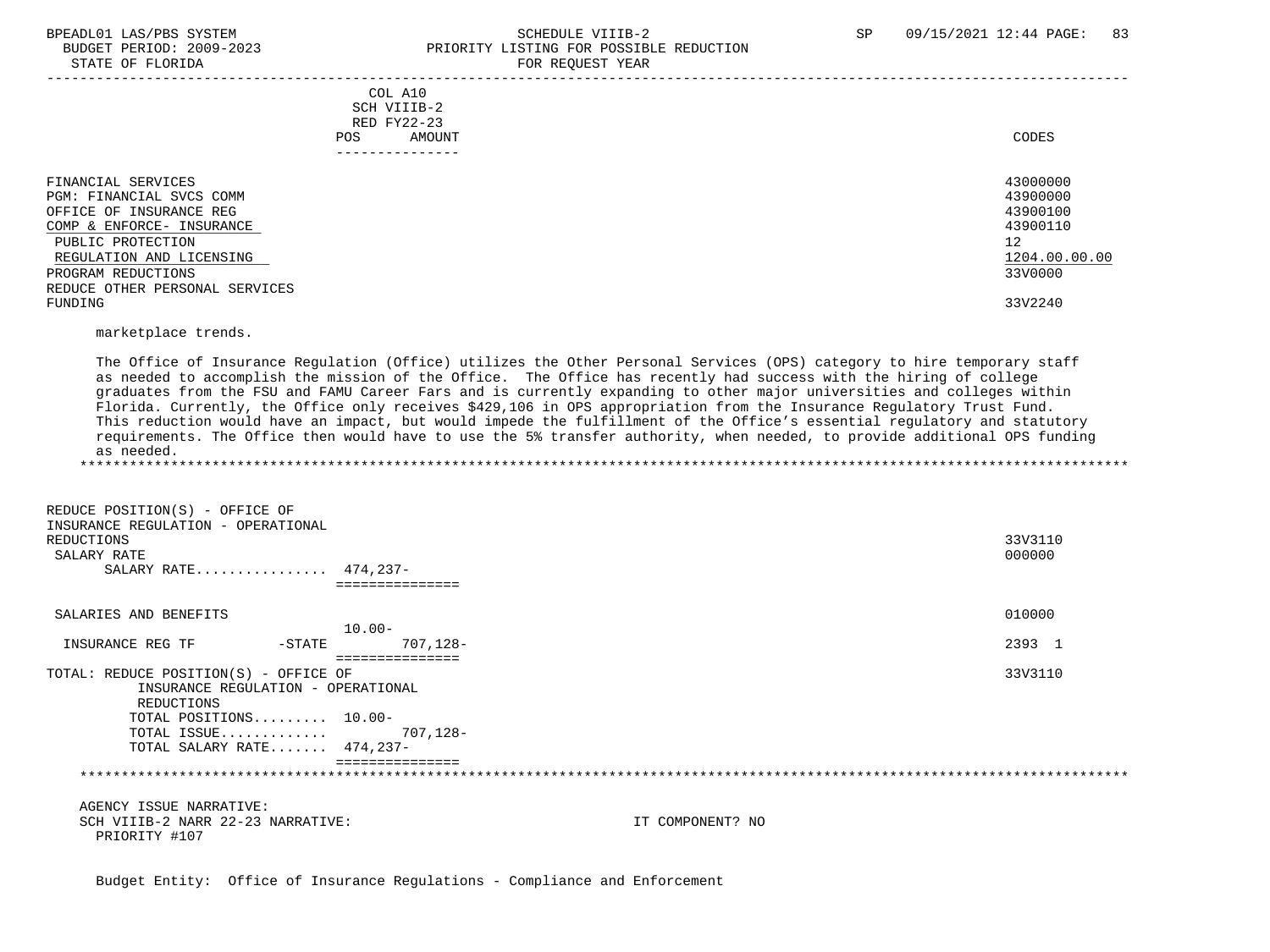#### BPEADL01 LAS/PBS SYSTEM SALL SALL SOMEDULE VIIIB-2 SP 09/15/2021 12:44 PAGE: 84 BUDGET PERIOD: 2009-2023 PRIORITY LISTING FOR POSSIBLE REDUCTION STATE OF FLORIDA FOR REQUEST YEAR

| COL A10<br>SCH VIIIB-2<br>RED FY22-23<br>POS.<br>AMOUNT<br>. - - - - - - - - - - - - -                                                                                        | CODES                                                                          |
|-------------------------------------------------------------------------------------------------------------------------------------------------------------------------------|--------------------------------------------------------------------------------|
| FINANCIAL SERVICES<br>PGM: FINANCIAL SVCS COMM<br>OFFICE OF INSURANCE REG<br>COMP & ENFORCE- INSURANCE<br>PUBLIC PROTECTION<br>REGULATION AND LICENSING<br>PROGRAM REDUCTIONS | 43000000<br>43900000<br>43900100<br>43900110<br>12<br>1204.00.00.00<br>33V0000 |
| REDUCE POSITION(S) - OFFICE OF<br>INSURANCE REGULATION - OPERATIONAL<br>REDUCTIONS                                                                                            | 33V3110                                                                        |

Issue Title: Reduction of Vacant Positions - Compliance and Enforcement

 Reference to Long-Range Program Plan: Goal 2: Protect the public from illegal, unethical insurance products and practices.

 Issue Description: The Office of Insurance Regulation (Office) is responsible for monitoring the financial condition of all regulated entities through the use of internal financial analysis and on-site examinations. The Office is also responsible for the admissions process for new entities as well as those proposing to expand into additional lines of business. The Office has responsibility for enforcing the provisions of Chapters 20, 112, 120, 440, 624, 625, 626, 627, 628, 629, 630, 630, 631, 632, 634, 635, 636, and 641, 642, 648, 651 and 817, F.S., and applicable rules, as they relate to the review of policy contracts and associated rates. Filings are reviewed to determine compliance with applicable actuarial standards, statutory provisions, and administrative rules. Additionally, the Office conducts market investigations and analyzes market trends for the fair treatment of policyholders. Examinations and investigations are conducted as required to address consumer issues and marketplace trends.

 For Fiscal Year 2021-22, the Office has 279 FTE and is comprised of two budget entities: Compliance & Enforcement and Executive Direction. The Office is a small agency and has already been reduced from a high number of 315 positions in Fiscal Year 2007-08 to the current 279 positions. Any further FTE reduction will significantly impede the Office's ability to perform statutorily required functions and will decrease service to the insurance industry by slowing insurance company application reviews thereby slowing products to consumers, job creation from new products and new insurance entity licensure.

 The Office makes diligent and concerted efforts to fill vacant positions quickly. Since 2007, Office personnel resources have been reduced by 36 FTE with no substantive reduction in regulatory responsibility. The Office now has regulatory responsibility for over 4,700 insurance entities which is a substantial increase since the Office's creation in 2003. Losing additional positions would have a significant impact on the core mission of the Office. If a reduction is required, for the implementation of this issue, the Office will identify the positions in the Compliance and Enforcement budget entity. Mission critical positions would be maintained. The reductions would be based on vacant positions along with the consideration of the tenure and performance of current employees, and the functions of the positions. \*\*\*\*\*\*\*\*\*\*\*\*\*\*\*\*\*\*\*\*\*\*\*\*\*\*\*\*\*\*\*\*\*\*\*\*\*\*\*\*\*\*\*\*\*\*\*\*\*\*\*\*\*\*\*\*\*\*\*\*\*\*\*\*\*\*\*\*\*\*\*\*\*\*\*\*\*\*\*\*\*\*\*\*\*\*\*\*\*\*\*\*\*\*\*\*\*\*\*\*\*\*\*\*\*\*\*\*\*\*\*\*\*\*\*\*\*\*\*\*\*\*\*\*\*\*\*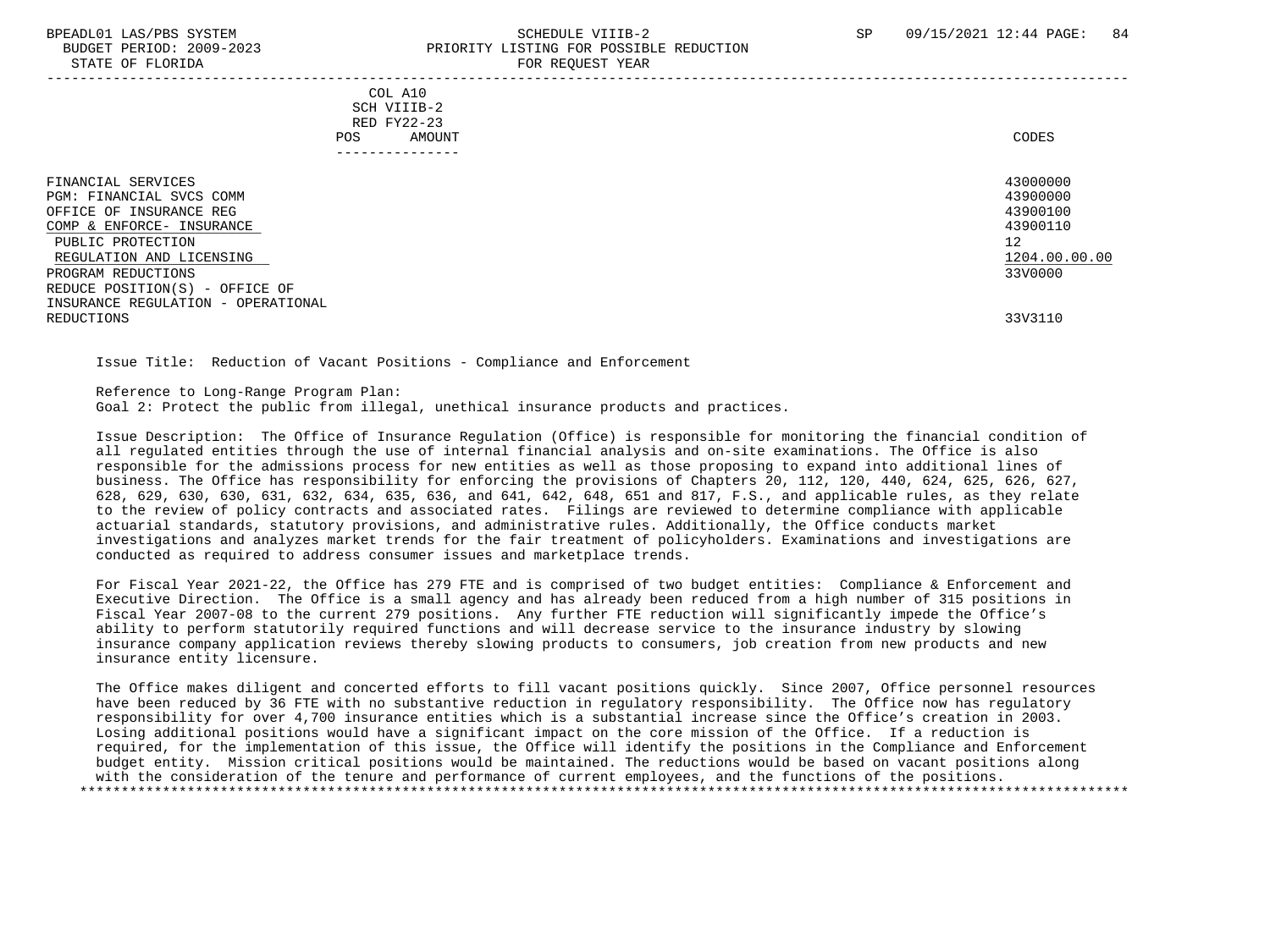### BPEADL01 LAS/PBS SYSTEM STRIM SCHEDULE VIIIB-2 SCHEDULE VIIIB-2 SP 09/15/2021 12:44 PAGE: 85 BUDGET PERIOD: 2009-2023 PRIORITY LISTING FOR POSSIBLE REDUCTION

|                                                                                                                                                                                                                 | COL A10                   |           |                     |           |                                        |                   |                                                                                |
|-----------------------------------------------------------------------------------------------------------------------------------------------------------------------------------------------------------------|---------------------------|-----------|---------------------|-----------|----------------------------------------|-------------------|--------------------------------------------------------------------------------|
|                                                                                                                                                                                                                 | SCH VIIIB-2               |           |                     |           |                                        |                   |                                                                                |
|                                                                                                                                                                                                                 | RED FY22-23<br>POS AMOUNT |           |                     |           |                                        |                   | CODES                                                                          |
|                                                                                                                                                                                                                 | ---------------           |           |                     |           |                                        |                   |                                                                                |
| FINANCIAL SERVICES<br>PGM: FINANCIAL SVCS COMM<br>OFFICE OF INSURANCE REG<br>COMP & ENFORCE- INSURANCE<br>PUBLIC PROTECTION<br>REGULATION AND LICENSING<br>PROGRAM REDUCTIONS<br>REDUCE POSITION(S) - OFFICE OF |                           |           |                     |           |                                        |                   | 43000000<br>43900000<br>43900100<br>43900110<br>12<br>1204.00.00.00<br>33V0000 |
| INSURANCE REGULATION - OPERATIONAL<br><b>REDUCTIONS</b>                                                                                                                                                         |                           |           |                     |           |                                        |                   | 33V3110                                                                        |
| POSITION DETAIL OF SALARIES AND BENEFITS:                                                                                                                                                                       |                           |           |                     |           |                                        |                   |                                                                                |
|                                                                                                                                                                                                                 |                           |           | FTE BASE RATE       | ADDITIVES | <b>BENEFITS</b>                        | SUBTOTAL          | LAPSE LAPSED SALARIES<br>% AND BENEFITS                                        |
|                                                                                                                                                                                                                 |                           |           |                     |           |                                        |                   |                                                                                |
| A10 - SCH VIIIB-2 RED FY22-23                                                                                                                                                                                   |                           |           |                     |           |                                        |                   |                                                                                |
| NEW POSITIONS<br>P101 PROPOSED CLASS CODE                                                                                                                                                                       |                           |           |                     |           |                                        |                   |                                                                                |
| P0011 001                                                                                                                                                                                                       |                           |           | $10.00 - 474,237 -$ |           | $232,891 - 707,128 - 0.00$ $707,128 -$ |                   |                                                                                |
| TOTALS FOR ISSUE BY FUND<br>2393 INSURANCE REG TF                                                                                                                                                               |                           |           |                     |           |                                        |                   | 707,128-                                                                       |
|                                                                                                                                                                                                                 |                           | $10.00 -$ | 474,237-            |           |                                        | 232,891- 707,128- | _____________<br>707,128-                                                      |
|                                                                                                                                                                                                                 |                           |           |                     |           |                                        |                   | ==============                                                                 |
|                                                                                                                                                                                                                 |                           |           |                     |           |                                        |                   |                                                                                |
| REDUCTION IN OFFICE SUPPLIES -<br>OFFICE OF INSURANCE REGULATION<br>EXPENSES                                                                                                                                    |                           |           |                     |           |                                        |                   | 33V8730<br>040000                                                              |
| INSURANCE REG TF                                                                                                                                                                                                | -STATE 13,687-            |           |                     |           |                                        |                   | 2393 1                                                                         |
|                                                                                                                                                                                                                 | ===============           |           |                     |           |                                        |                   |                                                                                |
| AGENCY ISSUE NARRATIVE:<br>SCH VIIIB-2 NARR 22-23 NARRATIVE:<br>PRIORITY #103                                                                                                                                   |                           |           |                     |           | IT COMPONENT? NO                       |                   |                                                                                |
| Budget Entity: Office of Insurance Regulation - Compliance & Enforcement                                                                                                                                        |                           |           |                     |           |                                        |                   |                                                                                |

Issue Title: Reduction in Office Supplies Expenses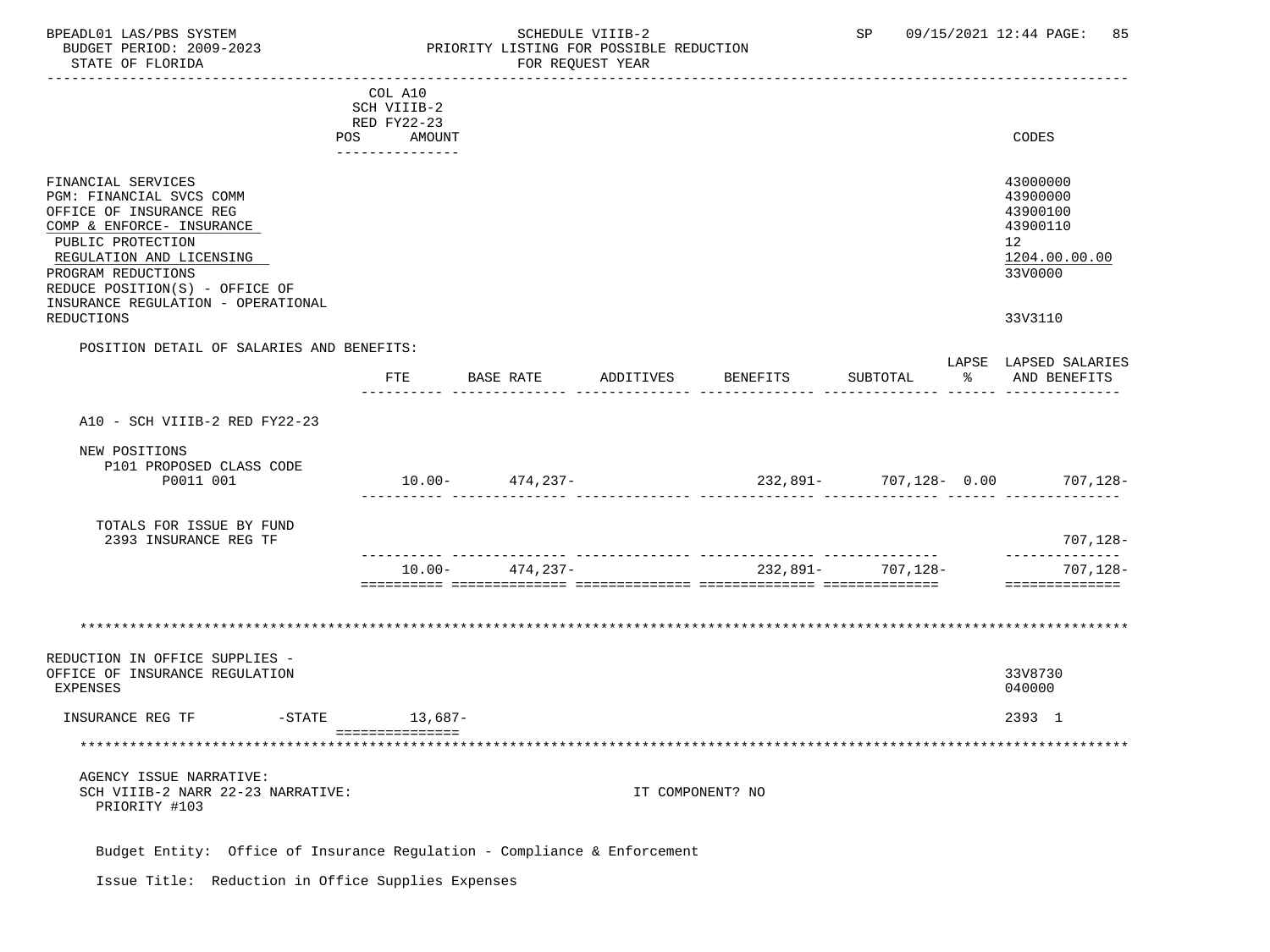#### BPEADL01 LAS/PBS SYSTEM SALL SALL SOMEDULE VIIIB-2 SP 09/15/2021 12:44 PAGE: 86 BUDGET PERIOD: 2009-2023 PRIORITY LISTING FOR POSSIBLE REDUCTION STATE OF FLORIDA **FOR REQUEST YEAR**

| COL A10<br>SCH VIIIB-2<br>RED FY22-23<br>AMOUNT<br>POS.                                                                                                                                                         | CODES                                                                          |
|-----------------------------------------------------------------------------------------------------------------------------------------------------------------------------------------------------------------|--------------------------------------------------------------------------------|
| FINANCIAL SERVICES<br>PGM: FINANCIAL SVCS COMM<br>OFFICE OF INSURANCE REG<br>COMP & ENFORCE- INSURANCE<br>PUBLIC PROTECTION<br>REGULATION AND LICENSING<br>PROGRAM REDUCTIONS<br>REDUCTION IN OFFICE SUPPLIES - | 43000000<br>43900000<br>43900100<br>43900110<br>12<br>1204.00.00.00<br>33V0000 |
| OFFICE OF INSURANCE REGULATION                                                                                                                                                                                  | 33V8730                                                                        |

 Reference to Long-Range Program Plan: Goal 2: Protect the public from illegal, unethical insurance products and practices.

 Issue Description: The Office of Insurance Regulation (Office) is responsible for monitoring the financial condition of all regulated entities through the use of internal financial analysis and on-site examinations. The Office is also responsible for the admissions process for new entities as well as those proposing to expand into additional lines of business. The Office has responsibility for enforcing the provisions of Chapters 20, 112, 120, 440, 624, 625, 626, 627, 628, 629, 630, 630, 631, 632, 634, 635, 636, and 641, 642, 648, 651 and 817, F.S., and applicable rules, as they relate to the review of policy contracts and associated rates.

 The Office of Insurance Regulation (Office) utilizes the Expenses appropriation for to operate the Office and meet the regulatory and statutory requirements that it has. Currently, the Office receives \$2.4 million in Expenses appropriation. Expenditures for this category includes the office rent to DMS, which is almost \$1.1 million.

 A portion of the Office's appropriated expense funding is used to purchase office supplies needed to operate the Office. Office supplies include consumable products such as paper, pens, postage, ink toner for printers, and other routine supplies.

 The Office's appropriated expense budget has been reduced by over \$700,000 since 2007. In an effort to comply with the mission-critical duties it has, the Office is prudent with the expenditures that it incurs. A reduction to the Office's appropriated expense allotment will result in an impact on the Office's operations. \*\*\*\*\*\*\*\*\*\*\*\*\*\*\*\*\*\*\*\*\*\*\*\*\*\*\*\*\*\*\*\*\*\*\*\*\*\*\*\*\*\*\*\*\*\*\*\*\*\*\*\*\*\*\*\*\*\*\*\*\*\*\*\*\*\*\*\*\*\*\*\*\*\*\*\*\*\*\*\*\*\*\*\*\*\*\*\*\*\*\*\*\*\*\*\*\*\*\*\*\*\*\*\*\*\*\*\*\*\*\*\*\*\*\*\*\*\*\*\*\*\*\*\*\*\*\*

| REDUCTION IN INFORMATION TECHNOLOGY |           |            |         |
|-------------------------------------|-----------|------------|---------|
| EOUIPMENT - OFFICE OF INSURANCE     |           |            |         |
| REGULATION                          |           |            | 33V8740 |
| EXPENSES                            |           |            | 040000  |
|                                     |           |            |         |
| INSURANCE REG TF                    | $-$ STATE | $129.844-$ | 2393 1  |
|                                     |           |            |         |
|                                     |           |            |         |
|                                     |           |            |         |

 AGENCY ISSUE NARRATIVE: SCH VIIIB-2 NARR 22-23 NARRATIVE: IT COMPONENT? NO PRIORITY #104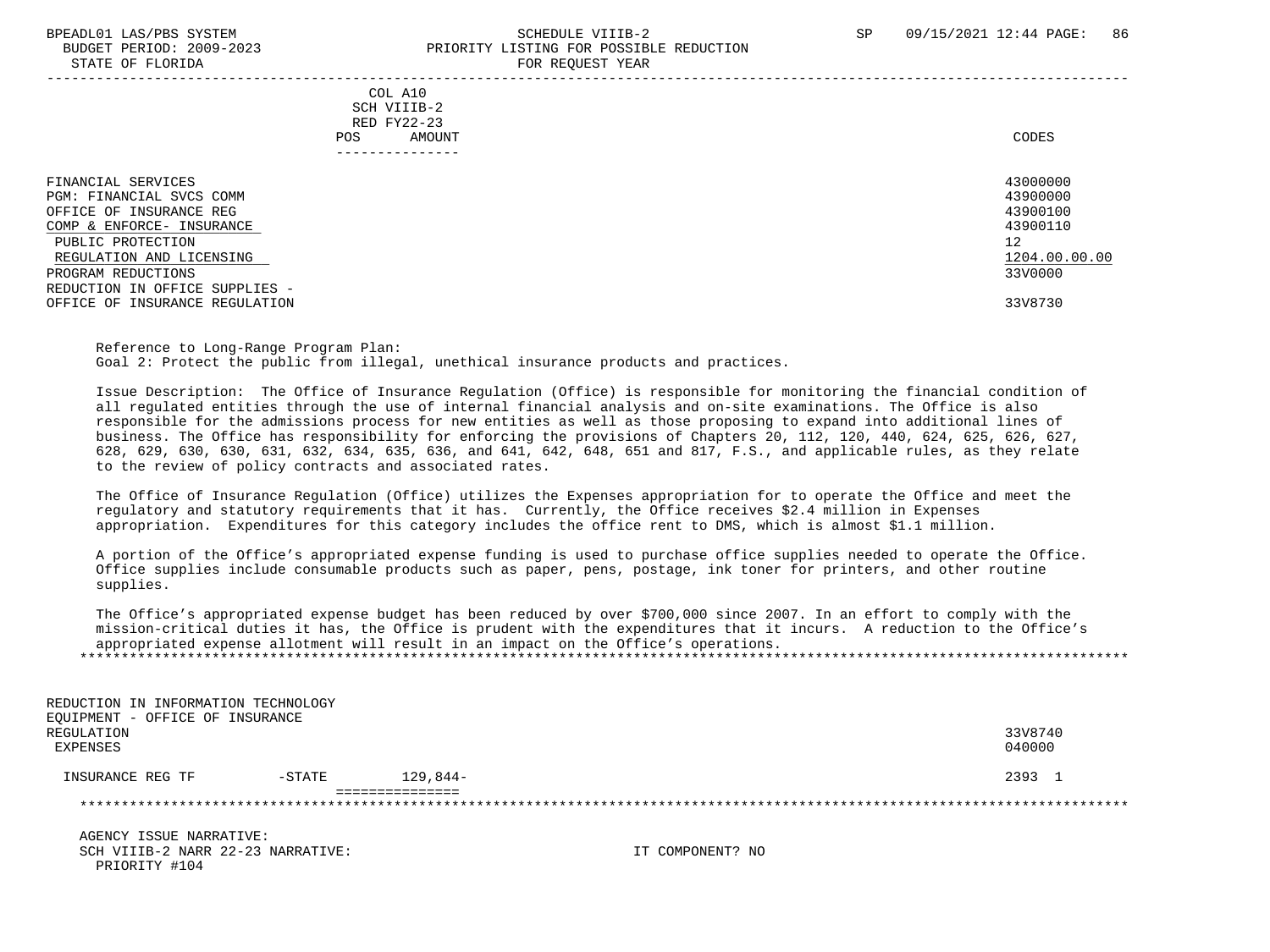#### BPEADL01 LAS/PBS SYSTEM STREADLE STREADLE STREADLE VIIIB-2 SP 09/15/2021 12:44 PAGE: 87 BUDGET PERIOD: 2009-2023 PRIORITY LISTING FOR POSSIBLE REDUCTION STATE OF FLORIDA FOR REQUEST YEAR

 COL A10 SCH VIIIB-2 RED FY22-23 POS AMOUNT CODES ---------------

| FINANCIAL SERVICES<br>PGM: FINANCIAL SVCS COMM | 43000000<br>43900000 |
|------------------------------------------------|----------------------|
| OFFICE OF INSURANCE REG                        | 43900100             |
| COMP & ENFORCE- INSURANCE                      | 43900110             |
| PUBLIC PROTECTION                              | 12                   |
| REGULATION AND LICENSING                       | 1204.00.00.00        |
| PROGRAM REDUCTIONS                             | 33V0000              |
| REDUCTION IN INFORMATION TECHNOLOGY            |                      |
| EQUIPMENT - OFFICE OF INSURANCE                |                      |
| REGULATION                                     | 33V8740              |

Budget Entity: Office of Insurance Regulation - Compliance & Enforcement

Issue Title: Reduction in I.T. Equipment

 Reference to Long-Range Program Plan: Goal 2: Protect the public from illegal, unethical insurance products and practices.

 Issue Description: The Office of Insurance Regulation (Office) is responsible for monitoring the financial condition of all regulated entities through the use of internal financial analysis and on-site examinations. The Office is also responsible for the admissions process for new entities as well as those proposing to expand into additional lines of business. The Office has responsibility for enforcing the provisions of Chapters 20, 112, 120, 440, 624, 625, 626, 627, 628, 629, 630, 630, 631, 632, 634, 635, 636, and 641, 642, 648, 651 and 817, F.S., and applicable rules, as they relate to the review of policy contracts and associated rates.

 Filings are reviewed to determine compliance with applicable actuarial standards, statutory provisions, and administrative rules. Additionally, the Office conducts market investigations and analyzes market trends for the fair treatment of policyholders. Examinations and investigations are conducted as required to address consumer issues and marketplace trends.

 The Office of Insurance Regulation (Office) utilizes the Expenses appropriation for to operate the Office and meet the Office's regulatory and statutory requirements. Currently, the Office receives \$2.4 million in Expenses appropriation. Expenditures for this category include, but are not limited to, are office rent to DMS (almost \$1.1 million), computer equipment, required training, travel, office supplies, and other important needs. These are important to the Office so that it may fulfill our statutory requirements.

 A significant portion of the Office's appropriated expense funding is used for I.T. equipment for the Office staff. These supplies include desktop computers, printers, and other important I.T. equipment. These types of equipment are important also by assisting the Office's examiners for travel to property, casualty, life and health insurance companies to examine books and records to regulate solvency.

 The Office's appropriated expense budget has been reduced by over \$700,000 since 2007. In an effort to comply with mission-critical travel laws and to manage these reductions, the Office has reduced travel expense utilization. A reduction in the purchase of I.T. equipment for our employees would impede the fulfillment of the Office's essential regulatory and statutory requirements. \*\*\*\*\*\*\*\*\*\*\*\*\*\*\*\*\*\*\*\*\*\*\*\*\*\*\*\*\*\*\*\*\*\*\*\*\*\*\*\*\*\*\*\*\*\*\*\*\*\*\*\*\*\*\*\*\*\*\*\*\*\*\*\*\*\*\*\*\*\*\*\*\*\*\*\*\*\*\*\*\*\*\*\*\*\*\*\*\*\*\*\*\*\*\*\*\*\*\*\*\*\*\*\*\*\*\*\*\*\*\*\*\*\*\*\*\*\*\*\*\*\*\*\*\*\*\*

-----------------------------------------------------------------------------------------------------------------------------------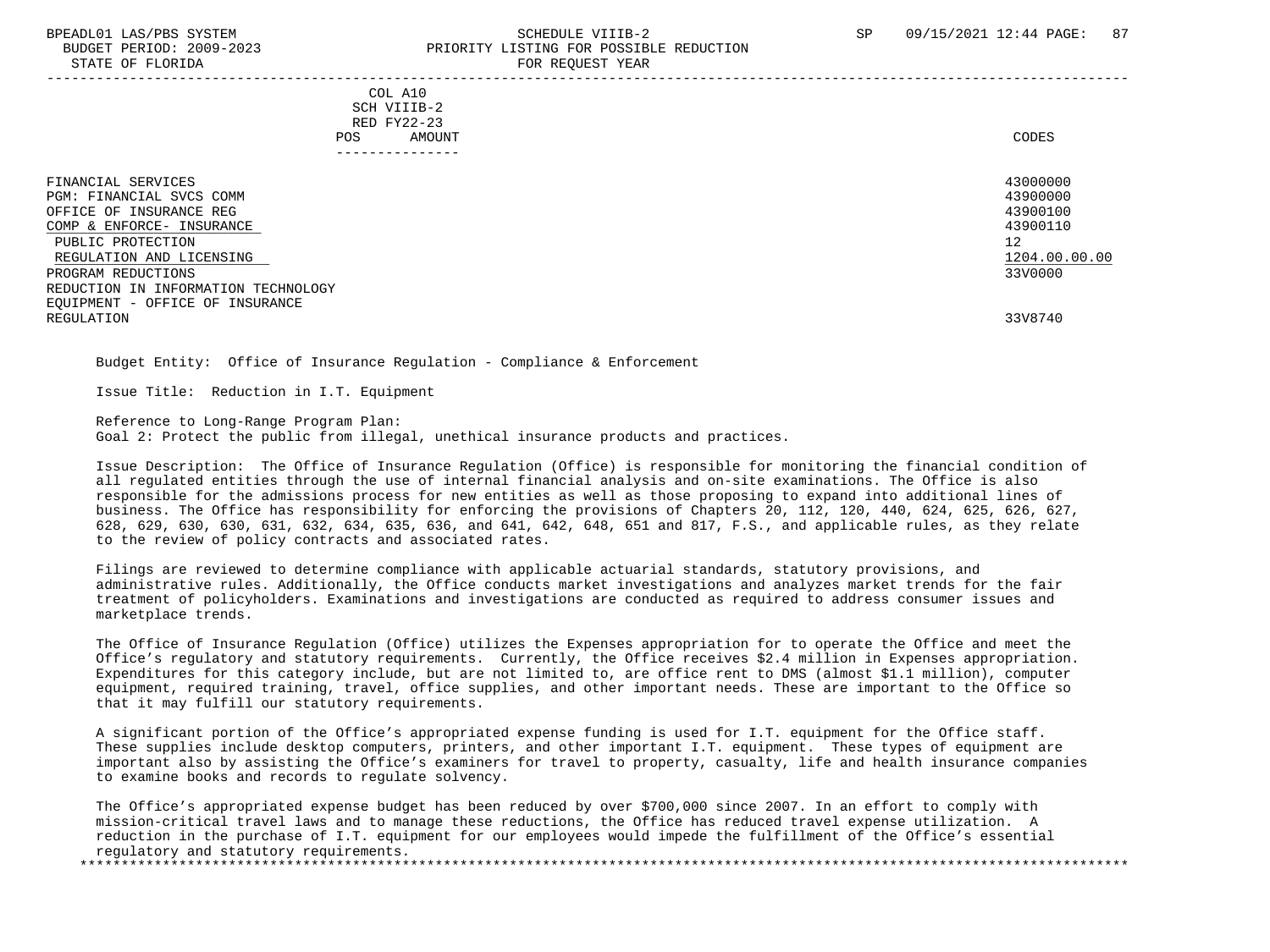STATE OF FLORIDA FOR STATE OF STATE OF STATE OF STATE OF STATE OF STATE OF STATE OF STATE OF STATE OF STATE OF STATE OF STATE OF STATE OF STATE OF STATE OF STATE OF STATE OF STATE OF STATE OF STATE OF STATE OF STATE OF STA

### BPEADL01 LAS/PBS SYSTEM SALL SALL SOMEDULE VIIIB-2 SP 09/15/2021 12:44 PAGE: 88 BUDGET PERIOD: 2009-2023 PRIORITY LISTING FOR POSSIBLE REDUCTION

-----------------------------------------------------------------------------------------------------------------------------------

|                                                                                                                                                         | COL A10<br>SCH VIIIB-2<br>RED FY22-23<br>POS<br>AMOUNT | CODES                                                               |
|---------------------------------------------------------------------------------------------------------------------------------------------------------|--------------------------------------------------------|---------------------------------------------------------------------|
| FINANCIAL SERVICES<br>PGM: FINANCIAL SVCS COMM<br>OFFICE OF INSURANCE REG<br>COMP & ENFORCE- INSURANCE<br>PUBLIC PROTECTION<br>REGULATION AND LICENSING |                                                        | 43000000<br>43900000<br>43900100<br>43900110<br>12<br>1204.00.00.00 |
| TOTAL: REGULATION AND LICENSING<br>BY FUND TYPE                                                                                                         |                                                        | 1204.00.00.00                                                       |
| TRUST FUNDS<br>SALARY RATE 596,694-                                                                                                                     | $14.00 -$<br>$2,686,031-$<br>===============           | 2000                                                                |
| EXEC DIR & SUPORT SERVICES<br>PUBLIC PROTECTION<br>REGULATION AND LICENSING<br>PROGRAM REDUCTIONS<br>REDUCE EXPENSES - EXECUTIVE                        |                                                        | 43900120<br>12<br>1204.00.00.00<br>33V0000                          |
| DIRECTION<br>OPERATING CAPITAL OUTLAY                                                                                                                   |                                                        | 33V0240<br>060000                                                   |
| INSURANCE REG TF<br>$-STATE$                                                                                                                            | $59,270-$                                              | 2393 1                                                              |
|                                                                                                                                                         |                                                        |                                                                     |
| AGENCY ISSUE NARRATIVE:                                                                                                                                 |                                                        |                                                                     |

SCH VIIIB-2 NARR 22-23 NARRATIVE: IT COMPONENT? NO PRIORITY #102

Budget Entity: Office of Insurance Regulation - Executive Direction

Issue Title: Reduction in Expenses

 Reference to Long-Range Program Plan: Goal 2: Protect the public from illegal, unethical insurance products and practices.

 Issue Description: The Office of Insurance Regulation (Office) is responsible for monitoring the financial condition of all regulated entities through the use of internal financial analysis and on-site examinations. The Office is also responsible for the admissions process for new entities as well as those proposing to expand into additional lines of business. The Office has responsibility for enforcing the provisions of Chapters 20, 112, 120, 440, 624, 625, 626, 627, 628, 629, 630, 630, 631, 632, 634, 635, 636, and 641, 642, 648, 651 and 817, F.S., and applicable rules, as they relate to the review of policy contracts and associated rates.

 Filings are reviewed to determine compliance with applicable actuarial standards, statutory provisions, and administrative rules. Additionally, the Office conducts market investigations and analyzes market trends for the fair treatment of policyholders. Examinations and investigations are conducted as required to address consumer issues and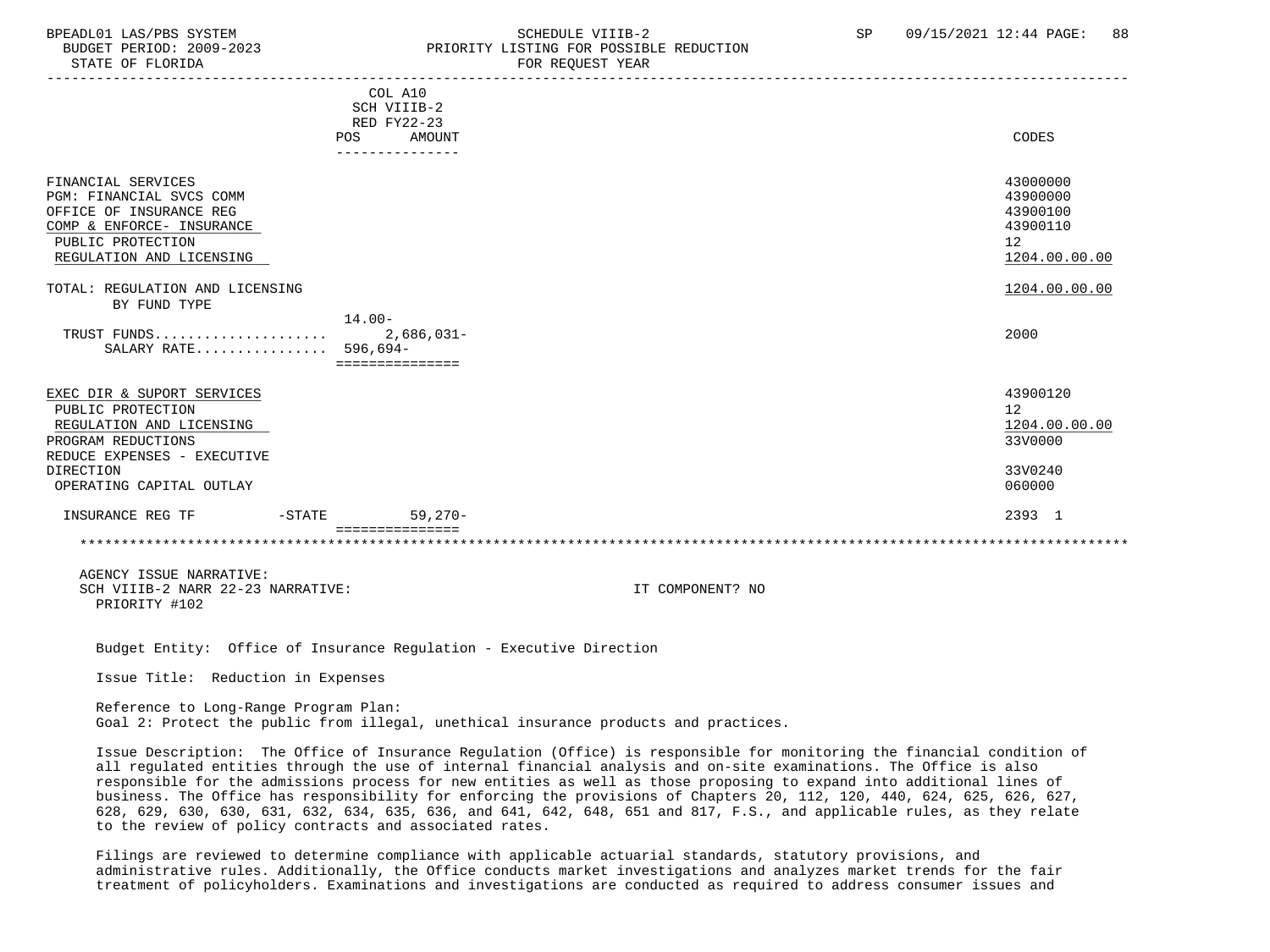#### BPEADL01 LAS/PBS SYSTEM SALL SALL SOMEDULE VIIIB-2 SP 09/15/2021 12:44 PAGE: 89 BUDGET PERIOD: 2009-2023 PRIORITY LISTING FOR POSSIBLE REDUCTION STATE OF FLORIDA FOR STATE OF STATE OF STATE OF STATE OF STATE OF STATE OF STATE OF STATE OF STATE OF STATE OF STATE OF STATE OF STATE OF STATE OF STATE OF STATE OF STATE OF STATE OF STATE OF STATE OF STATE OF STATE OF STA

|                                                                                                                                                                                                               |                                                                           | - --- --- <u>-</u> ---- -----                                                  |  |
|---------------------------------------------------------------------------------------------------------------------------------------------------------------------------------------------------------------|---------------------------------------------------------------------------|--------------------------------------------------------------------------------|--|
|                                                                                                                                                                                                               | COL A10<br>SCH VIIIB-2<br>RED FY22-23<br>AMOUNT<br>POS.<br>-------------- | CODES                                                                          |  |
| FINANCIAL SERVICES<br>PGM: FINANCIAL SVCS COMM<br>OFFICE OF INSURANCE REG<br>EXEC DIR & SUPORT SERVICES<br>PUBLIC PROTECTION<br>REGULATION AND LICENSING<br>PROGRAM REDUCTIONS<br>REDUCE EXPENSES - EXECUTIVE |                                                                           | 43000000<br>43900000<br>43900100<br>43900120<br>12<br>1204.00.00.00<br>33V0000 |  |
| DIRECTION                                                                                                                                                                                                     |                                                                           | 33V0240                                                                        |  |
|                                                                                                                                                                                                               |                                                                           |                                                                                |  |

marketplace trends.

 The Office of Insurance Regulation (Office) utilizes the Expenses appropriation for to operate the Office and meet the Office's regulatory and statutory requirements. Currently, the Office receives \$2.4 million in Expenses appropriation. Expenditures for this category include, but are not limited to, are office rent to DMS (almost \$1.1 million), computer equipment, required training, travel, office supplies, and other important needs. These are important to the Office so that it may fulfill our statutory requirements.

 A significant portion of the Office's appropriated expense funding is used for examiner travel to property, casualty, life and health insurance companies to examine books and records to regulate solvency. It is important to note that the travel expenses are paid with the Office's appropriated expense funds and then the insurance company being examined pays back the cost of the examination into the Insurance Regulatory Trust Fund. The Office does not have an appropriation to reimburse these funds back into its operating budget.

 The Office's appropriated expense budget has been reduced by over \$700,000 since 2007. In an effort to comply with mission-critical travel laws and to manage these reductions, the Office has reduced travel expense utilization. A further reduction to the Office's appropriated expense allotment will result in Office staff receiving less job-specific training and may impede operations by restricting expenditures relating to postage, office supplies, records storage, equipment and pertinent legal and insurance subscriptions. A reduction would significantly impede the fulfillment of the Office's essential regulatory and statutory requirements. \*\*\*\*\*\*\*\*\*\*\*\*\*\*\*\*\*\*\*\*\*\*\*\*\*\*\*\*\*\*\*\*\*\*\*\*\*\*\*\*\*\*\*\*\*\*\*\*\*\*\*\*\*\*\*\*\*\*\*\*\*\*\*\*\*\*\*\*\*\*\*\*\*\*\*\*\*\*\*\*\*\*\*\*\*\*\*\*\*\*\*\*\*\*\*\*\*\*\*\*\*\*\*\*\*\*\*\*\*\*\*\*\*\*\*\*\*\*\*\*\*\*\*\*\*\*\*

| REDUCTION IN CONTRACTED SERVICES - |           |                 |                  |         |
|------------------------------------|-----------|-----------------|------------------|---------|
| EXECUTIVE DIRECTION - OFFICE OF    |           |                 |                  |         |
| INSURANCE REGULATION               |           |                 |                  | 33V8760 |
| SPECIAL CATEGORIES                 |           |                 |                  | 100000  |
| CONTRACTED SERVICES                |           |                 |                  | 100777  |
| INSURANCE REG TF                   | $-$ STATE | $46.355 -$      |                  | 2393 1  |
|                                    |           | =============== |                  |         |
|                                    |           |                 |                  |         |
| AGENCY ISSUE NARRATIVE:            |           |                 |                  |         |
| SCH VIIIB-2 NARR 22-23 NARRATIVE:  |           |                 | IT COMPONENT? NO |         |

PRIORITY #105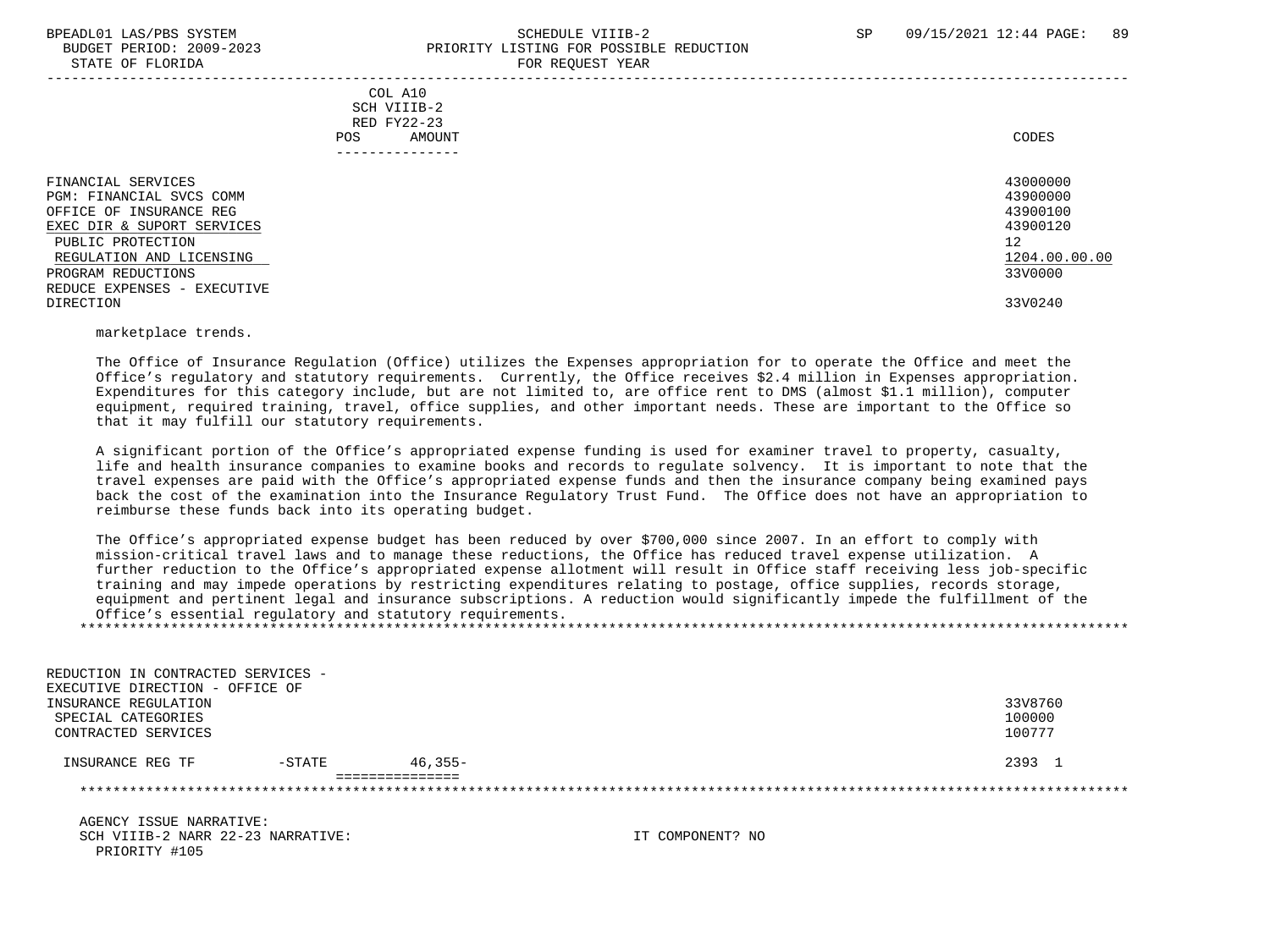#### BPEADL01 LAS/PBS SYSTEM SALL SALL SOMEDULE VIIIB-2 SP 09/15/2021 12:44 PAGE: 90 BUDGET PERIOD: 2009-2023 PRIORITY LISTING FOR POSSIBLE REDUCTION STATE OF FLORIDA FOR REQUEST YEAR -----------------------------------------------------------------------------------------------------------------------------------

 COL A10 SCH VIIIB-2 RED FY22-23 POS AMOUNT CODES ---------------

| FINANCIAL SERVICES<br>PGM: FINANCIAL SVCS COMM<br>OFFICE OF INSURANCE REG<br>EXEC DIR & SUPORT SERVICES<br>PUBLIC PROTECTION<br>REGULATION AND LICENSING<br>PROGRAM REDUCTIONS | 43000000<br>43900000<br>43900100<br>43900120<br>12<br>1204.00.00.00<br>33V0000 |
|--------------------------------------------------------------------------------------------------------------------------------------------------------------------------------|--------------------------------------------------------------------------------|
| REDUCTION IN CONTRACTED SERVICES -<br>EXECUTIVE DIRECTION - OFFICE OF<br>INSURANCE REGULATION                                                                                  | 33V8760                                                                        |
|                                                                                                                                                                                |                                                                                |

Budget Entity: Office of Insurance Regulation - Executive Direction

Issue Title: Reduction in Contracted Services

Reference to Long-Range Program Plan:

Goal 2: Protect the public from illegal, unethical insurance products and practices.

 Issue Description: The Office of Insurance Regulation (Office) is responsible for monitoring the financial condition of all regulated entities through the use of internal financial analysis and on-site examinations. The Office is also responsible for the admissions process for new entities as well as those proposing to expand into additional lines of business. The Office has responsibility for enforcing the provisions of Chapters 20, 112, 120, 440, 624, 625, 626, 627, 628, 629, 630, 630, 631, 632, 634, 635, 636, and 641, 642, 648, 651 and 817, F.S., and applicable rules, as they relate to the review of policy contracts and associated rates.

 Filings are reviewed to determine compliance with applicable actuarial standards, statutory provisions, and administrative rules. Additionally, the office conducts market investigations and analyzes market trends for the fair treatment of policyholders. Examinations and investigations are conducted as required to address consumer issues and marketplace trends.

 Contracted Services allows the Office to enable legislative mandated data collection for insurers and agencies, and to make additional needed changes to keep up with volume and newer technology used by regulated entities and other regulators. The Office Contracted Services also provides funding for staff augmentation to maintain and support existing technology applications which is increasingly difficult because of aging infrastructure. The Office is still continuing the process of upgrading some aging infrastructure including its electronic data management system to process rate filings.

 Therefore, cutting contracted services will significantly impede the development of new tools that would keep the Office up-to-date and provide quality customer service. These services also include other professional and technical functions needed to provide a quality level of service to policymakers, the insurance industry and to the insurance-buying public. Reduction of the contracted services budget and resulting delay in projects would be significant and negatively impact speed-to-market of insurance products to consumers and slow job creation that results when insurers introduce new programs. Additionally, the Office, as in the past, will continue to need contracted services funding to engage economists, actuaries and other consultants to perform statutorily-required complex reporting on the insurance industry in addition to actuarial audits and studies to provide market analysis on specific issues to policymakers and the Governor and Cabinet. \*\*\*\*\*\*\*\*\*\*\*\*\*\*\*\*\*\*\*\*\*\*\*\*\*\*\*\*\*\*\*\*\*\*\*\*\*\*\*\*\*\*\*\*\*\*\*\*\*\*\*\*\*\*\*\*\*\*\*\*\*\*\*\*\*\*\*\*\*\*\*\*\*\*\*\*\*\*\*\*\*\*\*\*\*\*\*\*\*\*\*\*\*\*\*\*\*\*\*\*\*\*\*\*\*\*\*\*\*\*\*\*\*\*\*\*\*\*\*\*\*\*\*\*\*\*\*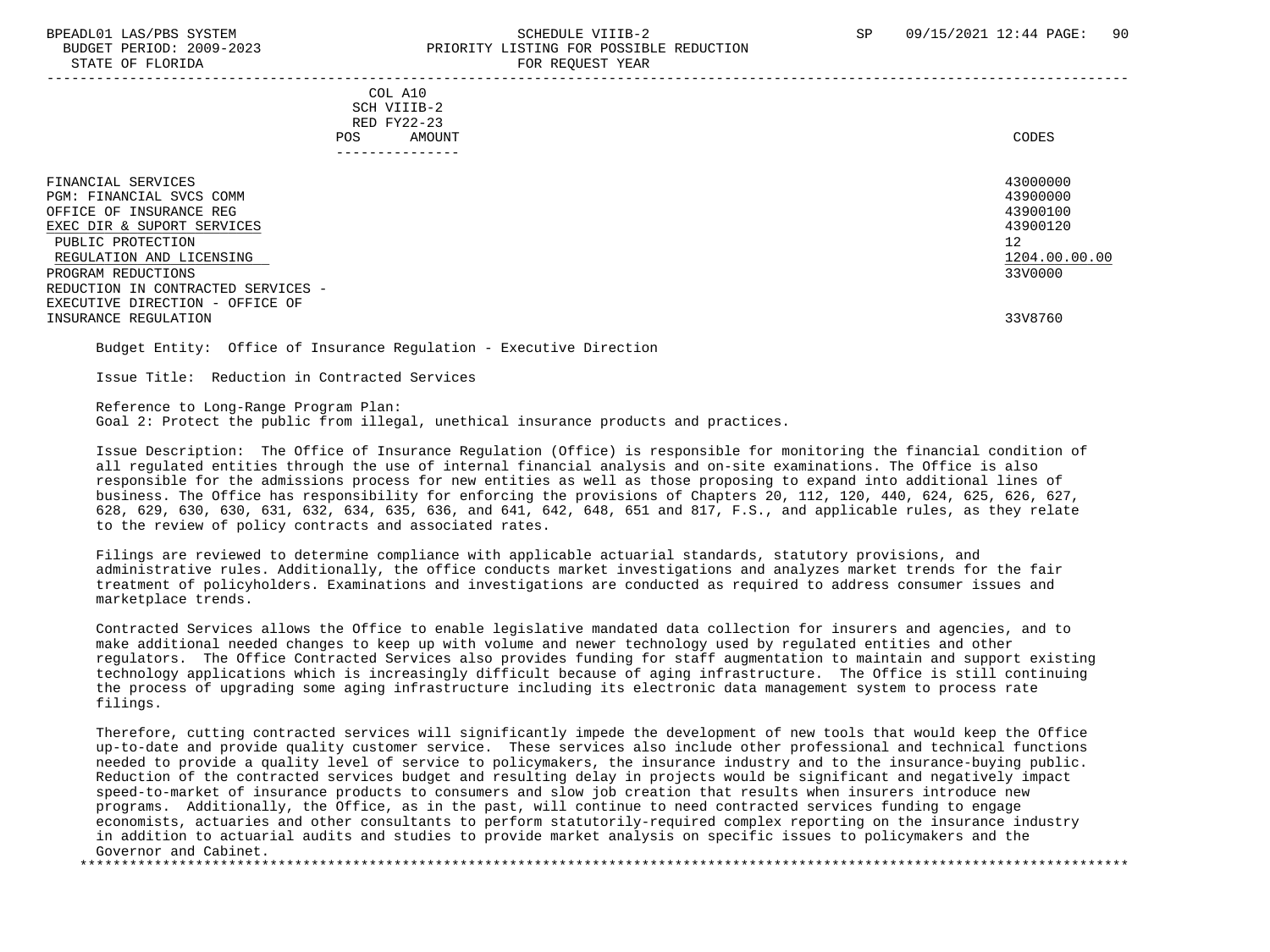### BPEADL01 LAS/PBS SYSTEM SCHEDULE VIIIB-2 SCHEDULE VIIIB-2 SP 09/15/2021 12:44 PAGE: 91 PRIORITY LISTING FOR POSSIBLE REDUCTION

| STATE OF FLORIDA                                                                                                                                               | FOR REQUEST YEAR                                                                   |                                                                     |
|----------------------------------------------------------------------------------------------------------------------------------------------------------------|------------------------------------------------------------------------------------|---------------------------------------------------------------------|
|                                                                                                                                                                | COL A10<br>SCH VIIIB-2<br>RED FY22-23<br>AMOUNT<br>POS<br>_______________          | CODES                                                               |
| FINANCIAL SERVICES<br>PGM: FINANCIAL SVCS COMM<br>OFFICE OF INSURANCE REG<br>EXEC DIR & SUPORT SERVICES<br>PUBLIC PROTECTION<br>REGULATION AND LICENSING       |                                                                                    | 43000000<br>43900000<br>43900100<br>43900120<br>12<br>1204.00.00.00 |
| TOTAL: REGULATION AND LICENSING                                                                                                                                |                                                                                    | 1204.00.00.00                                                       |
| BY FUND TYPE                                                                                                                                                   | ================                                                                   | 2000                                                                |
| OFFICE OF FINANCIAL REG<br>SFTY & SOUND ST BKG SYST<br>PUBLIC PROTECTION<br>REGULATION AND LICENSING<br>PROGRAM REDUCTIONS<br>OFFICE OF FINANCIAL REGULATION - |                                                                                    | 43900500<br>43900530<br>12<br>1204.00.00.00<br>33V0000              |
| REDUCTION IN EXPENSES ASSOCIATED<br>WITH LEASED SPACE REDUCTION<br>EXPENSES                                                                                    |                                                                                    | 33V0480<br>040000                                                   |
| FINANCIAL INST REG TF                                                                                                                                          | -STATE 71,812-                                                                     | 2275 1                                                              |
|                                                                                                                                                                | ===============                                                                    |                                                                     |
| AGENCY ISSUE NARRATIVE:<br>SCH VIIIB-2 NARR 22-23 NARRATIVE:<br>PROPOSED 10% REDUCTIONS FOR FY 2022-23                                                         | IT COMPONENT? NO                                                                   |                                                                     |
| D-3A ISSUE FORM                                                                                                                                                |                                                                                    |                                                                     |
| 43900530                                                                                                                                                       | Budget Entity: Office of Financial Regulation - Division of Financial Institutions |                                                                     |
|                                                                                                                                                                | Issue Title: Reduction of Expense Allocation for Rent Costs                        |                                                                     |
| Priority #1 (Minimal Impact)                                                                                                                                   |                                                                                    |                                                                     |
| Reference to Long-Range Program Plan:<br>Goal #1: Improving tax payer value;                                                                                   | This request will improve the Office's ability to reach the following goals:       |                                                                     |

Goal #3: Promoting a safe and sound marketplace;

 Issue Description/Need: Beginning in mid-2020, the Office of Financial Regulation (OFR) began the process of incorporating telework into the day-to-day operational norms of the Office. This process led to the eventual and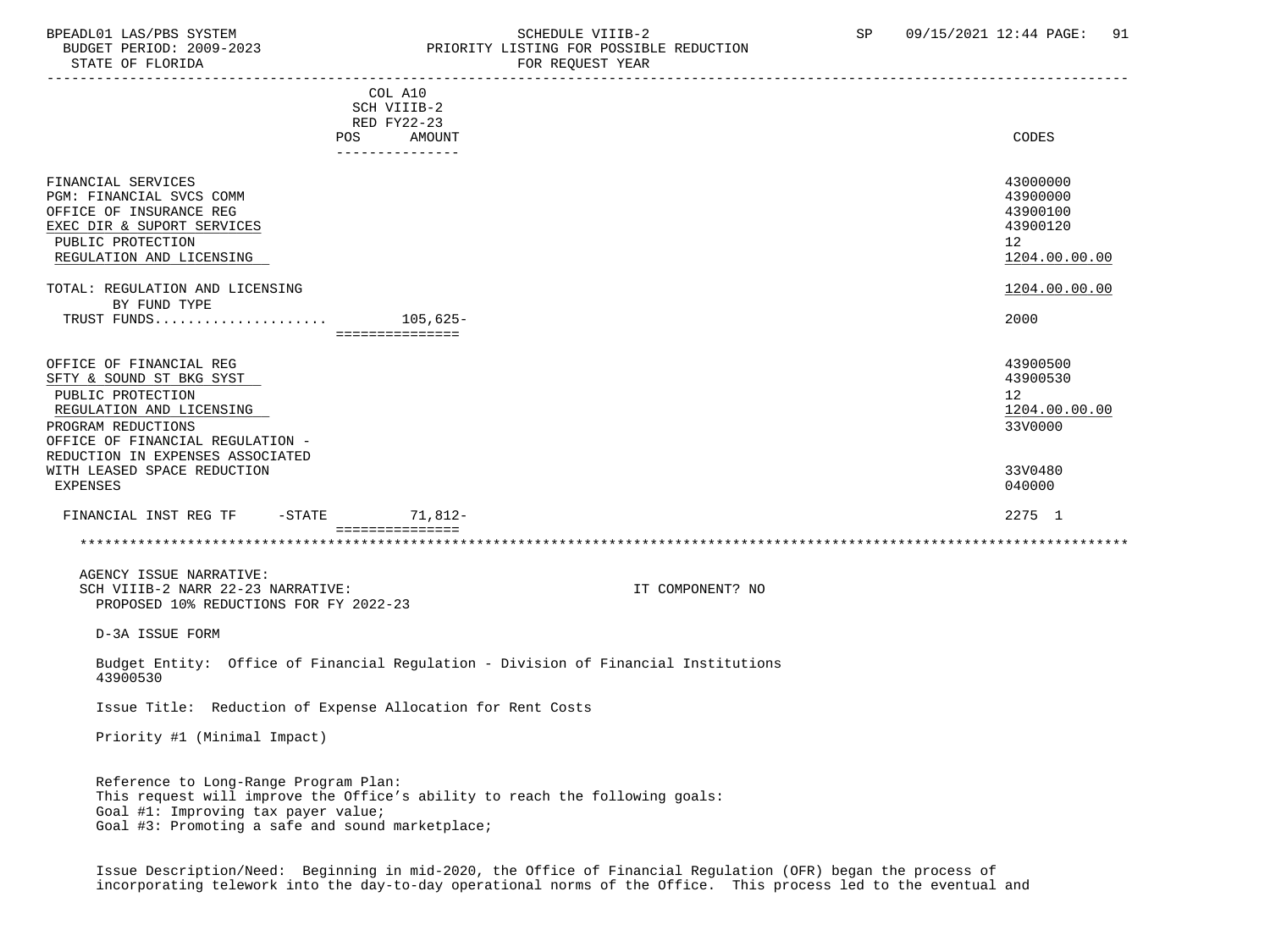#### BPEADL01 LAS/PBS SYSTEM SCHEDULE VIIIB-2 SCHEDULE VIIIB-2 SP 09/15/2021 12:44 PAGE: 92 PRIORITY LISTING FOR POSSIBLE REDUCTION STATE OF FLORIDA **FOR REQUEST YEAR**

|                                                                                                                                                                                                                                                      | COL A10<br>SCH VIIIB-2<br>RED FY22-23<br>AMOUNT<br><b>POS</b><br>------------ | CODES                                                                          |
|------------------------------------------------------------------------------------------------------------------------------------------------------------------------------------------------------------------------------------------------------|-------------------------------------------------------------------------------|--------------------------------------------------------------------------------|
| FINANCIAL SERVICES<br>PGM: FINANCIAL SVCS COMM<br>OFFICE OF FINANCIAL REG<br>SFTY & SOUND ST BKG SYST<br>PUBLIC PROTECTION<br>REGULATION AND LICENSING<br>PROGRAM REDUCTIONS<br>OFFICE OF FINANCIAL REGULATION -<br>REDUCTION IN EXPENSES ASSOCIATED |                                                                               | 43000000<br>43900000<br>43900500<br>43900530<br>12<br>1204.00.00.00<br>33V0000 |
| WITH LEASED SPACE REDUCTION                                                                                                                                                                                                                          |                                                                               | 33V0480                                                                        |

 permanent downsizing of our office space needs. The first space we have been able to vacate, and back-fill, is a portion of the Fletcher Building in Tallahassee. The Office has agreed to a backfill arrangement with the Department of Financial Services for the space OFR occupied on the first and sixth floors. This will allow the OFR to consolidate all other staff and operations previously in the Fletcher Building to space on the fifth floor of the building. This reduction, from 35,932 sq. ft. to approximately 20,037 sq. ft. will result in a calculated savings of \$273,076 annually.

 All five (5) OFR Budget Entities have office space allocated in the Fletcher building. The reduction in budget authority is based on the calculated differences in old and new square foot usage.

 Ultimate Outcome: A reduction of operating expenditures that will save the tax payers, and licensees more than \$270,000 in recurring rent costs, with no impact to operations.

#### THE OFFICE IS REQUESTING THIS ISSUE BE TAKEN BY THE LEGISLATURE.

| Expenses:<br>Quantity | Description     | Amount     | Non-Recurring |  |
|-----------------------|-----------------|------------|---------------|--|
|                       |                 |            |               |  |
|                       | Reduce Expenses | (571, 812) | \$0           |  |
|                       | Total Expense   | (571, 812) | \$0           |  |
|                       | Issue Total     | (571, 812) | \$0           |  |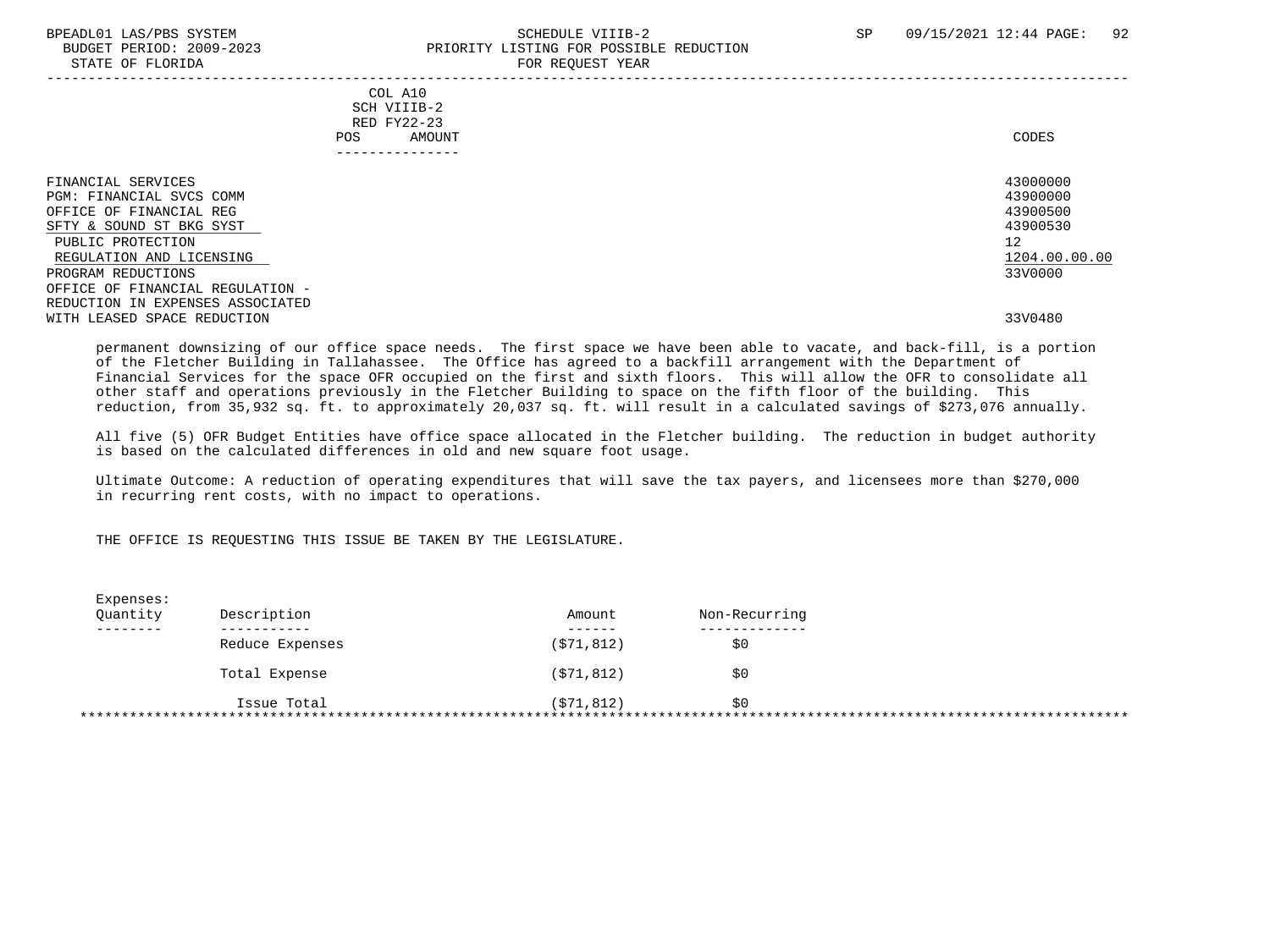### BPEADL01 LAS/PBS SYSTEM SOHEDULE VIIIB-2 SCHEDULE VIIIB-2 SP 09/15/2021 12:44 PAGE: 93<br>BUDGET PERIOD: 2009-2023 PRIORITY LISTING FOR POSSIBLE REDUCTION BUDGET PERIOD: 2009-2023<br>CTATE OF FLORIDA

| STATE OF FLORIDA                                                                                                                                                                                                                                                    |                                                                           | FOR REQUEST YEAR                                                                             |                                                                                                        |
|---------------------------------------------------------------------------------------------------------------------------------------------------------------------------------------------------------------------------------------------------------------------|---------------------------------------------------------------------------|----------------------------------------------------------------------------------------------|--------------------------------------------------------------------------------------------------------|
|                                                                                                                                                                                                                                                                     | COL A10<br>SCH VIIIB-2<br>RED FY22-23<br>POS<br>AMOUNT<br>--------------- |                                                                                              | CODES                                                                                                  |
| FINANCIAL SERVICES<br>PGM: FINANCIAL SVCS COMM<br>OFFICE OF FINANCIAL REG<br>SFTY & SOUND ST BKG SYST<br>PUBLIC PROTECTION<br>REGULATION AND LICENSING<br>PROGRAM REDUCTIONS<br>REDUCE OTHER PERSONAL SERVICES<br>(OPS) EXAMINERS AND ASSOCIATED<br><b>EXPENSES</b> |                                                                           |                                                                                              | 43000000<br>43900000<br>43900500<br>43900530<br>12 <sup>°</sup><br>1204.00.00.00<br>33V0000<br>33V0510 |
| OTHER PERSONAL SERVICES<br>FINANCIAL INST REG TF<br>-STATE 604,100-                                                                                                                                                                                                 |                                                                           |                                                                                              | 030000<br>2275 1                                                                                       |
| EXPENSES                                                                                                                                                                                                                                                            | ===============                                                           |                                                                                              | 040000                                                                                                 |
| $-STATE$ 122.700-<br>FINANCIAL INST REG TF<br>TOTAL: REDUCE OTHER PERSONAL SERVICES<br>(OPS) EXAMINERS AND ASSOCIATED<br><b>EXPENSES</b><br>TOTAL ISSUE                                                                                                             | ===============<br>$726.800 -$                                            |                                                                                              | 2275 1<br>33V0510                                                                                      |
|                                                                                                                                                                                                                                                                     | ===============                                                           |                                                                                              |                                                                                                        |
| AGENCY ISSUE NARRATIVE:<br>SCH VIIIB-2 NARR 22-23 NARRATIVE:<br>PROPOSED 10% REDUCTIONS FOR FY 2022-23                                                                                                                                                              |                                                                           | IT COMPONENT? NO                                                                             |                                                                                                        |
| 43900530 502275001                                                                                                                                                                                                                                                  |                                                                           | Budget Entity: Office of Financial Regulation - Safety and Soundness of State Banking System |                                                                                                        |

Issue Title: Reduction in OPS Contract Examiners and Related Expenses

Priority #10 (Moderate Impact)

 Reference to Long-Range Program Plan: Goal #1: Improve Taxpayer Value Goal #2: Deliver Value to Businesses Goal #3: Promote a Safe and Sound Financial Marketplace

 Issue Description/Need: OPS Contract Examiners - Currently within the Division, OPS Contract Examiners provide institutional examination services on a variable and "as needed" basis. OPS Contract Examiners provide an excellent "variable" workforce alternative and provide an exceptional stop-gap during times of peak work load or FTE attrition. These OPS examiners are typically tenured and retirees from federal and state financial institution regulatory agencies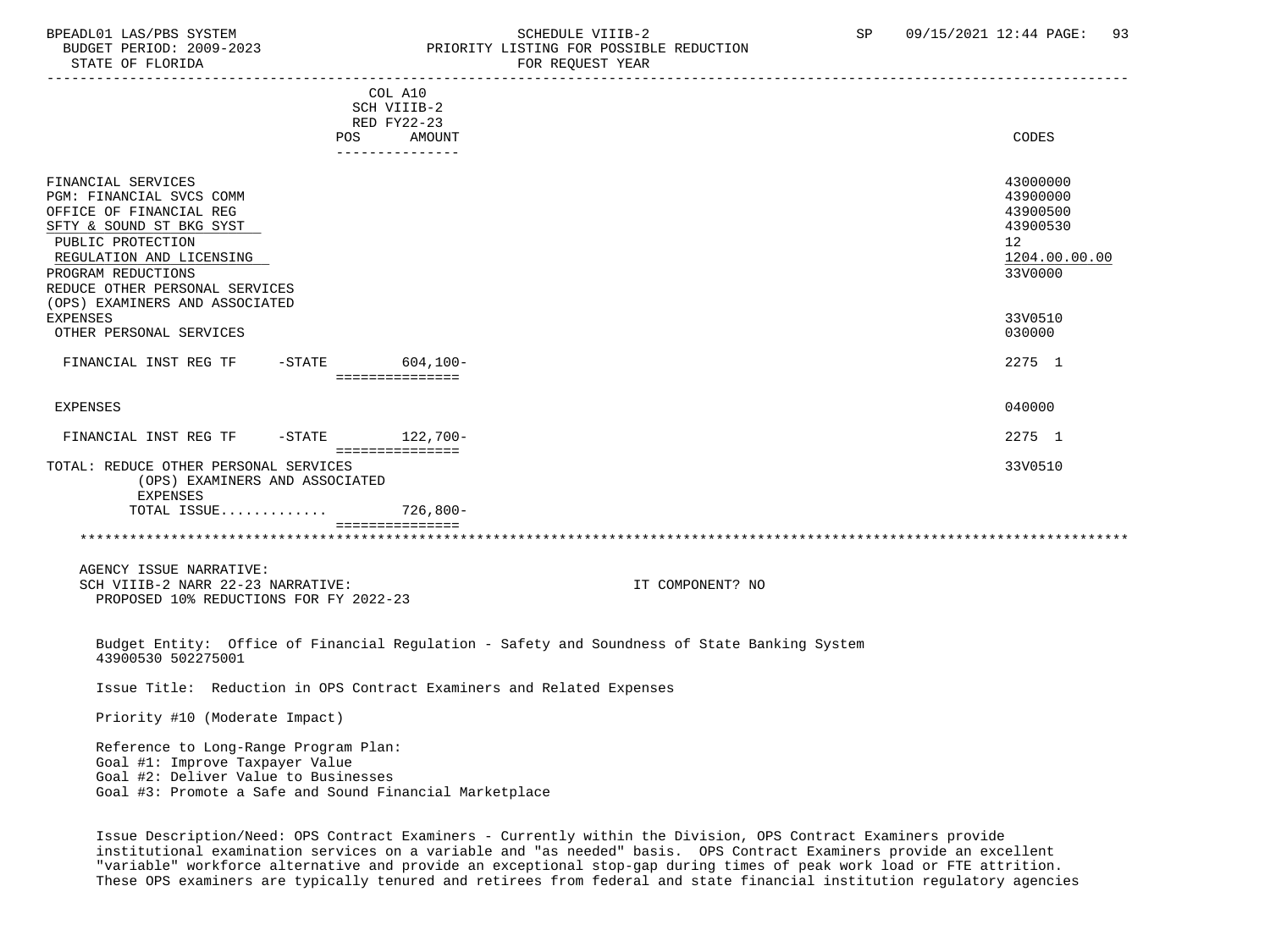#### BPEADL01 LAS/PBS SYSTEM SALL SALL SOMEDULE VIIIB-2 SP 09/15/2021 12:44 PAGE: 94 BUDGET PERIOD: 2009-2023 PRIORITY LISTING FOR POSSIBLE REDUCTION STATE OF FLORIDA FOR REQUEST YEAR

-----------------------------------------------------------------------------------------------------------------------------------

 COL A10 SCH VIIIB-2 RED FY22-23 POS AMOUNT CODES ---------------

| FINANCIAL SERVICES                | 43000000      |
|-----------------------------------|---------------|
| PGM: FINANCIAL SVCS COMM          | 43900000      |
| OFFICE OF FINANCIAL REG           | 43900500      |
| SFTY & SOUND ST BKG SYST          | 43900530      |
| PUBLIC PROTECTION                 | 12            |
| REGULATION AND LICENSING          | 1204.00.00.00 |
| PROGRAM REDUCTIONS                | 33V0000       |
| REDUCE OTHER PERSONAL SERVICES    |               |
| EXAMINERS AND ASSOCIATED<br>(OPS) |               |
| EXPENSES                          | 33V0510       |
|                                   |               |

 and represent an experienced and well-trained work force who are able to handle a diverse workload from a less complex financial institution examination to the most complex. They can deploy to a financial institution examination quickly and with little to no lead time.

 A reduction within the OPS Contract Examiner Program will limit the Division's ability to effectively provide financial institution examinations in accordance with the statutory mandate and could impact the Division's ability to promote and provide oversight for a safe and sound financial institutions marketplace. Further, public confidence in Florida's financial institution industry will be significantly eroded, which will have a direct impact on Florida's ability to assist the private sector to create jobs and attract new industry.

 The Division of Financial Institutions has been accredited with the Conference of State Bank Supervisors (CSBS) since 1986 and accredited with the National Association of State Credit Union Supervisors (NASCUS) since 2004. The status of both the CSBS and NASCUS accreditations will be at risk due to the reductions in regulatory resources and inability to meet our accreditation "Best Practice" standards. It is imperative that this status of good standing be maintained in order to satisfy the regulatory requirements of our federal counterparts (FDIC, Federal Reserve Bank (FRB), Office of the Comptroller of the Currency (OCC) and the National Credit Union Association (NCUA).

 Ultimate Outcome: A reduction of \$726,800 within the OPS Contract Examiner Program will limit the Division's ability to provide financial institution examinations according to the statutory mandate and could diminish the Division's ability to promote a safe and sound financial marketplace in Florida. Consequently, public confidence in Florida's financial institution industry will erode. Further, if the Division were unable to fulfill its statutorily mandated financial institution examinations, it will damage the regulatory reputation of the Division. This will place in question the credibility of the Division to our Federal regulatory counterparts, thus damaging the working relationship now in place and so critical to the safety and soundness of Florida's financial institutions.

| Detail of Costs:<br>OPS: |                                               |             |               |
|--------------------------|-----------------------------------------------|-------------|---------------|
| Ouantity                 | Description                                   | Amount      | Non-Recurring |
|                          |                                               |             |               |
|                          | Reduction in the<br>contract examiner program | (\$604,100) | \$0           |

Expenses:

Ouantity Description **Amount** Amount Non-Recurring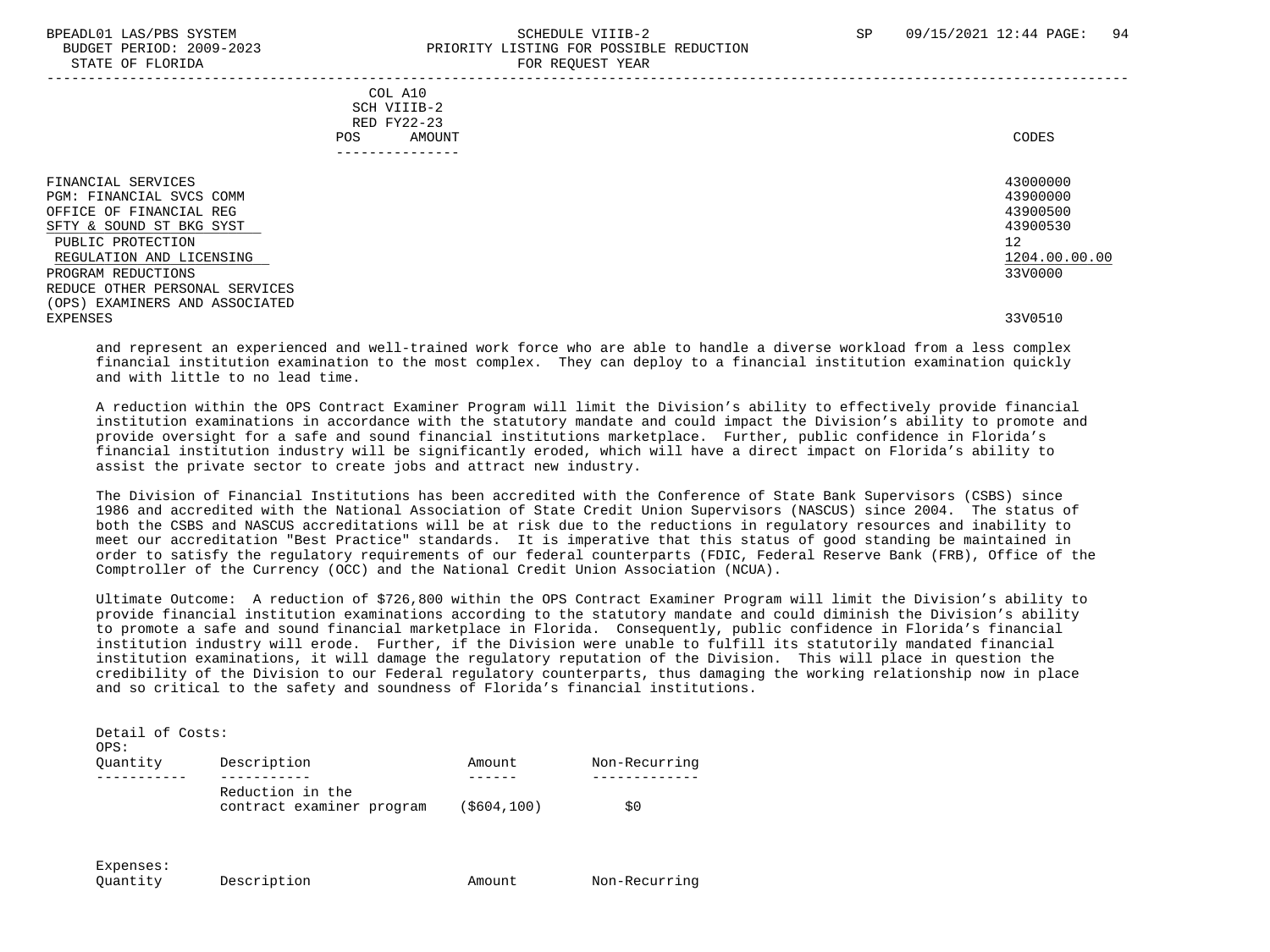BPEADL01 LAS/PBS SYSTEM SOHEDULE VIIIB-2 SCHEDULE VIIIB-2 SP 09/15/2021 12:44 PAGE: 95<br>BUDGET PERIOD: 2009-2023 PRIORITY LISTING FOR POSSIBLE REDUCTION PRIORITY LISTING FOR POSSIBLE REDUCTION STATE OF FLORIDA FOR REQUEST YEAR FOR REQUEST YEAR ----------------------------------------------------------------------------------------------------------------------------------- COL A10 SCH VIIIB-2 RED FY22-23 POS AMOUNT AMOUNT AND A LOCAL AND A LOCAL AND A LOCAL AND A LOCAL AND A LOCAL AND A LOCAL AND A LOCAL AND A LOCAL AND A LOCAL AND A LOCAL AND A LOCAL AND A LOCAL AND A LOCAL AND A LOCAL AND A LOCAL AND A LOCAL AND A LOCAL --------------- FINANCIAL SERVICES 43000000 PGM: FINANCIAL SVCS COMM 43900000<br>OFFICE OF FINANCIAL REG 43900500 OFFICE OF FINANCIAL REG 43900500<br>
SFTY & SOUND ST BKG SYST 43900530  $S$ FTY & SOUND ST BKG SYST  $439$ <br>
PUBLIC PROTECTION  $12$ PUBLIC PROTECTION 12<br>REGULATION AND LICENSING 1204.00.00 PUBLIC PROTECTION 200.00.00 REGULATION AND LICENSING 1204.00.<br>PROGRAM REDUCTIONS 33V0000 PROGRAM REDUCTIONS REDUCE OTHER PERSONAL SERVICES (OPS) EXAMINERS AND ASSOCIATED

 EXPENSES 33V0510 -------- ----------- ------ ------------- Reduction in Expenses  $( $122, 700)$   $$0$ Issue Total (\$726,800) \$0 \*\*\*\*\*\*\*\*\*\*\*\*\*\*\*\*\*\*\*\*\*\*\*\*\*\*\*\*\*\*\*\*\*\*\*\*\*\*\*\*\*\*\*\*\*\*\*\*\*\*\*\*\*\*\*\*\*\*\*\*\*\*\*\*\*\*\*\*\*\*\*\*\*\*\*\*\*\*\*\*\*\*\*\*\*\*\*\*\*\*\*\*\*\*\*\*\*\*\*\*\*\*\*\*\*\*\*\*\*\*\*\*\*\*\*\*\*\*\*\*\*\*\*\*\*\*\*

| REDUCE EXAMINER(S) - OFFICE OF<br>FINANCIAL REGULATION - FINANCIAL<br>INSTITUTIONS<br>SALARY RATE<br>SALARY RATE 72,975-                                       | ----------------             | 33V0550<br>000000 |
|----------------------------------------------------------------------------------------------------------------------------------------------------------------|------------------------------|-------------------|
| SALARIES AND BENEFITS                                                                                                                                          |                              | 010000            |
| FINANCIAL INST REG TF<br>$-$ STATE                                                                                                                             | $2.00-$<br>$115,514-$        | 2275 1            |
| EXPENSES                                                                                                                                                       |                              | 040000            |
| FINANCIAL INST REG TF<br>$-\mathtt{STATE}$                                                                                                                     | $3.600 -$<br>=============== | 2275 1            |
| TOTAL: REDUCE EXAMINER(S) - OFFICE OF<br>FINANCIAL REGULATION - FINANCIAL<br>INSTITUTIONS<br>TOTAL POSITIONS 2.00-<br>TOTAL ISSUE<br>TOTAL SALARY RATE 72,975- | 119,114–                     | 33V0550           |
|                                                                                                                                                                |                              |                   |

#### AGENCY ISSUE NARRATIVE: SCH VIIIB-2 NARR 22-23 NARRATIVE: IT COMPONENT? NO PROPOSED 10% REDUCTIONS FOR FY 2022-23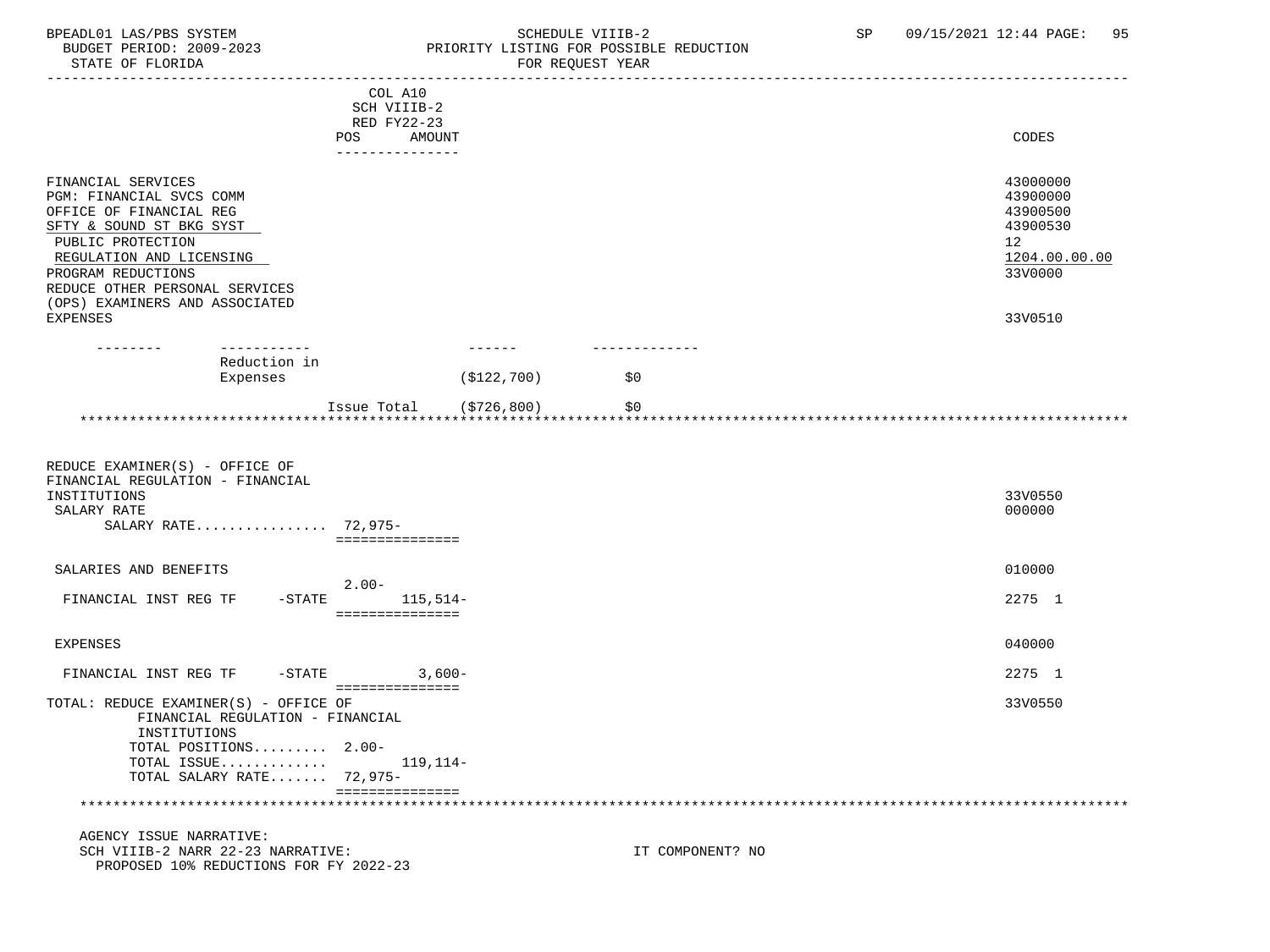#### BPEADL01 LAS/PBS SYSTEM SALL SALL SOMEDULE VIIIB-2 SP 09/15/2021 12:44 PAGE: 96 BUDGET PERIOD: 2009-2023 PRIORITY LISTING FOR POSSIBLE REDUCTION STATE OF FLORIDA FOR STATE OF STATE OF STATE OF STATE OF STATE OF STATE OF STATE OF STATE OF STATE OF STATE OF STATE OF STATE OF STATE OF STATE OF STATE OF STATE OF STATE OF STATE OF STATE OF STATE OF STATE OF STATE OF STA -----------------------------------------------------------------------------------------------------------------------------------

|     | --------------- |       |
|-----|-----------------|-------|
| POS | AMOUNT          | CODES |
|     | RED FY22-23     |       |
|     | SCH VIIIB-2     |       |
| COL | A10             |       |

| FINANCIAL SERVICES<br>PGM: FINANCIAL SVCS COMM<br>OFFICE OF FINANCIAL REG<br>SFTY & SOUND ST BKG SYST<br>PUBLIC PROTECTION<br>REGULATION AND LICENSING | 43000000<br>43900000<br>43900500<br>43900530<br>12<br>1204.00.00.00 |
|--------------------------------------------------------------------------------------------------------------------------------------------------------|---------------------------------------------------------------------|
| PROGRAM REDUCTIONS<br>REDUCE EXAMINER(S) - OFFICE OF                                                                                                   | 33V0000                                                             |
| FINANCIAL REGULATION - FINANCIAL<br>INSTITUTIONS                                                                                                       | 33V0550                                                             |

 Budget Entity: Office of Financial Regulation - Safety and Soundness of State Banking System 43900530 502275001

Issue Title: Deletion of two positions

Priority #16 (Significant Impact)

 Reference to Long-Range Program Plan: Goal #1: Improve Taxpayer Value Goal #2: Deliver Value to Businesses Goal #3: Promote a Safe and Sound Financial Marketplace

 Issue Description/Need: This issue proposes a reduction of two (2) positions and the associated budget from the Division of Financial Institutions. The Division is responsible for examining all state chartered financial institutions to ensure they are operating in a safe and sound manner. Examinations are mandated by statute and can also occur due to a decline in economic conditions, or elevated risks in a financial institution or the financial institutions industry. The Division's examination team is a key part in meeting examination mandates and needs. According to F.S. 655.045, "The Office may accept an examination of a state financial institution made by an appropriate federal regulatory agency or may conduct a joint or concurrent examination of the institution with the federal agency." The Division works to minimize the impact on financial institutions by coordinating examination schedules with our Federal counterparts, and alternating examinations whenever possible. More recently our Federal counterparts reprioritized their examination priorities and have not been conducting as many examinations on smaller institutions located in Florida. Currently, COVID-19 related stresses in the financial institutions industry are continuing to be monitored for potential impact to the financial institutions industry and examination requirements. Due to the reprioritization to a true alternating examination schedule by our Federal counterparts, and COVID-19 related stresses, more independent examinations will be required by the Division in order to meet the mandated examination requirements.

 Ultimate Outcome: Since the "Great Recession" financial institutions have strengthened their capital levels and overall performance. These improvements have led to more independent examinations. Currently, we and the financial institutions we regulate continue to assess the impact of COVID-19 related stresses on the local, state, national and global economy. Depending on the impact there may be increased demand of examiners in the future. In addition, the Division recently transferred ten vacant positions to other divisions within OFR. Therefore, the loss of these positions will have a significant impact on the Division. Retaining a strong examination team is crucial in overseeing the safety and soundness of the financial institutions industry and associated salaries and benefits expenditure authority is a key part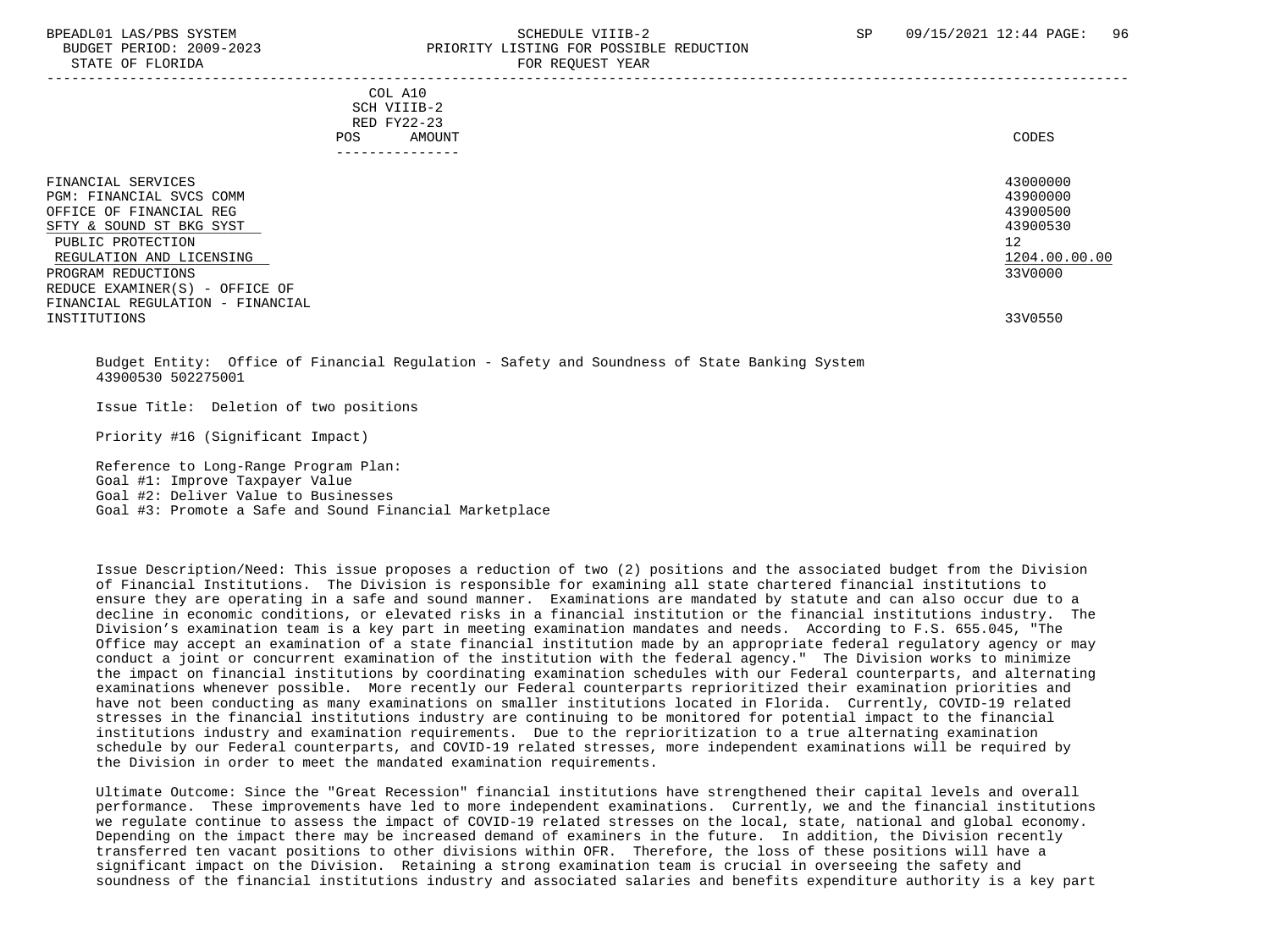### BPEADL01 LAS/PBS SYSTEM STRING THE SCHEDULE VIIIB-2 SP 09/15/2021 12:44 PAGE: 97<br>BUDGET PERIOD: 2009-2023 PRIORITY LISTING FOR POSSIBLE REDUCTION BUDGET PERIOD: 2009-2023 PRIORITY LISTING FOR POSSIBLE REDUCTION<br>FOR REQUEST YEAR FOR REQUEST YEAR

| COL A10<br>SCH VIIIB-2<br>RED FY22-23<br>AMOUNT<br>POS.<br>--------------                                                                                                    | CODES                                                                          |
|------------------------------------------------------------------------------------------------------------------------------------------------------------------------------|--------------------------------------------------------------------------------|
| FINANCIAL SERVICES<br>PGM: FINANCIAL SVCS COMM<br>OFFICE OF FINANCIAL REG<br>SFTY & SOUND ST BKG SYST<br>PUBLIC PROTECTION<br>REGULATION AND LICENSING<br>PROGRAM REDUCTIONS | 43000000<br>43900000<br>43900500<br>43900530<br>12<br>1204.00.00.00<br>33V0000 |
| REDUCE EXAMINER(S) - OFFICE OF<br>FINANCIAL REGULATION - FINANCIAL                                                                                                           |                                                                                |
| INSTITUTIONS                                                                                                                                                                 | 33V0550                                                                        |

to retention.

| Quantity | Description                                                                     |     | Amount<br>------ | Non-Recurring |          |          |               |                       |
|----------|---------------------------------------------------------------------------------|-----|------------------|---------------|----------|----------|---------------|-----------------------|
| (2)      | Reduce FEA II, PG23<br>@\$57,757 each                                           |     | ( \$115, 514)    | \$0           |          |          |               |                       |
| (2)      | Reduce Expenses @\$1,800                                                        |     | ( \$3, 600)      | \$0           |          |          |               |                       |
|          |                                                                                 |     |                  |               |          |          |               |                       |
|          | Issue Total                                                                     |     | (S119, 114)      | \$0           |          |          |               |                       |
|          |                                                                                 |     |                  |               |          |          |               |                       |
|          | POSITION DETAIL OF SALARIES AND BENEFITS:                                       |     |                  |               |          |          |               | LAPSE LAPSED SALARIES |
|          |                                                                                 | FTE | BASE RATE        | ADDITIVES     | BENEFITS | SUBTOTAL | $\frac{1}{6}$ | AND BENEFITS          |
|          | A10 - SCH VIIIB-2 RED FY22-23                                                   |     |                  |               |          |          |               |                       |
|          | CHANGES TO CURRENTLY AUTHORIZED POSITIONS<br>1564 FINANCIAL EXAMINER/ANALYST II |     |                  |               |          |          |               |                       |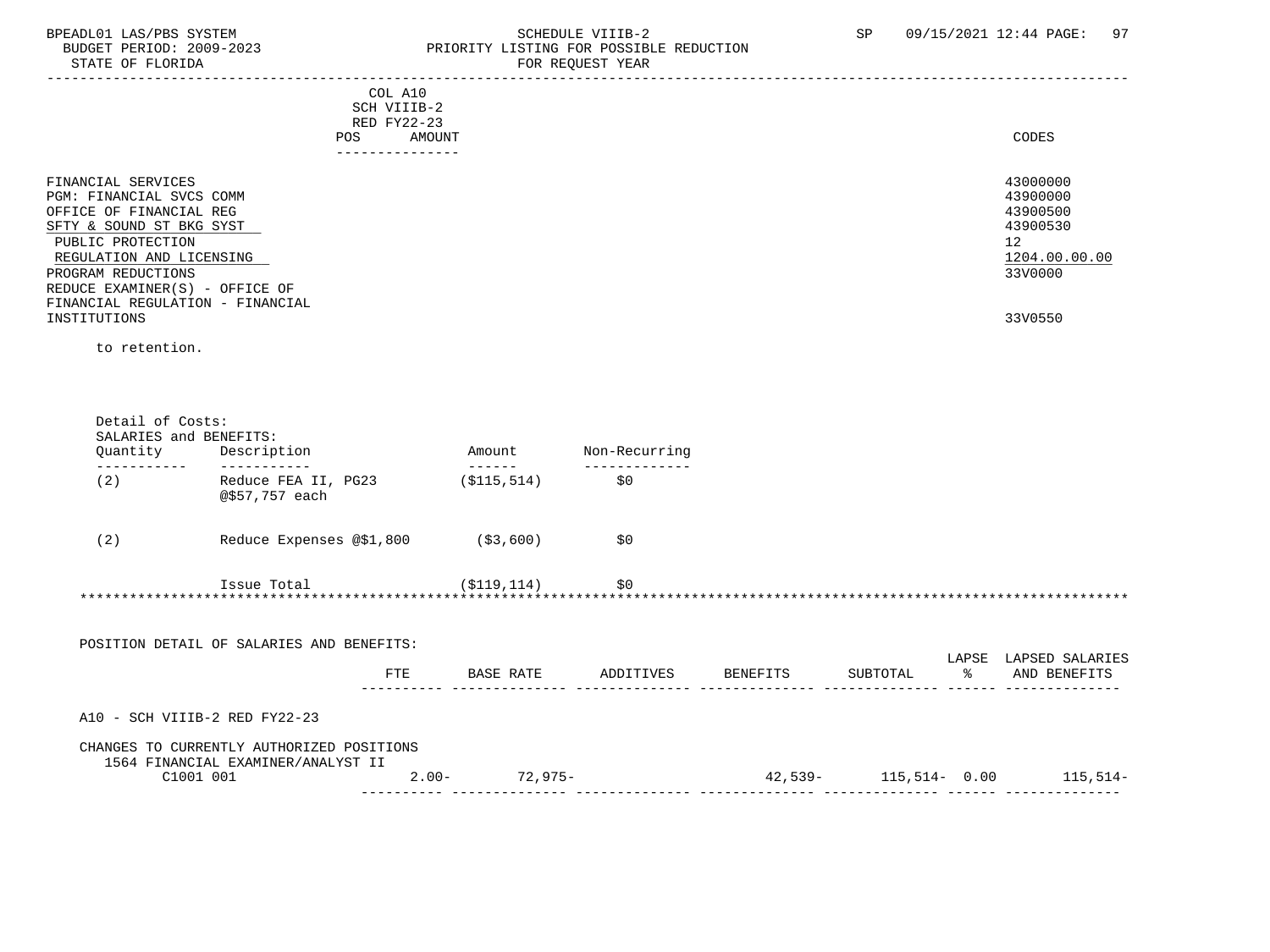# BPEADL01 LAS/PBS SYSTEM SALLE STREDULE VIIIB-2 SCHEDULE VIIIB-2 SP 09/15/2021 12:44 PAGE: 98 PRIORITY LISTING FOR POSSIBLE REDUCTION<br>FOR REQUEST YEAR

|                                                                                                                                                                                                                                                    | COL A10<br>SCH VIIIB-2<br>RED FY22-23<br>POS AMOUNT |                                              |           |                  |                   | CODES                                                                          |
|----------------------------------------------------------------------------------------------------------------------------------------------------------------------------------------------------------------------------------------------------|-----------------------------------------------------|----------------------------------------------|-----------|------------------|-------------------|--------------------------------------------------------------------------------|
| FINANCIAL SERVICES<br>PGM: FINANCIAL SVCS COMM<br>OFFICE OF FINANCIAL REG<br>SFTY & SOUND ST BKG SYST<br>PUBLIC PROTECTION<br>REGULATION AND LICENSING<br>PROGRAM REDUCTIONS<br>REDUCE EXAMINER(S) - OFFICE OF<br>FINANCIAL REGULATION - FINANCIAL | ---------------                                     |                                              |           |                  |                   | 43000000<br>43900000<br>43900500<br>43900530<br>12<br>1204.00.00.00<br>33V0000 |
| INSTITUTIONS                                                                                                                                                                                                                                       |                                                     |                                              |           |                  |                   | 33V0550                                                                        |
| POSITION DETAIL OF SALARIES AND BENEFITS:                                                                                                                                                                                                          |                                                     |                                              |           |                  |                   |                                                                                |
|                                                                                                                                                                                                                                                    | ETE                                                 | BASE RATE                                    | ADDITIVES | BENEFITS         | SUBTOTAL          | LAPSE LAPSED SALARIES<br>% AND BENEFITS                                        |
| A10 - SCH VIIIB-2 RED FY22-23                                                                                                                                                                                                                      |                                                     |                                              |           |                  |                   |                                                                                |
| CHANGES TO CURRENTLY AUTHORIZED POSITIONS                                                                                                                                                                                                          |                                                     |                                              |           |                  |                   |                                                                                |
|                                                                                                                                                                                                                                                    |                                                     |                                              |           |                  |                   |                                                                                |
| TOTALS FOR ISSUE BY FUND<br>2275 FINANCIAL INST REG TF                                                                                                                                                                                             |                                                     |                                              |           |                  |                   | 115,514–                                                                       |
|                                                                                                                                                                                                                                                    |                                                     | ----- -------------- --<br>$2.00 - 72,975 -$ |           |                  | $42,539-115,514-$ | --------------<br>$115,514-$<br>==============                                 |
|                                                                                                                                                                                                                                                    |                                                     |                                              |           |                  |                   |                                                                                |
| REDUCE CONTRACTED SERVICES<br>APPROPRIATION - OFFICE OF FINANCIAL<br>REGULATION - BANKING<br>SPECIAL CATEGORIES<br>CONTRACTED SERVICES                                                                                                             |                                                     |                                              |           |                  |                   | 33V0630<br>100000<br>100777                                                    |
| FINANCIAL INST REG TF                                                                                                                                                                                                                              | -STATE 231, 214-                                    |                                              |           |                  |                   | 2275 1                                                                         |
|                                                                                                                                                                                                                                                    | ===============                                     |                                              |           |                  |                   |                                                                                |
| AGENCY ISSUE NARRATIVE:<br>SCH VIIIB-2 NARR 22-23 NARRATIVE:<br>PROPOSED 10% REDUCTIONS FOR FY 2022-23                                                                                                                                             |                                                     |                                              |           | IT COMPONENT? NO |                   |                                                                                |
| Budget Entity: Office of Financial Regulation - Safety and Soundness of State Banking System                                                                                                                                                       |                                                     |                                              |           |                  |                   |                                                                                |

Issue Title: Reduction in Contracted Services

43900530 502275001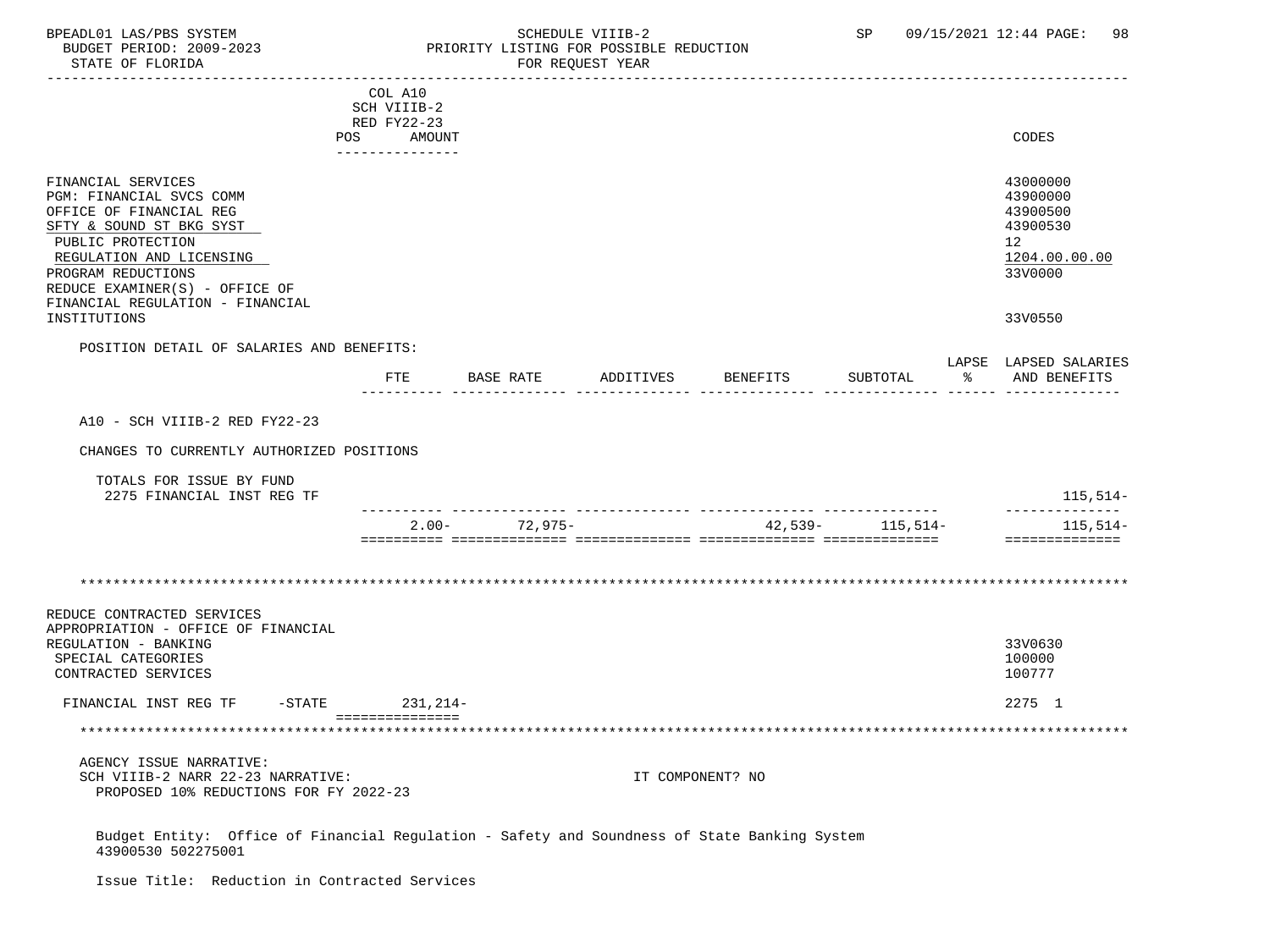#### BPEADL01 LAS/PBS SYSTEM SALL SALL SOMEDULE VIIIB-2 SP 09/15/2021 12:44 PAGE: 99 BUDGET PERIOD: 2009-2023 PRIORITY LISTING FOR POSSIBLE REDUCTION STATE OF FLORIDA FOR STATE OF  $\sim$  FOR REQUEST YEAR -----------------------------------------------------------------------------------------------------------------------------------

|     | --------------- |       |
|-----|-----------------|-------|
| POS | AMOUNT          | CODES |
|     | RED FY22-23     |       |
|     | SCH VIIIB-2     |       |
|     | COL A10         |       |

| FINANCIAL SERVICES<br>PGM: FINANCIAL SVCS COMM<br>OFFICE OF FINANCIAL REG<br>SFTY & SOUND ST BKG SYST<br>PUBLIC PROTECTION<br>REGULATION AND LICENSING<br>PROGRAM REDUCTIONS<br>REDUCE CONTRACTED SERVICES | 43000000<br>43900000<br>43900500<br>43900530<br>12<br>1204.00.00.00<br>33V0000 |
|------------------------------------------------------------------------------------------------------------------------------------------------------------------------------------------------------------|--------------------------------------------------------------------------------|
| APPROPRIATION - OFFICE OF FINANCIAL<br>REGULATION - BANKING                                                                                                                                                | 33V0630                                                                        |

Priority #4 (Moderate Impact)

 Reference to Long-Range Program Plan: Goal #1: Improve Taxpayer Value Goal #2: Deliver Value to Businesses Goal #3: Promote a Safe and Sound Financial Marketplace

 Issue Description/Need: The Division of Financial Institutions contains a Licensing and Chartering section which receives and processes new charters and licenses of state-chartered financial institutions which include banks, credit unions, international banking corporation offices, trust companies, family trust companies and qualified limited service affiliates. This chartering and licensing process require the parties to submit an application for charter or licensure for consideration and approval by the Division. A critical component to this application process is a background check of all parties who are substantially involved with the financial institution for whom the application has been received. Applications are received for (1) changes in control of ownership, (2) new financial institutions, (3) charter conversions from national to state charter, (4) mergers and acquisitions of institutions, (5) change of officers and directors of the institution, and (6) new appointment of officers and directors of the institution.

 These background checks are a critical component in the application process to assure that the individuals who own or manage a state financial institution are of good moral and ethical character and without a criminal history or a history of causing financial loss to a financial institution.

 In addition to the chartering and licensing duties, Contracted Services also includes costs associated with legal matters such as expert witnesses, court reporting and required public notifications regarding applications filed with the Office. Expert witnesses are a key component when the Division is involved with litigation, with court reporting a required part of litigation. Public notifications are required by law when processing applications filed with the Office.

 A reduction within the Contracted Services will limit the Division's ability to thoroughly conduct application background checks which would compromise the ability of the Division to assure that state-chartered institutions are held and managed in a safe and sound manner. A reduction would impact the ability of the Office to verify that individuals who have a criminal or questionable history or are of unethical, immoral, or questionable character are excluded from holding or managing a financial institution. The Division of Financial Institutions has experienced an increase in the number of background checks performed due to ongoing merger and acquisition activity, conversions of charters, and new charter activity in Florida. The Division expects the increase in application activity to continue. A reduction of \$231,214 within contracted services at a time when licensing and chartering activities are expected to increase will have a significant impact on the ability of the staff to perform their duties and may jeopardize the safety and soundness of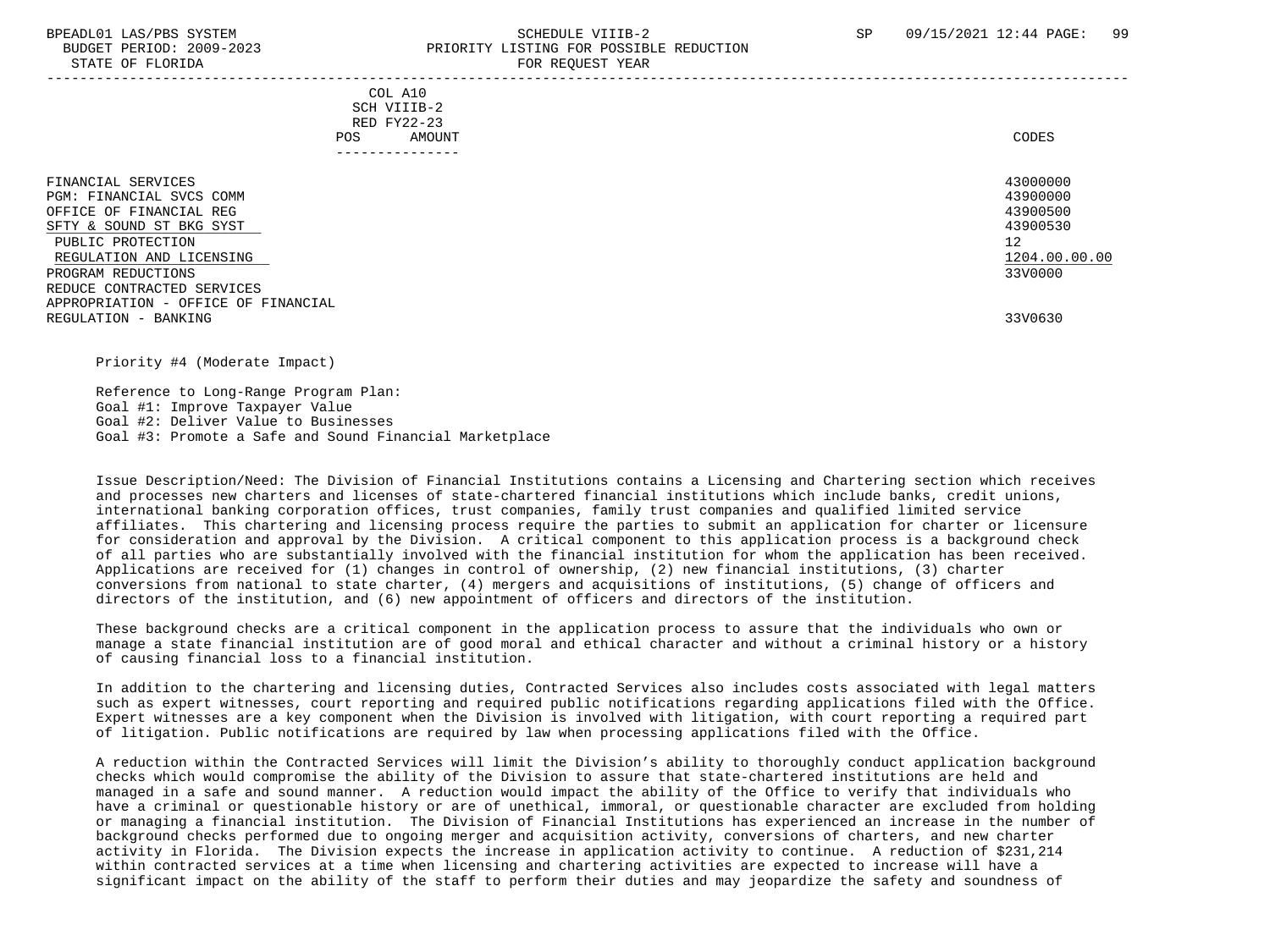STATE OF FLORIDA

# BPEADL01 LAS/PBS SYSTEM SCHEDULE VIIIB-2 SCHEDULE VIIIB-2 SP 09/15/2021 12:44 PAGE: 100 PRIORITY LISTING FOR POSSIBLE REDUCTION<br>FOR REOUEST YEAR

|                                                                                                                                                                                                            | COL A10<br>SCH VIIIB-2<br>RED FY22-23<br>AMOUNT<br>POS.<br>---------------- | CODES                                                                          |
|------------------------------------------------------------------------------------------------------------------------------------------------------------------------------------------------------------|-----------------------------------------------------------------------------|--------------------------------------------------------------------------------|
| FINANCIAL SERVICES<br>PGM: FINANCIAL SVCS COMM<br>OFFICE OF FINANCIAL REG<br>SFTY & SOUND ST BKG SYST<br>PUBLIC PROTECTION<br>REGULATION AND LICENSING<br>PROGRAM REDUCTIONS<br>REDUCE CONTRACTED SERVICES |                                                                             | 43000000<br>43900000<br>43900500<br>43900530<br>12<br>1204.00.00.00<br>33V0000 |
| APPROPRIATION - OFFICE OF FINANCIAL<br>REGULATION - BANKING                                                                                                                                                |                                                                             | 33V0630                                                                        |

Florida's financial institutions.

 Ultimate Outcome: The loss or reduction of regulatory resources such as background checks will imminently result in a number of undesired outcomes and increased exposure to risk for state chartered financial institutions. Inadequate regulatory oversight of Florida's financial institution industry will significantly impact the citizens of Florida and the industry as a whole; increase the likelihood of unsafe and unsound institutions; erode general confidence in Florida's financial institution industry; and jeopardize regulatory accreditations which will damage the working relationship between Federal regulators and the Division. Ultimately, the regulatory reputation of the Division will be harmed by its failure to comply with the requirements of statute related to background checks and processing applications before the Office.

Detail of Costs:

| Ouantity | Description         | Amount      | Non-Recurring |
|----------|---------------------|-------------|---------------|
|          |                     |             |               |
|          | Reduction in the    |             |               |
|          | Contracted services | (S231, 214) | S O           |

| Issue Total | (\$231,214) |  |  |
|-------------|-------------|--|--|
|             |             |  |  |

| REDUCTION IN EXPENSES BUDGET                                                       |           |         |                  |                   |
|------------------------------------------------------------------------------------|-----------|---------|------------------|-------------------|
| AUTHORITY - OFFICE OF FINANCIAL<br>REGULATION - FINANCIAL INSTITUTIONS<br>EXPENSES |           |         |                  | 33V0740<br>040000 |
| FINANCIAL INST REG TF                                                              | $-$ STATE | 80.557- |                  | 2275 1            |
|                                                                                    |           |         |                  |                   |
| AGENCY ISSUE NARRATIVE:                                                            |           |         |                  |                   |
| SCH VIIIB-2 NARR 22-23 NARRATIVE:<br>PROPOSED 10% REDUCTIONS FOR FY 2022-23        |           |         | IT COMPONENT? NO |                   |
|                                                                                    |           |         |                  |                   |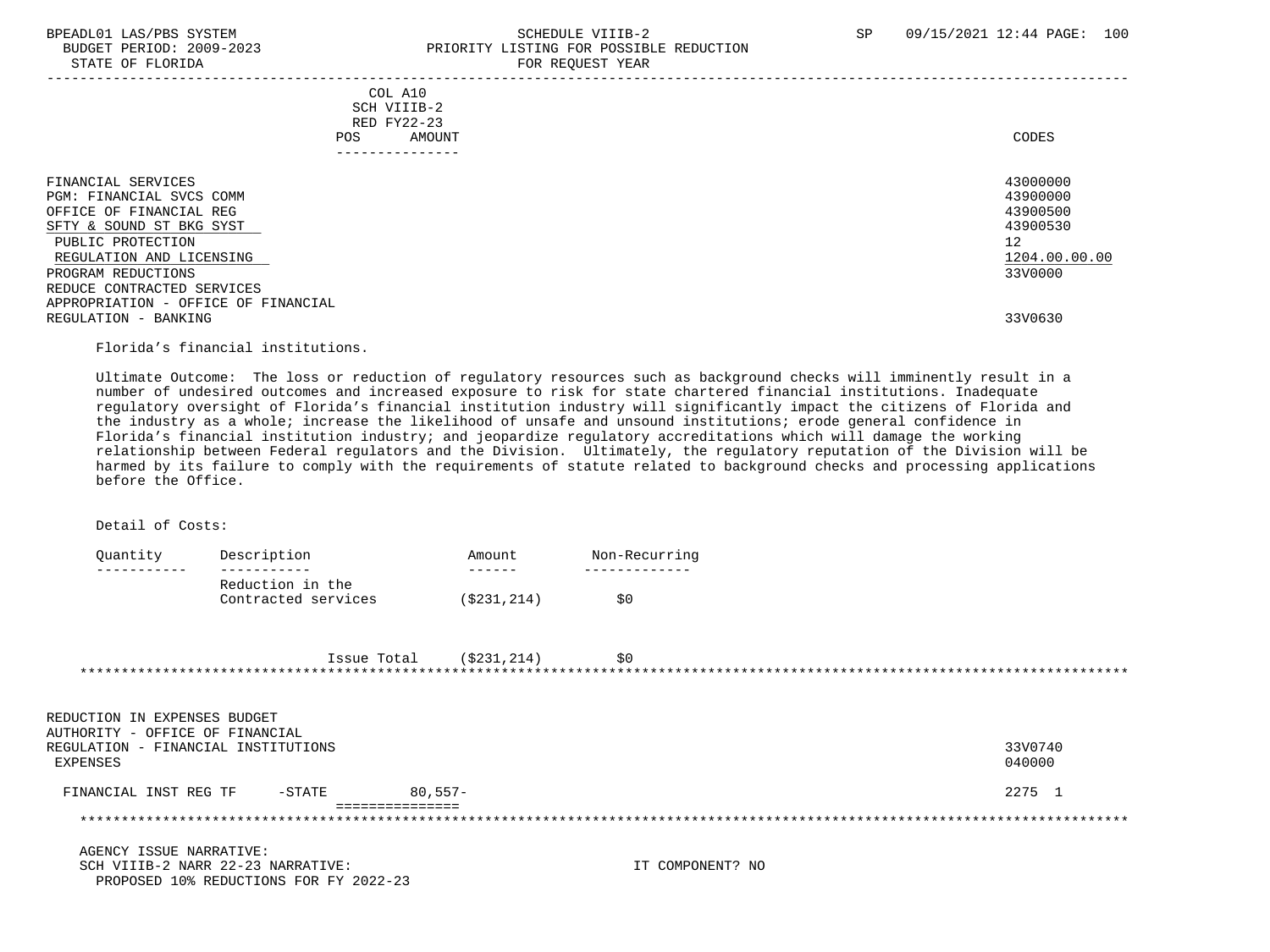#### BPEADL01 LAS/PBS SYSTEM SALL SALL SOMEDULE VIIIB-2 SP 09/15/2021 12:44 PAGE: 101 BUDGET PERIOD: 2009-2023 PRIORITY LISTING FOR POSSIBLE REDUCTION STATE OF FLORIDA **FOR REQUEST YEAR**

-----------------------------------------------------------------------------------------------------------------------------------

 COL A10 SCH VIIIB-2 RED FY22-23 POS AMOUNT CODES ---------------

| FINANCIAL SERVICES<br>PGM: FINANCIAL SVCS COMM<br>OFFICE OF FINANCIAL REG             | 43000000<br>43900000<br>43900500 |
|---------------------------------------------------------------------------------------|----------------------------------|
| SFTY & SOUND ST BKG SYST                                                              | 43900530                         |
| PUBLIC PROTECTION<br>REGULATION AND LICENSING                                         | 12<br>1204.00.00.00              |
| PROGRAM REDUCTIONS<br>REDUCTION IN EXPENSES BUDGET<br>AUTHORITY - OFFICE OF FINANCIAL | 33V0000                          |
| REGULATION - FINANCIAL INSTITUTIONS                                                   | 33V0740                          |

 Budget Entity: Office of Financial Regulation - Safety and Soundness of State Banking System 43900530 502275001

Issue Title: Reduction in Expenses

Priority #7 (Moderate Impact)

 Reference to Long-Range Program Plan: Goal #1: Improve Taxpayer Value Goal #2: Deliver Value to Businesses Goal #3: Promote a Safe and Sound Financial Marketplace

 Issue Description/Need: The expense category is used for travel, association dues, training, etc. Travel is extensive within the Division of Financial Institutions. Prior to the logistical challenges presented by COVID-19, the Division has always looked at ways to minimize costs related to examinations and training. However, a large portion of the expense budget is used for transportation, hotel and meal costs, for travel to examinations and training. Additionally, the expense budget is utilized for procurement of supplies and non-operating capital outlay equipment needed for safety and soundness oversight of financial institutions.

 The Division of Financial Institutions has been accredited with the Conference of State Bank Supervisors (CSBS) since 1986 and accredited with the National Association of State Credit Union Supervisors (NASCUS) since 2004. The accreditation process entails yearly surveys and an in depth audit every five years. In order to uphold the accreditation, yearly dues are required above and beyond the audits. Further, to achieve accreditation the Division is required to maintain certain standards regarding the ability to conduct quality examinations and maintain teams of trained examiners. Portions of the accreditation recommended best practices related to budget and expenditures committed to education and training.

 In order for an examiner to have a full understanding of the entire examination process, they must complete a combination of on-the-job training and federally sponsored schools. In the best scenarios, this takes 2 - 3 years depending on the examiner and training schedules. The Division of Financial Institutions has always relied heavily on the NCUA and FDIC Examiner Training Programs to complete this training. These training programs are recognized by CSBS and NASCUS as important to maintaining trained examiners. A recommended best practice by CSBS is to dedicate 10 percent of the Division's expense budget to training. The Division has enhanced its examinations of regulated financial institutions to include a component related to cybersecurity and information technology risk management practices. The training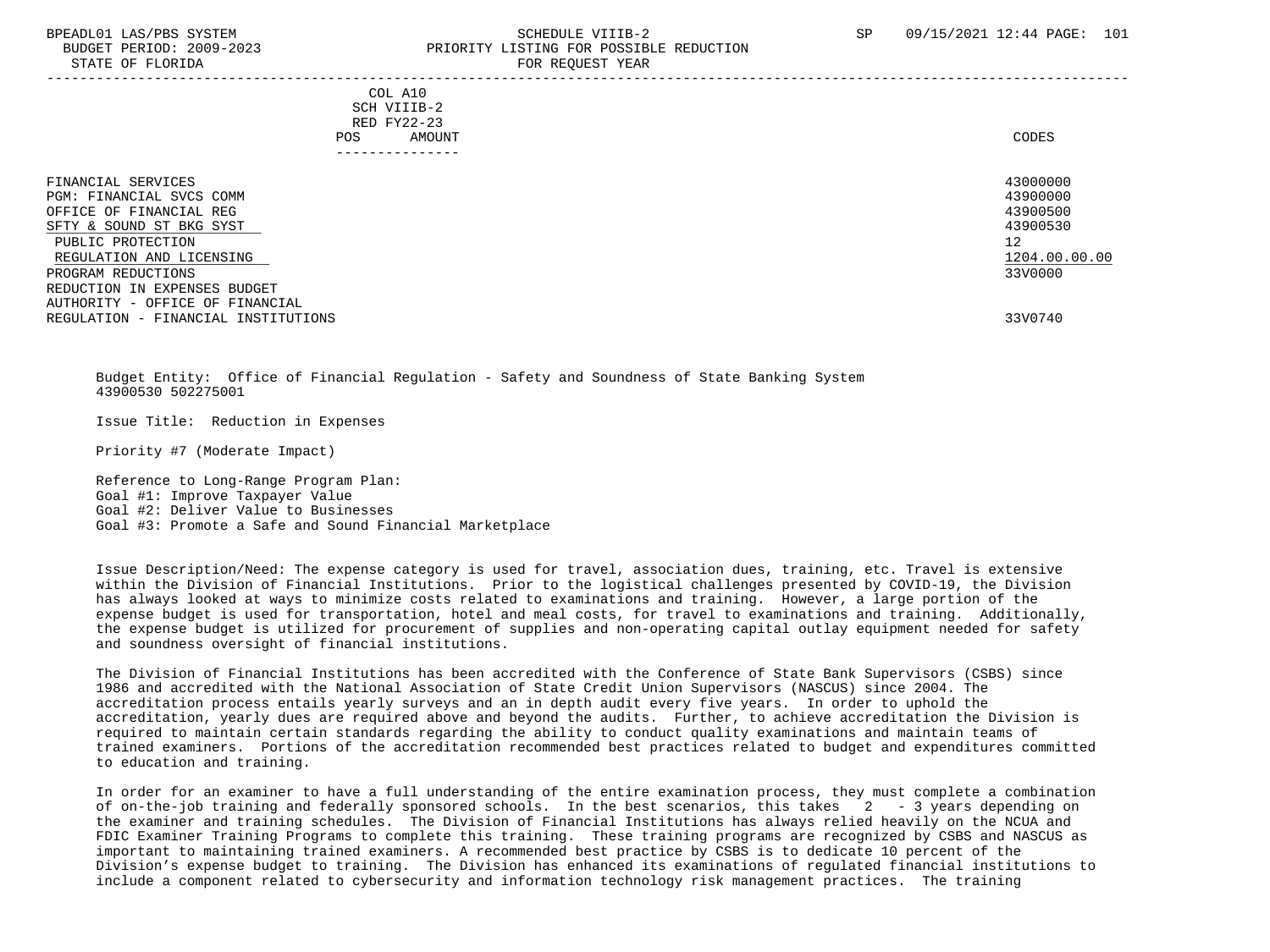STATE OF FLORIDA

# BPEADL01 LAS/PBS SYSTEM SALL SALL SCHEDULE VIIIB-2 SP 09/15/2021 12:44 PAGE: 102 BUDGET PERIOD: 2009-2023<br>
PRIORITY LISTING FOR POSSIBLE REDUCTION

| DIAIL OF FUORIDA                                                                                                                                                                                                                                                                       |                                                                            | LOW VENGEDI IEUW |                                                                                           |
|----------------------------------------------------------------------------------------------------------------------------------------------------------------------------------------------------------------------------------------------------------------------------------------|----------------------------------------------------------------------------|------------------|-------------------------------------------------------------------------------------------|
|                                                                                                                                                                                                                                                                                        | COL A10<br>SCH VIIIB-2<br>RED FY22-23<br>POS.<br>AMOUNT<br>--------------- |                  | CODES                                                                                     |
| FINANCIAL SERVICES<br>PGM: FINANCIAL SVCS COMM<br>OFFICE OF FINANCIAL REG<br>SFTY & SOUND ST BKG SYST<br>PUBLIC PROTECTION<br>REGULATION AND LICENSING<br>PROGRAM REDUCTIONS<br>REDUCTION IN EXPENSES BUDGET<br>AUTHORITY - OFFICE OF FINANCIAL<br>REGULATION - FINANCIAL INSTITUTIONS |                                                                            |                  | 43000000<br>43900000<br>43900500<br>43900530<br>12<br>1204.00.00.00<br>33V0000<br>33V0740 |

 associated with this oversight will increase the Division's training expenditures, but is a necessary cost to incur, due to increased and prevalent risks associated with cybersecurity and information technology impacting the financial services industry.

 Ultimate Outcome: A reduction of funding of \$80,557 designated for expenses of Division staff will have a moderate impact on the Division of Financial Institutions. The Division's federal counterparts have reprioritized their examination process and will not be conducting as many examinations on the smaller institutions that are located in Florida. Therefore, more examinations will be required by the Division to meet the statutorily mandated 18-month time frame between examinations. In addition, federal counterparts rely on the Division to examine institutions and will periodically accept our reports of examination instead of conducting their own examination of an institution. Without the funds, examiners would not be able to travel and would not be properly trained. Additionally, with a decline in the ability to conduct examinations and a decline in the quality of examinations, the Division would be at risk to lose the long-standing accreditation with CSBS and NASCUS. Inadequate regulatory oversight of Florida's financial services industry will moderately impact the citizens of Florida and the industry as a whole; increase the likelihood of unsafe and unsound financial institutions and erode general confidence in Florida's financial institution industry. This will be of greater importance given potential impact of COVID-19 related stress on the financial services industry in the future.

| Detail of Costs:<br>Expenses:                   |                                                               |              |               |               |
|-------------------------------------------------|---------------------------------------------------------------|--------------|---------------|---------------|
| Quantity                                        | Description                                                   | Amount       | Non-Recurring |               |
|                                                 | Reduction in the<br>examiner training program                 | ( \$80, 557) | \$0           |               |
|                                                 | Issue Total                                                   | (\$80,557)   | \$0           |               |
| TOTAL: REGULATION AND LICENSING<br>BY FUND TYPE |                                                               |              |               | 1204.00.00.00 |
|                                                 | $2.00-$<br>$1,229,497-$<br>TRUST FUNDS<br>SALARY RATE 72,975- |              |               | 2000          |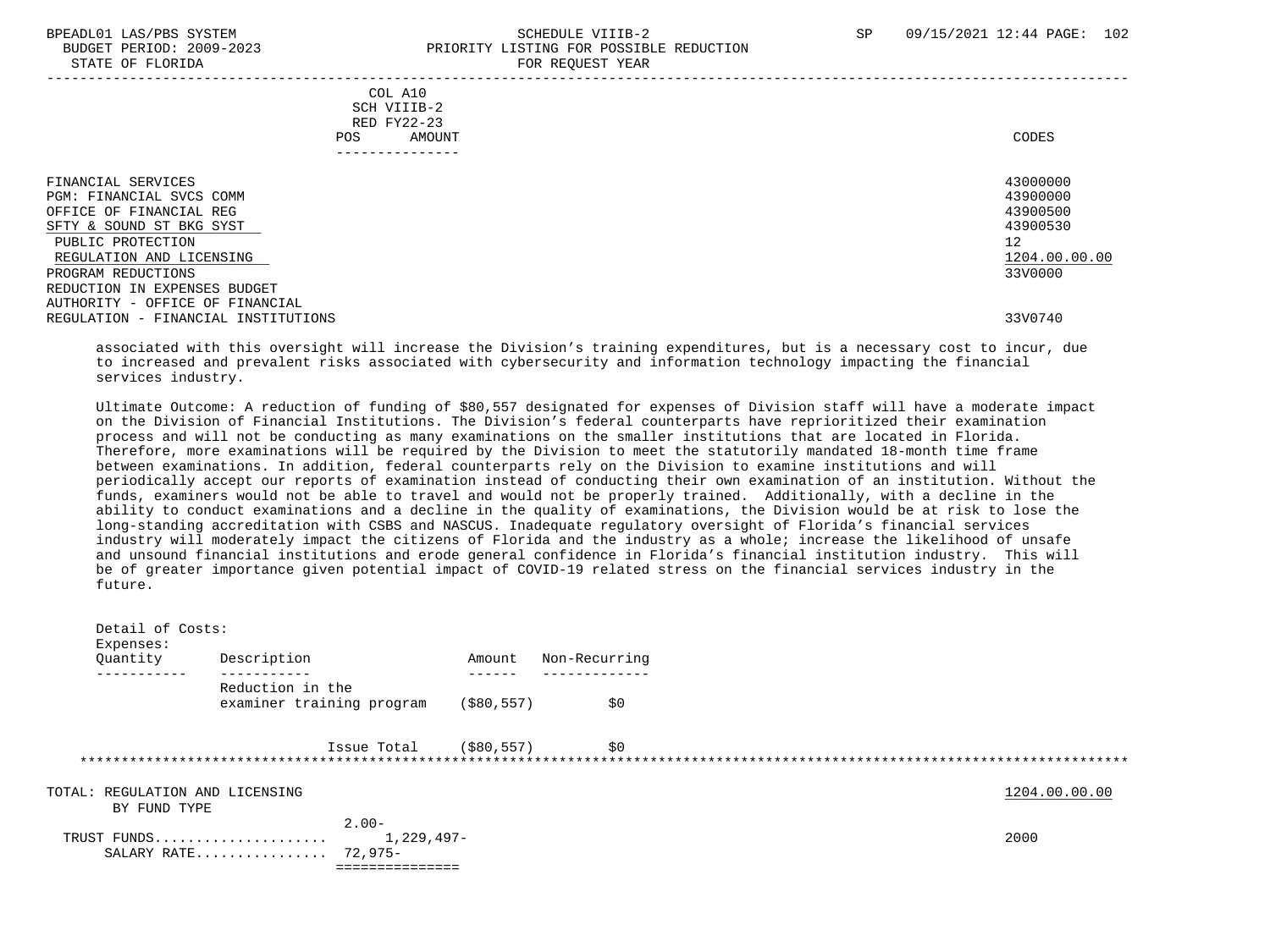# BPEADL01 LAS/PBS SYSTEM SALL SALL SOMEDULE VIIIB-2 SP 09/15/2021 12:44 PAGE: 103 BUDGET PERIOD: 2009-2023 PRIORITY LISTING FOR POSSIBLE REDUCTION

 ----------------------------------------------------------------------------------------------------------------------------------- COL A10 SCH VIIIB-2 RED FY22-23 POS AMOUNT CODES --------------- FINANCIAL SERVICES 43000000 PGM: FINANCIAL SVCS COMM 43900000 OFFICE OF FINANCIAL REG 43900500<br>FINANCIAL INVESTIGATIONS 48 FINANCIAL INVESTIGATIONS 439<br>
PIIRLIC PROTECTION 12 PUBLIC PROTECTION 12 REGULATION AND LICENSING PROGRAM REDUCTIONS 33V0000 OFFICE OF FINANCIAL REGULATION - REDUCTION IN EXPENSES ASSOCIATED WITH LEASED SPACE REDUCTION 33V0480 EXPENSES 040000 ADMINISTRATIVE TRUST FUND -STATE 523- 523- 523- 2021 1 =============== \*\*\*\*\*\*\*\*\*\*\*\*\*\*\*\*\*\*\*\*\*\*\*\*\*\*\*\*\*\*\*\*\*\*\*\*\*\*\*\*\*\*\*\*\*\*\*\*\*\*\*\*\*\*\*\*\*\*\*\*\*\*\*\*\*\*\*\*\*\*\*\*\*\*\*\*\*\*\*\*\*\*\*\*\*\*\*\*\*\*\*\*\*\*\*\*\*\*\*\*\*\*\*\*\*\*\*\*\*\*\*\*\*\*\*\*\*\*\*\*\*\*\*\*\*\*\* AGENCY ISSUE NARRATIVE: SCH VIIIB-2 NARR 22-23 NARRATIVE: IT COMPONENT? NO PROPOSED 10% REDUCTIONS FOR FY 2022-23 D-3A ISSUE FORM Budget Entity: Office of Financial Regulation - Bureau of Financial Investigations 43900540 Issue Title: Reduction of Expense Allocation for Rent Costs Priority #1 (Minimal Impact)

 Reference to Long-Range Program Plan: This request will improve the Office's ability to reach the following goals: Goal #1: Improving tax payer value; Goal #3: Promoting a safe and sound marketplace;

 Issue Description/Need: Beginning in mid-2020, the Office of Financial Regulation (OFR) began the process of incorporating telework into the day-to-day operational norms of the Office. This process led to the eventual and permanent downsizing of our office space needs. The first space we have been able to vacate, and back-fill, is a portion of the Fletcher Building in Tallahassee. The Office has agreed to a backfill arrangement with the Department of Financial Services for the space OFR occupied on the first and sixth floors. This will allow the OFR to consolidate all other staff and operations previously in the Fletcher Building to space on the fifth floor of the building. This reduction, from 35,932 sq. ft. to approximately 20,037 sq. ft. will result in a calculated savings of \$273,076 annually.

 All five (5) OFR Budget Entities have office space allocated in the Fletcher building. The reduction in budget authority is based on the calculated differences in old and new square foot usage.

Ultimate Outcome: A reduction of operating expenditures that will save the tax payers, and licensees more than \$270,000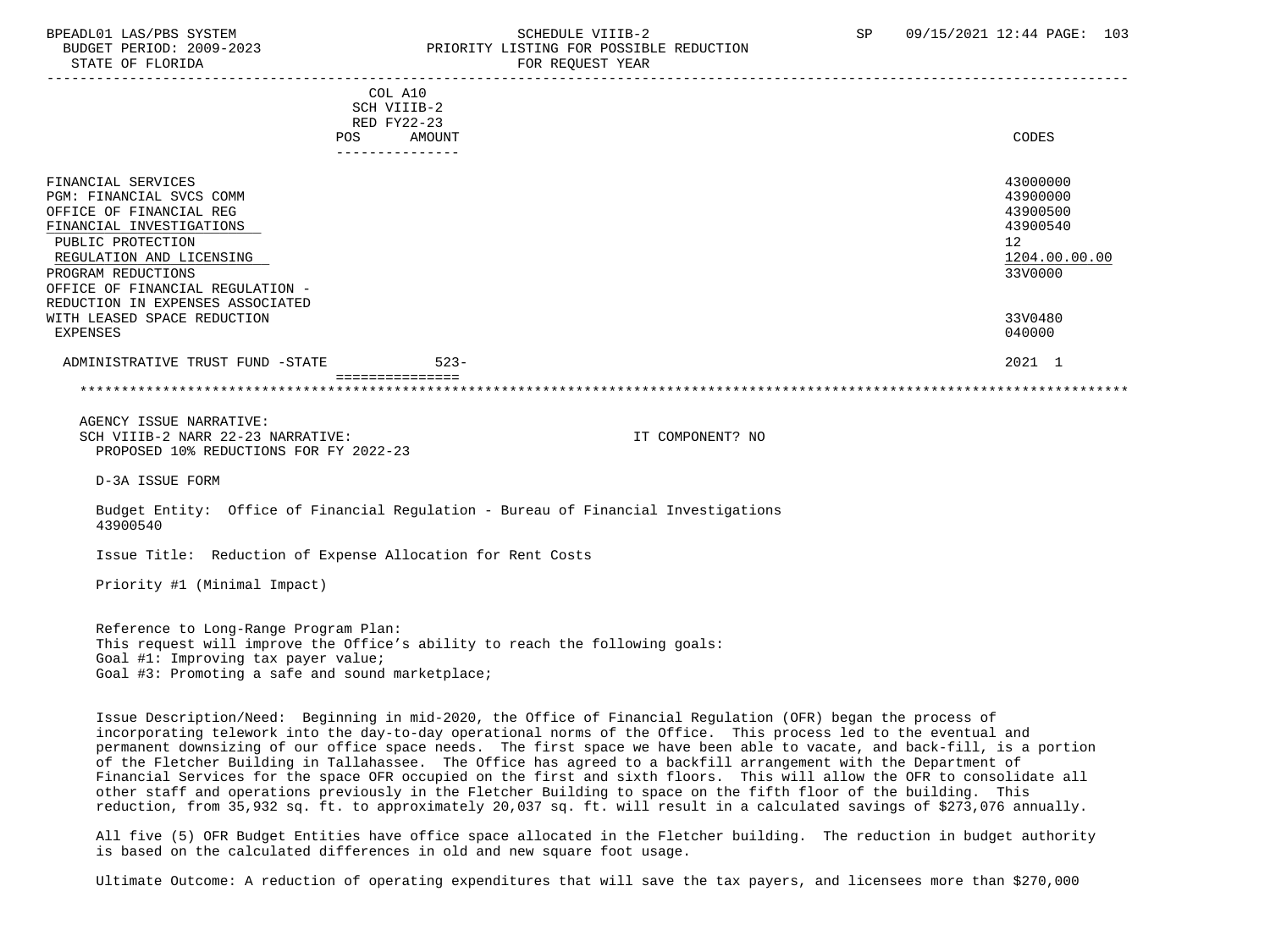STATE OF FLORIDA **FOR STATE OF STATE OF STATE OF STATE** 

# BPEADL01 LAS/PBS SYSTEM SALLE STRIDULE VIIIB-2 SCHEDULE VIIIB-2 SP 09/15/2021 12:44 PAGE: 104 PRIORITY LISTING FOR POSSIBLE REDUCTION

-----------------------------------------------------------------------------------------------------------------------------------

#### COL A10 SCH VIIIB-2 RED FY22-23 POS AMOUNT CODES AND A LOCAL AND A LOCAL AND A LOCAL AND A LOCAL AND A LOCAL AND A LOCAL AND A LOCAL AND A LOCAL AND A LOCAL AND A LOCAL AND A LOCAL AND A LOCAL AND A LOCAL AND A LOCAL AND A LOCAL AND A LOCAL AND A LOCAL A ---------------

| FINANCIAL SERVICES<br>PGM: FINANCIAL SVCS COMM<br>OFFICE OF FINANCIAL REG<br>FINANCIAL INVESTIGATIONS<br>PUBLIC PROTECTION<br>REGULATION AND LICENSING<br>PROGRAM REDUCTIONS<br>OFFICE OF FINANCIAL REGULATION - | 43000000<br>43900000<br>43900500<br>43900540<br>12<br>1204.00.00.00<br>33V0000 |
|------------------------------------------------------------------------------------------------------------------------------------------------------------------------------------------------------------------|--------------------------------------------------------------------------------|
| REDUCTION IN EXPENSES ASSOCIATED<br>WITH LEASED SPACE REDUCTION                                                                                                                                                  | 33V0480                                                                        |

in recurring rent costs, with no impact to operations.

THE OFFICE IS REQUESTING THIS ISSUE BE TAKEN BY THE LEGISLATURE.

| Expenses: |                 |          |               |  |
|-----------|-----------------|----------|---------------|--|
| Quantity  | Description     | Amount   | Non-Recurring |  |
| --------  |                 | -------  |               |  |
|           | Reduce Expenses | ( \$523) | \$0           |  |
|           | Total Expense   | ( \$523) | \$0           |  |
|           | Issue Total     | (5523)   | \$0           |  |
|           |                 |          |               |  |

| 33V0520<br>000000 |
|-------------------|
| 010000            |
| 2021 1            |
| 040000            |
| 2021              |
|                   |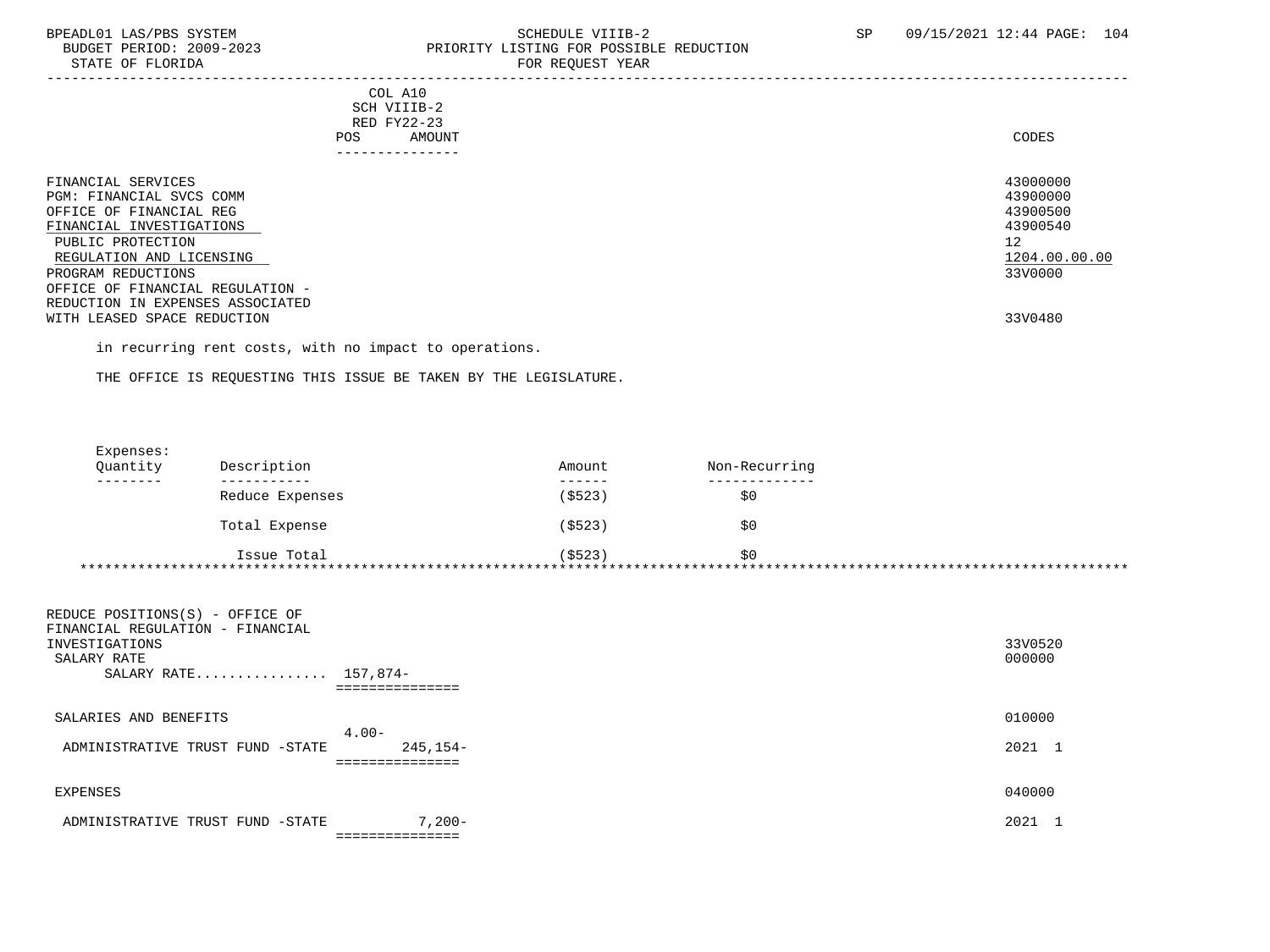STATE OF FLORIDA **FOR REQUEST YEAR** 

### BPEADL01 LAS/PBS SYSTEM SALL SALL SOMEDULE VIIIB-2 SP 09/15/2021 12:44 PAGE: 105 BUDGET PERIOD: 2009-2023 PRIORITY LISTING FOR POSSIBLE REDUCTION

 ----------------------------------------------------------------------------------------------------------------------------------- COL A10 SCH VIIIB-2 RED FY22-23 POS AMOUNT CODES --------------- FINANCIAL SERVICES 43000000 PGM: FINANCIAL SVCS COMM 43900000 OFFICE OF FINANCIAL REG 43900500<br>FINANCIAL INVESTIGATIONS 48 FINANCIAL INVESTIGATIONS 439<br>
PIIRLIC PROTECTION 12 PUBLIC PROTECTION 12 REGULATION AND LICENSING PROGRAM REDUCTIONS 33V0000 REDUCE POSITIONS(S) - OFFICE OF FINANCIAL REGULATION - FINANCIAL INVESTIGATIONS 33V0520 TOTAL: REDUCE POSITIONS(S) - OFFICE OF 33V0520 FINANCIAL REGULATION - FINANCIAL INVESTIGATIONS TOTAL POSITIONS......... 4.00- TOTAL ISSUE............. 252,354- TOTAL SALARY RATE....... 157,874- =============== \*\*\*\*\*\*\*\*\*\*\*\*\*\*\*\*\*\*\*\*\*\*\*\*\*\*\*\*\*\*\*\*\*\*\*\*\*\*\*\*\*\*\*\*\*\*\*\*\*\*\*\*\*\*\*\*\*\*\*\*\*\*\*\*\*\*\*\*\*\*\*\*\*\*\*\*\*\*\*\*\*\*\*\*\*\*\*\*\*\*\*\*\*\*\*\*\*\*\*\*\*\*\*\*\*\*\*\*\*\*\*\*\*\*\*\*\*\*\*\*\*\*\*\*\*\*\* AGENCY ISSUE NARRATIVE: SCH VIIIB-2 NARR 22-23 NARRATIVE: IT COMPONENT? NO PROPOSED 10% REDUCTIONS FOR FY 2022-23 Budget Entity: Office of Financial Regulation - Bureau of Financial Investigations 43900540 Issue Title: Reduction of Four Financial Investigators Priority #18 (Significant Impact) Reference to Long-Range Program Plan: This request will improve the Office's ability to reach the following goals: Goal #1: Improving tax payer value;

Goal #3: Promoting a safe and sound marketplace;

 Issue Description/Need: The Bureau of Financial Investigations (Bureau) conducts criminal investigations into allegations of fraudulent and unlicensed activity under the jurisdiction of the Office of Financial Regulation (OFR). A reduction in four (4) Financial Investigators (2 FI-CE and 2 FI) would reduce recurring program costs by a total of \$252,354. The Bureau currently has 44 total FTEs (6 vacant-4SFI, 1FEAS, 1FICE). In the 2012 GAA, the Bureau's budget was reduced by 34% (from \$4,564,720 to \$3,013,227) and its FTEs were cut by 43% (from 63 to 36). The reduction of four (4) additional investigators would critically impact the Bureau's ability to combat investment fraud due to the reduction in resources.

 Ultimate Outcome: The reduction of four (4) FTEs could decrease the number of investigations completed and the number of perpetrators sent to prison. The Bureau is also embarking on a new proactive enforcement initiative, involving creation of an Internet Surveillance Unit (ISU), as well pursuing a law enforcement initiative to convert the Bureau to Law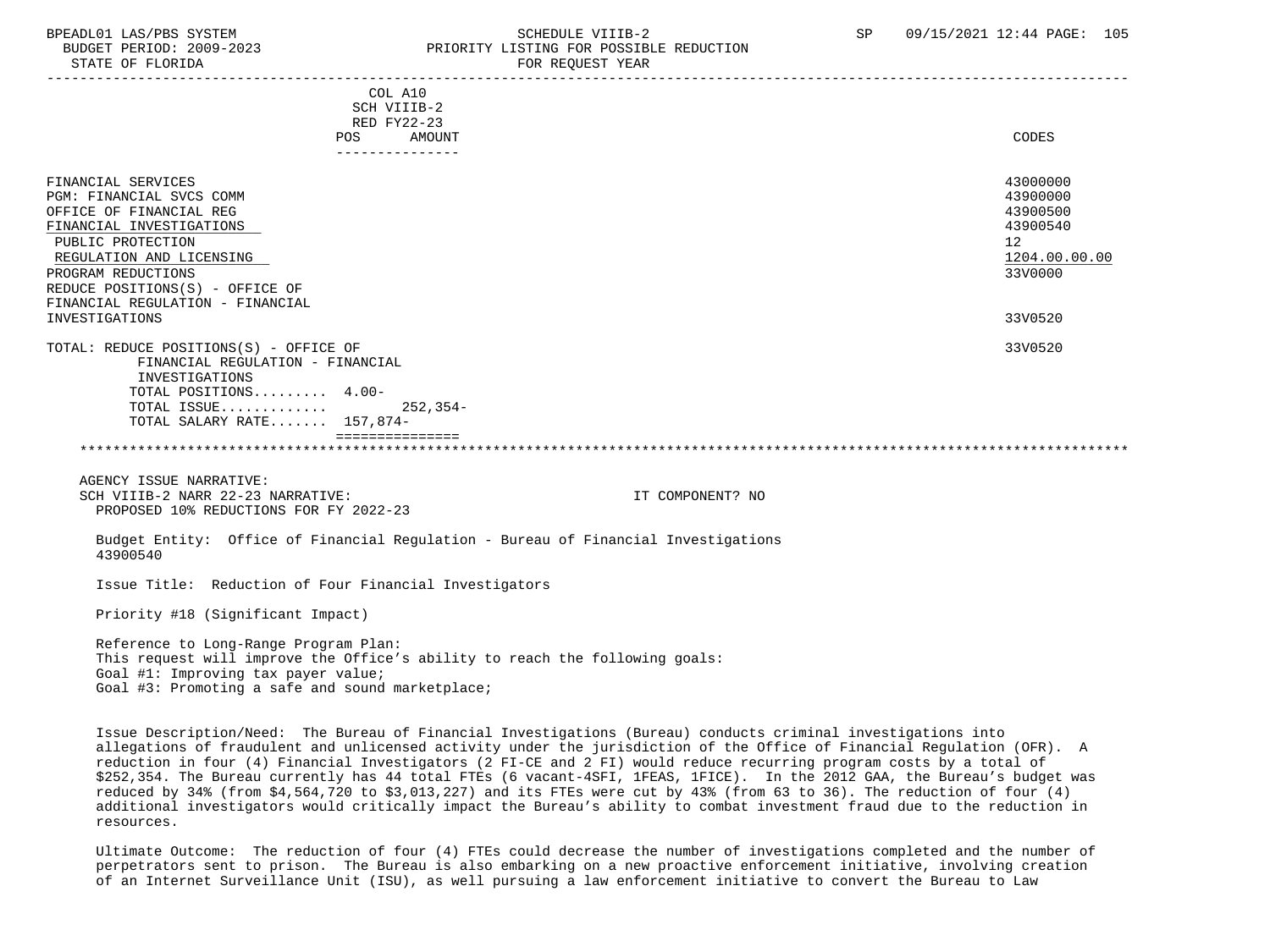#### BPEADL01 LAS/PBS SYSTEM SOHEDULE VIIIB-2 SCHEDULE VIIIB-2 SP 09/15/2021 12:44 PAGE: 106 PRIORITY LISTING FOR POSSIBLE REDUCTION STATE OF FLORIDA FOR REQUEST YEAR FOR REQUEST YEAR

| COL A10<br>SCH VIIIB-2<br>RED FY22-23<br>AMOUNT<br>POS.<br>------------                                                                                                                                                                             | CODES                                                                          |
|-----------------------------------------------------------------------------------------------------------------------------------------------------------------------------------------------------------------------------------------------------|--------------------------------------------------------------------------------|
| FINANCIAL SERVICES<br>PGM: FINANCIAL SVCS COMM<br>OFFICE OF FINANCIAL REG<br>FINANCIAL INVESTIGATIONS<br>PUBLIC PROTECTION<br>REGULATION AND LICENSING<br>PROGRAM REDUCTIONS<br>REDUCE POSITIONS(S) - OFFICE OF<br>FINANCIAL REGULATION - FINANCIAL | 43000000<br>43900000<br>43900500<br>43900540<br>12<br>1204.00.00.00<br>33V0000 |
| INVESTIGATIONS                                                                                                                                                                                                                                      | 33V0520                                                                        |

 Enforcement Organization (LEO) status. These initiatives (particularly the ISU) are expected to dramatically increase the Bureau's caseload (from 20-50%) and will require additional expenditures for personnel, training, computers, software and other equipment. Most of the Bureau's resources are used to combat investment fraud. Retirees and senior citizen are commonly targeted by financial conmen because they have large nest eggs. It is estimated that over 25% of Florida citizens are over age 65. However, the Bureau would continue to prioritize its resources such that it focuses on cases that pose the highest risks to Florida citizens including cases involving egregious conduct, on-going harm and/or those cases that are broader in scope in terms of the number of victims and the dollar amounts involved.

| Quantity | Description                                                                | Amount        | Non-Recurring |  |
|----------|----------------------------------------------------------------------------|---------------|---------------|--|
| (2)      | Reduce Financial Investigator<br>Criminal Enforcement, PG 025<br>@\$69,246 | ( \$138, 492) | \$0           |  |
| (2)      | Reduce Financial Investigator, PG 021<br>@\$53,331                         | ( \$106, 662) | \$0           |  |
|          | Total Salaries and Benefits                                                | ( \$245, 154) | \$0           |  |
| (4)      | Reduce Expenses @\$1,800                                                   | (57, 200)     | \$0           |  |
|          | Issue Total                                                                | (S252, 354)   | \$0           |  |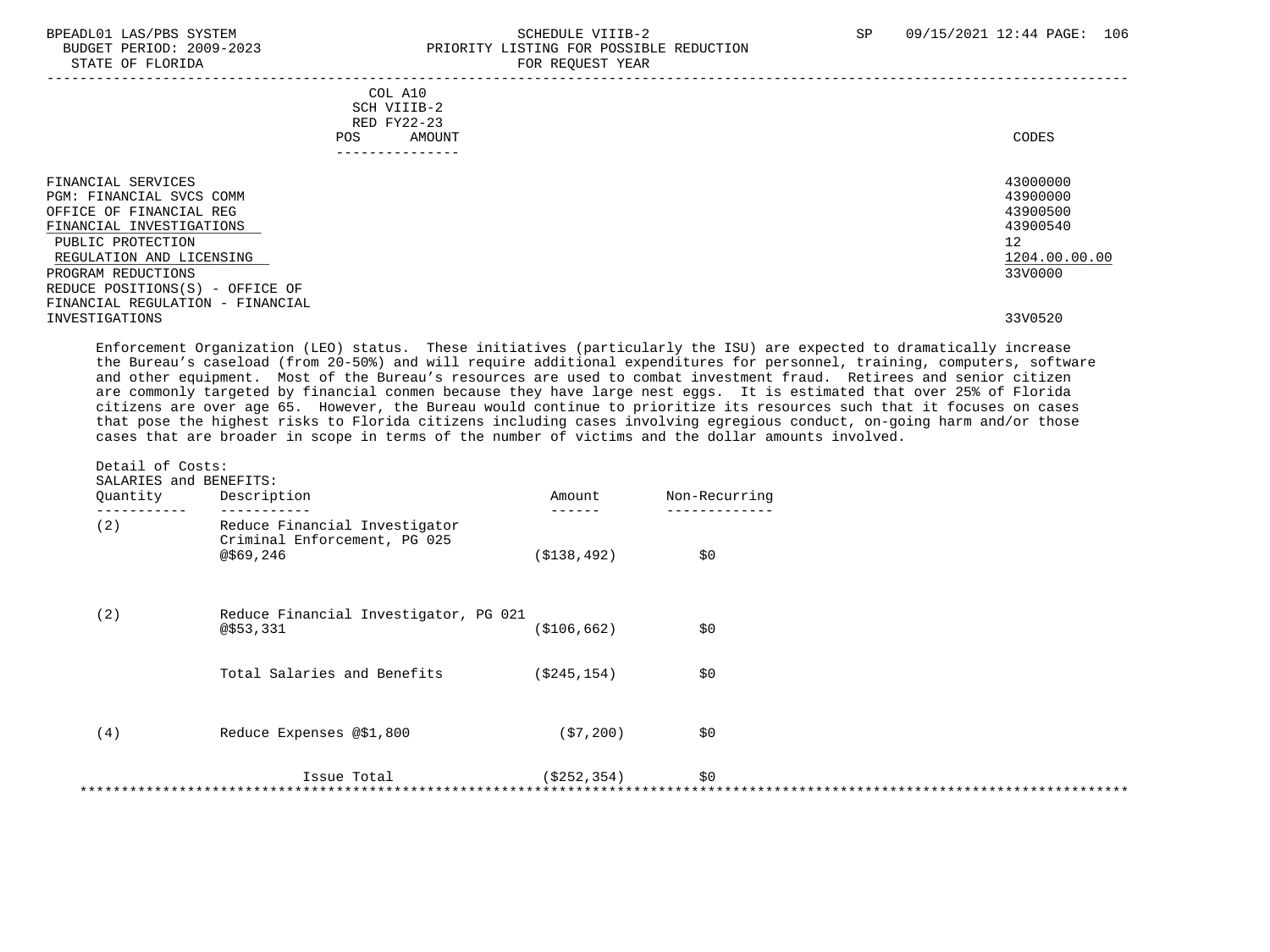### BPEADL01 LAS/PBS SYSTEM SALL SALL SOMEDULE VIIIB-2 SP 09/15/2021 12:44 PAGE: 107 BUDGET PERIOD: 2009-2023 PRIORITY LISTING FOR POSSIBLE REDUCTION

 ----------------------------------------------------------------------------------------------------------------------------------- COL A10 SCH VIIIB-2 RED FY22-23 POS AMOUNT CODES --------------- FINANCIAL SERVICES 43000000 PGM: FINANCIAL SVCS COMM 43900000<br>OFFICE OF FINANCIAL REG 43900500 OFFICE OF FINANCIAL REG 43900500<br>FINANCIAL INVESTIGATIONS 43900540 FINANCIAL INVESTIGATIONS 439<br>
PIIRLIC PROTECTION 12 PUBLIC PROTECTION 12 REGULATION AND LICENSING PROGRAM REDUCTIONS 33V0000 REDUCE POSITIONS(S) - OFFICE OF FINANCIAL REGULATION - FINANCIAL INVESTIGATIONS 33V0520 POSITION DETAIL OF SALARIES AND BENEFITS: LAPSE LAPSED SALARIES FTE BASE RATE ADDITIVES BENEFITS SUBTOTAL % AND BENEFITS ---------- -------------- -------------- -------------- -------------- ------ -------------- A10 - SCH VIIIB-2 RED FY22-23 CHANGES TO CURRENTLY AUTHORIZED POSITIONS 8325 FINANCIAL INVESTIGATOR-CRIMINAL ENFORCE C1002 001 4.00- 157,874- 87,280- 245,154- 0.00 245,154- ---------- -------------- -------------- -------------- -------------- ------ -------------- TOTALS FOR ISSUE BY FUND 2021 ADMINISTRATIVE TRUST FUND 245,154- ---------- -------------- -------------- -------------- -------------- -------------- 4.00- 157,874- 87,280- 245,154- 245,154- ========== ============== ============== ============== ============== ============== \*\*\*\*\*\*\*\*\*\*\*\*\*\*\*\*\*\*\*\*\*\*\*\*\*\*\*\*\*\*\*\*\*\*\*\*\*\*\*\*\*\*\*\*\*\*\*\*\*\*\*\*\*\*\*\*\*\*\*\*\*\*\*\*\*\*\*\*\*\*\*\*\*\*\*\*\*\*\*\*\*\*\*\*\*\*\*\*\*\*\*\*\*\*\*\*\*\*\*\*\*\*\*\*\*\*\*\*\*\*\*\*\*\*\*\*\*\*\*\*\*\*\*\*\*\*\* REDUCE EXPENSE - OFFICE OF FINANCIAL REGULATION - FINANCIAL INVESTIGATIONS 33V0530 EXPENSES 040000 ADMINISTRATIVE TRUST FUND -STATE 140,089- 2021 1 =============== \*\*\*\*\*\*\*\*\*\*\*\*\*\*\*\*\*\*\*\*\*\*\*\*\*\*\*\*\*\*\*\*\*\*\*\*\*\*\*\*\*\*\*\*\*\*\*\*\*\*\*\*\*\*\*\*\*\*\*\*\*\*\*\*\*\*\*\*\*\*\*\*\*\*\*\*\*\*\*\*\*\*\*\*\*\*\*\*\*\*\*\*\*\*\*\*\*\*\*\*\*\*\*\*\*\*\*\*\*\*\*\*\*\*\*\*\*\*\*\*\*\*\*\*\*\*\* AGENCY ISSUE NARRATIVE: SCH VIIIB-2 NARR 22-23 NARRATIVE: IT COMPONENT? NO PROPOSED 10% REDUCTIONS FOR FY 2022-23 Budget Entity: Office of Financial Regulation Bureau of Financial Investigations 43900540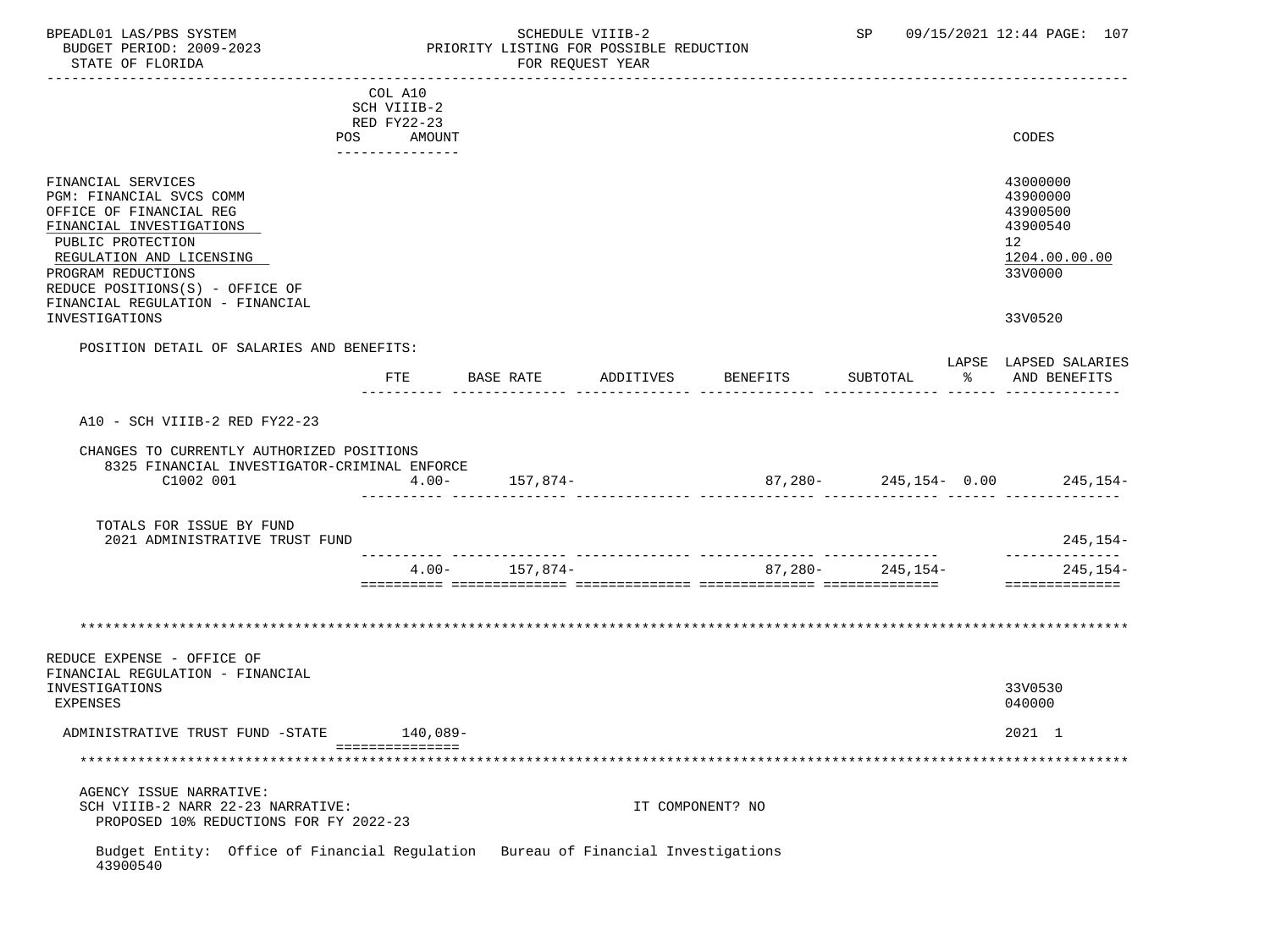### BPEADL01 LAS/PBS SYSTEM SALL SALL SOMEDULE VIIIB-2 SP 09/15/2021 12:44 PAGE: 108 BUDGET PERIOD: 2009-2023 PRIORITY LISTING FOR POSSIBLE REDUCTION STATE OF FLORIDA FOR STATE OF STATE OF STATE OF STATE OF STATE OF STATE OF STATE OF STATE OF STATE OF STATE OF STATE OF STATE OF STATE OF STATE OF STATE OF STATE OF STATE OF STATE OF STATE OF STATE OF STATE OF STATE OF STA

-----------------------------------------------------------------------------------------------------------------------------------

 COL A10 SCH VIIIB-2 RED FY22-23<br>POS AMOUI POS AMOUNT NOTES AND AND A RESERVE AND A RESERVE AND LODGED AND LODGED AND LODGED AND LODGED AND LODGED AND LODGED AT A LODGED AND LODGED AT A LODGED AND LODGED AT A LODGED AND LODGED AT A LODGED AND LODGED AT A LODGED AND ---------------

| FINANCIAL SERVICES               | 43000000      |
|----------------------------------|---------------|
| PGM: FINANCIAL SVCS COMM         | 43900000      |
| OFFICE OF FINANCIAL REG          | 43900500      |
| FINANCIAL INVESTIGATIONS         | 43900540      |
| PUBLIC PROTECTION                | 12            |
| REGULATION AND LICENSING         | 1204.00.00.00 |
| PROGRAM REDUCTIONS               | 33V0000       |
| REDUCE EXPENSE - OFFICE OF       |               |
| FINANCIAL REGULATION - FINANCIAL |               |
| INVESTIGATIONS                   | 33V0530       |
|                                  |               |

Issue Title: Reduction of Expense Allocation

Priority #2 (Moderate Impact)

 Reference to Long-Range Program Plan: This request will improve the Office's ability to reach the following goals: Goal #1: Improving tax payer value; Goal #3: Promoting a safe and sound marketplace;

 Issue Description/Need: The Bureau of Financial Investigations (Bureau) conducts investigations into allegations of fraudulent and unlicensed activity under the jurisdiction of the Office of Financial Regulation (OFR). The Bureau proposes a \$140,089 (25% of Expenses category \$549,715 Allocated for 2021/2022 FY) reduction to Expenses. While the Expense category reverted 57.2% (\$315,551 of \$551,515 allocated for FY 20/21) of its allocation in FY 20/21, the additional funding is necessary to allow immediate reaction to emergent issues. The Bureau is also embarking on a new proactive enforcement imitative, involving creation of an Internet Surveillance Unit, as well pursuing a law enforcement initiative to convert the Bureau to LEO status. These initiatives (particularly the Internet Surveillance Unit) are expected to dramatically increase the Bureau's caseload (from 20-50%) and will require additional expenditures for personnel, training, computers, software and other equipment. This reduction would have a moderate impact to its investigations.

 Ultimate Outcome: The reduction of expense funding will reduce funds available for staff training, lessen the bureau's ability to equip its computer forensics lab and Internet Surveillance Unit and hinder the bureau's ability to pay for subpoenaed records and investigator travel. However, the Bureau would continue to prioritize its resources and apply them to areas that pose the highest risks to Florida citizens.

| Expenses: |                 |              |               |  |
|-----------|-----------------|--------------|---------------|--|
| Ouantity  | Description     | Amount       | Non-Recurring |  |
| .         |                 | -------      |               |  |
|           | Reduce Expenses | ( \$140,089) | S0            |  |
|           |                 |              |               |  |
|           | Issue Total     | (S140, 089)  | \$0           |  |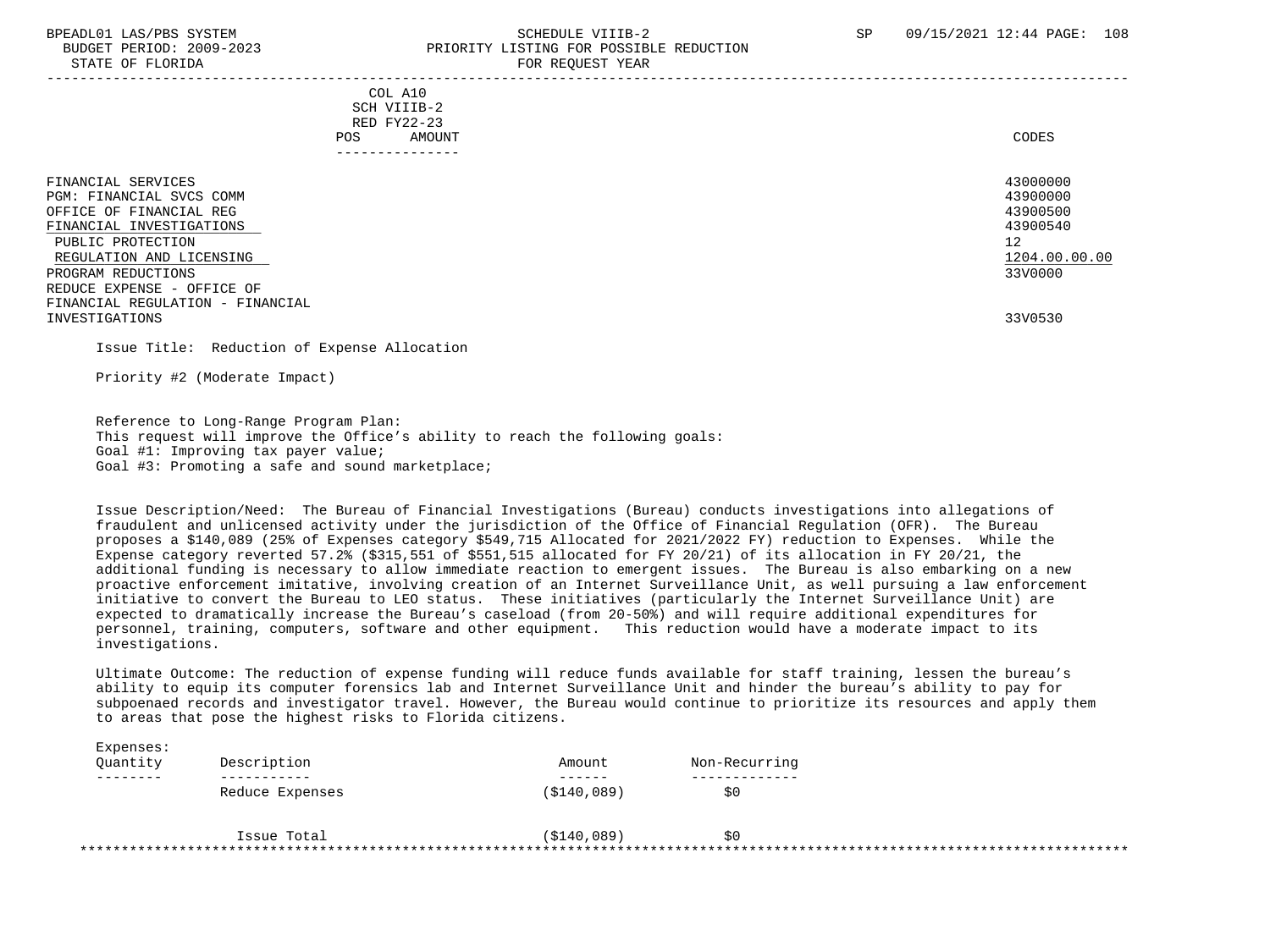### BPEADL01 LAS/PBS SYSTEM SALL SALL SOMEDULE VIIIB-2 SP 09/15/2021 12:44 PAGE: 109 BUDGET PERIOD: 2009-2023 PRIORITY LISTING FOR POSSIBLE REDUCTION

STATE OF FLORIDA FOR STATE OF STATE OF STATE OF STATE OF STATE OF STATE OF STATE OF STATE OF STATE OF STATE OF STATE OF STATE OF STATE OF STATE OF STATE OF STATE OF STATE OF STATE OF STATE OF STATE OF STATE OF STATE OF STA ----------------------------------------------------------------------------------------------------------------------------------- COL A10 SCH VIIIB-2 RED FY22-23 POS AMOUNT NOTES AND AND A RESERVE AND A RESERVE AND LODGED AND LODGED AND LODGED AND LODGED AND LODGED AND LODGED AT A LODGED AND LODGED AT A LODGED AND LODGED AT A LODGED AND LODGED AT A LODGED AND LODGED AT A LODGED AND --------------- FINANCIAL SERVICES 43000000 PGM: FINANCIAL SVCS COMM 43900000 OFFICE OF FINANCIAL REG 43900500<br>FINANCIAL INVESTIGATIONS 42000540 FINANCIAL INVESTIGATIONS 439<br>
PIIRLIC PROTECTION 12 PUBLIC PROTECTION 12 REGULATION AND LICENSING TOTAL: REGULATION AND LICENSING 1204.00.00 COLLECTED AND LICENSING BY FUND TYPE 4.00- TRUST FUNDS..................... 392,966- 2000 SALARY RATE................ 157,874- =============== EXEC DIR & SUPPORT SERVICE 43900550 and 43900550 and 43900550 and 43900550 and 43900550 and 43900550 and 43900550 and 43900550 and 43900550 and 43900550 and 43900550 and 43900550 and 43900550 and 43900550 and 43900550 and PUBLIC PROTECTION 12 REGULATION AND LICENSING 1204.00 and the set of the set of the set of the set of the set of the set of the set of the set of the set of the set of the set of the set of the set of the set of the set of the set of the set o PROGRAM REDUCTIONS REDUCE RECURRING COSTS TO OPERATE AND MAINTAIN THE REAL SYSTEM 33V0080 DATA PROCESSING SERVICES 210000 PROCESSING SERVICES 210000 PROCESSING SERVICES 210000 PROCESSING SERVICES 210000 PROCESSING 210016 REAL SYSTEM - OFR ADMINISTRATIVE TRUST FUND -STATE 564,457- 2021 1 ================ \*\*\*\*\*\*\*\*\*\*\*\*\*\*\*\*\*\*\*\*\*\*\*\*\*\*\*\*\*\*\*\*\*\*\*\*\*\*\*\*\*\*\*\*\*\*\*\*\*\*\*\*\*\*\*\*\*\*\*\*\*\*\*\*\*\*\*\*\*\*\*\*\*\*\*\*\*\*\*\*\*\*\*\*\*\*\*\*\*\*\*\*\*\*\*\*\*\*\*\*\*\*\*\*\*\*\*\*\*\*\*\*\*\*\*\*\*\*\*\*\*\*\*\*\*\*\* AGENCY ISSUE NARRATIVE: SCH VIIIB-2 NARR 22-23 NARRATIVE: IT COMPONENT? NO PROPOSED 10% REDUCTIONS FOR FY 2022-23 D-3A ISSUE FORM Budget Entity: Office of Financial Regulation - Executive Direction and Support Services 43900550 Issue Title: Reduction of the Regulatory Enforcement and Licensing (REAL) System recurring budget authority. Priority #6 (Moderate Impact) Reference to Long-Range Program Plan: This request will not impact the Office's ability to reach the following goals: Goal #1: Excellence in all OFR does; Goal #2: Enforce compliance with state laws related to the financial industry; Goal #3: Examine regulated companies and individuals; and Goal #4: Register companies and individuals.

Issue Description/Need: The Regulatory Enforcement and Licensing (REAL) System provides the Office of Financial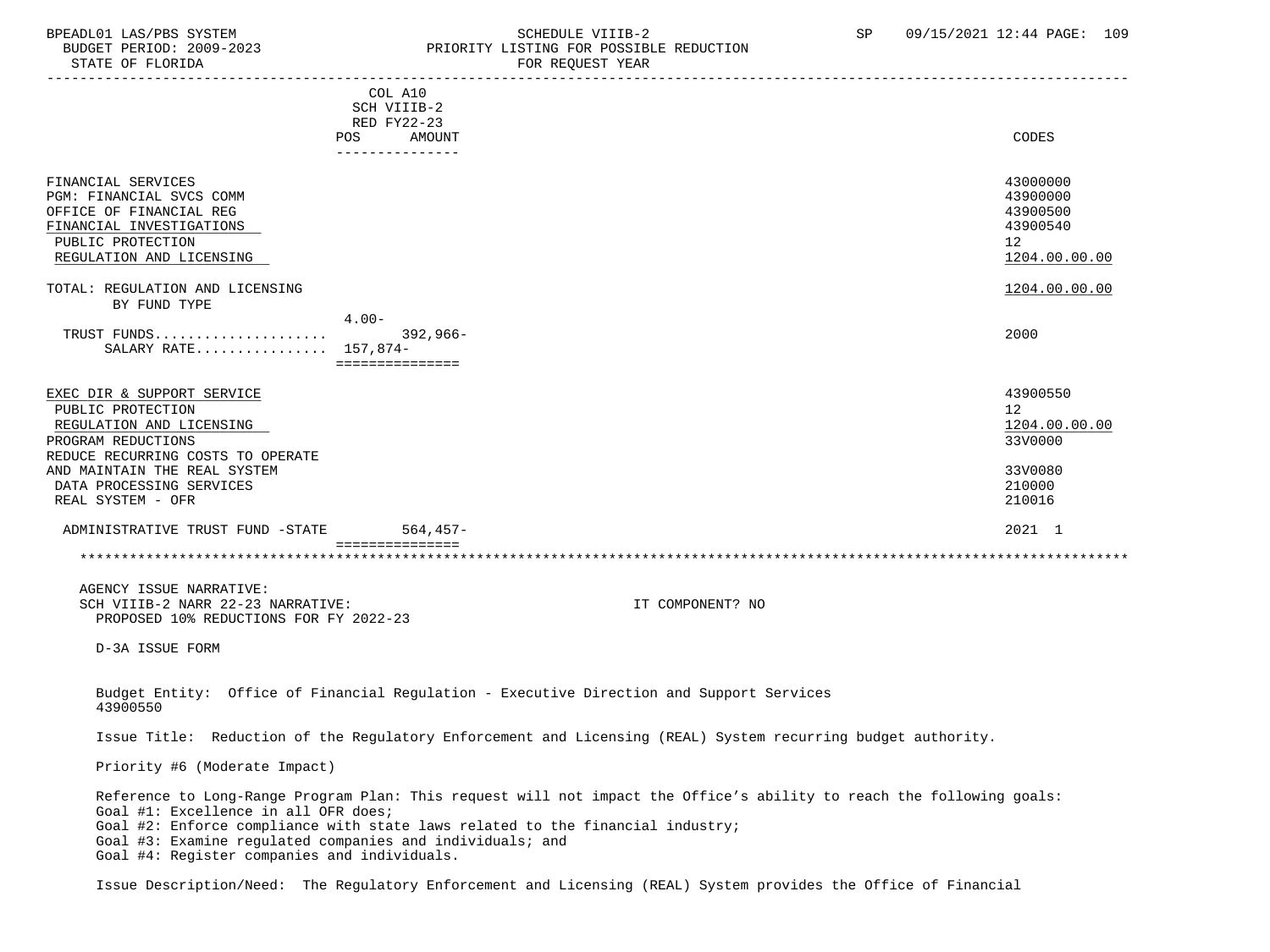#### BPEADL01 LAS/PBS SYSTEM STRAND SCHEDULE VIIIB-2 SP 09/15/2021 12:44 PAGE: 110 BUDGET PERIOD: 2009-2023 PRIORITY LISTING FOR POSSIBLE REDUCTION STATE OF FLORIDA FOR REQUEST YEAR

| COL A10<br>SCH VIIIB-2<br>RED FY22-23<br>AMOUNT<br>POS.<br>------------                                                                                                        | CODES                                                                          |
|--------------------------------------------------------------------------------------------------------------------------------------------------------------------------------|--------------------------------------------------------------------------------|
| FINANCIAL SERVICES<br>PGM: FINANCIAL SVCS COMM<br>OFFICE OF FINANCIAL REG<br>EXEC DIR & SUPPORT SERVICE<br>PUBLIC PROTECTION<br>REGULATION AND LICENSING<br>PROGRAM REDUCTIONS | 43000000<br>43900000<br>43900500<br>43900550<br>12<br>1204.00.00.00<br>33V0000 |
| REDUCE RECURRING COSTS TO OPERATE<br>AND MAINTAIN THE REAL SYSTEM                                                                                                              | 33V0080                                                                        |

 Regulation (OFR) with an integrated financial regulatory management system that combines core processes for examination, investigation, consumer complaint, licensing, legal and fiscal functions. The REAL System contains all activities related to the entity (i.e., legal cases, investigative cases, examinations, complaints, business relationships and other licenses held). REAL also provides a tracking mechanism for unlicensed entities. Due to federal requirements to share information with other states and regulatory bodies, the REAL System also allows data to be imported from other systems outside OFR to support the licensing and enforcement programs. The OFR has reverted an average of approximately \$1.5M of the authority over the last three years. A reduction of roughly 1/3 of the historical reversion amount will only impact our ability to cover unanticipated costs and will not jeopardize the day-to-day operations of the system or the cost of the associated base contracts.

 Ultimate Outcome: The REAL System operations and maintenance category has reduced the budget allocation requirement for the REAL System by \$564,457 annually.

Detail of Costs:

REAL System - OFR (210016):

| Juantit | Description    | Amount     | Non-Recurring |
|---------|----------------|------------|---------------|
|         |                |            |               |
|         | REAL Reduction | \$564,457) |               |

|  | ssue | 5554<br>∸ ∸ |  |
|--|------|-------------|--|
|  |      |             |  |

 OFFICE OF FINANCIAL REGULATION - REDUCTION IN EXPENSES ASSOCIATED WITH LEASED SPACE REDUCTION 33V0480 EXPENSES 040000

| ADMINISTRATIVE TRUST<br>FUND -STATE | <u>--, 1185</u> | 2021 |
|-------------------------------------|-----------------|------|
|-------------------------------------|-----------------|------|

===============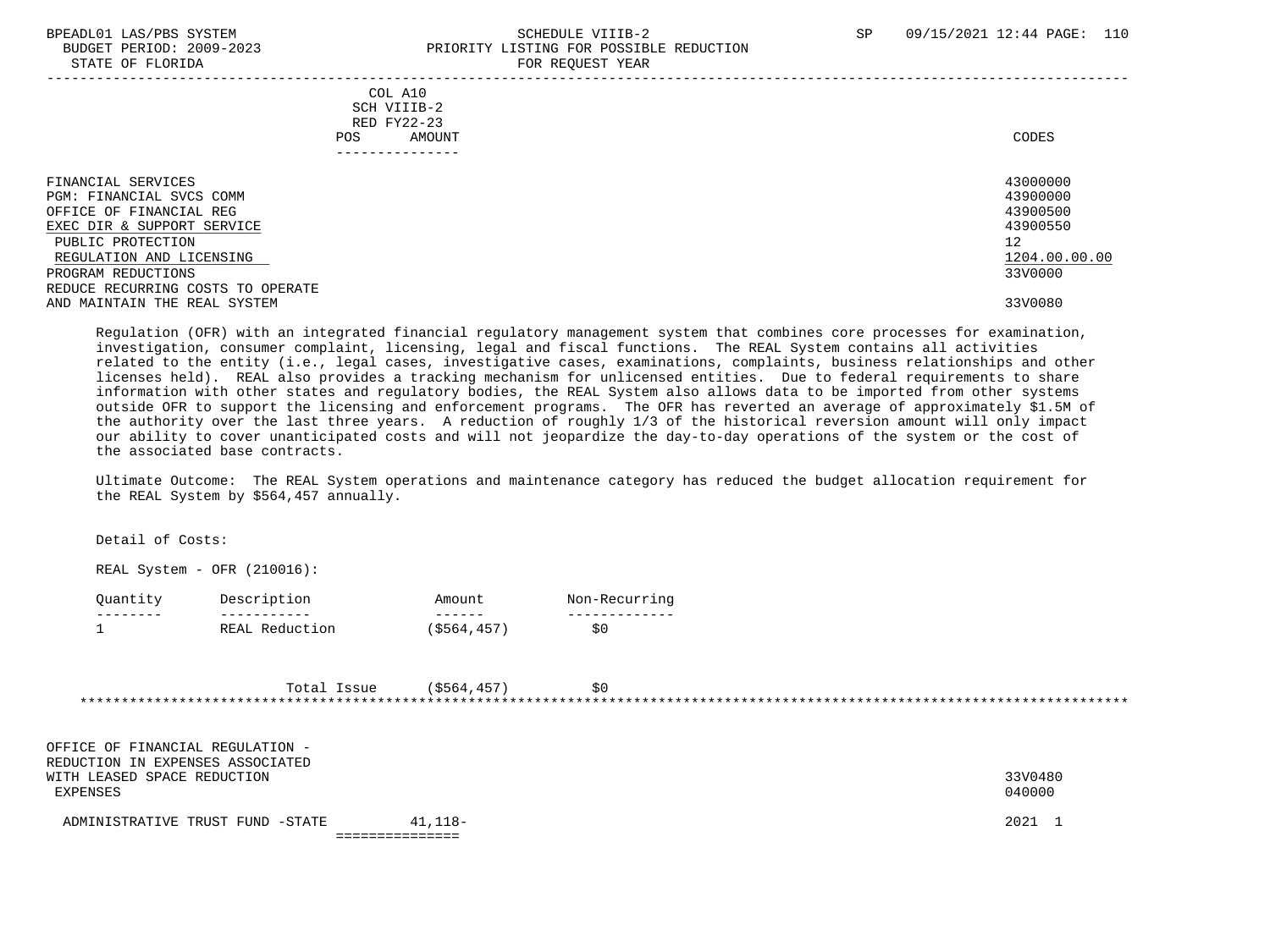## BPEADL01 LAS/PBS SYSTEM SALL SALL SOMEDULE VIIIB-2 SP 09/15/2021 12:44 PAGE: 111 BUDGET PERIOD: 2009-2023 PRIORITY LISTING FOR POSSIBLE REDUCTION

| COL A10<br>SCH VIIIB-2<br>RED FY22-23                                                                                                                                                                              |                                                                                |
|--------------------------------------------------------------------------------------------------------------------------------------------------------------------------------------------------------------------|--------------------------------------------------------------------------------|
| AMOUNT<br><b>POS</b>                                                                                                                                                                                               | CODES                                                                          |
| ---------------                                                                                                                                                                                                    |                                                                                |
| FINANCIAL SERVICES<br>PGM: FINANCIAL SVCS COMM<br>OFFICE OF FINANCIAL REG<br>EXEC DIR & SUPPORT SERVICE<br>PUBLIC PROTECTION<br>REGULATION AND LICENSING<br>PROGRAM REDUCTIONS<br>OFFICE OF FINANCIAL REGULATION - | 43000000<br>43900000<br>43900500<br>43900550<br>12<br>1204.00.00.00<br>33V0000 |
| REDUCTION IN EXPENSES ASSOCIATED<br>WITH LEASED SPACE REDUCTION                                                                                                                                                    | 33V0480                                                                        |
|                                                                                                                                                                                                                    |                                                                                |
|                                                                                                                                                                                                                    |                                                                                |

 AGENCY ISSUE NARRATIVE: SCH VIIIB-2 NARR 22-23 NARRATIVE: IT COMPONENT? NO PROPOSED 10% REDUCTIONS FOR FY 2022-23

D-3A ISSUE FORM

 Budget Entity: Office of Financial Regulation - Executive Direction and Support Services 43900550

Issue Title: Reduction of Expense Allocation for Rent Costs

Priority #1 (Minimal Impact)

 Reference to Long-Range Program Plan: This request will improve the Office's ability to reach the following goals: Goal #1: Improving tax payer value; Goal #3: Promoting a safe and sound marketplace;

 Issue Description/Need: Beginning in mid-2020, the Office of Financial Regulation (OFR) began the process of incorporating telework into the day-to-day operational norms of the Office. This process led to the eventual and permanent downsizing of our office space needs. The first space we have been able to vacate, and back-fill, is a portion of the Fletcher Building in Tallahassee. The Office has agreed to a backfill arrangement with the Department of Financial Services for the space OFR occupied on the first and sixth floors. This will allow the OFR to consolidate all other staff and operations previously in the Fletcher Building to space on the fifth floor of the building. This reduction, from 35,932 sq. ft. to approximately 20,037 sq. ft. will result in a calculated savings of \$273,076 annually.

 All five (5) OFR Budget Entities have office space allocated in the Fletcher building. The reduction in budget authority is based on the calculated differences in old and new square foot usage.

 Ultimate Outcome: A reduction of operating expenditures that will save the tax payers, and licensees more than \$270,000 in recurring rent costs, with no impact to operations.

THE OFFICE IS REQUESTING THIS ISSUE BE TAKEN BY THE LEGISLATURE.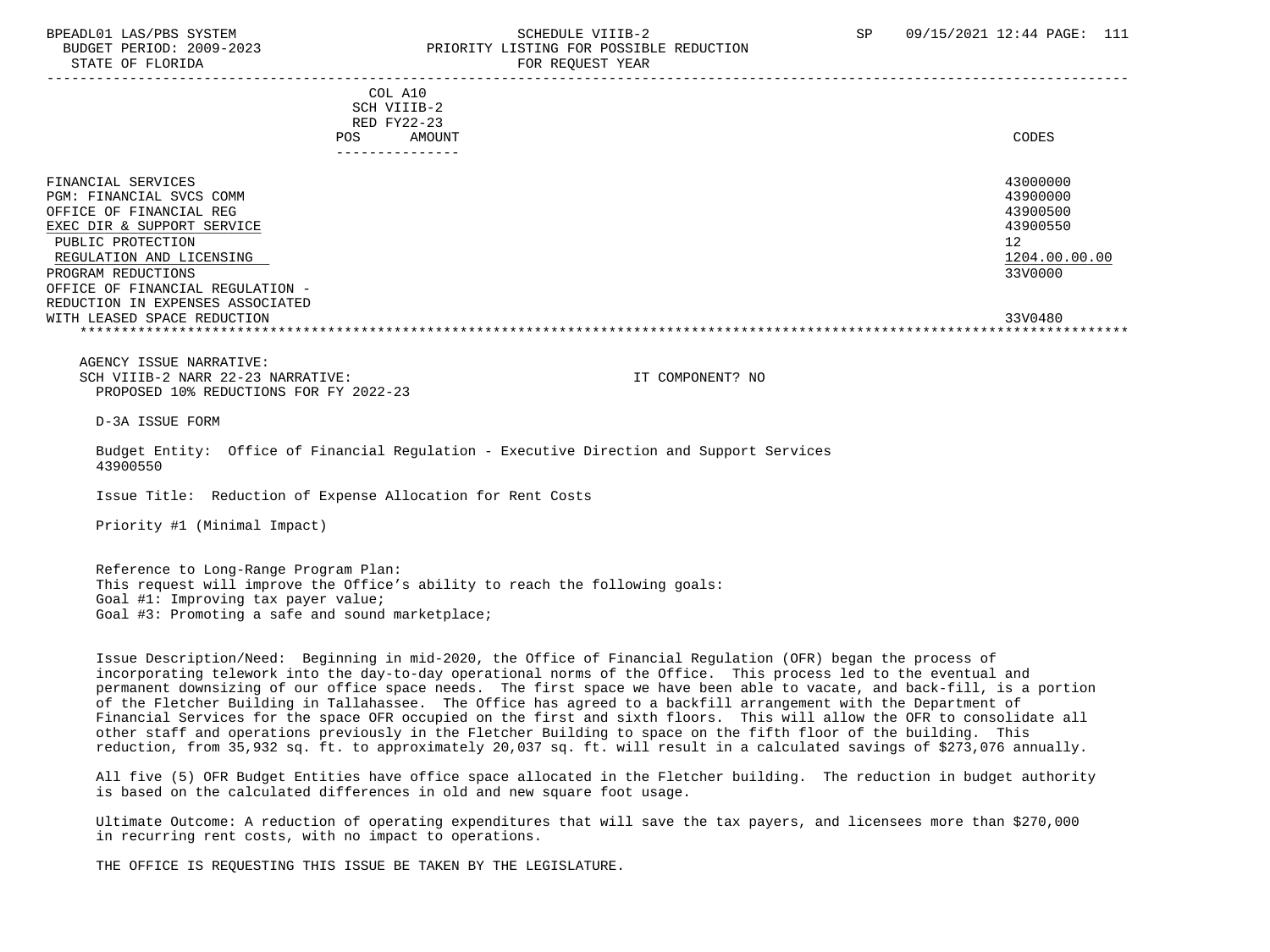## BPEADL01 LAS/PBS SYSTEM SALL SALL SCHEDULE VIIIB-2 SP 09/15/2021 12:44 PAGE: 112 BUDGET PERIOD: 2009-2023 PRIORITY LISTING FOR POSSIBLE REDUCTION

 ----------------------------------------------------------------------------------------------------------------------------------- COL A10 SCH VIIIB-2 RED FY22-23 POS AMOUNT NOTES AND AND A RESERVE AND A RESERVE AND LODGED AND LODGED AND LODGED AND LODGED AND LODGED AND LODGED AT A LODGED AND LODGED AT A LODGED AND LODGED AT A LODGED AND LODGED AT A LODGED AND LODGED AT A LODGED AND --------------- FINANCIAL SERVICES 43000000 PGM: FINANCIAL SVCS COMM 43900000<br>OFFICE OF FINANCIAL REG 43900500 OFFICE OF FINANCIAL REG 43900500<br>EXEC DIR & SUPPORT SERVICE 43900550 EXEC DIR & SUPPORT SERVICE 439<br>
PIRLIC PROTECTION PUBLIC PROTECTION 12 REGULATION AND LICENSING PROGRAM REDUCTIONS 33V0000 OFFICE OF FINANCIAL REGULATION - REDUCTION IN EXPENSES ASSOCIATED WITH LEASED SPACE REDUCTION 33V0480 Expenses: Quantity Description and Amount Non-Recurring Description and Amount Non-Recurring -------- ----------- ------ -------------  $Reduce$  Expenses  $(§41,119)$  $I$ ssue Total  $(341, 119)$   $50$  \*\*\*\*\*\*\*\*\*\*\*\*\*\*\*\*\*\*\*\*\*\*\*\*\*\*\*\*\*\*\*\*\*\*\*\*\*\*\*\*\*\*\*\*\*\*\*\*\*\*\*\*\*\*\*\*\*\*\*\*\*\*\*\*\*\*\*\*\*\*\*\*\*\*\*\*\*\*\*\*\*\*\*\*\*\*\*\*\*\*\*\*\*\*\*\*\*\*\*\*\*\*\*\*\*\*\*\*\*\*\*\*\*\*\*\*\*\*\*\*\*\*\*\*\*\*\* REDUCE OTHER PERSONAL SERVICES (OPS) APPROPRIATION - OFFICE OF FINANCIAL REGULATION - EXECUTIVE DIRECTION AND SUPPORT SERVICES 33V0640 OTHER PERSONAL SERVICES 030000 ADMINISTRATIVE TRUST FUND -STATE 15,000- 15,000- 2021 1 ================== \*\*\*\*\*\*\*\*\*\*\*\*\*\*\*\*\*\*\*\*\*\*\*\*\*\*\*\*\*\*\*\*\*\*\*\*\*\*\*\*\*\*\*\*\*\*\*\*\*\*\*\*\*\*\*\*\*\*\*\*\*\*\*\*\*\*\*\*\*\*\*\*\*\*\*\*\*\*\*\*\*\*\*\*\*\*\*\*\*\*\*\*\*\*\*\*\*\*\*\*\*\*\*\*\*\*\*\*\*\*\*\*\*\*\*\*\*\*\*\*\*\*\*\*\*\*\* AGENCY ISSUE NARRATIVE: SCH VIIIB-2 NARR 22-23 NARRATIVE: IT COMPONENT? NO REDUCTION 10% EXERCISE FOR FY 2022-23 Budget Entity: Office of Financial Regulation Executive Direction and Support Services 43900550 Issue Title: Reduction of Executive Direction's Other Personal Services Priority #11 (Moderate Impact) Reference to Long-Range Program Plan: This request will adversely impact the Office's ability to reach the following goals: GOAL #1: Improving taxpayer value GOAL #2: Delivering value to businesses GOAL #3: Promoting a safe and sound financial marketplace GOAL #4: Improving customer service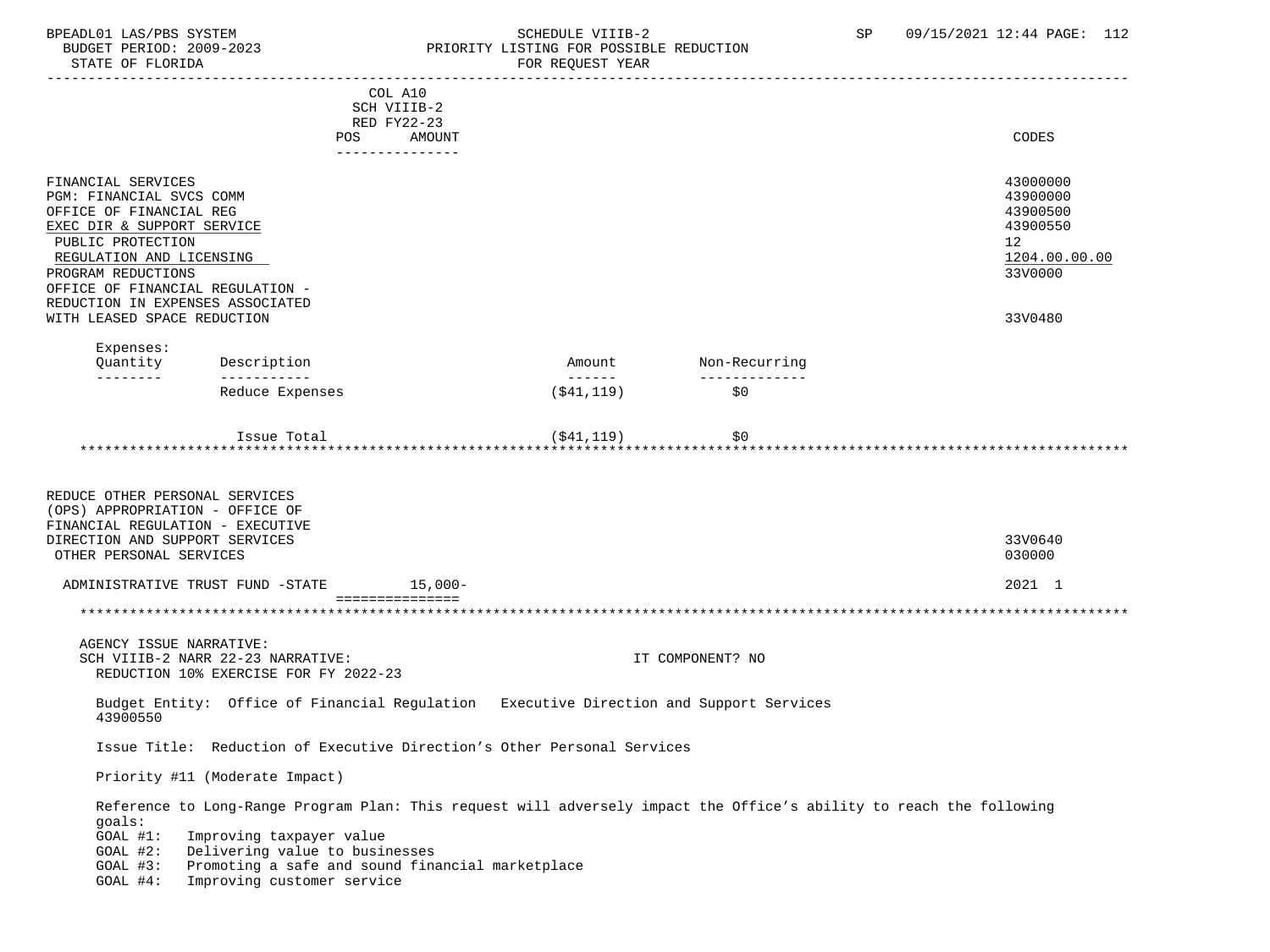$\sim$ 

#### BPEADL01 LAS/PBS SYSTEM SALL SALL SOMEDULE VIIIB-2 SP 09/15/2021 12:44 PAGE: 113 BUDGET PERIOD: 2009-2023 PRIORITY LISTING FOR POSSIBLE REDUCTION STATE OF FLORIDA **FOR REQUEST YEAR**

|                                                                                                                                                                                                                                                                                                                           | COL A10<br>SCH VIIIB-2<br>RED FY22-23<br>AMOUNT<br>POS.<br>-------------- | CODES                    |                                                               |
|---------------------------------------------------------------------------------------------------------------------------------------------------------------------------------------------------------------------------------------------------------------------------------------------------------------------------|---------------------------------------------------------------------------|--------------------------|---------------------------------------------------------------|
| FINANCIAL SERVICES<br>PGM: FINANCIAL SVCS COMM<br>OFFICE OF FINANCIAL REG<br>EXEC DIR & SUPPORT SERVICE<br>PUBLIC PROTECTION<br>REGULATION AND LICENSING<br>PROGRAM REDUCTIONS<br>REDUCE OTHER PERSONAL SERVICES<br>(OPS) APPROPRIATION - OFFICE OF<br>FINANCIAL REGULATION - EXECUTIVE<br>DIRECTION AND SUPPORT SERVICES |                                                                           | 12<br>33V0000<br>33V0640 | 43000000<br>43900000<br>43900500<br>43900550<br>1204.00.00.00 |

 Issue Description/Need: Following an 18.5% FTE reduction for OFR in FY 2012-13, Executive Direction was given \$150,000 in Other Personal Services to allow flexibility for unforeseen circumstances arising in Executive Direction and throughout the OFR. In FY 2013-14, an additional \$100,000 was moved from Safety and Soundness of State Banking System funding to Executive Direction's OPS funding to be used when peak workloads are encountered in OFR that the current staffing levels are not able to handle. Additionally, almost all data related to the OFR's licensees and their examinations is stored in the Regulatory Enforcement and Licensing (REAL) System. If an issue arises with REAL, OPS allocation must be available for unanticipated expenses associated with peak period maintenance or the need to hire temporary workers to bring the REAL system back online. Should REAL not work, the OFR will not be able to perform it's statutorily mandated regulatory and enforcement duties without access to this data. Reducing the Executive Direction's OPS budget allocation by \$15,000 will leave Executive Direction with an annual allocation of \$236,917 and may not give Executive Direction the flexibility to handle normal OPS hires, temporary personnel hires associated with emergent issues, nor the capability to handle any peak period.

 Ultimate Outcome: This reduction will moderately impact Executive Direction. Reducing the Other Personal Services budget allocation by \$15,000, may not give OFR's Executive Direction the flexibility to handle the normal OPS workloads, peak workloads, or emergent issues as they arise in OFR, Executive Direction. Detail of Costs:

| urd •<br>Ouantity | Description           | Amount     | Non-Recurring |  |
|-------------------|-----------------------|------------|---------------|--|
| -----             |                       |            |               |  |
|                   | Reduce OPS Allocation | (\$15,000) | S0            |  |
|                   |                       |            |               |  |
|                   | Total Issue           | (\$15,000) | S0            |  |
|                   |                       |            |               |  |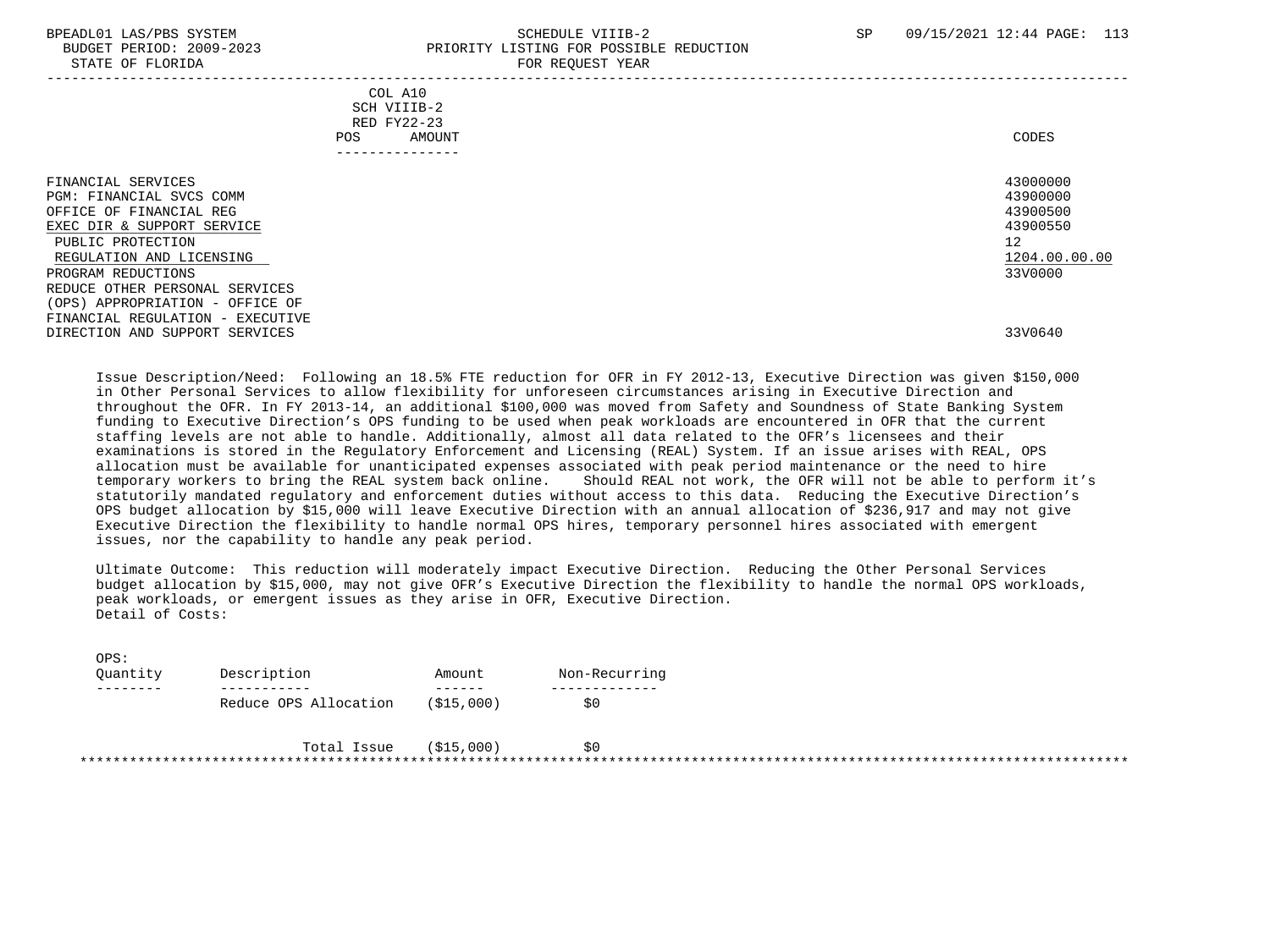## BPEADL01 LAS/PBS SYSTEM SALL SALL SOMEDULE VIIIB-2 SP 09/15/2021 12:44 PAGE: 114 BUDGET PERIOD: 2009-2023 PRIORITY LISTING FOR POSSIBLE REDUCTION

|                                    |             | COL A10     |               |
|------------------------------------|-------------|-------------|---------------|
|                                    |             | SCH VIIIB-2 |               |
|                                    | RED FY22-23 |             |               |
|                                    | <b>POS</b>  | AMOUNT      | <b>CODES</b>  |
|                                    |             |             |               |
| FINANCIAL SERVICES                 |             |             | 43000000      |
| PGM: FINANCIAL SVCS COMM           |             |             | 43900000      |
| OFFICE OF FINANCIAL REG            |             |             | 43900500      |
| EXEC DIR & SUPPORT SERVICE         |             |             | 43900550      |
| PUBLIC PROTECTION                  |             |             | 12            |
| REGULATION AND LICENSING           |             |             | 1204.00.00.00 |
| PROGRAM REDUCTIONS                 |             |             | 33V0000       |
| REDUCE EXPENSES APPROPRIATION      |             |             |               |
| - OFFICE OF FINANCIAL REGULATION - |             |             |               |
| EXECUTIVE DIRECTION AND SUPPORT    |             |             |               |
| SERVICES                           |             |             | 33V0660       |
| EXPENSES                           |             |             | 040000        |
| ADMINISTRATIVE TRUST FUND -STATE   |             | $93,882-$   | 2021 1        |
|                                    |             |             |               |

 AGENCY ISSUE NARRATIVE: SCH VIIIB-2 NARR 22-23 NARRATIVE: IT COMPONENT? NO PROPOSED 10% REDUCTIONS FOR FY 2022-23

 Budget Entity: Office of Financial Regulation Executive Direction and Support Services 43900550

Issue Title: Reduction of Executive Direction's Expense Category Allocation

Priority #9 (Moderate Impact)

 Reference to Long-Range Program Plan: This request will adversely impact the Office's ability to reach the following goals:

GOAL #1: Improving taxpayer value

GOAL #2: Delivering value to businesses<br>GOAL #3: Promoting a safe and sound fine

Promoting a safe and sound financial marketplace

GOAL #4: Improving customer service

 Issue Description/Need: Following an 18.5% reduction in FTE for OFR in FY 2012-13, Executive Direction was given additional funding in Expenses to allow flexibility for unforeseen circumstances arising in Executive Direction and throughout the OFR. Executive Direction has approximately \$275,000 in additional funding in the Expense category to pay for unanticipated expenses, such as the need to hire OPS or contractors during peak workloads or emergency situations that the current staffing levels are not able to handle. Additionally, almost all data related to the OFR's licensees and their examinations is stored in the Regulatory Enforcement and Licensing (REAL) System. If an issue arises with REAL, Expense allocation must be available for unanticipated expenses associated with peak period maintenance or the need to hire temporary contracted workers to bring the REAL system back online. Should REAL not work, the OFR will not be able to perform it's statutorily mandated regulatory and enforcement duties without access to this data. Reducing the Executive Direction's Expense allocation by \$93,882 will leave Executive Direction with an annual allocation of \$379,266. This will not give Executive Direction the flexibility to handle emergent issues as they arise nor the capability to handle any peak period emergencies with REAL, effectively shutting down the OFR. It will also reduce the Office's capability to pay for normal operating expenses.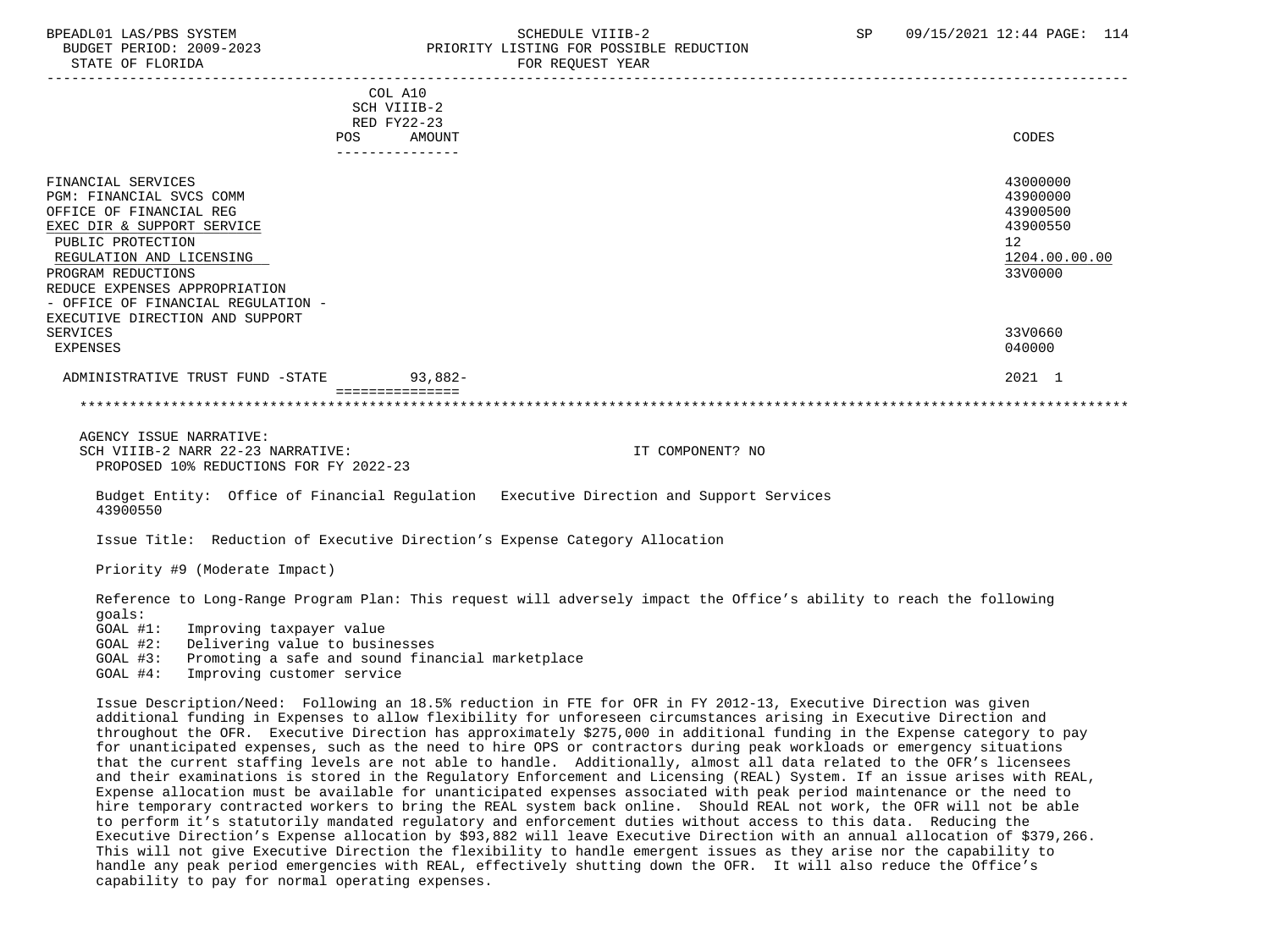STATE OF FLORIDA

# BPEADL01 LAS/PBS SYSTEM SOHEDULE VIIIB-2 SCHEDULE VIIIB-2 SP 09/15/2021 12:44 PAGE: 115 PRIORITY LISTING FOR POSSIBLE REDUCTION<br>FOR REQUEST YEAR

|                                                                                                                                                                                                                                                                                          |                               | COL A10<br>SCH VIIIB-2<br>RED FY22-23<br><b>POS</b> | <b>AMOUNT</b>                                                                                                                                                                                                                                                                                                                                                                                                                                                                                    |               |                                                                                                                                                                                                                           | CODES                                                                          |
|------------------------------------------------------------------------------------------------------------------------------------------------------------------------------------------------------------------------------------------------------------------------------------------|-------------------------------|-----------------------------------------------------|--------------------------------------------------------------------------------------------------------------------------------------------------------------------------------------------------------------------------------------------------------------------------------------------------------------------------------------------------------------------------------------------------------------------------------------------------------------------------------------------------|---------------|---------------------------------------------------------------------------------------------------------------------------------------------------------------------------------------------------------------------------|--------------------------------------------------------------------------------|
|                                                                                                                                                                                                                                                                                          |                               | ---------------                                     |                                                                                                                                                                                                                                                                                                                                                                                                                                                                                                  |               |                                                                                                                                                                                                                           |                                                                                |
| FINANCIAL SERVICES<br>PGM: FINANCIAL SVCS COMM<br>OFFICE OF FINANCIAL REG<br>EXEC DIR & SUPPORT SERVICE<br>PUBLIC PROTECTION<br>REGULATION AND LICENSING<br>PROGRAM REDUCTIONS<br>REDUCE EXPENSES APPROPRIATION<br>- OFFICE OF FINANCIAL REGULATION -<br>EXECUTIVE DIRECTION AND SUPPORT |                               |                                                     |                                                                                                                                                                                                                                                                                                                                                                                                                                                                                                  |               |                                                                                                                                                                                                                           | 43000000<br>43900000<br>43900500<br>43900550<br>12<br>1204.00.00.00<br>33V0000 |
| <b>SERVICES</b>                                                                                                                                                                                                                                                                          |                               |                                                     |                                                                                                                                                                                                                                                                                                                                                                                                                                                                                                  |               |                                                                                                                                                                                                                           | 33V0660                                                                        |
| Expenses:<br>Quantity<br>--------                                                                                                                                                                                                                                                        | Description<br>-----------    |                                                     | Amount<br>$\begin{array}{cccccccccc} \multicolumn{2}{c}{} & \multicolumn{2}{c}{} & \multicolumn{2}{c}{} & \multicolumn{2}{c}{} & \multicolumn{2}{c}{} & \multicolumn{2}{c}{} & \multicolumn{2}{c}{} & \multicolumn{2}{c}{} & \multicolumn{2}{c}{} & \multicolumn{2}{c}{} & \multicolumn{2}{c}{} & \multicolumn{2}{c}{} & \multicolumn{2}{c}{} & \multicolumn{2}{c}{} & \multicolumn{2}{c}{} & \multicolumn{2}{c}{} & \multicolumn{2}{c}{} & \multicolumn{2}{c}{} & \multicolumn{2}{c}{} & \mult$ | Non-Recurring | Ultimate Outcome: This reduction will moderately impact Executive Direction. Reducing the Expense allocation by<br>\$93,882, may not give OFR's Executive Direction the flexibility to pay for normal operating expenses. |                                                                                |
| 1                                                                                                                                                                                                                                                                                        | Reduce Expenses<br>Allocation |                                                     | ( \$93, 882)                                                                                                                                                                                                                                                                                                                                                                                                                                                                                     | \$0           |                                                                                                                                                                                                                           |                                                                                |
|                                                                                                                                                                                                                                                                                          |                               |                                                     | Total (\$93,882)                                                                                                                                                                                                                                                                                                                                                                                                                                                                                 | \$0           |                                                                                                                                                                                                                           |                                                                                |
|                                                                                                                                                                                                                                                                                          |                               |                                                     |                                                                                                                                                                                                                                                                                                                                                                                                                                                                                                  |               |                                                                                                                                                                                                                           |                                                                                |

|                                      | ______________<br>--------------- |               |
|--------------------------------------|-----------------------------------|---------------|
| TRIIST FINDS<br>.                    | 714,457-                          | 2000          |
| FUND TYPE<br>BY.                     |                                   |               |
| TOTAL.<br>: REGULATION AND LICENSING |                                   | 1204.00.00.00 |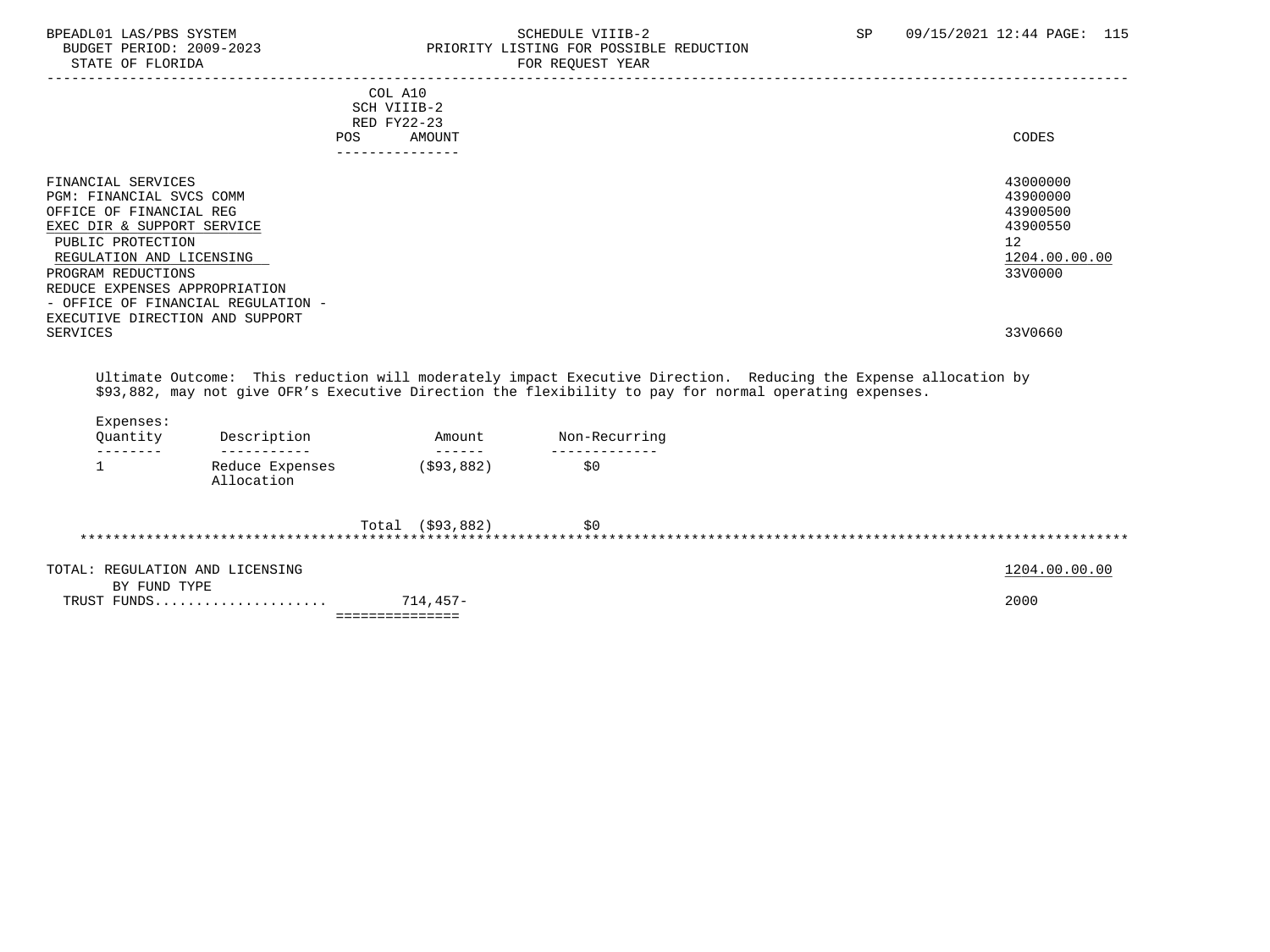### BPEADL01 LAS/PBS SYSTEM SALL SALL SOMEDULE VIIIB-2 SP 09/15/2021 12:44 PAGE: 116 BUDGET PERIOD: 2009-2023 PRIORITY LISTING FOR POSSIBLE REDUCTION STATE OF FLORIDA FOR REQUEST YEAR FOR REQUEST YEAR

| COL A10                                                                    |                  |  |
|----------------------------------------------------------------------------|------------------|--|
| SCH VIIIB-2                                                                |                  |  |
| RED FY22-23                                                                |                  |  |
| <b>AMOUNT</b><br>POS                                                       | CODES            |  |
|                                                                            |                  |  |
| FINANCIAL SERVICES                                                         | 43000000         |  |
| PGM: FINANCIAL SVCS COMM                                                   | 43900000         |  |
| OFFICE OF FINANCIAL REG                                                    | 43900500         |  |
| FINANCE REGULATION                                                         | 43900560         |  |
| PUBLIC PROTECTION                                                          | 12               |  |
| REGULATION AND LICENSING                                                   | 1204.00.00.00    |  |
| PROGRAM REDUCTIONS                                                         | 33V0000          |  |
| REDUCE EXPENSES BUDGET AUTHORITY IN                                        |                  |  |
| FINANCE REGULATION                                                         | 33V0370          |  |
| EXPENSES                                                                   | 040000           |  |
|                                                                            |                  |  |
| 276,342-<br>REGULATORY TRUST FUND<br>$-\mathtt{STATE}$                     | 2573 1           |  |
|                                                                            |                  |  |
|                                                                            |                  |  |
| AGENCY ISSUE NARRATIVE:                                                    |                  |  |
| SCH VIIIB-2 NARR 22-23 NARRATIVE:                                          | IT COMPONENT? NO |  |
| PROPOSED 10% REDUCTIONS FOR FY 2022-23                                     |                  |  |
|                                                                            |                  |  |
| Budget Entity: Office of Financial Regulation Division of Consumer Finance |                  |  |
| 43900560 502573002                                                         |                  |  |

Issue Title: Expense reduction in Consumer Finance Recurring Program Costs

Priority #15 (Moderate Impact)

 Reference to Long-Range Program Plan: This request will improve the Office's ability to reach the following goals: Goal #1: Excellence in all OFR does; Goal #2: Enforce compliance with state laws related to the financial industry; Goal #3: Examine regulated companies and individuals; and Goal #4: Register or chartered institutions, companies and individuals.

 Issue Description/Need: The Division of Consumer Finance proposes to decrease its recurring program costs by reducing its Expense allocation.

 Impact: The Division is charged with examining seven (7) different financial services industries in order to determine compliance with Florida laws and rules. The examinations also further the agency's mission to protect citizens and promote a safe and sound financial marketplace. Reducing funding in this category would critically impair the Division's ability to conduct examinations of financial services companies under the Division's regulatory responsibilities. The division is required to conduct in-state and out-of-state examinations of money services businesses including payday lenders under Chapter 560, Florida Statutes, on a mandated five (5) year cycle. This reduction could critically impact the division's ability to comply with the mandated examination cycle resulting in little to no examinations being conducted in the other five (5) industries where an exam is not mandated. This could leave the division without the resources to handle unforeseen circumstances or trends and prevent it from protecting consumers.

 Ultimate Outcome: Reducing Expense funds by \$276,342 from recurring program costs would critically impair the division's ability to travel and perform examinations to ensure compliance with Florida laws as well as handle any unforeseen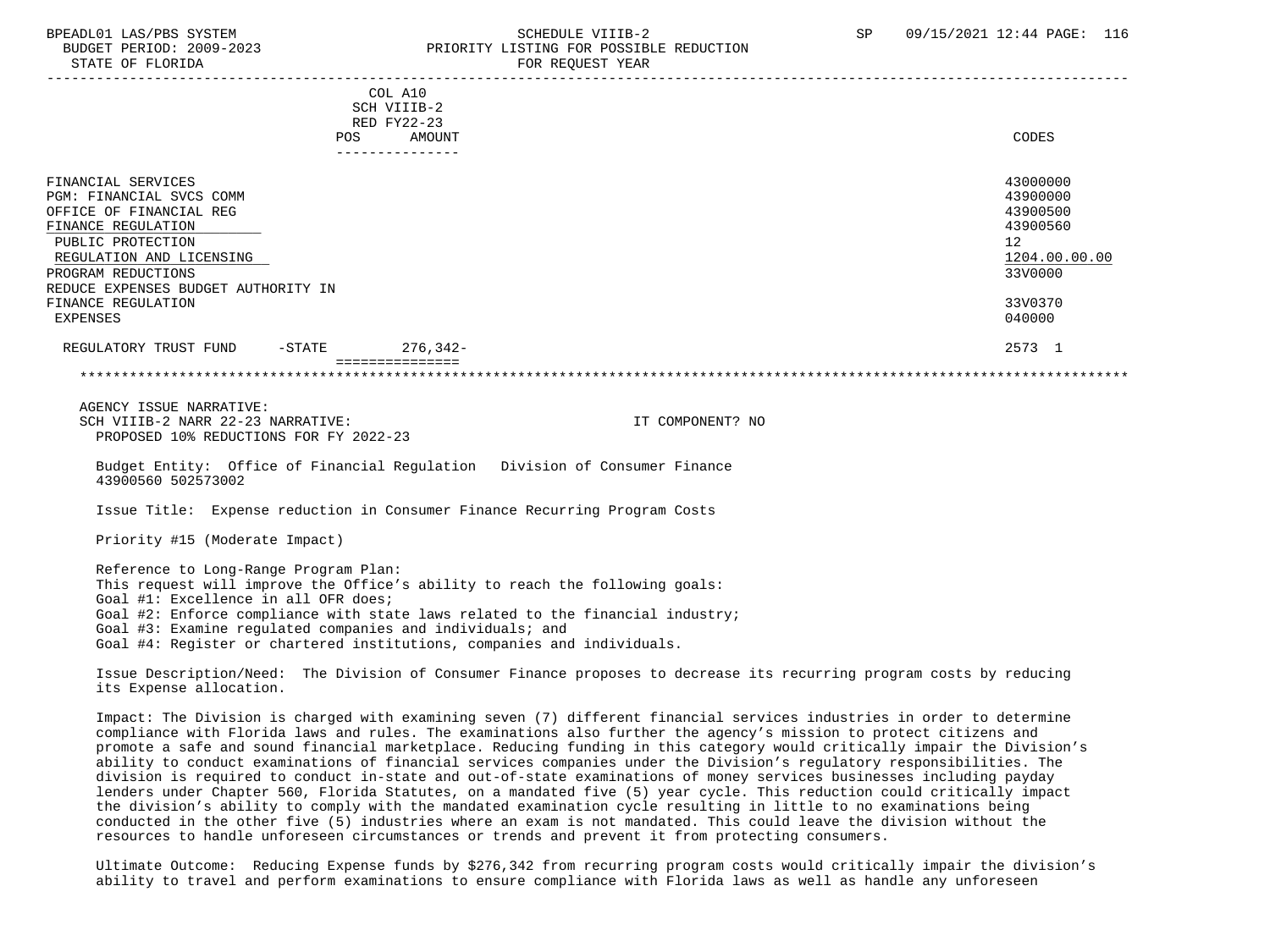### BPEADL01 LAS/PBS SYSTEM STREM SCHEDULE VIIIB-2 SCHEDULE VIIIB-2 SP 09/15/2021 12:44 PAGE: 117 BUDGET PERIOD: 2009-2023 PRIORITY LISTING FOR POSSIBLE REDUCTION<br>FOR REQUEST YEAR FOR REQUEST YEAR

| <b>POS</b>                          | COL A10<br>SCH VIIIB-2<br>RED FY22-23<br>AMOUNT                                                                 | CODES         |
|-------------------------------------|-----------------------------------------------------------------------------------------------------------------|---------------|
|                                     | -------------                                                                                                   |               |
| FINANCIAL SERVICES                  |                                                                                                                 | 43000000      |
| PGM: FINANCIAL SVCS COMM            |                                                                                                                 | 43900000      |
| OFFICE OF FINANCIAL REG             |                                                                                                                 | 43900500      |
| FINANCE REGULATION                  |                                                                                                                 | 43900560      |
| PUBLIC PROTECTION                   |                                                                                                                 | 12            |
| REGULATION AND LICENSING            |                                                                                                                 | 1204.00.00.00 |
| PROGRAM REDUCTIONS                  |                                                                                                                 | 33V0000       |
| REDUCE EXPENSES BUDGET AUTHORITY IN |                                                                                                                 |               |
| FINANCE REGULATION                  |                                                                                                                 | 33V0370       |
|                                     | circumstances or emergent issues. Overall, these limitations would reduce the division's ability to protect the |               |

cumstances or emergent issues.  $\,$  overall, these limitations would reduce the division's ability to protect consumers it serves and comply with statutorily mandated examinations.

Detail of Costs:

OFFICE OF FINANCIAL REGULATION -

### Expenses:

| Ouantitv | Description     | Amount                 | Non-Recurring |
|----------|-----------------|------------------------|---------------|
| ________ | ___________     | ______                 | ------------- |
|          | Reduce Expenses | 5276.342) <sup>'</sup> | SO.           |

| Issue Total | (S276, 342) | S0 |  |
|-------------|-------------|----|--|
|             |             |    |  |

| REGULATORY TRUST FUND            | $-$ STATE | $76.334-$ | 2573 1  |
|----------------------------------|-----------|-----------|---------|
| EXPENSES                         |           |           | 040000  |
| WITH LEASED SPACE REDUCTION      |           |           | 33V0480 |
| REDUCTION IN EXPENSES ASSOCIATED |           |           |         |
| OFFICE OF FINANCIAL REGULATION - |           |           |         |

\*\*\*\*\*\*\*\*\*\*\*\*\*\*\*\*\*\*\*\*\*\*\*\*\*\*\*\*\*\*\*\*\*\*\*\*\*\*\*\*\*\*\*\*\*\*\*\*\*\*\*\*\*\*\*\*\*\*\*\*\*\*\*\*\*\*\*\*\*\*\*\*\*\*\*\*\*\*\*\*\*\*\*\*\*\*\*\*\*\*\*\*\*\*\*\*\*\*\*\*\*\*\*\*\*\*\*\*\*\*\*\*\*\*\*\*\*\*\*\*\*\*\*\*\*\*\*

 AGENCY ISSUE NARRATIVE: SCH VIIIB-2 NARR 22-23 NARRATIVE: IT COMPONENT? NO PROPOSED 10% REDUCTIONS FOR FY 2022-23

D-3A ISSUE FORM

 Budget Entity: Office of Financial Regulation - Division of Consumer Finance 43900560

Issue Title: Reduction of Expense Allocation for Rent Costs

Priority #1 (Minimal Impact)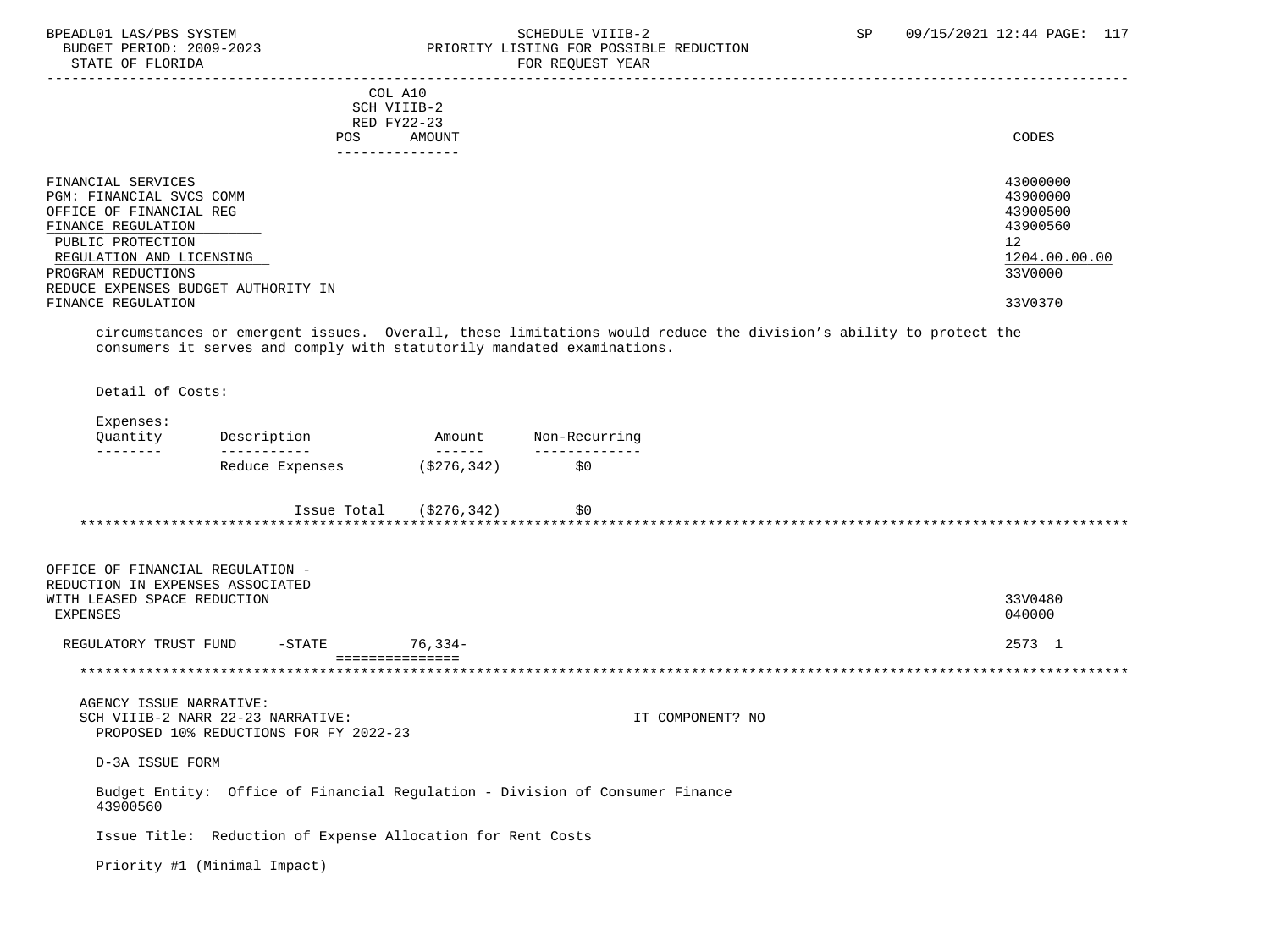### BPEADL01 LAS/PBS SYSTEM SALL SALL SOMEDULE VIIIB-2 SP 09/15/2021 12:44 PAGE: 118 BUDGET PERIOD: 2009-2023 PRIORITY LISTING FOR POSSIBLE REDUCTION STATE OF FLORIDA FOR REQUEST YEAR FOR REQUEST YEAR

 COL A10 SCH VIIIB-2 RED FY22-23 POS AMOUNT NOTES AND AND A RESERVE AND A RESERVE AND LODGED AND LODGED AND LODGED AND LODGED AND LODGED AND LODGED AT A LODGED AND LODGED AT A LODGED AND LODGED AT A LODGED AND LODGED AT A LODGED AND LODGED AT A LODGED AND ---------------

| FINANCIAL SERVICES<br>PGM: FINANCIAL SVCS COMM<br>OFFICE OF FINANCIAL REG<br>FINANCE REGULATION<br>PUBLIC PROTECTION<br>REGULATION AND LICENSING<br>PROGRAM REDUCTIONS<br>OFFICE OF FINANCIAL REGULATION -<br>REDUCTION IN EXPENSES ASSOCIATED | 43000000<br>43900000<br>43900500<br>43900560<br>12<br>1204.00.00.00<br>33V0000 |
|------------------------------------------------------------------------------------------------------------------------------------------------------------------------------------------------------------------------------------------------|--------------------------------------------------------------------------------|
| WITH LEASED SPACE REDUCTION                                                                                                                                                                                                                    | 33V0480                                                                        |

 Reference to Long-Range Program Plan: This request will improve the Office's ability to reach the following goals: Goal #1: Improving tax payer value; Goal #3: Promoting a safe and sound marketplace;

 Issue Description/Need: Beginning in mid-2020, the Office of Financial Regulation (OFR) began the process of incorporating telework into the day-to-day operational norms of the Office. This process led to the eventual and permanent downsizing of our office space needs. The first space we have been able to vacate, and back-fill, is a portion of the Fletcher Building in Tallahassee. The Office has agreed to a backfill arrangement with the Department of Financial Services for the space OFR occupied on the first and sixth floors. This will allow the OFR to consolidate all other staff and operations previously in the Fletcher Building to space on the fifth floor of the building. This reduction, from 35,932 sq. ft. to approximately 20,037 sq. ft. will result in a calculated savings of \$273,076 annually.

 All five (5) OFR Budget Entities have office space allocated in the Fletcher building. The reduction in budget authority is based on the calculated differences in old and new square foot usage.

 Ultimate Outcome: A reduction of operating expenditures that will save the tax payers, and licensees more than \$270,000 in recurring rent costs, with no impact to operations.

THE OFFICE IS REQUESTING THIS ISSUE BE TAKEN BY THE LEGISLATURE.

| Quantity | Description     | Amount     | Non-Recurring |
|----------|-----------------|------------|---------------|
|          |                 | (S76, 334) |               |
|          | Reduce Expenses |            | \$0           |
|          | Total Expense   | (S76, 334) | \$0           |
|          |                 |            |               |
|          | Issue Total     | (576, 334) | \$0           |

-----------------------------------------------------------------------------------------------------------------------------------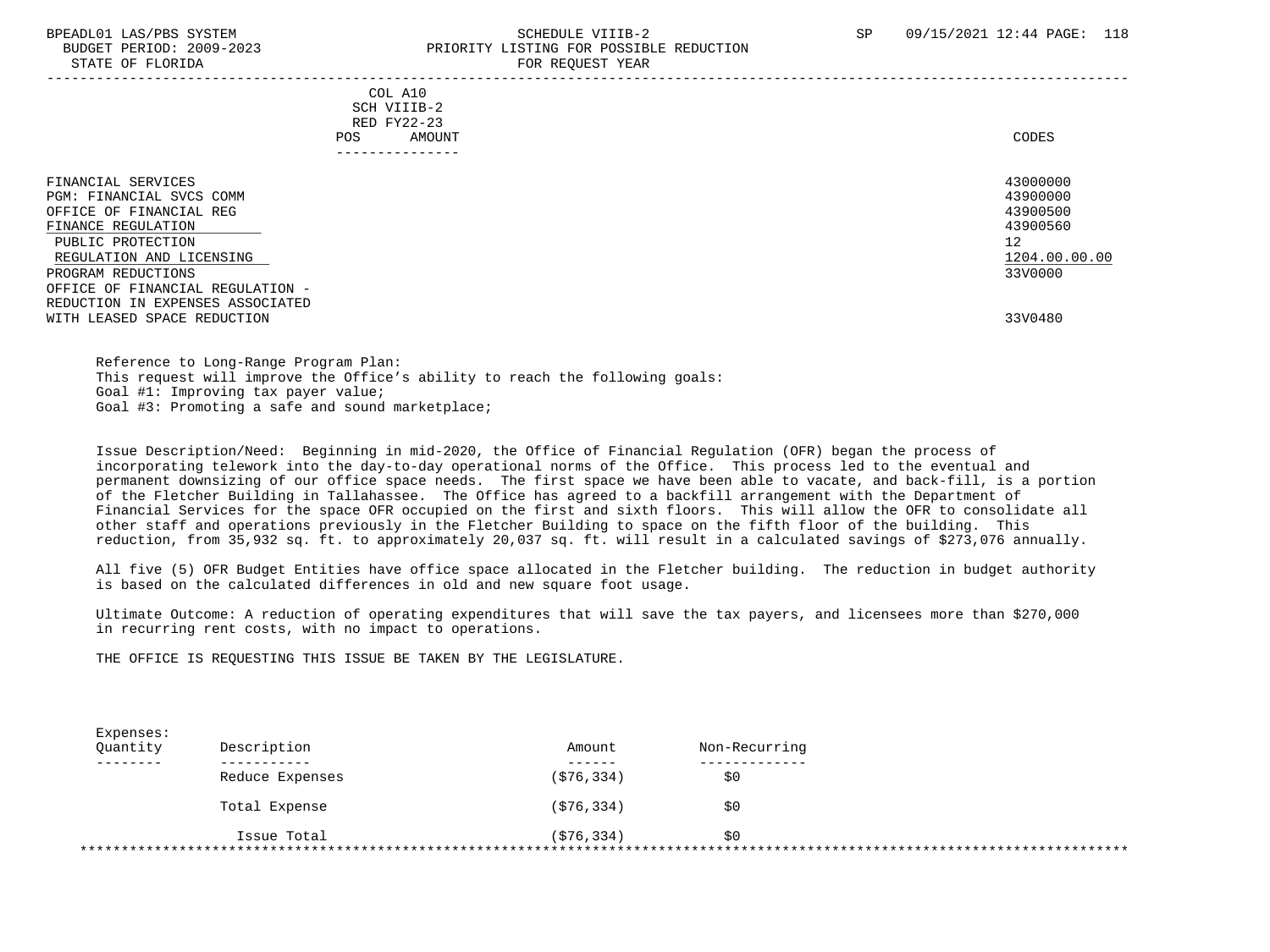STATE OF FLORIDA FOR STATE OF STATE OF STATE OF STATE OF STATE OF STATE OF STATE OF STATE OF STATE OF STATE OF STATE OF STATE OF STATE OF STATE OF STATE OF STATE OF STATE OF STATE OF STATE OF STATE OF STATE OF STATE OF STA

### BPEADL01 LAS/PBS SYSTEM SALL SALL SOMEDULE VIIIB-2 SP 09/15/2021 12:44 PAGE: 119 BUDGET PERIOD: 2009-2023 PRIORITY LISTING FOR POSSIBLE REDUCTION

| POS                                                                                                                                                                                                                                    | COL A10<br>SCH VIIIB-2<br>RED FY22-23<br>AMOUNT | CODES                                                                          |
|----------------------------------------------------------------------------------------------------------------------------------------------------------------------------------------------------------------------------------------|-------------------------------------------------|--------------------------------------------------------------------------------|
|                                                                                                                                                                                                                                        | ---------------                                 |                                                                                |
| FINANCIAL SERVICES<br>PGM: FINANCIAL SVCS COMM<br>OFFICE OF FINANCIAL REG<br>FINANCE REGULATION<br>PUBLIC PROTECTION<br>REGULATION AND LICENSING<br>PROGRAM REDUCTIONS<br>REDUCE APPROPRIATION IN THE<br>DEFERRED PRESENTMENT PROVIDER |                                                 | 43000000<br>43900000<br>43900500<br>43900560<br>12<br>1204.00.00.00<br>33V0000 |
| DATABASE CONTRACT CATEGORY<br>SPECIAL CATEGORIES<br>DEFER PRESENTMENT CONTRACT                                                                                                                                                         |                                                 | 33V0540<br>100000<br>100513                                                    |
| REGULATORY TRUST FUND<br>$-$ STATE                                                                                                                                                                                                     | $800,000 -$<br>===============                  | 2573 1                                                                         |

#### \*\*\*\*\*\*\*\*\*\*\*\*\*\*\*\*\*\*\*\*\*\*\*\*\*\*\*\*\*\*\*\*\*\*\*\*\*\*\*\*\*\*\*\*\*\*\*\*\*\*\*\*\*\*\*\*\*\*\*\*\*\*\*\*\*\*\*\*\*\*\*\*\*\*\*\*\*\*\*\*\*\*\*\*\*\*\*\*\*\*\*\*\*\*\*\*\*\*\*\*\*\*\*\*\*\*\*\*\*\*\*\*\*\*\*\*\*\*\*\*\*\*\*\*\*\*\*

 AGENCY ISSUE NARRATIVE: SCH VIIIB-2 NARR 22-23 NARRATIVE: IT COMPONENT? NO PROPOSED 10% REDUCTIONS FOR FY 2022-23

 Budget Entity: Office of Financial Regulation Division of Consumer Finance 43900560 502573002

Issue Title: Deferred Presentment Program (DPP) Database Reduction in Consumer Finance Recurring Program Costs

Priority #3 (Moderate Impact)

 Reference to Long-Range Program Plan: This request will improve the Office's ability to reach the following goals: Goal #1: Excellence in all OFR does; Goal #2: Enforce compliance with state laws related to the financial industry; Goal #3: Examine regulated companies and individuals; and Goal #4: Register or chartered institutions, companies and individuals.

 Issue Description/Need: The Division of Consumer Finance proposes to decrease its recurring program costs by reducing its DPP Database allocation. The division is statutorily mandated to maintain a common database with real-time access through an Internet connection for deferred presentment providers. The database is accessible to the office and the deferred presentment providers to verify a consumer's eligibility to obtain a deferred presentment transaction by determining whether or not a consumer has an outstanding deferred presentment transaction. There is a \$1.00 fee imposed per transaction for data that must be submitted by a deferred presentment provider. Payments to the vendor for use and support of the DPP database are based on a contractual agreement for payment based on a tiered pricing scale, which averaged \$0.42 per transaction for 4th quarter of FY 2020-21.

 Impact: This reduction would have a significant impact. As a result of the COVID-19 pandemic and continued stimulus payments from the federal government, the DPP transaction volume has decreased by 55% between Fiscal Year 2018-19 and 2020-21. The Division projects a continued unstable market for deferred presentment transactions (A.K.A. payday loans) for the next fiscal year. Reducing funds in this category could limit the division's ability to properly make contractual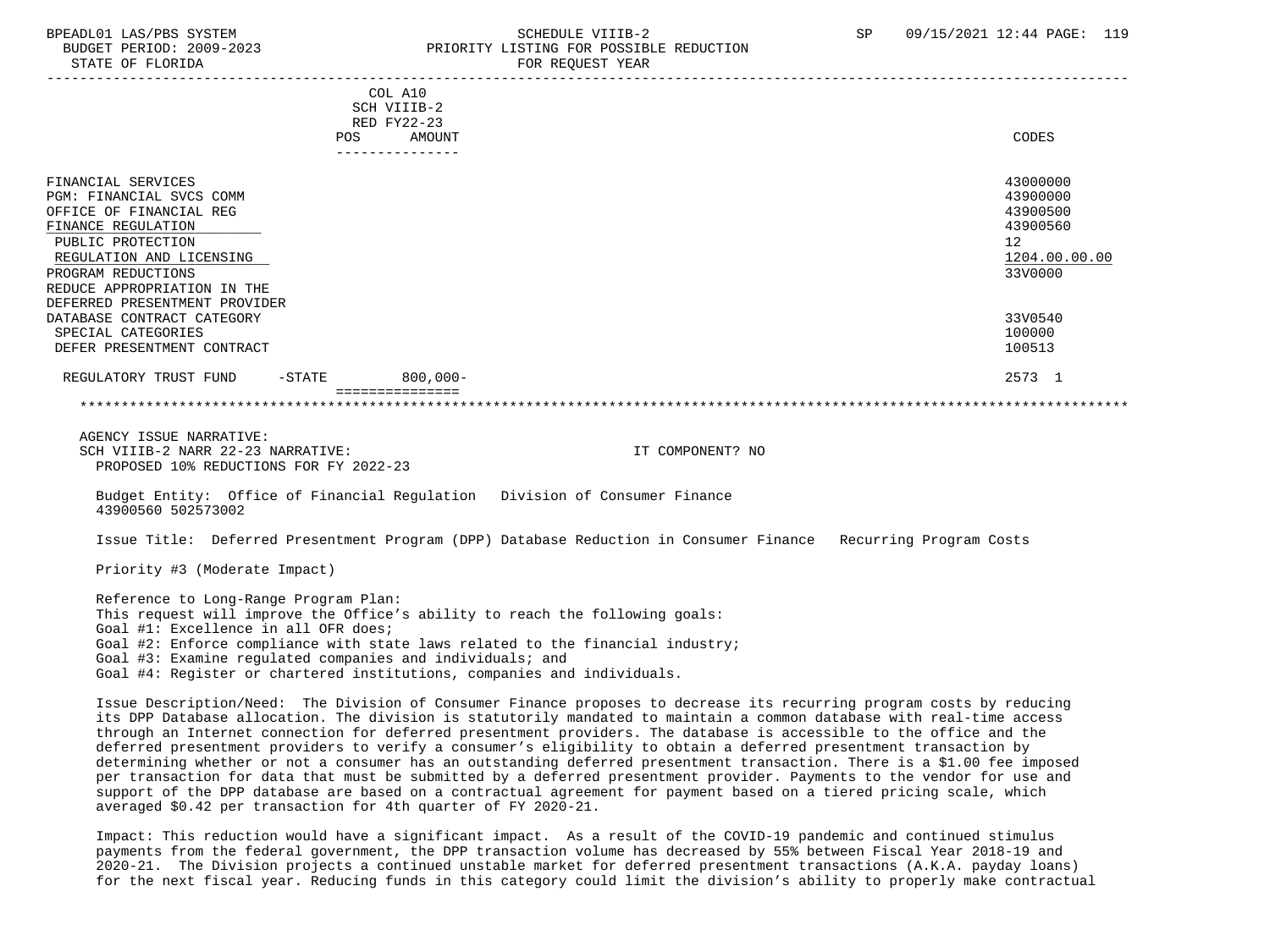### BPEADL01 LAS/PBS SYSTEM SOHEDULE VIIIB-2 SCHEDULE VIIIB-2 SP 09/15/2021 12:44 PAGE: 120 PRIORITY LISTING FOR POSSIBLE REDUCTION STATE OF FLORIDA FOR STATE OF STATE OF STATE OF STATE OF STATE ASSESSMENT OF STATE OF STATE OF STATE OF STATE O

|                                                                                                                                                  | COL A10<br>SCH VIIIB-2<br>RED FY22-23<br>AMOUNT<br>POS. | CODES                                                               |
|--------------------------------------------------------------------------------------------------------------------------------------------------|---------------------------------------------------------|---------------------------------------------------------------------|
| FINANCIAL SERVICES<br>PGM: FINANCIAL SVCS COMM<br>OFFICE OF FINANCIAL REG<br>FINANCE REGULATION<br>PUBLIC PROTECTION<br>REGULATION AND LICENSING |                                                         | 43000000<br>43900000<br>43900500<br>43900560<br>12<br>1204.00.00.00 |
| PROGRAM REDUCTIONS                                                                                                                               |                                                         | 33V0000                                                             |
| REDUCE APPROPRIATION IN THE<br>DEFERRED PRESENTMENT PROVIDER                                                                                     |                                                         |                                                                     |
| DATABASE CONTRACT CATEGORY                                                                                                                       |                                                         | 33V0540                                                             |

payments to vendor, Veritec Solutions, Inc., in the event of sudden increase in transactions.

 Ultimate Outcome: Reducing DPP Database funds by \$800,000 in this category could significantly impact the division's ability to properly make contractual payments to vendor, Veritec Solutions, Inc., in the event of a sudden increase in transactions.

Detail of Costs:

| Deferred<br>Presentment<br>Database:<br>Quantity | Description               | Amount                        | Non-Recurring |               |
|--------------------------------------------------|---------------------------|-------------------------------|---------------|---------------|
|                                                  | Reduce DPP Database       | ( \$800, 000)                 | \$0           |               |
|                                                  | Total DPP Database        | ( \$800, 000)                 | \$0           |               |
|                                                  | Issue Total $( $800,000)$ |                               | \$0           |               |
| TOTAL: REGULATION AND LICENSING<br>BY FUND TYPE  |                           |                               |               | 1204.00.00.00 |
| TRUST FUNDS                                      |                           | 1,152,676-<br>=============== |               | 2000          |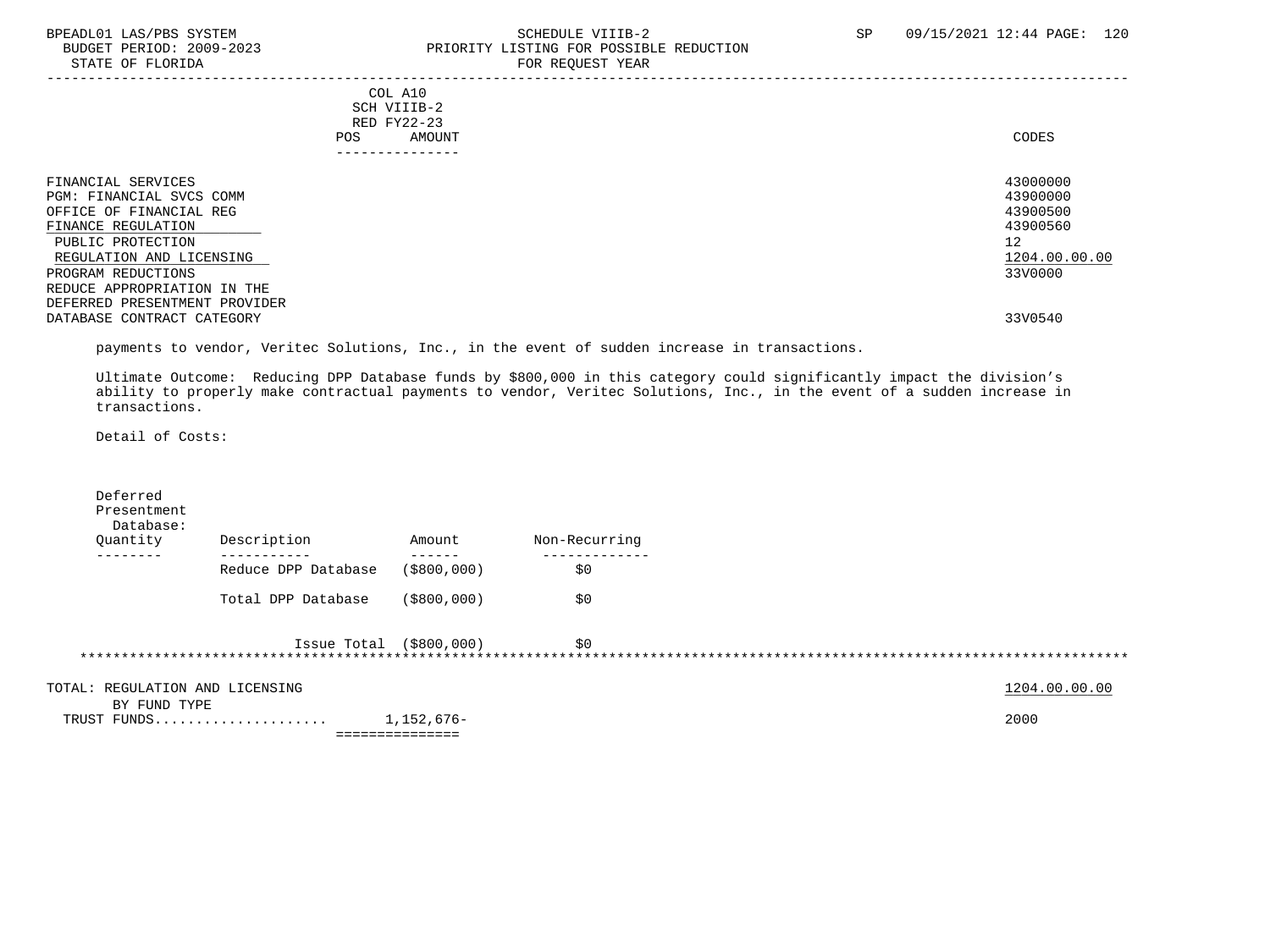## BPEADL01 LAS/PBS SYSTEM SALL STREET STREET STREET STREET STREET STREET SP 09/15/2021 12:44 PAGE: 121 BUDGET PERIOD: 2009-2023 PRIORITY LISTING FOR POSSIBLE REDUCTION

|                                    | COL A10<br>SCH VIIIB-2<br>RED FY22-23<br>AMOUNT<br>POS | CODES         |
|------------------------------------|--------------------------------------------------------|---------------|
|                                    | ---------------                                        |               |
|                                    |                                                        |               |
| FINANCIAL SERVICES                 |                                                        | 43000000      |
| PGM: FINANCIAL SVCS COMM           |                                                        | 43900000      |
| OFFICE OF FINANCIAL REG            |                                                        | 43900500      |
| SECURITIES REGULATION              |                                                        | 43900570      |
| PUBLIC PROTECTION                  |                                                        | 12            |
| REGULATION AND LICENSING           |                                                        | 1204.00.00.00 |
| PROGRAM REDUCTIONS                 |                                                        | 33V0000       |
| REDUCE CONTRACTED SERVICES BUDGET  |                                                        |               |
| AUTHORITY IN SECURITIES REGULATION |                                                        | 33V0350       |
| SPECIAL CATEGORIES                 |                                                        | 100000        |
| CONTRACTED SERVICES                |                                                        | 100777        |
| REGULATORY TRUST FUND<br>$-$ STATE | $254,841-$                                             | 2573 1        |
|                                    |                                                        |               |

 AGENCY ISSUE NARRATIVE: SCH VIIIB-2 NARR 22-23 NARRATIVE: IT COMPONENT? NO PROPOSED 10% REDUCTIONS FOR FY 2022-23

 Budget Entity: Office of Financial Regulation Division of Securities 43900570 502573005

Issue Title: Decrease Contracted Services Allocation in the Regulatory Trust Fund

Priority #5 (Moderate Impact)

 Reference to Long-Range Program Plan: This request will adversely impact the Office's ability to reach the following goals: Goal #1: Excellence in all OFR does; Goal #2: Enforce compliance with state laws related to the financial industry; and Goal #3: Examine regulated companies and individuals.

 Issue Description/Need: Reduction of the Division's contracted services fund that provides necessary operational resources to support items including, but not limited to, court reporters, subpoena and research services, and legal contract services, would have a significant adverse impact on the Division's operating budget with a reduction in the amount of \$254,841. The Bureau of Enforcement is responsible for ensuring compliance with Chapter 517, Florida Statutes, the Florida Securities and Investor Protection Act (Act). Securities examinations are commonly broad in scope, complex and time-consuming. To address the complexity of these examinations, the Bureau of Enforcement may utilize the Regulatory Trust fund to pay for these specialized services. The Division of Securities generally goes first to the Anti-Fraud Trust fund to cover these services. But, due to limited budget in this area, the Division finds it necessary to maintain sufficient budget in the Regulatory Trust fund to ensure adequate resources are available to support the complexity of these examinations. Contractors utilized in these cases provide assistance during the examination process by providing technical assistance and investigative guidance. This assistance has become particularly valuable in a world of increasingly complex financial products. The use of outside experts and contracted services strengthens the ability of the Bureau of Enforcement by providing expertise, knowledge and experience that are beyond the skill set of the examiners. Having adequate funding in contracted services is essential to the operations of the Division of Securities and its ability to bring enforcement actions against those who violate the law. A reduction in the amount of \$254,841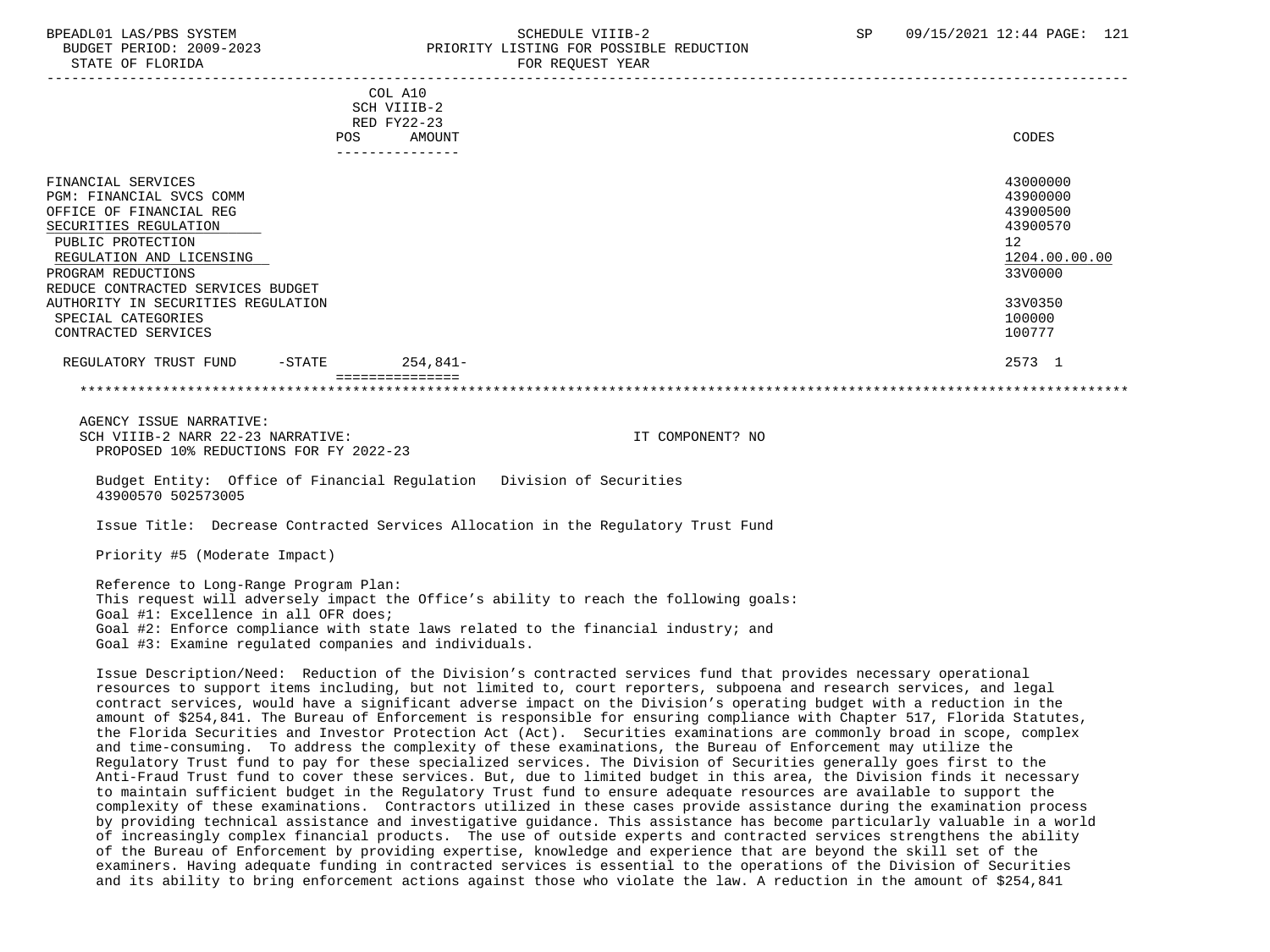STATE OF FLORIDA

## BPEADL01 LAS/PBS SYSTEM SOHEDULE VIIIB-2 SCHEDULE VIIIB-2 SP 09/15/2021 12:44 PAGE: 122<br>BUDGET PERIOD: 2009-2023 PRIORITY LISTING FOR POSSIBLE REDUCTION PRIORITY LISTING FOR POSSIBLE REDUCTION<br>FOR REQUEST YEAR

| ------ -- --------                                                                                                                                                                                                                                   |                                                                 |                                                                                           |
|------------------------------------------------------------------------------------------------------------------------------------------------------------------------------------------------------------------------------------------------------|-----------------------------------------------------------------|-------------------------------------------------------------------------------------------|
| POS.                                                                                                                                                                                                                                                 | COL A10<br>SCH VIIIB-2<br>RED FY22-23<br>AMOUNT<br>------------ | CODES                                                                                     |
| FINANCIAL SERVICES<br>PGM: FINANCIAL SVCS COMM<br>OFFICE OF FINANCIAL REG<br>SECURITIES REGULATION<br>PUBLIC PROTECTION<br>REGULATION AND LICENSING<br>PROGRAM REDUCTIONS<br>REDUCE CONTRACTED SERVICES BUDGET<br>AUTHORITY IN SECURITIES REGULATION |                                                                 | 43000000<br>43900000<br>43900500<br>43900570<br>12<br>1204.00.00.00<br>33V0000<br>33V0350 |
|                                                                                                                                                                                                                                                      |                                                                 |                                                                                           |

would have a moderate impact on the Division's operations.

 Ultimate Outcome: A decrease in the appropriation for contracted services lessens the Office's enforcement ability to handle unforeseen circumstances and emergent situations. Consumer protections, restitutions and fines, along with consumer confidence in the Office's ability to regulate the securities industry, are certain to decrease if fewer resources are available.

Detail of Costs:

Contracted Services:

| Quantity<br>--------                                                     | Description                                                                 | Amount<br>$- - - - - - -$  | Non-Recurring    |                   |
|--------------------------------------------------------------------------|-----------------------------------------------------------------------------|----------------------------|------------------|-------------------|
|                                                                          | -----------<br>Reduce Contracted<br>Services                                | (S254, 841)                | \$0              |                   |
|                                                                          |                                                                             | Total Issue $( $254, 841)$ | \$0              |                   |
| REDUCE EXPENSES BUDGET AUTHORITY IN<br>SECURITIES REGULATION<br>EXPENSES |                                                                             |                            |                  | 33V0360<br>040000 |
| REGULATORY TRUST FUND                                                    | $-$ STATE                                                                   | $68,378-$                  |                  | 2573 1            |
|                                                                          |                                                                             |                            |                  |                   |
| AGENCY ISSUE NARRATIVE:                                                  | SCH VIIIB-2 NARR 22-23 NARRATIVE:<br>PROPOSED 10% REDUCTIONS FOR FY 2022-23 |                            | IT COMPONENT? NO |                   |
| 43900570 502573005                                                       | Budget Entity: Office of Financial Regulation Division of Securities        |                            |                  |                   |

Issue Title: Reduction in Expense Recurring Program Costs in the Regulatory Trust Fund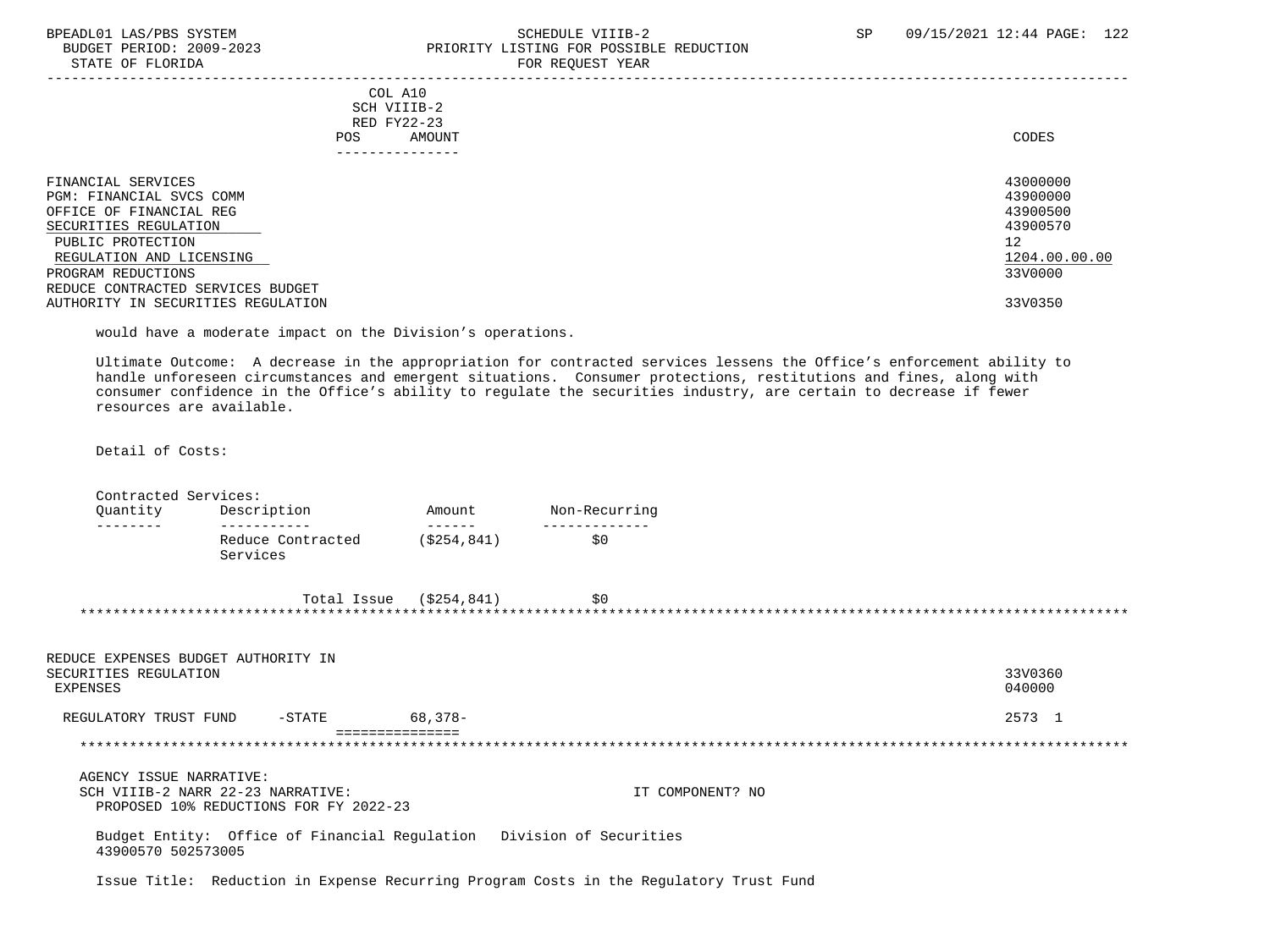#### BPEADL01 LAS/PBS SYSTEM SALL SALL SOMEDULE VIIIB-2 SP 09/15/2021 12:44 PAGE: 123 BUDGET PERIOD: 2009-2023 PRIORITY LISTING FOR POSSIBLE REDUCTION STATE OF FLORIDA FOR REQUEST YEAR

-----------------------------------------------------------------------------------------------------------------------------------

 COL A10 SCH VIIIB-2 RED FY22-23 POS AMOUNT NOTES AND AND A RESERVE AND A RESERVE AND LODGED AND LODGED AND LODGED AND LODGED AND LODGED AND LODGED AT A LODGED AND LODGED AT A LODGED AND LODGED AT A LODGED AND LODGED AT A LODGED AND LODGED AT A LODGED AND ---------------

| FINANCIAL SERVICES                  | 43000000      |
|-------------------------------------|---------------|
| PGM: FINANCIAL SVCS COMM            | 43900000      |
| OFFICE OF FINANCIAL REG             | 43900500      |
| SECURITIES REGULATION               | 43900570      |
| PUBLIC PROTECTION                   | 12            |
| REGULATION AND LICENSING            | 1204.00.00.00 |
| PROGRAM REDUCTIONS                  | 33V0000       |
| REDUCE EXPENSES BUDGET AUTHORITY IN |               |
| SECURITIES REGULATION               | 33V0360       |

Priority #8 (Moderate Impact)

 Reference to Long-Range Program Plan: This request will adversely impact the Office's ability to reach the following goals: Goal #1: Excellence in all OFR does; Goal #2: Enforce compliance with state laws related to the financial industry; Goal #3: Examine regulated companies and individuals; and Goal #4: Register companies and individuals.

 Issue Description/Need: The Division proposes reduction of the Expense category which includes rent, travel and training. This would have a critical impact on the Division's operating budget with a reduction in the amount of \$68,378. Chapter 517, Florida Statutes, requires that the Division of Securities examine the books and records of each registered entity and individual to determine compliance with this act. As the sole regulator of state registered investment advisory firms with up to \$100 million in assets under management, the Bureau of Enforcement ("Enforcement") has undertaken an initiative to examine all registered investment advisory firms on a seven-year cycle beginning fiscal year 2019-20, while still conducting regular examinations of registered broker dealer firms, their branch office locations and associated persons. During the preceding two fiscal years, the Bureau of Enforcement has experienced significant staff turnover. Enforcement must have well-trained examiners and attorneys that can identify and assess matters involving significant complexity. Enforcement has a need to compress the amount of time it takes to fully train an examiner and must continue to have the resources to provide for staff training and development. Adequate resources to provide for staff training and travel are essential to the Division fulfilling this responsibility.

 The Bureau of Registration processes applications of individuals, companies and branches to promote growth in the securities industry. Chapter 517, Florida Statutes, requires applications to be processed in a timely manner. The Bureau of Registration must have well-trained analysts to process applications and ensure compliance with Chapter 517, Florida Statutes.

 Ultimate Outcome: A decrease in the appropriation for expenses critically affects the Office's enforcement ability by hindering staff training and staff travel to examine registered entities and individuals. A decrease in the appropriation for expenses critically reduces the Bureau of Registration's ability to have the resources to have well-trained analysts and ensure applications are processed in a timely manner to promote growth in the securities industry. Consumer protections, restitutions and fines, along with consumer confidence in the Office's ability to regulate the securities industry, are certain to decrease if fewer resources are available.

Detail of Costs: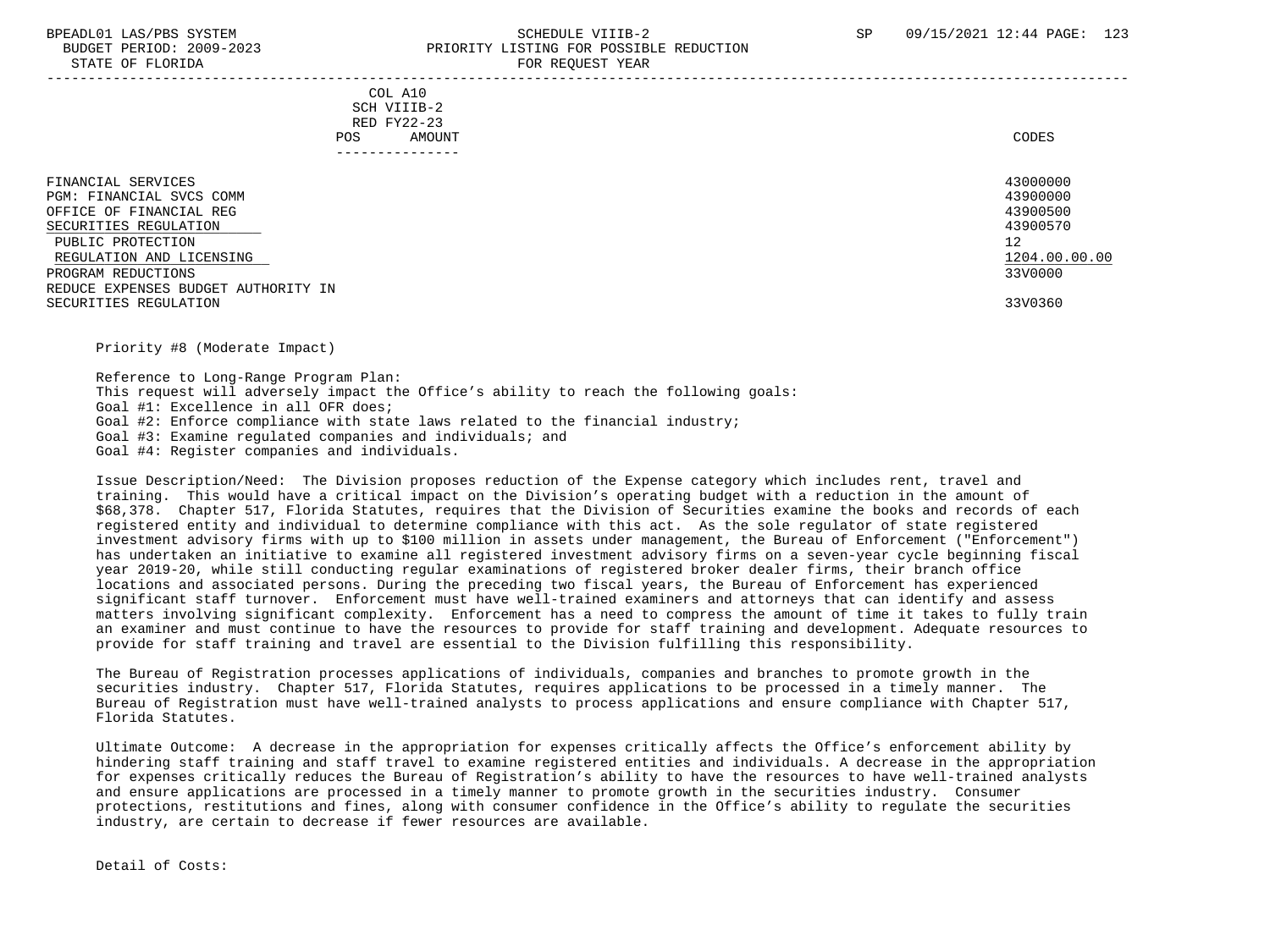### BPEADL01 LAS/PBS SYSTEM SALLE STREDULE VIIIB-2 SCHEDULE VIIIB-2 SP 09/15/2021 12:44 PAGE: 124 BUDGET PERIOD: 2009-2023 PRIORITY LISTING FOR POSSIBLE REDUCTION FOR REOUEST YEAR

|                                                                                                                                                                                                                                           | POS                                                                                                                                                          | COL A10<br>SCH VIIIB-2<br>RED FY22-23<br>AMOUNT |                                |                  | CODES                                                                                     |
|-------------------------------------------------------------------------------------------------------------------------------------------------------------------------------------------------------------------------------------------|--------------------------------------------------------------------------------------------------------------------------------------------------------------|-------------------------------------------------|--------------------------------|------------------|-------------------------------------------------------------------------------------------|
| FINANCIAL SERVICES<br>PGM: FINANCIAL SVCS COMM<br>OFFICE OF FINANCIAL REG<br>SECURITIES REGULATION<br>PUBLIC PROTECTION<br>REGULATION AND LICENSING<br>PROGRAM REDUCTIONS<br>REDUCE EXPENSES BUDGET AUTHORITY IN<br>SECURITIES REGULATION |                                                                                                                                                              | ---------------                                 |                                |                  | 43000000<br>43900000<br>43900500<br>43900570<br>12<br>1204.00.00.00<br>33V0000<br>33V0360 |
| Expenses:                                                                                                                                                                                                                                 |                                                                                                                                                              |                                                 |                                |                  |                                                                                           |
| Quantity<br>--------                                                                                                                                                                                                                      | Description<br>------------                                                                                                                                  | Amount<br><b>September 19</b>                   | Non-Recurring<br>_____________ |                  |                                                                                           |
|                                                                                                                                                                                                                                           | Reduce Expenses                                                                                                                                              | (\$68,378)                                      | \$0                            |                  |                                                                                           |
|                                                                                                                                                                                                                                           | Total<br>*************************************                                                                                                               | (\$68,378)                                      | \$0                            |                  |                                                                                           |
| OFFICE OF FINANCIAL REGULATION -<br>REDUCTION IN EXPENSES ASSOCIATED<br>WITH LEASED SPACE REDUCTION<br><b>EXPENSES</b>                                                                                                                    |                                                                                                                                                              |                                                 |                                |                  | 33V0480<br>040000                                                                         |
| REGULATORY TRUST FUND                                                                                                                                                                                                                     | $-$ STATE                                                                                                                                                    | $83,289-$<br>===============                    |                                |                  | 2573 1                                                                                    |
|                                                                                                                                                                                                                                           |                                                                                                                                                              |                                                 |                                |                  |                                                                                           |
| AGENCY ISSUE NARRATIVE:                                                                                                                                                                                                                   | SCH VIIIB-2 NARR 22-23 NARRATIVE:<br>PROPOSED 10% REDUCTIONS FOR FY 2022-23                                                                                  |                                                 |                                | IT COMPONENT? NO |                                                                                           |
| D-3A ISSUE FORM                                                                                                                                                                                                                           |                                                                                                                                                              |                                                 |                                |                  |                                                                                           |
| 43900570                                                                                                                                                                                                                                  | Budget Entity: Office of Financial Regulation - Division of Securities                                                                                       |                                                 |                                |                  |                                                                                           |
|                                                                                                                                                                                                                                           | Issue Title: Reduction of Expense Allocation for Rent Costs                                                                                                  |                                                 |                                |                  |                                                                                           |
|                                                                                                                                                                                                                                           | Priority #1 (Minimal Impact)                                                                                                                                 |                                                 |                                |                  |                                                                                           |
|                                                                                                                                                                                                                                           | Reference to Long-Range Program Plan:<br>This request will improve the Office's ability to reach the following goals:<br>Goal #1: Improving tax payer value; |                                                 |                                |                  |                                                                                           |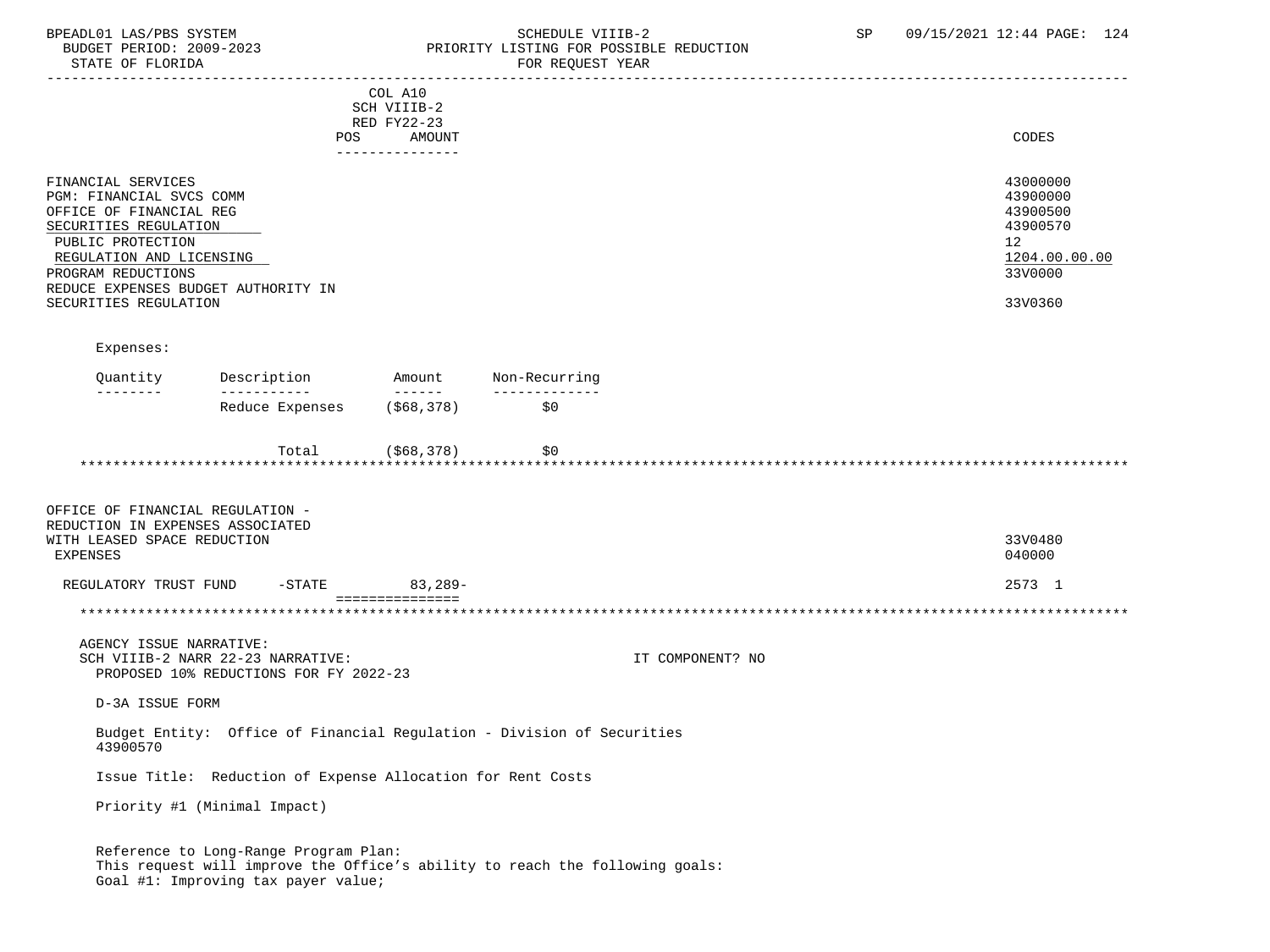### BPEADL01 LAS/PBS SYSTEM SALL SALL SCHEDULE VIIIB-2 SP 09/15/2021 12:44 PAGE: 125 BUDGET PERIOD: 2009-2023 PRIORITY LISTING FOR POSSIBLE REDUCTION STATE OF FLORIDA FOR REQUEST YEAR FOR REQUEST YEAR

| POS                                                                                                                                                                       | COL A10<br>SCH VIIIB-2<br>RED FY22-23<br>AMOUNT | CODES                                                                          |
|---------------------------------------------------------------------------------------------------------------------------------------------------------------------------|-------------------------------------------------|--------------------------------------------------------------------------------|
| FINANCIAL SERVICES<br>PGM: FINANCIAL SVCS COMM<br>OFFICE OF FINANCIAL REG<br>SECURITIES REGULATION<br>PUBLIC PROTECTION<br>REGULATION AND LICENSING<br>PROGRAM REDUCTIONS |                                                 | 43000000<br>43900000<br>43900500<br>43900570<br>12<br>1204.00.00.00<br>33V0000 |
| OFFICE OF FINANCIAL REGULATION -<br>REDUCTION IN EXPENSES ASSOCIATED                                                                                                      |                                                 |                                                                                |

WITH LEASED SPACE REDUCTION 33V0480

Goal #3: Promoting a safe and sound marketplace;

 Issue Description/Need: Beginning in mid-2020, the Office of Financial Regulation (OFR) began the process of incorporating telework into the day-to-day operational norms of the Office. This process led to the eventual and permanent downsizing of our office space needs. The first space we have been able to vacate, and back-fill, is a portion of the Fletcher Building in Tallahassee. The Office has agreed to a backfill arrangement with the Department of Financial Services for the space OFR occupied on the first and sixth floors. This will allow the OFR to consolidate all other staff and operations previously in the Fletcher Building to space on the fifth floor of the building. This reduction, from 35,932 sq. ft. to approximately 20,037 sq. ft. will result in a calculated savings of \$273,076 annually.

 All five (5) OFR Budget Entities have office space allocated in the Fletcher building. The reduction in budget authority is based on the calculated differences in old and new square foot usage.

 Ultimate Outcome: A reduction of operating expenditures that will save the tax payers, and licensees more than \$270,000 in recurring rent costs, with no impact to operations.

THE OFFICE IS REQUESTING THIS ISSUE BE TAKEN BY THE LEGISLATURE.

| Reduce Expenses | ( \$83, 289) |     |
|-----------------|--------------|-----|
|                 |              | \$0 |
|                 |              |     |
| Total Expense   | ( \$83, 289) | \$0 |
| Issue Total     | ( \$83, 289) | S0  |
|                 |              |     |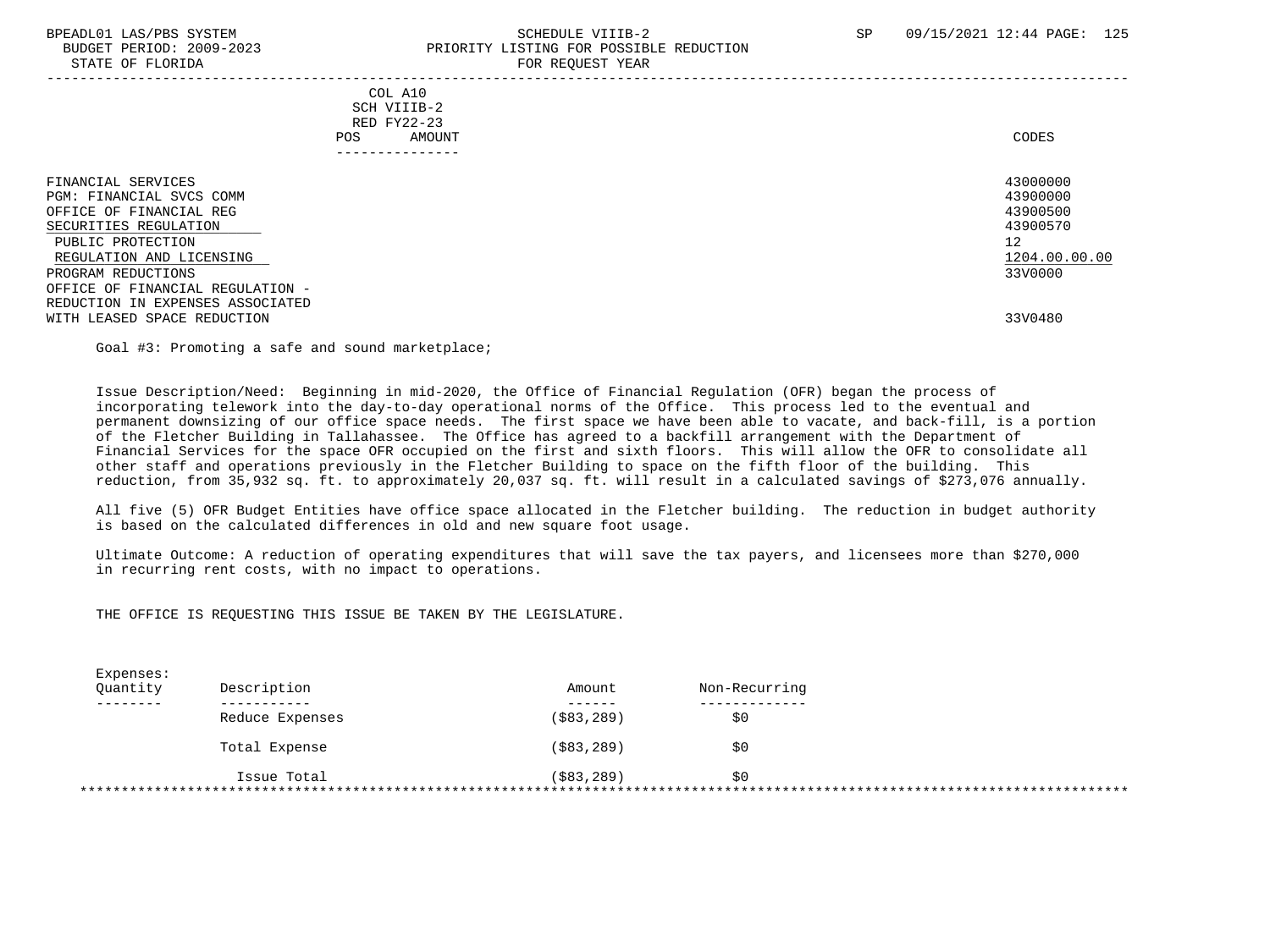## BPEADL01 LAS/PBS SYSTEM SALL SALL SOMEDULE VIIIB-2 SP 09/15/2021 12:44 PAGE: 126 BUDGET PERIOD: 2009-2023 PRIORITY LISTING FOR POSSIBLE REDUCTION

|                                    | COL A10<br>SCH VIIIB-2<br>RED FY22-23 |               |
|------------------------------------|---------------------------------------|---------------|
| POS                                | AMOUNT                                | CODES         |
| FINANCIAL SERVICES                 | ---------------                       | 43000000      |
| PGM: FINANCIAL SVCS COMM           |                                       | 43900000      |
| OFFICE OF FINANCIAL REG            |                                       | 43900500      |
| SECURITIES REGULATION              |                                       | 43900570      |
| PUBLIC PROTECTION                  |                                       | 12            |
| REGULATION AND LICENSING           |                                       | 1204.00.00.00 |
| PROGRAM REDUCTIONS                 |                                       | 33V0000       |
| REDUCE OTHER PERSONAL SERVICES     |                                       |               |
| (OPS) - OFFICE OF FINANCIAL        |                                       |               |
| REGULATION - SECURITIES REGULATION |                                       | 33V0580       |
| OTHER PERSONAL SERVICES            |                                       | 030000        |
| ANTI-FRAUD TRUST FUND<br>$-STATE$  | $15,000-$                             | 2038 1        |
|                                    |                                       |               |

 AGENCY ISSUE NARRATIVE: SCH VIIIB-2 NARR 22-23 NARRATIVE: IT COMPONENT? NO PROPOSED 10% REDUCTIONS FOR FY 2022-23

 Budget Entity: Office of Financial Regulation Division of Securities 43900570 502038001

Issue Title: Reducing OPS Allocation in the Anti-Fraud Fund

Priority #13 (Moderate Impact)

 Reference to Long-Range Program Plan: This request will adversely impact the Office's ability to reach the following goals: Goal #1: Excellence in all OFR does; Goal #2: Enforce compliance with state laws related to the financial industry; and Goal #3: Examine regulated companies and individuals.

 Issue Description/Need: Reduction of the Division's OPS funding that provides necessary operational resources to support the Bureau of Enforcement including the review and reconciliation of investment advisers' financial statements and other documentation vital to securities examinations would have a significant adverse impact on the Division's ability to hire additional OPS staff. The Bureau of Enforcement is responsible for ensuring compliance with Chapter 517, Florida Statutes, the Florida Securities and Investor Protection Act (Act). Securities examinations are commonly broad in scope, complex and time-consuming. To address the complexity of these examinations, the Bureau of Enforcement utilizes the OPS staff for these specialized services. Due to the large volume of data being reviewed as part of the examination review, OPS funding is vital in order to effectively and efficiently complete the required exams of both registered individuals and firms in the fiscal year as well as assist in handling any unexpected events that would require hiring additional OPS staff.

 The outreach and consumer education efforts of the OFR are funded primarily from this appropriation and while we have historically used these funds to support other anti-fraud efforts the OFR is committed to the proactive engagement with community and those most impacted by fraud. Any reduction to the funds appropriated would have a dramatic impact on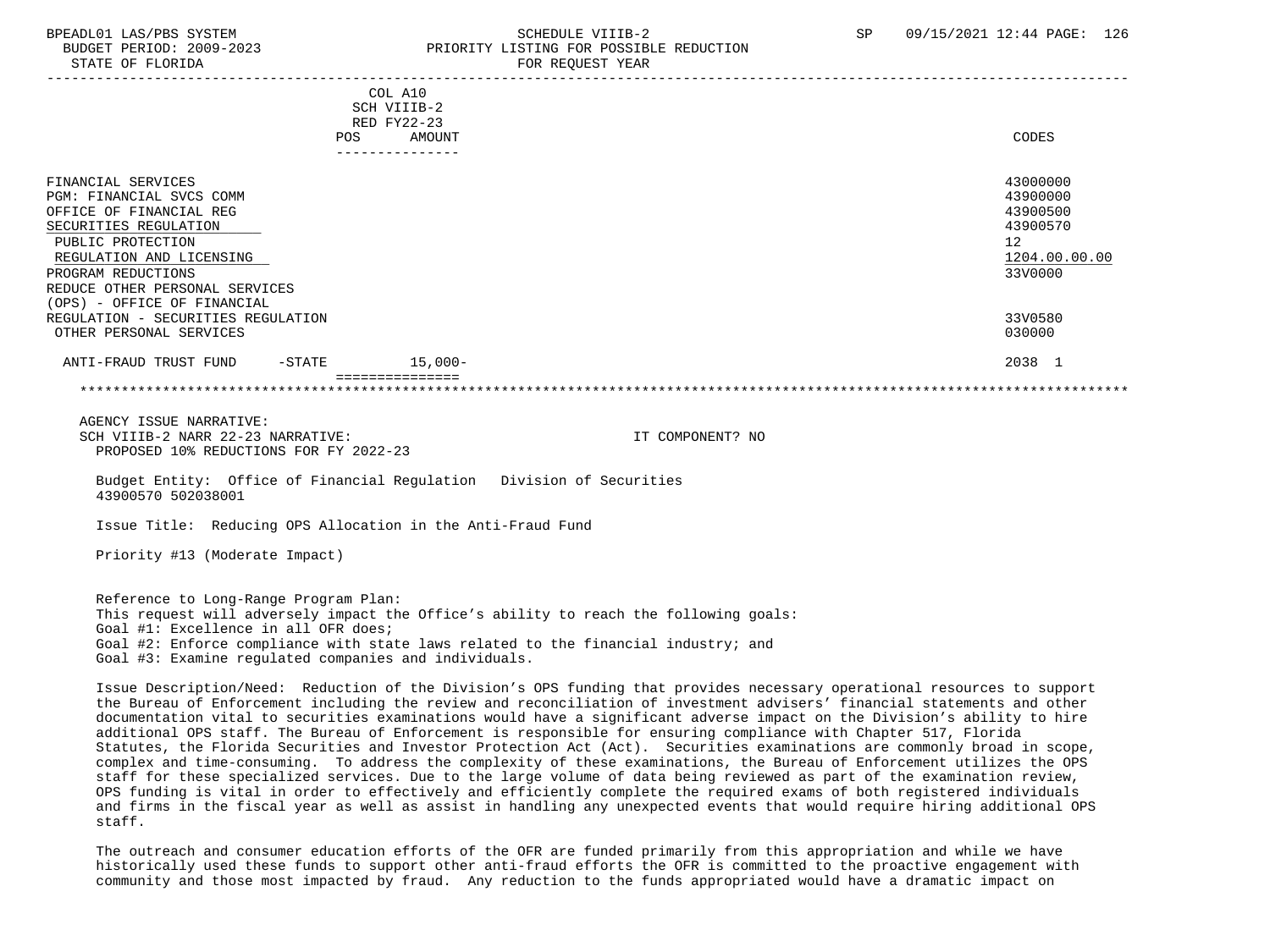STATE OF FLORIDA

## BPEADL01 LAS/PBS SYSTEM SCHEDULE VIIIB-2 SCHEDULE VIIIB-2 SP 09/15/2021 12:44 PAGE: 127 PRIORITY LISTING FOR POSSIBLE REDUCTION<br>FOR REQUEST YEAR

|                                                                                                                                                                                                                                                                                  |                                                                            | $1011$ $1000001$ $1011$ |                                                                                           |
|----------------------------------------------------------------------------------------------------------------------------------------------------------------------------------------------------------------------------------------------------------------------------------|----------------------------------------------------------------------------|-------------------------|-------------------------------------------------------------------------------------------|
|                                                                                                                                                                                                                                                                                  | COL A10<br>SCH VIIIB-2<br>RED FY22-23<br>AMOUNT<br>POS.<br>--------------- |                         | CODES                                                                                     |
| FINANCIAL SERVICES<br>PGM: FINANCIAL SVCS COMM<br>OFFICE OF FINANCIAL REG<br>SECURITIES REGULATION<br>PUBLIC PROTECTION<br>REGULATION AND LICENSING<br>PROGRAM REDUCTIONS<br>REDUCE OTHER PERSONAL SERVICES<br>(OPS) - OFFICE OF FINANCIAL<br>REGULATION - SECURITIES REGULATION |                                                                            |                         | 43000000<br>43900000<br>43900500<br>43900570<br>12<br>1204.00.00.00<br>33V0000<br>33V0580 |
|                                                                                                                                                                                                                                                                                  |                                                                            |                         |                                                                                           |

those efforts.

 Ultimate Outcome: Reducing OPS funds by \$15,000 from recurring program costs would significantly restrict the division's ability to hire additional OPS staff to handle any unforeseen circumstances that may occur. Overall, this limitation could ultimately limit the division's ability to protect the public it serves.

Detail of Costs:

 Contracted Services: Quantity Description Amount Non-Recurring -------- ----------- ------ ------------- Reduce OPS Funding

| Total<br>lssue | (\$15,000 | ሓ ጣ<br>5 U |  |
|----------------|-----------|------------|--|
|                |           |            |  |

| REDUCE POSITION(S) - OFFICE OF     |          |         |
|------------------------------------|----------|---------|
| FINANCIAL REGULATION - SECURITIES  |          | 33V0590 |
| SALARY RATE                        |          | 000000  |
| SALARY RATE 201,250-               |          |         |
|                                    |          |         |
| SALARIES AND BENEFITS              |          | 010000  |
|                                    | $3.00 -$ |         |
| $-$ STATE<br>REGULATORY TRUST FUND | 282,011- | 2573    |
|                                    |          |         |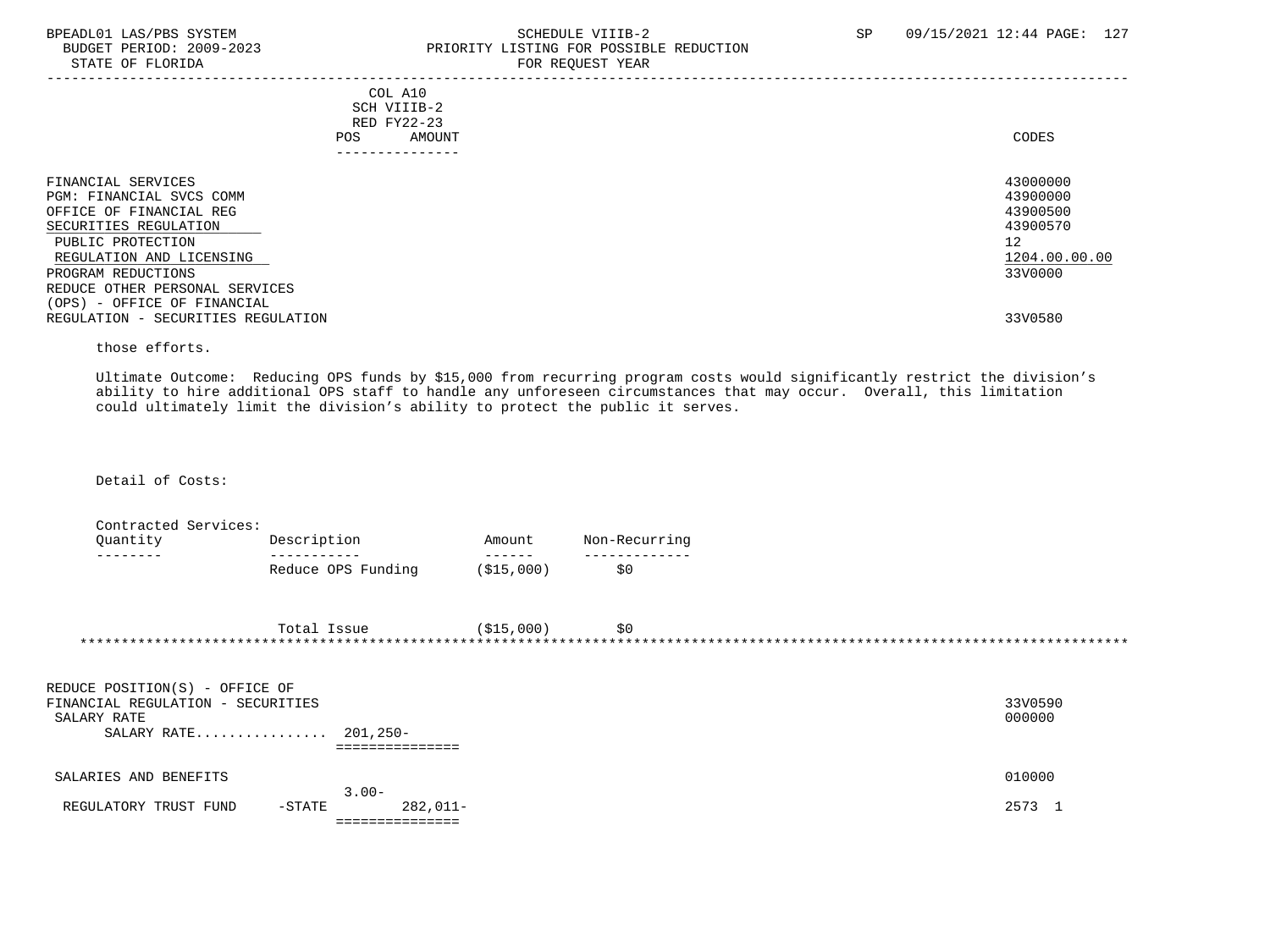STATE OF FLORIDA FOR REQUEST YEAR FOR REQUEST YEAR

### BPEADL01 LAS/PBS SYSTEM STRING THE SCHEDULE VIIIB-2 SCHEDULE VIIIB-2 SP 09/15/2021 12:44 PAGE: 128 PRIORITY LISTING FOR POSSIBLE REDUCTION

|                                                                                                                                                                                                             | COL A10<br>SCH VIIIB-2<br>RED FY22-23<br>POS<br>AMOUNT |                                                                                                                                                                             | CODES                                                                          |
|-------------------------------------------------------------------------------------------------------------------------------------------------------------------------------------------------------------|--------------------------------------------------------|-----------------------------------------------------------------------------------------------------------------------------------------------------------------------------|--------------------------------------------------------------------------------|
| FINANCIAL SERVICES<br>PGM: FINANCIAL SVCS COMM<br>OFFICE OF FINANCIAL REG<br>SECURITIES REGULATION<br>PUBLIC PROTECTION<br>REGULATION AND LICENSING<br>PROGRAM REDUCTIONS<br>REDUCE POSITION(S) - OFFICE OF | ---------------                                        |                                                                                                                                                                             | 43000000<br>43900000<br>43900500<br>43900570<br>12<br>1204.00.00.00<br>33V0000 |
| FINANCIAL REGULATION - SECURITIES<br>EXPENSES                                                                                                                                                               |                                                        |                                                                                                                                                                             | 33V0590<br>040000                                                              |
| REGULATORY TRUST FUND<br>$-$ STATE                                                                                                                                                                          | $9,000-$<br>===============                            |                                                                                                                                                                             | 2573 1                                                                         |
| TOTAL: REDUCE POSITION(S) - OFFICE OF<br>FINANCIAL REGULATION - SECURITIES<br>TOTAL POSITIONS 3.00-<br>TOTAL ISSUE<br>TOTAL SALARY RATE 201,250-                                                            | $291,011-$<br>===============                          |                                                                                                                                                                             | 33V0590                                                                        |
| AGENCY ISSUE NARRATIVE:<br>SCH VIIIB-2 NARR 22-23 NARRATIVE:<br>PROPOSED 10% REDUCTIONS FOR FY 2022-23                                                                                                      |                                                        | IT COMPONENT? NO                                                                                                                                                            |                                                                                |
| 43900570 502573005                                                                                                                                                                                          |                                                        | Budget Entity: Office of Financial Regulation Division of Securities                                                                                                        |                                                                                |
|                                                                                                                                                                                                             |                                                        | Issue Title: Eliminating five (5) FTEs within the Division of Securities                                                                                                    |                                                                                |
| Priority #17 (Significant Impact)                                                                                                                                                                           |                                                        |                                                                                                                                                                             |                                                                                |
| Reference to Long-Range Program Plan:                                                                                                                                                                       |                                                        |                                                                                                                                                                             |                                                                                |
| Goal #1: Excellence in all OFR does;<br>Goal #3: Examine Regulated companies and individuals.<br>Goal #4: Register companies and individuals.                                                               |                                                        | This request will adversely impact the Office's ability to reach the following goals:<br>Goal #2: Enforce compliance with state laws related to the financial industry; and |                                                                                |

 Issue Description/Need: The loss of five (5) FTE positions in the Bureau of Enforcement and the Bureau of Registration would hamper the Division of Securities' ability to protect the public. The public will be more vulnerable to fraudulent and unlawful conduct and schemes by unscrupulous firms and individuals. The division's Bureau of Enforcement protects Florida's citizens by handling consumer complaints, conducting examinations and investigations to detect violations before they result in investor harm, and bringing enforcement actions to stop the unlawful conduct and penalize the violators. Remedies include denial, revocation, or suspension of a registration, a civil or administrative fine or penalty, and injunctive remedies such as freezing assets or appointment of a receiver.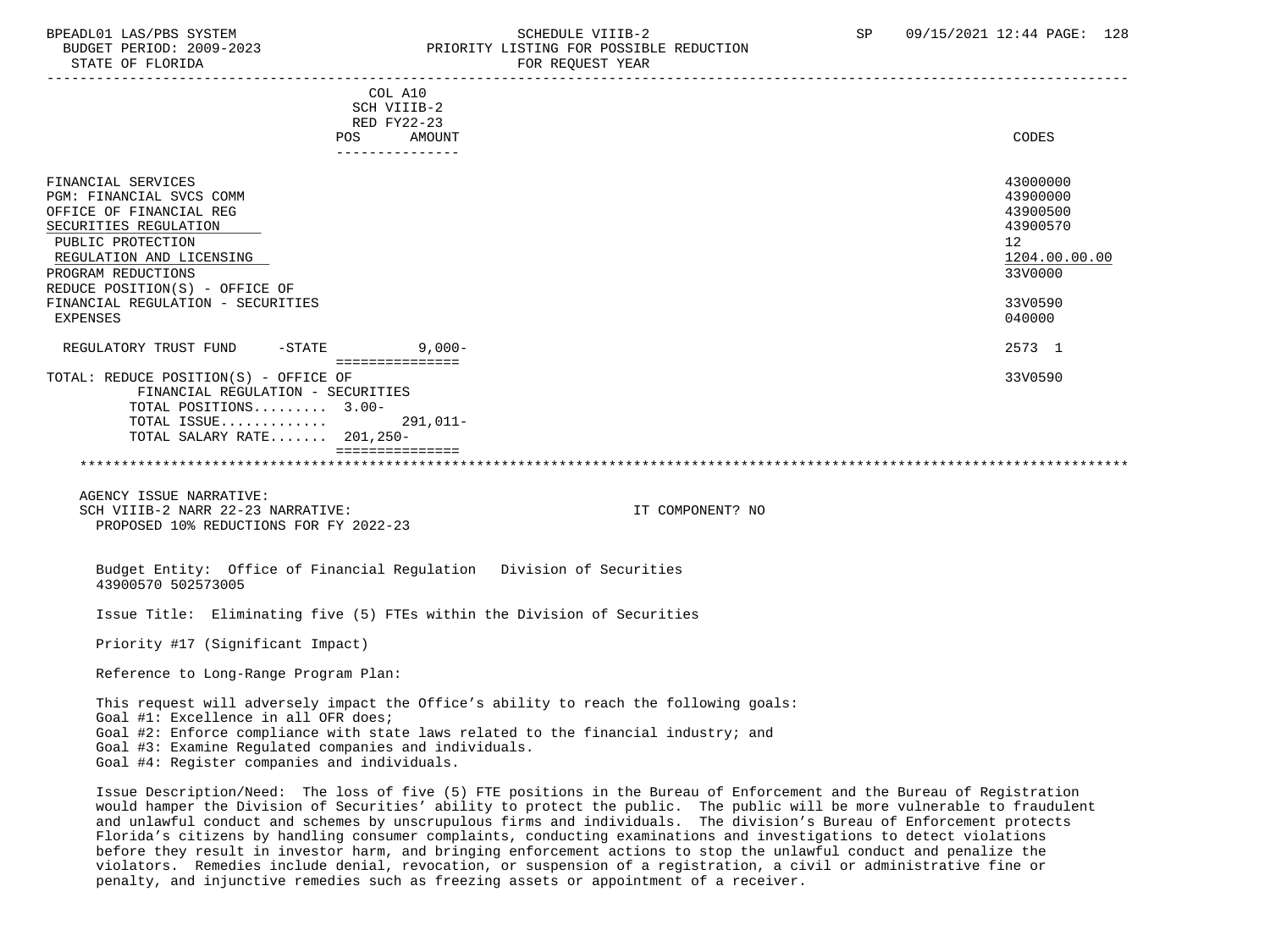STATE OF FLORIDA

## BPEADL01 LAS/PBS SYSTEM SOHEDULE VIIIB-2 SCHEDULE VIIIB-2 SP 09/15/2021 12:44 PAGE: 129 PRIORITY LISTING FOR POSSIBLE REDUCTION<br>FOR REQUEST YEAR

|                                                                                                                                                                                                             | COL A10<br>SCH VIIIB-2<br>RED FY22-23<br>AMOUNT<br>POS.<br>------------- | CODES                                                                          |
|-------------------------------------------------------------------------------------------------------------------------------------------------------------------------------------------------------------|--------------------------------------------------------------------------|--------------------------------------------------------------------------------|
| FINANCIAL SERVICES<br>PGM: FINANCIAL SVCS COMM<br>OFFICE OF FINANCIAL REG<br>SECURITIES REGULATION<br>PUBLIC PROTECTION<br>REGULATION AND LICENSING<br>PROGRAM REDUCTIONS<br>REDUCE POSITION(S) - OFFICE OF |                                                                          | 43000000<br>43900000<br>43900500<br>43900570<br>12<br>1204.00.00.00<br>33V0000 |
| FINANCIAL REGULATION - SECURITIES                                                                                                                                                                           |                                                                          | 33V0590                                                                        |

 The Bureau of Registration ensures that only applicants who meet the registration requirements and who do not have serious disciplinary history are allowed to conduct business in Florida. Through its substantive review process, regulatory staff acts to prevent firms and individuals who are threats to the public from being registered to do business in Florida. Registration with the Office is required prior to conducting business in Florida. Delay in approval of applications prevents qualified applicants from beginning work and earning a living.

 Ultimate Outcome: Eliminating five (5) FTE positions would critically impact the division's ability to promote growth in the securities industry, conduct examinations, investigations, and to bring enforcement actions to protect investors from unlawful activity and fraudulent schemes by unscrupulous firms and individuals.

| Quantity | Description                                                 | Amount        | Non-Recurring |  |
|----------|-------------------------------------------------------------|---------------|---------------|--|
| (3)      | Reduce Financial Examiner/Analyst II<br>PG 023<br>@\$56,659 | ( \$169, 977) | \$0           |  |
| (1)      | Reduce Financial Specialist<br>PG 025<br>@562,242           | ( \$62, 242)  | \$0           |  |
| (1)      | Reduce Financial Examiner/Analyst I<br>PG 020<br>@\$49,792  | ( \$49, 792)  | \$0           |  |
|          | Total Salaries and Benefits                                 | ( \$282, 011) | \$0           |  |
| (5)      | Reduce Expenses @\$1,800                                    | ( \$9,000)    | \$0           |  |
|          | Issue Total                                                 | ( \$291, 011) | \$0           |  |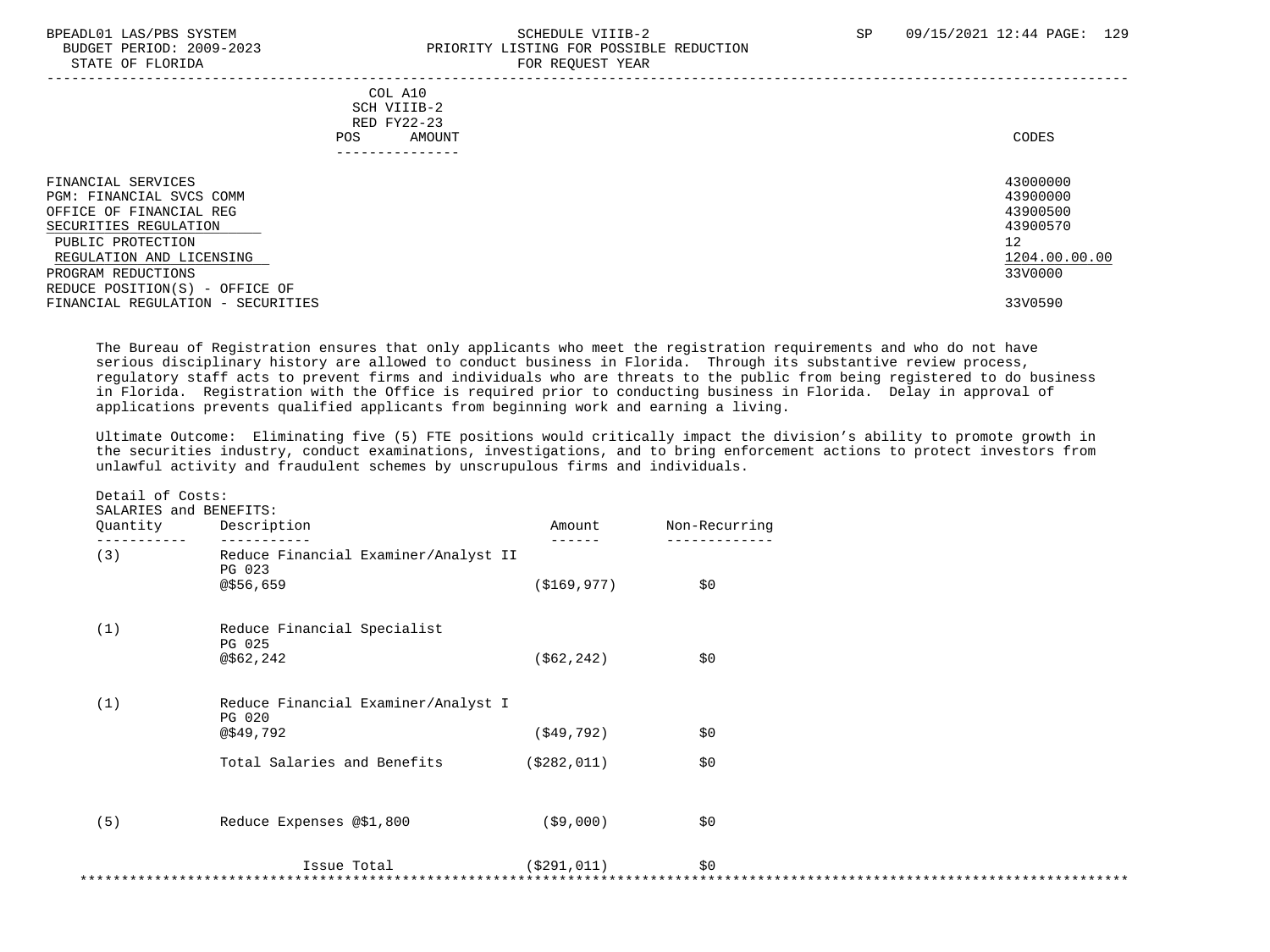# BPEADL01 LAS/PBS SYSTEM SALLE STREDULE VIIIB-2 SCHEDULE VIIIB-2 SP 09/15/2021 12:44 PAGE: 130 PRIORITY LISTING FOR POSSIBLE REDUCTION<br>FOR REQUEST YEAR

|                                                                                                                                                                                                             | COL A10                      |                    |           |                  |                      |    |                                                                                |
|-------------------------------------------------------------------------------------------------------------------------------------------------------------------------------------------------------------|------------------------------|--------------------|-----------|------------------|----------------------|----|--------------------------------------------------------------------------------|
|                                                                                                                                                                                                             | SCH VIIIB-2<br>RED FY22-23   |                    |           |                  |                      |    |                                                                                |
|                                                                                                                                                                                                             | POS AMOUNT<br>-------------- |                    |           |                  |                      |    | CODES                                                                          |
| FINANCIAL SERVICES<br>PGM: FINANCIAL SVCS COMM<br>OFFICE OF FINANCIAL REG<br>SECURITIES REGULATION<br>PUBLIC PROTECTION<br>REGULATION AND LICENSING<br>PROGRAM REDUCTIONS<br>REDUCE POSITION(S) - OFFICE OF |                              |                    |           |                  |                      |    | 43000000<br>43900000<br>43900500<br>43900570<br>12<br>1204.00.00.00<br>33V0000 |
| FINANCIAL REGULATION - SECURITIES                                                                                                                                                                           |                              |                    |           |                  |                      |    | 33V0590                                                                        |
| POSITION DETAIL OF SALARIES AND BENEFITS:                                                                                                                                                                   |                              |                    |           |                  |                      |    |                                                                                |
|                                                                                                                                                                                                             | FTE                          | BASE RATE          | ADDITIVES | BENEFITS         | SUBTOTAL             | ႜೢ | LAPSE LAPSED SALARIES<br>AND BENEFITS                                          |
|                                                                                                                                                                                                             |                              |                    |           |                  |                      |    |                                                                                |
| A10 - SCH VIIIB-2 RED FY22-23                                                                                                                                                                               |                              |                    |           |                  |                      |    |                                                                                |
| CHANGES TO CURRENTLY AUTHORIZED POSITIONS                                                                                                                                                                   |                              |                    |           |                  |                      |    |                                                                                |
| 1564 FINANCIAL EXAMINER/ANALYST II<br>C1003 001                                                                                                                                                             |                              | $3.00 - 201,250 -$ |           |                  |                      |    | 80,761- 282,011- 0.00 282,011-                                                 |
| TOTALS FOR ISSUE BY FUND<br>2573 REGULATORY TRUST FUND                                                                                                                                                      |                              |                    |           |                  |                      |    | 282,011-                                                                       |
|                                                                                                                                                                                                             |                              |                    |           |                  |                      |    | --------------                                                                 |
|                                                                                                                                                                                                             | $3.00 -$                     | $201, 250 -$       |           |                  | $80,761 - 282,011 -$ |    | 282,011-<br>==============                                                     |
|                                                                                                                                                                                                             |                              |                    |           |                  |                      |    |                                                                                |
|                                                                                                                                                                                                             |                              |                    |           |                  |                      |    |                                                                                |
| REDUCE EXPENSE - OFFICE OF<br>FINANCIAL REGULATION - SECURITIES<br>EXPENSES                                                                                                                                 |                              |                    |           |                  |                      |    | 33V0600<br>040000                                                              |
| ANTI-FRAUD TRUST FUND                                                                                                                                                                                       | -STATE 29,206-               |                    |           |                  |                      |    | 2038 1                                                                         |
|                                                                                                                                                                                                             | ===============              |                    |           |                  |                      |    |                                                                                |
| AGENCY ISSUE NARRATIVE:<br>SCH VIIIB-2 NARR 22-23 NARRATIVE:<br>PROPOSED 10% REDUCTIONS FOR FY 2022-23                                                                                                      |                              |                    |           | IT COMPONENT? NO |                      |    |                                                                                |
| Budget Entity: Office of Financial Regulation Division of Securities<br>43900570 502038001                                                                                                                  |                              |                    |           |                  |                      |    |                                                                                |
| Issue Title: Reduction in Expense Recurring Program Costs in the Anti-Fraud Fund                                                                                                                            |                              |                    |           |                  |                      |    |                                                                                |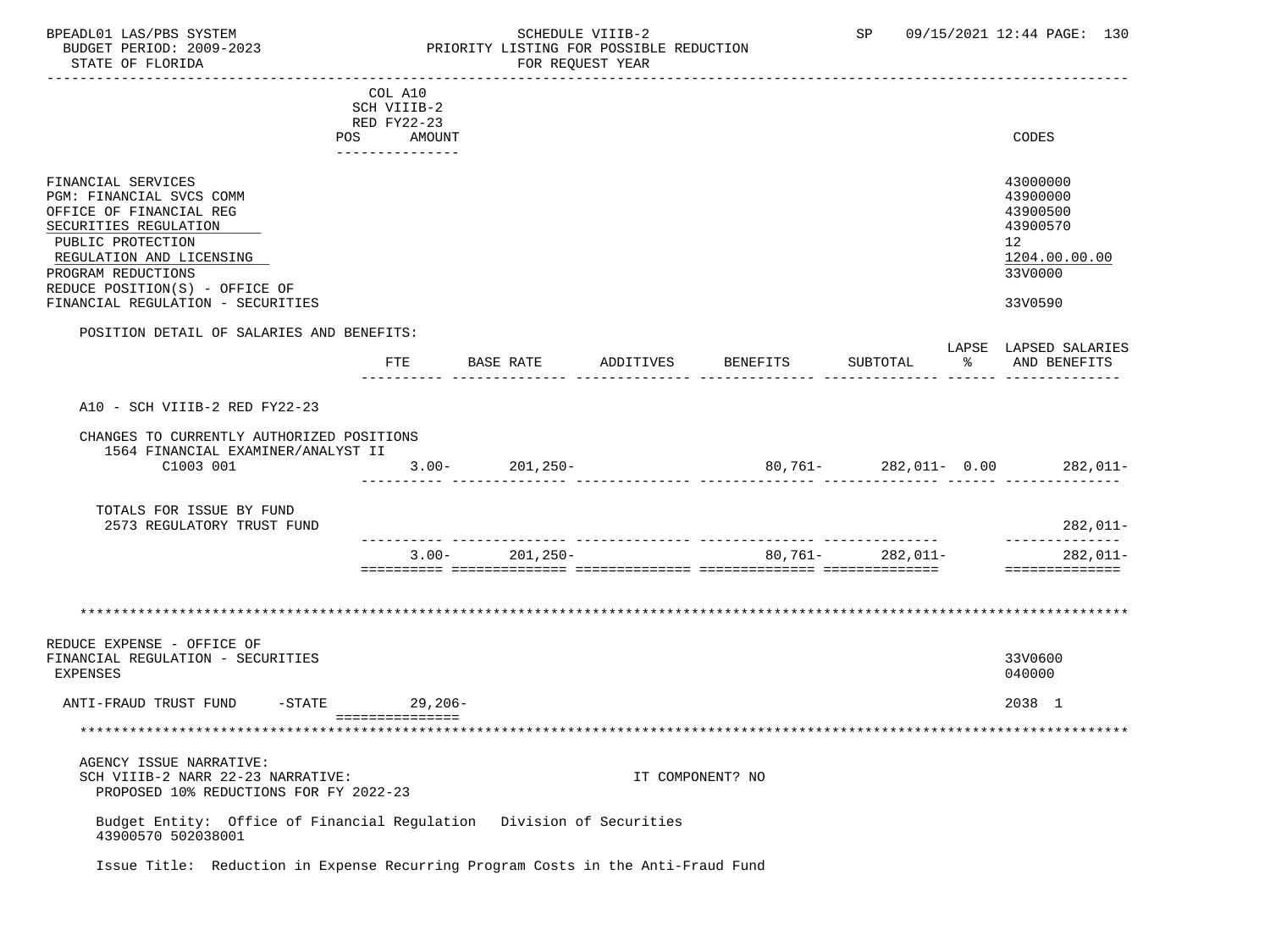#### BPEADL01 LAS/PBS SYSTEM SALL SALL SOMEDULE VIIIB-2 SP 09/15/2021 12:44 PAGE: 131 BUDGET PERIOD: 2009-2023 PRIORITY LISTING FOR POSSIBLE REDUCTION STATE OF FLORIDA FOR REQUEST YEAR -----------------------------------------------------------------------------------------------------------------------------------

 COL A10 SCH VIIIB-2 RED FY22-23<br>POS AMOUI POS AMOUNT NOTES AND AND A RESERVE AND A RESERVE AND LODGED AND LODGED AND LODGED AND LODGED AND LODGED AND LODGED AT A LODGED AND LODGED AT A LODGED AND LODGED AT A LODGED AND LODGED AT A LODGED AND LODGED AT A LODGED AND ---------------

| FINANCIAL SERVICES                                              | 43000000      |
|-----------------------------------------------------------------|---------------|
| PGM: FINANCIAL SVCS COMM                                        | 43900000      |
| OFFICE OF FINANCIAL REG                                         | 43900500      |
| SECURITIES REGULATION                                           | 43900570      |
| PUBLIC PROTECTION                                               | 12            |
| REGULATION AND LICENSING                                        | 1204.00.00.00 |
| PROGRAM REDUCTIONS                                              | 33V0000       |
| REDUCE EXPENSE - OFFICE OF<br>FINANCIAL REGULATION - SECURITIES | 33V0600       |

Priority #14 (Moderate Impact)

 Reference to Long-Range Program Plan: This request will adversely impact the Office's ability to reach the following goals: Goal #1: Excellence in all OFR does; Goal #2: Enforce compliance with state laws related to the financial industry; Goal #3: Examine regulated companies and individuals; and Goal #4: Register companies and individuals.

 Issue Description/Need: The Division proposes reduction of the Expense category which includes rent, travel and training. This would have a significant adverse impact on the Division's operating budget with a reduction in the amount of \$29,206. Chapter 517, Florida Statutes, requires that the Division of Securities examine the books and records of each registered entity and individual to determine compliance with this act. As the sole regulator of state registered investment advisory firms with up to \$100 million in assets under management, the Bureau of Enforcement ("Enforcement") has undertaken an initiative to examine all registered investment advisory firms on a seven-year cycle while still conducting regular examinations of registered broker dealer firms, their branch office locations and associated persons. During the preceding two fiscal years, the Bureau of Enforcement has experienced significant staff turnover. Enforcement must have well-trained examiners that can identify and assess matters involving significant complexity. The Bureau of Enforcement has a need to compress the amount of time it takes to fully train an examiner and must continue to have the resources to provide for staff training and development. Adequate resources to provide for staff training and travel are essential to the Division fulfilling this responsibility.

 The Bureau of Registration processes applications of individuals, companies and branches to promote growth in the securities industry. Chapter 517, Florida Statutes, requires applications to be processed in a timely manner. The Bureau of Registration must have well-trained analysts to process applications and ensure compliance with Chapter 517, Florida Statutes.

 The outreach and consumer education efforts of the OFR are funded primarily from this appropriation and while we have historically used these funds to support other anti-fraud efforts the OFR is committed to the proactive engagement with community and those most impacted by fraud. Any reduction to the funds appropriated would have a dramatic impact on those efforts.

 Ultimate Outcome: A decrease in the appropriation for expenses significantly affects the Office's enforcement ability by hindering staff training and staff travel to examine registered entities and individuals. A decrease in the appropriation for expenses significantly hinders the Bureau of Registration's ability to have the resources for well-trained analysts and ensure applications are processed in a timely manner to promote growth in the securities industry. Consumer protections, restitutions and fines, along with consumer confidence in the Office's ability to regulate the securities industry, are certain to decrease if fewer resources are available.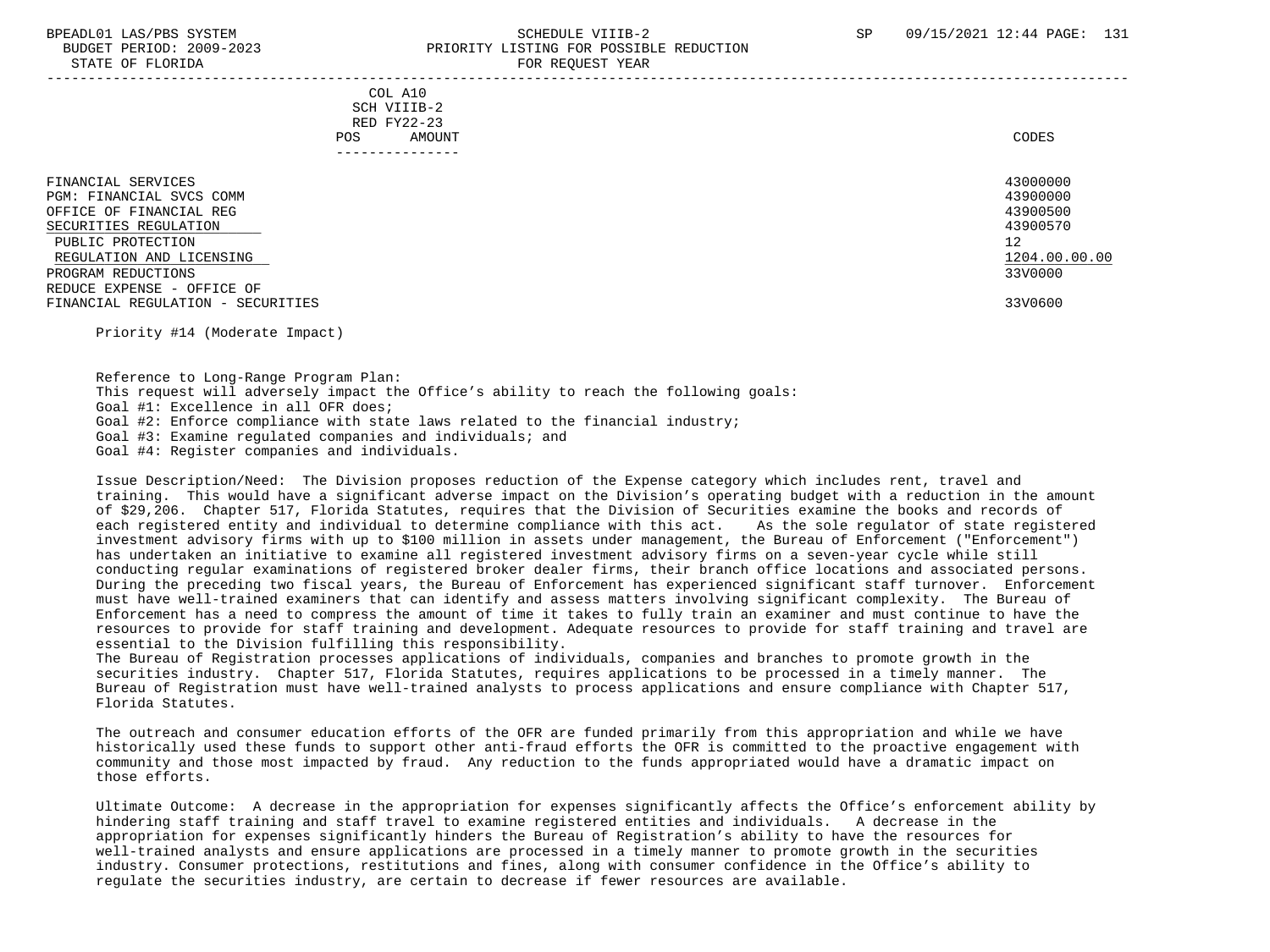STATE OF FLORIDA FOR REQUEST YEAR

## BPEADL01 LAS/PBS SYSTEM STRIM SCHEDULE VIIIB-2 SCHEDULE VIIIB-2 SP 09/15/2021 12:44 PAGE: 132 BUDGET PERIOD: 2009-2023 PRIORITY LISTING FOR POSSIBLE REDUCTION

|                                                                                                                                                                                                                                              | POS                                                                         | COL A10<br>SCH VIIIB-2<br>RED FY22-23<br>AMOUNT                                                                                                                                                                                                                                                                                                                                                                                                                                                  |                                                                           | CODES                                                                                     |
|----------------------------------------------------------------------------------------------------------------------------------------------------------------------------------------------------------------------------------------------|-----------------------------------------------------------------------------|--------------------------------------------------------------------------------------------------------------------------------------------------------------------------------------------------------------------------------------------------------------------------------------------------------------------------------------------------------------------------------------------------------------------------------------------------------------------------------------------------|---------------------------------------------------------------------------|-------------------------------------------------------------------------------------------|
|                                                                                                                                                                                                                                              |                                                                             | ---------------                                                                                                                                                                                                                                                                                                                                                                                                                                                                                  |                                                                           |                                                                                           |
| FINANCIAL SERVICES<br>PGM: FINANCIAL SVCS COMM<br>OFFICE OF FINANCIAL REG<br>SECURITIES REGULATION<br>PUBLIC PROTECTION<br>REGULATION AND LICENSING<br>PROGRAM REDUCTIONS<br>REDUCE EXPENSE - OFFICE OF<br>FINANCIAL REGULATION - SECURITIES |                                                                             |                                                                                                                                                                                                                                                                                                                                                                                                                                                                                                  |                                                                           | 43000000<br>43900000<br>43900500<br>43900570<br>12<br>1204.00.00.00<br>33V0000<br>33V0600 |
|                                                                                                                                                                                                                                              |                                                                             |                                                                                                                                                                                                                                                                                                                                                                                                                                                                                                  |                                                                           |                                                                                           |
| Detail of Costs:                                                                                                                                                                                                                             |                                                                             |                                                                                                                                                                                                                                                                                                                                                                                                                                                                                                  |                                                                           |                                                                                           |
| Expenses:                                                                                                                                                                                                                                    |                                                                             |                                                                                                                                                                                                                                                                                                                                                                                                                                                                                                  |                                                                           |                                                                                           |
| Quantity                                                                                                                                                                                                                                     | Description<br>-----------                                                  | Amount<br>$\begin{array}{cccccccccc} \multicolumn{2}{c}{} & \multicolumn{2}{c}{} & \multicolumn{2}{c}{} & \multicolumn{2}{c}{} & \multicolumn{2}{c}{} & \multicolumn{2}{c}{} & \multicolumn{2}{c}{} & \multicolumn{2}{c}{} & \multicolumn{2}{c}{} & \multicolumn{2}{c}{} & \multicolumn{2}{c}{} & \multicolumn{2}{c}{} & \multicolumn{2}{c}{} & \multicolumn{2}{c}{} & \multicolumn{2}{c}{} & \multicolumn{2}{c}{} & \multicolumn{2}{c}{} & \multicolumn{2}{c}{} & \multicolumn{2}{c}{} & \mult$ | Non-Recurring                                                             |                                                                                           |
|                                                                                                                                                                                                                                              | Reduce Expenses                                                             | (\$29,206)                                                                                                                                                                                                                                                                                                                                                                                                                                                                                       | \$0                                                                       |                                                                                           |
|                                                                                                                                                                                                                                              | Total Issue<br>******************************                               | (\$29,206)                                                                                                                                                                                                                                                                                                                                                                                                                                                                                       | \$0                                                                       |                                                                                           |
| REDUCE CONTRACTED SERVICES - OFFICE<br>OF FINANCIAL REGULATION -<br>SECURITIES<br>SPECIAL CATEGORIES<br>CONTRACTED SERVICES                                                                                                                  |                                                                             |                                                                                                                                                                                                                                                                                                                                                                                                                                                                                                  |                                                                           | 33V0610<br>100000<br>100777                                                               |
| ANTI-FRAUD TRUST FUND                                                                                                                                                                                                                        | $-$ STATE                                                                   | $50,000-$                                                                                                                                                                                                                                                                                                                                                                                                                                                                                        |                                                                           | 2038 1                                                                                    |
|                                                                                                                                                                                                                                              |                                                                             | ===============                                                                                                                                                                                                                                                                                                                                                                                                                                                                                  |                                                                           |                                                                                           |
|                                                                                                                                                                                                                                              |                                                                             |                                                                                                                                                                                                                                                                                                                                                                                                                                                                                                  |                                                                           |                                                                                           |
| AGENCY ISSUE NARRATIVE:                                                                                                                                                                                                                      | SCH VIIIB-2 NARR 22-23 NARRATIVE:<br>PROPOSED 10% REDUCTIONS FOR FY 2022-23 |                                                                                                                                                                                                                                                                                                                                                                                                                                                                                                  | IT COMPONENT? NO                                                          |                                                                                           |
| D-3A ISSUE FORM                                                                                                                                                                                                                              |                                                                             |                                                                                                                                                                                                                                                                                                                                                                                                                                                                                                  |                                                                           |                                                                                           |
| 43900570 502038001                                                                                                                                                                                                                           | Budget Entity: Office of Financial Regulation - Division of Securities      |                                                                                                                                                                                                                                                                                                                                                                                                                                                                                                  |                                                                           |                                                                                           |
|                                                                                                                                                                                                                                              |                                                                             |                                                                                                                                                                                                                                                                                                                                                                                                                                                                                                  | Issue Title: Reduce Contracted Services Allocation in the Anti-Fraud Fund |                                                                                           |
|                                                                                                                                                                                                                                              | Priority #12 (Moderate Impact)                                              |                                                                                                                                                                                                                                                                                                                                                                                                                                                                                                  |                                                                           |                                                                                           |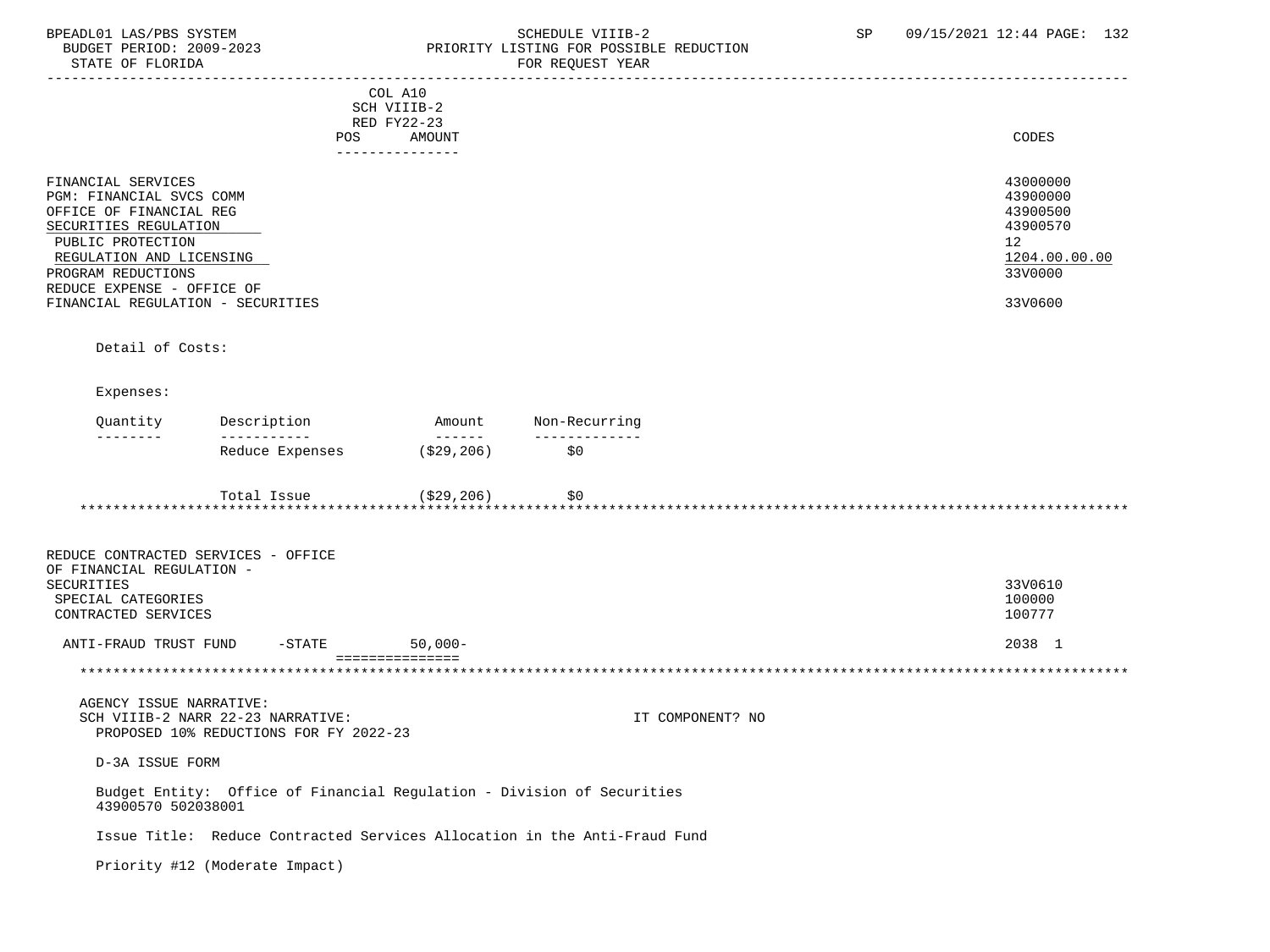| STATE OF FLORIDA                                                                                                                                                                                                                              | FOR REQUEST YEAR                                                                      |                                                                                |
|-----------------------------------------------------------------------------------------------------------------------------------------------------------------------------------------------------------------------------------------------|---------------------------------------------------------------------------------------|--------------------------------------------------------------------------------|
|                                                                                                                                                                                                                                               | COL A10<br>SCH VIIIB-2<br>RED FY22-23<br>AMOUNT<br>POS<br>--------------              | CODES                                                                          |
| FINANCIAL SERVICES<br>PGM: FINANCIAL SVCS COMM<br>OFFICE OF FINANCIAL REG<br>SECURITIES REGULATION<br>PUBLIC PROTECTION<br>REGULATION AND LICENSING<br>PROGRAM REDUCTIONS<br>REDUCE CONTRACTED SERVICES - OFFICE<br>OF FINANCIAL REGULATION - |                                                                                       | 43000000<br>43900000<br>43900500<br>43900570<br>12<br>1204.00.00.00<br>33V0000 |
| SECURITIES                                                                                                                                                                                                                                    |                                                                                       | 33V0610                                                                        |
| Reference to Long-Range Program Plan:                                                                                                                                                                                                         | This request will adversely impact the Office's ability to reach the following goals: |                                                                                |

 Goal #1: Excellence in all OFR does; Goal #2: Enforce compliance with state laws related to the financial industry; and

Goal #3: Examine regulated companies and individuals.

 Issue Description/Need: Reduction of the Division's contracted services fund that provides necessary operational resources to support items including but not limited to, court reporters, subpoena and research services, and legal contract services, would have a significant adverse impact on the Division's operating budget with a reduction in the amount of + The Bureau of Enforcement is responsible for ensuring compliance with Chapter 517, Florida Statutes, the Florida Securities and Investor Protection Act (Act). Securities examinations are commonly broad in scope, complex and time-consuming. To address the complexity of these examinations, the Bureau of Enforcement may utilize the Regulatory Trust fund to pay for these specialized services. The Division of Securities generally goes first to the Anti-Fraud Trust fund to cover these services. But, due to limited budget in this area, the Division finds it necessary to maintain sufficient budget in the Regulatory Trust fund to ensure adequate resources are available to support the complexity of these examinations. Contractors utilized in these cases provide assistance during the examination process by providing technical assistance and investigative guidance. This assistance has become particularly valuable in a world of increasingly complex financial products. The use of outside experts and contracted services strengthens the ability of the Bureau of Enforcement by providing expertise, knowledge and experience that are beyond the skill set of the examiner. Having adequate funding in contracted services is critical to the operations of the Division of Securities and its ability to bring enforcement actions against those who violate the law. A reduction in the amount of \$50,000 would have a moderate adverse impact on the Division's operations.

 The outreach and consumer education efforts of the OFR are funded primarily from this appropriation and while we have historically used these funds to support other anti-fraud efforts the OFR is committed to the proactive engagement with community and those most impacted by fraud. Any reduction to the funds appropriated would have a dramatic impact on those efforts.

 Ultimate Outcome: A decrease in the appropriation for contracted services lessens the Office's enforcement ability to handle unforeseen circumstances and emergent situations. Consumer protections, restitutions and fines, along with consumer confidence in the Office's ability to regulate the securities industry, are certain to decrease if fewer resources are available.

Detail of Costs:

Contracted Services: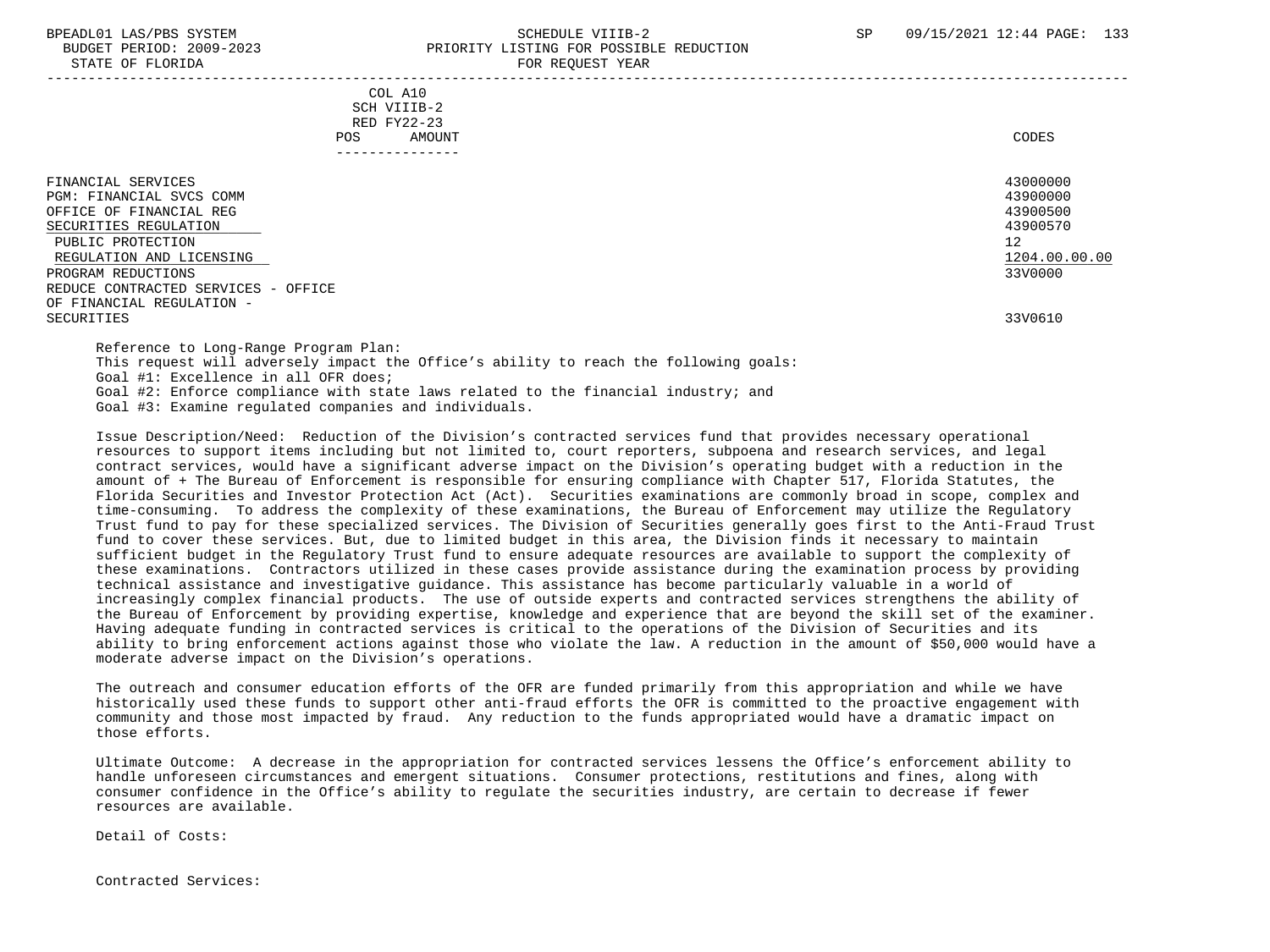### BPEADL01 LAS/PBS SYSTEM SOHEDULE VIIIB-2 SCHEDULE VIIIB-2 SP 09/15/2021 12:44 PAGE: 134 BUDGET PERIOD: 2009-2023 PRIORITY LISTING FOR POSSIBLE REDUCTION<br>STATE OF FLORIDA POR REQUEST YEAR FOR REQUEST YEAR

|                                                                                                                                                                                                                                                             |                                                                               | COL A10<br>SCH VIIIB-2<br>RED FY22-23<br><b>POS</b><br>--------------- | AMOUNT           |                      | <b>CODES</b>                                                                              |
|-------------------------------------------------------------------------------------------------------------------------------------------------------------------------------------------------------------------------------------------------------------|-------------------------------------------------------------------------------|------------------------------------------------------------------------|------------------|----------------------|-------------------------------------------------------------------------------------------|
| FINANCIAL SERVICES<br>PGM: FINANCIAL SVCS COMM<br>OFFICE OF FINANCIAL REG<br>SECURITIES REGULATION<br>PUBLIC PROTECTION<br>REGULATION AND LICENSING<br>PROGRAM REDUCTIONS<br>REDUCE CONTRACTED SERVICES - OFFICE<br>OF FINANCIAL REGULATION -<br>SECURITIES |                                                                               |                                                                        |                  |                      | 43000000<br>43900000<br>43900500<br>43900570<br>12<br>1204.00.00.00<br>33V0000<br>33V0610 |
| Quantity                                                                                                                                                                                                                                                    | Description                                                                   |                                                                        | Amount           | Non-Recurring        |                                                                                           |
| --------                                                                                                                                                                                                                                                    | ------------<br>Reduce Contracted<br>Services                                 |                                                                        | ( \$50,000)      | -------------<br>\$0 |                                                                                           |
|                                                                                                                                                                                                                                                             |                                                                               |                                                                        | Total (\$50,000) | \$0                  |                                                                                           |
| TOTAL: REGULATION AND LICENSING<br>BY FUND TYPE                                                                                                                                                                                                             |                                                                               |                                                                        |                  |                      | 1204.00.00.00                                                                             |
|                                                                                                                                                                                                                                                             | TRUST FUNDS<br>SALARY RATE 201,250-                                           | $3.00 -$<br>===============                                            | $791,725-$       |                      | 2000                                                                                      |
| TOTAL: FINANCIAL SERVICES<br>BY FUND TYPE                                                                                                                                                                                                                   |                                                                               |                                                                        |                  |                      | 43000000                                                                                  |
| GENERAL REVENUE FUND<br>TRUST FUNDS                                                                                                                                                                                                                         |                                                                               | 2,279,782-<br>33, 148, 385-<br>--------                                |                  |                      | 1000<br>2000                                                                              |
|                                                                                                                                                                                                                                                             | TOTAL POSITIONS 201.00-<br>TOTAL DEPARTMENT<br>TOTAL SALARY RATE $9,723,011-$ | 35,428,167-<br>===============                                         |                  |                      |                                                                                           |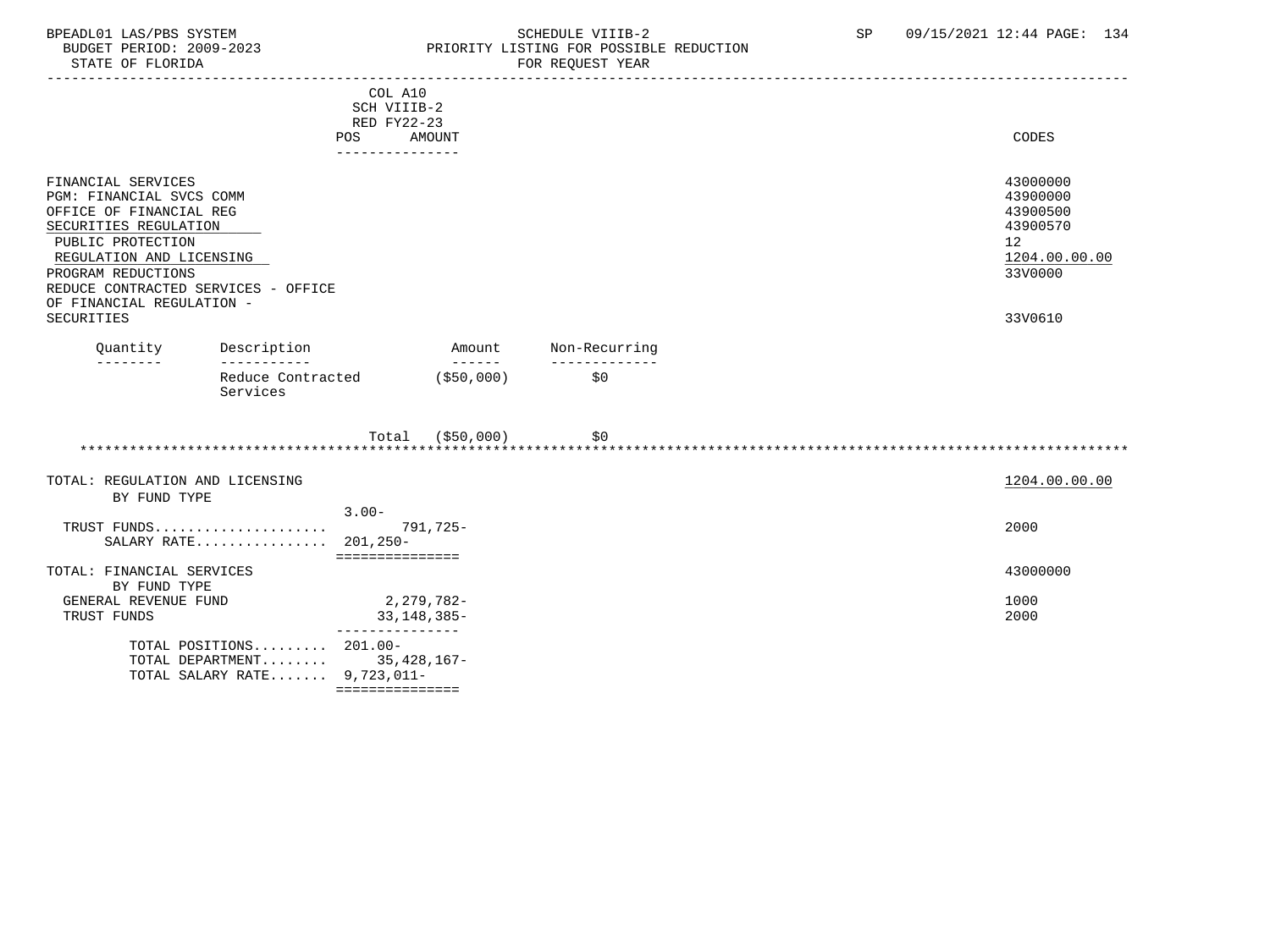\*\*\*\*\*\*\*\*\*\*\*\*\*\*\*\*\*\*\*\*\*\*\*\*\*\*\*\*\*\*\*\*\*\*\*\*\*\*\*\*\*\*\*\*\*\*\*\*\*\*\*\*\*\*\*\*\*\*\*\*\*\*\*\*\*\*\*\*\*\*\*\*\*\*\*\*\*\*\*\*\*\*\*\*\*\*\*\*\*\*\*\*\*\*\*\*\*\*\*\*\*\*\*\*\*\*\*\*\*\*\*\*\*\*\*\*\*\*\*\*\*\*\*\*\*\*\*\*\*\*\* \* BPEADL01 STATISTICAL INFORMATION 09/15/2021 12:44:15 \* \* BUDGET PERIOD: 2009-2023 EXHIBIT A, D AND D-3A LIST REQUEST TJM 43 SP \* \* COMPILE DATE: 09/16/2015 COMPILE TIME: 09:40:41 PAGE: 1 \* \*\*\*\*\*\*\*\*\*\*\*\*\*\*\*\*\*\*\*\*\*\*\*\*\*\*\*\*\*\*\*\*\*\*\*\*\*\*\*\*\*\*\*\*\*\*\*\*\*\*\*\*\*\*\*\*\*\*\*\*\*\*\*\*\*\*\*\*\*\*\*\*\*\*\*\*\*\*\*\*\*\*\*\*\*\*\*\*\*\*\*\*\*\*\*\*\*\*\*\*\*\*\*\*\*\*\*\*\*\*\*\*\*\*\*\*\*\*\*\*\*\*\*\*\*\*\*\*\*\*\* SAVE INITIALS: SAVE DEPARTMENT: 07 SAVE ID: S8B2 \* ------------------------------------------------------------------------------------------------------------------------------- \* SELECT CODES AND ACCUMULATION LEVELS WHERE ALLOWED. WHEN NO CODE IS SELECTED, ALL CODES WILL BE REPORTED. ITEMIZATION OF EXPENDITURE:  $\overline{10E}$  accumulation level: 0 (1=OPER/FCO, 2=IOE, 0=MERGED)  $MERGE$  GROUPS  $(Y/N): Y$ BUDGET ENTITY OR GROUP/ACCUMULATION LEVEL (DEP, DIV, BUR, SUB, LBE, MRG):  $*$  1-7: LBE  $*$  $*$  8-14:  $*$  $*$  15-21:  $*$  $*$  22-27: \* \* EXCLUDE: \*  $\star$   $\star$  \* PROGRAM COMPONENT/ACCUMULATION LEVEL (1, 2, 3, 4 OR 5 FOR 2, 4, 6, 8 OR 10 DIGITS, 6=MERGE POLICY, 0=MERGED): \*  $\star$  5  $\star$  $\star$   $\star$ APPROPRIATION CATEGORY OR GROUP/ACCUMULATION LEVEL (1=MAJOR, 2=MINOR, 0=MERGED):  $\star$  2  $\star$  $\star$   $\star$ FUND GROUPS SET: OR FUND: THE SOURCE IDENTIFIER: MERGE FSI (Y/N): N \* FCO (Y/N): Y FTE (Y/N): Y SALARY RATE (Y/N): Y \* \* ------------------------------------------------------------------------------------------------------------------------------- \* ISSUE CODE OR GROUP/ACCUMULATION LEVEL (1, 2 OR 3 FOR 1, 3 OR 7 CHARACTERS, 0=MERGED):  $\star$  3  $\star$  $\star$   $\star$  \* REPORT OPTION: 1 COLUMN SELECTION: A10 CODES \* \* 1=EAD REPORT \* 2=SCHEDULE IV/IT ISSUES REPORT COLUMNS WITH CALCULATION DIFFERENCE ONLY (Y/N): N THAT EXCEED: 3=STATEWIDE ISSUES 4=SCHEDULE VIIIA ISSUES SCHEDULE VIIIA ISSUES SPREADSHEET (Y/N): N \* \* \* LEVELS OF TOTALS: (N=NO TOTAL, L=LINE TOTAL, T=BY FUND TYPE, D=BY DETAIL FUND, B=BY DETAIL FUND AND FUND TYPE, \* G=FUND GROUP LINE TOTALS, E=BY DETAIL FUND AND FUND GROUP) \* RUN: N ITEM OF EXP: N GROUP: N DEPARTMENT: T DIVISION: N BUREAU: N \* \* SUB-BUREAU: N LBE: T POLICY AREA: N PROG COMP: T D3A SUM ISSUE: N D3A DETAIL ISSUE: L \* MAJOR APP CAT: N MINOR APP CAT: D \* \* APPROPRIATION CATEGORY TITLES: S (S=SHORT, L=LONG) REPORT SEQUENCE: DEPT/BUDGET ENTITY: N A=ALPHABETICAL PROGRAM COMPONENT: N N=NUMERICAL \* ------------------------------------------------------------------------------------------------------------------------------- \* DEPARTMENT NARRATIVE SET:<br>BUDGET ENTITY NARRATIVE SET: PROGRAM COMPONENT NARRATIVE (Y/N): N \* \* \* ISSUE/ACTIVITY NARRATIVE SET: A5 PRIORITY ISSUE NARRATIVE SET (1-9): \*  $\star$   $\star$  \* INCLUDE POSITION DATA (Y/N): Y \* \* \* INCLUDE COLUMN CODES  $(Y/N): Y$  \* \* \* OUTPUT FORMAT: L PAGE BREAKS: L=LANDSCAPE (IOE, GRP, DEP, DIV, REPORT HEADING: SCHEDULE VIIIB-2  ${\tt P=PORTRAIT} \hspace{1.5cm} {\tt BUR, SUB, LBE, PRC,} \hspace{1.5cm} {\tt PRC} {\tt PRLORITY LISTING FOR POSSIBLE REDUCTION}$  $\text{SIS. ISC}$  isc) \* ------------------------------------------------------------------------------------------------------------------------------- \*